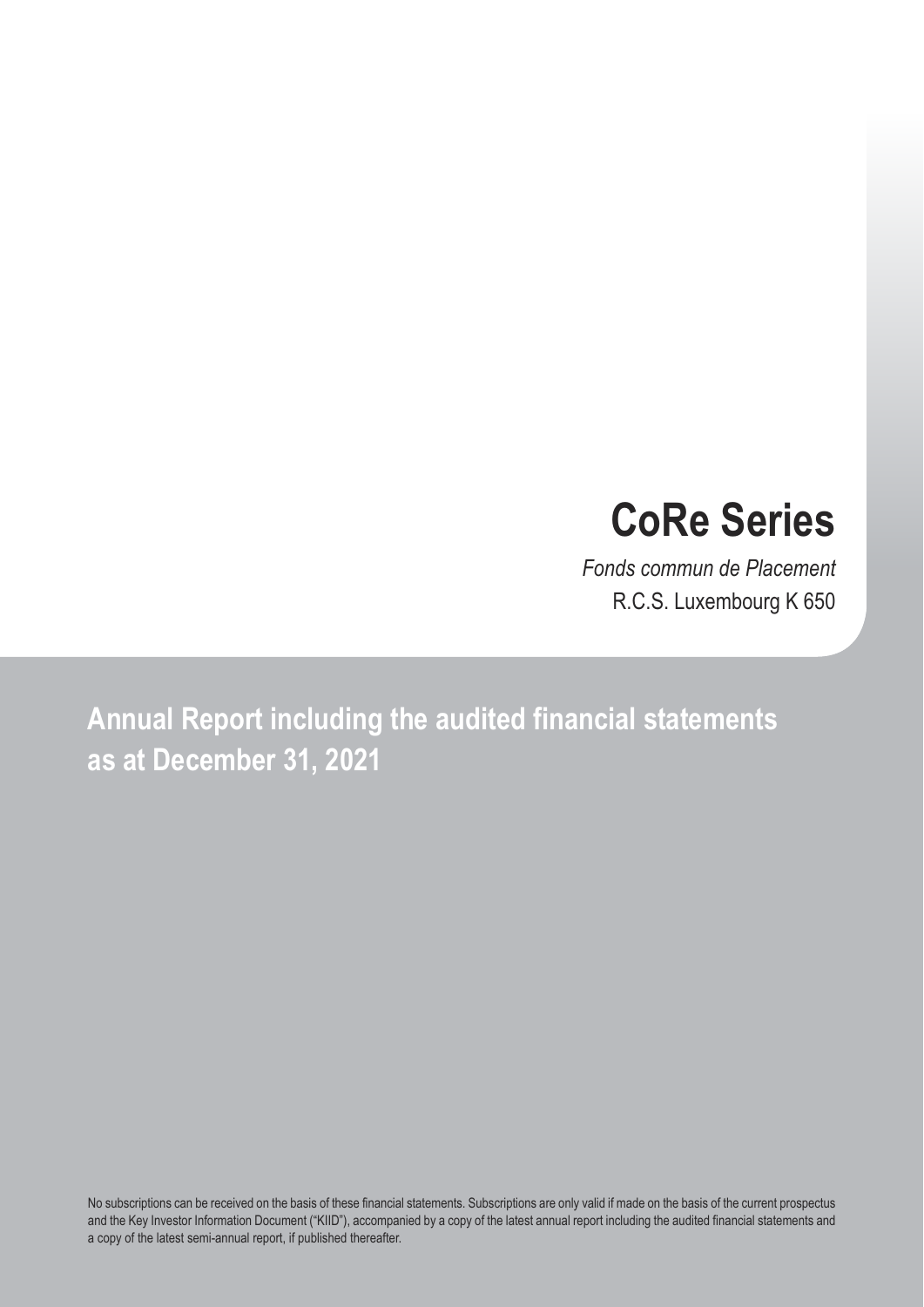## **Table of contents**

| Organisation and Administration                         | 1  |
|---------------------------------------------------------|----|
| General information on the Fund                         | 3  |
| Information to the Unitholders                          | 4  |
| Report of the Board of the Directors                    | 5  |
| Report of the Réviseur d'Entreprises Agréés             | 21 |
| <b>Statement of Net Assets</b>                          | 23 |
| Statement of Operations and Changes in Net Assets       | 35 |
| Statistical information                                 | 47 |
| <b>CoRe Series - FAM Park</b>                           |    |
| Schedule of Investments                                 | 58 |
| Economic and Geographical Classification of Investments | 59 |
| <b>CoRe Series - CoRe Coupon</b>                        |    |
| Schedule of Investments                                 | 60 |
| Economic and Geographical Classification of Investments | 61 |
| <b>CoRe Series - CoRe Income Opportunity</b>            |    |
| Schedule of Investments                                 | 62 |
| Economic and Geographical Classification of Investments | 63 |
| <b>CoRe Series - CoRe Emerging Markets Bond</b>         |    |
| Schedule of Investments                                 | 64 |
| Economic and Geographical Classification of Investments | 65 |
| <b>CoRe Series - CoRe Global Currencies</b>             |    |
| Schedule of Investments                                 | 66 |
| Economic and Geographical Classification of Investments | 67 |
| <b>CoRe Series - Global Macro Credit FAM Fund</b>       |    |
| Schedule of Investments                                 | 68 |
| Economic and Geographical Classification of Investments | 69 |
| <b>CoRe Series - CoRe Champions</b>                     |    |
| Schedule of Investments                                 | 70 |
| Economic and Geographical Classification of Investments | 71 |
| <b>CoRe Series - CoRe Balanced Opportunity</b>          |    |
| Schedule of Investments                                 | 72 |
| Economic and Geographical Classification of Investments | 73 |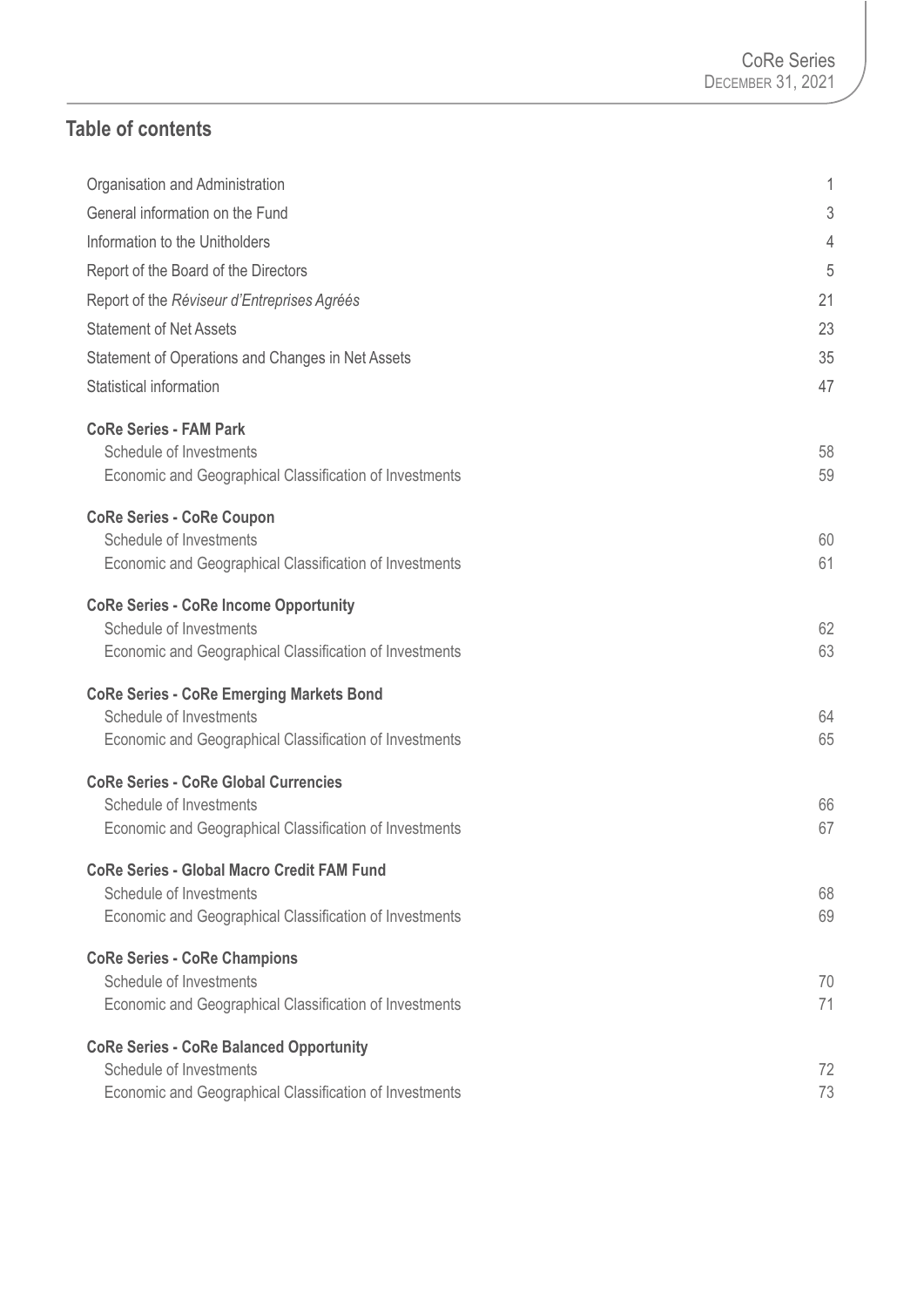# **Table of contents** (continued)

| <b>CoRe Series - CoRe Champions Emerging Markets</b><br>Schedule of Investments<br>Economic and Geographical Classification of Investments | 74<br>75 |
|--------------------------------------------------------------------------------------------------------------------------------------------|----------|
| <b>CoRe Series - CoRe Balanced Conservative</b><br>Schedule of Investments<br>Economic and Geographical Classification of Investments      | 76<br>77 |
| <b>CoRe Series - CoRe Multi-Asset Income</b><br>Schedule of Investments<br>Economic and Geographical Classification of Investments         | 78<br>79 |
| <b>CoRe Series - CoRe Aggressive</b><br>Schedule of Investments<br>Economic and Geographical Classification of Investments                 | 80<br>81 |
| <b>CoRe Series - CoRe Target Allocation 25</b><br>Schedule of Investments<br>Economic and Geographical Classification of Investments       | 82<br>83 |
| <b>CoRe Series - CoRe Target Allocation 25 (II)</b><br>Schedule of Investments<br>Economic and Geographical Classification of Investments  | 84<br>85 |
| <b>CoRe Series - CoRe Target Allocation 25 (III)</b><br>Schedule of Investments<br>Economic and Geographical Classification of Investments | 86<br>87 |
| <b>CoRe Series - CoRe Target Allocation 25 (IV)</b><br>Schedule of Investments<br>Economic and Geographical Classification of Investments  | 88<br>89 |
| <b>CoRe Series - CoRe Target Allocation 50</b><br>Schedule of Investments<br>Economic and Geographical Classification of Investments       | 90<br>91 |
| <b>CoRe Series - CoRe Target Allocation 50 (II)</b><br>Schedule of Investments<br>Economic and Geographical Classification of Investments  | 92<br>93 |
| <b>CoRe Series - CoRe Target Allocation 50 (III)</b><br>Schedule of Investments<br>Economic and Geographical Classification of Investments | 94<br>95 |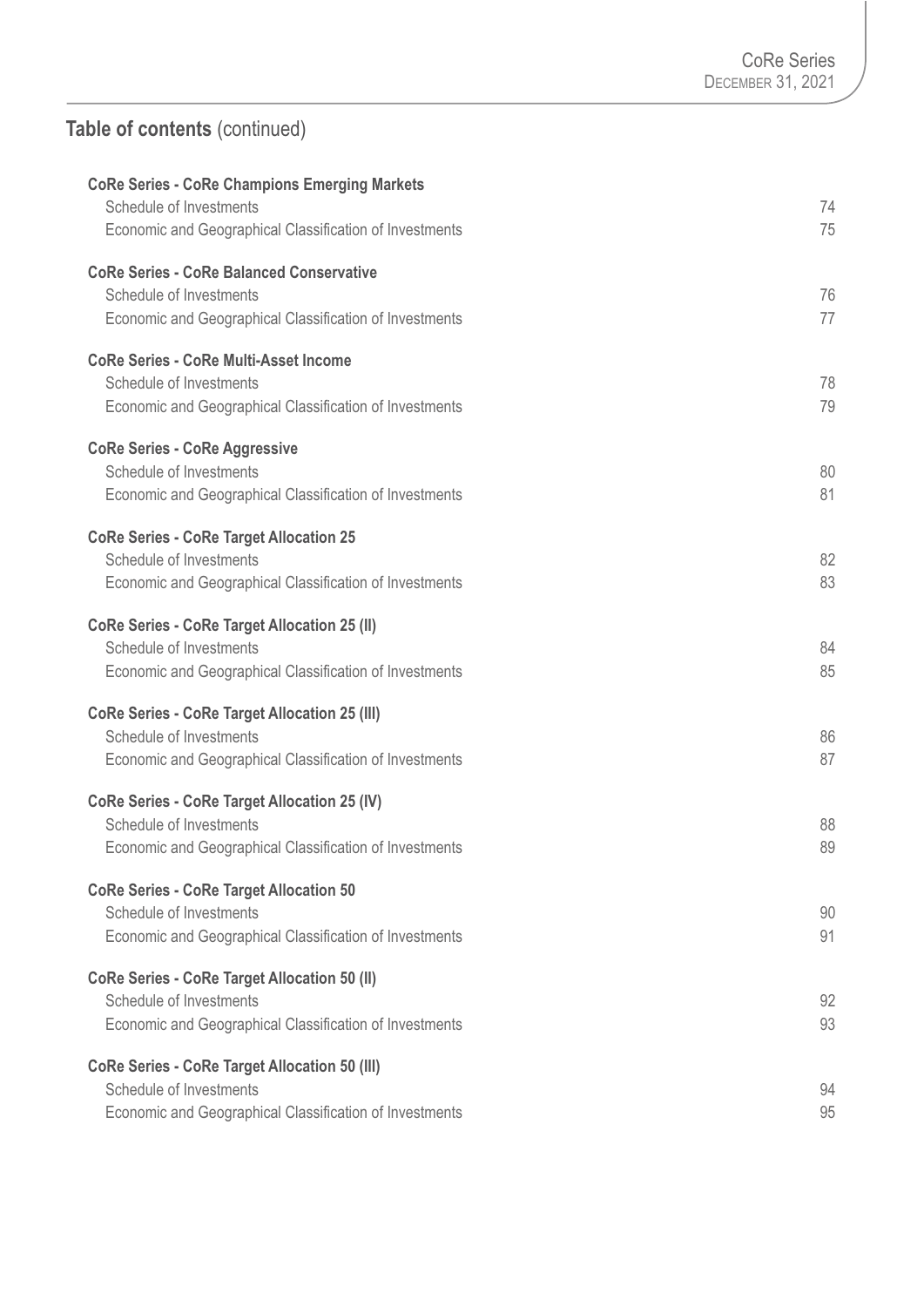# **Table of contents** (continued)

| <b>CoRe Series - CoRe Target Allocation 50 (IV)</b><br>Schedule of Investments                                                                | 96         |
|-----------------------------------------------------------------------------------------------------------------------------------------------|------------|
| Economic and Geographical Classification of Investments                                                                                       | 97         |
| <b>CoRe Series - CoRe Target Allocation 100</b><br>Schedule of Investments<br>Economic and Geographical Classification of Investments         | 98<br>99   |
| <b>CoRe Series - CoRe Target Allocation 100 (II)</b><br>Schedule of Investments<br>Economic and Geographical Classification of Investments    | 100<br>101 |
| <b>CoRe Series - CoRe Target Allocation 100 (III)</b><br>Schedule of Investments<br>Economic and Geographical Classification of Investments   | 102<br>103 |
| <b>CoRe Series - CoRe Target Allocation 100 (IV)</b><br>Schedule of Investments<br>Economic and Geographical Classification of Investments    | 104<br>105 |
| CoRe Series - Invesco Pan European High Income FAM Fund<br>Schedule of Investments<br>Economic and Geographical Classification of Investments | 106<br>120 |
| <b>CoRe Series - MFS Prudent Capital FAM Fund</b><br>Schedule of Investments<br>Economic and Geographical Classification of Investments       | 121<br>124 |
| <b>CoRe Series - CoRe Dividend</b><br>Schedule of Investments<br>Economic and Geographical Classification of Investments                      | 125<br>126 |
| <b>CoRe Series - CoRe Emerging Markets Equity</b><br>Schedule of Investments<br>Economic and Geographical Classification of Investments       | 127<br>128 |
| <b>CoRe Series - CoRe US Strategy</b><br>Schedule of Investments<br>Economic and Geographical Classification of Investments                   | 129<br>130 |
| <b>CoRe Series - CoRe All Europe</b><br>Schedule of Investments<br>Economic and Geographical Classification of Investments                    | 131<br>132 |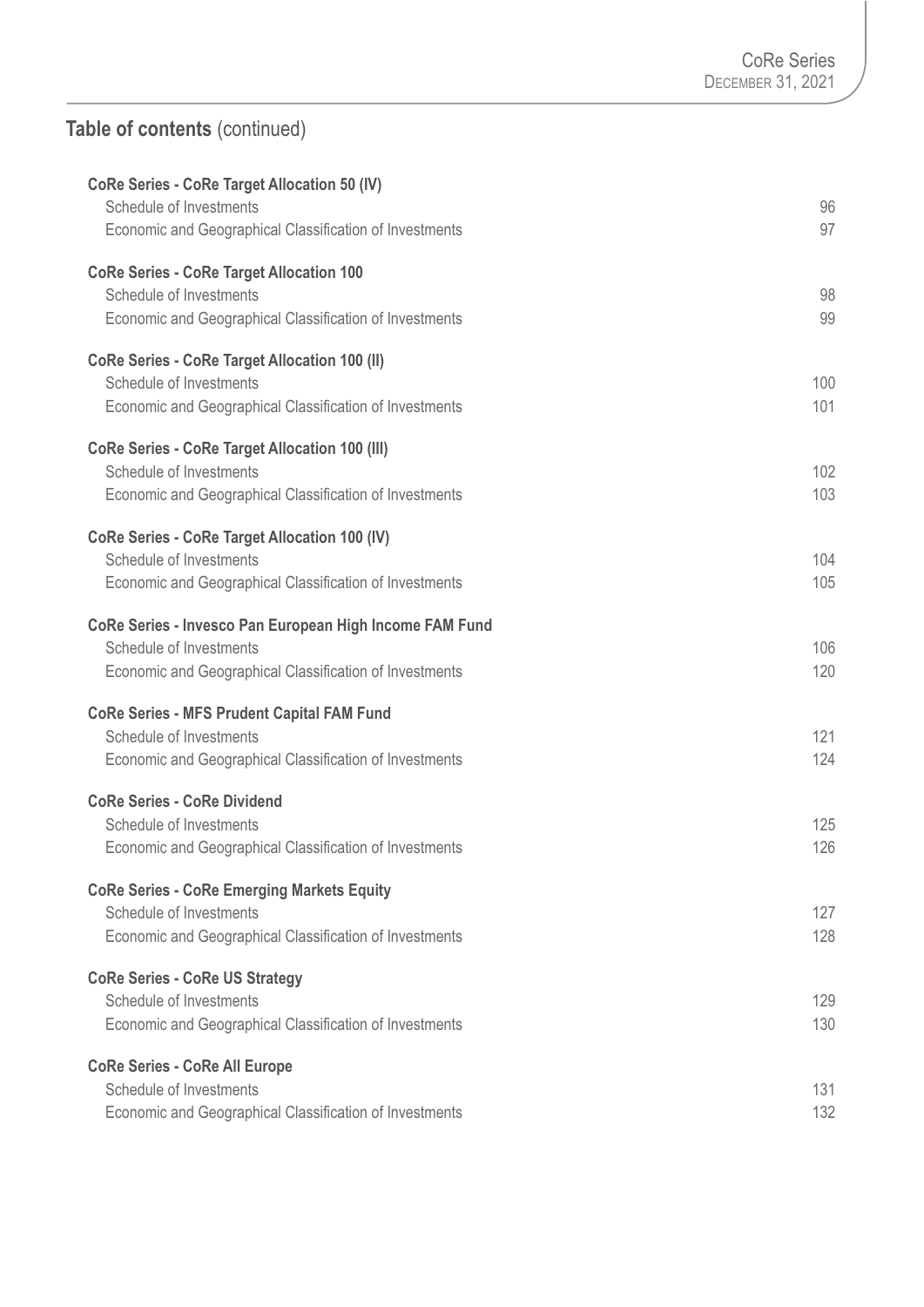# **Table of contents** (continued)

| <b>CoRe Series - FAM Sustainable</b>                    |     |
|---------------------------------------------------------|-----|
| Schedule of Investments                                 | 133 |
| Economic and Geographical Classification of Investments | 134 |
| <b>CoRe Series - CoRe Global Opportunity</b>            |     |
| Schedule of Investments                                 | 135 |
| Economic and Geographical Classification of Investments | 136 |
| <b>CoRe Series - CoRe Alternative</b>                   |     |
| Schedule of Investments                                 | 137 |
| Economic and Geographical Classification of Investments | 138 |
| Notes to the financial statements                       | 139 |
| Unaudited Information                                   | 149 |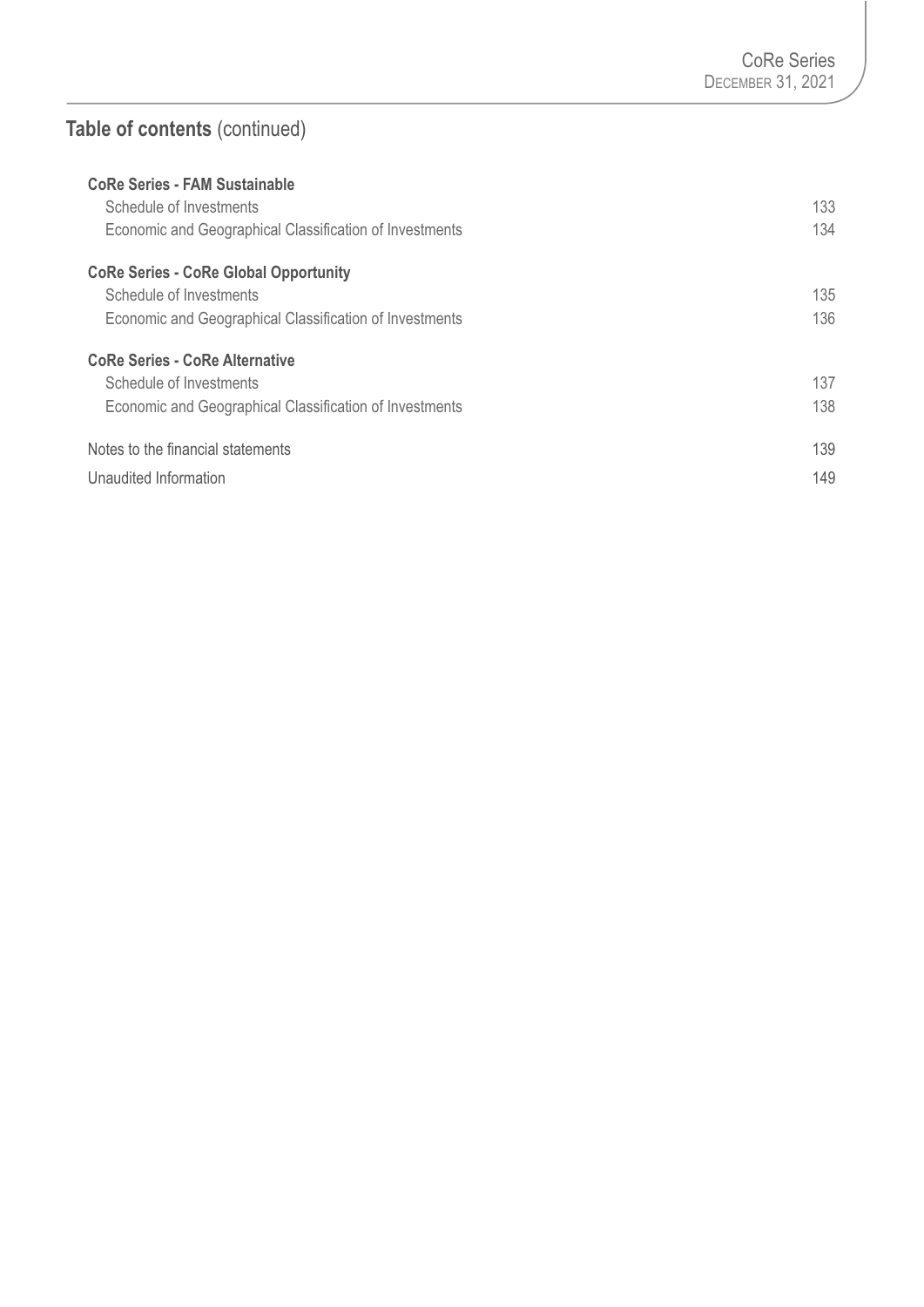## **Organisation and Administration**

#### **Management Company and Global Distributor**

Fineco Asset Management DAC 1 Custom House Plaza, IFSC, Dublin Ireland

The register of the Fund is held at: 28-32, Place de la Gare L-1616 Luxembourg Grand Duchy of Luxembourg

#### **Directors**

The directors of the Management Company are:

- **•** Fabio Melisso (CEO of the Management Company);
- **•** Jim Firn (Independent Non-Executive Director);
- Aidan Cronin (CRO of the Management Company);
- **•** Conor Durkin (Partner Mason Hayes & Curran LLP);
- **•** Fiona Mulhall (Independent Non-Executive Director)

#### **Secretary of the Management Company**

Maples (MFD Secretaries Limited) 32 Molesworth Street Dublin 2 Ireland

#### **Distributor in Italy**

FinecoBank S.p.A. Piazza Durante 11, 20131 – Milano Italy

#### **Depositary and Paying Agent**

Société Générale Luxembourg 11, Avenue Emile Reuter L-2420 Luxembourg Grand Duchy of Luxembourg

#### **Administrator**

Société Générale Luxembourg Operational center: 28-32, Place de la gare L-1616 Luxembourg Grand Duchy of Luxembourg

#### **Registrar and Transfer Agent**

Société Générale Luxembourg Operational center: 28-32, Place de la Gare L-1616 Luxembourg Grand Duchy of Luxembourg

#### **Investment Manager(s)**

Only in respect of the Sub-Fund Invesco Pan European High Income FAM Fund Invesco Asset Management Limited Perpetual Park Perpetual Park Drive Henley-on-Thames Oxfordshire RG9 1HH United Kingdom

Only in respect of the Sub-Fund Global Macro Credit FAM Fund Algebris (UK) Limited 4th Floor, 1 St James's Market London SW1Y 4AH United Kingdom

Only in respect of the Sub-Fund MFS Prudent Capital FAM Fund MFS Investment Management Company (Lux) S.à r.l. 4, Rue Albert Borschette L-1246 Luxembourg Grand Duchy of Luxembourg

#### **Auditors /** *Cabinet de révision agréé* **of the Fund**

Deloitte Audit *Société à responsabilité limitée*  20, Boulevard de Kockelscheuer, L-1821 Luxembourg Grand Duchy of Luxembourg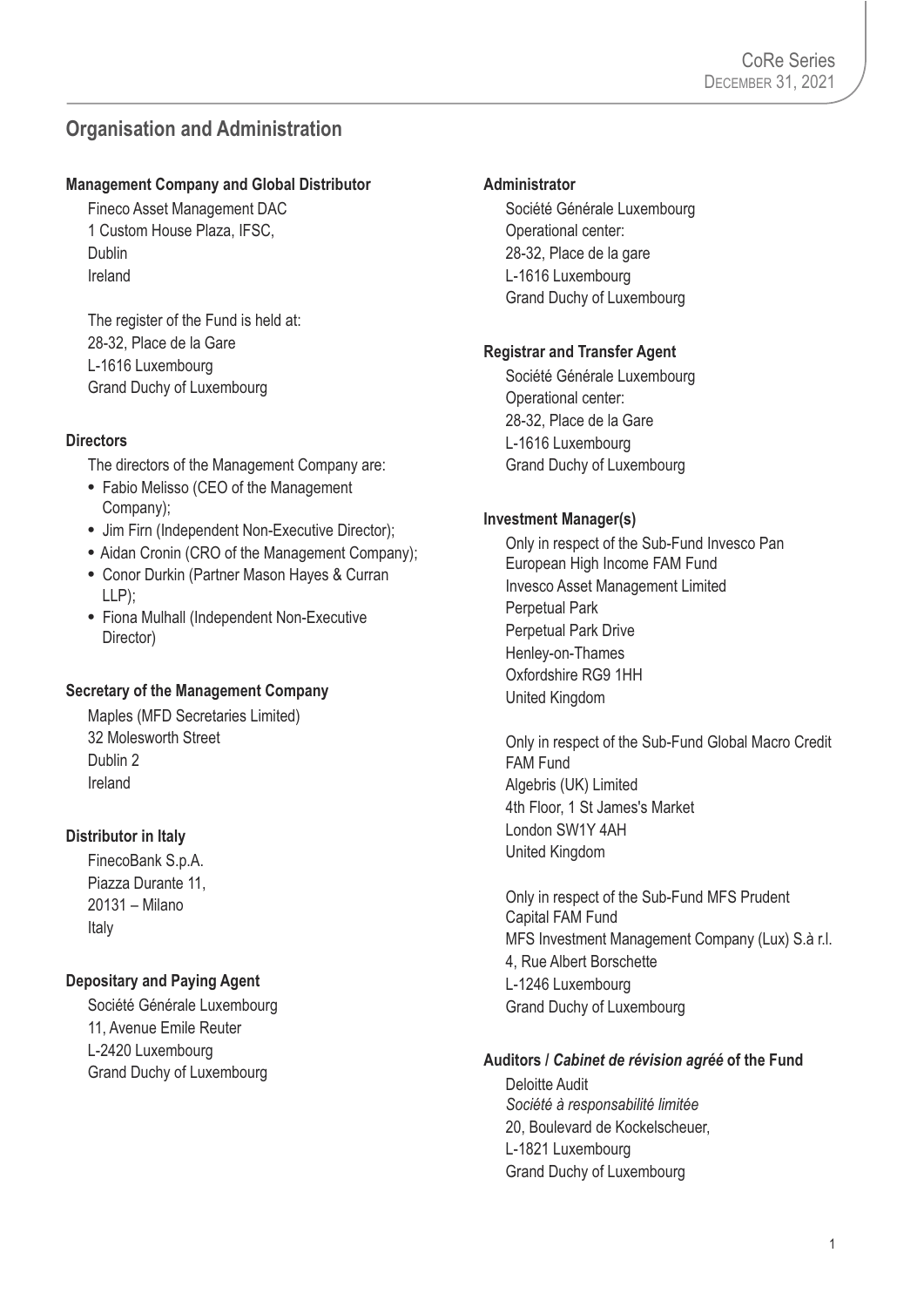## **Organisation and Administration** (continued)

#### **Legal Advisors as to Luxembourg law relating to the Fund**

Arendt & Medernach SA, 41 A, Avenue John F. Kennedy, L-2082 Luxembourg, Grand Duchy of Luxembourg

#### **Legal Advisors as to Irish law relating to the Management Company**

Mason Hayes & Curran LLP South Bank House Barrow Street Dublin 4 Ireland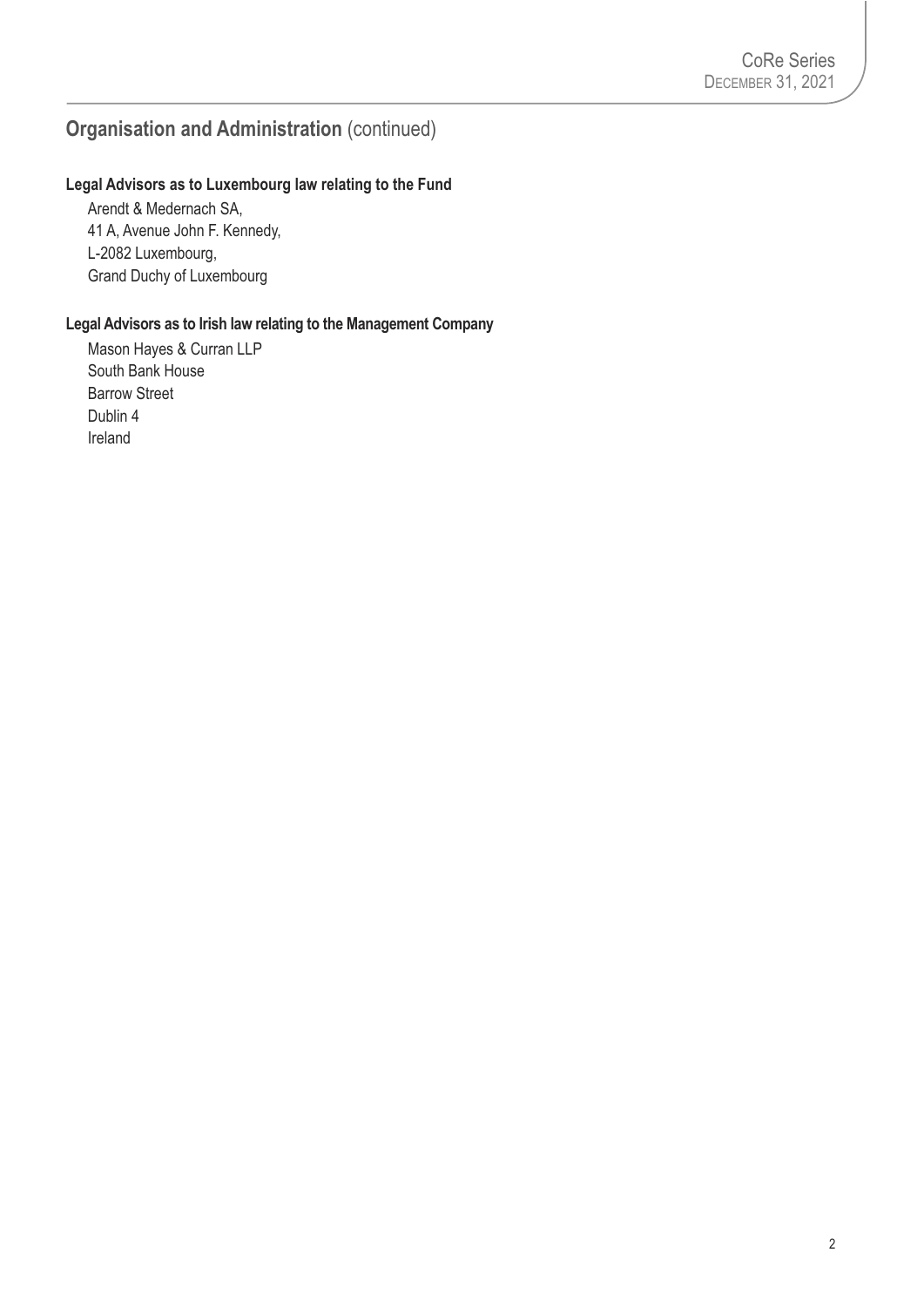## **General information on the Fund**

CoRe Series is a common fund (*fonds commun de placement,* "FCP") with 33 separate Sub-Funds (individually a "Sub-Fund" and collectively the "Sub-Funds"). The Fund is established under Part I of the Luxembourg Law of December 17, 2010 and is governed by the Management Regulations effective as of December 19, 2019.

The Fund is managed by Fineco Asset Management DAC (the "Management Company"), a company organized in the form of designated activity company under the Irish UCITS regulations and having its registered office in Dublin, Ireland.

The Fund is an "umbrella Fund" enabling investors to choose between one or more investment objectives by investing in the various Sub-Fund(s).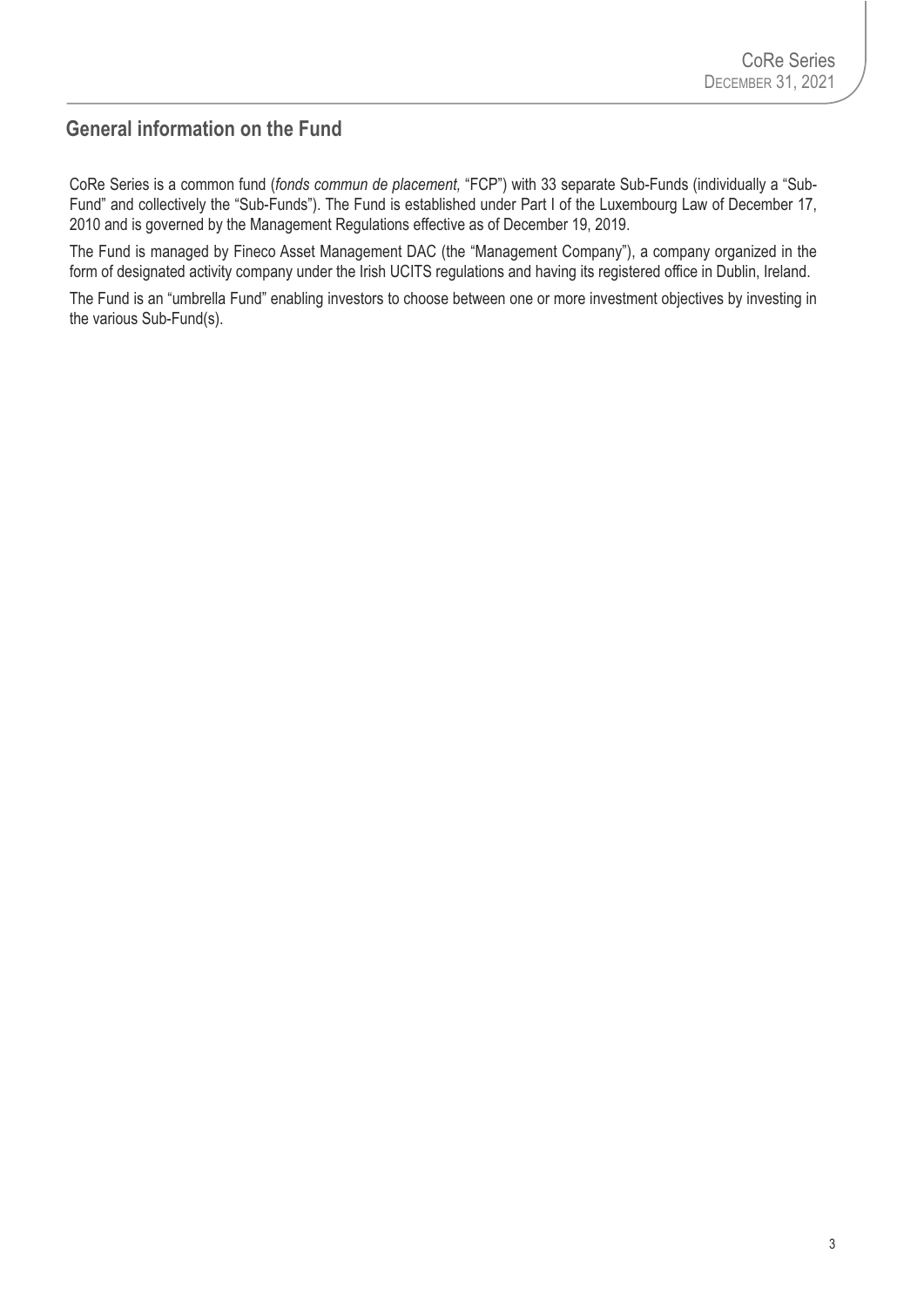### **Information to the Unitholders**

The accounts of the Fund shall be kept in euro and are closed each year on December 31.

Unaudited semi-annual accounts shall also be issued each year for the period closed on June 30.

Audited annual reports and unaudited semi-annual reports will be provided free of charge by the Management Company to the Unitholders at their request and in line with applicable law. In addition, such reports will be available at the registered offices of the Management Company/Distributor or its Agent(s) (if any) and the Depositary as well as at the offices of the information agents of the Fund in any country where the Fund is marketed.

A list of changes in the portfolio for the year ended December 31, 2021 is available free of charge at the registered office of the Management Company of the Fund.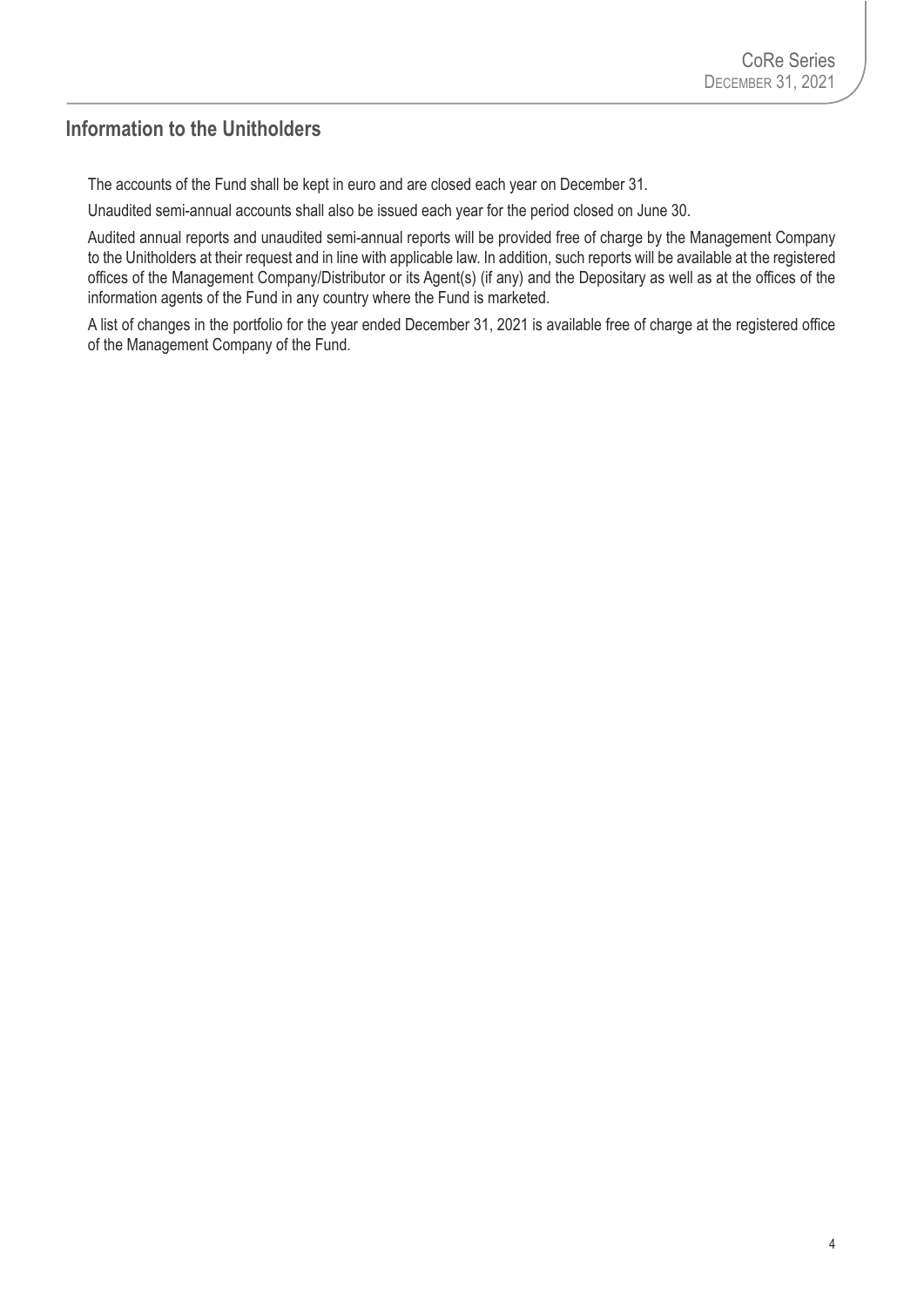## **Report of the Board of the Directors**

#### **CoRe Series - FAM Park**

FAM Park returned -0.71% net of fees over the course of 2021. To put into context, the European Aggregate Bond index returned -2.85% reflecting a year in which interest rates rose globally in general. As FAM Park is comprised of both Money Market Funds and Ultra Short Duration funds it was the exposure to the Ultra Short Duration funds which caused the performance to lag behind that of a pure EONIA exposure. La Francaise, a pure Money Market Fund performed inline with EONIA returning -0.49% over the course of 2021 while the BNP Paribas 6m fund lost 0.64% between the months of August and October. During times of stability, the naturally negative performance of the Money Market Funds was offset by the positive performance of the Ultra short duration funds which meant that between January and September of 2021 the return of FAM Park was a respectable -22bps after fees. However, as interest rates began to reflect economies which were beginning to reopen after going through various bouts of containment the performance of the Ultra Short Duration funds was negatively affected by this and they no longer acted in offsetting the naturally negative performance of the Money Market Funds. Throughout the year exposure to Money Market funds was reduced and exposure to Ultra Short Duration funds was increased to take advantage of higher interest rates. It is expected that this reallocation will prove to benefit the Fund over time.

#### **CoRe Series - CoRe Coupon**

CoRe Coupon returned -2.3% over 2021 net of management fees.

Most bond sub asset classes had a strong first half of the year, supported almost exclusively by central bank policy which remained highly accommodative and provided bond buying programmes such as the APP and PEPP buying tools. Global growth and slightly higher inflation numbers did not push yields higher. Categories such as Emerging markets bonds performed well with Sub-Funds such as the Vontobel Emerging Markets FAM debt fund stronger.

Similarly, the Flexible category helped outperform the comparator with funds such as the FAM Nordea Stable Performance FAM fund providing positive numbers.

Our holding in inflation linked bonds within the Euro Government sub-category out-performed conventional government equivalents as inflation surprised to the upside over the Quarter.

Fund performance on CoRe Coupon in the second half of the year was negative on an absolute basis. Negatives were felt in Emerging market bonds which were not helped in their usual way by a slightly weaker trade weighted USD but rather were led by poor sentiment around stories like Evergrande and revised down Chinese growth forecasts. The weakest Sub-Fund within EM was the Vontobel Emerging Markets Debt FAM fund. Interest rate expectations rose slightly in the Eurozone, and this has had a knock-on negative effect on shorter maturity bonds. Funds such as the Amundi Strategic Bond FAM fund with the flexible category posted negative returns in October.

In December, there were some changes to the Sub-Funds we hold within European Bonds. In inflation linked bonds we moved from a passive ishares ETF to the internal actively run FAM Euro Inflation-Linked Government Bond Fund. The new fund is run against the same benchmark as the previously held ETF. We also internalised the FAM BlueBay Euro aggregate Bond fund. The fund will be run with similar types of strategy and against the same benchmark as its predecessor. (the Bloomberg Euro Aggregate Bond index). Lastly, the DWS Euro Corporate Bonds fund was also internalised, and will operate under advisory from M&G. Again, the aim is continuity of strategy type and of benchmark.

#### **CoRe Series - CoRe Income Opportunity**

CoRe Income Opportunity returned -2.2% over the year net of management fees.

In the first half of the year the weakest category was the 1-3 year aggregate bond category with constituent Sub-Funds such as Blackrock Euro Short duration Fam fund his was also the case for the Fidelity Euro short term fam bond fund. Shorter maturity funds have suffered with the ECB's policy rates remaining in negative territory, and while they lessen the blow by selection in higher yielding bonds and slightly longer maturities the net result in the first half of the year was still negative.

The high Spread subcategory added back some positive performance in the first half of the year Within this building block. The Amundi emerging market bond fund in particular was strong, aided by prudent country selection and the general strength of Emerging Markets as an asset class.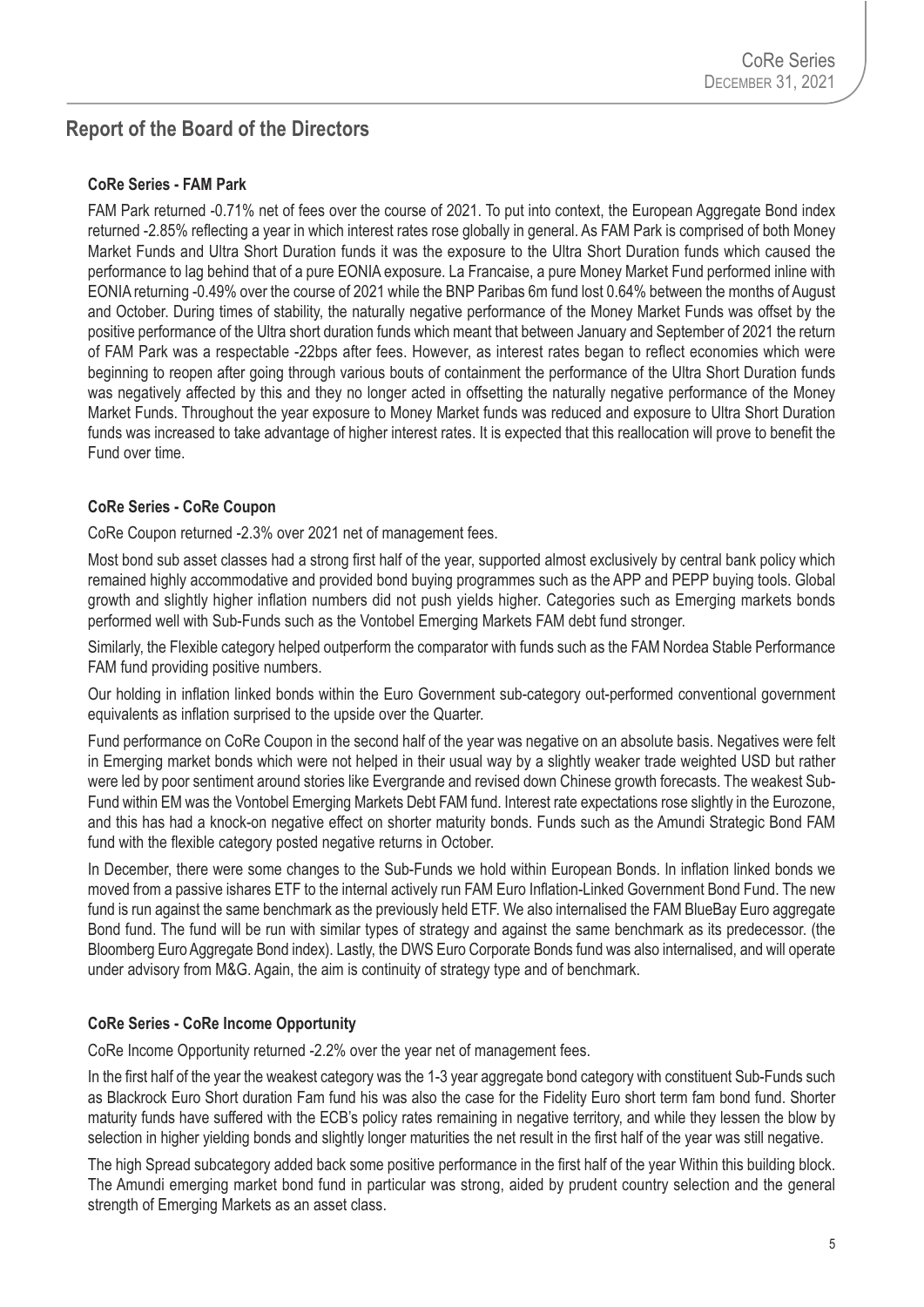Fund performance in the second half of the year was negative on an absolute basis as fixed income generally had a weak period. The flexible building block provided positive subcomponents, with Invesco Global total return bond fund positive. Negatives were felt in Emerging market bonds which were not helped in their usual way by a slightly weaker trade weighted USD but rather were led by poor sentiment around stories like Evergrande and revised down Chinese growth forecasts. The weakest Sub-Fund within High Spread category was the Amundi FAM emerging markets bond fund. Interest rate expectations rose slightly in the Eurozone, and this has had a knock-on negative effect on shorter maturity bonds and categories like the Aggregate 1-3yr bonds funds

There were some small changes to a Sub-Fund we hold within both European Bonds as we internalised the FAM BlueBay Euro aggregate Bond fund in December. The fund continues to be run with similar types of strategy and against the same benchmark as its predecessor. (the Bloomberg Euro Aggregate Bond index).

#### **CoRe Series - CoRe Emerging Markets Bond**

CoRe Emerging Markets Bond returned -3.2% net of fees.

Hard currency unhedged bonds were positive contributor to performance as the strong dollar assisted returns. Unhedged hard currency outperformed both euro hedged and local currency bonds which contributed negatively to returns during the Quarter.

The top fund contributors to performance were Vontobel Emerging Markets Debt FAM Fund and Goldman Sachs Emerging Market Debt Local. These positions in US dollar emerging market debt and local currency debt both benefitted from the weaker euro during the month.

Within euro hedged fixed income both Amundi Emerging Markets Bond FAM Fund and Emerging Markets Bond Hard Currency FAM Fund had a difficult time and lagged versus their benchmarks.

Vontobel Emerging Markets Debt FAM Fund was increased at the expense of GAM Emerging Bond which was sold in full.

#### **CoRe Series - CoRe Global Currencies**

CoRe Global Currencies returned 0.9%, net of fees, in 2021.

The top contributor to performance in 2021 was the A-F Cash USD-M2 Fund which returned 7.49%, supported by the strong performance of the US Dollar over the year, up 7% versus the Euro at year end. In addition, the Eurizon Bond Aggregate RMB fund and Aberdeen Liquidity (Lux) Canadian Dollar fund both supported performance in 2021, up 17.6% and 8.45% respectively. In terms of building blocks, the Primary and Secondary Currency blocks were the most significant contributors to performance over the year.

In contrast, the EM currency building block broadly detracted. The PIMCO GS Emerging Local Bond Fund and DPAM Bonds Emerging Markets Sustainable fund disappointed, down -1.81% and -1.18% respectively as emerging market currencies broadly suffered in 2021.

In terms of fund changes, during the second half of the year, the PIMCO GS Emerging Local Bond Fund and DPAM Bonds Emerging Markets Sustainable fund were added, replacing the previous emerging market holdings including Candriam Bonds Emerging Debt Local Currency fund, GAM Multibond Local Emerging Bond fund and Goldman Sachs Growth EM Debt Local fund.

#### **CoRe Series - Global Macro Credit FAM Fund**

The CoRe Series - Global Macro Credit FAM Fund launched on November 26th, 2021. Since then, the portfolio has been built up to ~14% invested as of December 31st, with a focus on continental European issuers (e.g. Italy, France, Netherlands, Germany). Up to year end 2021 the Fund performance was broadly flat, with small positive contribution from sectors such as consumer services, financials and telecommunications. In December, the market re-assessed risks stemming from the new Omicron variant. As evidence on milder symptoms and vaccine effectiveness mounted, market worries about potential downside risks faded. Most governments did not introduce tighter restrictions during the festive period, and some loosened travel and isolation rules towards the end of the month. As a result, re-opening stocks and credits that were hurt in November relieved and delivered positive performance.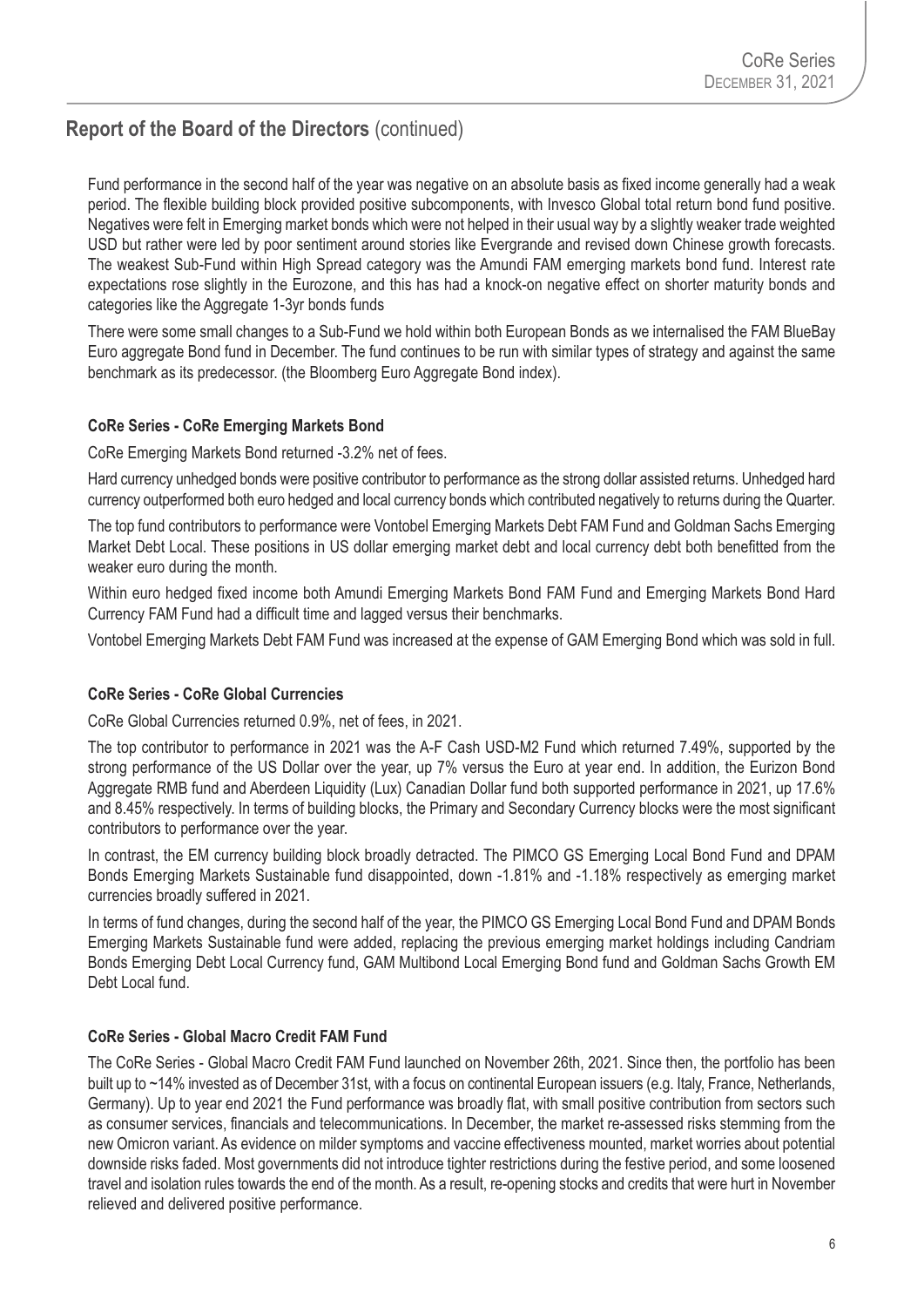In the credit portfolio the focus was on sectors which we think could perform well in a tighter monetary policy environment next year – travel / reopening (e.g. cruises), cyclicals that can benefit from higher interest rates (e.g. financials) and defensive consumer discretionary. Overall exposure to consumer services stood at ~4% as of Dec 2021, followed by telecommunication services (~3%) and banks (~2%). In EM, we have been lightly positioned. We see 2022 as a potentially challenging year for risk assets. We believe inflation and a hawkish Fed will push bond yields wider, while economies will gradually reopen and normalise. As a result, we maintain a defensive stance in credit and keep a limited duration profile, while we remain positioned to benefit from the reopening in 2022.

#### **CoRe Series - CoRe Champions**

CoRe Champions returned 7.9% net of fees during 2021.

Equity funds were the primary driver of performance during the year, especially our dedicated allocation to US-focused strategies which outperformed other regions. Brown Advisory US Sustainable Growth fund was the top performer, followed by positions in S&P 500 Index FAM Fund and Smart Factors US FAM Fund. FAM Global Premium Equities fund also performed well as its value style returned to favour among investors during the period. Infusive Consumer Alpha Global Leaders FAM fund lagged other equity positions: this fund's risk management program caused much of the underperformance, as well as the fund's significant positions in Chinese tech firms which experienced a difficult year.

Elsewhere, our Flexible allocation produced mixed results, with strong gains from the riskier strategies and lower returns from more conservatively positioned funds. Flexible Equity Strategy FAM fund and Nordea Stable Performance FAM fund were strongest here, while Amundi Strategic Bond FAM fund and Invesco Global Total Return Bond FAM fund both declined.

Allocation to Euro Agg was a detractor during 2021 as the asset class struggled in light of the likelihood of rising interest rates as well as widespread risk-on sentiment among investors. Euro Bond FAM fund detracted most here, while FAM Investment Grade Euro Aggregate Bond fund and Schroder Euro Bond FAM fund were also down by around 2.5 to 3%. Fidelity Euro Bond FAM fund held up slightly better at -2% but was still a detractor from performance during the year.

#### **CoRe Series - CoRe Balanced Opportunity**

CoRe Balanced Opportunity returned 2.5% over 2021 net of management fees.

CoRe balanced opportunity had a positive performance. The bulk of the underlying funds are cautious bond categories such as in aggregate, sovereign and corporate bonds While these asset classes performed well, the underlying managers had taken a more upbeat growth positive tone and reduced duration in the bonds (reduced sensitivity to rate rises), and this hindered relative performance to the bond comparator. Equities did provide some strength and the conservative allocation to equities helped deliver overall positive performance. A key performing equity fund was the Smart factors world FAM fund.

The Balanced category also provided strength and within this building bloc the Nordea stable performance fund was the strongest. Overall, the Sub-Fund managers showed a prudent positioning of equities vs bonds within their balanced Sub-Funds.

Within bonds, the Euro Aggregate building bloc was the weakest and within this category the Fidelity Euro bond FAM fund was the weakest detractor.

In the second half of the year, World equity components provided the bulk of the positive performance. Strongly performing Sub-Funds were Jupiter Flexible Income FAM Fund and FAM fidelity world equity fund.

Fixed income had a more challenging environment within Bonds Euro Corporate bonds detracted the most from performance over the Quarter. This was as the US Federal reserve pivoted to a more rate tightening stance in response to elevated inflation and the market became preoccupied with concern that the ECB would follow suit and start raising rates earlier than anticipated.

There were some changes to Sub-Funds we hold within European Bonds at the end of the year. DWS Euro Corporate fund was internalised to advisory from M&G in December. Continuity of general strategy and benchmark remains the same. We also internalised the FAM BlueBay Euro aggregate bond fund during December. The fund runs against the same benchmark as its predecessor with a similar risk appetite and instrument types.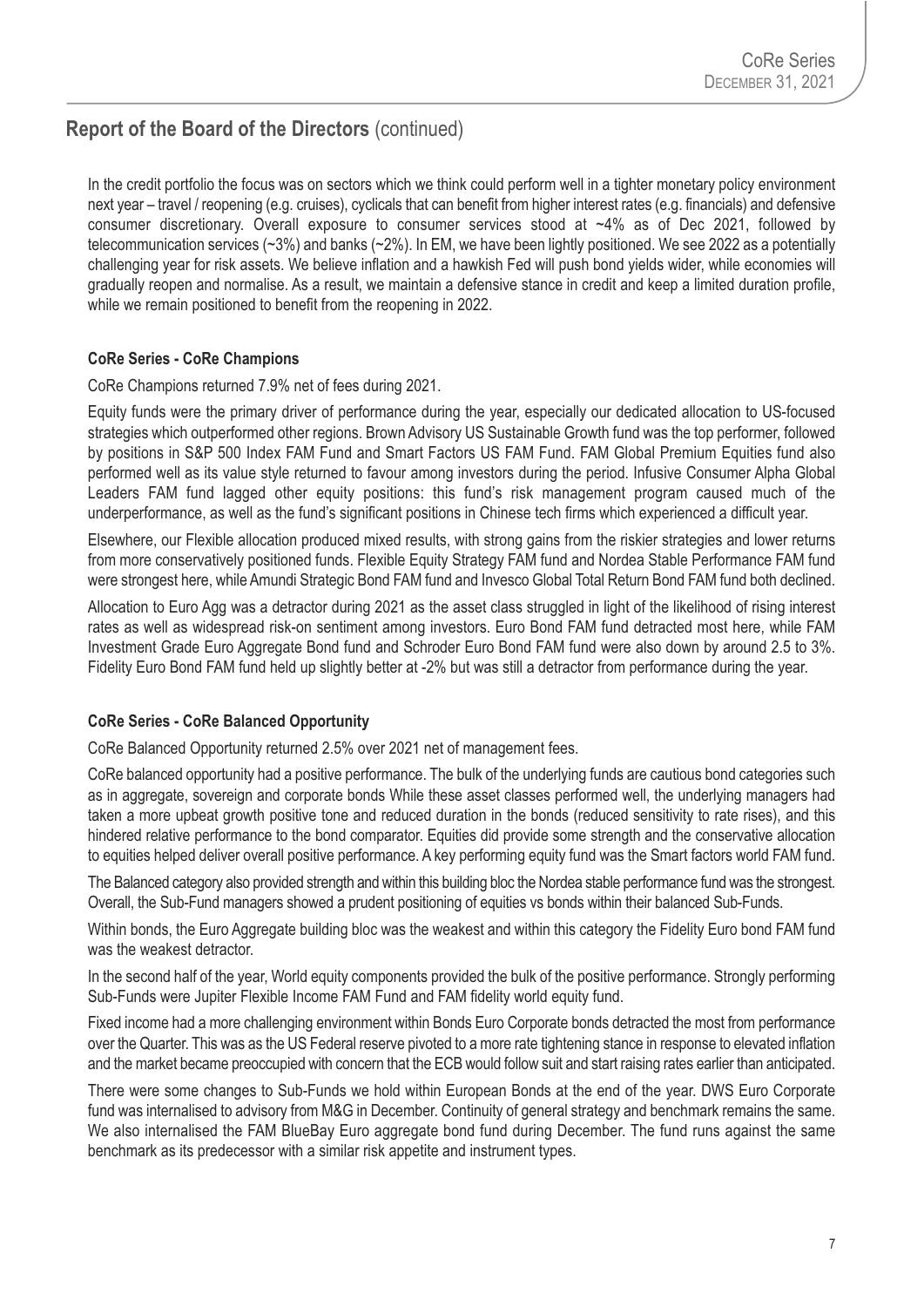#### **CoRe Series - CoRe Champions Emerging Markets**

CoRe Champions Emerging Markets returned -0.3% net of fees.

Both emerging equities and bonds posted muted returns during the Quarter. The allocation to Chinese equities was a positive as they outperformed the wider region.

Within equities Vontobel mtx Sustainable Emerging Equity Leaders outperformed during the Quarter thanks to strong stock selection within Information Technology. While the allocation to JP Morgan China A-Shares Opportunities FAM Fund fund was a positive as onshore Chinese stocks outperformed.

Schroder Global Emerging Market Opportunities lagged during the Quarter as several of its financial stocks performed poorly. Within fixed income Amundi Emerging Markets Bond FAM Fund had a difficult time and lagged versus its benchmark.

#### **CoRe Series - CoRe Balanced Conservative**

Over the year, CoRe Balanced Conservative returned -0.4% net of fees.

CoRe Balanced Conservative had a solid opening to the year The bulk of the underlying funds are cautious bond categories such as in aggregate, sovereign and corporate bonds While these asset classes performed well, the underlying managers had taken a more upbeat growth positive tone and reduced duration in the bonds (reduced sensitivity to rate rises), and this hindered slightly. Equities did provide some strength and the conservative allocation to equities helped deliver overall positive performance. A key performing equity fund was the Smart factors world FAM fund.

The Balanced category also provided strength and within this building bloc the Nordea stable performance fund was the strongest. Overall, the Sub-Fund managers showed a prudent positioning of equities vs bonds within their balanced Sub-Funds.

In the second half of the year, performance was slightly negative.

Fixed income had a more challenging environment within Bonds Euro Corporate bonds detracted the most from performance over the Quarter. This was as the US Federal reserve pivoted to a more rate tightening stance in response to elevated inflation and the market became preoccupied with concern that the ECB would follow suit and start raising rates earlier than anticipated.

There were some changes to Sub-Funds we hold within European Bonds: DWS Euro Corporate fund was internalised to advisory from M&G in December. Continuity of general strategy and benchmark remains the same. We also internalised the FAM BlueBay Euro aggregate bond fund, the fund runs against the same benchmark as its predecessor with a similar risk appetite and instrument types.

#### **CoRe Series - CoRe Multi-Asset Income**

CoRe Multi Asset Income returned 6.2% over 2021 net of management fees and was behind its comparator index by -1.9%.

CoRe Multi Asset produced positive performance in throughout the year. High yield hedged in Euros performing strongly throughout. Outside of High Spread bonds, the Equity income category produce strong returns in absolute terms but was also negative relative to the comparator with funds such as fidelity Global dividend producing slightly weaker results in QUARTER 2 than usual. The Fidelity Global Dividend with an emphasis on quality value stocks, has a strong track record and we expect to see it bounce back vs comparator in the coming months.

Fund performance in in the second half of the year remained positive. Equities provided some positive offset with the Equity Income building block Sub-Funds such as Smart Factors World FAM Fund performing well. Similarly, the Multi Asset category provided strong performance. On the bond side, the weakest element was Emerging market debt which was not helped in the usual way by a weaker trade weighted USD but rather were led by poor sentiment around stories like Evergrande and revised down Chinese growth forecasts with Amundi Emerging Markets Bond FAM Fund negative. Interest rate expectations rose slightly in the Eurozone, and this has had a knock-on negative effect on shorter maturity bonds.

There were some small changes to the Sub-Funds we hold within both European Bonds and equities. In inflation linked bonds we moved from a passive ishares ETF to the internal actively run FAM Euro Inflation-Linked Government Bond Fund. The new fund is run against the same benchmark as the previously held ETF. The DWS Euro Corporate Bonds fund was also internalised, and will operate under advisory from M&G. Again, the aim is continuity of strategy type and of benchmark. Lastly, In Equities we internalised the JPM Morgan European equity fund. There will be continuity of broad strategy in equities.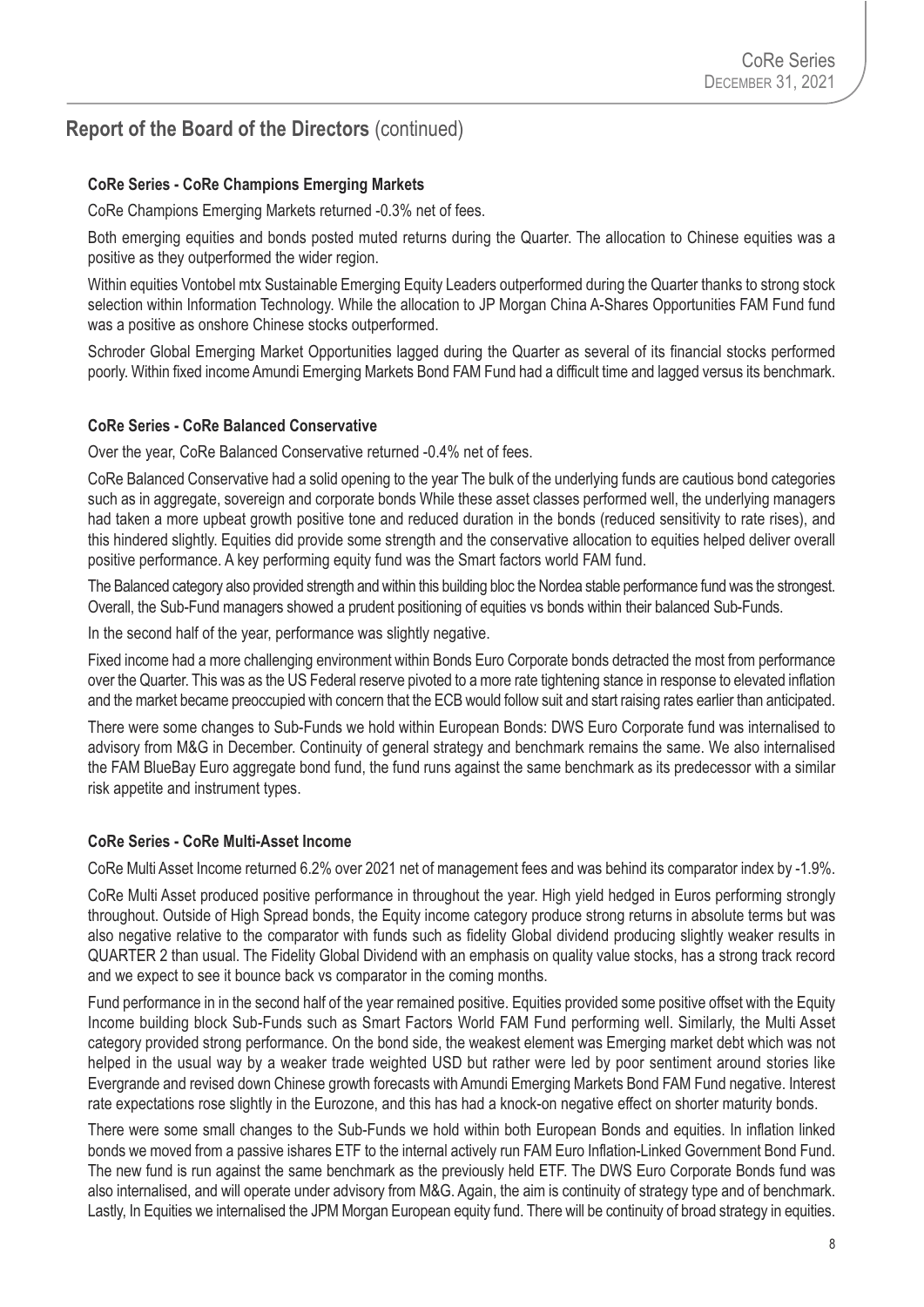#### **CoRe Series-CoRe Aggressive**

CoRe Aggressive returned 17.1% net of fees during 2021.

Equities and US equities in particular drove returns during the year as markets rallied strongly on the back of strong earnings and reopening from covid 19. The smaller exposure to Euro aggregate bonds was a detractor as increases in interest rate expectations weighted on fixed income.

The top fund contributors were JP Morgan US Select Equities and S&P 500 Index FAM Fund as the US outperformed the rest of the world. Within fixed income Eurizon RMB Aggregate Bond posted strong returns on the back of a strengthening Renminbi and stable Chinese interest rates.

Despite strong absolute performance, Fidelity World FAM Fund and FAM Global Equity Fund struggled on a relative basis during the year as underweight to several cyclical sectors cost some performance. Infusive Consumer Alpha FAM Fund and MSCI AC Asia Pacific ex Japan Index FAM Fund lagged broader global equity returns.

Several changes were made during the year. FAM Global Premium Equities Fund was increased in several tranches throughout the year to increase exposure to cyclical and value stocks. During the summer positions in Infusive Consumer Alpha Global Leaders FAM Fund, Blackrock Global Allocation, Euro Bond FAM Fund, Fidelity Sustainable Water and Waste FAM Fund and iShares MSCI Japan were sold in full. This was to reduce the number of holdings and concentrated on higher conviction positions. In the second half of the year Diversity and Inclusion FAM Fund and JPMorgan China A-Shares Opportunities FAM Fund were added and FAM Euro Inflation-Linked Government Bond Fund replaced an existing position in iShares Euro Inflation Linked Bond ETF.

#### **CoRe Series - CoRe Target Allocation 25**

CoRe Target Allocation 25 posted 3.5% net of fees for the year.

The allocation to equities drove the performance while both of the fixed income building blocks were negative. The Aggregate building block was the weakest of these. Much of this fixed income weakness in general can be attributed to changing environment for bonds as yields crept upwards. The consequences of recovery and the possibility of central banks removing pandemic stimulus buying in the open market and increasing rates weighed on government and corporate bonds throughout the year. The allocation to Absolute Return funds was mixed falling along the lines of equity exposed and fixed income exposed.

In terms of positive contributors, the passive allocation to FAM MSCI World Index Fund was the top contributor. This was followed by Fidelity World FAM Fund and FAM Global Premium Equities Fund (formerly Robeco BP Global Premium Equities FAM Fund). Fidelity World FAM Fund did quite well with performance attributable to its allocation to semiconductors as well as software & services and diversified financials. FAM Global Premium Equities Fund capitalised on the premium afforded to Value stocks in QUARTER 1 and this lasted up until July. From there onwards it performed in line with global equities. Overall, its 2021 performance was driven by financials and industrials. The fund had quite a sizeable allocation to banks and capital goods. On the negative side, two of the largest negative contributors were Euro Bond FAM Fund (formerly BlackRock Euro Bond FAM Fund) and Schroder Euro Bond FAM Fund. Both funds followed the pattern of the Euro Aggregate bond universe over the course of the year. Yields rose until May as investors pulled back from the notion that market support would remain continuous. But the shock of the Delta variant saw a rejuvenation in bond prices from May until August. After this they sold off again. With intermittent volatility over the last two months of the year as the Omicron variant upset the recovery narrative.

#### **CoRe Series - CoRe Target Allocation 25 (II)**

CoRe Target Allocation 25 (II) posted 3.5% net of fees for the year.

The allocation to equities drove the performance while both of the fixed income building blocks were negative. The Aggregate building block was the weakest of these. Much of this fixed income weakness in general can be attributed to changing environment for bonds as yields crept upwards. The consequences of recovery and the possibility of central banks removing pandemic stimulus buying in the open market and increasing rates weighed on government and corporate bonds throughout the year. The allocation to Absolute Return funds was mixed falling along the lines of equity exposed and fixed income exposed.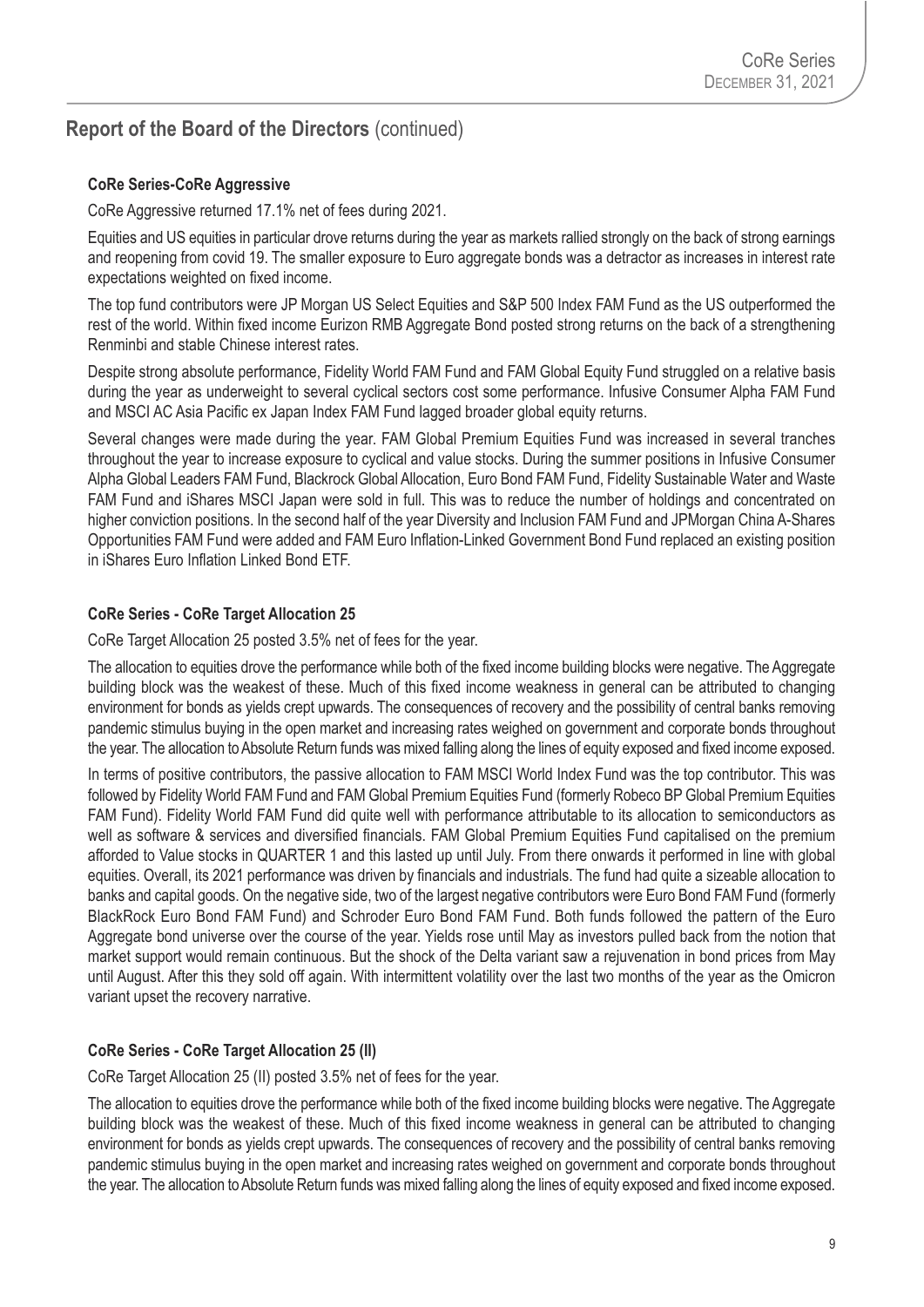In terms of positive contributors, the passive allocation to FAM MSCI World Index Fund was the top contributor. This was followed by Fidelity World FAM Fund and FAM Global Premium Equities Fund (formerly Robeco BP Global Premium Equities FAM Fund). Fidelity World FAM Fund did quite well with performance attributable to its allocation to semiconductors as well as software & services and diversified financials. FAM Global Premium Equities Fund capitalised on the premium afforded to Value stocks in QUARTER 1 and this lasted up until July. From there onwards it performed in line with global equities. Overall, its 2021 performance was driven by financials and industrials.

The fund had quite a sizeable allocation to banks and capital goods. On the negative side, two of the largest negative contributors were Euro Bond FAM Fund (formerly BlackRock Euro Bond FAM Fund) and Schroder Euro Bond FAM Fund. Both funds followed the pattern of the Euro Aggregate bond universe over the course of the year. Yields rose until May as investors pulled back from the notion that market support would remain continuous. But the shock of the Delta variant saw a rejuvenation in bond prices from May until August. After this they sold off again. With intermittent volatility over the last two months of the year as the Omicron variant upset the recovery narrative.

#### **CoRe Series - CoRe Target Allocation 25 (III)**

CoRe Target Allocation 25 (III) posted 3.4% net of fees for the year.

The allocation to equities drove the performance while both of the fixed income building blocks were negative. The Aggregate building block was the weakest of these. Much of this fixed income weakness in general can be attributed to changing environment for bonds as yields crept upwards. The consequences of recovery and the possibility of central banks removing pandemic stimulus buying in the open market and increasing rates weighed on government and corporate bonds throughout the year. The allocation to Absolute Return funds was mixed falling along the lines of equity exposed and fixed income exposed.

In terms of positive contributors, the passive allocation to FAM MSCI World Index Fund was the top contributor. This was followed by Fidelity World FAM Fund and FAM Global Premium Equities Fund (formerly Robeco BP Global Premium Equities FAM Fund). Fidelity World FAM Fund did quite well with performance attributable to its allocation to semiconductors as well as software & services and diversified financials. FAM Global Premium Equities Fund capitalised on the premium afforded to Value stocks in QUARTER 1 and this lasted up until July. From there onwards it performed in line with global equities. Overall, its 2021 performance was driven by financials and industrials. The fund had quite a sizeable allocation to banks and capital goods. On the negative side, two of the largest negative contributors were Euro Bond FAM Fund (formerly BlackRock Euro Bond FAM Fund) and Schroder Euro Bond FAM Fund. Both funds followed the pattern of the Euro Aggregate bond universe over the course of the year. Yields rose until May as investors pulled back from the notion that market support would remain continuous. But the shock of the Delta variant saw a rejuvenation in bond prices from May until August. After this they sold off again. With intermittent volatility over the last two months of the year as the Omicron variant upset the recovery narrative.

#### **CoRe Series - CoRe Target Allocation 25 (IV)**

CoRe Target Allocation 25 (IV) posted 3.4% net of fees for the year.

The allocation to equities drove the performance while both of the fixed income building blocks were negative. The Aggregate building block was the weakest of these. Much of this fixed income weakness in general can be attributed to changing environment for bonds as yields crept upwards. The consequences of recovery and the possibility of central banks removing pandemic stimulus buying in the open market and increasing rates weighed on government and corporate bonds throughout the year. The allocation to Absolute Return funds was mixed falling along the lines of equity exposed and fixed income exposed.

In terms of positive contributors, the passive allocation to FAM MSCI World Index Fund was the top contributor. This was followed by Fidelity World FAM Fund and FAM Global Premium Equities Fund (formerly Robeco BP Global Premium Equities FAM Fund). Fidelity World FAM Fund did quite well with performance attributable to its allocation to semiconductors as well as software & services and diversified financials. FAM Global Premium Equities Fund capitalised on the premium afforded to Value stocks in QUARTER 1 and this lasted up until July. From there onwards it performed in line with global equities. Overall, its 2021 performance was driven by financials and industrials. The fund had quite a sizeable allocation to banks and capital goods. On the negative side, two of the largest negative contributors were Euro Bond FAM Fund (formerly BlackRock Euro Bond FAM Fund) and Schroder Euro Bond FAM Fund.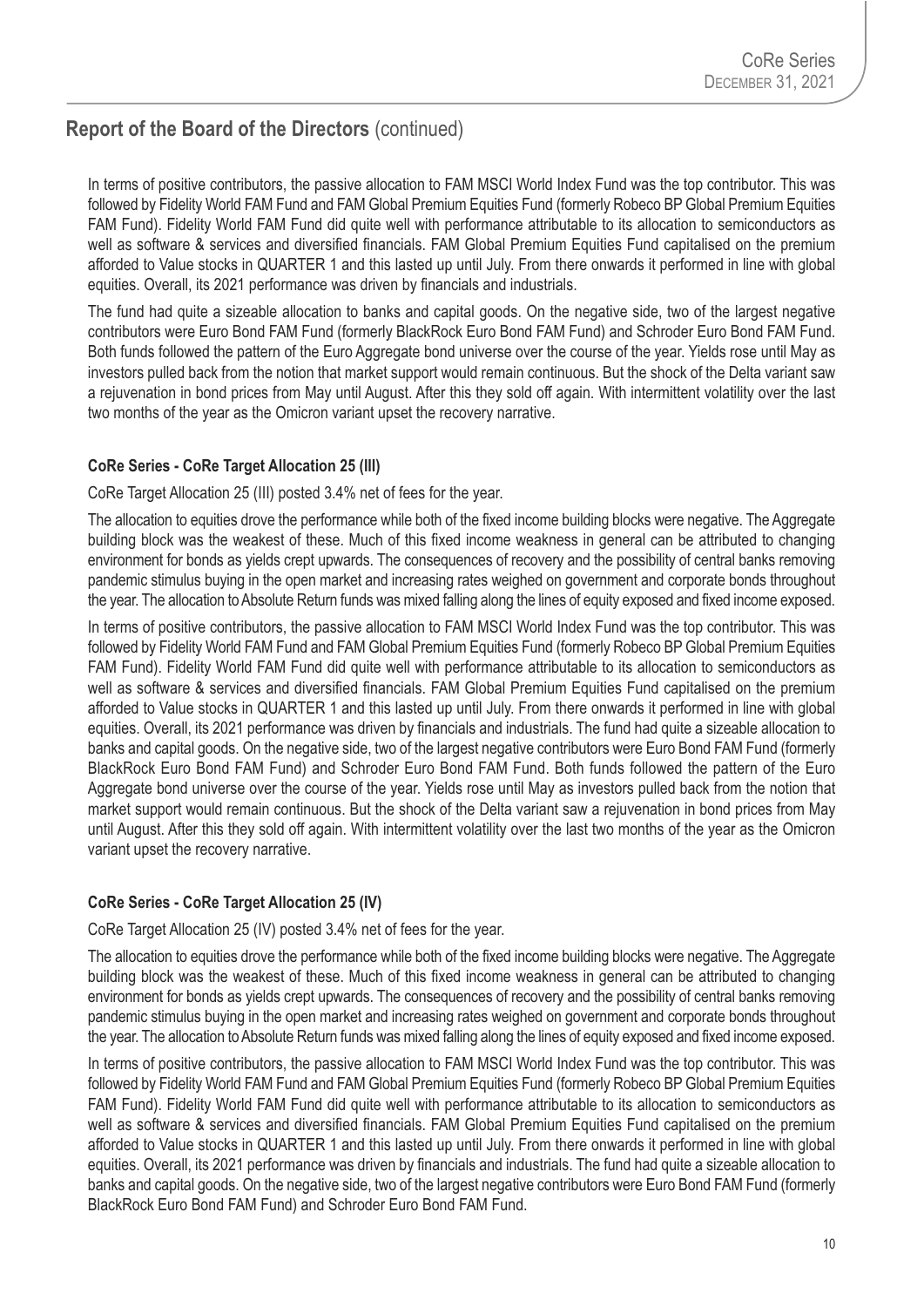Both funds followed the pattern of the Euro Aggregate bond universe over the course of the year. Yields rose until May as investors pulled back from the notion that market support would remain continuous. But the shock of the Delta variant saw a rejuvenation in bond prices from May until August. After this they sold off again. With intermittent volatility over the last two months of the year as the Omicron variant upset the recovery narrative.

#### **CoRe Series - CoRe Target Allocation 50**

CoRe Target Allocation 50 posted a return of 10.0% net of fees for the year.

The equity allocation drove performance while both of the fixed income building blocks were negative. The Aggregate building block was the weakest of these owing to its greater exposure to government debt. Much of this fixed income weakness in general can be attributed to changing environment for bonds as yields crept upwards. The possibility of central banks removing pandemic stimulus buying in the open market and increasing rates weighed on government and corporate bonds throughout the year.

In terms of positive contributors, the passive allocation to FAM MSCI World Index Fund was the top contributor. This was followed by FAM Global Premium Equities Fund (formerly Robeco BP Global Premium Equities FAM Fund) and Fidelity World FAM Fund. FAM Global Premium Equities Fund capitalised on the premium afforded to Value stocks in QUARTER 1 and this lasted up until July. From there onwards it performed in line with global equities. Overall, its 2021 performance was driven by financials and industrials. The fund had quite a sizeable allocation to banks and capital goods. Fidelity World FAM Fund did quite well with performance attributable to its allocation to semiconductors as well as software & services and diversified financials. On the negative side, two of the largest negative contributors were Euro Bond FAM Fund (formerly BlackRock Euro Bond FAM Fund) and Schroder Euro Bond FAM Fund. Both funds followed the pattern of the Euro Aggregate bond universe over the course of the year. Yields rose until May as investors pulled back from the notion that market support would remain continuous. But the shock of the Delta variant saw a rejuvenation in bond prices from May until August. After this they sold off again. With intermittent volatility over the last two months of the year as the Omicron variant upset the recovery narrative.

#### **CoRe Series - CoRe Target Allocation 50 (II)**

CoRe Target Allocation 50 (II) posted a return of 9.9% net of fees for the year.

The equity allocation drove performance while both of the fixed income building blocks were negative. The Aggregate building block was the weakest of these owing to its greater exposure to government debt. Much of this fixed income weakness in general can be attributed to changing environment for bonds as yields crept upwards. The possibility of central banks removing pandemic stimulus buying in the open market and increasing rates weighed on government and corporate bonds throughout the year.

In terms of positive contributors, the passive allocation to FAM MSCI World Index Fund was the top contributor. This was followed by FAM Global Premium Equities Fund (formerly Robeco BP Global Premium Equities FAM Fund) and Fidelity World FAM Fund. FAM Global Premium Equities Fund capitalised on the premium afforded to Value stocks in QUARTER 1 and this lasted up until July. From there onwards it performed in line with global equities. Overall, its 2021 performance was driven by financials and industrials. The fund had quite a sizeable allocation to banks and capital goods. Fidelity World FAM Fund did quite well with performance attributable to its allocation to semiconductors as well as software & services and diversified financials. On the negative side, two of the largest negative contributors were Euro Bond FAM Fund (formerly BlackRock Euro Bond FAM Fund) and Schroder Euro Bond FAM Fund. Both funds followed the pattern of the Euro Aggregate bond universe over the course of the year. Yields rose until May as investors pulled back from the notion that market support would remain continuous. But the shock of the Delta variant saw a rejuvenation in bond prices from May until August. After this they sold off again. With intermittent volatility over the last two months of the year as the Omicron variant upset the recovery narrative.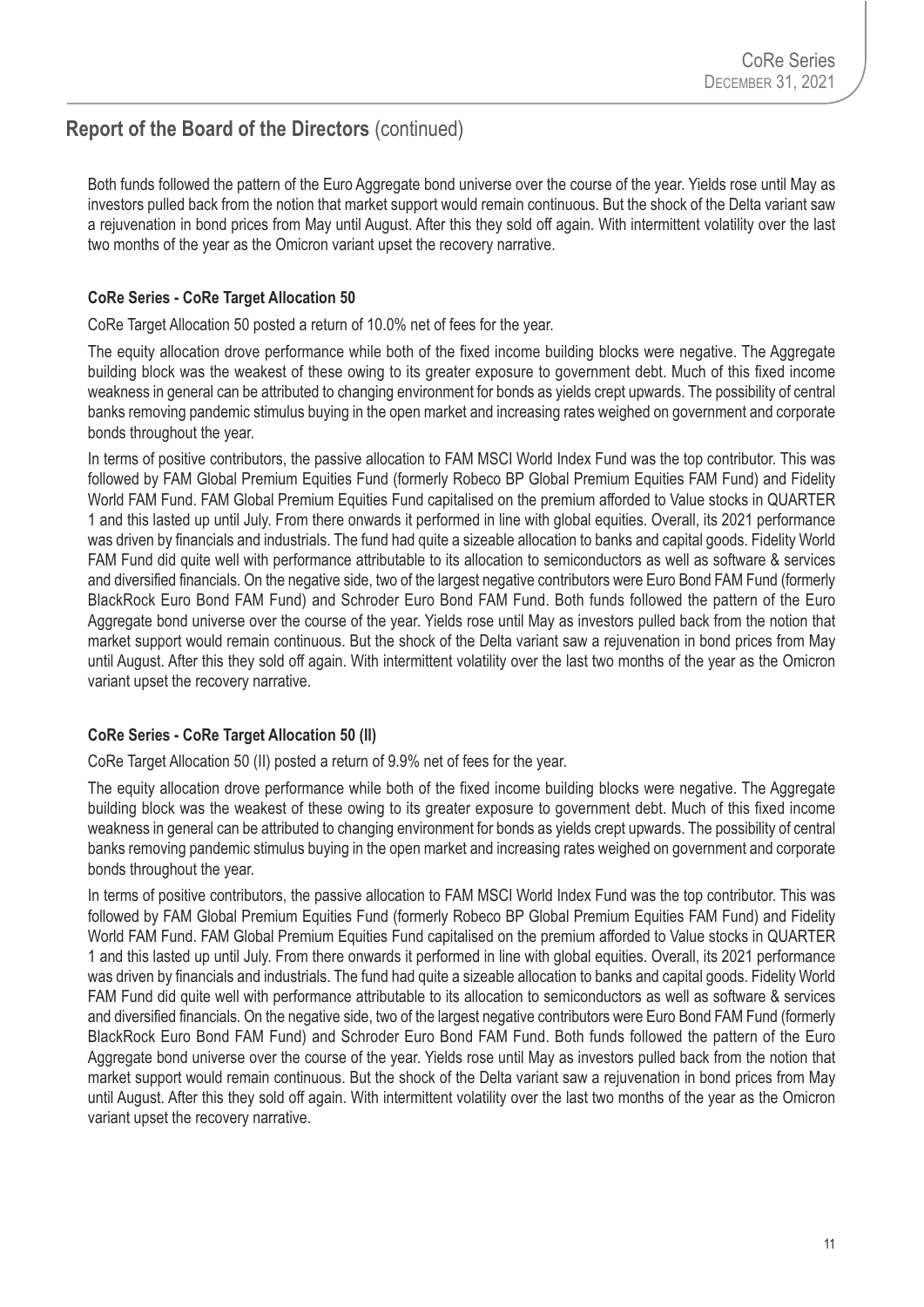#### **CoRe Series - CoRe Target Allocation 50 (III)**

CoRe Target Allocation 50 (III) posted a return of 9.9% net of fees for the year.

The equity allocation drove performance while both of the fixed income building blocks were negative. The Aggregate building block was the weakest of these owing to its greater exposure to government debt. Much of this fixed income weakness in general can be attributed to changing environment for bonds as yields crept upwards. The possibility of central banks removing pandemic stimulus buying in the open market and increasing rates weighed on government and corporate bonds throughout the year.

In terms of positive contributors, the passive allocation to FAM MSCI World Index Fund was the top contributor. This was followed by FAM Global Premium Equities Fund (formerly Robeco BP Global Premium Equities FAM Fund) and Fidelity World FAM Fund. FAM Global Premium Equities Fund capitalised on the premium afforded to Value stocks in QUARTER 1 and this lasted up until July. From there onwards it performed in line with global equities. Overall, its 2021 performance was driven by financials and industrials. The fund had quite a sizeable allocation to banks and capital goods. Fidelity World FAM Fund did quite well with performance attributable to its allocation to semiconductors as well as software & services and diversified financials. On the negative side, two of the largest negative contributors were Euro Bond FAM Fund (formerly BlackRock Euro Bond FAM Fund) and Schroder Euro Bond FAM Fund. Both funds followed the pattern of the Euro Aggregate bond universe over the course of the year. Yields rose until May as investors pulled back from the notion that market support would remain continuous. But the shock of the Delta variant saw a rejuvenation in bond prices from May until August. After this they sold off again. With intermittent volatility over the last two months of the year as the Omicron variant upset the recovery narrative.

#### **CoRe Series - CoRe Target Allocation 50 (IV)**

CoRe Target Allocation 50 (IV) posted a return of 10.1% net of fees for the year.

The equity allocation drove performance while both of the fixed income building blocks were negative. The Aggregate building block was the weakest of these owing to its greater exposure to government debt. Much of this fixed income weakness in general can be attributed to changing environment for bonds as yields crept upwards. The possibility of central banks removing pandemic stimulus buying in the open market and increasing rates weighed on government and corporate bonds throughout the year.

In terms of positive contributors, the passive allocation to FAM MSCI World Index Fund was the top contributor. This was followed by FAM Global Premium Equities Fund (formerly Robeco BP Global Premium Equities FAM Fund) and Fidelity World FAM Fund. FAM Global Premium Equities Fund capitalised on the premium afforded to Value stocks in QUARTER 1 and this lasted up until July. From there onwards it performed in line with global equities. Overall, its 2021 performance was driven by financials and industrials. The fund had quite a sizeable allocation to banks and capital goods. Fidelity World FAM Fund did quite well with performance attributable to its allocation to semiconductors as well as software & services and diversified financials. On the negative side, two of the largest negative contributors were Euro Bond FAM Fund (formerly BlackRock Euro Bond FAM Fund) and Schroder Euro Bond FAM Fund. Both funds followed the pattern of the Euro Aggregate bond universe over the course of the year. Yields rose until May as investors pulled back from the notion that market support would remain continuous. But the shock of the Delta variant saw a rejuvenation in bond prices from May until August. After this they sold off again. With intermittent volatility over the last two months of the year as the Omicron variant upset the recovery narrative.

#### **CoRe Series - CoRe Target Allocation 100**

CoRe Target Allocation 100 delivered 22.5% net of fees in 2021.

The portfolio's performance followed the trajectory of global equities. The start of 2021 was characterised by a resurgence in the Value trade as market participants started to look to future considering potential interest rate hikes and a sustained global economic recovery post Covid. This trade was short lived as the impact of the Delta variant left investors reassessing the influence of the virus on the global recovery. Later in the year, the Omicron variant sent shock waves through financial markets just as recovery again seemed within reach. By year end owing to the influence of virus variants and lack of central bank action, Value and Growth were neck and neck globally.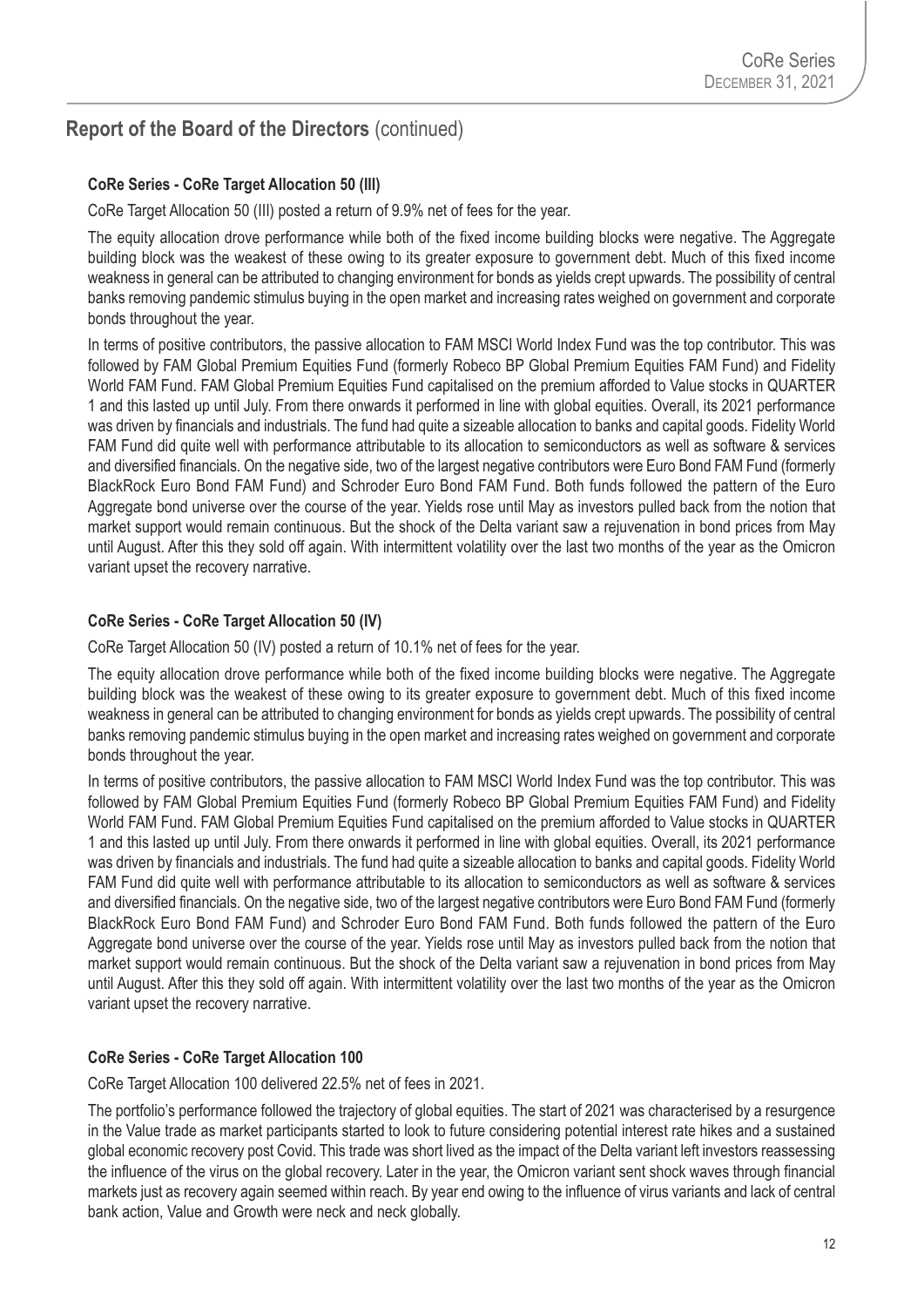2021's performance was driven across the portfolio with only one minor detractor. There were several meaningful allocations over the course of the year. The top contributors were FAM Global Premium Equities Fund (formerly Robeco BP Global Premium Equities FAM Fund) and the passive allocation to the FAM MSCI World Index Fund. FAM Global Premium Equities Fund capitalised well on the premium afforded to Value stocks in QUARTER 1 and this lasted up until July. From there onwards it performed inline with global equities. Its 2021 performance was driven by financials and industrials. The fund had quite a sizeable allocation to banks and capital goods. Its banking exposure was quite diversified over North America and Europe.

Names like Keycorp, ING Groep, JPMorgan Chase & Co, Nordea Bank etc. In terms of detractors, the minor allocation to Infusive Consumer Alpha Global Leaders FAM Fund underperformed. The fund's protection strategy cost it c. 6% over the course of 2021. On top of this its allocation to consumer discretionary -which is about a third of the book- underperformed as well. The majority of this came from retailing names. Alibaba and Farfetch were two of the biggest culprits.

#### **CoRe Series - CoRe Target Allocation 100 (II)**

CoRe Target Allocation 100 (II) delivered 22.5% net of fees in 2021.

The portfolio's performance followed the trajectory of global equities. The start of 2021 was characterised by a resurgence in the Value trade as market participants started to look to future considering potential interest rate hikes and a sustained global economic recovery post Covid. This trade was short lived as the impact of the Delta variant left investors reassessing the influence of the virus on the global recovery. Later in the year, the Omicron variant sent shock waves through financial markets just as recovery again seemed within reach. By year end owing to the influence of virus variants and lack of central bank action, Value and Growth were neck and neck globally.

2021's performance was driven across the portfolio with only one minor detractor. There were several meaningful allocations over the course of the year. The top contributors were FAM Global Premium Equities Fund (formerly Robeco BP Global Premium Equities FAM Fund) and the passive allocation to the FAM MSCI World Index Fund. FAM Global Premium Equities Fund capitalised well on the premium afforded to Value stocks in QUARTER 1 and this lasted up until July. From there onwards it performed inline with global equities. Its 2021 performance was driven by financials and industrials. The fund had quite a sizeable allocation to banks and capital goods. Its banking exposure was quite diversified over North America and Europe. Names like Keycorp, ING Groep, JPMorgan Chase & Co, Nordea Bank etc. In terms of detractors, the minor allocation to Infusive Consumer Alpha Global Leaders FAM Fund underperformed. The fund's protection strategy cost it c. 6% over the course of 2021. On top of this its allocation to consumer discretionary -which is about a third of the book- underperformed as well. The majority of this came from retailing names. Alibaba and Farfetch were two of the biggest culprits.

#### **CoRe Series - CoRe Target Allocation 100 (III)**

CoRe Target Allocation 100 (III) delivered 22.6% net of fees in 2021.

The portfolio's performance followed the trajectory of global equities. The start of 2021 was characterised by a resurgence in the Value trade as market participants started to look to future considering potential interest rate hikes and a sustained global economic recovery post Covid. This trade was short lived as the impact of the Delta variant left investors reassessing the influence of the virus on the global recovery. Later in the year, the Omicron variant sent shock waves through financial markets just as recovery again seemed within reach. By year end owing to the influence of virus variants and lack of central bank action, Value and Growth were neck and neck globally.

2021's performance was driven across the portfolio with only one minor detractor. There were several meaningful allocations over the course of the year. The top contributors were FAM Global Premium Equities Fund (formerly Robeco BP Global Premium Equities FAM Fund) and the passive allocation to the FAM MSCI World Index Fund. FAM Global Premium Equities Fund capitalised well on the premium afforded to Value stocks in QUARTER 1 and this lasted up until July. From there onwards it performed inline with global equities. Its 2021 performance was driven by financials and industrials. The fund had quite a sizeable allocation to banks and capital goods. Its banking exposure was quite diversified over North America and Europe. Names like Keycorp, ING Groep, JPMorgan Chase & Co, Nordea Bank etc. In terms of detractors, the minor allocation to Infusive Consumer Alpha Global Leaders FAM Fund underperformed. The fund's protection strategy cost it c. 6% over the course of 2021. On top of this its allocation to consumer discretionary -which is about a third of the book- underperformed as well. The majority of this came from retailing names. Alibaba and Farfetch were two of the biggest culprits.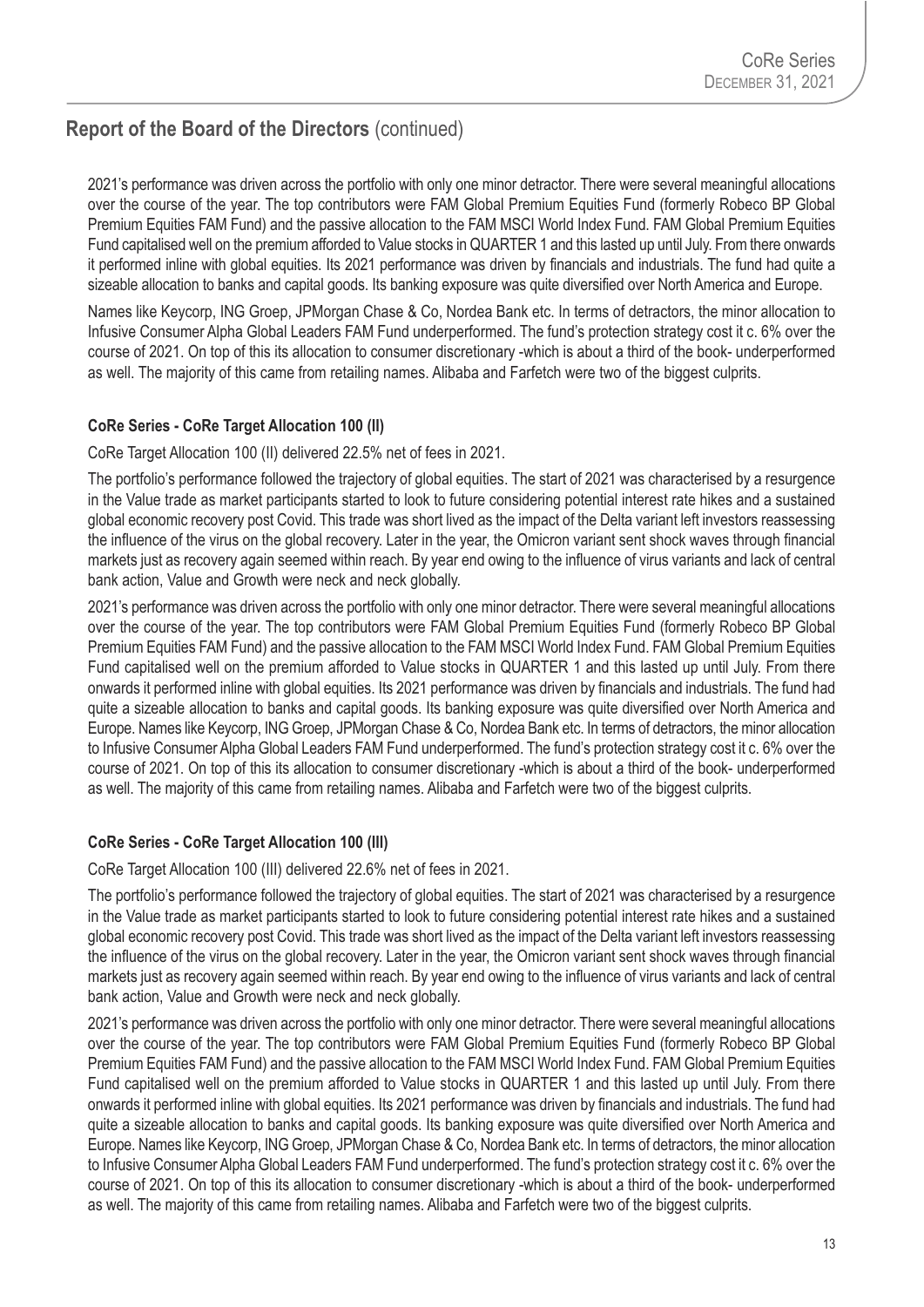#### **CoRe Series - CoRe Target Allocation 100 (IV)**

CoRe Target Allocation 100 (IV) delivered 21.0% net of fees in 2021.

The portfolio's performance followed the trajectory of global equities. The start of 2021 was characterised by a resurgence in the Value trade as market participants started to look to future considering potential interest rate hikes and a sustained global economic recovery post Covid. This trade was short lived as the impact of the Delta variant left investors reassessing the influence of the virus on the global recovery. Later in the year, the Omicron variant sent shock waves through financial markets just as recovery again seemed within reach. By year end owing to the influence of virus variants and lack of central bank action, Value and Growth were neck and neck globally.

2021's performance was driven across the portfolio with only one minor detractor. There were several meaningful allocations over the course of the year. The top contributors were FAM Global Premium Equities Fund (formerly Robeco BP Global Premium Equities FAM Fund) and the passive allocation to the FAM MSCI World Index Fund. FAM Global Premium Equities Fund capitalised well on the premium afforded to Value stocks in QUARTER 1 and this lasted up until July. From there onwards it performed inline with global equities. Its 2021 performance was driven by financials and industrials. The fund had quite a sizeable allocation to banks and capital goods. Its banking exposure was quite diversified over North America and Europe. Names like Keycorp, ING Groep, JPMorgan Chase & Co, Nordea Bank etc. In terms of detractors, the minor allocation to Infusive Consumer Alpha Global Leaders FAM Fund underperformed. The fund's protection strategy cost it c. 6% over the course of 2021. On top of this its allocation to consumer discretionary -which is about a third of the book- underperformed as well. The majority of this came from retailing names. Alibaba and Farfetch were two of the biggest culprits.

#### **CoRe Series - Invesco Pan European High Income FAM Fund**

The review period was dominated by the persistence of Covid-19 and inflation rates surging to multi-year highs across Europe, putting pressure on the European Central Bank to review its policy of ultra-low interest rates. Against a backdrop of rising government bond yields, euro-denominated investment grade bonds delivered negative returns. By contrast, it was a more rewarding period for high yield bonds which generated positive gains despite a widening in credit spreads (the additional yield corporate bond issuers offer over government bonds of a similar maturity) from 296bps to 331bps. Investment grade spreads also increased, moving from 84bps to 98bps.

While the US Federal Reserve has signalled that US interest rates are likely to rise over coming months to combat a rampant inflation rate, the ECB still appears to be in no rush to raise the cost of borrowing in the eurozone.

The portfolio's allocation to equities was the biggest driver of performance with above-trend economic growth and healthy corporate earnings providing a supportive environment for the asset class. Credit also made a positive contribution with high yield bonds and subordinated financials leading the way. Rising government bond yields meant that duration detracted (modestly) from performance.

Portfolio exposure is biased towards higher yielding parts of the bond market. As of 31 December 2021, the largest allocation by industry within the bond portion was financials. By industry the biggest non-financial exposures are to telecoms, utilities and autos. The portfolio also has exposure to relatively defensive credits such as investment grade corporate bonds. To broaden the opportunities for income and increase the opportunities for capital return, the portfolio also holds an allocation in European equities. As of 31 December 2021, the equity allocation represented 20% of the fund.

In the 12-months to the 31 December 2021, the portfolio had a positive performance +1.28% (based on Bloomberg data, official NAV, institutional - distribution share class – LU2301396102).

#### **CoRe Series - MFS Prudent Capital FAM Fund**

The CoRe Series - MFS Prudent Capital FAM Fund underperformed the MSCI World Index (net-div) on a relative basis during the period since inception to 31 December 2021. Stock selection and underweight position in information technology were the main detractors from performance during the period. In addition, the portfolio's cautious positioning, in particular, the position in short-term US Treasuries and cash, cash equivalents, detracted from relative performance, together with stock selection in real estate. Conversely, an underweight position and stock selection in financials contributed to performance, as did zero exposure to energy.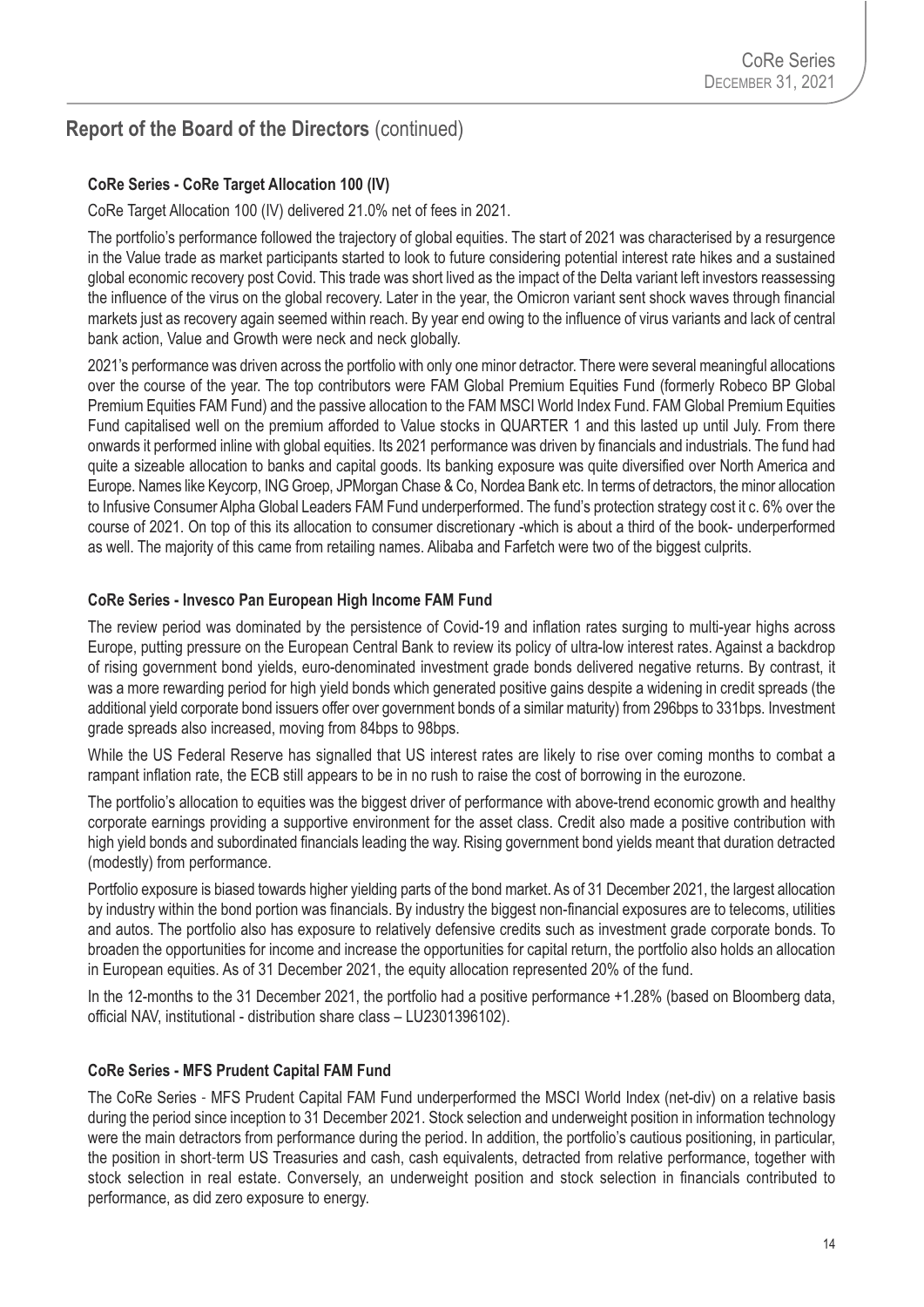The hallmark of our strategy is to grow the real value of capital while limiting losses when markets fall in the context of a full-market cycle, rather than trying to shoot the lights out and perform strongly at all times. Our approach has always been a preference to lag the market in periods of frenzied excitement rather than risk material losses during abrupt market declines as we aim to provide our investors with a level of market exposure which is appropriate to the circumstances. As such, there have been no changes to our overall investment strategy and we continue to keep a close eye on any valuation inefficiencies; prepared to take advantage of opportunities as they emerge. The Fund's equity investments continue to be focused on durable companies which we believe can provide long-term earnings growth and sustainable profit margins. The Fund's credit positioning is focused on corporate issuers who have both the ability and willingness to honour their debt obligations. Lastly, the Fund's cash and cash equivalents are a combination of shorter-term US Treasury Bonds and traditional cash instruments all invested for purpose of dampening portfolio volatility and providing readily investable cash for future investment opportunities.

Significant Impacts on Relative Performance – Top three detractors – stocks:

During the period since inception to 31 December 2021, the top detractors were:

- Not owning computer and personal electronics maker Apple (United States)
- Real estate company LEG Immobilien (Germany)
- enterprise software products maker Oracle Corp (United States)

Significant Impacts on Relative Performance – Top three contributors – stocks: While the top contributors were:

- **Business management solutions provider Sage Group (United Kingdom)**
- **Information services company Wolters Kluwer (Netherlands)**
- Wholesale retailer Costco Wholesale (United States)

#### **Other investment impacts on performance – Since inception to 31 December 2021**

#### Cash

The Fund's allocation to cash/cash-equivalent instruments/short-term US government securities had a negative impact on relative returns.

The portfolio is built from the bottom-up on the basis of ideas generated by the MFS global research team. The research will also be used to make an overall determination of the risk-adjusted opportunity in the market as a whole. The level of equity and credit market exposure will vary depending on the scarcity of compelling ideas. When the portfolio management team perceives valuations to be stretched, equity and/or credit exposure may be reduced and invested in cash and/or short-term US government securities in an effort to provide attractive risk-adjusted returns for the portfolio.

#### Positioning

The views expressed in this section are those of the portfolio management team of the MFS Prudent Capital strategy, and are subject to change at any time. These views do not necessarily reflect the views of MFS or others in the MFS organization. The turn of the calendar causes many to reflect on the past year and to speculate on how the new year might unfold. For financial markets, 2021 was a memorable year for many reasons. Despite a worldwide pandemic death toll conservatively estimated at 5.5 million worldwide, the MSCI

World Index has doubled from the March 2020 lows. Evidence of animal spirits abound. Global M&A activity surged, particularly in the US, where \$2.5 trillion worth of takeovers were announced. Retail investors piled into equities at a pace unlike any year since the late 1990s. Cryptocurrency values crossed \$2 trillion, with Bitcoin ranging from \$29k to \$68k. In the real economy, supply chains groaned under the dual pressures of periodic lockdowns and a wave of stimulus-driven goods demand. Most notably, inflation has become the topic du jour.

The reawakening of inflation has caused great consternation in central bank boardrooms. Indeed, the word 'transitory' has been stricken from bankers' lexicon. To see how we arrived at this point, perhaps it is worthwhile to tally the policy measures and supply factors that finally rekindled inflationary fires in developed economies.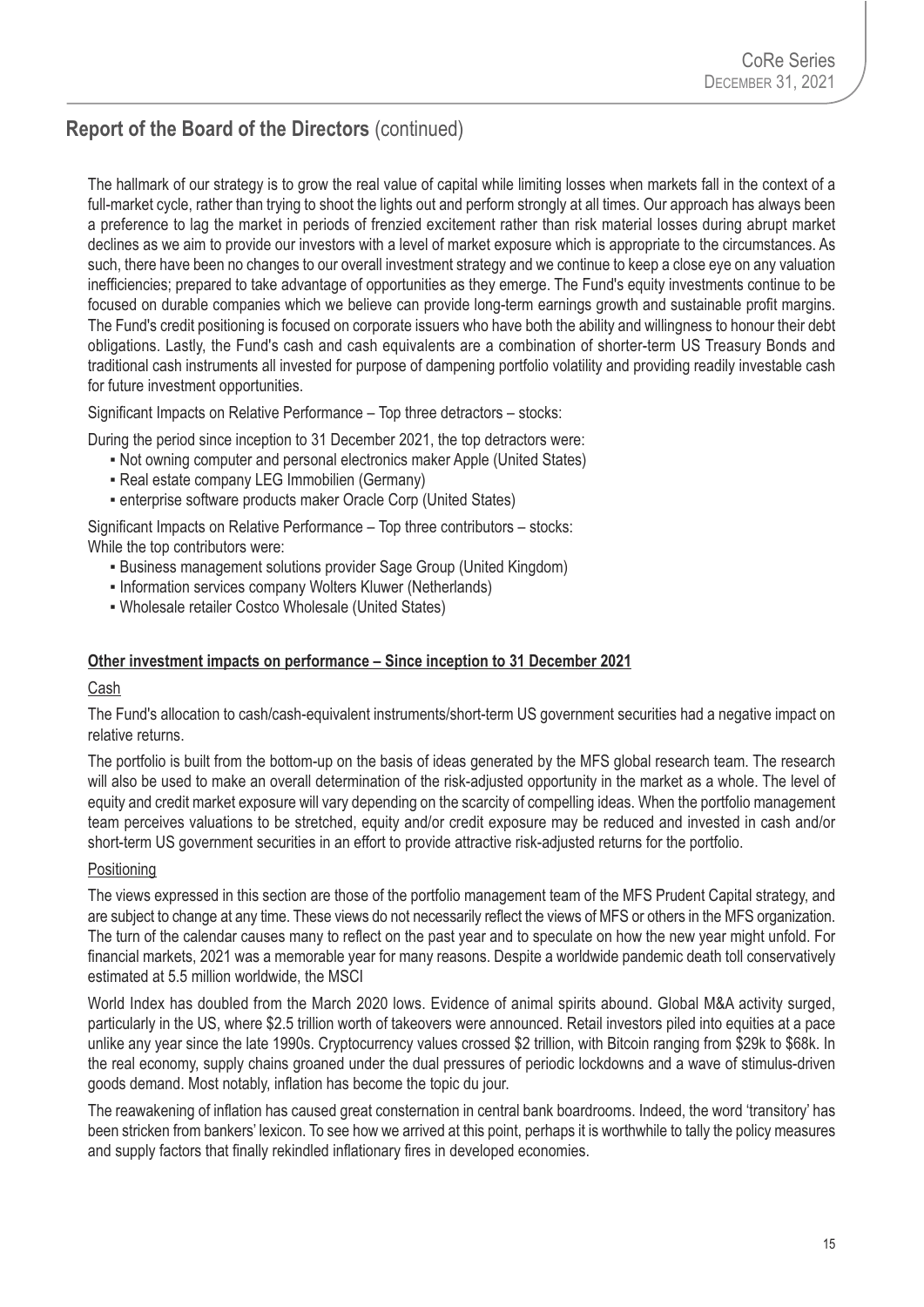In order to get US and Eurozone inflation to accelerate from 1-2% to 5-6%, since February 2020:

- Fed and ECB balance sheets as a % of GDP: Up 19 and 28 percentage points, respectively
- Primary fiscal balance as a % of GDP: roughly 700 percentage point increase in annual deficits
- Massive switch from spending on services to goods: in the US, nearly \$1 trillion annual impact
- Enormous supply chain bottlenecks: container shipping rates up 8x, unprecedented port backlogs, component shortages disrupting

downstream manufacturing, etc.

- Labor shortages persists beyond phase-out of supplemental unemployment benefits – perhaps as many as 3.3 million new retirees in the US and all-time high "quit rates".

An impressive list. But are these factors likely to persist? In our view, this cycle's supply constraints seem uniquely COVIDdriven. Long-term inflation expectations remain contained by the structural forces of technology, demography and debt. Moreover, central banks are about to undertake a sharp policy U-turn. Fed-watchers forecast several rate hikes in 2022, with asset purchase tapering soon to follow. While the ECB is trying to hold the line on rate hikes, bond market vigilantes might have other ideas. On the fiscal front, in the US the reality of razor-thin Congressional majorities and upcoming midterm elections have dimmed the prospects for any large-scale spending package. Lastly, on the supply front, recent evidence shows a moderation of new orders and some easing of shipping rates. As well, there may be instances of precautionary "double ordering," which, if true, could lead to unintended inventories in the future. We think central banks have the tools necessary to tamp down inflation. But at what cost? Since the end of the GFC, it appears to us as though the sensitivity of the economy to tighter monetary policy has been heightened. Interest rate hikes have coincided with widening credit spreads and greater investor risk aversion. Via the credit and asset price transmission mechanisms, economic activity has slowed quickly in response to tighter policy. With record levels of debt and asset prices, why should this cycle differ?

Despite these concerns, many prognosticators forecast solid near-term economic fundamentals. Other strategists tout this environment as being more favorable for cyclicals versus defensive sectors. Perhaps our crystal ball needs polishing – or maybe we're too candid. We think it's always difficult to predict the investing environment with a high degree of confidence. The world is far too complex. Even if we trusted those forecasts' accuracy, they would be only part of the story. The value of a stock should be the net present value of all future cash flows (or dividends), not just next year's results. Cyclical companies have a wider range of potential outcomes over the long term; strong returns this year could very well be followed by many lean years. We'd prefer to invest in companies with sustainable through-cycle demand, strong returns on invested capital and sensible balance sheets trading at reasonable prices. Ultimately, we think those types of companies have the most favorable risk-return profiles. As Benjamin Graham said, "in the short run, the market is like a voting machine, tallying up which firms are popular and unpopular. But in the long run, the market is like a weighing machine, assessing the substance of a company." Unfortunately, the market was unkind to both our conservative asset allocation and our specific types of investments in 2021. The allocation to fixed income – high-quality Treasuries and lower-quality credit – lagged equities as yields remain very low. Rising rates in the US did not help. Similarly, our equity holdings, which tend to be more oriented toward companies with long-duration cash flows, suffered during the backup in interest rates in Q1 and failed to recover through the rest of the year. Our avoidance of richly valued mega-caps - Tesla's worth peaked at \$1.2 trillion, nearly 75x 2024 EPS - and sizable holdings in more bond-like residential real estate companies hurt performance compared to the MSCI World index, as the former outperformed the latter. As well, rising equity markets and falling volatility diminished the value of our portfolio hedges. Having a keen focus on preserving and growing capital, we're not unprepared for this outcome, however. By design, our portfolio bears very little resemblance to the benchmark. So, while our results are disappointing, they are not entirely surprising. Despite short-term underperformance, we are not changing our approach. As we wrote many years ago in our Manifesto: "We believe the biggest arbitrage opportunity is time. Investment

horizons should be measured in years if not decades, but in practice they're measured in months if not weeks. Being wrong on the journey is uncomfortable, but ultimately what matters is being right at the destination." We view risk as the risk of capital loss, not benchmark differences. In this vein, we see the potential for ample potholes in the road ahead. Long-term measures of equity and credit market valuations remain anchored in top deciles. We expect future returns to suffer as a result. In our view, being fully invested in companies with elevated profit margins and leveraged balance sheets amid policy tightening may lead to disappointing outcomes.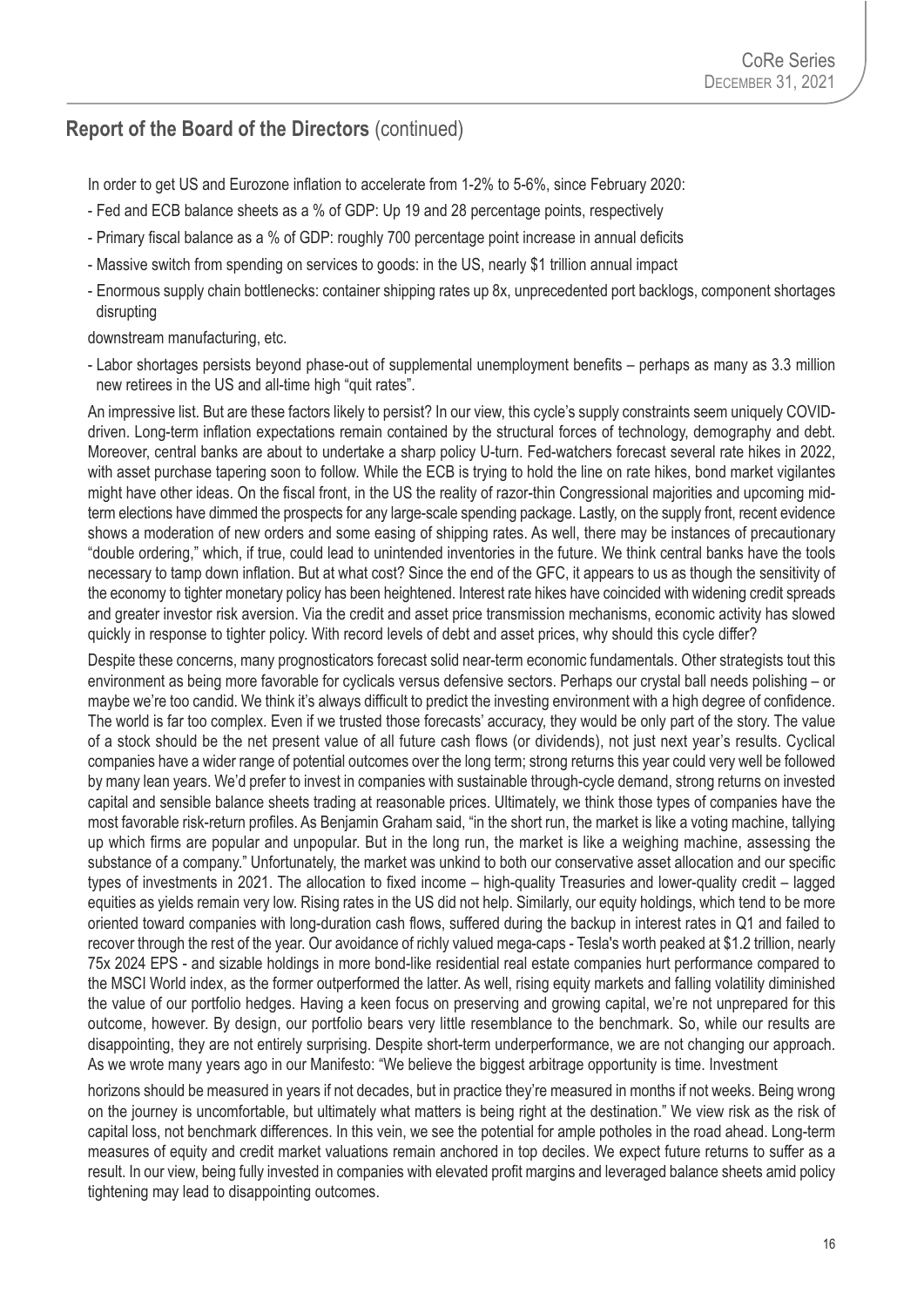#### **CoRe Series - CoRe Dividend**

CoRe Dividend returned 23.3% net of fees for 2021.

The portfolio got off to a good start in 2021. QUARTER 1 was its strongest Quarter, a positive Quarter across the board for the portfolio. Our allocation to Value funds made the most meaningful contribution of this period. The start of 2021 was characterised by a resurgence in the Value trade as market participants started to look to future considering potential interest rate hikes and a sustained global economic recovery post Covid. This trade was short lived as the impact of the Delta variant left the market reassessing the influence of the virus on the global recovery. Later in the year, the Omicron variant sent shock waves through financial markets just as recovery again seemed within reach. This took its toll on the portfolio in QUARTER 3, leading to its weakest Quarter of the year. Funds with a Quality bias took the burnt of the negative performance over this period. One of our key dividend strategy holdings, Fidelity Global Dividend FAM Fund, underperformed the most here. The year closed with a very strong Quarter in QUARTER 4. The dividend strategies made a noticeable recovery, and our Value allocations were strong, particularly in the US.

In terms of positive contributors, the clear leaders were in our World Dividend building block and World Value. Dividend funds Fidelity Global Dividend FAM Fund and FAM Global Equities Income Fund (formerly Threadneedle Global Equities Income FAM Fund) made notable contributions. This was partially due to their larger weights in the portfolio relative to other strategies but also performance. Particularly FAM Global Equities Income Fund, it was the strongest performer in this bucket for the year. The interest rate/valuation trade of October and December led to two bumper months for the fund. The allocation to World Value strategies M&G North American Value FAM Fund and US Equity Value FAM Fund (formerly JP Morgan US Equity Value FAM Fund) were the two other top contributors in 2021. Both funds made a meaningful impact in QUARTER 1 and later in QUARTER 4. Each manager was well positioned for the rotation away from the growth stocks into pro-cyclical and Value names. Overall, all there were no negative contributors to performance in 2021.

A number of changes were made to the portfolio throughout the year. In QUARTER 2 Infusive Consumer Alpha Global Leaders FAM Fund was removed from the portfolio. A small position, the majority was recycled into FAM Global Premium Equities Fund. At the end of QUARTER 3 BlackRock Global Funds - Global Equity Income Fund was removed from the World High Dividend building block, as well as MFS Meridian Funds - U.S. Value Fund in the World Value building block. These allocations were reallocated across the portfolio, mainly to the World Value strategies, the remaining World High Dividend funds and Value biased FAM Global Premium Equities Fund in the World Equity building block.

#### **CoRe Series - CoRe Emerging Markets Equity**

CoRe Emerging Markets Equity returned 0.9% net of fees.

The bulk of the returns were driven by the global emerging market positions. Eastern Europe and Latin American detracted and were offset by the exposure to China A-shares.

Within equities Vontobel mtx Sustainable Emerging Equity Leaders outperformed during the Quarter thanks to strong stock selection within Information Technology while the allocation to JP Morgan China A-Shares Opportunities FAM Fund was a positive as onshore Chinese stocks outperformed.

JP Morgan Emerging Market Equity and Mirae Great Asian Consumer were laggards as the market rotated away from stocks that had been performing quite well within EM and exposure to banks were more expensive.

#### **CoRe Series - CoRe US Strategy**

CoRe US Strategy returned 25.6% net of fees for 2021.

It was another exceptional year for US equities. Despite all the setbacks. They surged forward again in 2021. However, it was very much an upending of the status quo set forth in 2020. The beginning of the year saw Value rally as investors saw US government bond yields edge upwards and anticipated Federal Reserve rate hikes. This caused an initial re-evaluation of previously high multiple trending growth stocks and a pullback in momentum names. However, the Delta variant saw the market reassess the recovery. Leading to a rejuvenation in 2020's Covid winners. Towards the end of the year, a new variant Omicron, brought short-lived pain to the markets but as those fears subsided, investor confidence rebounded to close the year.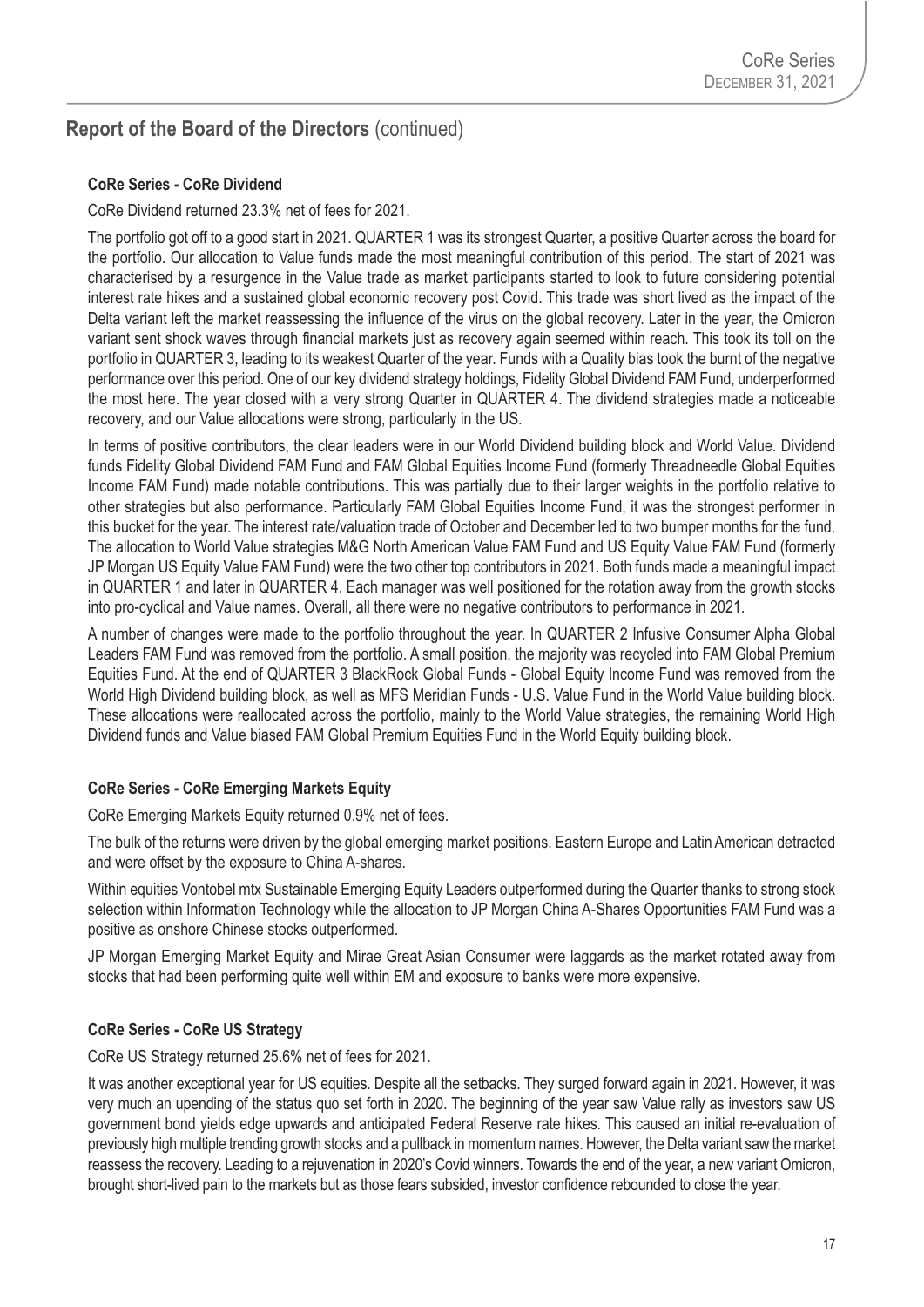For CoRe US Strategy, the portfolio followed the path of US equities over the course of the year. The biggest contributors to performance were the passive allocation to S&P 500 Index FAM Fund in the Blend bucket and US Equity Value FAM Fund (formerly JP Morgan US Equity Value FAM Fund) and M&G North American Value FAM Fund in the Value building block. The portfolio's Value funds had a tumultuous year. Just as with the style overall, in QUARTER 1 it looked like it was Value's year and both portfolios capitalised on the market's new favouritism for Value. It didn't last. However, both funds remained in positive territory for the year. For US Equity Value FAM Fund, performance was driven by financials where close to a third of the book was allocated and industrials were stock picking aided. M&G North American Value FAM Fund's performance was more evenly spread across sectors. Again, financials were a top driver but also health care and information technology.

There were no outright detractors in 2021. But despite the market's overall positivity, there were some underperformers. The most notable of these was Morgan Stanley Investment Funds - US Advantage Fund. The fund had been perfectly positioned in 2020 for the recovery trade. Its focus on long term growth opportunities particularly within software & services, led to a rapid performance progression. However, in 2021 the market came to question high multiple stocks with greater scrutiny. Especially under an expected higher yield regime where discount rates would downward pressure on the present value of future earnings. The fund was flat for QUARTER 1 and recovered some ground in QUARTER 2 but from the midpoint of the year onwards it suffered greatly. Most of the negative pressure came from its allocation to software & services and media & entertainment names. Previous market darlings of 2020 like Zoom or Block deteriorated considerably during this period.

There were various changes made to the portfolio over the course of the year. In QUARTER 2, several funds were removed including AXA Rosenberg Equity Alpha Trust - AXA Rosenberg US Enhanced Index Equity Alpha Fund, iShares Edge MSCI USA Quality Factor UCITS ETF, and iShares Edge MSCI USA Momentum Factor UCITS ETF. Two new positions were added: Xtrackers S&P 500 Equal Weight UCITS ETF and VanEck Morningstar US Sustainable Wide Moat UCITS ETF. These two positions were later removed in December to facilitate the inclusion of North American STARS Equity FAM Fund. During August, the position in the small cap allocation JPMorgan Funds - US Smaller Companies Fund was removed in favour of allocations elsewhere the SPDR® S&P® U.S. Consumer Staples Select Sector UCITS ETF was also sold in preference for the Value funds in the portfolio.

#### **CoRe Series - CoRe All Europe**

CoRe All Europe returned 19.8% net of fees during 2021.

Schroder ISF Emerging Europe was the portfolio's position in 2021 as this region outperformed more developed countries: positions in Cyprus, Kazakhstan and Russia were particularly positive during the period. JPMorgan European Equity FAM was also a top performing position: superior stock selection was the key differentiator here, with significant overweights in some top performers including ASM International, Novo Nordisk and Ashtead Group. Elsewhere, exposure to value was also a positive contributor as Amundi European Equity Value FAM Fund was also a top performer.

On the downside, Janus Henderson Horizon Pan European Equities fund was the key laggard among underlying funds. This fund's underperformance stemmed mainly from stock selection issues: outsize positions in consumer names Delivery Hero and Prosus were largely to blame, as well as tech names Worldline and Nexi which struggled.

#### **CoRe Series - FAM Sustainable**

FAM Sustainable returned 28.8% net of fees during 2021.

All underlying funds contributed positively during the year, with particularly strong performance from our Regional allocation and Thematic funds. Our dedicated exposure to US equities was the greatest driver of returns for the year: UBS MSCI USA SRI ETF, Brown Advisory US Sustainable Growth fund and AAF Parnassus US Sustainable Equities were the portfolio's three top performers during 2021. Among our global funds, UBS MSCI World SRI ETF stood out, while others lagged on account of their underweight to US. LGT Sustainable Equity Global was the weakest here, with additional underperformance attributable to its modest value bias.

Elsewhere, our thematic funds were another strong contributor. Nordea Global Climate & Environment fund was also among the portfolio's top performing funds during the year, while Fidelity Sustainable Water & Waste FAM fund also had a strong year of performance. Liontrust Sustainable Future Global Growth fund lagged peers slightly due to its regional exposure as well as its significant growth bias which struggled later in the year.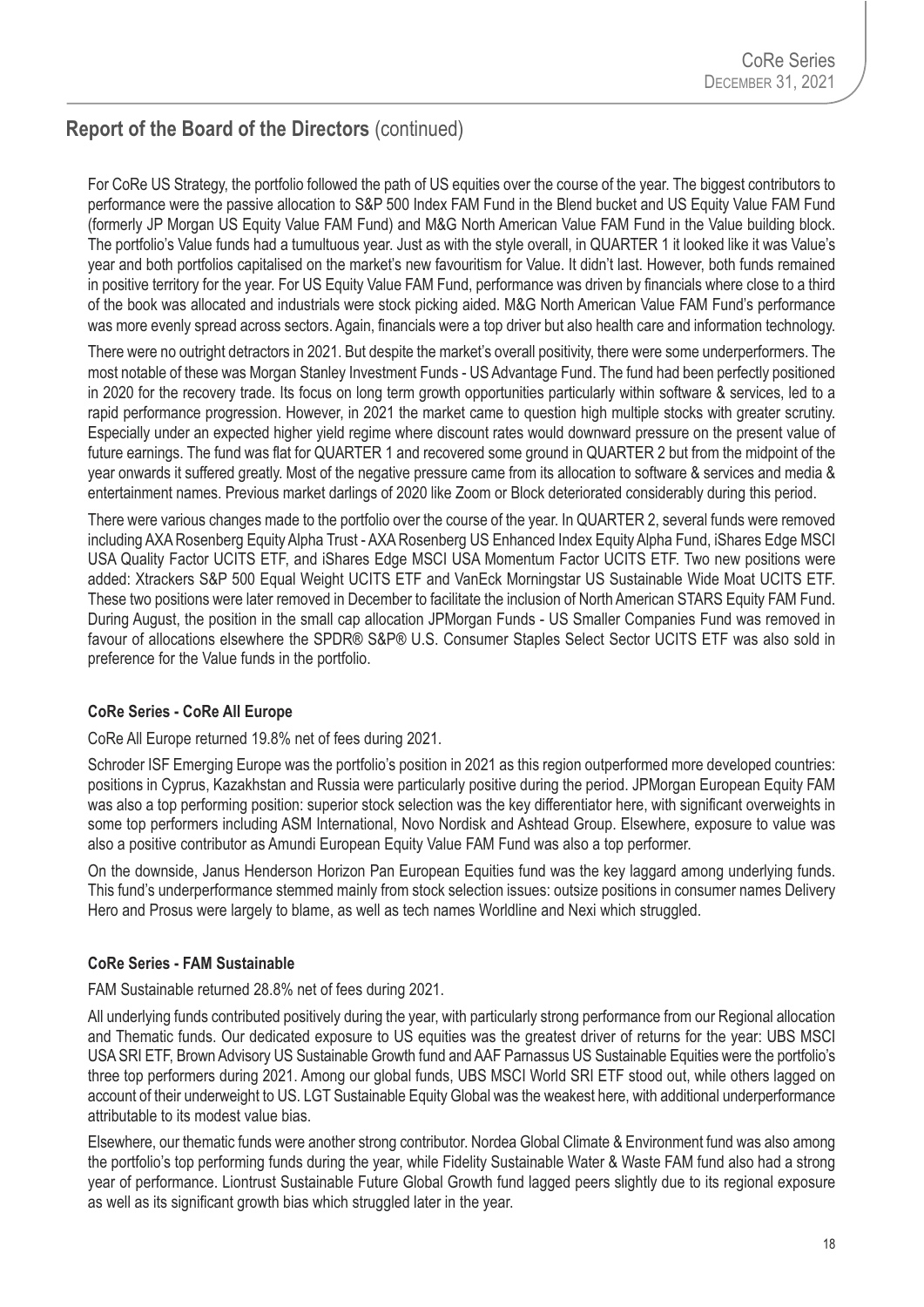#### **CoRe Series - CoRe Global Opportunity**

CoRe Global Opportunity returned -1.1% net of fees during 2021.

Underlying positions saw mixed returns during 2021, but ultimately performance of the portfolio was held back by its cautious risk profile and significant allocation to lower risk bond strategies. Eurizon Absolute Active was among the worst performers due to its significant weight in sovereign bonds and lower risk issues. Lyxor Epsilon Global Trend, Amundi Strategic Bond FAM, BSF Fixed Income Strategies and AXAWF Global Strategic Bonds funds were also key detractors.

By contrast, funds with a higher risk tolerance contributed positively: Flexible Equity Strategy FAM fund and Nordea Stable Performance FAM fund were strongest here, while Janus Henderson Absolute Return fund and PIMCO GIS Income fund also contributed more modestly.

#### **CoRe Series - CoRe Alternative**

CoRe Alternative returned 1.9% net of fees for 2021.

The portfolio's annual return profile was quite similar to other investment strategies. The year was bookended by two positive Quarters with weak performance in QUARTER 2 and QUARTER 3. Undoubtedly the year's outcome revolved around the on and off again Corona Virus risk that permeated markets. This was particularly impactful for funds with trend exposure or those playing on recovery themes. Overall, the allocation to Global Macro funds provided the strongest contribution to performance followed by LS Equity. QUARTER 4 saw the strongest performance overall and this was backed by both Global Macro funds and CTAs.

From a fund's perspective, there were a couple of standout contributors in 2021. Global Macro's Nordea 1 - Alpha 15 MA Fund and Absolute Return's Candriam Absolute Return Equity Market Neutral were the leaders. Nordea 1 - Alpha 15 MA Fund was a new entrant into the portfolio at the start of the year (see further details below) and it made a considerable impact on performance. Particularly in QUARTER 4 where the fund was strongest in November and December. This was fuelled by its Strategic Risk Balancing SuperStrategy. A group of systematic strategies aimed at offsetting risk off environments. Currency exposure was a big winner here, driven by long USD and JPY pairings vs. short commodity sensitive currencies paid off. Similarly, Candriam Absolute Return Equity Market Neutral performed best at the end of the year in December when equity market volatility rose. The fund's index arbitrage approach is best suited to periods of volatility (but not from a tail hedging point of view).

In terms of detractors, there were several. The most notable were Systematic Trading's Schroder GAIA Two Sigma Diversified and AKO Global UCITS Fund in QUARTER 1 and Lyxor Epsilon Global Trend Fund and Absolute Return's Eurizon Fund - Absolute Active, both of which had weak 2021s. In the case of Schroder GAIA Two Sigma, it struggled in the rotational environment, particularly during the January, February and to the middle of March. The rising yield environment and preference for cyclical stocks was ill-suited to the fund. Similar macro trends also affected AKO Global's book. For Lyxor Epsilon Global Trends, its inbuilt correlation related construction was not a good fit for 2021's shifting relationship between asset classes. While in Eurizon's case allocating to government debt did not pay off as investors moved away in anticipation of central bank rate hikes.

Two main strategic decisions were made to the portfolio in 2021. The first took place in QUARTER 1 and resulted in the addition of a number of strategies including L/S Credit, Convertible Arbitrage, and Volatility. The second, saw a concentration of holdings to better reflect the environment and alternative premia in general. This was conducted towards the end of QUARTER 3. Several positions were fully removed.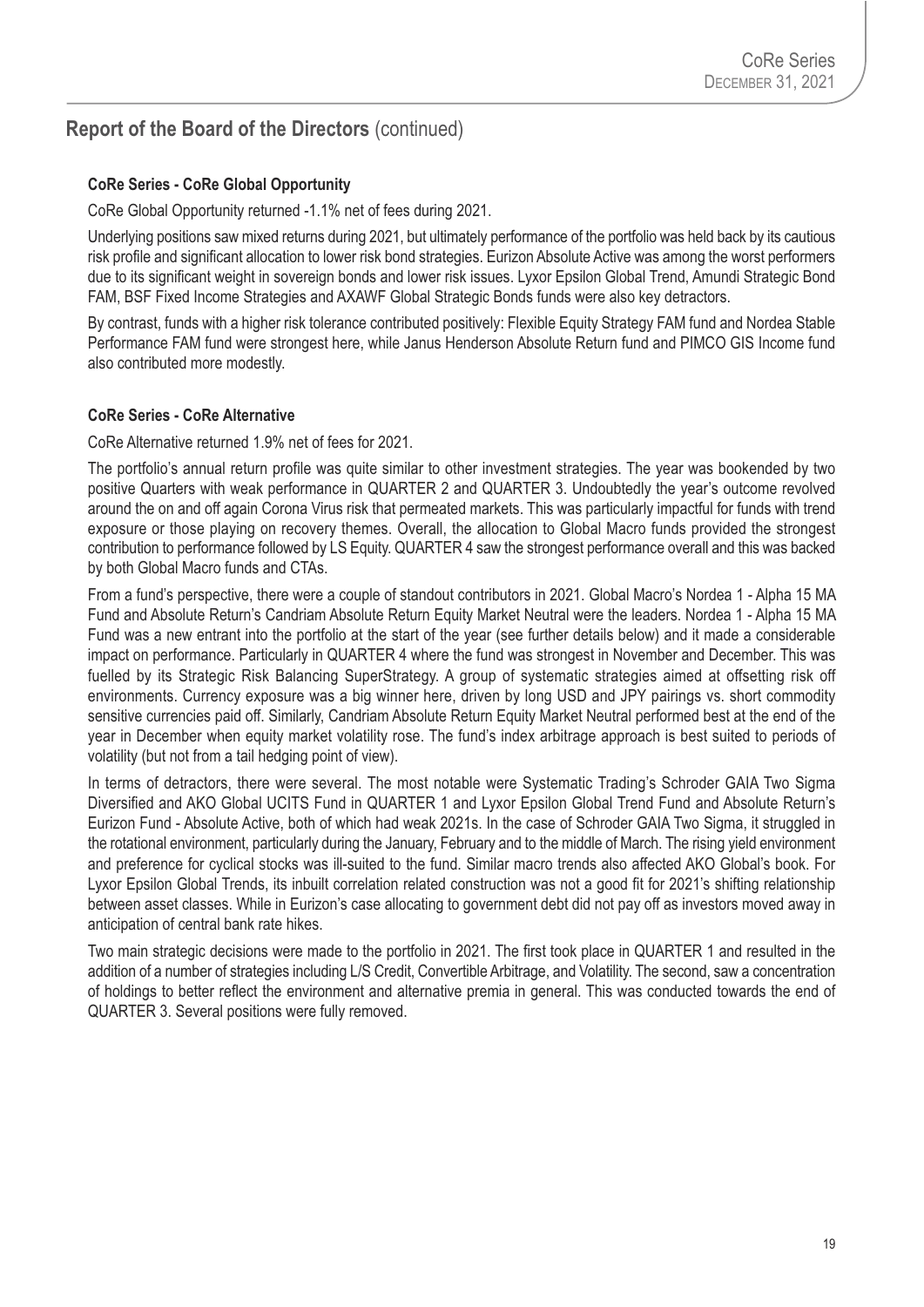The outbreak of war in Ukraine and the related sanctions targeted against the Russian Federation may have impact on the European economies and globally. The direct exposure to Ukraine, Russia or Belarus is not material to the overall Fund. However, the impact on the general economic situation may require in the future revisions of certain assumptions and estimates. The Directors are carefully monitoring the situation as well as its potential impacts on the Fund. The Fund is fully capable of continuing its usual operations.

Luxembourg, April 21, 2022 2003 and the Board of Directors of Fineco Asset Management DAC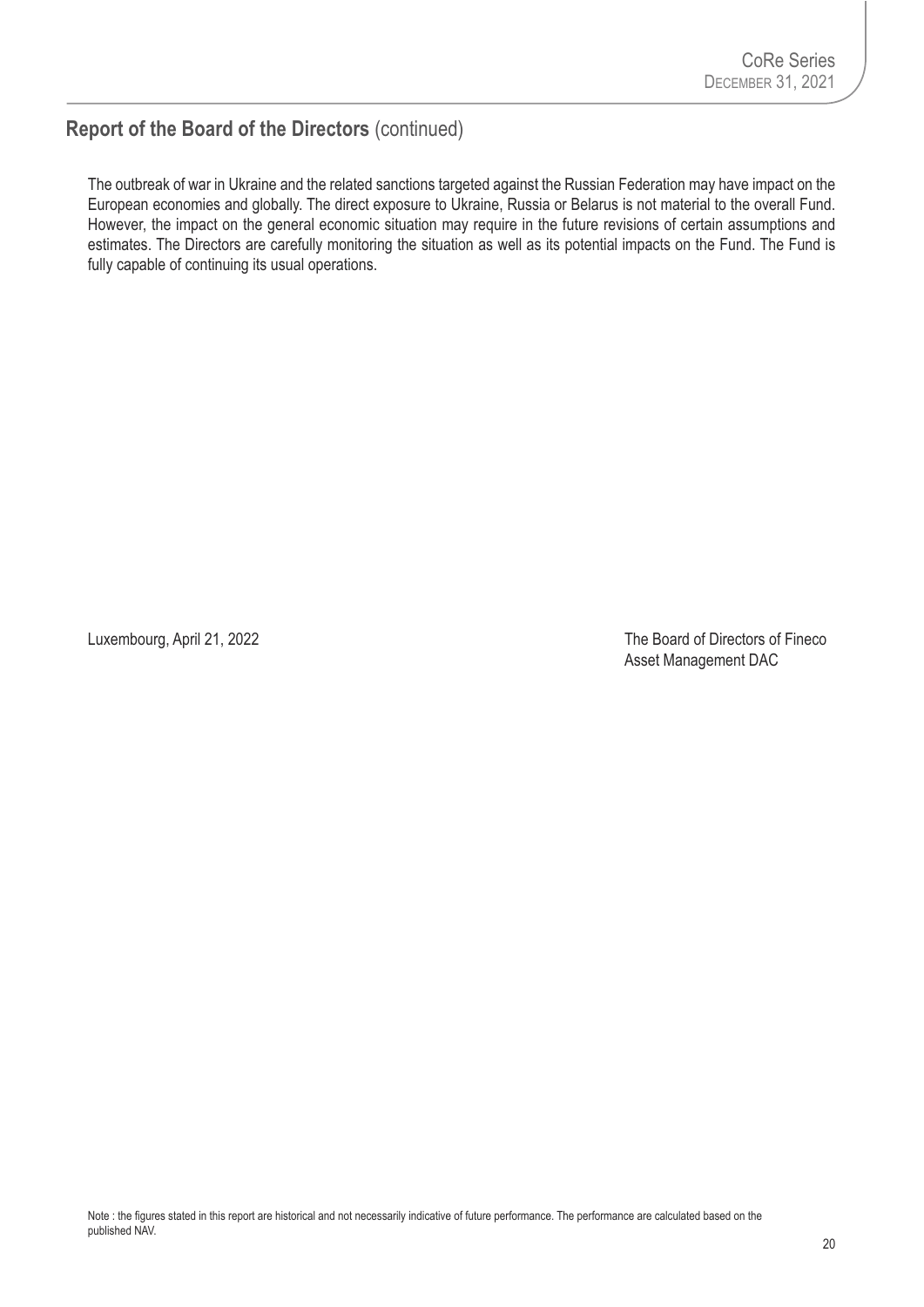# Deloitte.

Deloitte Audit Société à responsabilité limitée 20 Boulevard de Kockelscheuer L-1821 Luxembourg

Tel: +352 451 451 www.deloitte.lu

To the Unitholders of CoRe Series 28-32, Place de la gare L-1616 Luxembourg Grand Duchy of Luxembourg

## *REPORT OF THE RÉVISEUR D'ENTREPRISES AGRÉÉS*

#### **Opinion**

We have audited the financial statements of CoRe Series (the "Fund") and of each of its sub-funds, which comprise the statement of net assets and the schedule of investments and other net assets as at December 31, 2021 and the statement of operations and changes in net assets for the year then ended and notes to the financial statements, including a summary of significant accounting policies.

In our opinion, the accompanying financial statements give a true and fair view of the financial position of the Fund and of each of its sub-funds as at December 31, 2021 and of the results of their operations and changes in their net assets for the year then ended in accordance with Luxembourg legal and regulatory requirements relating to the preparation and presentation of the financial statements.

#### **Basis for Opinion**

We conducted our audit in accordance with the Law of 23 July 2016 on the audit profession (Law of 23 July 2016) and with International Standards on Auditing (ISAs) as adopted for Luxembourg by the "Commission de Surveillance du Secteur Financier" (CSSF). Our responsibilities under the Law of 23 July 2016 and ISAs as adopted for Luxembourg by the CSSF are further described in the "Responsibilities of the "réviseur d'entreprises agréé" for the Audit of the Financial Statements" section of our report. We are also independent of the Fund in accordance with the International Code of Ethics for Professional Accountants, including International Independence Standards, issued by the International Ethics Standards Board for Accountants (IESBA Code) as adopted for Luxembourg by the CSSF together with the ethical requirements that are relevant to our audit of the financial statements, and have fulfilled our other ethical responsibilities under those ethical requirements. We believe that the audit evidence we have obtained is sufficient and appropriate to provide a basis for our opinion.

#### **Other Information**

The Board of Directors of the Management Company of the Fund is responsible for the other information. The other information comprises the information stated in the annual report but does not include the financial statements and our report of the "réviseur d'entreprises agréé" thereon.

Our opinion on the financial statements does not cover the other information and we do not express any form of assurance conclusion thereon.

ln connection with our audit of the financial statements, our responsibility is to read the other information and, in doing so, consider whether the other information is materially inconsistent with the financial statements or our knowledge obtained in the audit or otherwise appears to be materially misstated. If, based on the work we have performed, we conclude that there is a material misstatement of this other information we are required to report this fact. We have nothing to report in this regard.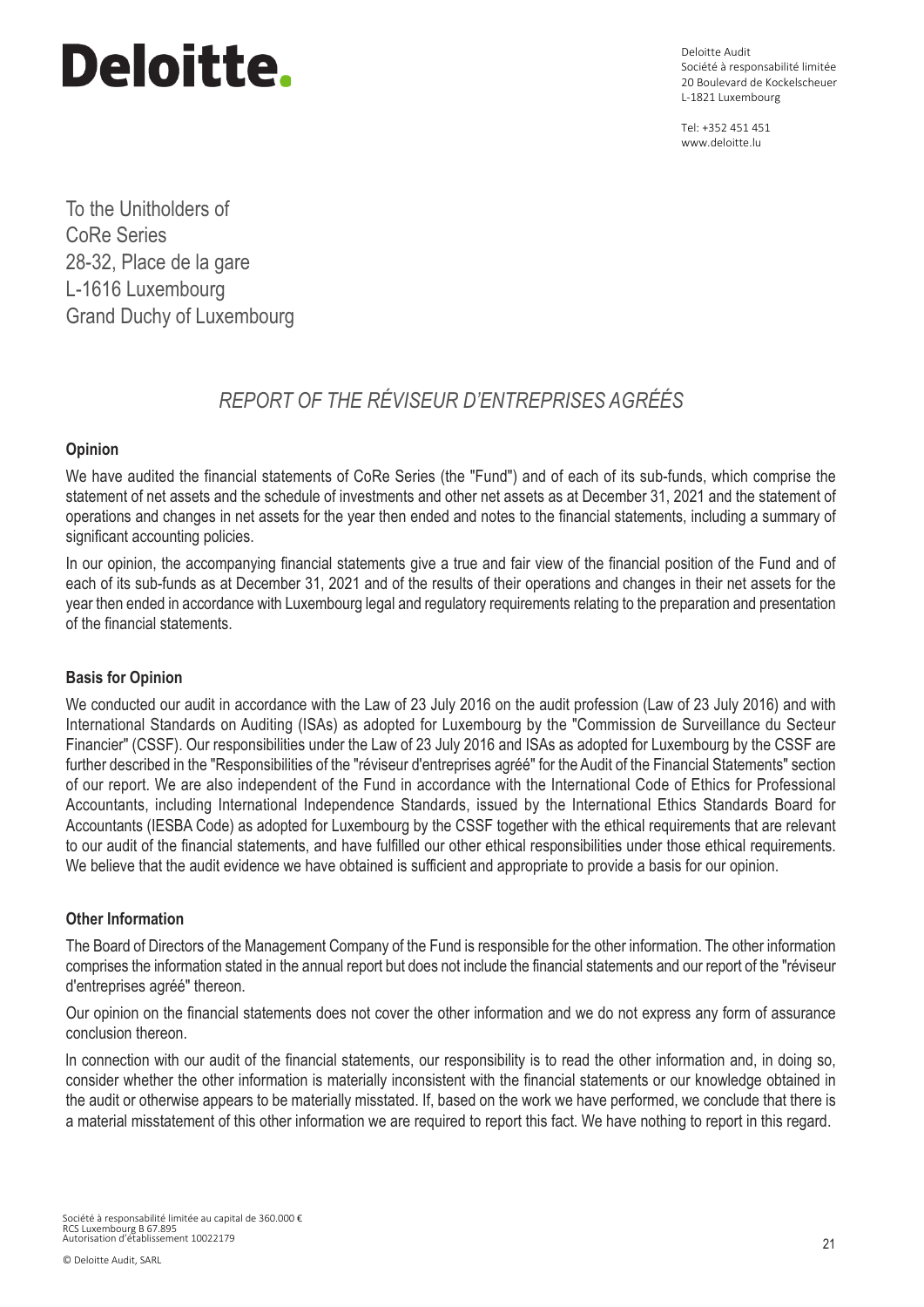# Deloitte.

#### **Responsibilities of the Board of Directors of the Management Company of the Fund for the Financial Statements**

The Board of Directors of the Management Company of the Fund is responsible for the preparation and fair presentation of the financial statements in accordance with Luxembourg legal and regulatory requirements relating to the preparation and presentation of the financial statements, and for such internal control as the Board of Directors of the Management Company of the Fund determines is necessary to enable the preparation of financial statements that are free from material misstatement, whether due to fraud or error.

In preparing the financial statements, the Board of Directors of the Management Company is responsible for assessing the Fund's ability to continue as a going concern, disclosing, as applicable, matters related to going concern and using the going concern basis of accounting unless the Board of Directors of the Management Company either intends to liquidate the Fund or to cease operations, or has no realistic alternative but to do so.

#### **Responsibilities of the "réviseur d'entreprises agréé" for the Audit of the Financial Statements**

Our objectives are to obtain reasonable assurance about whether the financial statements as a whole are free from material misstatement, whether due to fraud or error, and to issue a report of the "réviseur d'entreprises agréé" that includes our opinion. Reasonable assurance is a high level of assurance, but is not a guarantee that an audit conducted in accordance with the Law of 23 July 2016 and with ISAs as adopted for Luxembourg by the CSSF will always detect a material misstatement when it exists. Misstatements can arise from fraud or error and are considered material if, individually or in the aggregate, they could reasonably be expected to influence the economic decisions of users taken on the basis of these financial statements.

As part of an audit in accordance with the Law of 23 July 2016 and with ISAs as adopted for Luxembourg by the CSSF, we exercise professional judgment and maintain professional scepticism throughout the audit. We also:

- Identify and assess the risks of material misstatement of the financial statements, whether due to fraud or error, design and perform audit procedures responsive to those risks, and obtain audit evidence that is sufficient and appropriate to provide a basis for our opinion. The risk of not detecting a material misstatement resulting from fraud is higher than for one resulting from error, as fraud may involve collusion, forgery, intentional omissions, misrepresentations, or the override of internal control.
- Obtain an understanding of internal control relevant to the audit in order to design audit procedures that are appropriate in the circumstances, but not for the purpose of expressing an opinion on the effectiveness of the Fund's internal control.
- Evaluate the appropriateness of accounting policies used and the reasonableness of accounting estimates and related disclosures made by the Board of Directors of the Management Company of the Fund.
- Conclude on the appropriateness of the Board of Directors of the Management Company of the Fund's use of the going concern basis of accounting and, based on the audit evidence obtained, whether a material uncertainty exists related to events or conditions that may cast significant doubt on the Fund's ability to continue as a going concern. If we conclude that a material uncertainty exists, we are required to draw attention in our report of the "réviseur d'entreprises agréé" to the related disclosures in the financial statements or, if such disclosures are inadequate, to modify our opinion. Our conclusions are based on the audit evidence obtained up to the date of our report of the "réviseur d'entreprises agréé". However, future events or conditions may cause the Fund to cease to continue as a going concern.
- Evaluate the overall presentation, structure and content of the financial statements, including the disclosures, and whether the financial statements represent the underlying transactions and events in a manner that achieves fair presentation.

We communicate with those charged with governance regarding, among other matters, the planned scope and timing of the audit and significant audit findings, including any significant deficiencies in internal control that we identify during our audit.

For Deloitte Audit, *Cabinet de révision agréé*

Yann Mérillou

Yann Mérillou, *Réviseur d'entreprises agréé* Partner Luxembourg, April 27, 2022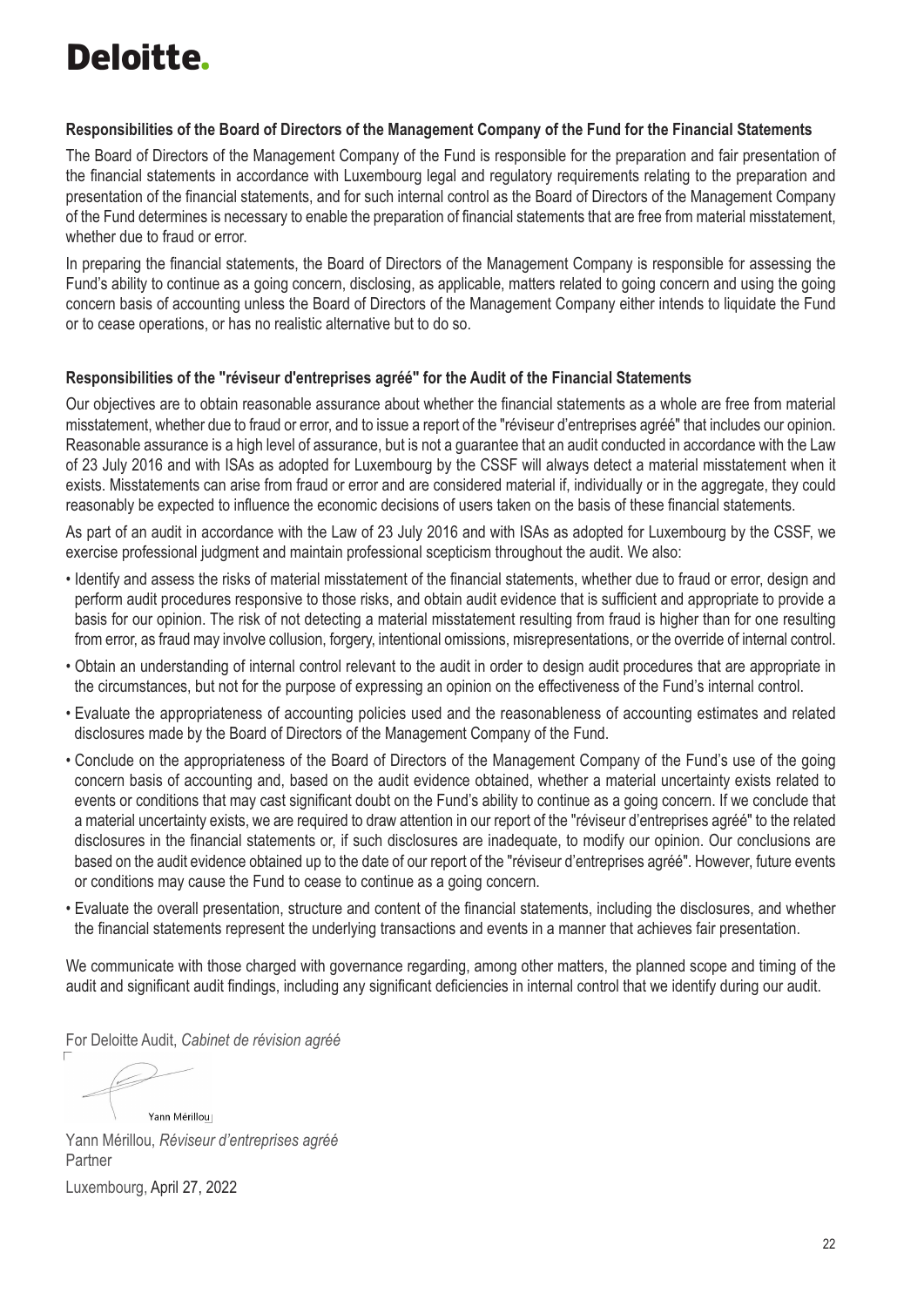## **Statement of Net Assets**

|                                                               |              | CoRe Series -<br><b>FAM Park</b> | <b>CoRe Series -</b><br><b>CoRe Coupon</b> | <b>CoRe Series - CoRe</b><br><b>Income Opportunity</b> |
|---------------------------------------------------------------|--------------|----------------------------------|--------------------------------------------|--------------------------------------------------------|
|                                                               | <b>Notes</b> | <b>EUR</b>                       | <b>EUR</b>                                 | <b>EUR</b>                                             |
| <b>ASSETS</b>                                                 |              |                                  |                                            |                                                        |
| Securities portfolio at cost                                  |              | 44 059 967                       | 552 150 372                                | 163 667 116                                            |
| Net unrealised profit/ (loss)                                 |              | (175 420)                        | 50 769 159                                 | 8 162 038                                              |
| Securities portfolio at market value                          | 2.2          | 43 884 547                       | 602 919 531                                | 171 829 154                                            |
| Cash at bank                                                  | 2.2          | 748 504                          | 2 2 5 8 5 9 6                              | 1 102 157                                              |
| Receivable for Fund units issued                              |              | 695 599                          | 82 376                                     | 12 25 6                                                |
| Receivable on spot exchange                                   |              |                                  |                                            |                                                        |
| Dividends receivable, net                                     |              |                                  |                                            |                                                        |
| Bank interest receivable                                      |              |                                  |                                            |                                                        |
| Interest receivable on bonds                                  |              |                                  |                                            |                                                        |
| Options bought at market value                                | 2.6, 8       |                                  |                                            |                                                        |
| Unrealised appreciation on forward foreign exchange contracts | 2.5, 7       |                                  |                                            |                                                        |
| Other assets                                                  |              |                                  | 51 303                                     | 22 642                                                 |
|                                                               |              | 45 328 650                       | 605 311 806                                | 172 966 209                                            |
| <b>LIABILITIES</b>                                            |              |                                  |                                            |                                                        |
| <b>Bank Overdraft</b>                                         | 2.2          |                                  |                                            |                                                        |
| Payable for Fund units redeemed                               |              | 25 185                           | 253 500                                    | 117 844                                                |
| Payable for securities purchased                              |              | 529 476                          |                                            |                                                        |
| Fixed operating fees payable                                  | 4            | 46 338                           | 548 836                                    | 190 748                                                |
| Payable on spot exchange                                      |              |                                  |                                            |                                                        |
| Management fees payable                                       | 3            | 5588                             | 774 221                                    | 148 135                                                |
| Interest and bank charges payable                             |              |                                  |                                            |                                                        |
| Unrealised depreciation on forward foreign exchange contracts | 2.5, 7       |                                  |                                            |                                                        |
|                                                               |              | 606 587                          | 1 576 557                                  | 456 727                                                |
| <b>TOTAL NET ASSETS</b>                                       |              | 44 722 063                       | 603 735 249                                | 172 509 482                                            |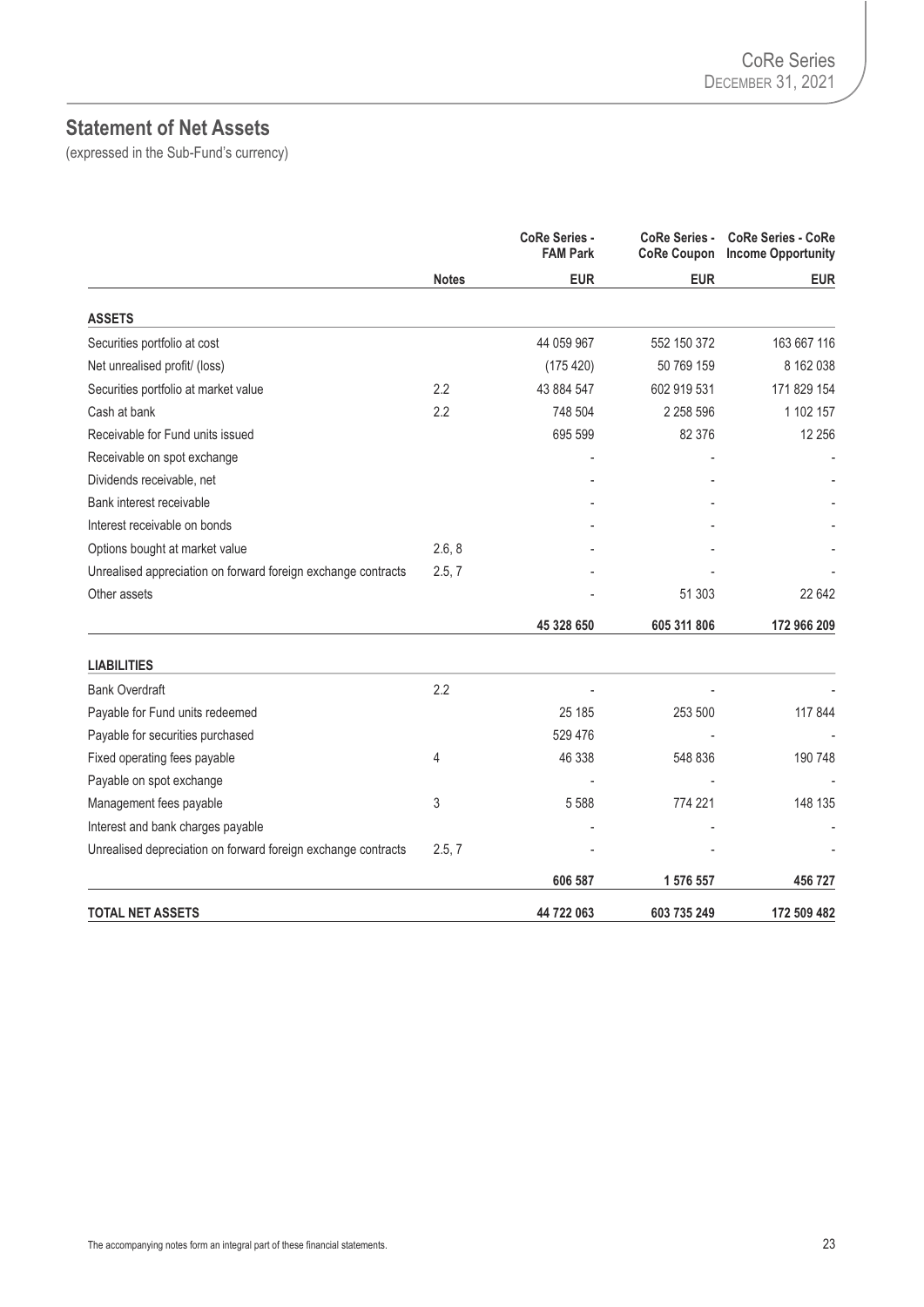|                                                               |              | <b>CoRe Series - CoRe</b><br><b>Emerging Markets</b><br><b>Bond</b> | <b>CoRe Series - CoRe</b><br><b>Global Currencies</b> | <b>CoRe Series - Global</b><br><b>Macro Credit FAM</b><br>Fund |
|---------------------------------------------------------------|--------------|---------------------------------------------------------------------|-------------------------------------------------------|----------------------------------------------------------------|
|                                                               | <b>Notes</b> | <b>EUR</b>                                                          | <b>EUR</b>                                            | <b>EUR</b>                                                     |
| <b>ASSETS</b>                                                 |              |                                                                     |                                                       |                                                                |
| Securities portfolio at cost                                  |              | 179 821 615                                                         | 17 116 516                                            | 5 062 432                                                      |
| Net unrealised profit/ (loss)                                 |              | 9 9 3 4 8 0 6                                                       | 334 277                                               | 19894                                                          |
| Securities portfolio at market value                          | 2.2          | 189 756 421                                                         | 17 450 793                                            | 5 082 326                                                      |
| Cash at bank                                                  | 2.2          | 1536334                                                             | 349 152                                               | 31 194 625                                                     |
| Receivable for Fund units issued                              |              | 4509                                                                | 40 975                                                | 567 283                                                        |
| Receivable on spot exchange                                   |              |                                                                     | 36 794                                                |                                                                |
| Dividends receivable, net                                     |              |                                                                     |                                                       |                                                                |
| Bank interest receivable                                      |              |                                                                     | 292                                                   |                                                                |
| Interest receivable on bonds                                  |              |                                                                     |                                                       | 52 634                                                         |
| Options bought at market value                                | 2.6, 8       |                                                                     |                                                       |                                                                |
| Unrealised appreciation on forward foreign exchange contracts | 2.5, 7       |                                                                     |                                                       |                                                                |
| Other assets                                                  |              | 55 696                                                              |                                                       |                                                                |
|                                                               |              | 191 352 960                                                         | 17 878 006                                            | 36 896 868                                                     |
| <b>LIABILITIES</b>                                            |              |                                                                     |                                                       |                                                                |
| <b>Bank Overdraft</b>                                         | 2.2          |                                                                     |                                                       |                                                                |
| Payable for Fund units redeemed                               |              | 143 099                                                             | 52 381                                                |                                                                |
| Payable for securities purchased                              |              | 6 3 5 2                                                             |                                                       |                                                                |
| Fixed operating fees payable                                  | 4            | 487721                                                              | 18 278                                                | 5936                                                           |
| Payable on spot exchange                                      |              |                                                                     | 36 654                                                |                                                                |
| Management fees payable                                       | 3            | 285 412                                                             | 18 969                                                | 20 512                                                         |
| Interest and bank charges payable                             |              |                                                                     |                                                       |                                                                |
| Unrealised depreciation on forward foreign exchange contracts | 2.5, 7       |                                                                     |                                                       |                                                                |
|                                                               |              | 922 584                                                             | 126 282                                               | 26 448                                                         |
| <b>TOTAL NET ASSETS</b>                                       |              | 190 430 376                                                         | 17 751 724                                            | 36 870 420                                                     |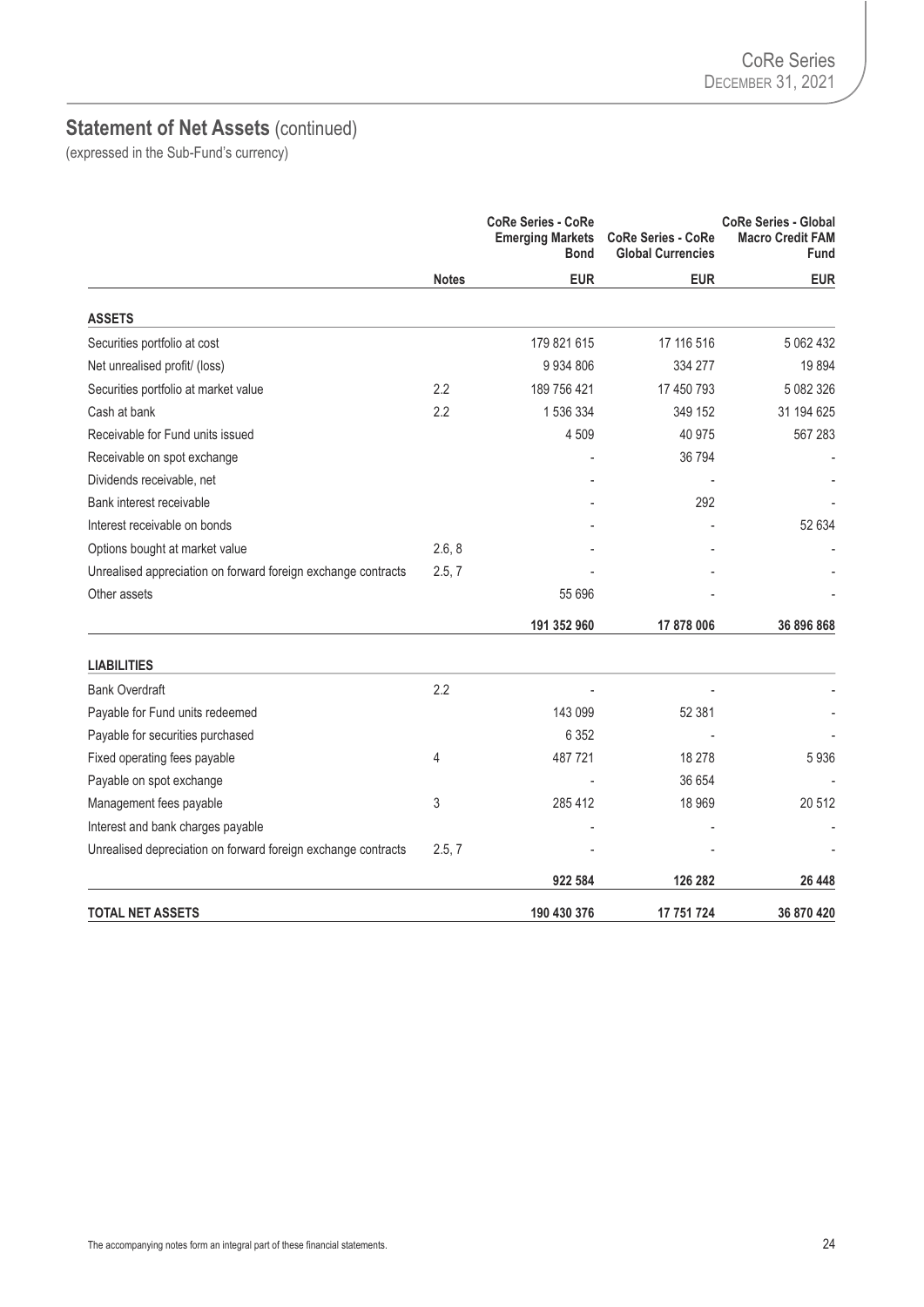|                                                               |              | <b>CoRe Series - CoRe</b><br><b>Champions</b> | <b>CoRe Series - CoRe</b><br><b>Balanced</b><br>Opportunity | <b>CoRe Series - CoRe</b><br><b>Champions</b><br><b>Emerging Markets</b> |
|---------------------------------------------------------------|--------------|-----------------------------------------------|-------------------------------------------------------------|--------------------------------------------------------------------------|
|                                                               | <b>Notes</b> | <b>EUR</b>                                    | <b>EUR</b>                                                  | <b>EUR</b>                                                               |
| <b>ASSETS</b>                                                 |              |                                               |                                                             |                                                                          |
| Securities portfolio at cost                                  |              | 908 953 925                                   | 339 536 674                                                 | 84 719 475                                                               |
| Net unrealised profit/ (loss)                                 |              | 170 983 518                                   | 41 018 952                                                  | 9 341 520                                                                |
| Securities portfolio at market value                          | 2.2          | 1079 937 443                                  | 380 555 626                                                 | 94 060 995                                                               |
| Cash at bank                                                  | 2.2          | 10 077 357                                    | 2657329                                                     | 1 015 027                                                                |
| Receivable for Fund units issued                              |              | 553 807                                       | 105 981                                                     |                                                                          |
| Receivable on spot exchange                                   |              |                                               |                                                             |                                                                          |
| Dividends receivable, net                                     |              |                                               |                                                             |                                                                          |
| Bank interest receivable                                      |              |                                               |                                                             |                                                                          |
| Interest receivable on bonds                                  |              |                                               |                                                             |                                                                          |
| Options bought at market value                                | 2.6, 8       |                                               |                                                             |                                                                          |
| Unrealised appreciation on forward foreign exchange contracts | 2.5, 7       |                                               |                                                             |                                                                          |
| Other assets                                                  |              | 143 230                                       | 106 256                                                     | 37 015                                                                   |
|                                                               |              | 1 090 711 837                                 | 383 425 192                                                 | 95 113 037                                                               |
| <b>LIABILITIES</b>                                            |              |                                               |                                                             |                                                                          |
| <b>Bank Overdraft</b>                                         | 2.2          |                                               |                                                             |                                                                          |
| Payable for Fund units redeemed                               |              | 339 754                                       | 74 938                                                      | 67 146                                                                   |
| Payable for securities purchased                              |              |                                               |                                                             | 506                                                                      |
| Fixed operating fees payable                                  | 4            | 1910886                                       | 821 074                                                     | 226 241                                                                  |
| Payable on spot exchange                                      |              |                                               |                                                             |                                                                          |
| Management fees payable                                       | 3            | 1823949                                       | 564 197                                                     | 161 449                                                                  |
| Interest and bank charges payable                             |              |                                               |                                                             |                                                                          |
| Unrealised depreciation on forward foreign exchange contracts | 2.5, 7       |                                               |                                                             |                                                                          |
|                                                               |              | 4 074 589                                     | 1460209                                                     | 455 342                                                                  |
| <b>TOTAL NET ASSETS</b>                                       |              | 1 086 637 248                                 | 381 964 983                                                 | 94 657 695                                                               |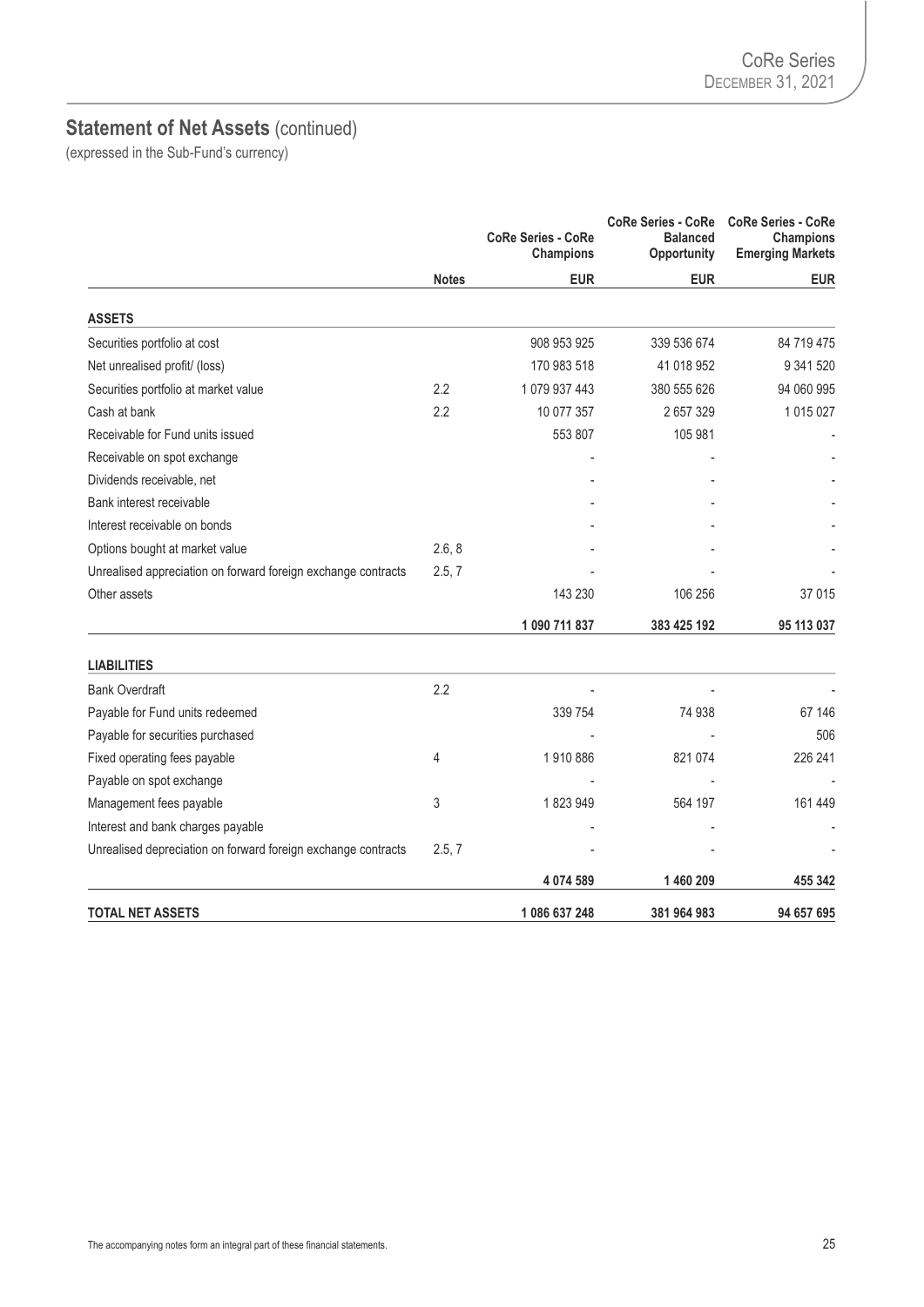|                                                               |              | <b>CoRe Series - CoRe</b><br><b>Balanced</b><br><b>Conservative</b> | <b>CoRe Series - CoRe</b><br><b>Multi-Asset Income</b> | <b>CoRe Series - CoRe</b><br><b>Aggressive</b> |
|---------------------------------------------------------------|--------------|---------------------------------------------------------------------|--------------------------------------------------------|------------------------------------------------|
|                                                               | <b>Notes</b> | <b>EUR</b>                                                          | <b>EUR</b>                                             | <b>EUR</b>                                     |
| <b>ASSETS</b>                                                 |              |                                                                     |                                                        |                                                |
| Securities portfolio at cost                                  |              | 230 232 816                                                         | 280 214 297                                            | 77 012 458                                     |
| Net unrealised profit/ (loss)                                 |              | 23 496 681                                                          | 36 875 366                                             | 17 676 067                                     |
| Securities portfolio at market value                          | 2.2          | 253 729 497                                                         | 317 089 663                                            | 94 688 525                                     |
| Cash at bank                                                  | 2.2          | 1 141 648                                                           | 2699727                                                | 1 921 615                                      |
| Receivable for Fund units issued                              |              | 51 288                                                              | 219 180                                                | 122 726                                        |
| Receivable on spot exchange                                   |              |                                                                     |                                                        |                                                |
| Dividends receivable, net                                     |              |                                                                     |                                                        |                                                |
| Bank interest receivable                                      |              |                                                                     |                                                        |                                                |
| Interest receivable on bonds                                  |              |                                                                     |                                                        |                                                |
| Options bought at market value                                | 2.6, 8       |                                                                     |                                                        |                                                |
| Unrealised appreciation on forward foreign exchange contracts | 2.5, 7       |                                                                     |                                                        |                                                |
| Other assets                                                  |              | 31768                                                               | 1726870                                                | 13 0 33                                        |
|                                                               |              | 254 954 201                                                         | 321 735 440                                            | 96 745 899                                     |
| <b>LIABILITIES</b>                                            |              |                                                                     |                                                        |                                                |
| <b>Bank Overdraft</b>                                         | 2.2          |                                                                     |                                                        |                                                |
| Payable for Fund units redeemed                               |              | 258 883                                                             | 177 926                                                | 114 048                                        |
| Payable for securities purchased                              |              | 70 087                                                              |                                                        |                                                |
| Fixed operating fees payable                                  | 4            | 206 593                                                             | 443 325                                                | 179 210                                        |
| Payable on spot exchange                                      |              |                                                                     |                                                        |                                                |
| Management fees payable                                       | 3            | 323 489                                                             | 405 003                                                | 171 424                                        |
| Interest and bank charges payable                             |              |                                                                     |                                                        |                                                |
| Unrealised depreciation on forward foreign exchange contracts | 2.5, 7       |                                                                     |                                                        |                                                |
|                                                               |              | 859 052                                                             | 1 026 254                                              | 464 682                                        |
| <b>TOTAL NET ASSETS</b>                                       |              | 254 095 149                                                         | 320 709 186                                            | 96 281 217                                     |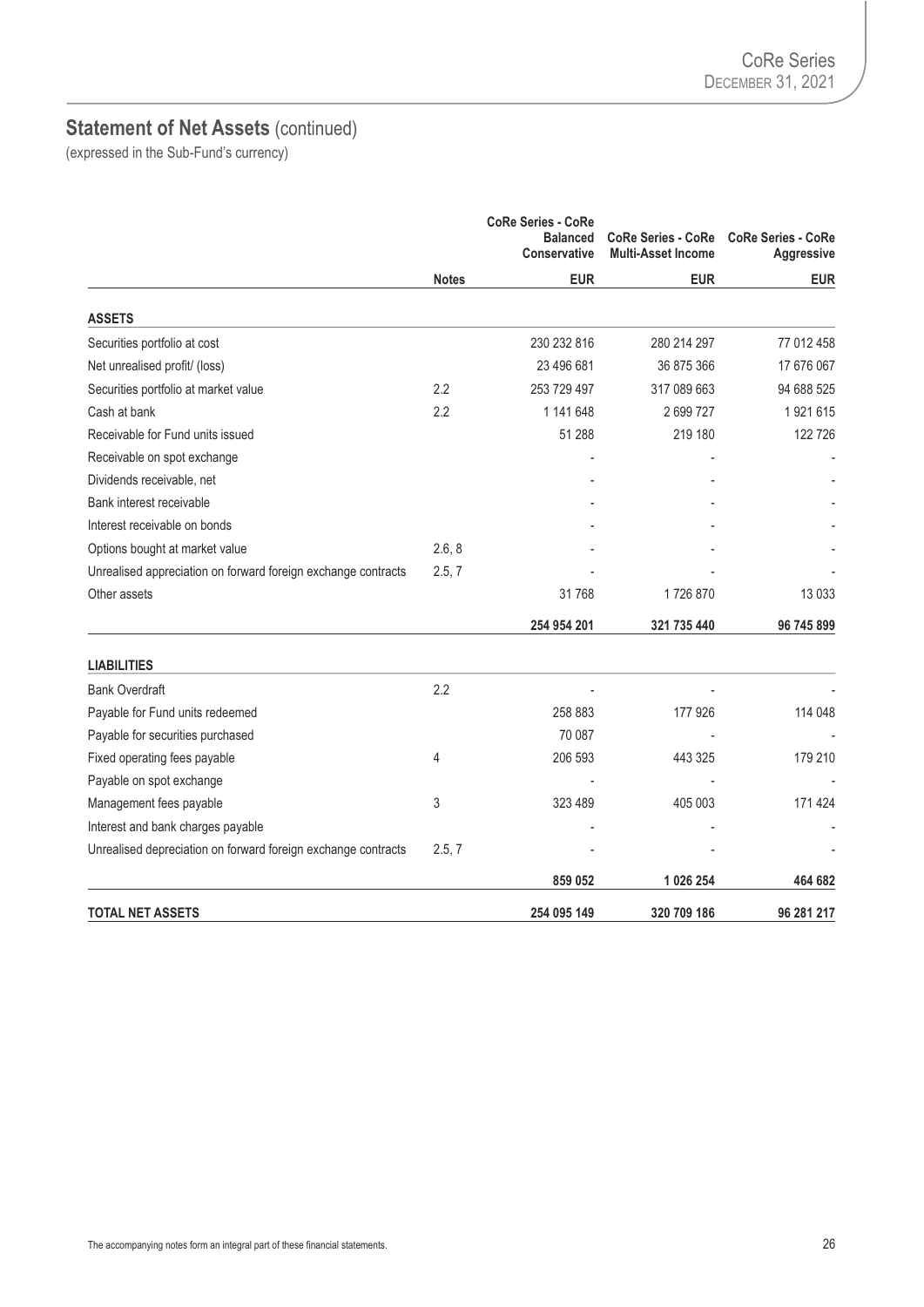|                                                               |              | <b>CoRe Series - CoRe</b><br><b>Target Allocation 25</b> | <b>CoRe Series - CoRe</b><br><b>Target Allocation 25</b><br>(II) | <b>CoRe Series - CoRe</b><br><b>Target Allocation 25</b><br>(III) |
|---------------------------------------------------------------|--------------|----------------------------------------------------------|------------------------------------------------------------------|-------------------------------------------------------------------|
|                                                               | <b>Notes</b> | <b>EUR</b>                                               | <b>EUR</b>                                                       | <b>EUR</b>                                                        |
| <b>ASSETS</b>                                                 |              |                                                          |                                                                  |                                                                   |
| Securities portfolio at cost                                  |              | 74 993 479                                               | 26 202 000                                                       | 5 581 496                                                         |
| Net unrealised profit/ (loss)                                 |              | 12 452 192                                               | 4 363 887                                                        | 934 826                                                           |
| Securities portfolio at market value                          | 2.2          | 87 445 671                                               | 30 565 887                                                       | 6516322                                                           |
| Cash at bank                                                  | 2.2          | 1 0 27 9 35                                              | 422 150                                                          | 67 305                                                            |
| Receivable for Fund units issued                              |              |                                                          |                                                                  |                                                                   |
| Receivable on spot exchange                                   |              |                                                          |                                                                  |                                                                   |
| Dividends receivable, net                                     |              |                                                          |                                                                  |                                                                   |
| Bank interest receivable                                      |              |                                                          |                                                                  |                                                                   |
| Interest receivable on bonds                                  |              |                                                          |                                                                  |                                                                   |
| Options bought at market value                                | 2.6, 8       |                                                          |                                                                  |                                                                   |
| Unrealised appreciation on forward foreign exchange contracts | 2.5, 7       |                                                          |                                                                  |                                                                   |
| Other assets                                                  |              | 10 289                                                   | 3650                                                             | 799                                                               |
|                                                               |              | 88 483 895                                               | 30 991 687                                                       | 6 584 426                                                         |
| <b>LIABILITIES</b>                                            |              |                                                          |                                                                  |                                                                   |
| <b>Bank Overdraft</b>                                         | 2.2          |                                                          |                                                                  |                                                                   |
| Payable for Fund units redeemed                               |              |                                                          | 2769                                                             |                                                                   |
| Payable for securities purchased                              |              |                                                          |                                                                  |                                                                   |
| Fixed operating fees payable                                  | 4            | 111 634                                                  | 13 9 94                                                          | 3870                                                              |
| Payable on spot exchange                                      |              |                                                          |                                                                  |                                                                   |
| Management fees payable                                       | 3            | 131 267                                                  | 45 956                                                           | 9791                                                              |
| Interest and bank charges payable                             |              |                                                          |                                                                  |                                                                   |
| Unrealised depreciation on forward foreign exchange contracts | 2.5, 7       |                                                          |                                                                  |                                                                   |
|                                                               |              | 242 901                                                  | 62719                                                            | 13 661                                                            |
| <b>TOTAL NET ASSETS</b>                                       |              | 88 240 994                                               | 30 928 968                                                       | 6 570 765                                                         |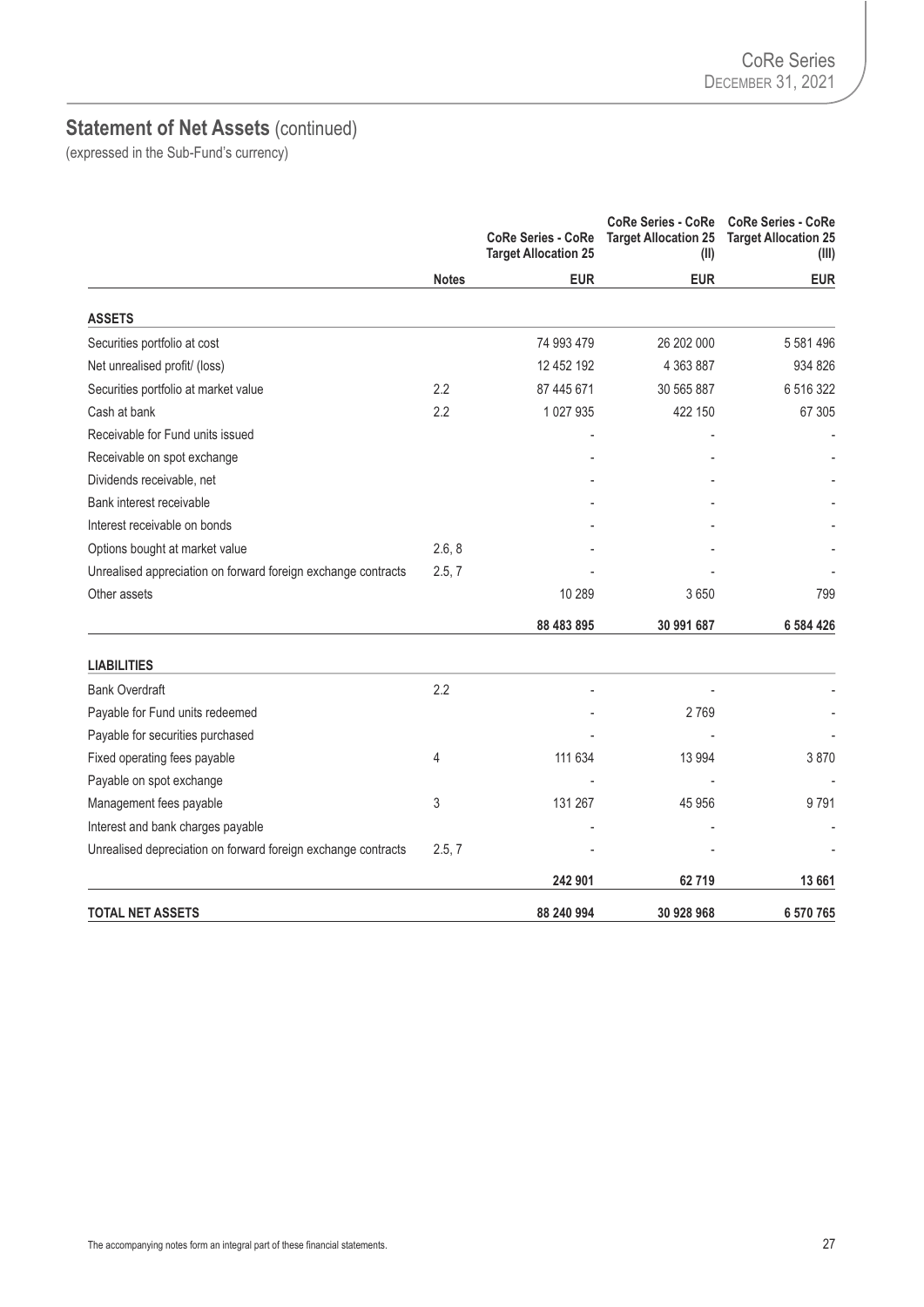|                                                               |              | <b>CoRe Series - CoRe</b><br><b>Target Allocation 25</b><br>(IV) | <b>CoRe Series - CoRe</b><br><b>Target Allocation 50</b> | <b>CoRe Series - CoRe</b><br><b>Target Allocation 50</b><br>(II) |
|---------------------------------------------------------------|--------------|------------------------------------------------------------------|----------------------------------------------------------|------------------------------------------------------------------|
|                                                               | <b>Notes</b> | <b>EUR</b>                                                       | <b>EUR</b>                                               | <b>EUR</b>                                                       |
| <b>ASSETS</b>                                                 |              |                                                                  |                                                          |                                                                  |
| Securities portfolio at cost                                  |              | 4 316 808                                                        | 95 429 863                                               | 30 112 463                                                       |
| Net unrealised profit/ (loss)                                 |              | 710 147                                                          | 26 945 925                                               | 8 475 994                                                        |
| Securities portfolio at market value                          | 2.2          | 5 0 26 9 55                                                      | 122 375 788                                              | 38 588 457                                                       |
| Cash at bank                                                  | 2.2          | 81 40 6                                                          | 1520962                                                  | 482 346                                                          |
| Receivable for Fund units issued                              |              |                                                                  |                                                          |                                                                  |
| Receivable on spot exchange                                   |              |                                                                  |                                                          |                                                                  |
| Dividends receivable, net                                     |              |                                                                  |                                                          |                                                                  |
| Bank interest receivable                                      |              |                                                                  |                                                          |                                                                  |
| Interest receivable on bonds                                  |              |                                                                  |                                                          |                                                                  |
| Options bought at market value                                | 2.6, 8       |                                                                  |                                                          |                                                                  |
| Unrealised appreciation on forward foreign exchange contracts | 2.5, 7       |                                                                  |                                                          |                                                                  |
| Other assets                                                  |              | 3592                                                             |                                                          |                                                                  |
|                                                               |              | 5 111 953                                                        | 123 896 750                                              | 39 070 803                                                       |
| <b>LIABILITIES</b>                                            |              |                                                                  |                                                          |                                                                  |
| <b>Bank Overdraft</b>                                         | 2.2          |                                                                  |                                                          |                                                                  |
| Payable for Fund units redeemed                               |              |                                                                  | 1 2 4 4                                                  | 4891                                                             |
| Payable for securities purchased                              |              |                                                                  |                                                          |                                                                  |
| Fixed operating fees payable                                  | 4            |                                                                  | 131 179                                                  | 84 109                                                           |
| Payable on spot exchange                                      |              |                                                                  |                                                          |                                                                  |
| Management fees payable                                       | 3            | 7577                                                             | 208 844                                                  | 65 823                                                           |
| Interest and bank charges payable                             |              |                                                                  |                                                          |                                                                  |
| Unrealised depreciation on forward foreign exchange contracts | 2.5, 7       |                                                                  |                                                          |                                                                  |
|                                                               |              | 7577                                                             | 341 267                                                  | 154 823                                                          |
| <b>TOTAL NET ASSETS</b>                                       |              | 5 104 376                                                        | 123 555 483                                              | 38 915 980                                                       |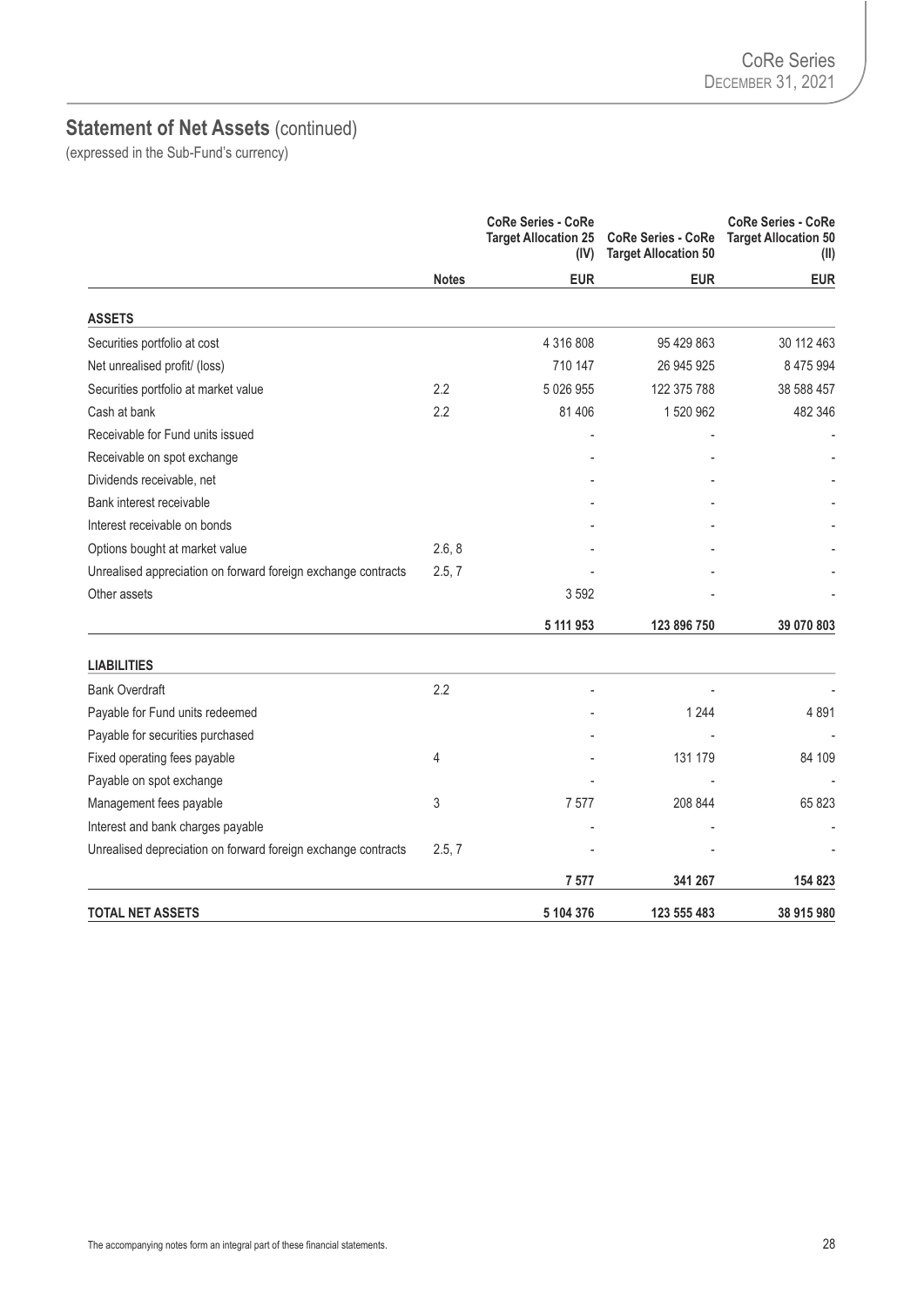|                                                               |              | <b>CoRe Series - CoRe</b><br><b>Target Allocation 50</b><br>(III) | <b>CoRe Series - CoRe</b> | Target Allocation 50 CoRe Series - CoRe<br>(IV) Target Allocation 100 |
|---------------------------------------------------------------|--------------|-------------------------------------------------------------------|---------------------------|-----------------------------------------------------------------------|
|                                                               | <b>Notes</b> | <b>EUR</b>                                                        | <b>EUR</b>                | <b>EUR</b>                                                            |
| <b>ASSETS</b>                                                 |              |                                                                   |                           |                                                                       |
| Securities portfolio at cost                                  |              | 12 294 950                                                        | 7885481                   | 67 615 332                                                            |
| Net unrealised profit/ (loss)                                 |              | 3 4 20 8 77                                                       | 2 273 104                 | 29 773 927                                                            |
| Securities portfolio at market value                          | 2.2          | 15 715 827                                                        | 10 158 585                | 97 389 259                                                            |
| Cash at bank                                                  | 2.2          | 143 548                                                           | 122 960                   | 865 447                                                               |
| Receivable for Fund units issued                              |              |                                                                   |                           |                                                                       |
| Receivable on spot exchange                                   |              |                                                                   |                           |                                                                       |
| Dividends receivable, net                                     |              |                                                                   |                           |                                                                       |
| Bank interest receivable                                      |              |                                                                   |                           |                                                                       |
| Interest receivable on bonds                                  |              |                                                                   |                           |                                                                       |
| Options bought at market value                                | 2.6, 8       |                                                                   |                           |                                                                       |
| Unrealised appreciation on forward foreign exchange contracts | 2.5, 7       |                                                                   |                           |                                                                       |
| Other assets                                                  |              |                                                                   | 6531                      |                                                                       |
|                                                               |              | 15 859 375                                                        | 10 288 076                | 98 254 706                                                            |
| <b>LIABILITIES</b>                                            |              |                                                                   |                           |                                                                       |
| <b>Bank Overdraft</b>                                         | 2.2          |                                                                   |                           |                                                                       |
| Payable for Fund units redeemed                               |              | 5 0 4 0                                                           |                           | 17699                                                                 |
| Payable for securities purchased                              |              |                                                                   |                           |                                                                       |
| Fixed operating fees payable                                  | 4            | 25 503                                                            |                           | 80 119                                                                |
| Payable on spot exchange                                      |              |                                                                   |                           |                                                                       |
| Management fees payable                                       | 3            | 26 8 28                                                           | 17419                     | 196 032                                                               |
| Interest and bank charges payable                             |              |                                                                   |                           |                                                                       |
| Unrealised depreciation on forward foreign exchange contracts | 2.5, 7       |                                                                   |                           |                                                                       |
|                                                               |              | 57 371                                                            | 17419                     | 293 850                                                               |
| <b>TOTAL NET ASSETS</b>                                       |              | 15 802 004                                                        | 10 270 657                | 97 960 856                                                            |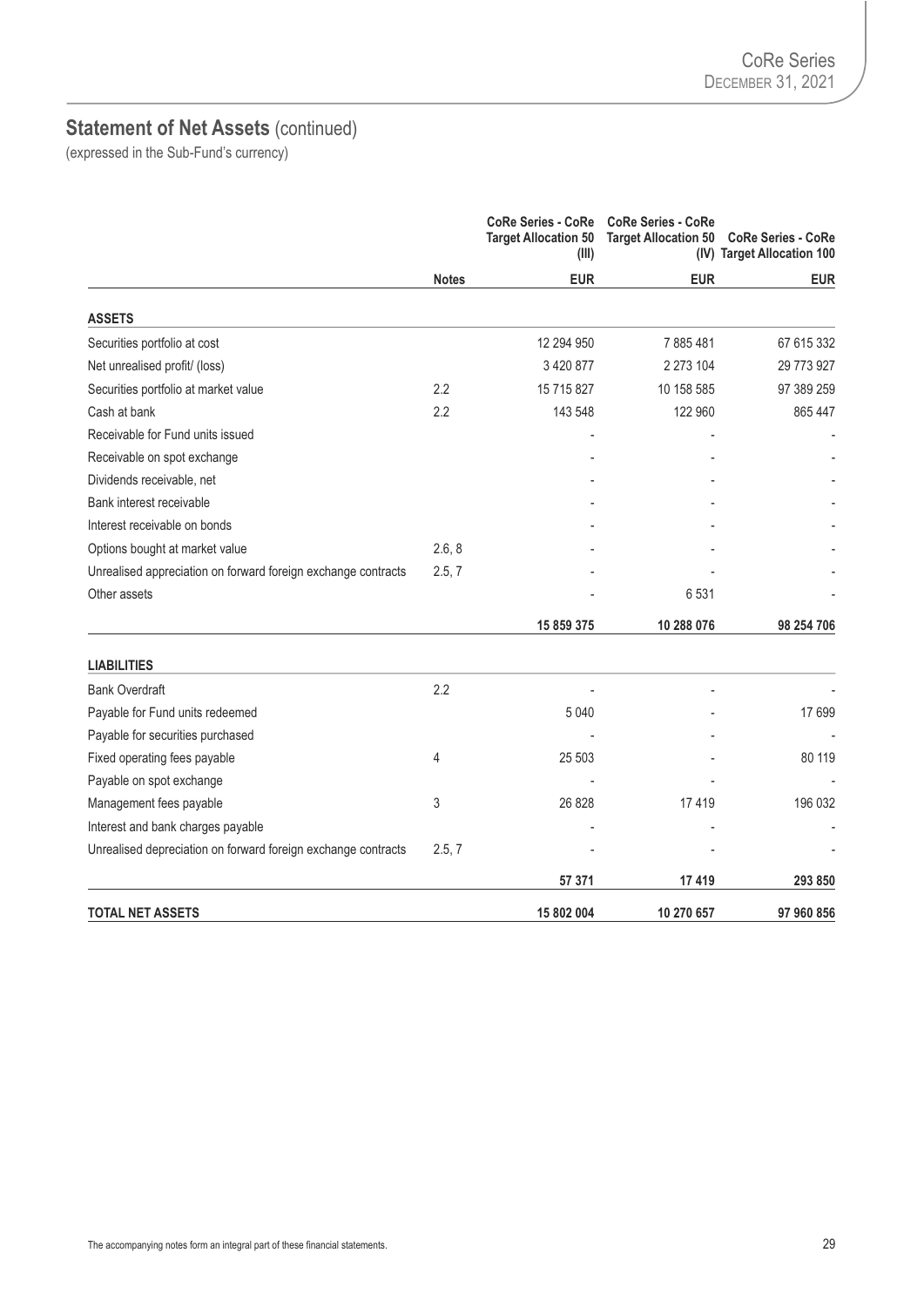|                                                               |              | <b>CoRe Series - CoRe</b><br><b>Target Allocation</b><br>100 (II) | <b>CoRe Series - CoRe</b><br><b>Target Allocation</b><br>100 (III) | <b>CoRe Series - CoRe</b><br><b>Target Allocation</b><br>100 (IV) |
|---------------------------------------------------------------|--------------|-------------------------------------------------------------------|--------------------------------------------------------------------|-------------------------------------------------------------------|
|                                                               | <b>Notes</b> | <b>EUR</b>                                                        | <b>EUR</b>                                                         | <b>EUR</b>                                                        |
| <b>ASSETS</b>                                                 |              |                                                                   |                                                                    |                                                                   |
| Securities portfolio at cost                                  |              | 20 974 233                                                        | 13 964 618                                                         | 12 069 058                                                        |
| Net unrealised profit/ (loss)                                 |              | 8 9 27 115                                                        | 5 853 352                                                          | 4 814 073                                                         |
| Securities portfolio at market value                          | 2.2          | 29 901 348                                                        | 19 817 970                                                         | 16 883 131                                                        |
| Cash at bank                                                  | 2.2          | 208 046                                                           | 104 318                                                            | 130 300                                                           |
| Receivable for Fund units issued                              |              |                                                                   |                                                                    |                                                                   |
| Receivable on spot exchange                                   |              |                                                                   |                                                                    |                                                                   |
| Dividends receivable, net                                     |              |                                                                   |                                                                    |                                                                   |
| Bank interest receivable                                      |              |                                                                   |                                                                    |                                                                   |
| Interest receivable on bonds                                  |              |                                                                   |                                                                    |                                                                   |
| Options bought at market value                                | 2.6, 8       |                                                                   |                                                                    |                                                                   |
| Unrealised appreciation on forward foreign exchange contracts | 2.5, 7       |                                                                   |                                                                    |                                                                   |
| Other assets                                                  |              |                                                                   |                                                                    | 248                                                               |
|                                                               |              | 30 109 394                                                        | 19 922 288                                                         | 17 013 679                                                        |
| <b>LIABILITIES</b>                                            |              |                                                                   |                                                                    |                                                                   |
| <b>Bank Overdraft</b>                                         | 2.2          |                                                                   |                                                                    |                                                                   |
| Payable for Fund units redeemed                               |              |                                                                   |                                                                    |                                                                   |
| Payable for securities purchased                              |              |                                                                   |                                                                    |                                                                   |
| Fixed operating fees payable                                  | 4            | 17427                                                             | 14 694                                                             |                                                                   |
| Payable on spot exchange                                      |              |                                                                   |                                                                    |                                                                   |
| Management fees payable                                       | 3            | 60 312                                                            | 39 799                                                             | 34 109                                                            |
| Interest and bank charges payable                             |              |                                                                   |                                                                    |                                                                   |
| Unrealised depreciation on forward foreign exchange contracts | 2.5, 7       |                                                                   |                                                                    |                                                                   |
|                                                               |              | 77 739                                                            | 54 493                                                             | 34 109                                                            |
| <b>TOTAL NET ASSETS</b>                                       |              | 30 031 655                                                        | 19 867 795                                                         | 16 979 570                                                        |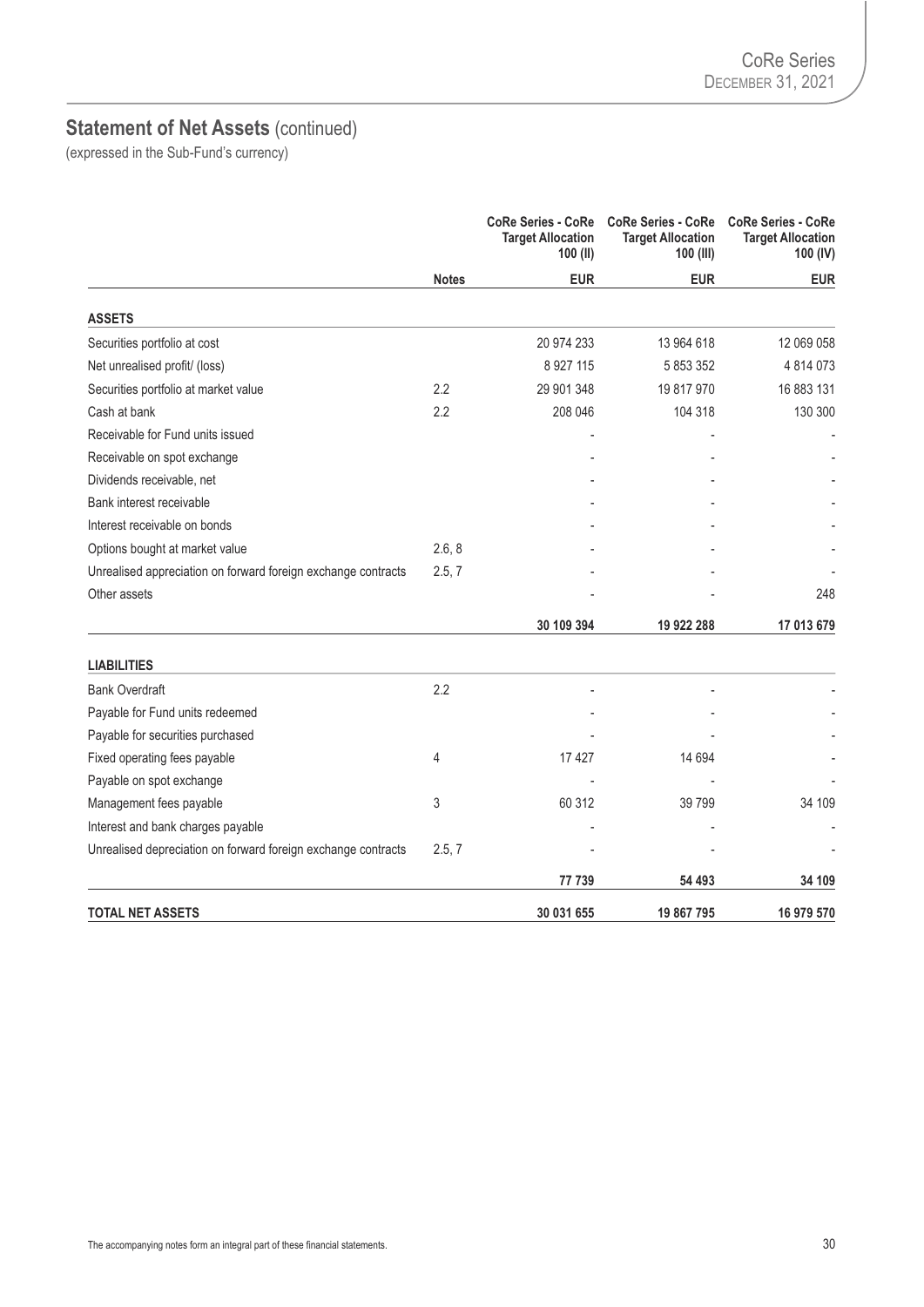|                                                               |                  | <b>CoRe Series - Invesco</b><br><b>Income FAM Fund</b> | <b>CoRe Series - MFS</b><br>Pan European High Prudent Capital FAM<br><b>Fund</b> | <b>CoRe Series - CoRe</b><br><b>Dividend</b> |
|---------------------------------------------------------------|------------------|--------------------------------------------------------|----------------------------------------------------------------------------------|----------------------------------------------|
|                                                               | <b>Notes</b>     | <b>EUR</b>                                             | <b>USD</b>                                                                       | <b>EUR</b>                                   |
| <b>ASSETS</b>                                                 |                  |                                                        |                                                                                  |                                              |
| Securities portfolio at cost                                  |                  | 413 771 464                                            | 75 102 207                                                                       | 389 854 243                                  |
| Net unrealised profit/ (loss)                                 |                  | 6 370 241                                              | 226 130                                                                          | 116 828 091                                  |
| Securities portfolio at market value                          | $2.2\phantom{0}$ | 420 141 705                                            | 75 328 337                                                                       | 506 682 334                                  |
| Cash at bank                                                  | 2.2              | 3 382 972                                              | 15 484 290                                                                       | 4 919 205                                    |
| Receivable for Fund units issued                              |                  | 391 639                                                | 1 384 288                                                                        | 137 485                                      |
| Receivable on spot exchange                                   |                  |                                                        | 2 452 242                                                                        |                                              |
| Dividends receivable, net                                     |                  |                                                        | 12 9 25                                                                          | 10 545                                       |
| Bank interest receivable                                      |                  |                                                        |                                                                                  |                                              |
| Interest receivable on bonds                                  |                  | 3 593 595                                              | 127 882                                                                          |                                              |
| Options bought at market value                                | 2.6, 8           |                                                        | 447 314                                                                          |                                              |
| Unrealised appreciation on forward foreign exchange contracts | 2.5, 7           | 148 666                                                | 21 043                                                                           |                                              |
| Other assets                                                  |                  |                                                        |                                                                                  | 135 665                                      |
|                                                               |                  | 427 658 577                                            | 95 258 321                                                                       | 511 885 234                                  |
| <b>LIABILITIES</b>                                            |                  |                                                        |                                                                                  |                                              |
| <b>Bank Overdraft</b>                                         | 2.2              | 68                                                     | 12                                                                               |                                              |
| Payable for Fund units redeemed                               |                  | 151 649                                                | 1 2 5 1                                                                          | 218 303                                      |
| Payable for securities purchased                              |                  |                                                        | 528 753                                                                          |                                              |
| Fixed operating fees payable                                  | 4                | 412 297                                                | 15 633                                                                           | 977 450                                      |
| Payable on spot exchange                                      |                  |                                                        | 2 456 696                                                                        |                                              |
| Management fees payable                                       | 3                | 496 681                                                | 94 622                                                                           | 1010938                                      |
| Interest and bank charges payable                             |                  | 155                                                    |                                                                                  |                                              |
| Unrealised depreciation on forward foreign exchange contracts | 2.5, 7           | 2 097 687                                              | 15 0 19                                                                          |                                              |
|                                                               |                  | 3 158 537                                              | 3 111 986                                                                        | 2 206 691                                    |
| <b>TOTAL NET ASSETS</b>                                       |                  | 424 500 040                                            | 92 146 335                                                                       | 509 678 543                                  |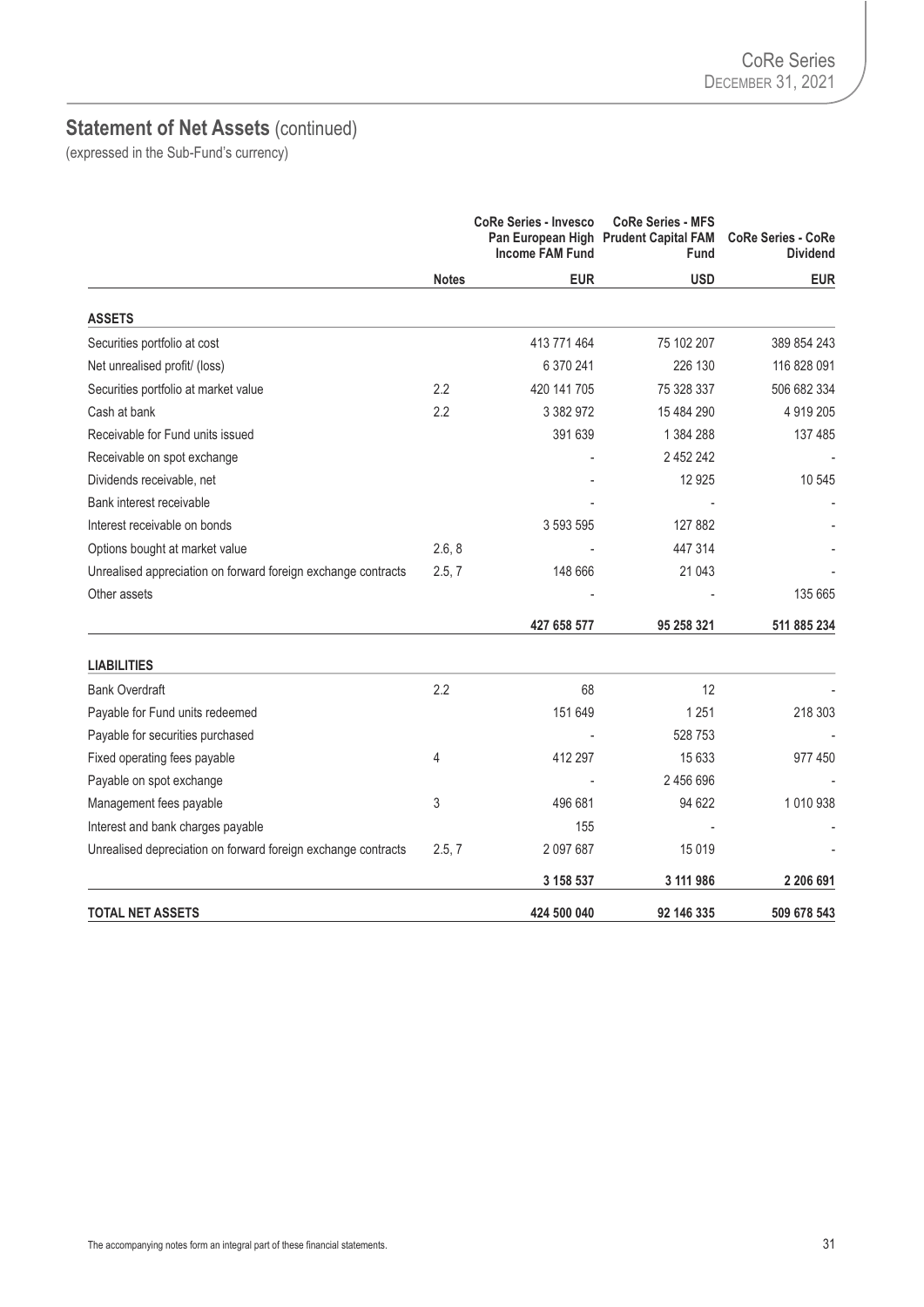# **Statement of Net Assets** (continued)

|                                                               |              | <b>CoRe Series - CoRe</b><br><b>Emerging Markets</b><br><b>Equity</b> | <b>CoRe Series - CoRe</b><br><b>US Strategy</b> | <b>CoRe Series - CoRe</b><br><b>All Europe</b> |
|---------------------------------------------------------------|--------------|-----------------------------------------------------------------------|-------------------------------------------------|------------------------------------------------|
|                                                               | <b>Notes</b> | <b>EUR</b>                                                            | <b>EUR</b>                                      | <b>EUR</b>                                     |
| <b>ASSETS</b>                                                 |              |                                                                       |                                                 |                                                |
| Securities portfolio at cost                                  |              | 109 760 012                                                           | 144 599 557                                     | 192 342 034                                    |
| Net unrealised profit/ (loss)                                 |              | 12 626 378                                                            | 48 909 881                                      | 51 691 572                                     |
| Securities portfolio at market value                          | 2.2          | 122 386 390                                                           | 193 509 438                                     | 244 033 606                                    |
| Cash at bank                                                  | 2.2          | 1 150 216                                                             | 3988943                                         | 2 388 849                                      |
| Receivable for Fund units issued                              |              | 22 378                                                                | 37 481                                          | 44 283                                         |
| Receivable on spot exchange                                   |              |                                                                       |                                                 |                                                |
| Dividends receivable, net                                     |              |                                                                       | 2 3 2 9                                         |                                                |
| Bank interest receivable                                      |              |                                                                       |                                                 |                                                |
| Interest receivable on bonds                                  |              |                                                                       |                                                 |                                                |
| Options bought at market value                                | 2.6, 8       |                                                                       |                                                 |                                                |
| Unrealised appreciation on forward foreign exchange contracts | 2.5, 7       |                                                                       |                                                 |                                                |
| Other assets                                                  |              | 66 136                                                                |                                                 | 61 539                                         |
|                                                               |              | 123 625 120                                                           | 197 538 191                                     | 246 528 277                                    |
| <b>LIABILITIES</b>                                            |              |                                                                       |                                                 |                                                |
| <b>Bank Overdraft</b>                                         | 2.2          |                                                                       |                                                 |                                                |
| Payable for Fund units redeemed                               |              | 51 937                                                                | 37 142                                          | 78 393                                         |
| Payable for securities purchased                              |              |                                                                       |                                                 |                                                |
| Fixed operating fees payable                                  | 4            | 308 890                                                               | 330 371                                         | 557 683                                        |
| Payable on spot exchange                                      |              |                                                                       |                                                 |                                                |
| Management fees payable                                       | 3            | 250 604                                                               | 393 127                                         | 486 854                                        |
| Interest and bank charges payable                             |              |                                                                       |                                                 |                                                |
| Unrealised depreciation on forward foreign exchange contracts | 2.5, 7       |                                                                       |                                                 |                                                |
|                                                               |              | 611 431                                                               | 760 640                                         | 1 122 930                                      |
| <b>TOTAL NET ASSETS</b>                                       |              | 123 013 689                                                           | 196 777 551                                     | 245 405 347                                    |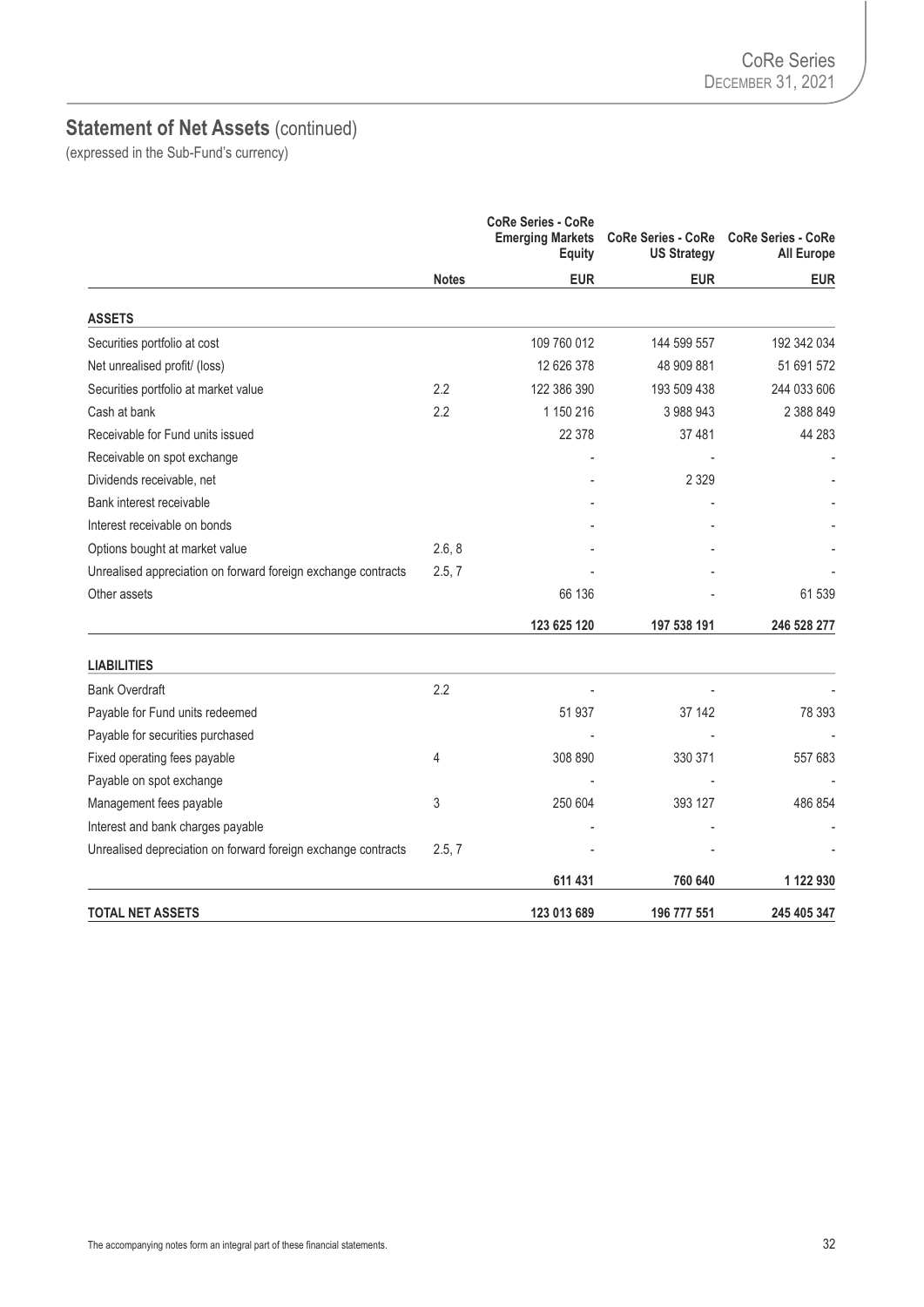# **Statement of Net Assets** (continued)

|                                                               |              | <b>CoRe Series - FAM</b><br><b>Sustainable</b> | <b>Global Opportunity</b> | CoRe Series - CoRe CoRe Series - CoRe<br><b>Alternative</b> |
|---------------------------------------------------------------|--------------|------------------------------------------------|---------------------------|-------------------------------------------------------------|
|                                                               | <b>Notes</b> | <b>EUR</b>                                     | <b>EUR</b>                | <b>EUR</b>                                                  |
| <b>ASSETS</b>                                                 |              |                                                |                           |                                                             |
| Securities portfolio at cost                                  |              | 288 755 359                                    | 23 549 719                | 29 180 046                                                  |
| Net unrealised profit/ (loss)                                 |              | 35 684 539                                     | 1683227                   | 1 209 230                                                   |
| Securities portfolio at market value                          | 2.2          | 324 439 898                                    | 25 232 946                | 30 389 276                                                  |
| Cash at bank                                                  | 2.2          | 3751377                                        | 324 878                   | 776 574                                                     |
| Receivable for Fund units issued                              |              | 593 119                                        |                           | 1 0 3 0                                                     |
| Receivable on spot exchange                                   |              |                                                |                           |                                                             |
| Dividends receivable, net                                     |              |                                                |                           |                                                             |
| Bank interest receivable                                      |              |                                                |                           |                                                             |
| Interest receivable on bonds                                  |              |                                                |                           |                                                             |
| Options bought at market value                                | 2.6, 8       |                                                |                           |                                                             |
| Unrealised appreciation on forward foreign exchange contracts | 2.5, 7       |                                                |                           |                                                             |
| Other assets                                                  |              |                                                | 5 5 6 0                   | 8623                                                        |
|                                                               |              | 328 784 394                                    | 25 563 384                | 31 175 503                                                  |
| <b>LIABILITIES</b>                                            |              |                                                |                           |                                                             |
| <b>Bank Overdraft</b>                                         | 2.2          |                                                |                           |                                                             |
| Payable for Fund units redeemed                               |              | 109 415                                        | 24 598                    | 92 135                                                      |
| Payable for securities purchased                              |              |                                                |                           |                                                             |
| Fixed operating fees payable                                  | 4            | 600 189                                        | 60 615                    | 30 972                                                      |
| Payable on spot exchange                                      |              |                                                |                           |                                                             |
| Management fees payable                                       | 3            | 533 983                                        | 32 427                    | 39 588                                                      |
| Interest and bank charges payable                             |              | 17                                             |                           |                                                             |
| Unrealised depreciation on forward foreign exchange contracts | 2.5, 7       |                                                |                           |                                                             |
|                                                               |              | 1 243 604                                      | 117 640                   | 162 695                                                     |
| <b>TOTAL NET ASSETS</b>                                       |              | 327 540 790                                    | 25 445 744                | 31 012 808                                                  |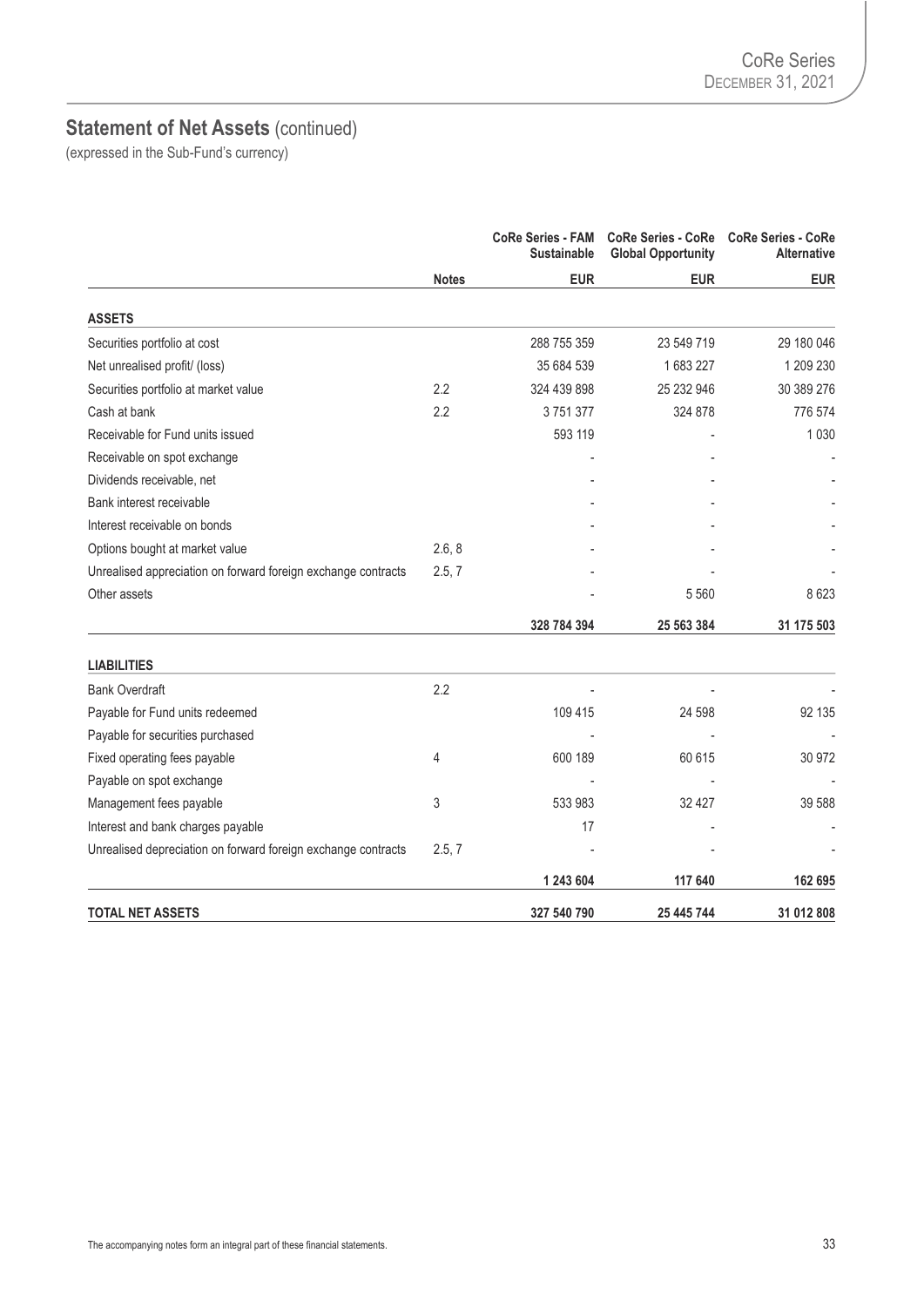# **Statement of Net Assets** (continued)

|                                                               |              | <b>Combined</b> |
|---------------------------------------------------------------|--------------|-----------------|
|                                                               | <b>Notes</b> | <b>EUR</b>      |
| <b>ASSETS</b>                                                 |              |                 |
| Securities portfolio at cost                                  |              | 4 911 841 004   |
| Net unrealised profit/ (loss)                                 |              | 752 584 283     |
| Securities portfolio at market value                          | 2.2          | 5 664 425 287   |
| Cash at bank                                                  | 2.2          | 96 177 918      |
| Receivable for Fund units issued                              |              | 4 900 669       |
| Receivable on spot exchange                                   |              | 2 193 173       |
| Dividends receivable, net                                     |              | 24 240          |
| Bank interest receivable                                      |              | 292             |
| Interest receivable on bonds                                  |              | 3758682         |
| Options bought at market value                                | 2.6, 8       | 393 346         |
| Unrealised appreciation on forward foreign exchange contracts | 2.5, 7       | 167 170         |
| Other assets                                                  |              | 2 490 445       |
|                                                               |              | 5 774 531 222   |
| <b>LIABILITIES</b>                                            |              |                 |
| <b>Bank Overdraft</b>                                         | 2.2          | 79              |
| Payable for Fund units redeemed                               |              | 2421019         |
| Payable for securities purchased                              |              | 1071380         |
| Fixed operating fees payable                                  | 4            | 8 8 5 9 9 2 9   |
| Payable on spot exchange                                      |              | 2 196 950       |
| Management fees payable                                       | 3            | 8 873 513       |
| Interest and bank charges payable                             |              | 172             |
| Unrealised depreciation on forward foreign exchange contracts | 2.5, 7       | 2 110 894       |
|                                                               |              | 25 533 936      |
| <b>TOTAL NET ASSETS</b>                                       |              | 5748997286      |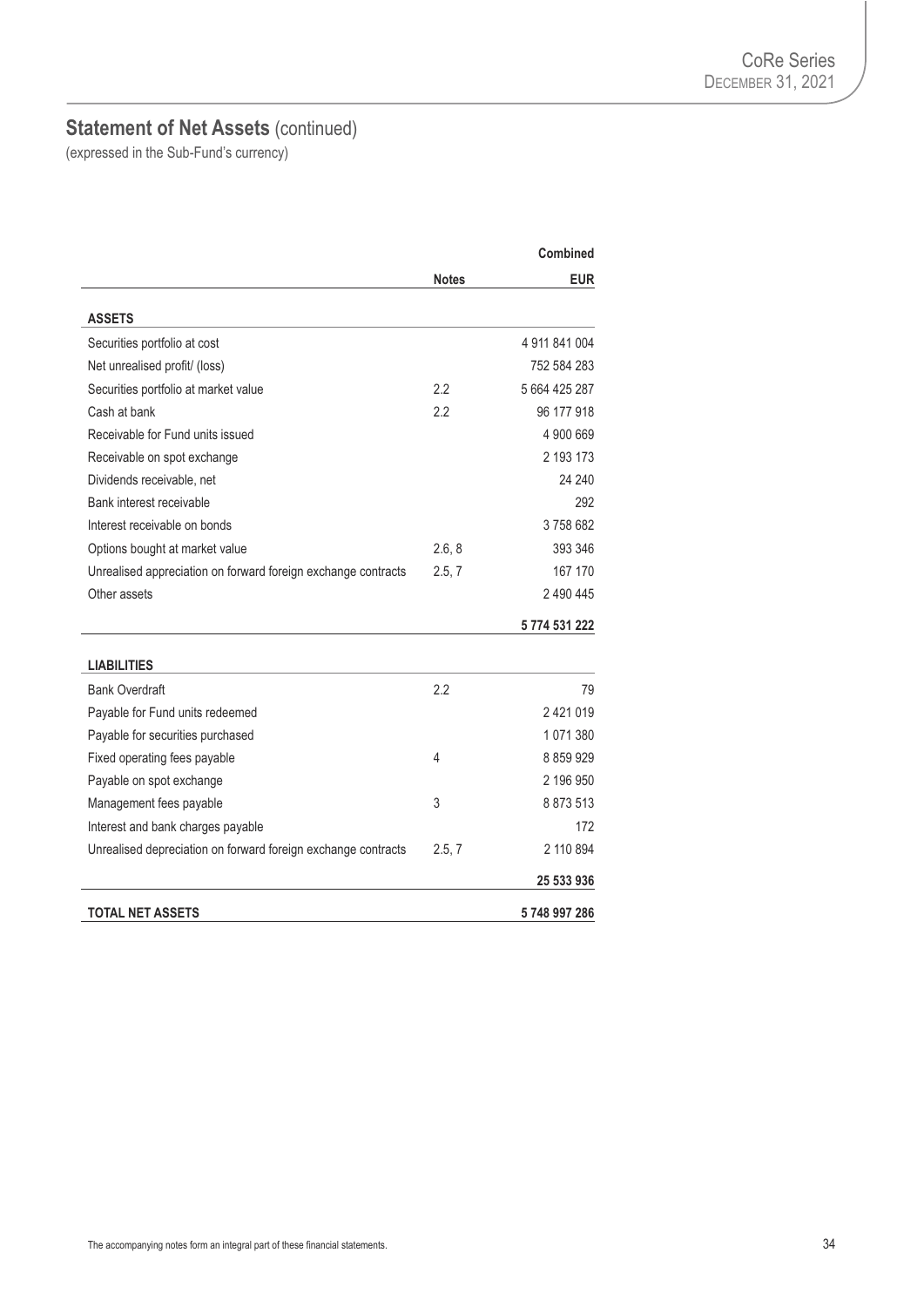# **Statement of Operations and Changes in Net Assets**

|                                            |              | <b>CoRe Series -</b><br><b>FAM Park</b> | <b>CoRe Series -</b> | <b>CoRe Series - CoRe</b><br><b>CoRe Coupon</b> Income Opportunity |
|--------------------------------------------|--------------|-----------------------------------------|----------------------|--------------------------------------------------------------------|
|                                            | <b>Notes</b> | <b>EUR</b>                              | <b>EUR</b>           | <b>EUR</b>                                                         |
| Net assets at the beginning of the year    |              | 59 209 317                              | 712 963 141          | 225 668 455                                                        |
| <b>INCOME</b>                              |              |                                         |                      |                                                                    |
| Dividends, net                             | 2.7          |                                         | 477 267              | 138 188                                                            |
| Interest on Bonds, net                     |              |                                         |                      |                                                                    |
| <b>Bank interest</b>                       |              | 111                                     | 451                  | 186                                                                |
| Other income                               | 12           |                                         |                      | 8814                                                               |
|                                            |              | 111                                     | 477 718              | 147 188                                                            |
| <b>EXPENSES</b>                            |              |                                         |                      |                                                                    |
| Management fees                            | 3            | 72741                                   | 9 9 31 7 44          | 2 005 648                                                          |
| Interest and bank charges                  |              | 2648                                    | 19528                | 7412                                                               |
| Fixed operating fees                       | 4            | 22 346                                  | 595 276              | 199 855                                                            |
| <b>Transaction costs</b>                   | 11           | 70 825                                  | 205 691              | 51 529                                                             |
| Other expenses                             | 13           |                                         |                      |                                                                    |
|                                            |              | 168 560                                 | 10 752 239           | 2 2 64 4 44                                                        |
| Net investment income/ (loss)              |              | (168449)                                | (10274521)           | (2 117 256)                                                        |
| Net realised gains/ (losses) on            |              |                                         |                      |                                                                    |
| - securities sold                          |              | 150 926                                 | 17 283 946           | 3 272 619                                                          |
| - currencies                               |              |                                         | 3980                 |                                                                    |
| - forward foreign exchange contracts       | 2.4          |                                         |                      |                                                                    |
|                                            |              | 150 926                                 | 17 287 926           | 3 272 619                                                          |
| Net realised result for the year           |              | (17523)                                 | 7 013 405            | 1 155 363                                                          |
| Change in net unrealised profit/ (loss) on |              |                                         |                      |                                                                    |
| - securities                               |              | (308 368)                               | (22528638)           | (5489114)                                                          |
| - forward foreign exchange contracts       | 2.4, 7       |                                         |                      |                                                                    |
| - options                                  |              |                                         |                      |                                                                    |
|                                            |              | (308 368)                               | (22528638)           | (5489114)                                                          |
| <b>Result of operations</b>                |              | (325891)                                | (15515233)           | (4333751)                                                          |
| <b>Movements in capital</b>                |              |                                         |                      |                                                                    |
| Subscriptions                              |              | 23 750 217                              | 27 594 208           | 8 0 63 0 29                                                        |
| Redemptions                                |              | (37911580)                              | (118155071)          | (55351207)                                                         |
|                                            |              | (14161363)                              | (90 560 863)         | (47288178)                                                         |
| Dividend paid                              | 9            |                                         | (3151796)            | (1537044)                                                          |
| Net assets at the end of the year          |              | 44 722 063                              | 603 735 249          | 172 509 482                                                        |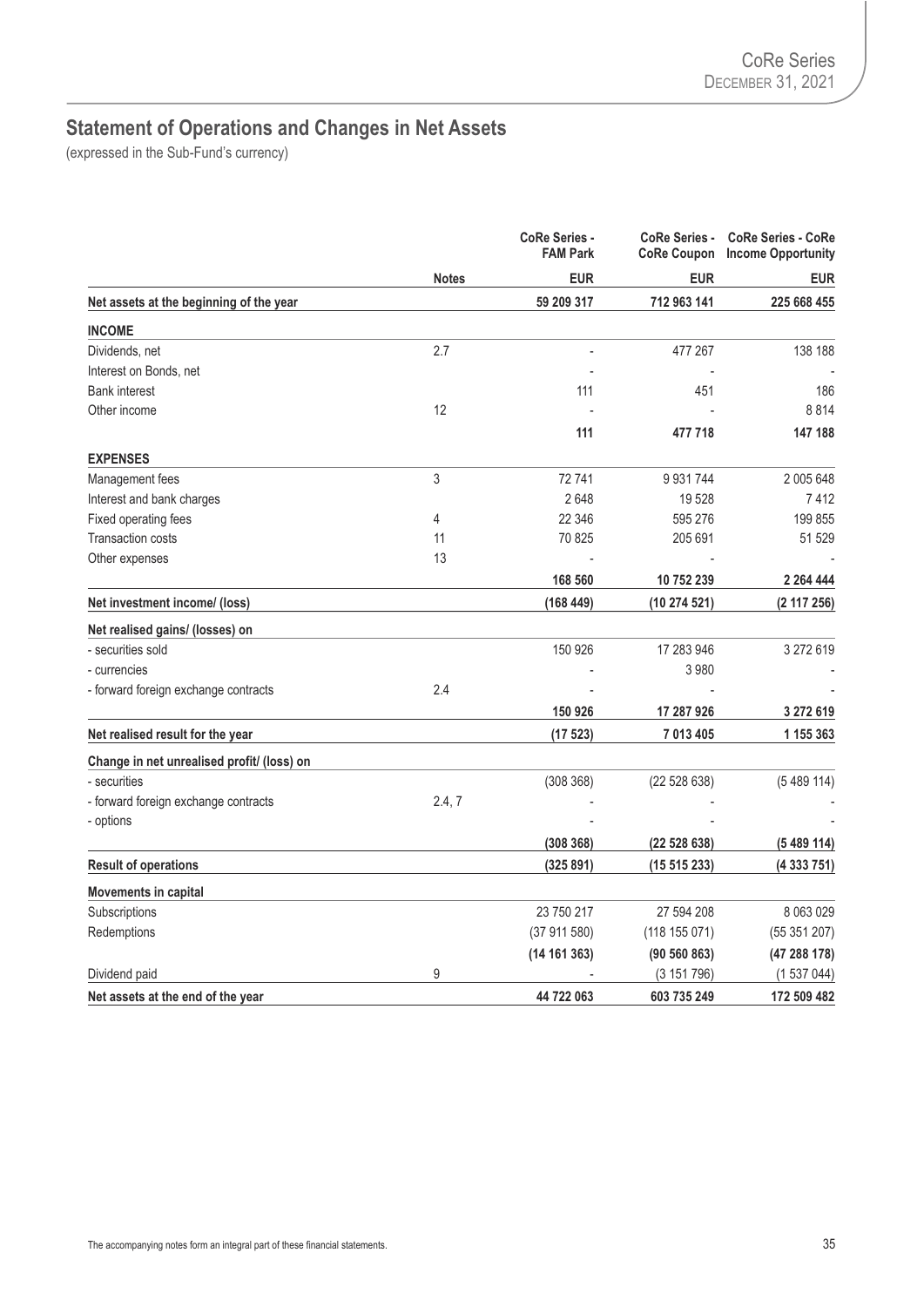|                                            | <b>Notes</b> | <b>CoRe Series - CoRe</b><br><b>Emerging Markets</b><br><b>Bond</b> | <b>CoRe Series - CoRe</b><br><b>Global Currencies</b> | <b>CoRe Series - Global</b><br><b>Macro Credit FAM</b><br><b>Fund</b> |
|--------------------------------------------|--------------|---------------------------------------------------------------------|-------------------------------------------------------|-----------------------------------------------------------------------|
|                                            |              | <b>EUR</b>                                                          | <b>EUR</b>                                            | <b>EUR</b>                                                            |
| Net assets at the beginning of the year    |              | 240 551 953                                                         | 26 422 079                                            |                                                                       |
| <b>INCOME</b>                              |              |                                                                     |                                                       |                                                                       |
| Dividends, net                             | 2.7          | 564 608                                                             | 896                                                   |                                                                       |
| Interest on Bonds, net                     |              |                                                                     |                                                       | 16 399                                                                |
| <b>Bank interest</b>                       |              | 145                                                                 | 198                                                   |                                                                       |
| Other income                               | 12           | 28 533                                                              |                                                       |                                                                       |
|                                            |              | 593 286                                                             | 1094                                                  | 16 399                                                                |
| <b>EXPENSES</b>                            |              |                                                                     |                                                       |                                                                       |
| Management fees                            | 3            | 3745069                                                             | 262 298                                               | 21 401                                                                |
| Interest and bank charges                  |              | 11 520                                                              | 1 0 3 9                                               |                                                                       |
| Fixed operating fees                       | 4            | 426 252                                                             | 26 951                                                | 5936                                                                  |
| <b>Transaction costs</b>                   | 11           | 98 913                                                              | 538                                                   |                                                                       |
| Other expenses                             | 13           |                                                                     |                                                       |                                                                       |
|                                            |              | 4 281 754                                                           | 290 826                                               | 27 337                                                                |
| Net investment income/ (loss)              |              | (3688468)                                                           | (289 732)                                             | (10938)                                                               |
| Net realised gains/ (losses) on            |              |                                                                     |                                                       |                                                                       |
| - securities sold                          |              | 11 912 512                                                          | 253 085                                               |                                                                       |
| - currencies                               |              | 202 679                                                             | 3 3 2 9                                               |                                                                       |
| - forward foreign exchange contracts       | 2.4          |                                                                     |                                                       |                                                                       |
|                                            |              | 12 115 191                                                          | 256 414                                               |                                                                       |
| Net realised result for the year           |              | 8 4 26 7 23                                                         | (33318)                                               | (10938)                                                               |
| Change in net unrealised profit/ (loss) on |              |                                                                     |                                                       |                                                                       |
| - securities                               |              | (15449331)                                                          | 185 199                                               | 19895                                                                 |
| - forward foreign exchange contracts       | 2.4, 7       |                                                                     |                                                       |                                                                       |
| - options                                  |              |                                                                     |                                                       |                                                                       |
|                                            |              | (15449331)                                                          | 185 199                                               | 19895                                                                 |
| <b>Result of operations</b>                |              | (7022608)                                                           | 151 881                                               | 8957                                                                  |
| <b>Movements in capital</b>                |              |                                                                     |                                                       |                                                                       |
| Subscriptions                              |              | 10 162 890                                                          | 1 165 285                                             | 36 862 963                                                            |
| Redemptions                                |              | (50711980)                                                          | (9987521)                                             | (1500)                                                                |
|                                            |              | (40 549 090)                                                        | (8822236)                                             | 36 861 463                                                            |
| Dividend paid                              | 9            | (2549879)                                                           |                                                       |                                                                       |
| Net assets at the end of the year          |              | 190 430 376                                                         | 17 751 724                                            | 36 870 420                                                            |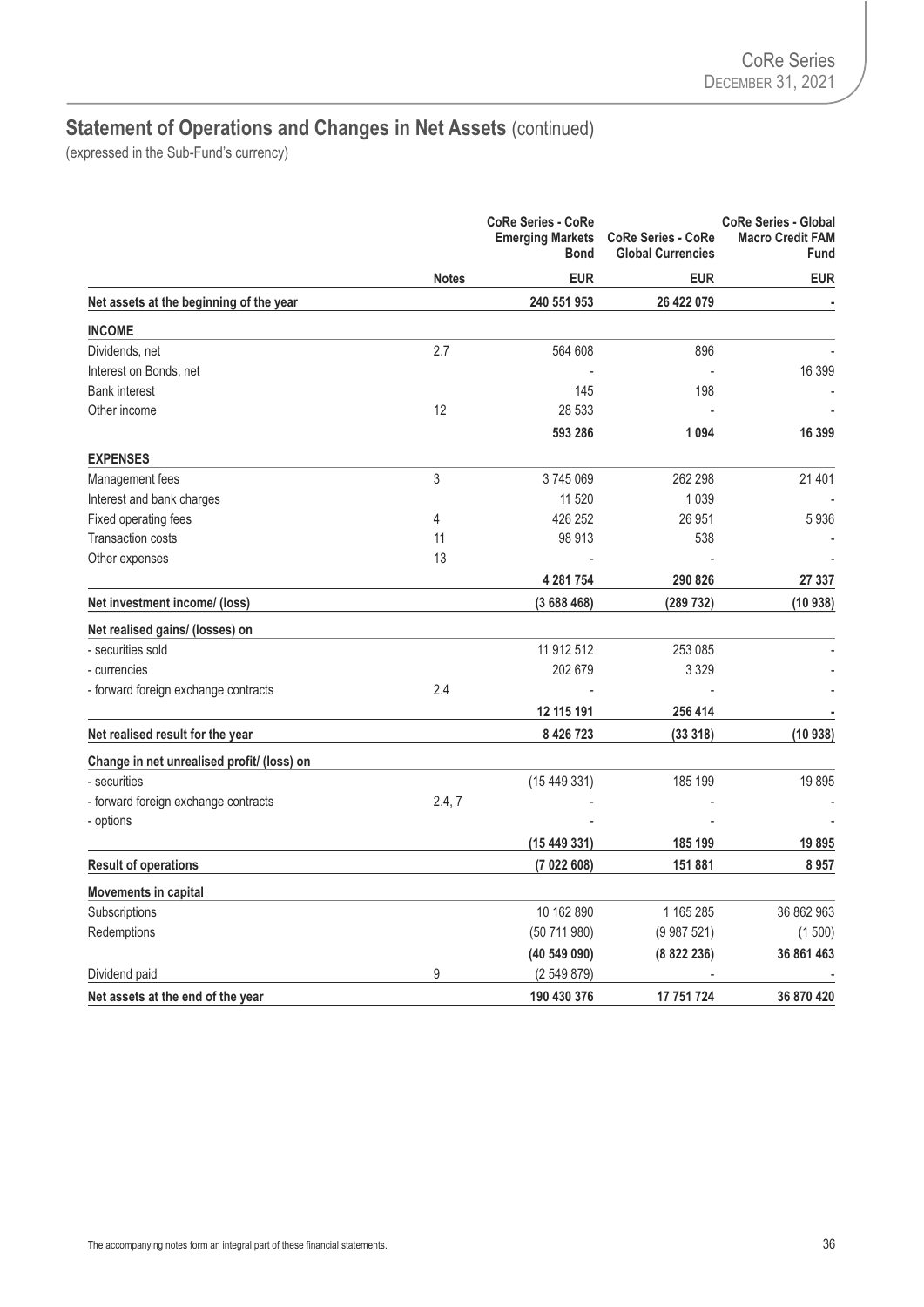|                                            |              | <b>CoRe Series - CoRe</b><br><b>Champions</b> | <b>CoRe Series - CoRe</b><br><b>Balanced</b><br><b>Opportunity</b> | <b>CoRe Series - CoRe</b><br><b>Champions</b><br><b>Emerging Markets</b> |
|--------------------------------------------|--------------|-----------------------------------------------|--------------------------------------------------------------------|--------------------------------------------------------------------------|
|                                            | <b>Notes</b> | <b>EUR</b>                                    | <b>EUR</b>                                                         | <b>EUR</b>                                                               |
| Net assets at the beginning of the year    |              | 1 015 375 603                                 | 394 975 058                                                        | 102 413 458                                                              |
| <b>INCOME</b>                              |              |                                               |                                                                    |                                                                          |
| Dividends, net                             | 2.7          | 2 122 395                                     |                                                                    |                                                                          |
| Interest on Bonds, net                     |              |                                               |                                                                    |                                                                          |
| <b>Bank interest</b>                       |              | 5443                                          | 590                                                                | 206                                                                      |
| Other income                               | 12           | 110 454                                       | 123 673                                                            | 15 184                                                                   |
|                                            |              | 2 2 3 8 2 9 2                                 | 124 263                                                            | 15 3 9 0                                                                 |
| <b>EXPENSES</b>                            |              |                                               |                                                                    |                                                                          |
| Management fees                            | 3            | 20 888 256                                    | 6782924                                                            | 2015475                                                                  |
| Interest and bank charges                  |              | 100 425                                       | 10 675                                                             | 7083                                                                     |
| Fixed operating fees                       | 4            | 1990063                                       | 814 282                                                            | 220 488                                                                  |
| Transaction costs                          | 11           | 155 237                                       | 74 370                                                             | 20 577                                                                   |
| Other expenses                             | 13           |                                               |                                                                    |                                                                          |
|                                            |              | 23 133 981                                    | 7 682 251                                                          | 2 2 6 3 6 2 3                                                            |
| Net investment income/ (loss)              |              | (20 895 689)                                  | (7557988)                                                          | (2 248 233)                                                              |
| Net realised gains/ (losses) on            |              |                                               |                                                                    |                                                                          |
| - securities sold                          |              | 33 714 534                                    | 12 444 047                                                         | 9414763                                                                  |
| - currencies                               |              | 7473                                          | 169                                                                | 49 0 79                                                                  |
| - forward foreign exchange contracts       | 2.4          |                                               |                                                                    |                                                                          |
|                                            |              | 33 722 007                                    | 12 444 216                                                         | 9 463 842                                                                |
| Net realised result for the year           |              | 12 826 318                                    | 4886228                                                            | 7 215 609                                                                |
| Change in net unrealised profit/ (loss) on |              |                                               |                                                                    |                                                                          |
| - securities                               |              | 66 683 301                                    | 5 017 230                                                          | (7273718)                                                                |
| - forward foreign exchange contracts       | 2.4, 7       |                                               |                                                                    |                                                                          |
| - options                                  |              |                                               |                                                                    |                                                                          |
|                                            |              | 66 683 301                                    | 5 017 230                                                          | (7273718)                                                                |
| <b>Result of operations</b>                |              | 79 509 619                                    | 9 903 458                                                          | (58109)                                                                  |
| <b>Movements in capital</b>                |              |                                               |                                                                    |                                                                          |
| Subscriptions                              |              | 96 029 095                                    | 23 717 884                                                         | 7 005 810                                                                |
| Redemptions                                |              | (104 277 069)                                 | (46631417)                                                         | (14703464)                                                               |
|                                            |              | (8247974)                                     | (2291353)                                                          | (7697654)                                                                |
| Dividend paid                              | 9            |                                               |                                                                    |                                                                          |
| Net assets at the end of the year          |              | 1 086 637 248                                 | 381 964 983                                                        | 94 657 695                                                               |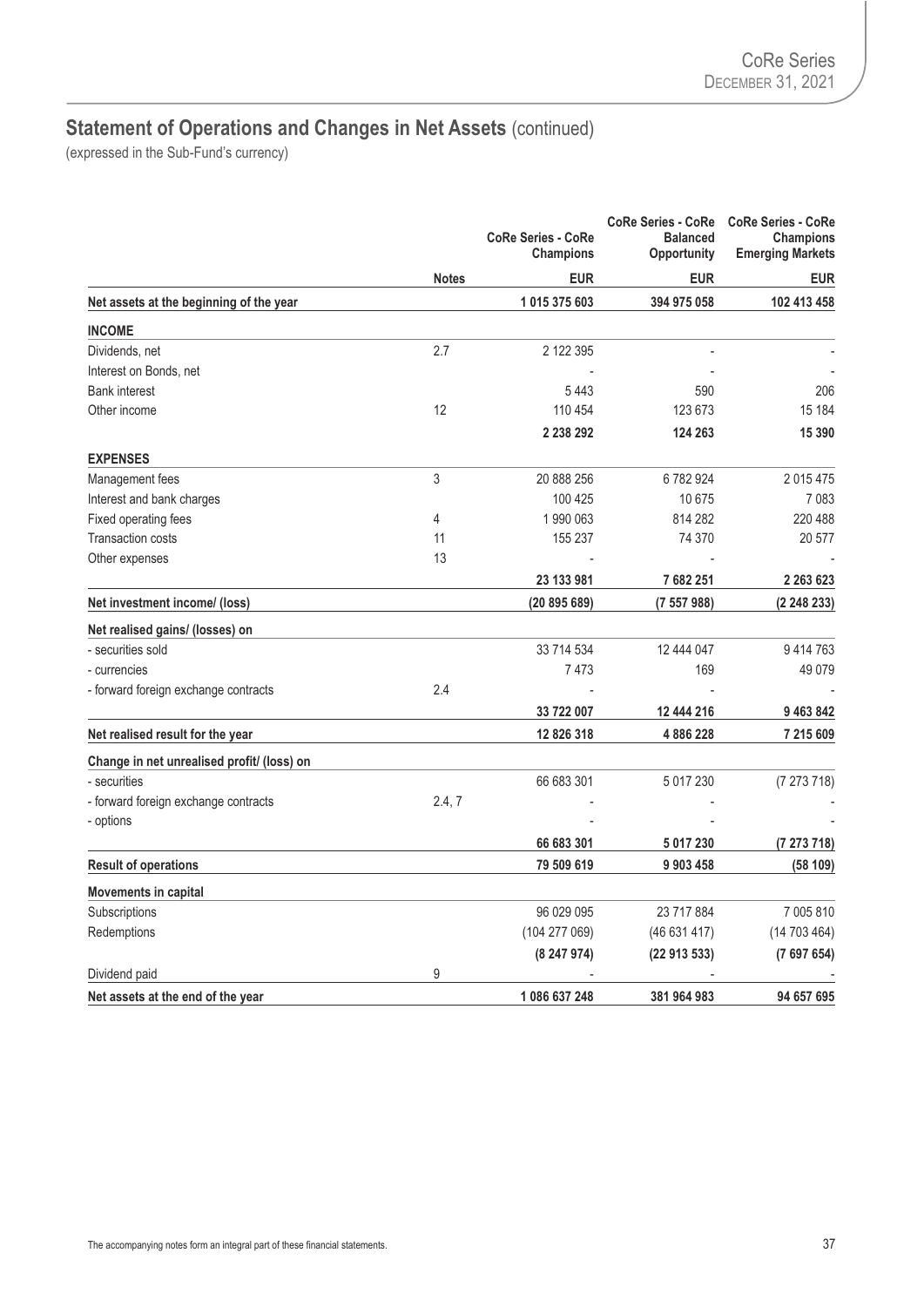|                                            | <b>Notes</b> | <b>CoRe Series - CoRe</b> |             | <b>CoRe Series - CoRe</b><br><b>Multi-Asset Income</b> | <b>CoRe Series - CoRe</b><br><b>Aggressive</b> |
|--------------------------------------------|--------------|---------------------------|-------------|--------------------------------------------------------|------------------------------------------------|
|                                            |              | <b>EUR</b>                | <b>EUR</b>  | <b>EUR</b>                                             |                                                |
| Net assets at the beginning of the year    |              | 277 994 786               | 323 410 017 | 66 579 184                                             |                                                |
| <b>INCOME</b>                              |              |                           |             |                                                        |                                                |
| Dividends, net                             | 2.7          |                           | 2674860     |                                                        |                                                |
| Interest on Bonds, net                     |              |                           |             |                                                        |                                                |
| <b>Bank interest</b>                       |              | 330                       | 444         | 262                                                    |                                                |
| Other income                               | 12           | 48 642                    | 1720 144    | 8443                                                   |                                                |
|                                            |              | 48 972                    | 4 395 448   | 8705                                                   |                                                |
| <b>EXPENSES</b>                            |              |                           |             |                                                        |                                                |
| Management fees                            | 3            | 3 993 124                 | 4794215     | 1740879                                                |                                                |
| Interest and bank charges                  |              | 14 385                    | 10482       | 8 0 8 2                                                |                                                |
| Fixed operating fees                       | 4            | 212743                    | 447 753     | 200 262                                                |                                                |
| <b>Transaction costs</b>                   | 11           | 39 1 26                   | 141 431     | 3 3 0 2                                                |                                                |
| Other expenses                             | 13           |                           |             |                                                        |                                                |
|                                            |              | 4 259 378                 | 5 393 881   | 1952 525                                               |                                                |
| Net investment income/ (loss)              |              | (4 210 406)               | (998433)    | (1943820)                                              |                                                |
| Net realised gains/ (losses) on            |              |                           |             |                                                        |                                                |
| - securities sold                          |              | 3 348 635                 | 2 382 457   | 6 200 694                                              |                                                |
| - currencies                               |              | 2 2 6 8                   | 55 847      | 2 111                                                  |                                                |
| - forward foreign exchange contracts       | 2.4          |                           |             |                                                        |                                                |
|                                            |              | 3 350 903                 | 2 438 304   | 6 202 805                                              |                                                |
| Net realised result for the year           |              | (859 503)                 | 1 439 871   | 4 258 985                                              |                                                |
| Change in net unrealised profit/ (loss) on |              |                           |             |                                                        |                                                |
| - securities                               |              | (171579)                  | 17 982 997  | 8 4 2 6 0 1 2                                          |                                                |
| - forward foreign exchange contracts       | 2.4, 7       |                           |             |                                                        |                                                |
| - options                                  |              |                           |             |                                                        |                                                |
|                                            |              | (171579)                  | 17 982 997  | 8 4 2 6 0 1 2                                          |                                                |
| <b>Result of operations</b>                |              | (1031082)                 | 19 422 868  | 12 684 997                                             |                                                |
| <b>Movements in capital</b>                |              |                           |             |                                                        |                                                |
| Subscriptions                              |              | 22 330 984                | 31 929 642  | 28 096 112                                             |                                                |
| Redemptions                                |              | (45 199 539)              | (48448245)  | (11079076)                                             |                                                |
|                                            |              | (22868555)                | (16518603)  | 17 017 036                                             |                                                |
| Dividend paid                              | 9            |                           | (5605096)   |                                                        |                                                |
| Net assets at the end of the year          |              | 254 095 149               | 320 709 186 | 96 281 217                                             |                                                |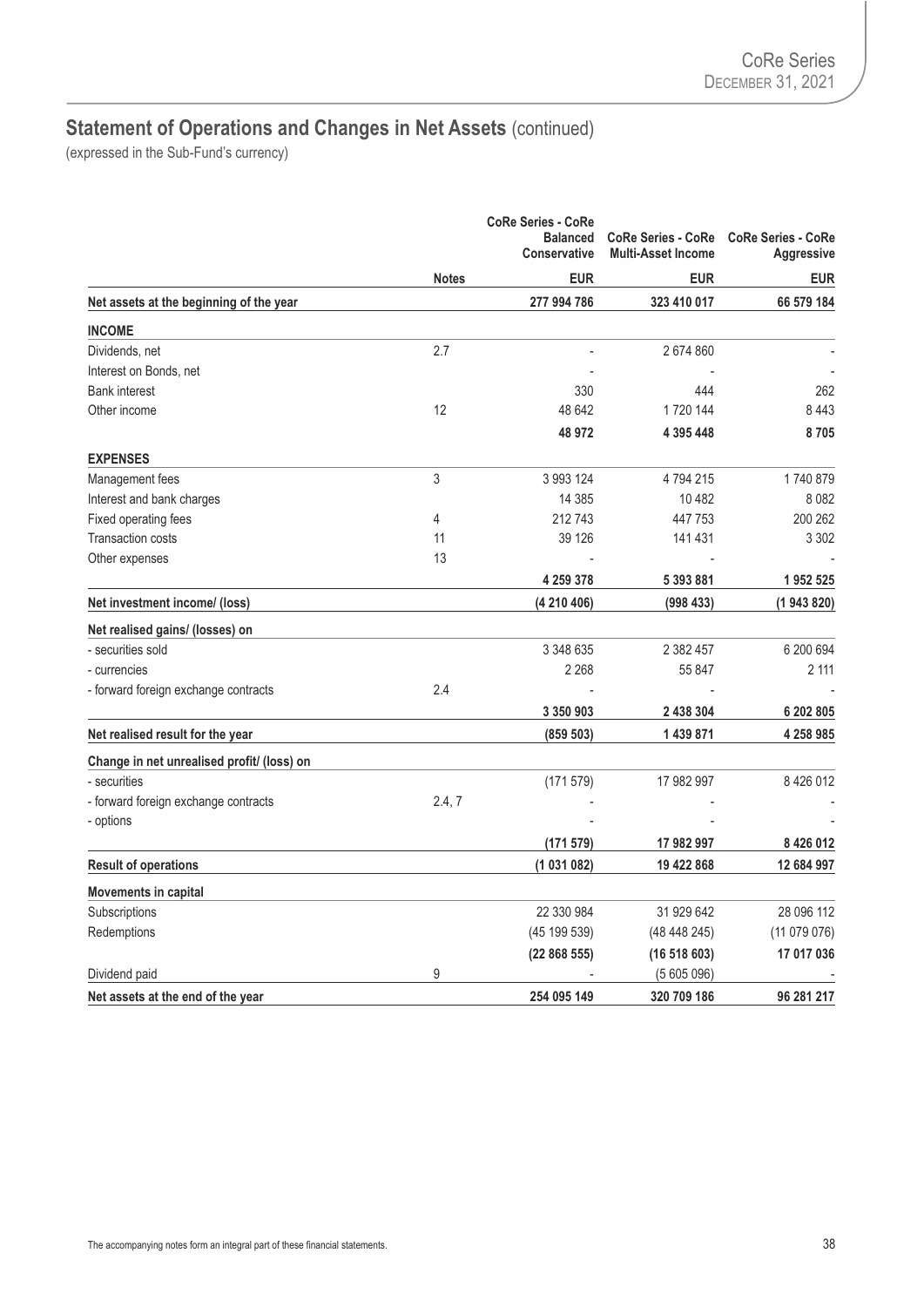|                                            |              | <b>CoRe Series - CoRe</b><br><b>Target Allocation 25</b> | <b>CoRe Series - CoRe</b><br><b>Target Allocation 25</b><br>(II) | <b>CoRe Series - CoRe</b><br><b>Target Allocation 25</b><br>(III) |
|--------------------------------------------|--------------|----------------------------------------------------------|------------------------------------------------------------------|-------------------------------------------------------------------|
|                                            | <b>Notes</b> | <b>EUR</b>                                               | <b>EUR</b>                                                       | <b>EUR</b>                                                        |
| Net assets at the beginning of the year    |              | 95 815 279                                               | 33 821 260                                                       | 7 405 064                                                         |
| <b>INCOME</b>                              |              |                                                          |                                                                  |                                                                   |
| Dividends, net                             | 2.7          |                                                          |                                                                  |                                                                   |
| Interest on Bonds, net                     |              |                                                          |                                                                  |                                                                   |
| <b>Bank interest</b>                       |              | 186                                                      | 62                                                               | 11                                                                |
| Other income                               | 12           | 16 259                                                   | 5770                                                             | 1 2 8 7                                                           |
|                                            |              | 16 445                                                   | 5832                                                             | 1 2 9 8                                                           |
| <b>EXPENSES</b>                            |              |                                                          |                                                                  |                                                                   |
| Management fees                            | 3            | 1 606 058                                                | 565 529                                                          | 121 812                                                           |
| Interest and bank charges                  |              | 7848                                                     | 2541                                                             | 523                                                               |
| Fixed operating fees                       | 4            | 118 738                                                  | 25 6 59                                                          | 17 357                                                            |
| <b>Transaction costs</b>                   | 11           | 2735                                                     | 990                                                              | 219                                                               |
| Other expenses                             | 13           |                                                          |                                                                  |                                                                   |
|                                            |              | 1735379                                                  | 594 719                                                          | 139 911                                                           |
| Net investment income/ (loss)              |              | (1718934)                                                | (588 887)                                                        | (138613)                                                          |
| Net realised gains/ (losses) on            |              |                                                          |                                                                  |                                                                   |
| - securities sold                          |              | 2 190 605                                                | 828 671                                                          | 205 200                                                           |
| - currencies                               |              | 1748                                                     | 1 3 3 5                                                          | 127                                                               |
| - forward foreign exchange contracts       | 2.4          |                                                          |                                                                  |                                                                   |
|                                            |              | 2 192 353                                                | 830 006                                                          | 205 327                                                           |
| Net realised result for the year           |              | 473 419                                                  | 241 119                                                          | 66 714                                                            |
| Change in net unrealised profit/ (loss) on |              |                                                          |                                                                  |                                                                   |
| - securities                               |              | 2700773                                                  | 893791                                                           | 167 959                                                           |
| - forward foreign exchange contracts       | 2.4, 7       |                                                          |                                                                  |                                                                   |
| - options                                  |              |                                                          |                                                                  |                                                                   |
|                                            |              | 2700773                                                  | 893791                                                           | 167 959                                                           |
| <b>Result of operations</b>                |              | 3 174 192                                                | 1 134 910                                                        | 234 673                                                           |
| <b>Movements in capital</b>                |              |                                                          |                                                                  |                                                                   |
| Subscriptions                              |              |                                                          |                                                                  |                                                                   |
| Redemptions                                |              | (10748477)                                               | (4027202)                                                        | (1068972)                                                         |
|                                            |              | (10 748 477)                                             | (4 027 202)                                                      | (1068972)                                                         |
| Dividend paid                              | 9            |                                                          |                                                                  |                                                                   |
| Net assets at the end of the year          |              | 88 240 994                                               | 30 928 968                                                       | 6 570 765                                                         |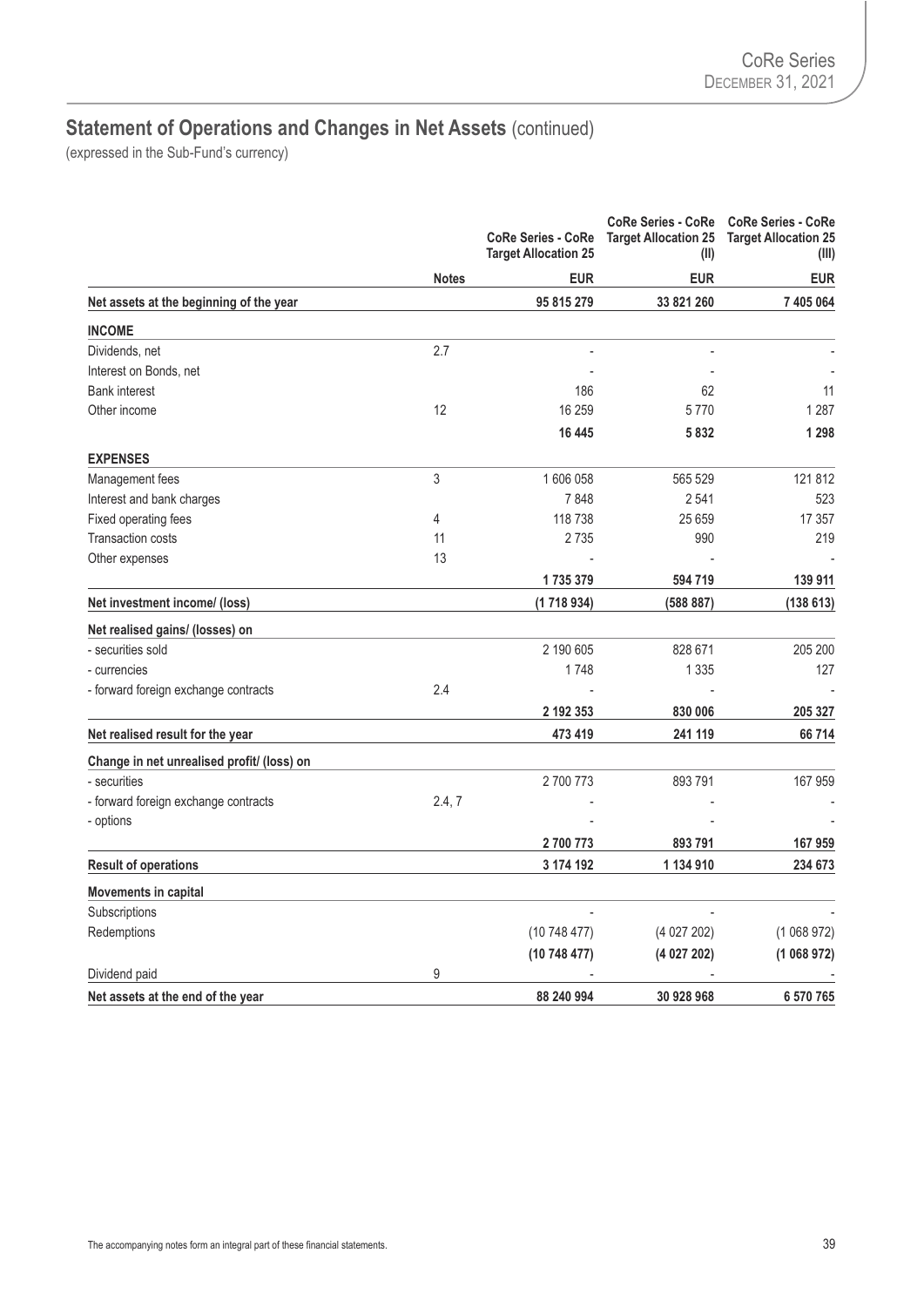|                                            | <b>Notes</b> | <b>CoRe Series - CoRe</b><br><b>Target Allocation 25</b><br>(IV) | <b>CoRe Series - CoRe</b><br><b>Target Allocation 50</b> | <b>CoRe Series - CoRe</b><br><b>Target Allocation 50</b><br>(II) |
|--------------------------------------------|--------------|------------------------------------------------------------------|----------------------------------------------------------|------------------------------------------------------------------|
|                                            |              | <b>EUR</b>                                                       | <b>EUR</b>                                               | EUR                                                              |
| Net assets at the beginning of the year    |              | 5 282 991                                                        | 126 246 264                                              | 40 582 833                                                       |
| <b>INCOME</b>                              |              |                                                                  |                                                          |                                                                  |
| Dividends, net                             | 2.7          | Ĭ.                                                               | $\overline{a}$                                           |                                                                  |
| Interest on Bonds, net                     |              |                                                                  |                                                          |                                                                  |
| <b>Bank interest</b>                       |              | 10                                                               | 453                                                      | 127                                                              |
| Other income                               | 12           | 816                                                              |                                                          |                                                                  |
|                                            |              | 826                                                              | 453                                                      | 127                                                              |
| <b>EXPENSES</b>                            |              |                                                                  |                                                          |                                                                  |
| Management fees                            | 3            | 91 171                                                           | 2492897                                                  | 798 217                                                          |
| Interest and bank charges                  |              | 557                                                              | 10423                                                    | 3451                                                             |
| Fixed operating fees                       | 4            | 10 390                                                           | 149 465                                                  | 99 737                                                           |
| Transaction costs                          | 11           | 140                                                              | 3574                                                     | 1 1 6 6                                                          |
| Other expenses                             | 13           |                                                                  |                                                          |                                                                  |
|                                            |              | 102 258                                                          | 2 656 359                                                | 902 571                                                          |
| Net investment income/ (loss)              |              | (101432)                                                         | (2655906)                                                | (902444)                                                         |
| Net realised gains/ (losses) on            |              |                                                                  |                                                          |                                                                  |
| - securities sold                          |              | 93 265                                                           | 3 653 140                                                | 1 342 517                                                        |
| - currencies                               |              |                                                                  | 1823                                                     | 995                                                              |
| - forward foreign exchange contracts       | 2.4          |                                                                  |                                                          |                                                                  |
|                                            |              | 93 265                                                           | 3 654 963                                                | 1 343 512                                                        |
| Net realised result for the year           |              | (8167)                                                           | 999 057                                                  | 441 068                                                          |
| Change in net unrealised profit/ (loss) on |              |                                                                  |                                                          |                                                                  |
| - securities                               |              | 181 552                                                          | 10 955 797                                               | 3 349 833                                                        |
| - forward foreign exchange contracts       | 2.4, 7       |                                                                  |                                                          |                                                                  |
| - options                                  |              |                                                                  |                                                          |                                                                  |
|                                            |              | 181 552                                                          | 10 955 797                                               | 3 349 833                                                        |
| <b>Result of operations</b>                |              | 173 385                                                          | 11 954 854                                               | 3790901                                                          |
| <b>Movements in capital</b>                |              |                                                                  |                                                          |                                                                  |
| Subscriptions                              |              |                                                                  |                                                          |                                                                  |
| Redemptions                                |              | (352000)                                                         | (14645635)                                               | (5457754)                                                        |
|                                            |              | (352000)                                                         | (14645635)                                               | (5457754)                                                        |
| Dividend paid                              | 9            |                                                                  |                                                          |                                                                  |
| Net assets at the end of the year          |              | 5 104 376                                                        | 123 555 483                                              | 38 915 980                                                       |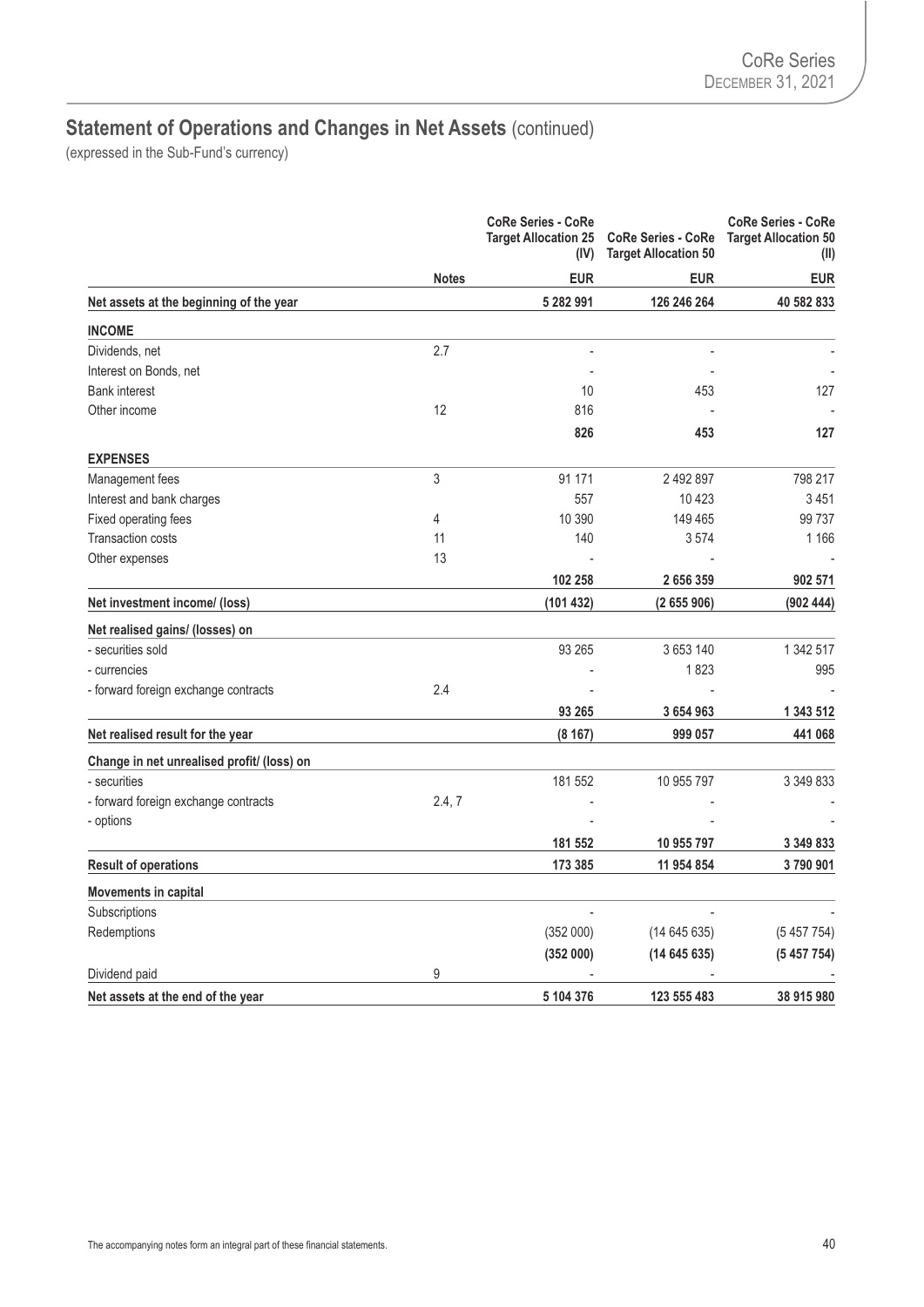|                                            |              | <b>CoRe Series - CoRe</b><br><b>Target Allocation 50</b><br>(III) | <b>CoRe Series - CoRe</b><br><b>Target Allocation 50</b> | <b>CoRe Series - CoRe</b><br>(IV) Target Allocation 100 |
|--------------------------------------------|--------------|-------------------------------------------------------------------|----------------------------------------------------------|---------------------------------------------------------|
|                                            | <b>Notes</b> | <b>EUR</b>                                                        | <b>EUR</b>                                               | <b>EUR</b>                                              |
| Net assets at the beginning of the year    |              | 16 736 231                                                        | 10 983 380                                               | 96 320 891                                              |
| <b>INCOME</b>                              |              |                                                                   |                                                          |                                                         |
| Dividends, net                             | 2.7          | L,                                                                | $\overline{\phantom{a}}$                                 |                                                         |
| Interest on Bonds, net                     |              |                                                                   |                                                          |                                                         |
| <b>Bank interest</b>                       |              | 46                                                                | 40                                                       | 320                                                     |
| Other income                               | 12           |                                                                   |                                                          |                                                         |
|                                            |              | 46                                                                | 40                                                       | 320                                                     |
| <b>EXPENSES</b>                            |              |                                                                   |                                                          |                                                         |
| Management fees                            | 3            | 324 916                                                           | 213 248                                                  | 2 333 560                                               |
| Interest and bank charges                  |              | 1 1 8 7                                                           | 776                                                      | 8039                                                    |
| Fixed operating fees                       | 4            | 40 589                                                            | 8512                                                     | 97 304                                                  |
| <b>Transaction costs</b>                   | 11           | 485                                                               | 333                                                      | 2 2 0 5                                                 |
| Other expenses                             | 13           |                                                                   |                                                          |                                                         |
|                                            |              | 367 177                                                           | 222 869                                                  | 2 441 108                                               |
| Net investment income/ (loss)              |              | (367 131)                                                         | (222829)                                                 | (2 440 788)                                             |
| Net realised gains/ (losses) on            |              |                                                                   |                                                          |                                                         |
| - securities sold                          |              | 570 354                                                           | 414 846                                                  | 5 213 800                                               |
| - currencies                               |              | 647                                                               | 98                                                       | 855                                                     |
| - forward foreign exchange contracts       | 2.4          |                                                                   |                                                          |                                                         |
|                                            |              | 571 001                                                           | 414 944                                                  | 5 214 655                                               |
| Net realised result for the year           |              | 203 870                                                           | 192 115                                                  | 2773867                                                 |
| Change in net unrealised profit/ (loss) on |              |                                                                   |                                                          |                                                         |
| - securities                               |              | 1 344 340                                                         | 841 427                                                  | 16 971 795                                              |
| - forward foreign exchange contracts       | 2.4, 7       |                                                                   |                                                          |                                                         |
| - options                                  |              |                                                                   |                                                          |                                                         |
|                                            |              | 1 344 340                                                         | 841 427                                                  | 16 971 795                                              |
| <b>Result of operations</b>                |              | 1 548 210                                                         | 1 033 542                                                | 19 745 662                                              |
| <b>Movements in capital</b>                |              |                                                                   |                                                          |                                                         |
| Subscriptions                              |              |                                                                   |                                                          |                                                         |
| Redemptions                                |              | (2482437)                                                         | (1746265)                                                | (18105697)                                              |
|                                            |              | (2482437)                                                         | (1746 265)                                               | (18105697)                                              |
| Dividend paid                              | 9            |                                                                   |                                                          |                                                         |
| Net assets at the end of the year          |              | 15 802 004                                                        | 10 270 657                                               | 97 960 856                                              |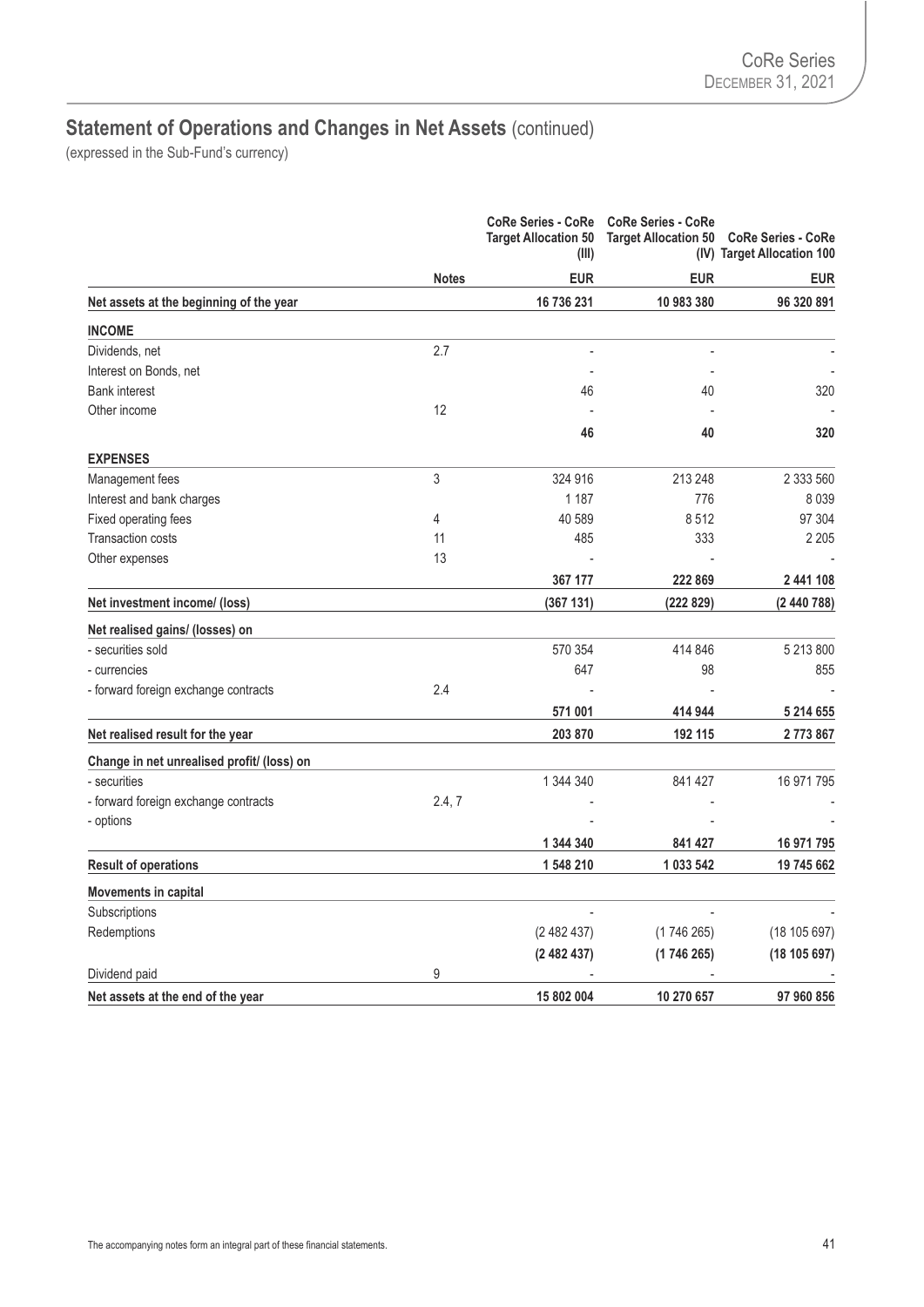|                                            |              | <b>CoRe Series -</b><br><b>CoRe Target</b><br>Allocation 100 (II) | <b>CoRe Series -</b><br><b>CoRe Target</b><br>Allocation 100 (III) | <b>CoRe Series -</b><br><b>CoRe Target</b><br>Allocation 100 (IV) |
|--------------------------------------------|--------------|-------------------------------------------------------------------|--------------------------------------------------------------------|-------------------------------------------------------------------|
|                                            | <b>Notes</b> | <b>EUR</b>                                                        | <b>EUR</b>                                                         | <b>EUR</b>                                                        |
| Net assets at the beginning of the year    |              | 31 107 368                                                        | 21 337 948                                                         | 19 088 167                                                        |
| <b>INCOME</b>                              |              |                                                                   |                                                                    |                                                                   |
| Dividends, net                             | 2.7          | L,                                                                | ÷,                                                                 |                                                                   |
| Interest on Bonds, net                     |              |                                                                   |                                                                    |                                                                   |
| <b>Bank interest</b>                       |              | 87                                                                | 47                                                                 | 42                                                                |
| Other income                               | 12           |                                                                   |                                                                    |                                                                   |
|                                            |              | 87                                                                | 47                                                                 | 42                                                                |
| <b>EXPENSES</b>                            |              |                                                                   |                                                                    |                                                                   |
| Management fees                            | 3            | 739 689                                                           | 480782                                                             | 409 027                                                           |
| Interest and bank charges                  |              | 2486                                                              | 1 3 5 8                                                            | 1 3 0 4                                                           |
| Fixed operating fees                       | 4            | 33 900                                                            | 30 508                                                             | 14 3 5 7                                                          |
| <b>Transaction costs</b>                   | 11           | 821                                                               | 719                                                                | 558                                                               |
| Other expenses                             | 13           |                                                                   |                                                                    |                                                                   |
|                                            |              | 776 896                                                           | 513 367                                                            | 425 246                                                           |
| Net investment income/ (loss)              |              | (776 809)                                                         | (513 320)                                                          | (425 204)                                                         |
| Net realised gains/ (losses) on            |              |                                                                   |                                                                    |                                                                   |
| - securities sold                          |              | 1888963                                                           | 1497064                                                            | 1428801                                                           |
| - currencies                               |              | 170                                                               | 357                                                                | 797                                                               |
| - forward foreign exchange contracts       | 2.4          |                                                                   |                                                                    |                                                                   |
|                                            |              | 1889 133                                                          | 1 497 421                                                          | 1 429 598                                                         |
| Net realised result for the year           |              | 1 112 324                                                         | 984 101                                                            | 1 004 394                                                         |
| Change in net unrealised profit/ (loss) on |              |                                                                   |                                                                    |                                                                   |
| - securities                               |              | 5 128 142                                                         | 3 184 630                                                          | 2 448 867                                                         |
| - forward foreign exchange contracts       | 2.4, 7       |                                                                   |                                                                    |                                                                   |
| - options                                  |              |                                                                   |                                                                    |                                                                   |
|                                            |              | 5 128 142                                                         | 3 184 630                                                          | 2 448 867                                                         |
| <b>Result of operations</b>                |              | 6 240 466                                                         | 4 168 731                                                          | 3 453 261                                                         |
| <b>Movements in capital</b>                |              |                                                                   |                                                                    |                                                                   |
| Subscriptions                              |              |                                                                   |                                                                    |                                                                   |
| Redemptions                                |              | (7316179)                                                         | (5638884)                                                          | (5561858)                                                         |
|                                            |              | (7316179)                                                         | (5638884)                                                          | (5561858)                                                         |
| Dividend paid                              | 9            |                                                                   |                                                                    |                                                                   |
| Net assets at the end of the year          |              | 30 031 655                                                        | 19 867 795                                                         | 16 979 570                                                        |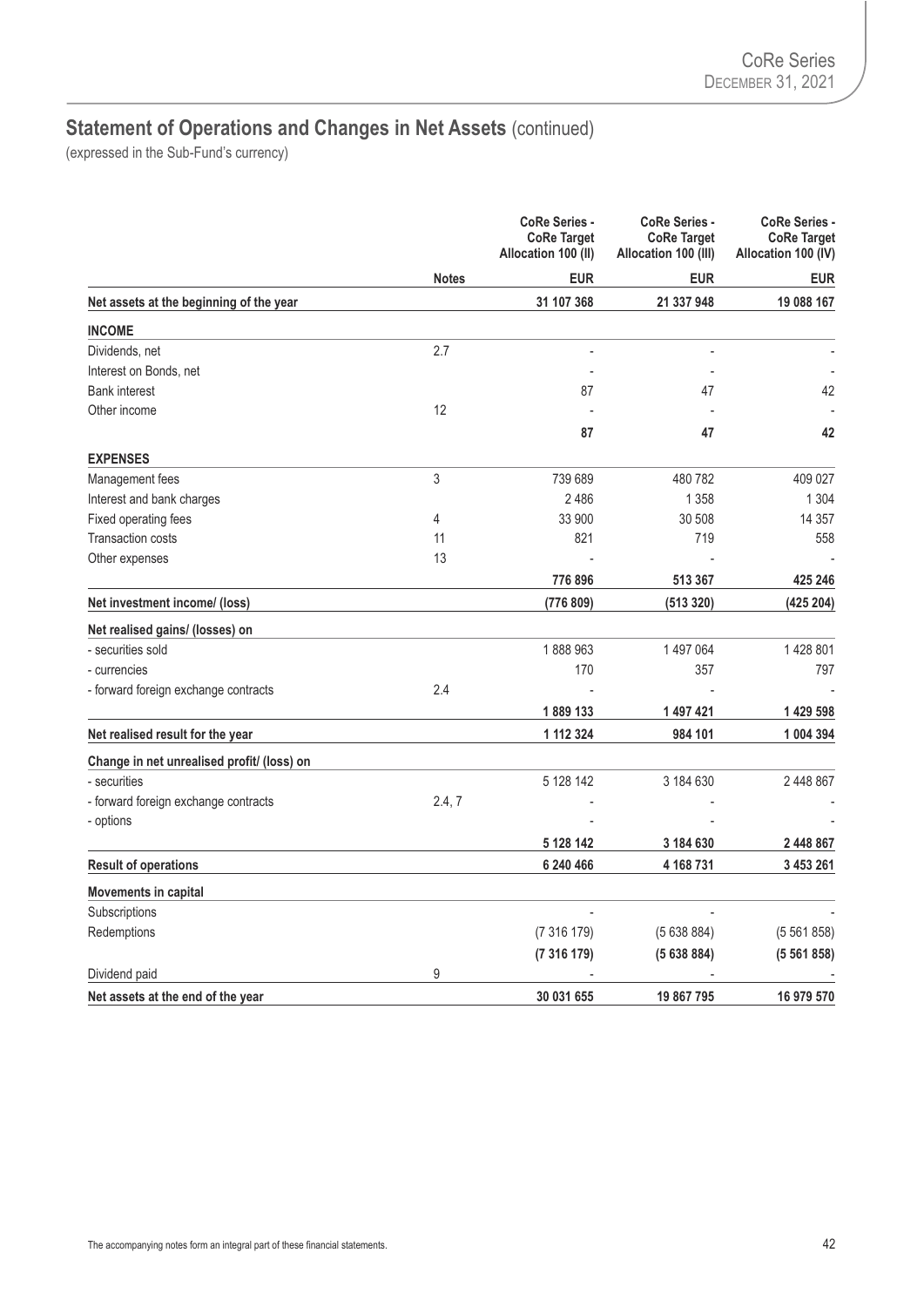|                                            |              | <b>CoRe Series - Invesco</b><br><b>Income FAM Fund</b> | <b>CoRe Series - MFS</b><br>Pan European High Prudent Capital FAM<br>Fund | <b>CoRe Series - CoRe</b><br><b>Dividend</b> |
|--------------------------------------------|--------------|--------------------------------------------------------|---------------------------------------------------------------------------|----------------------------------------------|
|                                            | <b>Notes</b> | <b>EUR</b>                                             | <b>USD</b>                                                                | <b>EUR</b>                                   |
| Net assets at the beginning of the year    |              |                                                        | ä,                                                                        | 453 429 329                                  |
| <b>INCOME</b>                              |              |                                                        |                                                                           |                                              |
| Dividends, net                             | 2.7          | 516 381                                                | 24 069                                                                    |                                              |
| Interest on Bonds, net                     |              | 5875410                                                | 77 209                                                                    |                                              |
| <b>Bank interest</b>                       |              | 390                                                    |                                                                           | 2559                                         |
| Other income                               | 12           |                                                        |                                                                           | 104 406                                      |
|                                            |              | 6 392 181                                              | 101 278                                                                   | 106 965                                      |
| <b>EXPENSES</b>                            |              |                                                        |                                                                           |                                              |
| Management fees                            | 3            | 2 842 443                                              | 134 027                                                                   | 11 583 360                                   |
| Interest and bank charges                  |              | 5812                                                   |                                                                           | 50 665                                       |
| Fixed operating fees                       | 4            | 505 294                                                | 16 061                                                                    | 1018280                                      |
| Transaction costs                          | 11           | 54 797                                                 | 32 503                                                                    | 48 266                                       |
| Other expenses                             | 13           | 36                                                     |                                                                           |                                              |
|                                            |              | 3 408 382                                              | 182 591                                                                   | 12 700 571                                   |
| Net investment income/ (loss)              |              | 2983799                                                | (81313)                                                                   | (12 593 606)                                 |
| Net realised gains/ (losses) on            |              |                                                        |                                                                           |                                              |
| - securities sold                          |              | 655 260                                                | (3 221)                                                                   | 46 799 055                                   |
| - currencies                               |              | 3544                                                   | 3 3 7 5                                                                   | (8489)                                       |
| - forward foreign exchange contracts       | 2.4          | (4261500)                                              |                                                                           |                                              |
|                                            |              | (3602696)                                              | 154                                                                       | 46 790 566                                   |
| Net realised result for the year           |              | (618897)                                               | (81159)                                                                   | 34 196 960                                   |
| Change in net unrealised profit/ (loss) on |              |                                                        |                                                                           |                                              |
| - securities                               |              | 6 370 241                                              | 226 130                                                                   | 66 200 648                                   |
| - forward foreign exchange contracts       | 2.4, 7       | (1949021)                                              | 6024                                                                      |                                              |
| - options                                  |              |                                                        | (37039)                                                                   |                                              |
|                                            |              | 4 421 220                                              | 195 115                                                                   | 66 200 648                                   |
| <b>Result of operations</b>                |              | 3 802 323                                              | 113 956                                                                   | 100 397 608                                  |
| <b>Movements in capital</b>                |              |                                                        |                                                                           |                                              |
| Subscriptions                              |              | 439 156 627                                            | 92 149 618                                                                | 39 571 045                                   |
| Redemptions                                |              | (16944021)                                             | (117239)                                                                  | (76836839)                                   |
|                                            |              | 422 212 606                                            | 92 032 379                                                                | (37265794)                                   |
| Dividend paid                              | 9            | (1514889)                                              |                                                                           | (6882600)                                    |
| Net assets at the end of the year          |              | 424 500 040                                            | 92 146 335                                                                | 509 678 543                                  |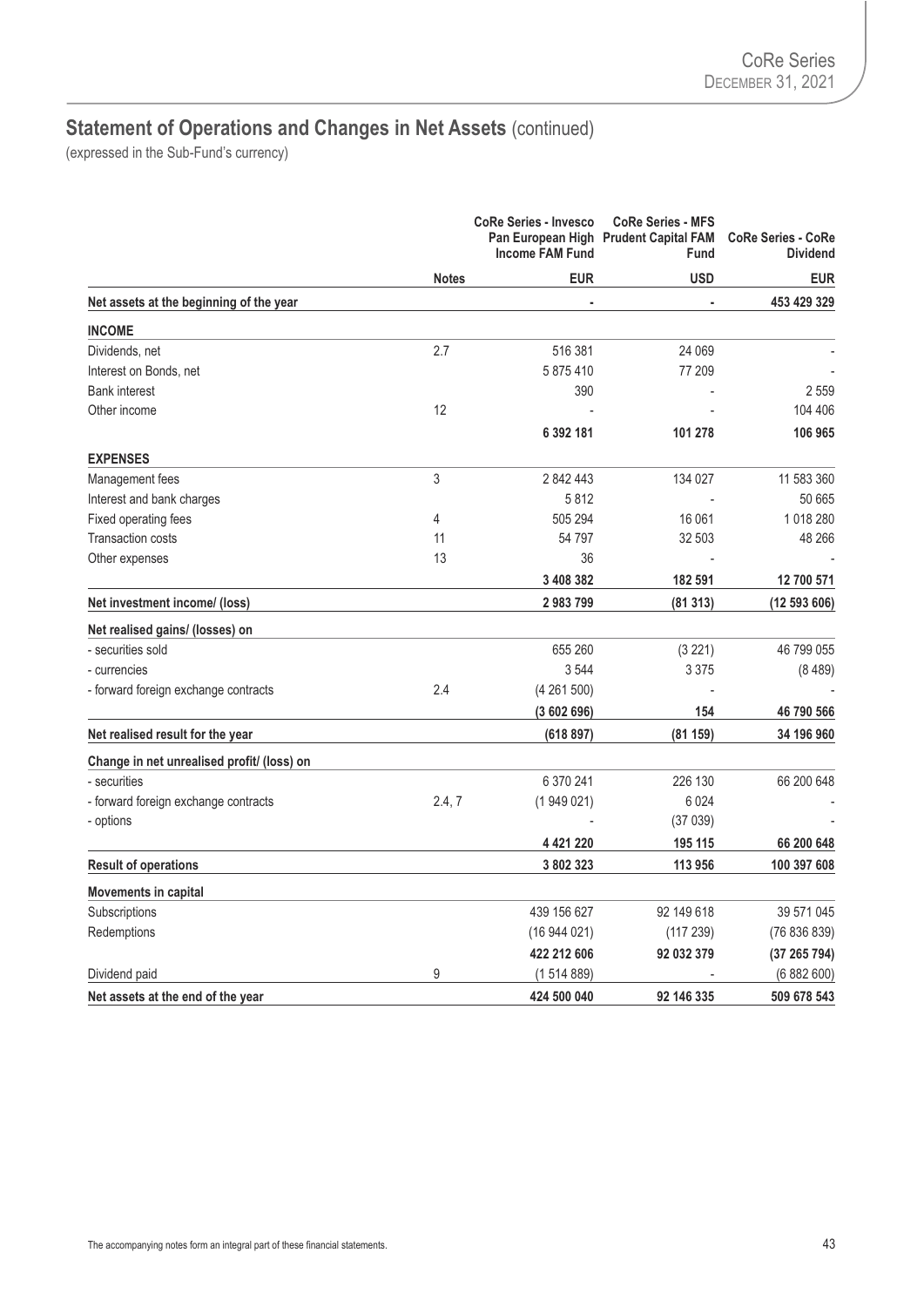|                                            | <b>Notes</b> | <b>CoRe Series - CoRe</b><br><b>Emerging Markets</b><br>Equity | <b>CoRe Series - CoRe</b><br><b>US Strategy</b> | <b>CoRe Series - CoRe</b><br><b>All Europe</b> |
|--------------------------------------------|--------------|----------------------------------------------------------------|-------------------------------------------------|------------------------------------------------|
|                                            |              | <b>EUR</b>                                                     | <b>EUR</b>                                      | <b>EUR</b>                                     |
| Net assets at the beginning of the year    |              | 125 177 946                                                    | 160 767 276                                     | 221 186 756                                    |
| <b>INCOME</b>                              |              |                                                                |                                                 |                                                |
| Dividends, net                             | 2.7          |                                                                |                                                 |                                                |
| Interest on Bonds, net                     |              |                                                                |                                                 |                                                |
| <b>Bank interest</b>                       |              | 36                                                             | 188                                             | 241                                            |
| Other income                               | 12           | 45 246                                                         |                                                 | 17 634                                         |
|                                            |              | 45 282                                                         | 188                                             | 17875                                          |
| <b>EXPENSES</b>                            |              |                                                                |                                                 |                                                |
| Management fees                            | 3            | 3 112 530                                                      | 4 318 800                                       | 5 581 005                                      |
| Interest and bank charges                  |              | 9652                                                           | 19653                                           | 23 296                                         |
| Fixed operating fees                       | 4            | 297 339                                                        | 342 276                                         | 535 741                                        |
| Transaction costs                          | 11           | 5 0 20                                                         | 35 176                                          | 43412                                          |
| Other expenses                             | 13           |                                                                |                                                 |                                                |
|                                            |              | 3 424 541                                                      | 4715905                                         | 6 183 454                                      |
| Net investment income/ (loss)              |              | (3379259)                                                      | (4715717)                                       | (6 165 579)                                    |
| Net realised gains/ (losses) on            |              |                                                                |                                                 |                                                |
| - securities sold                          |              | 19 445 224                                                     | 35 111 877                                      | 21 444 368                                     |
| - currencies                               |              | 88 845                                                         | 9694                                            | 7938                                           |
| - forward foreign exchange contracts       | 2.4          |                                                                |                                                 |                                                |
|                                            |              | 19 534 069                                                     | 35 121 571                                      | 21 452 306                                     |
| Net realised result for the year           |              | 16 154 810                                                     | 30 405 854                                      | 15 286 727                                     |
| Change in net unrealised profit/ (loss) on |              |                                                                |                                                 |                                                |
| - securities                               |              | (14898093)                                                     | 10 418 361                                      | 26 444 332                                     |
| - forward foreign exchange contracts       | 2.4, 7       |                                                                |                                                 |                                                |
| - options                                  |              |                                                                |                                                 |                                                |
|                                            |              | (14898093)                                                     | 10 418 361                                      | 26 444 332                                     |
| <b>Result of operations</b>                |              | 1 256 717                                                      | 40 824 215                                      | 41 731 059                                     |
| <b>Movements in capital</b>                |              |                                                                |                                                 |                                                |
| Subscriptions                              |              | 17 369 409                                                     | 19 009 572                                      | 17 702 962                                     |
| Redemptions                                |              | (20790383)                                                     | (23823512)                                      | (35215430)                                     |
|                                            |              | (3420974)                                                      | (4813940)                                       | (17512468)                                     |
| Dividend paid                              | 9            |                                                                |                                                 |                                                |
| Net assets at the end of the year          |              | 123 013 689                                                    | 196 777 551                                     | 245 405 347                                    |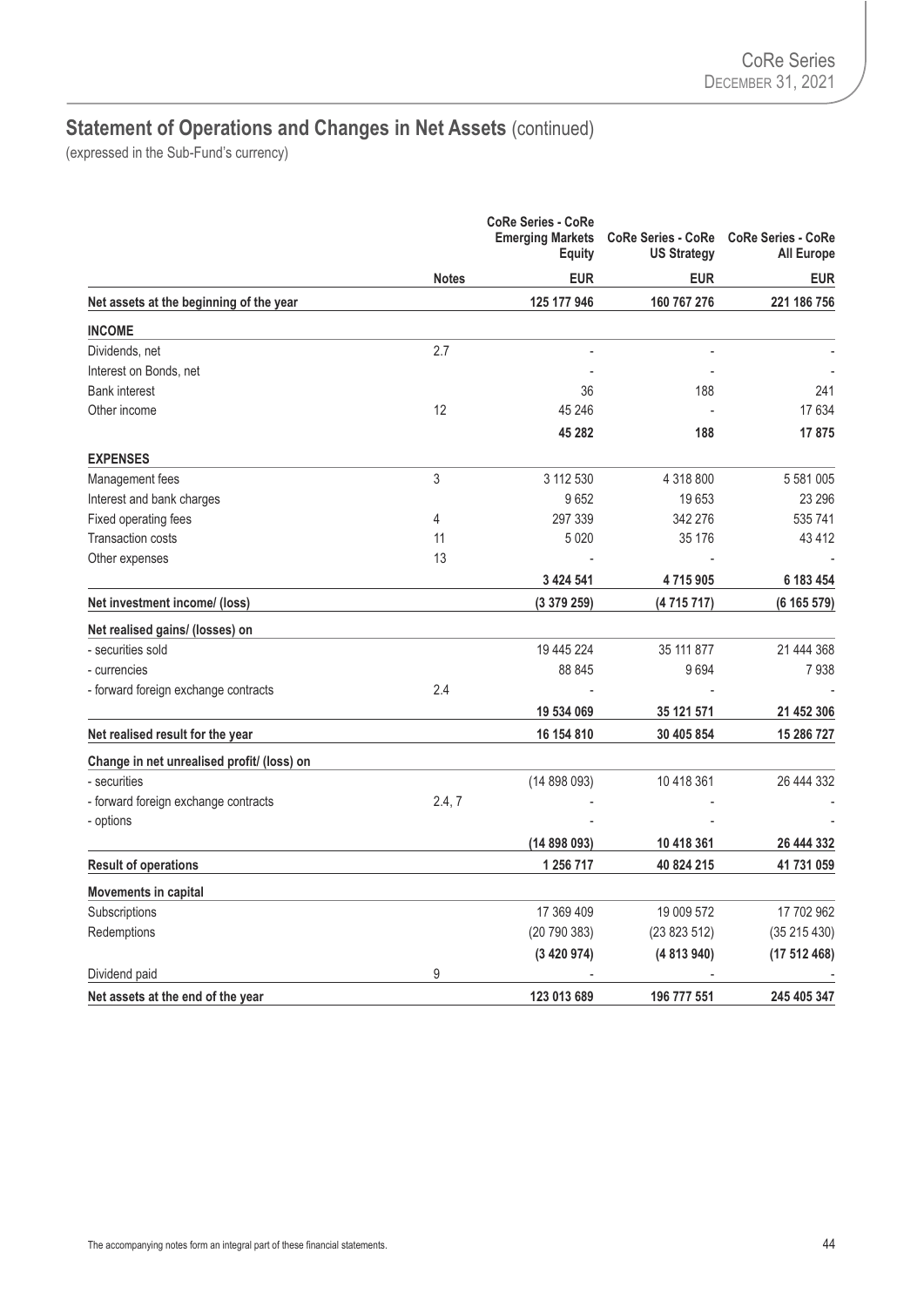|                                            |                   | <b>CoRe Series - FAM</b><br><b>Sustainable</b> | <b>CoRe Series - CoRe</b><br><b>Global Opportunity</b> | <b>CoRe Series - CoRe</b><br><b>Alternative</b> |
|--------------------------------------------|-------------------|------------------------------------------------|--------------------------------------------------------|-------------------------------------------------|
|                                            | <b>Notes</b>      | <b>EUR</b>                                     | <b>EUR</b>                                             | <b>EUR</b>                                      |
| Net assets at the beginning of the year    |                   | 151 256 593                                    | 33 664 733                                             | 42 199 834                                      |
| <b>INCOME</b>                              |                   |                                                |                                                        |                                                 |
| Dividends, net                             | 2.7               | 594 683                                        | 57 495                                                 |                                                 |
| Interest on Bonds, net                     |                   |                                                |                                                        |                                                 |
| <b>Bank interest</b>                       |                   | 680                                            | 38                                                     | 142                                             |
| Other income                               | $12 \overline{ }$ |                                                | 7444                                                   | 8623                                            |
|                                            |                   | 595 363                                        | 64 977                                                 | 8765                                            |
| <b>EXPENSES</b>                            |                   |                                                |                                                        |                                                 |
| Management fees                            | 3                 | 4775579                                        | 440 152                                                | 531 442                                         |
| Interest and bank charges                  |                   | 22 696                                         | 2008                                                   | 5720                                            |
| Fixed operating fees                       | 4                 | 612578                                         | 67 208                                                 | 42 097                                          |
| <b>Transaction costs</b>                   | 11                | 63 342                                         |                                                        | 85                                              |
| Other expenses                             | 13                |                                                |                                                        |                                                 |
|                                            |                   | 5 474 195                                      | 509 368                                                | 579 344                                         |
| Net investment income/ (loss)              |                   | (4 878 832)                                    | (444391)                                               | (570 579)                                       |
| Net realised gains/ (losses) on            |                   |                                                |                                                        |                                                 |
| - securities sold                          |                   | 46 689 318                                     | 959 513                                                | 2 0 7 6 1 5 2                                   |
| - currencies                               |                   | 31 222                                         | 487                                                    | 7 144                                           |
| - forward foreign exchange contracts       | 2.4               |                                                |                                                        |                                                 |
|                                            |                   | 46 720 540                                     | 960 000                                                | 2 083 296                                       |
| Net realised result for the year           |                   | 41 841 708                                     | 515 609                                                | 1 512 717                                       |
| Change in net unrealised profit/ (loss) on |                   |                                                |                                                        |                                                 |
| - securities                               |                   | 18 380 397                                     | (826910)                                               | (850 775)                                       |
| - forward foreign exchange contracts       | 2.4, 7            |                                                |                                                        |                                                 |
| - options                                  |                   |                                                |                                                        |                                                 |
|                                            |                   | 18 380 397                                     | (826910)                                               | (850 775)                                       |
| <b>Result of operations</b>                |                   | 60 222 105                                     | (311301)                                               | 661942                                          |
| <b>Movements in capital</b>                |                   |                                                |                                                        |                                                 |
| Subscriptions                              |                   | 152 806 204                                    | 1 182 198                                              | 1015289                                         |
| Redemptions                                |                   | (36744112)                                     | (9089886)                                              | (12864257)                                      |
|                                            |                   | 116 062 092                                    | (7907688)                                              | (11848968)                                      |
| Dividend paid                              | 9                 |                                                |                                                        |                                                 |
| Net assets at the end of the year          |                   | 327 540 790                                    | 25 445 744                                             | 31 012 808                                      |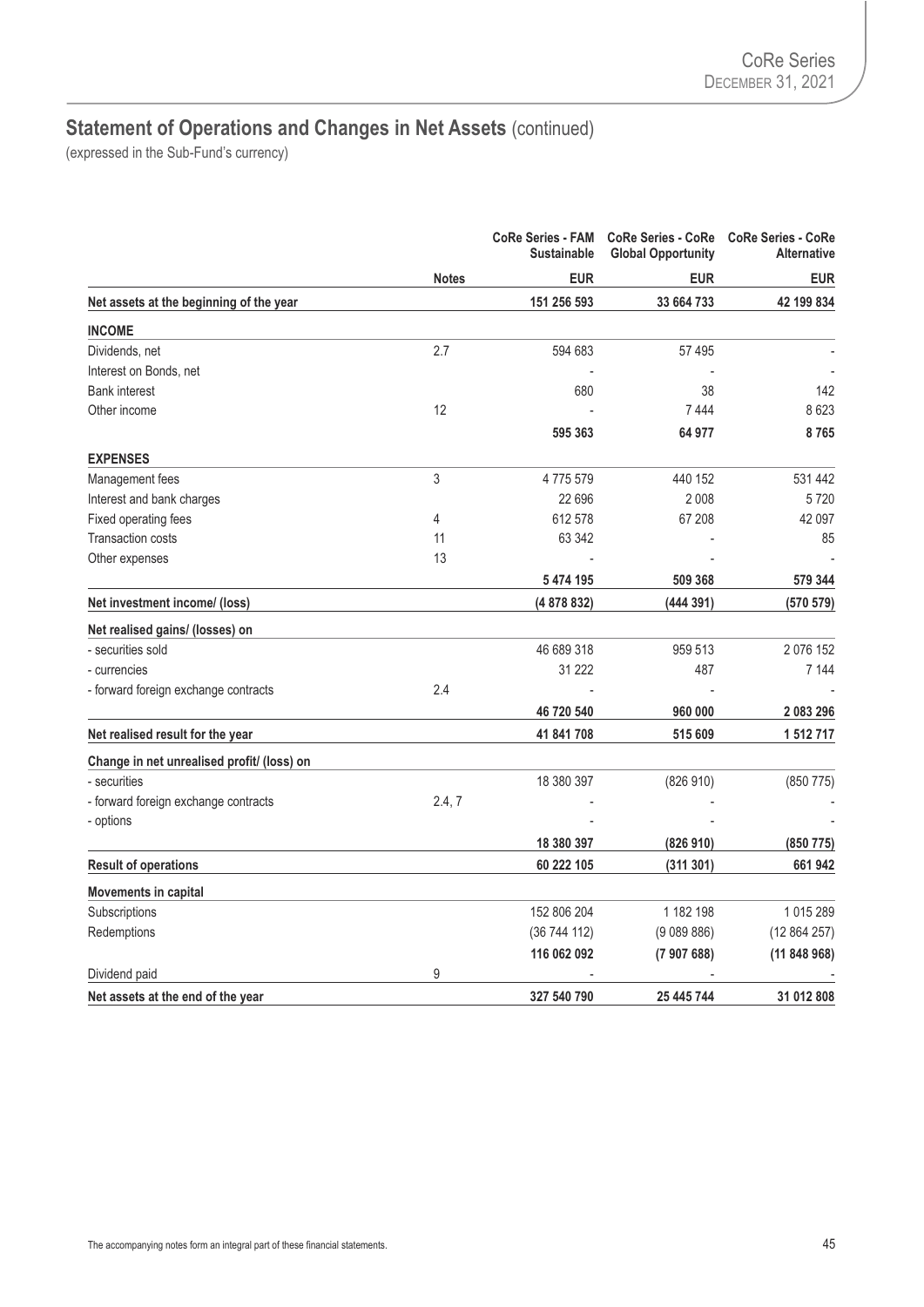|                                            |              | Combined      |
|--------------------------------------------|--------------|---------------|
|                                            | <b>Notes</b> | <b>EUR</b>    |
| Net assets at the beginning of the year    |              | 5 137 973 194 |
| <b>INCOME</b>                              |              |               |
| Dividends, net                             | 2.7          | 7 167 938     |
| Interest on Bonds, net                     |              | 5959703       |
| <b>Bank interest</b>                       |              | 14 0 71       |
| Other income                               | 12           | 2 271 372     |
|                                            |              | 15 413 084    |
| <b>EXPENSES</b>                            |              |               |
| Management fees                            | 3            | 99 733 848    |
| Interest and bank charges                  |              | 373 274       |
| Fixed operating fees                       | 4            | 9 243 659     |
| <b>Transaction costs</b>                   | 11           | 1 154 164     |
| Other expenses                             | 13           | 36            |
|                                            |              | 110 504 981   |
| Net investment income/ (loss)              |              | (95091897)    |
| Net realised gains/ (losses) on            |              |               |
| - securities sold                          |              | 292 883 379   |
| - currencies                               |              | 479 240       |
| - forward foreign exchange contracts       | 2.4          | (4261500)     |
|                                            |              | 289 101 119   |
| Net realised result for the year           |              | 194 009 222   |
| Change in net unrealised profit/ (loss) on |              |               |
| - securities                               |              | 206 699 839   |
| - forward foreign exchange contracts       | 2.4, 7       | (1943724)     |
| - options                                  |              | (32 570)      |
|                                            |              | 204 723 545   |
| <b>Result of operations</b>                |              | 398 732 767   |
| <b>Movements in capital</b>                |              |               |
| Subscriptions                              |              | 1 085 553 192 |
| Redemptions                                |              | (852 020 563) |
|                                            |              | 233 532 629   |
| Dividend paid                              | 9            | (21241304)    |
| Net assets at the end of the year          |              | 5748997286    |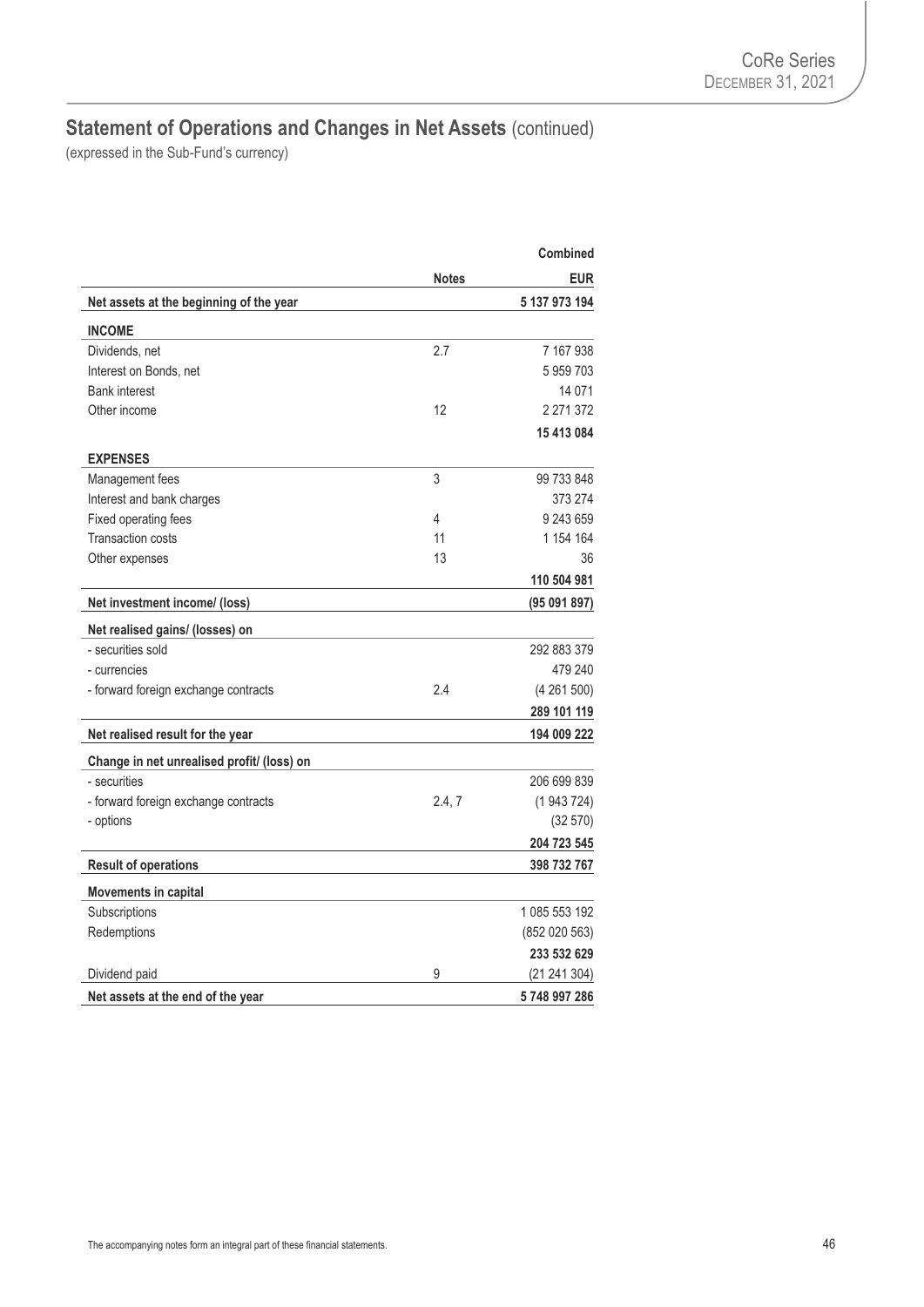## **Statistical information**

### **CoRe Series - FAM Park**

|                                   | Currency   | 31/12/21     | 31/12/20                 | 31/12/19                 |
|-----------------------------------|------------|--------------|--------------------------|--------------------------|
| <b>Class E Non - Distributing</b> |            |              |                          |                          |
| Number of units                   |            | 9 118 122.90 | 11 987 575.51            | 6 835 632.94             |
| Net asset value per unit          | <b>EUR</b> | 4.91         | 4.94                     | 4.95                     |
| <b>Class V Non - Distributing</b> |            |              |                          |                          |
| Number of units                   |            | 200.00       | $\overline{\phantom{0}}$ |                          |
| Net asset value per unit          | <b>EUR</b> | 4.98         | ٠                        | $\overline{\phantom{a}}$ |
| <b>Total Net Assets</b>           | <b>EUR</b> | 44 722 063   | 59 209 317               | 33 825 135               |

### **CoRe Series - CoRe Coupon**

|                                             | Currency   | 31/12/21      | 31/12/20       | 31/12/19       |
|---------------------------------------------|------------|---------------|----------------|----------------|
| <b>Class B Distributing Semi - Annually</b> |            |               |                |                |
| Number of units                             |            | 1 063 442.86  | 883 360.91     | 238 730.67     |
| Net asset value per unit                    | <b>EUR</b> | 4.97          | 5.11           | 5.00           |
| <b>Class B Non - Distributing</b>           |            |               |                |                |
| Number of units                             |            | 41 489.08     |                |                |
| Net asset value per unit                    | <b>EUR</b> | 4.94          |                |                |
| <b>Class E Distributing Semi - Annually</b> |            |               |                |                |
| Number of units                             |            | 91 291 651.15 | 104 918 825.18 | 117 388 252.27 |
| Net asset value per unit                    | <b>EUR</b> | 5.24          | 5.39           | 5.32           |
| <b>Class E Non - Distributing</b>           |            |               |                |                |
| Number of units                             |            | 21 690 873.99 | 25 130 443.97  | 23 257 602.53  |
| Net asset value per unit                    | <b>EUR</b> | 5.54          | 5.67           | 5.55           |
| <b>Total Net Assets</b>                     | <b>EUR</b> | 603 735 249   | 712 963 141    | 754 738 332    |

## **CoRe Series - CoRe Income Opportunity**

|                                             | Currency   | 31/12/21      | 31/12/20      | 31/12/19      |
|---------------------------------------------|------------|---------------|---------------|---------------|
| <b>Class E Distributing Semi - Annually</b> |            |               |               |               |
| Number of units                             |            | 27 573 971.83 | 35 624 162.88 | 42 459 545.41 |
| Net asset value per unit                    | <b>EUR</b> | 4.74          | 4.89          | 4.92          |
| <b>Class E Non - Distributing</b>           |            |               |               |               |
| Number of units                             |            | 8 125 169.41  | 9 747 403.91  | 9925818.97    |
| Net asset value per unit                    | <b>EUR</b> | 5.16          | 5.27          | 5.21          |
| <b>Total Net Assets</b>                     | <b>EUR</b> | 172 509 482   | 225 668 455   | 260 571 669   |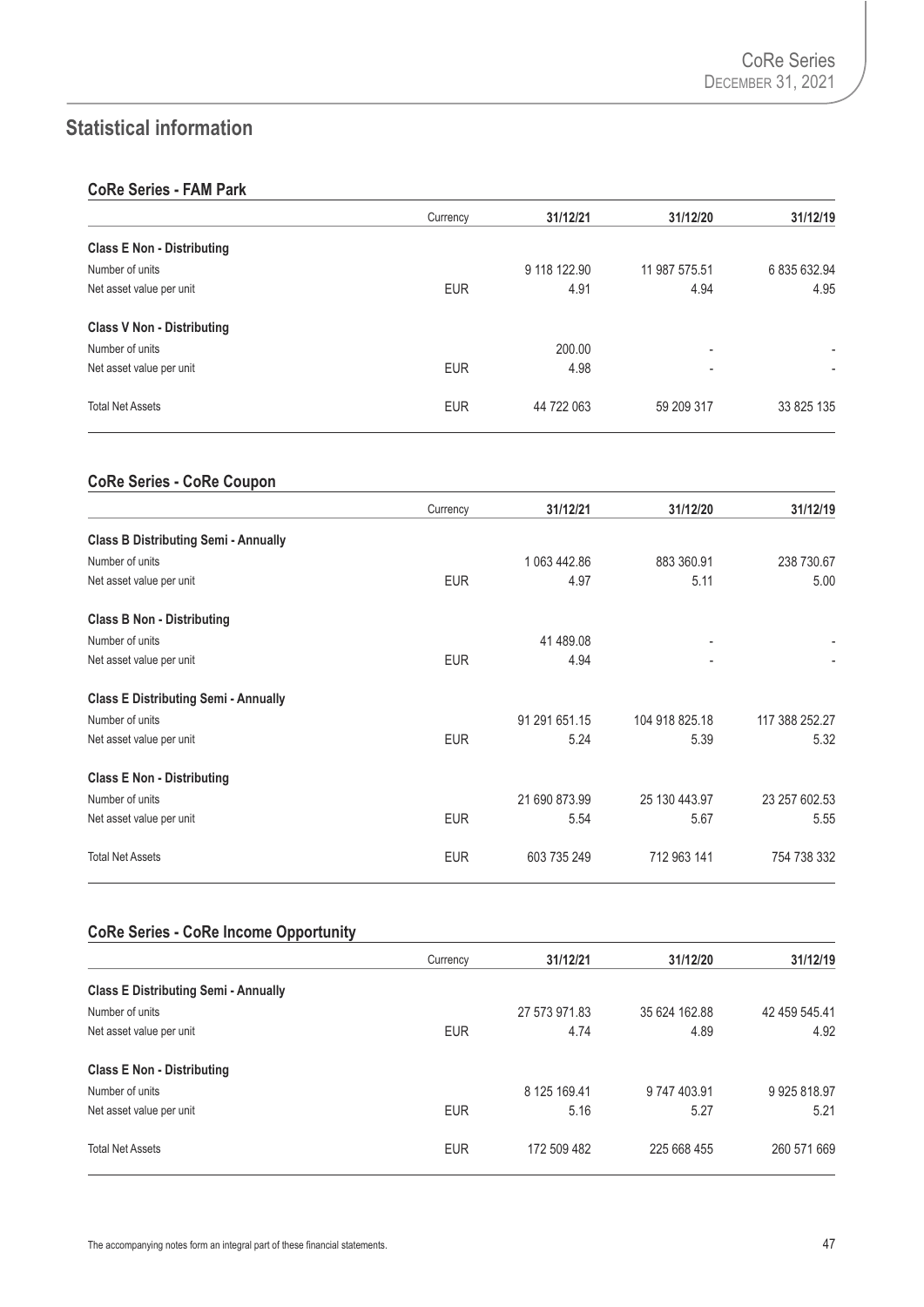### **CoRe Series - CoRe Emerging Markets Bond**

|                                             | Currency   | 31/12/21      | 31/12/20       | 31/12/19                 |
|---------------------------------------------|------------|---------------|----------------|--------------------------|
| <b>Class B Distributing Semi - Annually</b> |            |               |                |                          |
| Number of units                             |            | 58 201.74     | 73 141.97      | 49 044.22                |
| Net asset value per unit                    | <b>EUR</b> | 4.38          | 4.63           | 5.07                     |
| <b>Class B Non - Distributing</b>           |            |               |                |                          |
| Number of units                             |            | 39 174.37     |                |                          |
| Net asset value per unit                    | <b>EUR</b> | 4.95          | $\blacksquare$ | $\overline{\phantom{a}}$ |
| <b>Class E Distributing Semi - Annually</b> |            |               |                |                          |
| Number of units                             |            | 24 771 564.09 | 30 537 453.19  | 34 761 709.12            |
| Net asset value per unit                    | <b>EUR</b> | 3.43          | 3.64           | 3.99                     |
| <b>Class E Non - Distributing</b>           |            |               |                |                          |
| Number of units                             |            | 18 715 236.69 | 22 281 559.95  | 25 272 836.611           |
| Net asset value per unit                    | <b>EUR</b> | 5.61          | 5.79           | 6.056                    |
| <b>Total Net Assets</b>                     | <b>EUR</b> | 190 430 376   | 240 551 953    | 292 073 011              |

### **CoRe Series - CoRe Global Currencies**

|                                   | Currency   | 31/12/21     | 31/12/20   | 31/12/19     |
|-----------------------------------|------------|--------------|------------|--------------|
| <b>Class B Non - Distributing</b> |            |              |            |              |
| Number of units                   |            | 41 174.14    | 18 112.27  | 200.00       |
| Net asset value per unit          | <b>EUR</b> | 4.90         | 4.85       | 5.05         |
| <b>Class E Non - Distributing</b> |            |              |            |              |
| Number of units                   |            | 3 607 924.89 | 5463176.49 | 7 100 967.10 |
| Net asset value per unit          | <b>EUR</b> | 4.86         | 4.82       | 5.05         |
| <b>Total Net Assets</b>           | <b>EUR</b> | 17 751 724   | 26 442 079 | 35 839 602   |

#### **CoRe Series - Global Macro Credit FAM Fund**

|                                      | Currency   | 31/12/21   | 31/12/20                 | 31/12/19       |
|--------------------------------------|------------|------------|--------------------------|----------------|
| <b>Class I Non - Distributing</b>    |            |            |                          |                |
| Number of units                      |            | 269 442.00 | $\overline{\phantom{0}}$ | ٠              |
| Net asset value per unit             | <b>EUR</b> | 100.04     | $\overline{\phantom{0}}$ | ٠              |
| <b>Class L Distributing Annually</b> |            |            |                          |                |
| Number of units                      |            | 22 045.05  | $\overline{\phantom{0}}$ | $\blacksquare$ |
| Net asset value per unit             | <b>EUR</b> | 99.98      | $\overline{\phantom{0}}$ | $\blacksquare$ |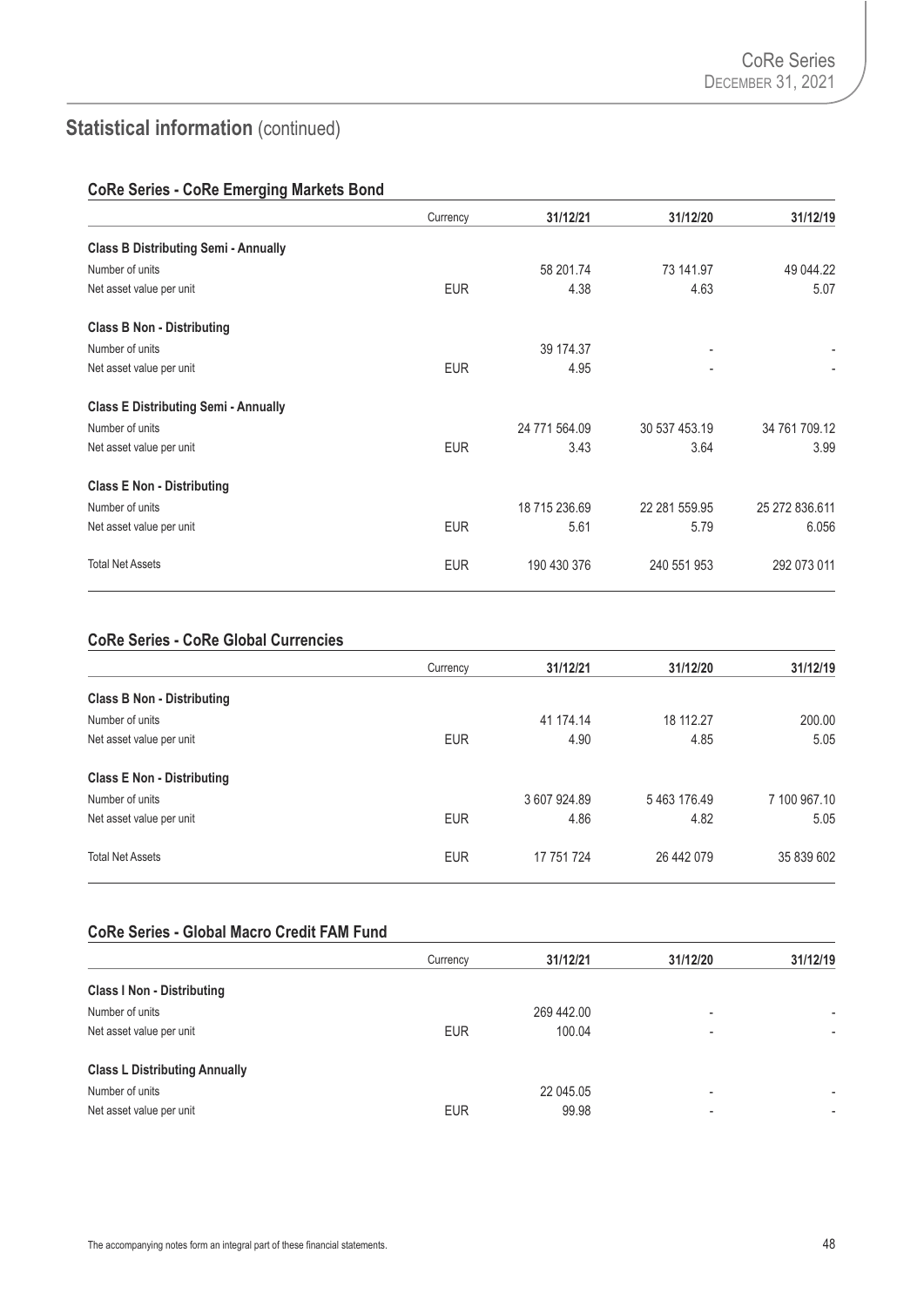### **CoRe Series - Global Macro Credit FAM Fund**

|                                   | Currency   | 31/12/21   | 31/12/20                 | 31/12/19 |
|-----------------------------------|------------|------------|--------------------------|----------|
| <b>Class L Non - Distributing</b> |            |            |                          |          |
| Number of units                   |            | 77 147.12  | $\overline{\phantom{a}}$ | -        |
| Net asset value per unit          | <b>EUR</b> | 99.95      | $\overline{\phantom{0}}$ |          |
| <b>Total Net Assets</b>           | <b>EUR</b> | 36 870 420 | ۰                        |          |

## **CoRe Series - CoRe Champions**

|                                   | Currency   | 31/12/21       | 31/12/20       | 31/12/19       |
|-----------------------------------|------------|----------------|----------------|----------------|
| <b>Class B Non - Distributing</b> |            |                |                |                |
| Number of units                   |            | 2851736.48     | 1754321.31     | 1 074 554.859  |
| Net asset value per unit          | <b>EUR</b> | 5.57           | 5.14           | 5.08           |
| <b>Class E Non - Distributing</b> |            |                |                |                |
| Number of units                   |            | 135 318 399.40 | 137 220 986.43 | 151 691 135.83 |
| Net asset value per unit          | <b>EUR</b> | 7.91           | 7.33           | 7.29           |
| <b>Total Net Assets</b>           | <b>EUR</b> | 1 086 637 248  | 1 015 375 603  | 1 112 004 878  |

### **CoRe Series - CoRe Balanced Opportunity**

|                                   | Currency   | 31/12/21      | 31/12/20      | 31/12/19      |
|-----------------------------------|------------|---------------|---------------|---------------|
| <b>Class B Non - Distributing</b> |            |               |               |               |
| Number of units                   |            | 795 186.52    | 376 608.53    | 178 552.02    |
| Net asset value per unit          | <b>EUR</b> | 5.28          | 5.12          | 5.03          |
| <b>Class E Non - Distributing</b> |            |               |               |               |
| Number of units                   |            | 59 395 802.84 | 63 383 207.36 | 74 365 400.90 |
| Net asset value per unit          | <b>EUR</b> | 6.36          | 6.20          | 6.12          |
| <b>Total Net Assets</b>           | <b>EUR</b> | 381 964 983   | 394 975 058   | 455 712 567   |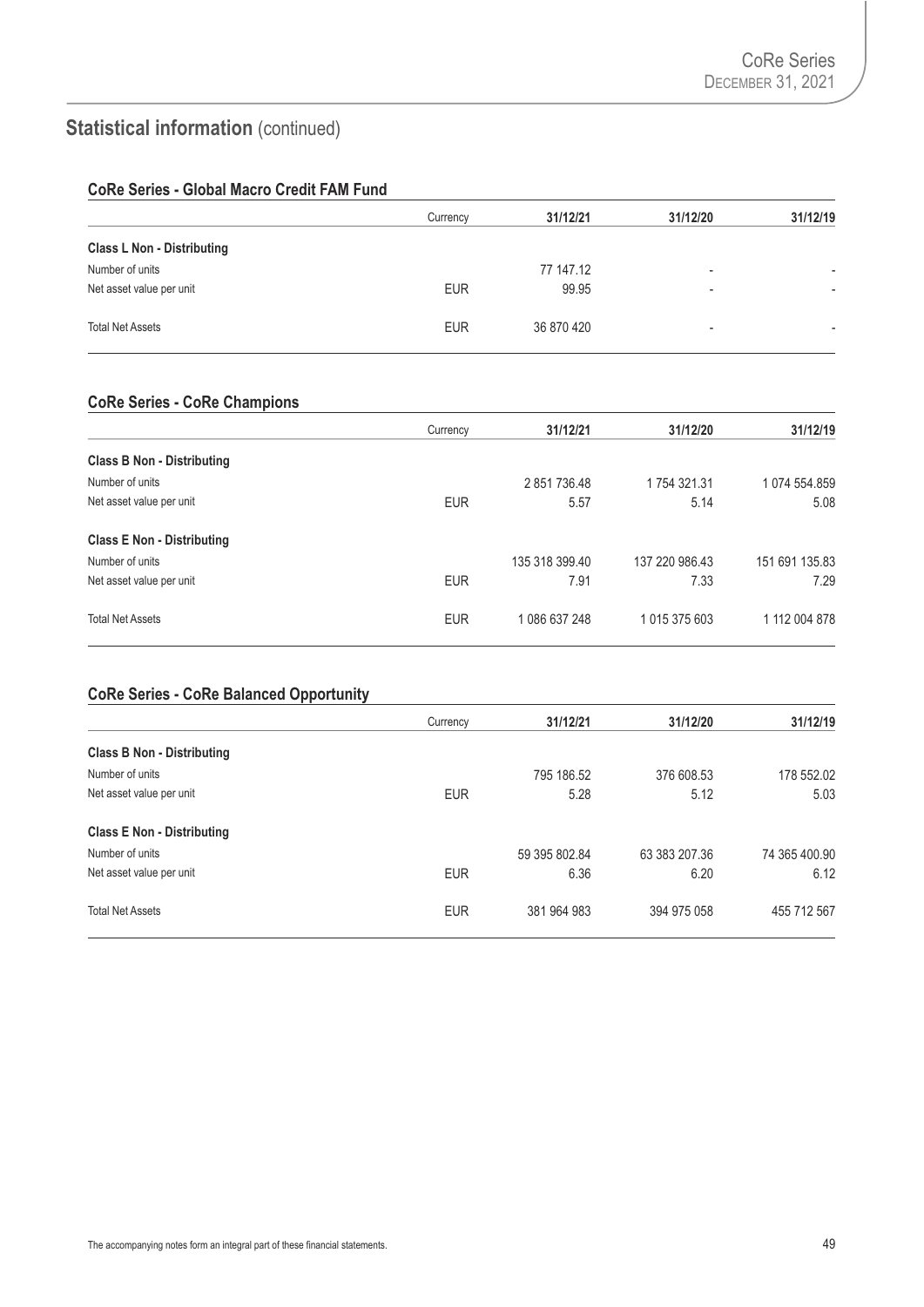### **CoRe Series - CoRe Champions Emerging Markets**

|                                   | Currency   | 31/12/21      | 31/12/20      | 31/12/19      |
|-----------------------------------|------------|---------------|---------------|---------------|
| <b>Class B Non - Distributing</b> |            |               |               |               |
| Number of units                   |            | 49 000.91     | 31 446.92     | 48 374.04     |
| Net asset value per unit          | <b>EUR</b> | 5.23          | 5.22          | 5.24          |
| <b>Class E Non - Distributing</b> |            |               |               |               |
| Number of units                   |            | 15 223 699.10 | 16 448 507.73 | 19 899 080.56 |
| Net asset value per unit          | <b>EUR</b> | 6.20          | 6.22          | 6.27          |
| <b>Total Net Assets</b>           | <b>EUR</b> | 94 657 695    | 102 413 458   | 124 971 774   |

### **CoRe Series - CoRe Balanced Conservative**

|                                   | Currency   | 31/12/21      | 31/12/20      | 31/12/19      |
|-----------------------------------|------------|---------------|---------------|---------------|
| <b>Class B Non - Distributing</b> |            |               |               |               |
| Number of units                   |            | 1 337 622.08  | 820 195.61    | 69 096.25     |
| Net asset value per unit          | <b>EUR</b> | 5.10          | 5.11          | 4.98          |
| <b>Class E Non - Distributing</b> |            |               |               |               |
| Number of units                   |            | 44 661 449.97 | 49 258 897.26 | 55 485 207.33 |
| Net asset value per unit          | <b>EUR</b> | 5.54          | 5.56          | 5.44          |
| <b>Total Net Assets</b>           | <b>EUR</b> | 254 095 149   | 277 994 786   | 302 231 168   |

## **CoRe Series - CoRe Multi-Asset Income**

|                                             | Currency   | 31/12/21      | 31/12/20      | 31/12/19      |
|---------------------------------------------|------------|---------------|---------------|---------------|
| <b>Class B Distributing Semi - Annually</b> |            |               |               |               |
| Number of units                             |            | 611 970.66    | 441 601.76    | 136 613.36    |
| Net asset value per unit                    | <b>EUR</b> | 4.99          | 4.85          | 5.09          |
| <b>Class B Non - Distributing</b>           |            |               |               |               |
| Number of units                             |            | 151 466.40    |               |               |
| Net asset value per unit                    | <b>EUR</b> | 5.16          |               |               |
| <b>Class E Distributing Semi - Annually</b> |            |               |               |               |
| Number of units                             |            | 35 060 548.64 | 37 956 570.88 | 43 353 172.58 |
| Net asset value per unit                    | <b>EUR</b> | 4.73          | 4.60          | 4.84          |
| <b>Class E Non - Distributing</b>           |            |               |               |               |
| Number of units                             |            | 25 475 106.41 | 26 288 542.48 | 31 041 641.04 |
| Net asset value per unit                    | <b>EUR</b> | 5.93          | 5.58          | 5.63          |
| <b>Total Net Assets</b>                     | <b>EUR</b> | 320 709 186   | 323 410 017   | 385 435 073   |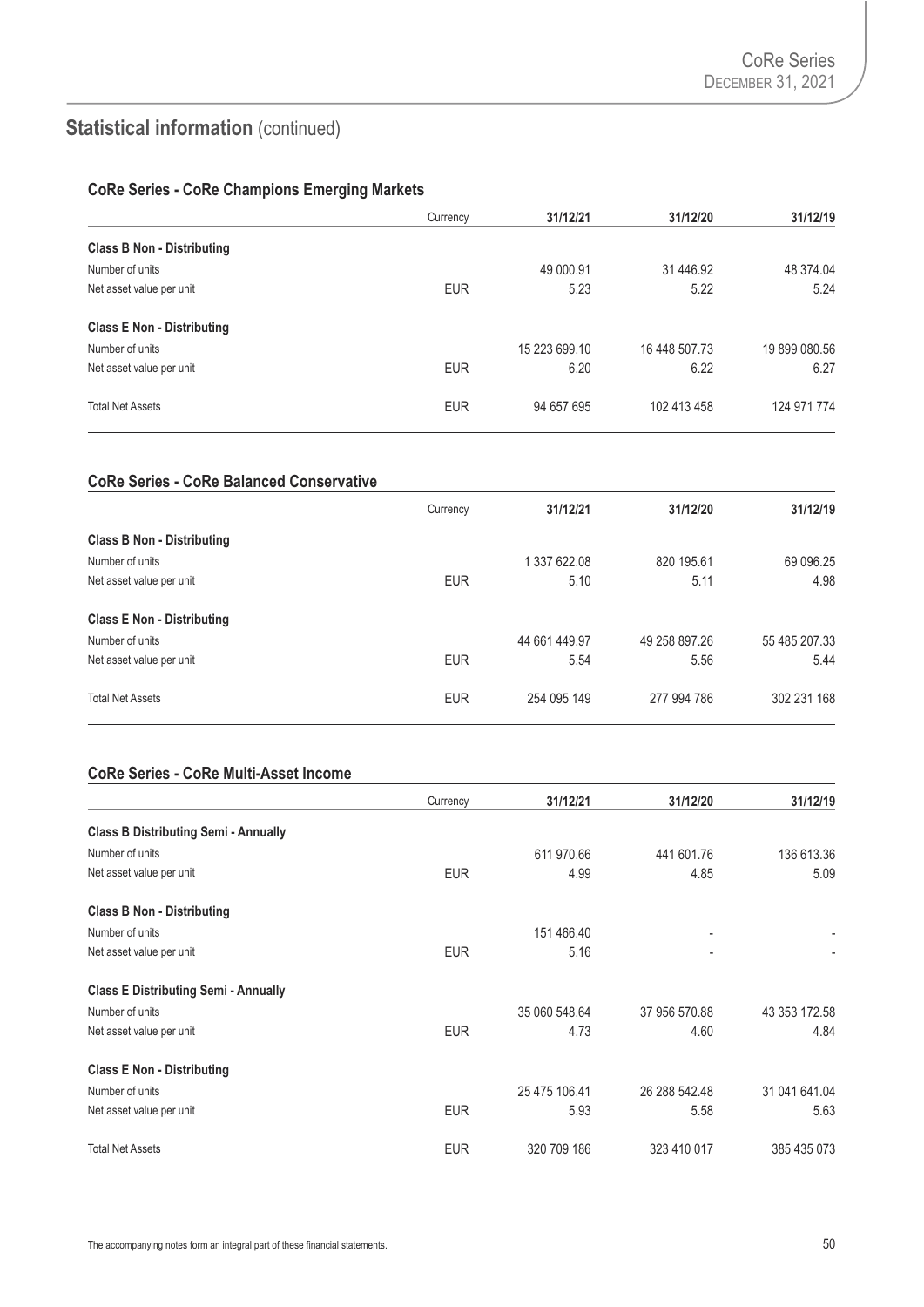### **CoRe Series - CoRe Aggressive**

|                                   | Currency   | 31/12/21      | 31/12/20     | 31/12/19      |
|-----------------------------------|------------|---------------|--------------|---------------|
| <b>Class B Non - Distributing</b> |            |               |              |               |
| Number of units                   |            | 1 128 455.19  | 522 543.14   | 51 827.89     |
| Net asset value per unit          | <b>EUR</b> | 6.30          | 5.35         | 5.19          |
| <b>Class E Non - Distributing</b> |            |               |              |               |
| Number of units                   |            | 11 852 446.30 | 9 933 184.94 | 10 446 188.20 |
| Net asset value per unit          | <b>EUR</b> | 7.52          | 6.42         | 6.26          |
| <b>Total Net Assets</b>           | <b>EUR</b> | 96 281 217    | 66 579 184   | 65 662 399    |

### **CoRe Series - CoRe Target Allocation 25**

|                                   | Currency   | 31/12/21      | 31/12/20      | 31/12/19      |
|-----------------------------------|------------|---------------|---------------|---------------|
| <b>Class E Non - Distributing</b> |            |               |               |               |
| Number of units                   |            | 15 826 032.85 | 17 781 246.33 | 21 878 691.76 |
| Net asset value per unit          | <b>EUR</b> | 5.58          | 5.39          | 5.25          |
| <b>Total Net Assets</b>           | <b>EUR</b> | 88 240 994    | 95 815 279    | 114 879 693   |

#### **CoRe Series - CoRe Target Allocation 25 (II)**

|                                   | Currency   | 31/12/21     | 31/12/20     | 31/12/19     |
|-----------------------------------|------------|--------------|--------------|--------------|
| <b>Class E Non - Distributing</b> |            |              |              |              |
| Number of units                   |            | 5 598 363.30 | 6 337 460.72 | 7 845 368.11 |
| Net asset value per unit          | <b>EUR</b> | 5.53         | 5.34         | 5.20         |
| <b>Total Net Assets</b>           | <b>EUR</b> | 30 928 968   | 33 821 260   | 40 762 381   |

### **CoRe Series - CoRe Target Allocation 25 (III)**

|                                   | Currency   | 31/12/21     | 31/12/20     | 31/12/19   |
|-----------------------------------|------------|--------------|--------------|------------|
| <b>Class E Non - Distributing</b> |            |              |              |            |
| Number of units                   |            | 1 198 142.33 | 1 395 864.97 | 1823979.90 |
| Net asset value per unit          | <b>EUR</b> | 5.48         | 5.31         | 5.17       |
| <b>Total Net Assets</b>           | <b>EUR</b> | 6 570 765    | 7 405 064    | 9436178    |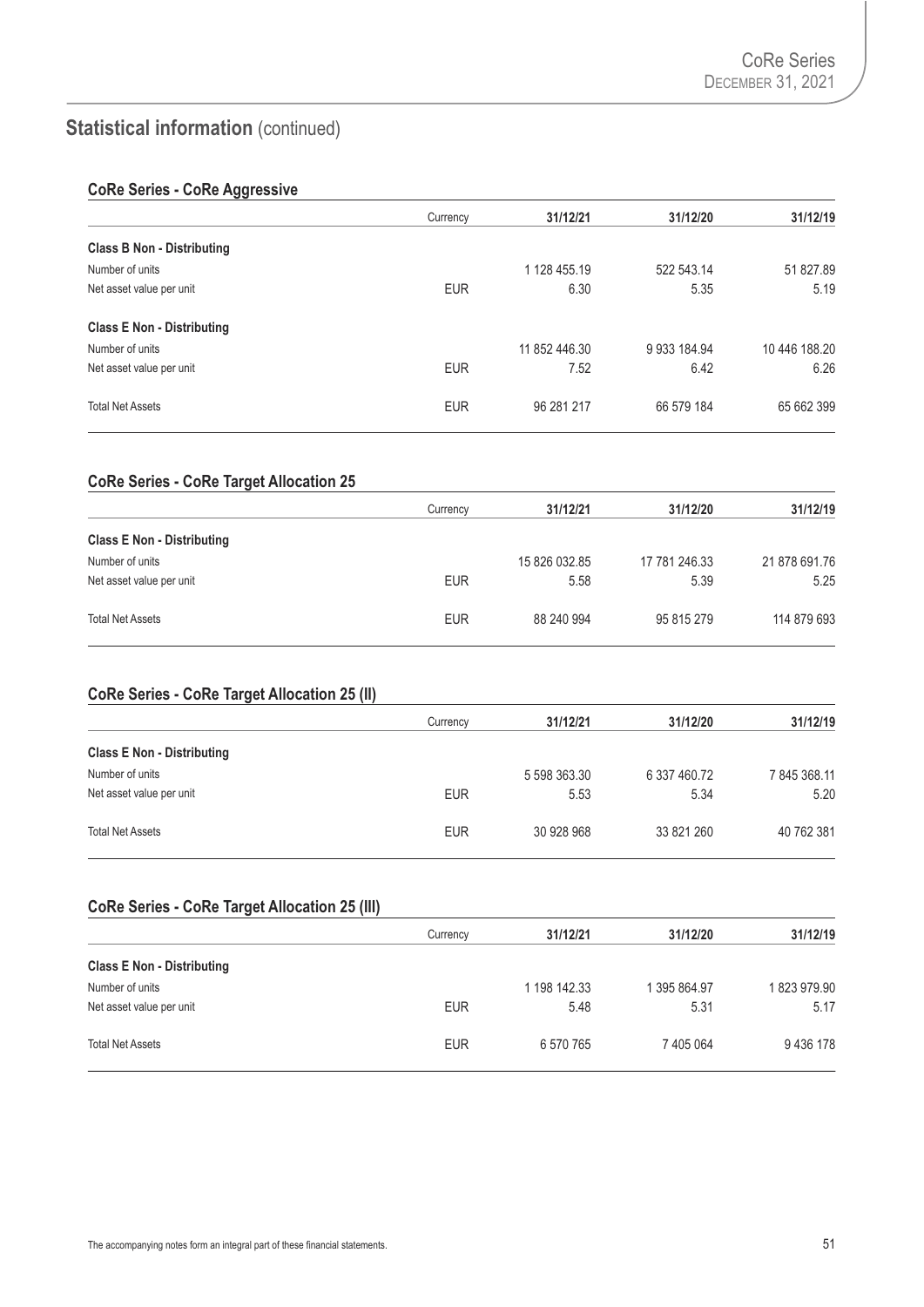### **CoRe Series - CoRe Target Allocation 25 (IV)**

|                                   | Currency   | 31/12/21   | 31/12/20     | 31/12/19     |
|-----------------------------------|------------|------------|--------------|--------------|
| <b>Class E Non - Distributing</b> |            |            |              |              |
| Number of units                   |            | 935 514.56 | 1 000 813.49 | 1 190 584.26 |
| Net asset value per unit          | <b>EUR</b> | 5.46       | 5.28         | 5.15         |
| <b>Total Net Assets</b>           | <b>EUR</b> | 5 104 376  | 5 282 991    | 6 129 215    |

## **CoRe Series - CoRe Target Allocation 50**

|                                   | Currency   | 31/12/21      | 31/12/20      | 31/12/19      |
|-----------------------------------|------------|---------------|---------------|---------------|
| <b>Class E Non - Distributing</b> |            |               |               |               |
| Number of units                   |            | 19 919 957.96 | 22 394 253.79 | 28 520 125.62 |
| Net asset value per unit          | <b>EUR</b> | 6.20          | 5.64          | 5.49          |
| <b>Total Net Assets</b>           | <b>EUR</b> | 123 555 483   | 126 246 264   | 156 584 466   |

#### **CoRe Series - CoRe Target Allocation 50 (II)**

|                                   | Currency   | 31/12/21     | 31/12/20     | 31/12/19    |
|-----------------------------------|------------|--------------|--------------|-------------|
| <b>Class E Non - Distributing</b> |            |              |              |             |
| Number of units                   |            | 6 381 017.52 | 7 314 175.81 | 9414 108.26 |
| Net asset value per unit          | <b>EUR</b> | 6.10         | 5.55         | 5.41        |
| <b>Total Net Assets</b>           | <b>EUR</b> | 38 915 980   | 40 582 833   | 50 955 942  |

#### **CoRe Series - CoRe Target Allocation 50 (III)**

|                                   | Currency   | 31/12/21     | 31/12/20     | 31/12/19     |
|-----------------------------------|------------|--------------|--------------|--------------|
| <b>Class E Non - Distributing</b> |            |              |              |              |
| Number of units                   |            | 2 602 895.66 | 3 030 211.33 | 4 003 988.55 |
| Net asset value per unit          | <b>EUR</b> | 6.07         | 5.52         | 5.37         |
| <b>Total Net Assets</b>           | <b>EUR</b> | 15 802 004   | 16 736 231   | 21 490 512   |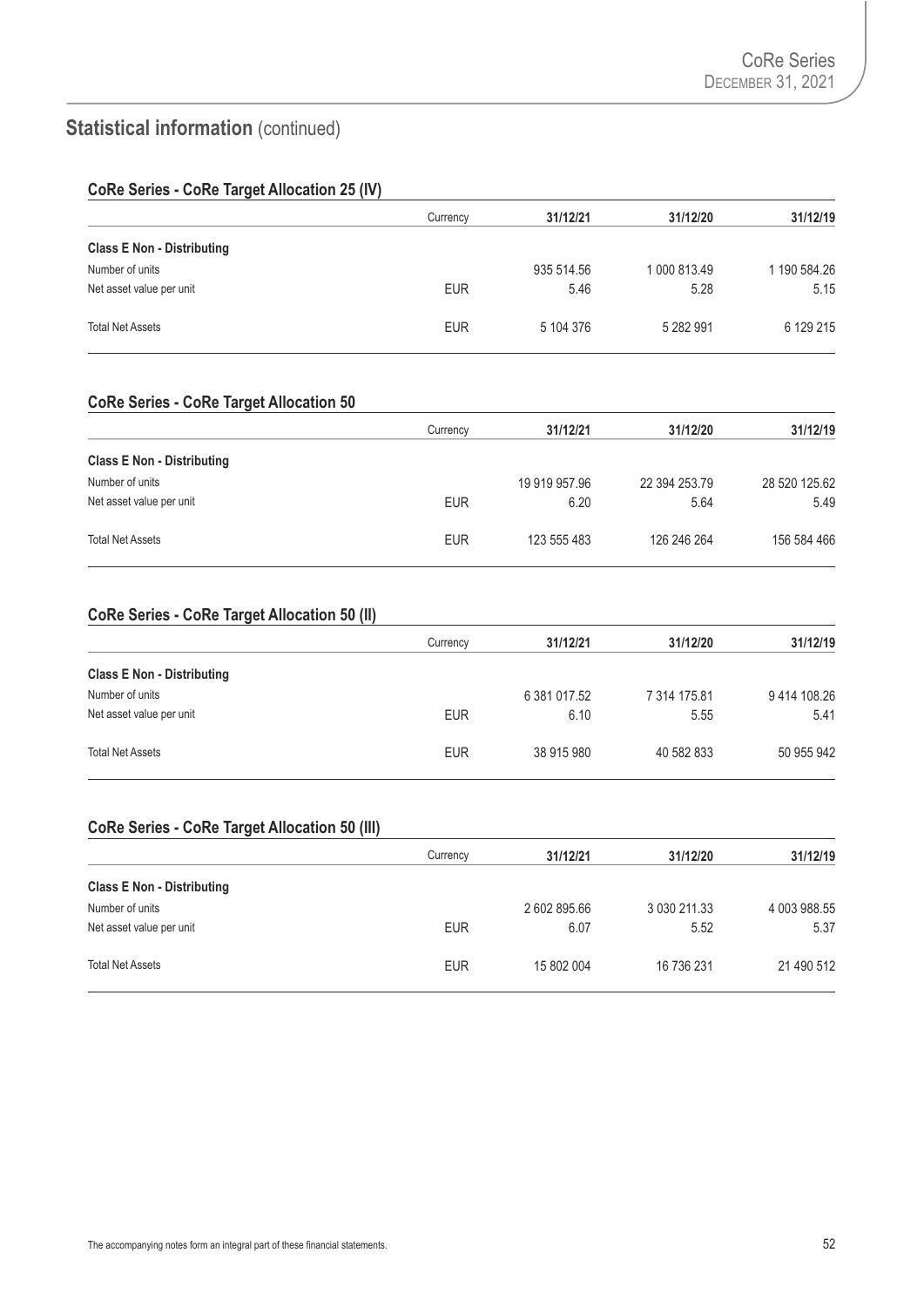### **CoRe Series - CoRe Target Allocation 50 (IV)**

|                                   | Currency   | 31/12/21    | 31/12/20    | 31/12/19     |
|-----------------------------------|------------|-------------|-------------|--------------|
| <b>Class E Non - Distributing</b> |            |             |             |              |
| Number of units                   |            | 1690 160.04 | 1990 240.35 | 2 633 222.85 |
| Net asset value per unit          | <b>EUR</b> | 6.08        | 5.52        | 5.29         |
| <b>Total Net Assets</b>           | <b>EUR</b> | 10 270 657  | 10 983 380  | 13 942 275   |

## **CoRe Series - CoRe Target Allocation 100**

|                                   | Currency   | 31/12/21      | 31/12/20      | 31/12/19      |
|-----------------------------------|------------|---------------|---------------|---------------|
| <b>Class E Non - Distributing</b> |            |               |               |               |
| Number of units                   |            | 13 960 211.82 | 16 817 335.92 | 24 286 985.40 |
| Net asset value per unit          | <b>EUR</b> | 7.02          | 5.73          | 5.71          |
| <b>Total Net Assets</b>           | <b>EUR</b> | 97 960 856    | 96 320 891    | 138 662 465   |

#### **CoRe Series - CoRe Target Allocation 100 (II)**

|                                   | Currency   | 31/12/21     | 31/12/20   | 31/12/19     |
|-----------------------------------|------------|--------------|------------|--------------|
| <b>Class E Non - Distributing</b> |            |              |            |              |
| Number of units                   |            | 4 329 241.91 | 5493789.59 | 7 648 789.50 |
| Net asset value per unit          | <b>EUR</b> | 6.94         | 5.66       | 5.55         |
| <b>Total Net Assets</b>           | <b>EUR</b> | 30 031 655   | 31 107 368 | 42 419 086   |

#### **CoRe Series - CoRe Target Allocation 100 (III)**

|                                   | Currency   | 31/12/21   | 31/12/20     | 31/12/19     |
|-----------------------------------|------------|------------|--------------|--------------|
| <b>Class E Non - Distributing</b> |            |            |              |              |
| Number of units                   |            | 2886687.66 | 3 800 353.02 | 5 506 537.92 |
| Net asset value per unit          | <b>EUR</b> | 6.88       | 5.61         | 5.47         |
| <b>Total Net Assets</b>           | <b>EUR</b> | 19 867 795 | 21 337 948   | 30 117 398   |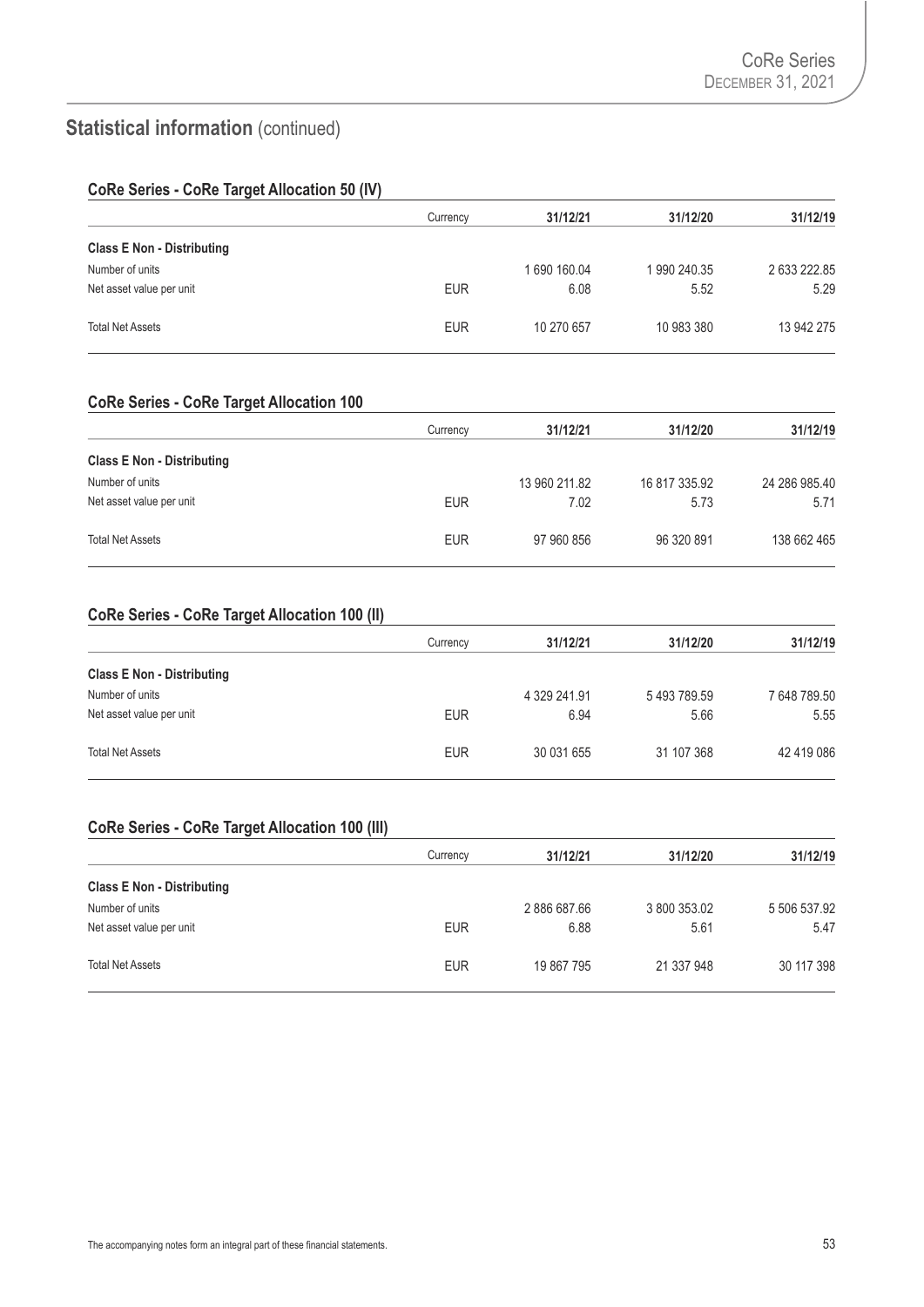### **CoRe Series - CoRe Target Allocation 100 (IV)**

|                                   | Currency   | 31/12/21     | 31/12/20     | 31/12/19     |
|-----------------------------------|------------|--------------|--------------|--------------|
| <b>Class E Non - Distributing</b> |            |              |              |              |
| Number of units                   |            | 2 524 768.41 | 3 435 135.08 | 4 720 373.19 |
| Net asset value per unit          | <b>EUR</b> | 6.73         | 5.56         | 5.39         |
| <b>Total Net Assets</b>           | <b>EUR</b> | 16 979 570   | 19 088 167   | 25 422 712   |

## **CoRe Series - Invesco Pan European High Income FAM Fund**

|                                       | Currency   | 31/12/21    | 31/12/20                     | 31/12/19 |
|---------------------------------------|------------|-------------|------------------------------|----------|
| <b>Class A Distributing Monthly</b>   |            |             |                              |          |
| Number of units                       |            | 234 496.24  | $\qquad \qquad \blacksquare$ |          |
| Net asset value per unit              | <b>EUR</b> | 98.36       | ٠                            |          |
| <b>Class A Distributing Quarterly</b> |            |             |                              |          |
| Number of units                       |            | 995 164.12  |                              |          |
| Net asset value per unit              | <b>EUR</b> | 100.04      |                              |          |
| <b>Class A Non - Distributing</b>     |            |             |                              |          |
| Number of units                       |            | 1686 134.02 |                              |          |
| Net asset value per unit              | <b>EUR</b> | 101.06      |                              |          |
| <b>Class E Non - Distributing</b>     |            |             |                              |          |
| Number of units                       |            | 974 760.99  |                              |          |
| Net asset value per unit              | <b>EUR</b> | 100.79      |                              |          |
| <b>Class R Non - Distributing</b>     |            |             |                              |          |
| Number of units                       |            | 330 049.79  |                              |          |
| Net asset value per unit              | <b>EUR</b> | 100.69      |                              |          |
| <b>Total Net Assets</b>               | <b>EUR</b> | 424 500 040 |                              |          |

#### **CoRe Series - MFS Prudent Capital FAM Fund**

|                                   | Currency   | 31/12/21   | 31/12/20                 | 31/12/19       |
|-----------------------------------|------------|------------|--------------------------|----------------|
| <b>Class I Non - Distributing</b> |            |            |                          |                |
| Number of units                   |            | 290 640.47 |                          |                |
| Net asset value per unit          | <b>EUR</b> | 102.22     | ۰                        | ٠              |
| <b>Class L Non - Distributing</b> |            |            |                          |                |
| Number of units                   |            | 507 394.10 | $\overline{\phantom{a}}$ | ٠              |
| Net asset value per unit          | <b>EUR</b> | 101.15     | ٠                        | $\blacksquare$ |
| <b>Total Net Assets</b>           | <b>USD</b> | 92 146 335 | $\overline{\phantom{0}}$ |                |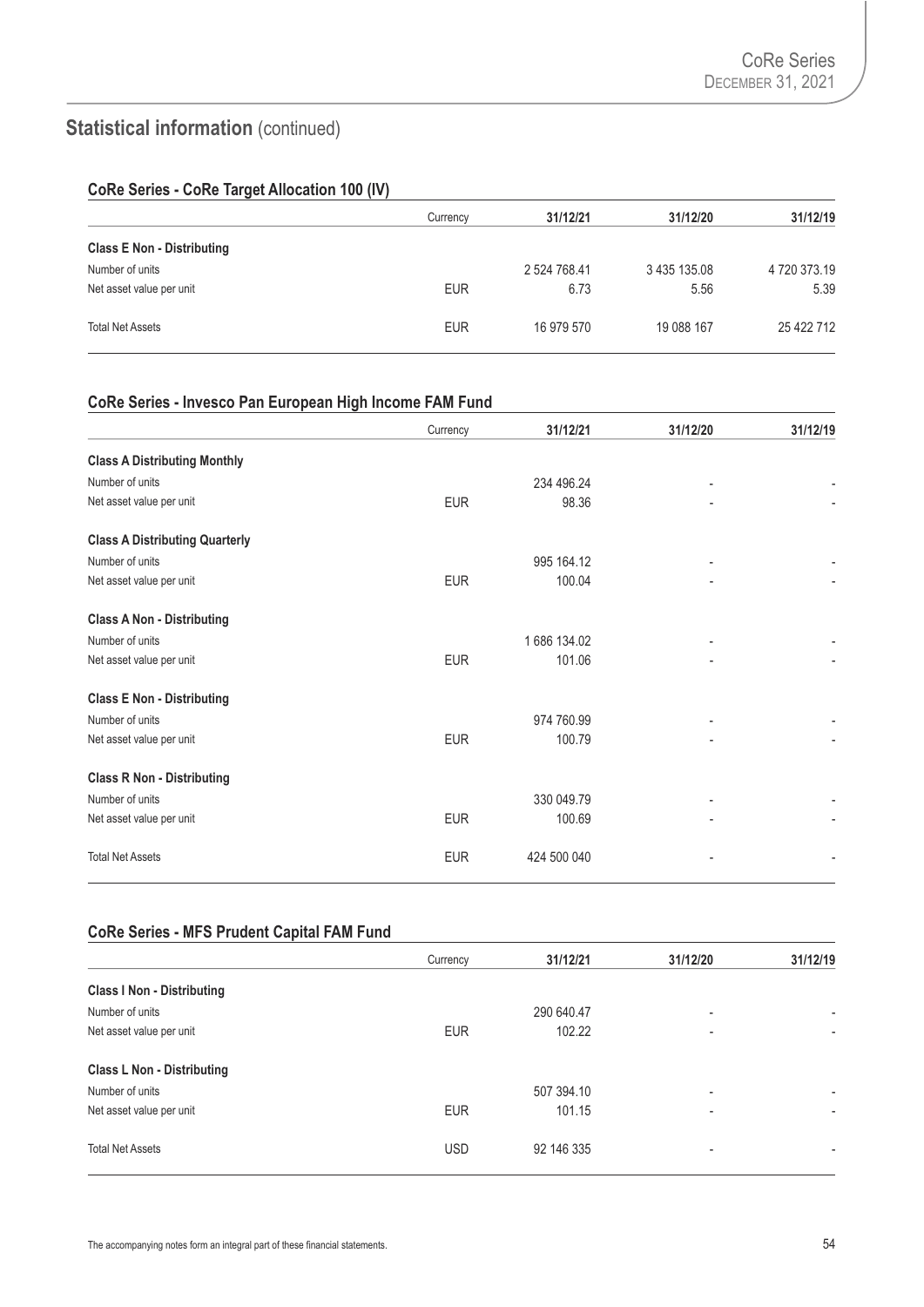### **CoRe Series - CoRe Dividend**

|                                             | Currency   | 31/12/21      | 31/12/20       | 31/12/19      |
|---------------------------------------------|------------|---------------|----------------|---------------|
| <b>Class B Distributing Semi - Annually</b> |            |               |                |               |
| Number of units                             |            | 591 850.12    | 617 722.07     | 386 600.69    |
| Net asset value per unit                    | <b>EUR</b> | 5.95          | 4.91           | 5.26          |
| <b>Class B Non - Distributing</b>           |            |               |                |               |
| Number of units                             |            | 488 815.47    | $\blacksquare$ |               |
| Net asset value per unit                    | <b>EUR</b> | 5.48          | $\blacksquare$ |               |
| <b>Class E Distributing Semi - Annually</b> |            |               |                |               |
| Number of units                             |            | 39 243 519.48 | 43 269 241.50  | 51 401 220.27 |
| Net asset value per unit                    | <b>EUR</b> | 7.93          | 6.58           | 7.18          |
| <b>Class E Non - Distributing</b>           |            |               |                |               |
| Number of units                             |            | 21 599 697.42 | 22 933 585.14  | 25 702 190.05 |
| Net asset value per unit                    | <b>EUR</b> | 8.90          | 7.22           | 7.69          |
| <b>Total Net Assets</b>                     | <b>EUR</b> | 509 678 543   | 453 429 329    | 568 972 512   |

## **CoRe Series - CoRe Emerging Markets Equity**

|                                   | Currency   | 31/12/21      | 31/12/20      | 31/12/19      |
|-----------------------------------|------------|---------------|---------------|---------------|
| <b>Class B Non - Distributing</b> |            |               |               |               |
| Number of units                   |            | 473 341.04    | 269 485.42    | 6 999.50      |
| Net asset value per unit          | <b>EUR</b> | 5.73          | 5.65          | 5.38          |
| <b>Class E Non - Distributing</b> |            |               |               |               |
| Number of units                   |            | 16 210 794.97 | 16 822 806.39 | 19 697 422.55 |
| Net asset value per unit          | <b>EUR</b> | 7.42          | 7.35          | 7.04          |
| <b>Total Net Assets</b>           | <b>EUR</b> | 123 013 689   | 125 177 945   | 138 681 793   |

### **CoRe Series - CoRe US Strategy**

|                                   | Currency   | 31/12/21      | 31/12/20      | 31/12/19       |
|-----------------------------------|------------|---------------|---------------|----------------|
| <b>Class B Non - Distributing</b> |            |               |               |                |
| Number of units                   |            | 367 253.54    | 396 054.21    | 63 796.72      |
| Net asset value per unit          | <b>EUR</b> | 7.16          | 5.66          | 5.30           |
| <b>Class E Non - Distributing</b> |            |               |               |                |
| Number of units                   |            | 13 235 142.72 | 13 581 042.85 | 15 525 744.264 |
| Net asset value per unit          | <b>EUR</b> | 14.67         | 11.68         | 11.00          |
| <b>Total Net Assets</b>           | <b>EUR</b> | 196 777 551   | 160 767 276   | 171 127 877    |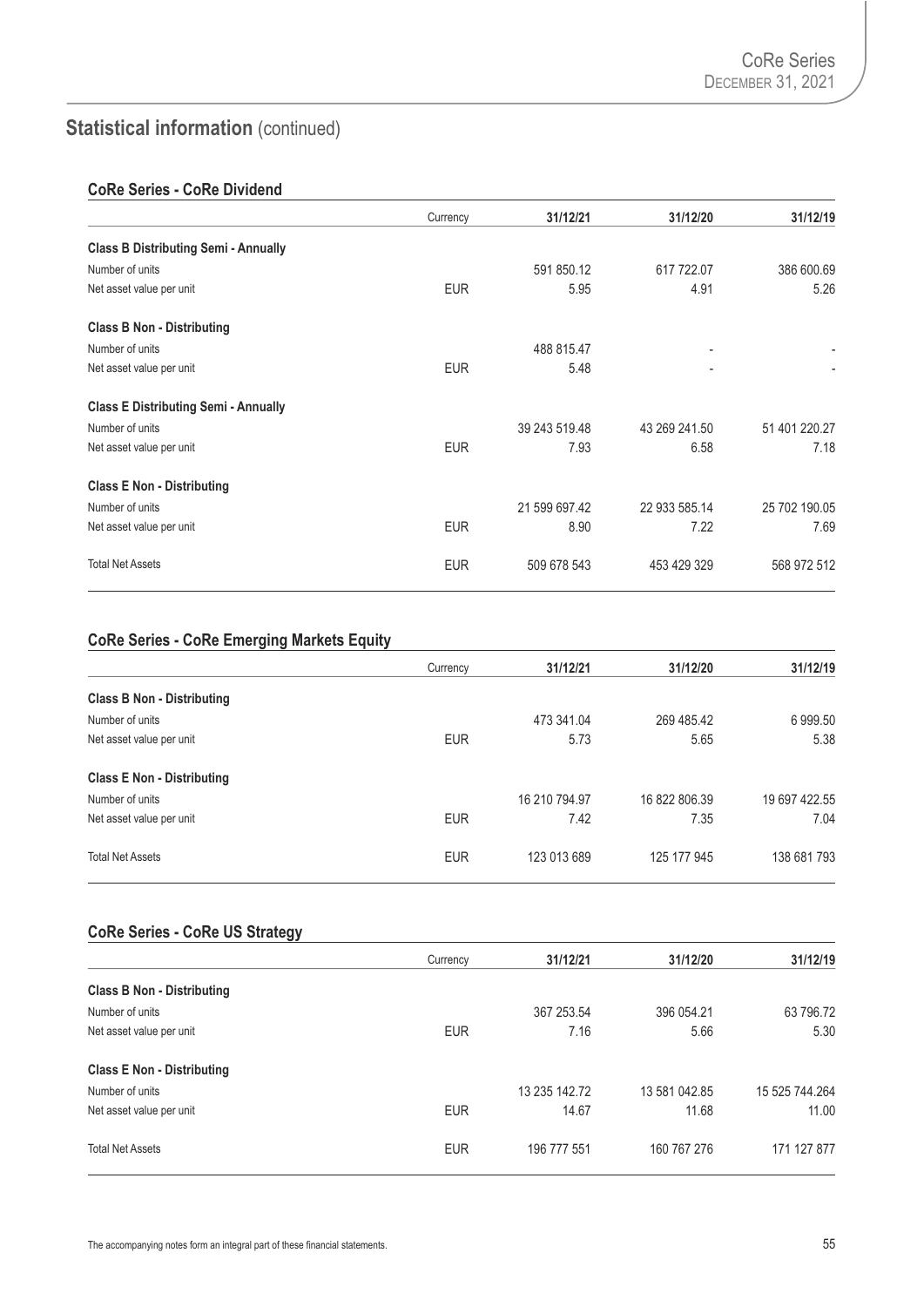### **CoRe Series - CoRe All Europe**

|                                   | Currency   | 31/12/21      | 31/12/20      | 31/12/19       |
|-----------------------------------|------------|---------------|---------------|----------------|
| <b>Class B Non - Distributing</b> |            |               |               |                |
| Number of units                   |            | 399 023.02    | 258 114.20    | 24 560.56      |
| Net asset value per unit          | <b>EUR</b> | 6.22          | 5.16          | 5.50           |
| <b>Class E Non - Distributing</b> |            |               |               |                |
| Number of units                   |            | 24 596 228.28 | 26 676 476.42 | 34 147 789.556 |
| Net asset value per unit          | <b>EUR</b> | 9.88          | 8.24          | 8.84           |
| <b>Total Net Assets</b>           | <b>EUR</b> | 245 405 347   | 221 186 756   | 301 995 299    |

### **CoRe Series - FAM Sustainable**

|                                   | Currency   | 31/12/21      | 31/12/20      | 31/12/19      |
|-----------------------------------|------------|---------------|---------------|---------------|
| <b>Class B Non - Distributing</b> |            |               |               |               |
| Number of units                   |            | 4 597 962.06  | 2 408 616.35  | 738 475.73    |
| Net asset value per unit          | <b>EUR</b> | 7.58          | 5.87          | 5.36          |
| <b>Class E Non - Distributing</b> |            |               |               |               |
| Number of units                   |            | 35 271 069.03 | 21 282 390.95 | 11 703 440.50 |
| Net asset value per unit          | <b>EUR</b> | 8.30          | 6.44          | 5.89          |
| <b>Total Net Assets</b>           | <b>EUR</b> | 327 540 790   | 151 256 593   | 72 922 574    |

## **CoRe Series - CoRe Global Opportunity**

|                                   | Currency   | 31/12/21     | 31/12/20     | 31/12/19     |
|-----------------------------------|------------|--------------|--------------|--------------|
| <b>Class B Non - Distributing</b> |            |              |              |              |
| Number of units                   |            | 71 867.66    | 24 210.93    | 200.00       |
| Net asset value per unit          | <b>EUR</b> | 5.09         | 5.13         | 5.02         |
| <b>Class E Non - Distributing</b> |            |              |              |              |
| Number of units                   |            | 5 194 266.55 | 6 870 164.71 | 8 497 076.74 |
| Net asset value per unit          | <b>EUR</b> | 4.83         | 4.88         | 4.80         |
| <b>Total Net Assets</b>           | <b>EUR</b> | 25 445 744   | 33 664 733   | 40 773 554   |

### **CoRe Series - CoRe Alternative**

|                                   | Currencv   | 31/12/21  | 31/12/20  | 31/12/19  |
|-----------------------------------|------------|-----------|-----------|-----------|
| <b>Class B Non - Distributing</b> |            |           |           |           |
| Number of units                   |            | 43 899.00 | 33 523.16 | 23 715.79 |
| Net asset value per unit          | <b>EUR</b> | 5.06      | 4.95      | 5.01      |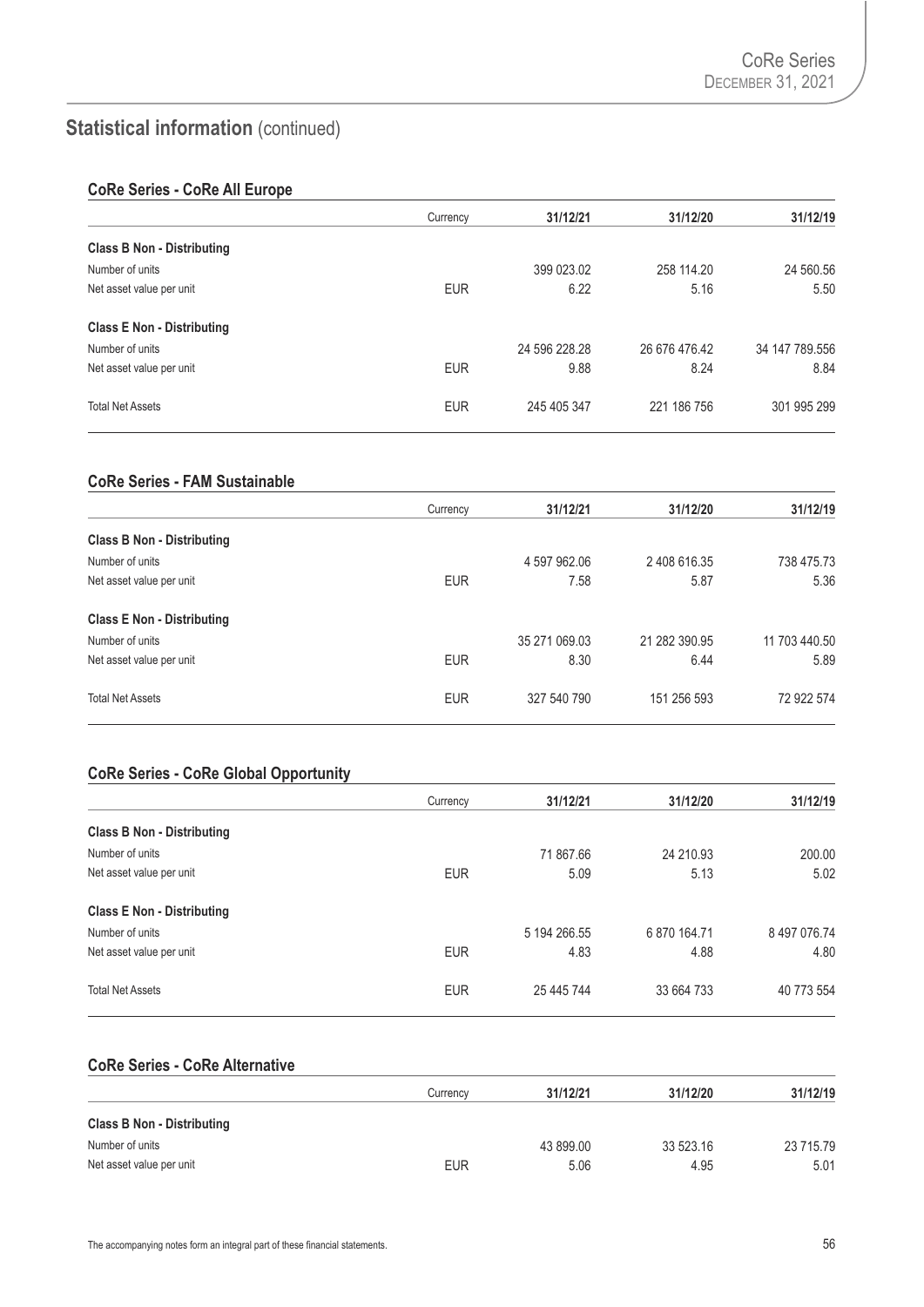## **CoRe Series - CoRe Alternative**

|                                   | Currency   | 31/12/21   | 31/12/20     | 31/12/19      |
|-----------------------------------|------------|------------|--------------|---------------|
| <b>Class E Non - Distributing</b> |            |            |              |               |
| Number of units                   |            | 6713599.48 | 9 344 399.97 | 13 865 562.00 |
| Net asset value per unit          | <b>EUR</b> | 4.59       | 4.50         | 4.57          |
| <b>Total Net Assets</b>           | <b>EUR</b> | 31 012 808 | 42 199 834   | 63 437 126    |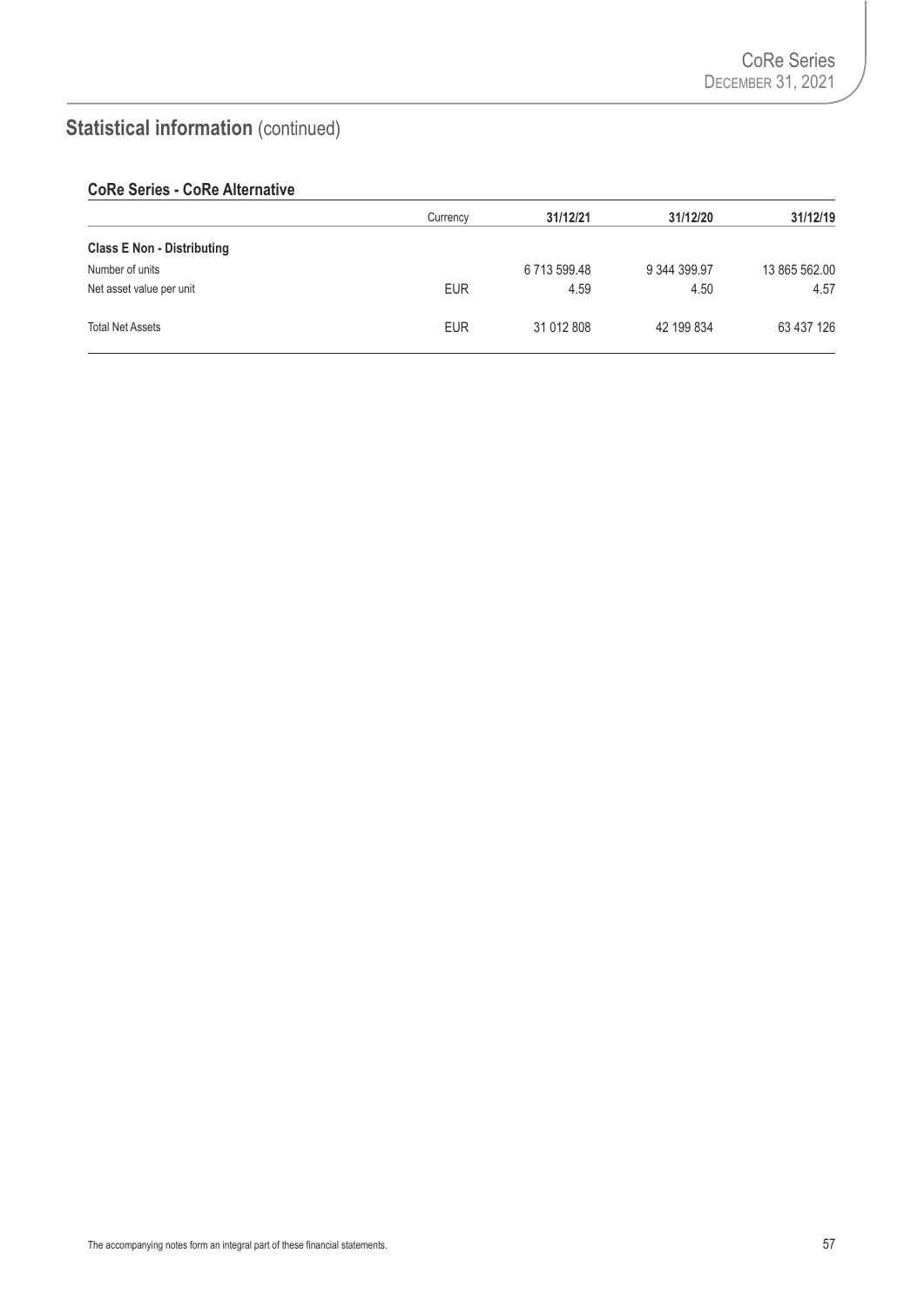# **CoRe Series - FAM Park**

## Schedule of Investments

| Nominal  |                    |           |      |                     |            |
|----------|--------------------|-----------|------|---------------------|------------|
| value/   |                    | Quotation | Cost | <b>Market value</b> | $%$ of     |
| Quantity | <b>Description</b> | Currency  | EUR  | <b>EUR</b>          | net assets |
|          |                    |           |      |                     |            |

#### **Investment Funds**

| <b>Total Investments</b>      |                                                                                      |            | 44 059 967 | 43 884 547    | 98.13 |
|-------------------------------|--------------------------------------------------------------------------------------|------------|------------|---------------|-------|
| <b>Total Investment Funds</b> |                                                                                      |            | 44 059 967 | 43 884 547    | 98.13 |
|                               | <b>Total Open-ended Investment Funds</b>                                             |            | 44 059 967 | 43 884 547    | 98.13 |
| 67.28552                      | LFP - LFP TRESORERIE - I                                                             | <b>EUR</b> | 7 256 240  | 7 207 033     | 16.12 |
| 744                           | GROUPAMA ULTRA SHORT TERM BOND - IC                                                  | <b>EUR</b> | 7 450 082  | 7445096       | 16.64 |
| 3 281.5937                    | GROUPAMA ASSET MANAGEMENT GROUPAMA ENTREPRISES - I                                   | <b>EUR</b> | 7 436 992  | 7 392 052     | 16.53 |
| 2 347 59                      | CANDRIAM MONEY MARKET EURO - C                                                       | <b>EUR</b> | 2 368 767  | 2 3 6 4 9 1 5 | 5.29  |
| 72899                         | BNP PARIBAS FUNDS ENHANCED BOND 6M - C                                               | <b>EUR</b> | 7 422 538  | 7 384 669     | 16.51 |
| 0.9                           | BNP PARIBAS FUNDS - SUSTAINABLE ENHANCED BOND 12M - C                                | <b>EUR</b> | 90         | 90            | 0.00  |
| 70                            | BNP PARIBAS BOND 6M - C                                                              | <b>EUR</b> | 7 001 905  | 6985101       | 15.62 |
| 5 1 0 1                       | ALLIANZ GLOBAL INVESTORS FUND - ALLIANCE ADVANCED FIXED<br>INCOME SHORT DURATION - C | <b>EUR</b> | 5 123 353  | 5 105 591     | 11.42 |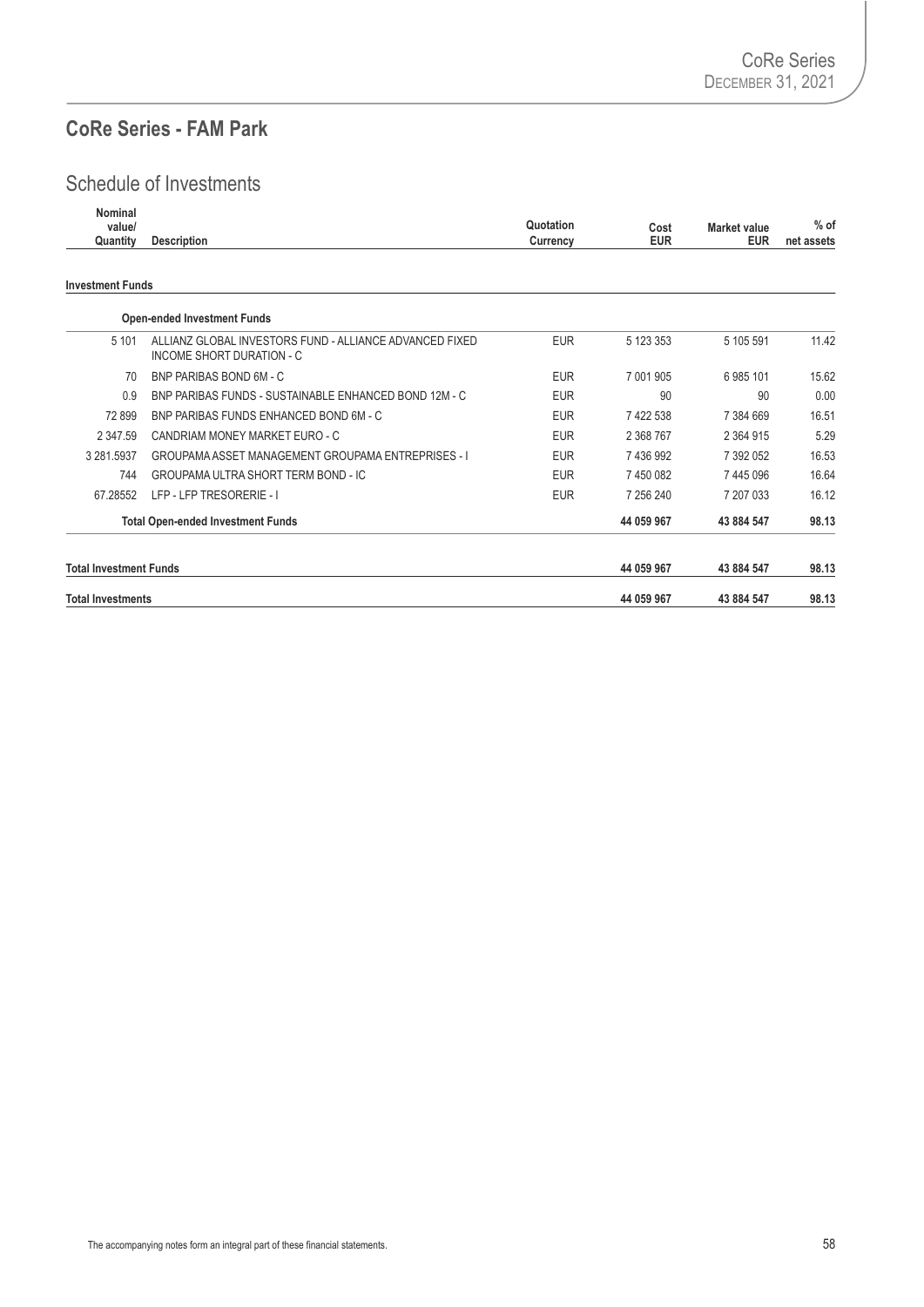## **CoRe Series - FAM Park**

Economic and Geographical Classification of Investments

| <b>Economic classification</b> | %     | <b>Geographical classification</b> | $\frac{0}{0}$ |
|--------------------------------|-------|------------------------------------|---------------|
| Investment Fund                | 98.13 | France                             | 64.91         |
|                                | 98.13 | Luxembourg                         | 33.22         |
|                                |       |                                    | 98.13         |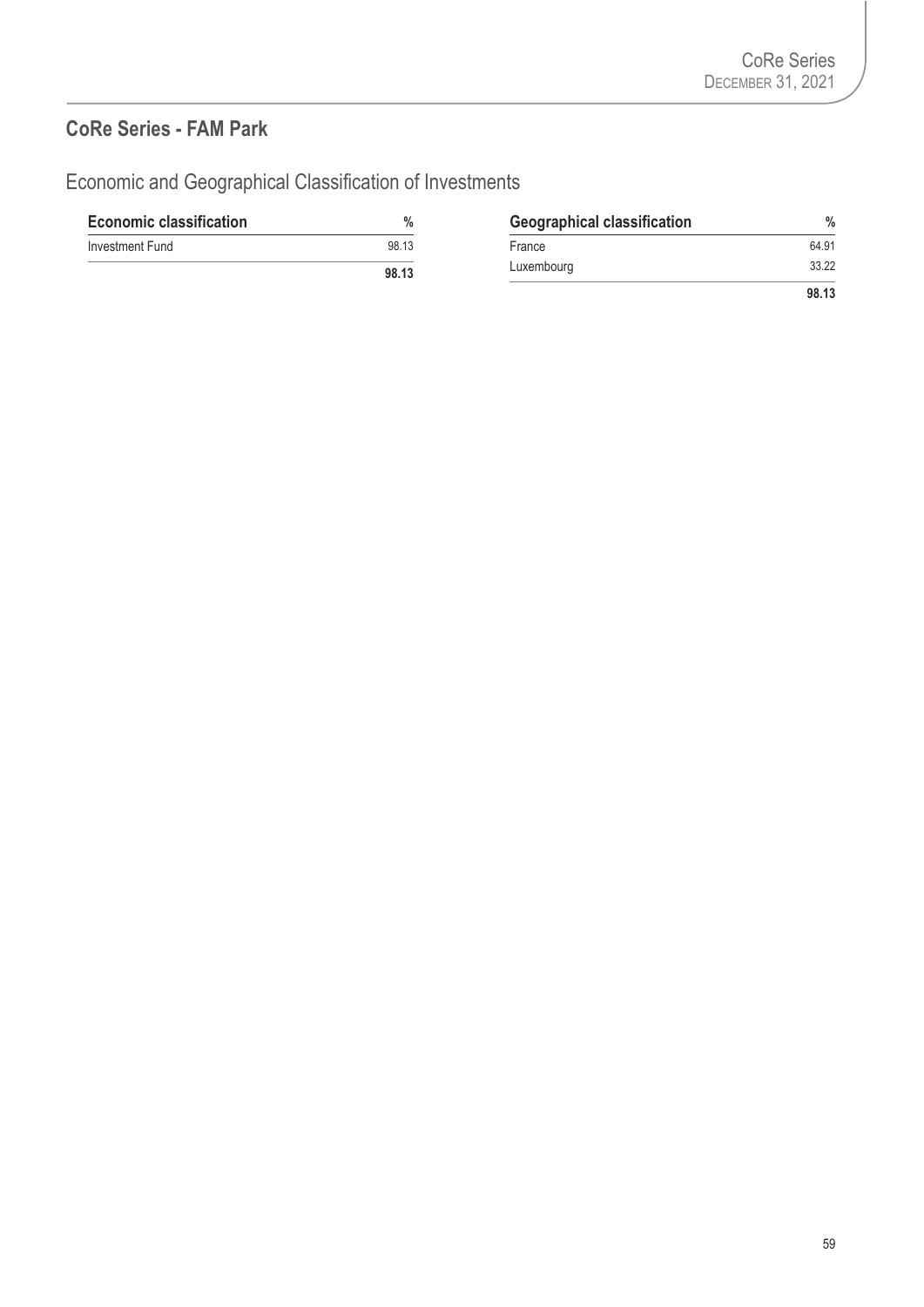## **CoRe Series - CoRe Coupon**

## Schedule of Investments

| Nominal  |                    |                                          |            |
|----------|--------------------|------------------------------------------|------------|
| value/   |                    | Quotation<br><b>Market value</b><br>Cost | $%$ of     |
| Quantity | <b>Description</b> | <b>EUR</b><br>EUR<br>Currencv            | net assets |
|          |                    |                                          |            |

#### **Investment Funds**

|                               | <b>Open-ended Investment Funds</b>                                                       |            |             |             |       |
|-------------------------------|------------------------------------------------------------------------------------------|------------|-------------|-------------|-------|
| 335 681.942                   | EURO CORPORATE BOND FAM FUND                                                             | <b>EUR</b> | 33 858 865  | 36 582 954  | 6.06  |
| 284 254.345                   | EURO CREDIT BOND FAM FUND                                                                | <b>EUR</b> | 28 643 829  | 30 999 642  | 5.13  |
| 294 194.039                   | EUROPEAN CORPORATE BOND FAM FU                                                           | <b>EUR</b> | 29 506 979  | 30 919 205  | 5.12  |
| 194 078                       | FAM EURO INFLATION-LINKED GOVERNMENT BOND FUND - J                                       | <b>EUR</b> | 19 407 800  | 19 286 695  | 3.19  |
| 264 201.921                   | FAM SERIES UCITS ICAV - AMUNDI EMERGING MARKETS BOND FAM FUND                            | <b>EUR</b> | 26 420 192  | 29 151 247  | 4.83  |
| 296 930.976                   | FAM SERIES UCITS ICAV - BLACKROCK EMERGING MARKETS BOND HARD<br><b>CURRENCY FAM FUND</b> | <b>EUR</b> | 29 693 098  | 32 320 046  | 5.35  |
| 306 429.189                   | FAM SERIES UCITS ICAV - BLACKROCK EURO BOND FAM FUND                                     | <b>EUR</b> | 30 753 673  | 32 863 611  | 5.44  |
| 339 981.234                   | FAM SERIES UCITS ICAV - BLACKROCK EURO CORPORATE BOND FAM<br><b>FUND</b>                 | <b>EUR</b> | 34 142 684  | 36 591 840  | 6.06  |
| 307 825.662                   | FAM SERIES UCITS ICAV - FAM EURO CORPORATE BONDS FUND                                    | <b>EUR</b> | 31 043 272  | 34 096 002  | 5.65  |
| 353 559.506                   | FAM SERIES UCITS ICAV - FAM INVESTMENT GRADE EURO AGGREGATE<br><b>BOND FUND</b>          | <b>EUR</b> | 35 532 091  | 40 479 381  | 6.70  |
| 184 675.519                   | FAM SERIES UCITS ICAV - FIDELITY EURO BOND FAM FUND                                      | <b>EUR</b> | 18 592 207  | 20 597 230  | 3.41  |
| 195 057.835                   | FAM SERIES UCITS ICAV - GS EMERGING MARKETS DEBT PORTFOLIO<br><b>FAM FUND</b>            | <b>EUR</b> | 19 797 402  | 22 451 352  | 3.72  |
| 405 018.992                   | FAM SERIES UCITS ICAV - HSBC EURO HIGH YIELD BOND FAM FUND                               | <b>EUR</b> | 41 079 220  | 45 761 476  | 7.59  |
| 227 406.102                   | FAM SERIES UCITS ICAV - INVESCO GLOBAL TOTAL RETURN BOND FAM<br><b>FUND</b>              | <b>EUR</b> | 22 740 610  | 24 403 631  | 4.04  |
| 155 988.466                   | FAM SERIES UCITS ICAV - NORDEA STABLE PERFORMANCE FAM FUND                               | <b>EUR</b> | 15 783 795  | 18 737 491  | 3.10  |
| 245 435.491                   | FAM SERIES UCITS ICAV - SCHRODER EURO BOND FAM FUND                                      | <b>EUR</b> | 24 650 084  | 26 671 966  | 4.42  |
| 549 666.562                   | FAM SERIES UCITS ICAV - THREADNEEDLE EUROPEAN HIGH YIELD BOND<br><b>FAM FUND</b>         | <b>EUR</b> | 56 680 613  | 62 653 193  | 10.39 |
| 320 881.932                   | FAM SERIES UCITS ICAV - VONTOBEL EMERGING MARKETS DEBT FAM<br><b>FUND</b>                | <b>EUR</b> | 33 098 927  | 35 758 762  | 5.92  |
| 207 250.313                   | FAM SERIES UCITS SICAV - AMUNDI EURO STRATEGIC BOND FAM FUND -<br>IA                     | <b>EUR</b> | 20 725 031  | 22 593 807  | 3.74  |
|                               | <b>Total Open-ended Investment Funds</b>                                                 |            | 552 150 372 | 602 919 531 | 99.86 |
| <b>Total Investment Funds</b> |                                                                                          |            | 552 150 372 | 602 919 531 | 99.86 |
| <b>Total Investments</b>      |                                                                                          |            | 552 150 372 | 602 919 531 | 99.86 |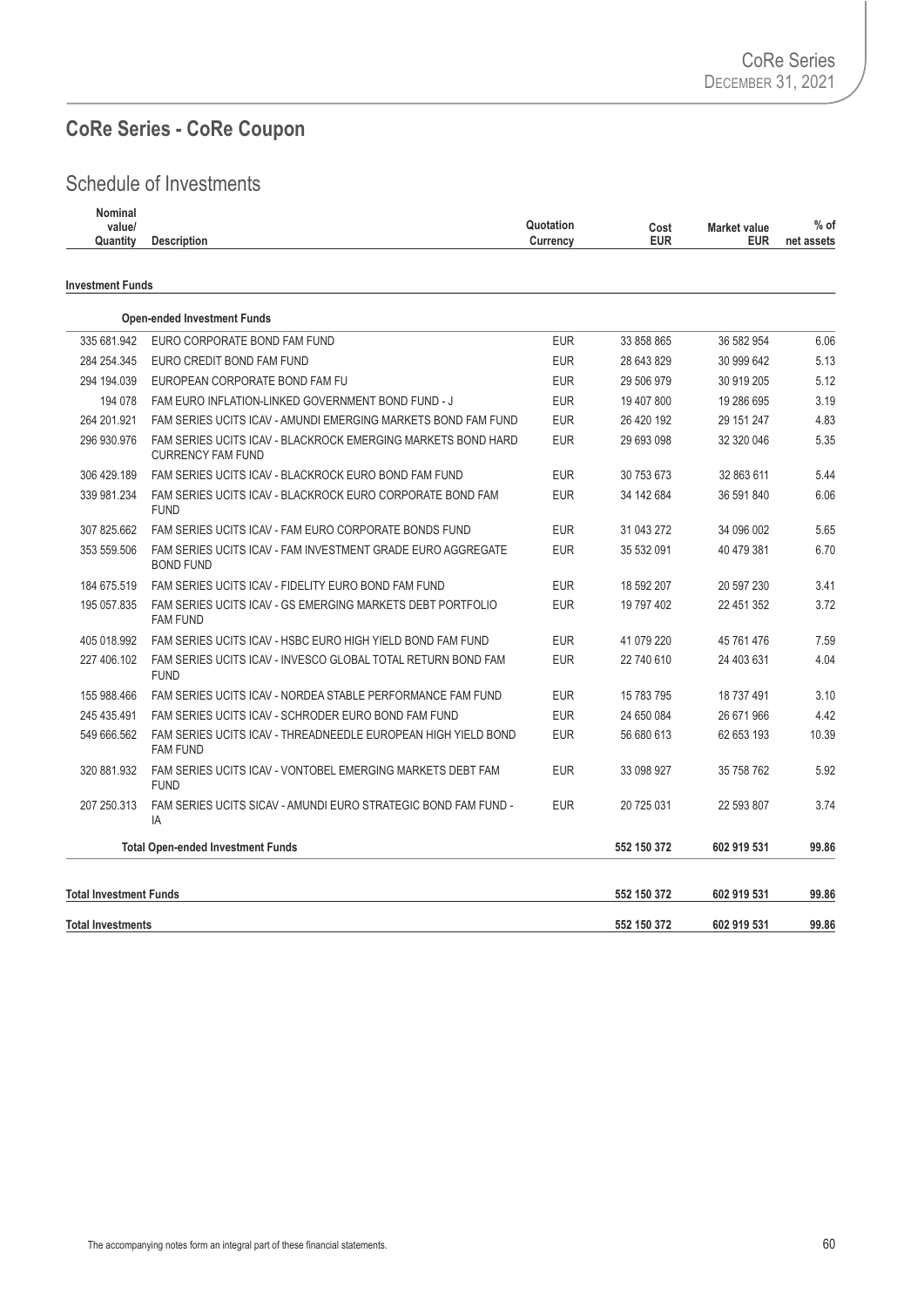## **CoRe Series - CoRe Coupon**

Economic and Geographical Classification of Investments

| <b>Economic classification</b> | $\%$  | <b>Geographical classification</b> | $\frac{0}{0}$ |
|--------------------------------|-------|------------------------------------|---------------|
| Investment Fund                | 99.86 | Ireland                            | 99.86         |
|                                | 99.86 |                                    | 99.86         |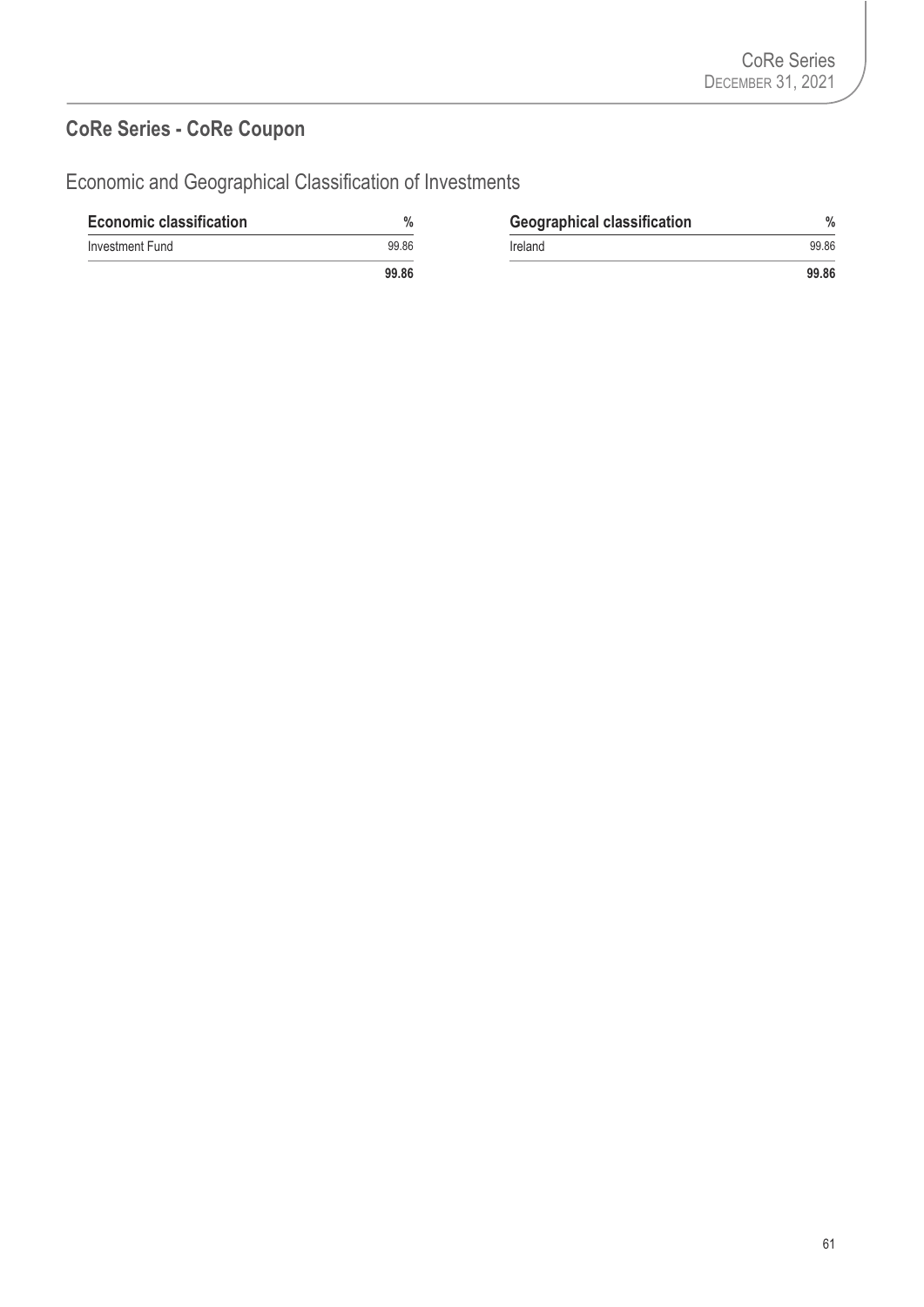# **CoRe Series - CoRe Income Opportunity**

## Schedule of Investments

| <b>Nominal</b><br>value/<br>Quantity | <b>Description</b>                                                               | Quotation<br>Currency | Cost<br><b>EUR</b> | <b>Market value</b><br><b>EUR</b> | $%$ of<br>net assets |
|--------------------------------------|----------------------------------------------------------------------------------|-----------------------|--------------------|-----------------------------------|----------------------|
| <b>Investment Funds</b>              |                                                                                  |                       |                    |                                   |                      |
|                                      | <b>Open-ended Investment Funds</b>                                               |                       |                    |                                   |                      |
| 3 466.524                            | CANDRIAM BONDS EURO SHORT TERM - IC                                              | <b>EUR</b>            | 7 509 591          | 7 581 461                         | 4.39                 |
| 97 484.23                            | EURO CORPORATE BOND FAM FUND                                                     | <b>EUR</b>            | 9748423            | 10 623 929                        | 6.16                 |
| 127 737.614                          | EURO CREDIT BOND FAM FUND                                                        | <b>EUR</b>            | 12 778 600         | 13 930 553                        | 8.08                 |
| 89 562.138                           | EUROPEAN CORPORATE BOND FAM FU                                                   | <b>EUR</b>            | 8 956 214          | 9412802                           | 5.46                 |
| 36 339.536                           | FAM SERIES UCITS ICAV - AMUNDI EMERGING MARKETS BOND FAM FUND                    | <b>EUR</b>            | 3 633 954          | 4 009 595                         | 2.32                 |
| 66 144.725                           | FAM SERIES UCITS ICAV - BLACKROCK EURO BOND FAM FUND                             | <b>EUR</b>            | 6 6 14 4 73        | 7 093 823                         | 4.11                 |
| 175 566.761                          | FAM SERIES UCITS ICAV - BLACKROCK EURO CORPORATE BOND FAM<br><b>FUND</b>         | <b>EUR</b>            | 17 576 227         | 18 896 075                        | 10.95                |
| 292 682.797                          | FAM SERIES UCITS ICAV - EURO SHORT DURATION BOND FAM FUND                        | <b>EUR</b>            | 29 268 282         | 29 246 328                        | 16.96                |
| 67 961.271                           | FAM SERIES UCITS ICAV - FAM INVESTMENT GRADE EURO AGGREGATE<br><b>BOND FUND</b>  | <b>EUR</b>            | 6825758            | 7780954                           | 4.51                 |
| 285 051.926                          | FAM SERIES UCITS ICAV - FIDELITY EURO SHORT TERM BOND FAM FUND                   | <b>EUR</b>            | 28 829 208         | 29 403 107                        | 17.05                |
| 13 821.407                           | FAM SERIES UCITS ICAV - GS EMERGING MARKETS DEBT PORTFOLIO<br><b>FAM FUND</b>    | <b>EUR</b>            | 1 523 932          | 1 590 858                         | 0.92                 |
| 57 888.925                           | FAM SERIES UCITS ICAV - HSBC EURO HIGH YIELD BOND FAM FUND                       | <b>EUR</b>            | 5 816 189          | 6 540 638                         | 3.79                 |
| 103 982.777                          | FAM SERIES UCITS ICAV - INVESCO GLOBAL TOTAL RETURN BOND FAM<br><b>FUND</b>      | <b>EUR</b>            | 10 721 565         | 11 158 704                        | 6.47                 |
| 39 827.201                           | FAM SERIES UCITS ICAV - THREADNEEDLE EUROPEAN HIGH YIELD BOND<br><b>FAM FUND</b> | <b>EUR</b>            | 4 146 944          | 4 539 664                         | 2.63                 |
| 91 918.353                           | FAM SERIES UCITS SICAV - AMUNDI EURO STRATEGIC BOND FAM FUND -<br>IA             | <b>EUR</b>            | 9 717 756          | 10 020 663                        | 5.81                 |
|                                      | <b>Total Open-ended Investment Funds</b>                                         |                       | 163 667 116        | 171 829 154                       | 99.61                |
| <b>Total Investment Funds</b>        |                                                                                  |                       | 163 667 116        | 171 829 154                       | 99.61                |
| <b>Total Investments</b>             |                                                                                  |                       | 163 667 116        | 171 829 154                       | 99.61                |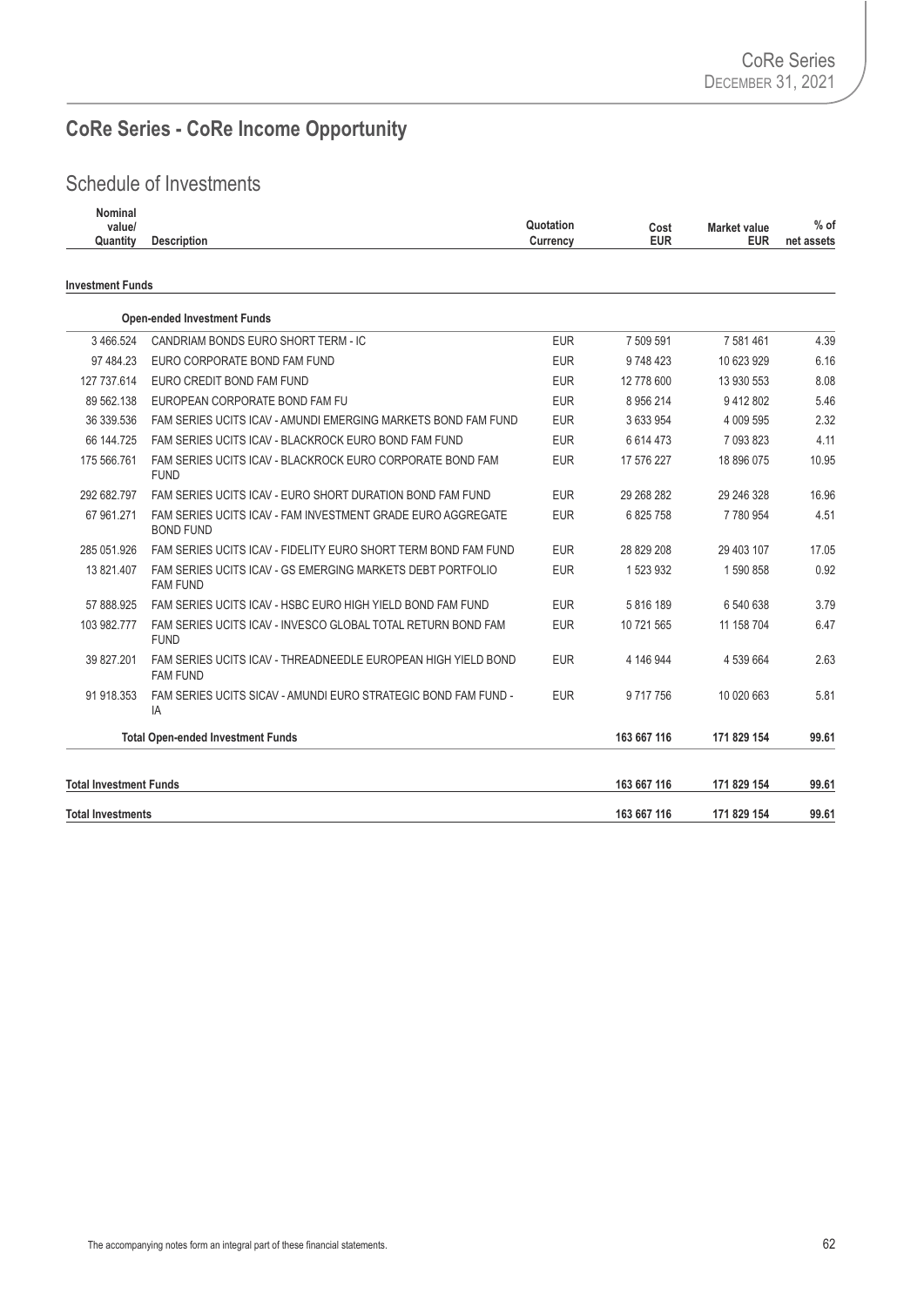# **CoRe Series - CoRe Income Opportunity**

Economic and Geographical Classification of Investments

| <b>Economic classification</b> | $\%$  | <b>Geographical classification</b> | $\%$  |
|--------------------------------|-------|------------------------------------|-------|
| Investment Fund                | 99.61 | Ireland                            | 95.22 |
|                                | 99.61 | Luxembourg                         | 4.39  |
|                                |       |                                    | 99.61 |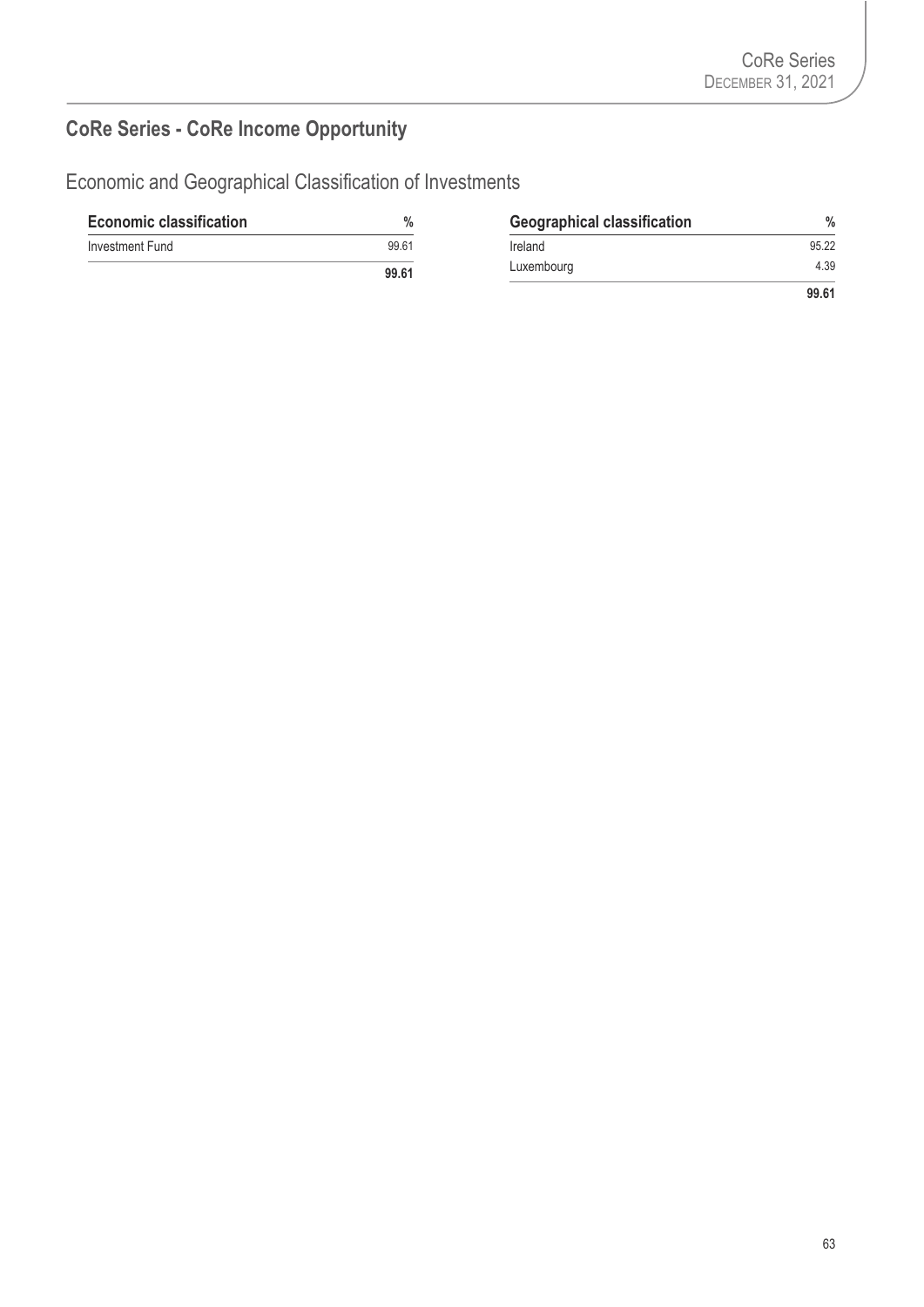# **CoRe Series - CoRe Emerging Markets Bond**

## Schedule of Investments

| Nominal<br>value/<br>Quantity | <b>Description</b>                                                                       | Quotation<br>Currency | Cost<br><b>EUR</b> | <b>Market value</b><br><b>EUR</b> | $%$ of<br>net assets |
|-------------------------------|------------------------------------------------------------------------------------------|-----------------------|--------------------|-----------------------------------|----------------------|
| <b>Investment Funds</b>       |                                                                                          |                       |                    |                                   |                      |
|                               | <b>Open-ended Investment Funds</b>                                                       |                       |                    |                                   |                      |
| 118 553                       | DPAM L - BONDS EMERGING MARKETS SUSTAINABLE - F                                          | <b>EUR</b>            | 16 046 168         | 16 003 469                        | 8.40                 |
| 1 217 127                     | EATON VANCE INTERNATIONAL IRELAND - EMERGING MARKETS DEBT<br><b>OPPORTUNITIES - A</b>    | <b>EUR</b>            | 13 519 120         | 13 510 110                        | 7.09                 |
| 280 530.271                   | FAM SERIES UCITS ICAV - AMUNDI EMERGING MARKETS BOND FAM FUND                            | <b>EUR</b>            | 28 875 941         | 30 952 868                        | 16.26                |
| 280 251.46                    | FAM SERIES UCITS ICAV - BLACKROCK EMERGING MARKETS BOND HARD<br><b>CURRENCY FAM FUND</b> | <b>EUR</b>            | 28 661 778         | 30 504 531                        | 16.02                |
| 200 792.639                   | FAM SERIES UCITS ICAV - GS EMERGING MARKETS DEBT PORTFOLIO<br><b>FAM FUND</b>            | <b>EUR</b>            | 20 377 675         | 23 111 434                        | 12.14                |
| 286 668.459                   | FAM SERIES UCITS ICAV - VONTOBEL EMERGING MARKETS DEBT FAM<br>FUND - ID                  | <b>EUR</b>            | 27 548 955         | 28 289 590                        | 14.86                |
| 1 028 500.416                 | GOLDMAN SACHS - SICAV I - GS EMERGING MARKETS DEBT LOCAL PTF - I                         | <b>USD</b>            | 10 626 231         | 11 431 802                        | 6.00                 |
| 33 664.443                    | JULIUS BAER MULTIBOND - LOCAL EMERGING BOND FUND - C                                     | <b>USD</b>            | 8 852 005          | 9 642 560                         | 5.06                 |
| 101 031.2                     | JUPITER GLOBAL FUND - JUPITER GLOBAL EMERGING MARKETS SHORT<br><b>DURATION BOND</b>      | <b>EUR</b>            | 10 853 782         | 10 932 586                        | 5.74                 |
| 1 293 436.376                 | PIMCO GIS EMERGING LOCAL BOND FUND - BD                                                  | <b>USD</b>            | 14 459 960         | 15 377 471                        | 8.08                 |
|                               | <b>Total Open-ended Investment Funds</b>                                                 |                       | 179 821 615        | 189 756 421                       | 99.65                |
| <b>Total Investment Funds</b> |                                                                                          |                       | 179 821 615        | 189 756 421                       | 99.65                |
| <b>Total Investments</b>      |                                                                                          |                       | 179 821 615        | 189 756 421                       | 99.65                |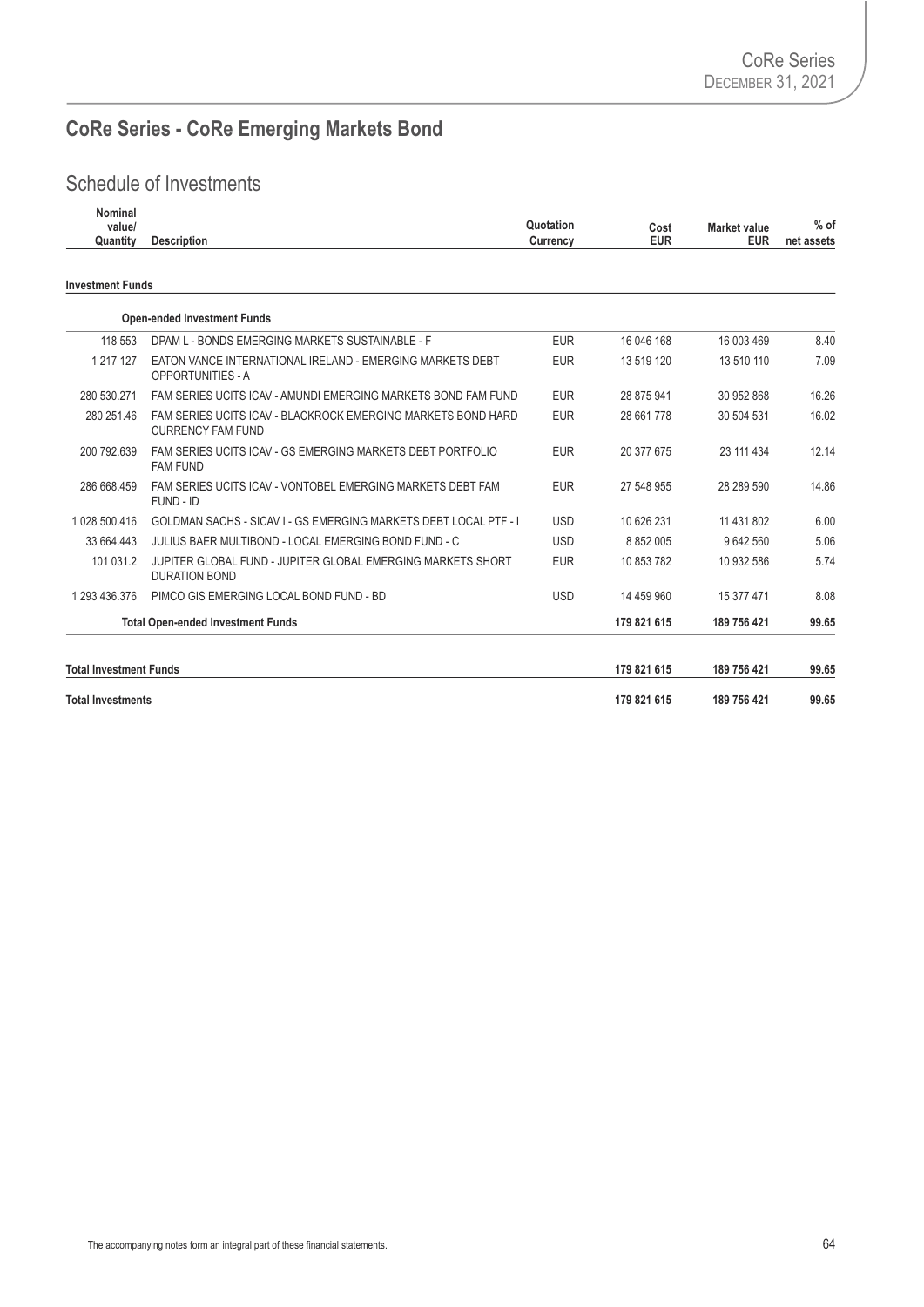# **CoRe Series - CoRe Emerging Markets Bond**

Economic and Geographical Classification of Investments

| <b>Economic classification</b> | $\%$  | <b>Geographical classification</b> | $\frac{0}{0}$ |
|--------------------------------|-------|------------------------------------|---------------|
| Investment Fund                | 99.65 | Ireland                            | 74.44         |
|                                | 99.65 | Luxembourg                         | 25.21         |
|                                |       |                                    | 99.65         |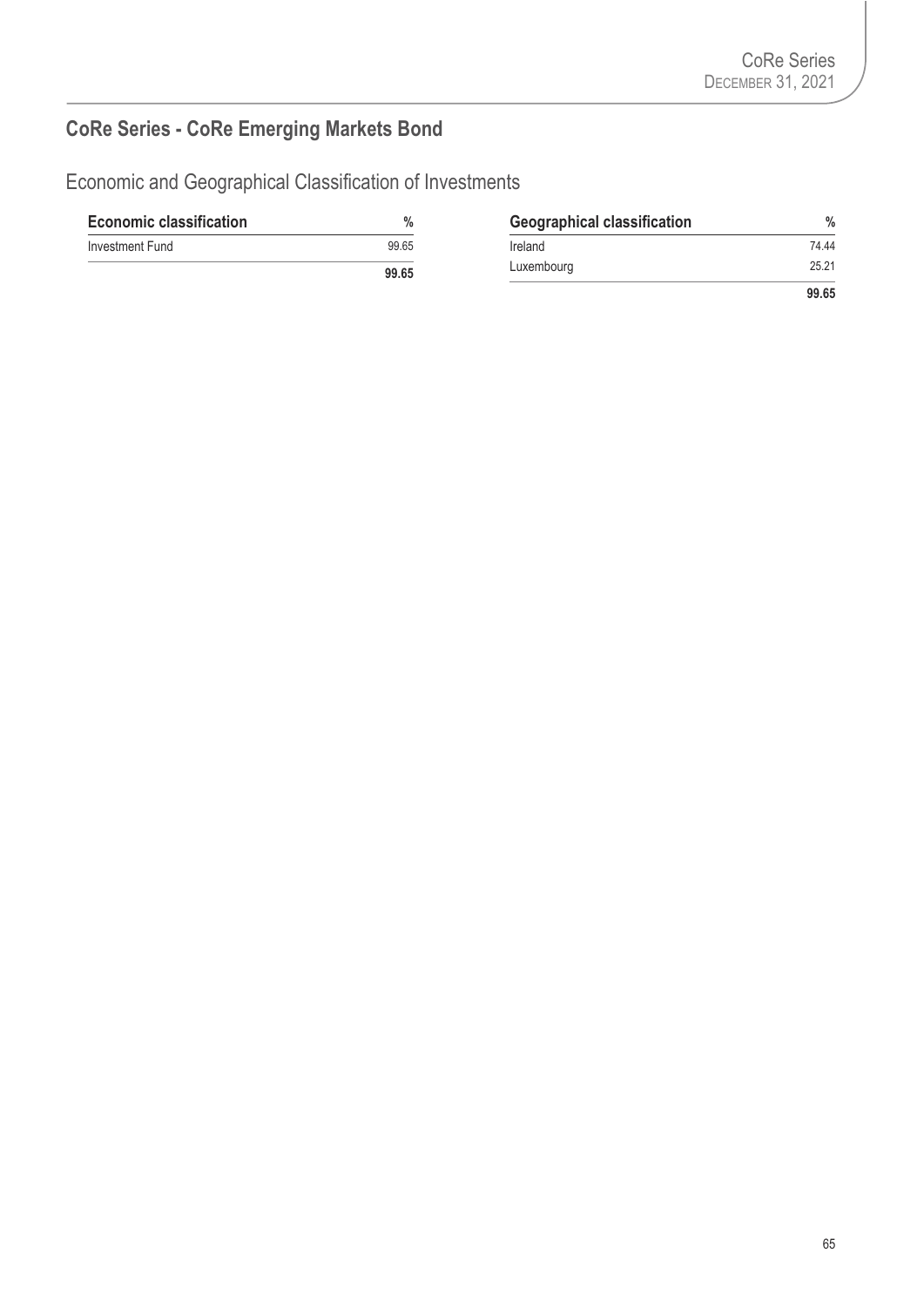## **CoRe Series - CoRe Global Currencies**

## Schedule of Investments

| Nominal  |                    |                                          |                   |
|----------|--------------------|------------------------------------------|-------------------|
| value/   |                    | Quotation<br><b>Market value</b><br>Cost | $%$ of            |
| Quantity | <b>Description</b> | EUR<br>Currency                          | EUR<br>net assets |
|          |                    |                                          |                   |

#### **Investment Funds**

| <b>Total Investments</b>      |                                                                     |            | 17 116 516    | 17 450 793    | 98.30 |
|-------------------------------|---------------------------------------------------------------------|------------|---------------|---------------|-------|
| <b>Total Investment Funds</b> |                                                                     |            | 17 116 516    | 17 450 793    | 98.30 |
|                               | 17 116 516<br><b>Total Open-ended Investment Funds</b>              |            |               | 17 450 793    | 98.30 |
| 22 423.872                    | VONTOBEL FUND - SWISS MONEY                                         | <b>CHF</b> | 1922 220      | 2 0 9 4 4 5   | 11.83 |
| 18 953.728                    | UBS LUX MONEY MARKET FUND - AUD SUSTAINABLE - Q                     | <b>AUD</b> | 1 354 062     | 1 375 346     | 7.75  |
| 17.881                        | SWISS LIFE FUNDS BOND 6M                                            | <b>EUR</b> | 190 174       | 189 674       | 1.07  |
| 169 737.292                   | PIMCO GIS EMERGING LOCAL BOND FUND - BD                             | <b>USD</b> | 2 0 2 2 3 6 3 | 2017981       | 11.37 |
| 82 929.669                    | NORDEA 1 SICAV - SWEDISH SHORT-TERM BOND FUND - BI                  | <b>SEK</b> | 1698660       | 1570879       | 8.85  |
| 26 633.411                    | GOLDMAN SACHS PLC - YEN LIQUID RESERVES FUND - IC                   | <b>JPY</b> | 2 055 781     | 2 015 662     | 11.35 |
| 7 350.252                     | EURIZON FUND - BOND AGGREGATE RMB                                   | <b>EUR</b> | 737 671       | 874 533       | 4.93  |
| 10 45 6                       | DPAM L - BONDS EMERGING MARKETS SUSTAINABLE - F                     | <b>EUR</b> | 1413811       | 1 4 1 4 4 5 5 | 7.95  |
| 1856<br>370.928145            | <b>BNP PARIBAS INSTICASH 1D LNAV- GBP</b>                           | <b>GBP</b> | 2 2 69 1 31   | 2 211 018     | 12.45 |
| 23 408.492                    | AMUNDI FUNDS - CASH USD - MU                                        | <b>USD</b> | 2 069 300     | 2 2 5 1 9 2 6 | 12.68 |
| 1 746.292                     | ABERDEEN STANDARD LIQUIDITY FUND LUX - CANADIAN DOLLAR FUND -<br>12 | CAD        | 1 383 343     | 1 432 874     | 8.07  |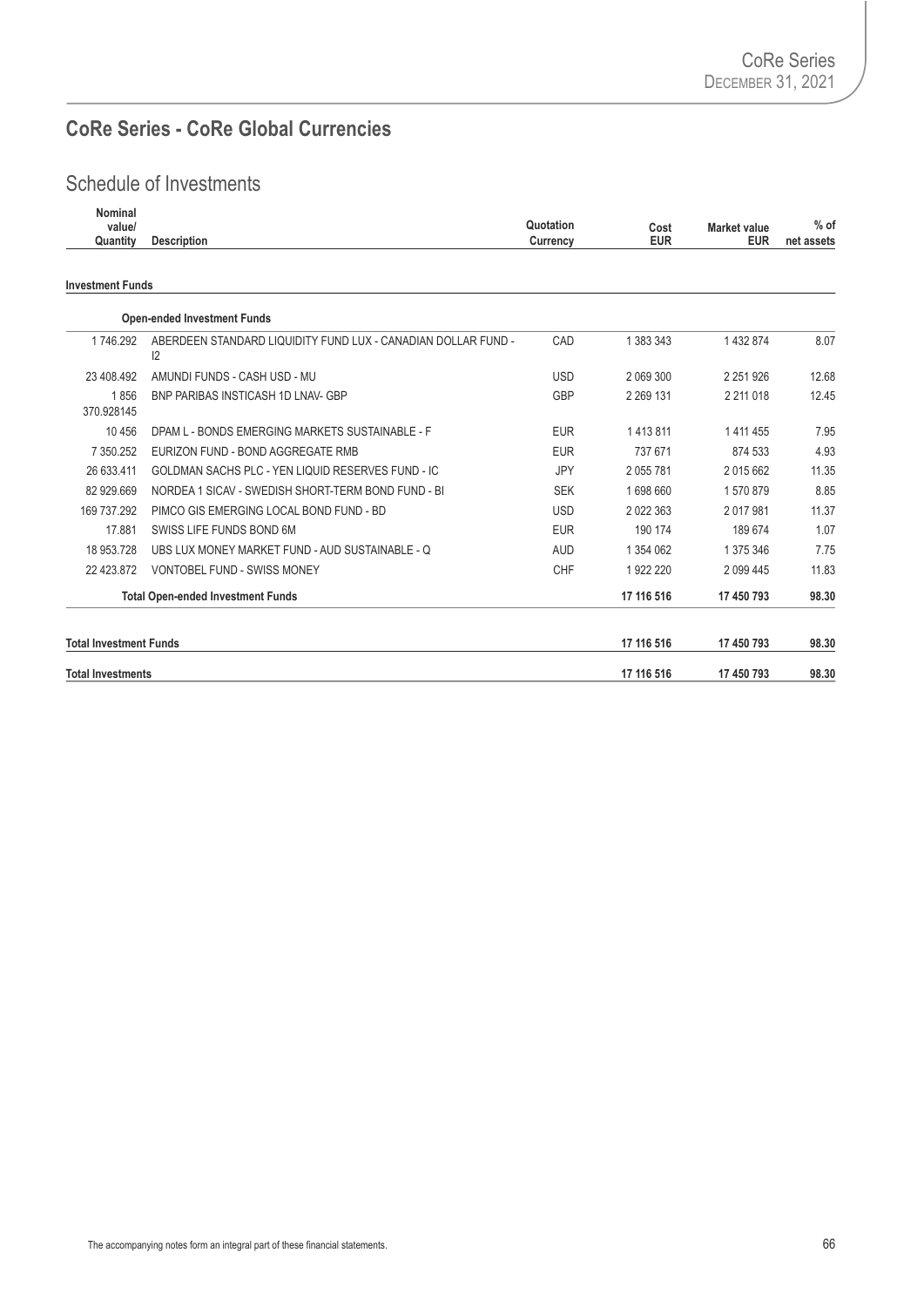## **CoRe Series - CoRe Global Currencies**

Economic and Geographical Classification of Investments

| <b>Economic classification</b> |      |
|--------------------------------|------|
| Investment Fund                | 98.3 |
|                                | .    |

| <b>Economic classification</b> | $\frac{0}{0}$ | <b>Geographical classification</b> | $\%$  |
|--------------------------------|---------------|------------------------------------|-------|
| Investment Fund                | 98.30         | Luxembourg                         | 74.51 |
|                                | 98.30         | Ireland                            | 22.72 |
|                                |               | France                             | 1.07  |
|                                |               |                                    | 98.30 |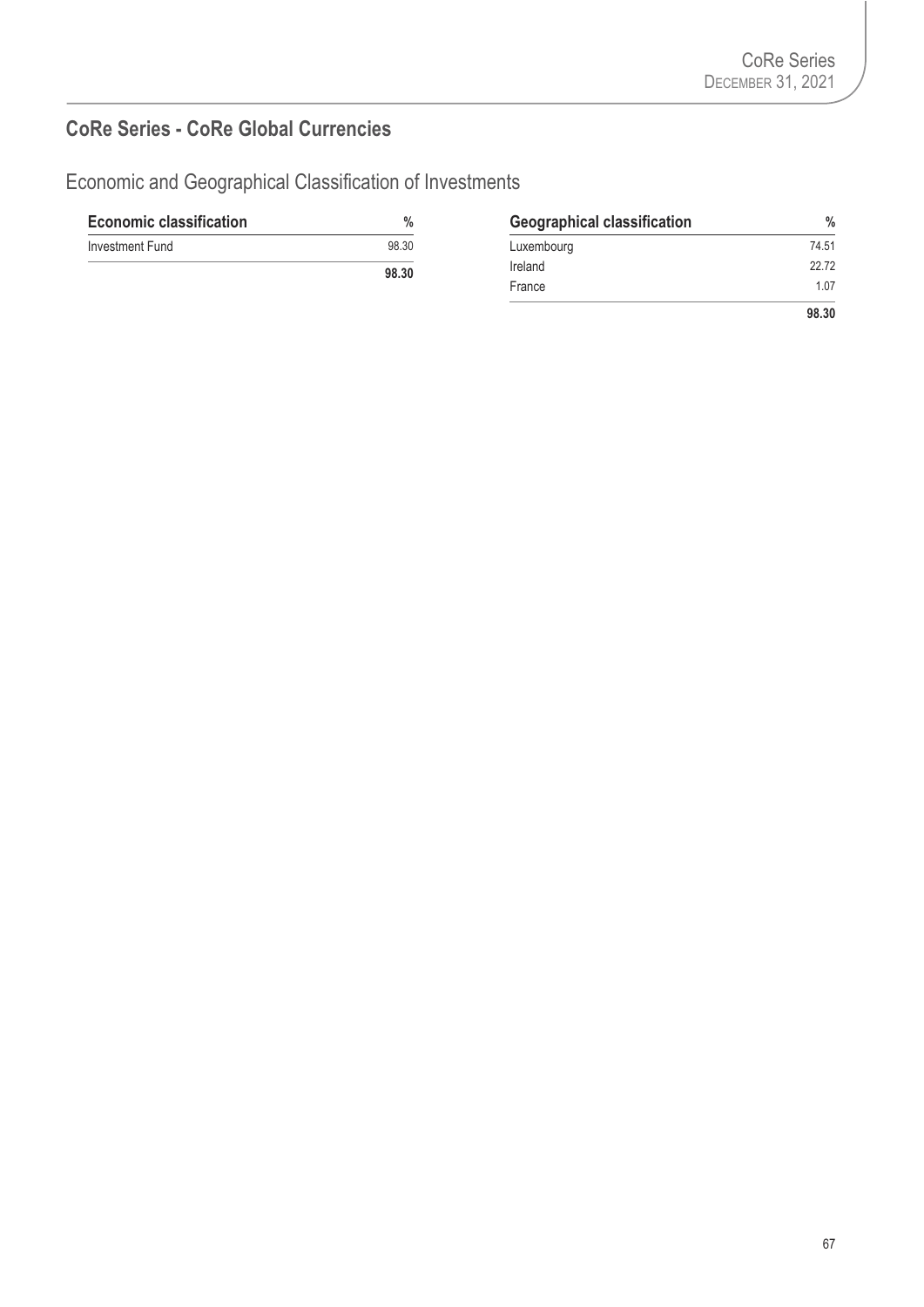#### **CoRe Series - Global Macro Credit FAM Fund**

#### Schedule of Investments

| Nominal  |             |                        |                     |               |
|----------|-------------|------------------------|---------------------|---------------|
| value/   |             | Quotation<br>Cost      | <b>Market value</b> | $%$ of        |
| Quantity | Description | <b>EUR</b><br>Currencv | <b>EUR</b>          | net<br>assets |
|          |             |                        |                     |               |

**Transferable securities and money market instruments admitted to an official exchange listing or dealt in on another regulated market**

| <b>Total Investments</b> |                                                                                                                                                |            | 5 062 432 | 5 082 326 | 13.78 |
|--------------------------|------------------------------------------------------------------------------------------------------------------------------------------------|------------|-----------|-----------|-------|
|                          | Total Transferable securities and money market instruments admitted to an official exchange listing or<br>dealt in on another regulated market |            | 5 062 432 | 5 082 326 | 13.78 |
|                          | <b>Total Bonds</b>                                                                                                                             |            | 5 062 432 | 5 082 326 | 13.78 |
| 300 000                  | ZIGGO BV - REGS - 4.25% 15/01/2027                                                                                                             | <b>EUR</b> | 245 400   | 245 431   | 0.67  |
| 250 000                  | VERISURE HOLDING AB - REGS - FRN 15/04/2025                                                                                                    | <b>EUR</b> | 254 687   | 254 483   | 0.69  |
| 100 000                  | VERDE BIDCO SPA - REGS - 4.625% 01/10/2026                                                                                                     | <b>EUR</b> | 102 125   | 102 592   | 0.28  |
| 250 000                  | TUI CRUISES GMBH - REGS - 6.5% 15/05/2026                                                                                                      | <b>EUR</b> | 247 000   | 249 285   | 0.68  |
| 200 000                  | TELECOM ITALIA SPA/MILANO 3.625% 25/05/2026                                                                                                    | <b>EUR</b> | 212 500   | 211 038   | 0.57  |
| 200 000                  | SUMMER BIDCO BV 9% 15/11/2025                                                                                                                  | <b>EUR</b> | 214 732   | 214 734   | 0.58  |
| 200 000                  | STONEGATE PUB CO FINANCING 2019 PLC - REGS - FRN 31/07/2025                                                                                    | <b>EUR</b> | 199 500   | 197 892   | 0.54  |
| 200 000                  | ROSSINI SARL - REGS - FRN 30/10/2025                                                                                                           | <b>EUR</b> | 200 500   | 200 322   | 0.54  |
| 200 000                  | PUBLIC POWER CORP SA 3.875% 30/03/2026                                                                                                         | <b>EUR</b> | 206 500   | 206 322   | 0.56  |
| 100 000                  | PICARD BONDCO SA - REGS - 5.375% 01/07/2027                                                                                                    | <b>EUR</b> | 99 825    | 100 930   | 0.27  |
| 300 000                  | PETROLEOS MEXICANOS FRN 24/08/2023                                                                                                             | <b>EUR</b> | 295 500   | 298 254   | 0.81  |
| 100 000                  | NOVO BANCO SA FRN 23/07/2024                                                                                                                   | <b>EUR</b> | 98 100    | 98 850    | 0.27  |
| 100 000                  | NAK NAFTOGAZ UKRAINE VIA KONDOR FINANCE PLC 7.125% 19/07/2024                                                                                  | <b>EUR</b> | 92 000    | 90 603    | 0.25  |
| 417 000                  | MIDCO GB SASU 7.75% 01/11/2027                                                                                                                 | <b>EUR</b> | 427 925   | 431 210   | 1.16  |
| 200 000                  | METINVEST BV - REGS - 5.625% 17/06/2025                                                                                                        | <b>EUR</b> | 199 250   | 198 930   | 0.54  |
| 300 000                  | MATTERHORN TELECOM SA - REGS - 3.125% 15/09/2026                                                                                               | <b>EUR</b> | 297 000   | 300 288   | 0.81  |
| 100 000                  | LEATHER 2 SPA - REGS - FRN 30/09/2028                                                                                                          | <b>EUR</b> | 99 875    | 100 386   | 0.27  |
| 200 000                  | GAMMA BIDCO SPA FRN 15/07/2025                                                                                                                 | <b>EUR</b> | 201 750   | 202 440   | 0.55  |
| 150 000                  | DKT FINANCE APS - REGS - 7% 17/06/2023                                                                                                         | <b>EUR</b> | 152 625   | 152 412   | 0.41  |
| 100 000                  | DEUTSCHE LUFTHANSA AG 2% CV 17/11/2025                                                                                                         | <b>EUR</b> | 103 200   | 105 280   | 0.29  |
| 200 000                  | CARNIVAL CORP - REGS - 7.625% 01/03/2026                                                                                                       | <b>EUR</b> | 210 500   | 210 798   | 0.57  |
| 100 000                  | BCP V MODULAR SERVICES FINANCE PLC - REGS - 6.75% 30/11/2029                                                                                   | <b>EUR</b> | 97 500    | 98 717    | 0.27  |
| 100 000                  | BANK OF NEW YORK LUX FRN CV 15/12/2050                                                                                                         | <b>EUR</b> | 49 000    | 52 828    | 0.14  |
| 200 000                  | BANCO COMERCIAL PORTUGUES SA FRN PERPETUAL                                                                                                     | <b>EUR</b> | 211 500   | 213 154   | 0.58  |
| 150 000                  | BANCA POPOLARE DI SONDRIO SCPA FRN 25/02/2032                                                                                                  | <b>EUR</b> | 150 563   | 150 359   | 0.41  |
| 100 000                  | BANCA MONTE DEI PASCHI DI SIENA SPA 3.625% 24/09/2024                                                                                          | <b>EUR</b> | 102 375   | 102 144   | 0.28  |
| 300 000                  | ALTICE FRANCE SA/FRANCE - REGS - 3.375% 15/01/2028                                                                                             | <b>EUR</b> | 291 000   | 292 644   | 0.79  |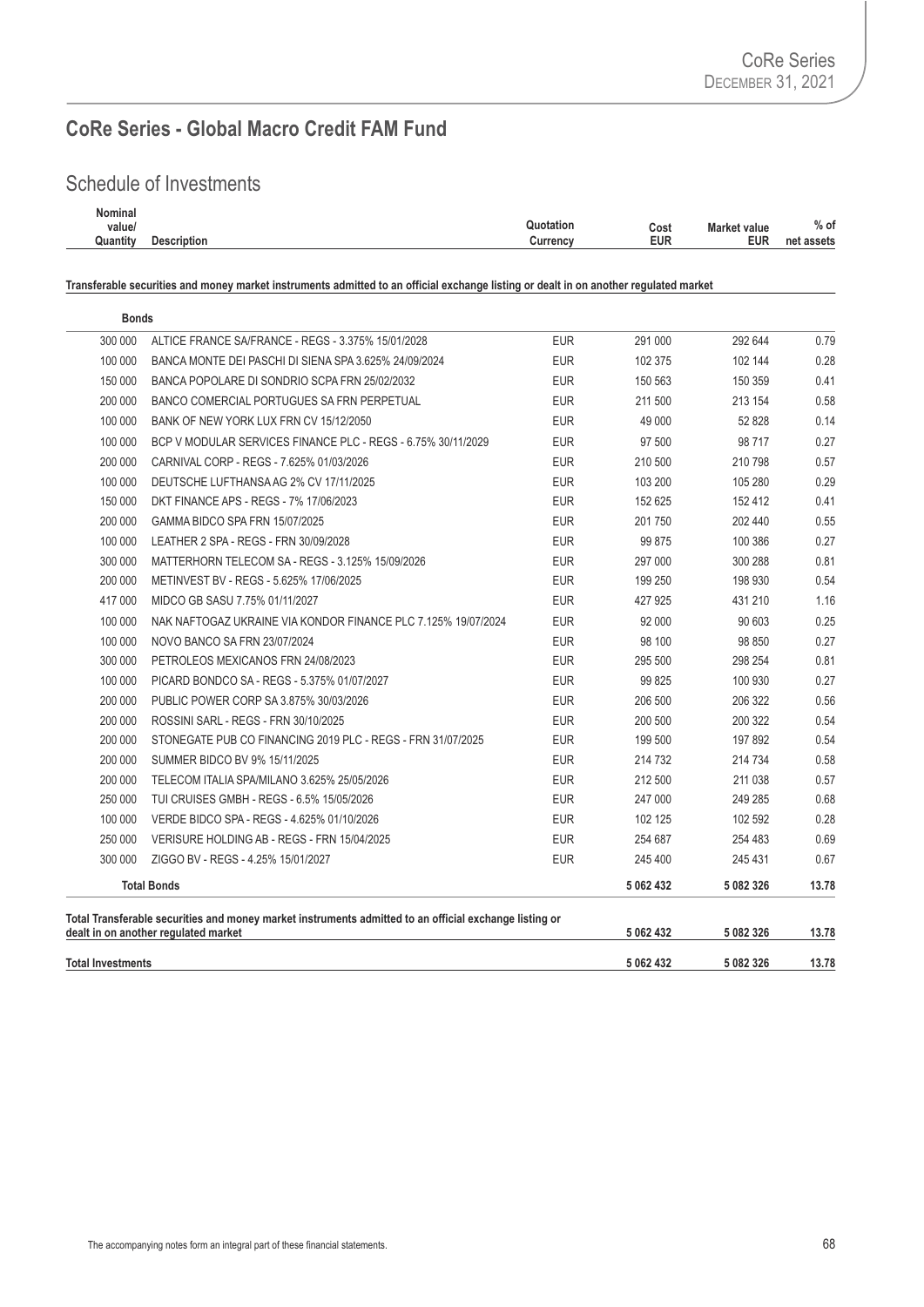#### **CoRe Series - Global Macro Credit FAM Fund**

| <b>Economic classification</b>                   | %     |
|--------------------------------------------------|-------|
| <b>Investment Banking and Brokerage Services</b> | 4.10  |
| <b>Banks</b>                                     | 1.67  |
| General Industrials                              | 1.45  |
| <b>Travel and Leisure</b>                        | 1.39  |
| Telecommunications Service Providers             | 1.37  |
| Oil. Gas and Coal                                | 0.81  |
| Industrial Transportation                        | 0.68  |
| <b>Consumer Services</b>                         | 0.67  |
| Electricity                                      | 0.56  |
| Industrial Metals and Mining                     | 0.54  |
| Personal Care, Drug and Grocery Stores           | 0.27  |
| Retailers                                        | 0.27  |
|                                                  | 12.78 |

| <b>Economic classification</b>                   | $\%$  | <b>Geographical classification</b> | $\frac{0}{0}$ |
|--------------------------------------------------|-------|------------------------------------|---------------|
| <b>Investment Banking and Brokerage Services</b> | 4.10  | Italy                              | 2.36          |
| <b>Banks</b>                                     | 1.67  | France                             | 1.96          |
| General Industrials                              | 1.45  | <b>Netherlands</b>                 | 1.79          |
| Travel and Leisure                               | 1.39  | Luxembourg                         | 1.77          |
| Telecommunications Service Providers             | 1.37  | United Kingdom                     | 1.05          |
| Oil. Gas and Coal                                | 0.81  | Germany                            | 0.96          |
| <b>Industrial Transportation</b>                 | 0.68  | Portugal                           | 0.85          |
| <b>Consumer Services</b>                         | 0.67  | Mexico                             | 0.81          |
| Electricity                                      | 0.56  | Sweden                             | 0.69          |
| Industrial Metals and Mining                     | 0.54  | Panama                             | 0.57          |
| Personal Care, Drug and Grocery Stores           | 0.27  | Greece                             | 0.56          |
| <b>Retailers</b>                                 | 0.27  | <b>Denmark</b>                     | 0.41          |
|                                                  | 13.78 |                                    | 13.78         |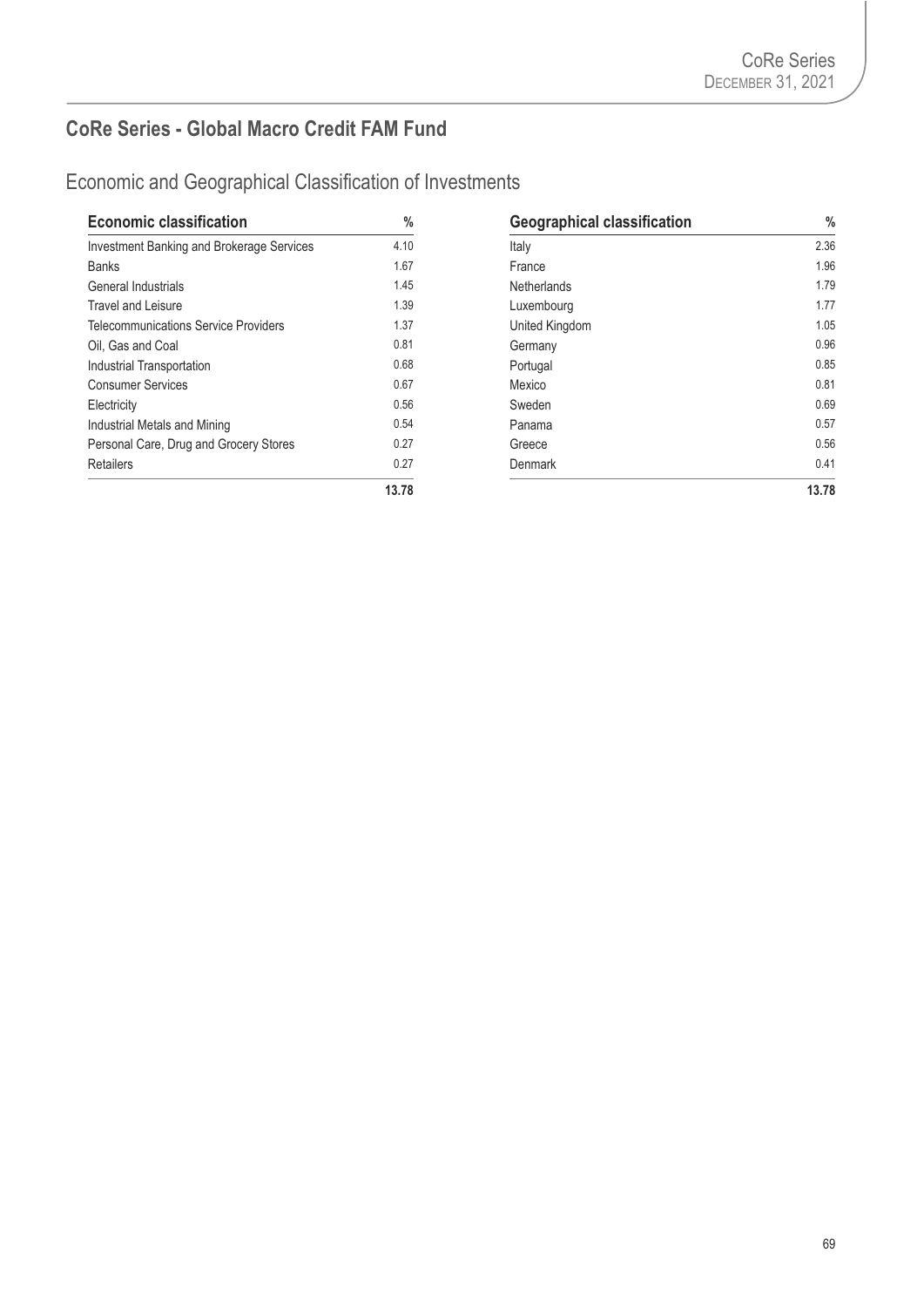#### **CoRe Series - CoRe Champions**

| Nominal<br>value/<br>Quantity | <b>Description</b>                                                              | Quotation<br>Currency | Cost<br><b>EUR</b> | <b>Market value</b><br><b>EUR</b> | $%$ of<br>net assets |
|-------------------------------|---------------------------------------------------------------------------------|-----------------------|--------------------|-----------------------------------|----------------------|
| <b>Investment Funds</b>       |                                                                                 |                       |                    |                                   |                      |
|                               | <b>Open-ended Investment Funds</b>                                              |                       |                    |                                   |                      |
| 1928 677.6699                 | BROWN ADVISORY US SUSTAINABLE GROWTH FUND                                       | <b>EUR</b>            | 31 615 844         | 46 905 441                        | 4.32                 |
| 1 1 8 8                       | DIVERSITY AND INCLUSION FAM FUND - C                                            | <b>EUR</b>            | 11 880 000         | 12 132 498                        | 1.12                 |
| 222 550                       | FAM EURO INFLATION-LINKED GOVERNMENT BOND FUND - J                              | <b>EUR</b>            | 22 255 000         | 22 116 129                        | 2.04                 |
| 210 843.32                    | FAM SERIES UCIT ICAV - MSCI WORLD INDEX FAM FUND - IA                           | <b>EUR</b>            | 26 924 930         | 33 827 702                        | 3.11                 |
| 635 968.13                    | FAM SERIES UCITS ICAV - BLACKROCK EURO BOND FAM FUND                            | <b>EUR</b>            | 64 633 684         | 68 205 674                        | 6.28                 |
| 600 410.868                   | FAM SERIES UCITS ICAV - EURIZON FLEXIBLE EQUITY STRATEGY FAM<br><b>FUND</b>     | <b>EUR</b>            | 61 952 215         | 72 651 516                        | 6.69                 |
| 727 821.559                   | FAM SERIES UCITS ICAV - FAM INVESTMENT GRADE EURO AGGREGATE<br><b>BOND FUND</b> | <b>EUR</b>            | 75 700 166         | 83 329 018                        | 7.67                 |
| 667 157.645                   | FAM SERIES UCITS ICAV - FIDELITY EURO BOND FAM FUND                             | <b>EUR</b>            | 67 902 403         | 74 409 426                        | 6.85                 |
| 650 813.854                   | FAM SERIES UCITS ICAV - FIDELITY WORLD FAM FUND                                 | <b>EUR</b>            | 75 340 557         | 103 778 127                       | 9.54                 |
| 604 635.081                   | FAM SERIES UCITS ICAV - INVESCO GLOBAL TOTAL RETURN BOND FAM<br><b>FUND</b>     | <b>EUR</b>            | 62 153 242         | 64 885 204                        | 5.97                 |
| 712 295.027                   | FAM SERIES UCITS ICAV - M&G OPTIMAL INCOME FAM FUND                             | <b>EUR</b>            | 72 408 997         | 77 803 986                        | 7.16                 |
| 725 668.995                   | FAM SERIES UCITS ICAV - NORDEA STABLE PERFORMANCE FAM FUND                      | <b>EUR</b>            | 74 165 046         | 87 168 085                        | 8.02                 |
| 422 209.664                   | FAM SERIES UCITS ICAV - ROBECO BP GLOBAL PREMIUM EQUITIES FAM<br><b>FUND</b>    | <b>EUR</b>            | 50 308 001         | 60 182 188                        | 5.54                 |
| 627 792.063                   | FAM SERIES UCITS ICAV - SCHRODER EURO BOND FAM FUND                             | <b>EUR</b>            | 63 945 159         | 68 223 419                        | 6.28                 |
| 82 602.63                     | FAM SERIES UCITS ICAV - S&P 500 INDEX FAM FUND                                  | <b>EUR</b>            | 9 654 352          | 14 424 732                        | 1.33                 |
| 604 965,006                   | FAM SERIES UCITS ICAV - VONTOBEL GLOBAL EQUITY FAM FUND                         | <b>EUR</b>            | 65 242 597         | 101 468 966                       | 9.33                 |
| 79 652.729                    | FAM SERIES UCITS ICAV-FIDELITY SUSTAINABLE WATER & WASTE FAM<br>FUND-I          | <b>EUR</b>            | 7 965 273          | 10 339 243                        | 0.95                 |
| 53 509.317                    | FAM SERIES UCITS ICAV-JPMORGAN CHINA A-SHARES OPPOTUNITIES<br>FAM FUND - I      | <b>EUR</b>            | 5 352 376          | 5685686                           | 0.52                 |
| 86 542.58                     | FAM SERIES UCITS ICAV-SMART FACTORS US FAM FUND                                 | <b>EUR</b>            | 8 168 306          | 12 101 595                        | 1.11                 |
| 178 140.3                     | FAM SERIES UCITS ICAV-SMART FACTORS WORLD FAM FUND - A                          | <b>EUR</b>            | 17 594 868         | 23 618 910                        | 2.17                 |
| 336 460.354                   | FAM SERIES UCITS SICAV - AMUNDI EURO STRATEGIC BOND FAM FUND -<br>IA            | <b>EUR</b>            | 33 790 909         | 36 679 898                        | 3.38                 |
|                               | <b>Total Open-ended Investment Funds</b>                                        |                       | 908 953 925        | 1079 937 443                      | 99.38                |
| <b>Total Investment Funds</b> |                                                                                 |                       | 908 953 925        | 1079937443                        | 99.38                |
| <b>Total Investments</b>      |                                                                                 |                       | 908 953 925        | 1 079 937 443                     | 99.38                |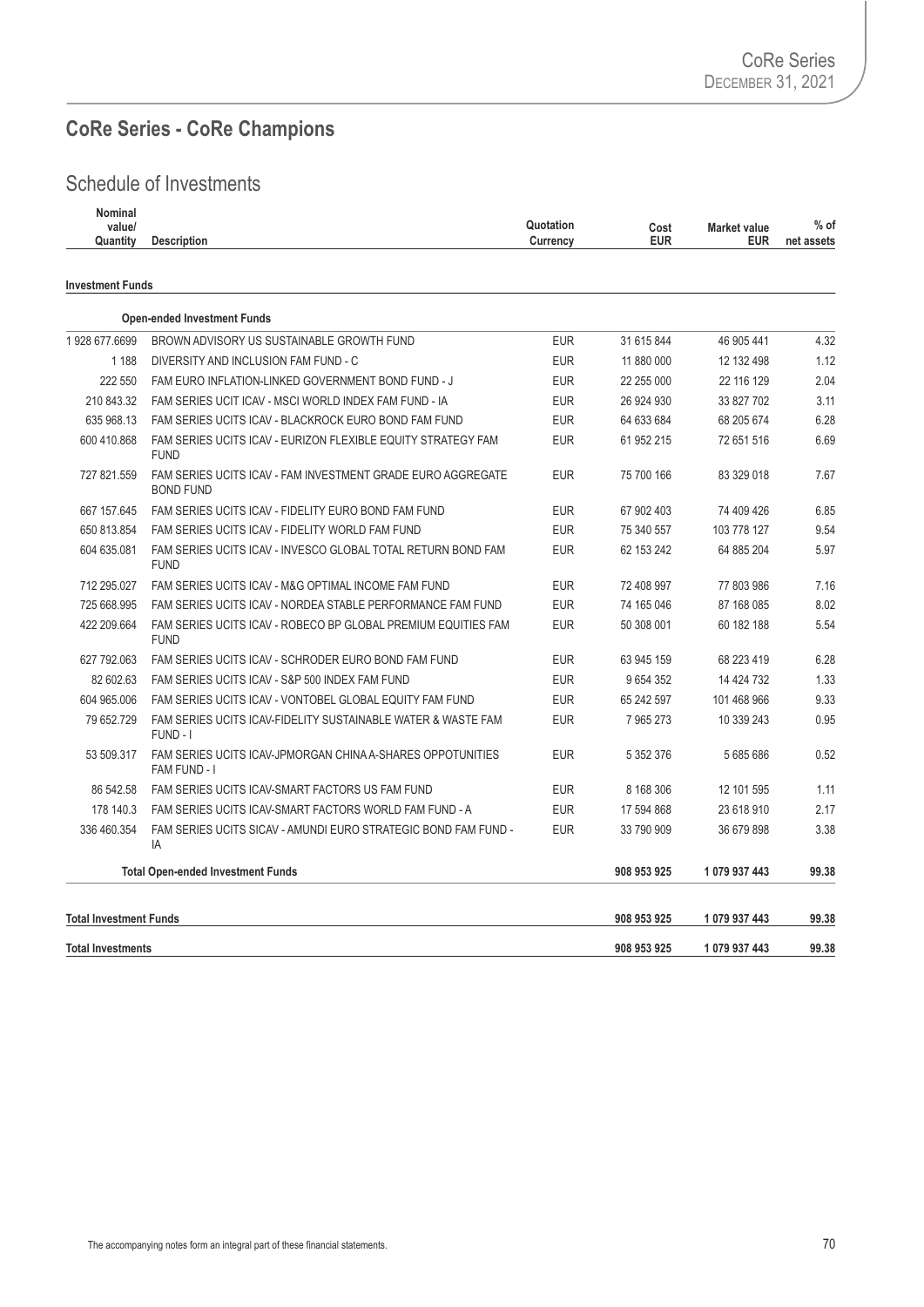# **CoRe Series - CoRe Champions**

| <b>Economic classification</b> | $\%$             | <b>Geographical classification</b> | $\%$  |
|--------------------------------|------------------|------------------------------------|-------|
| Investment Fund                | 99.38<br>Ireland |                                    | 99.38 |
|                                | 99.38            |                                    | 99.38 |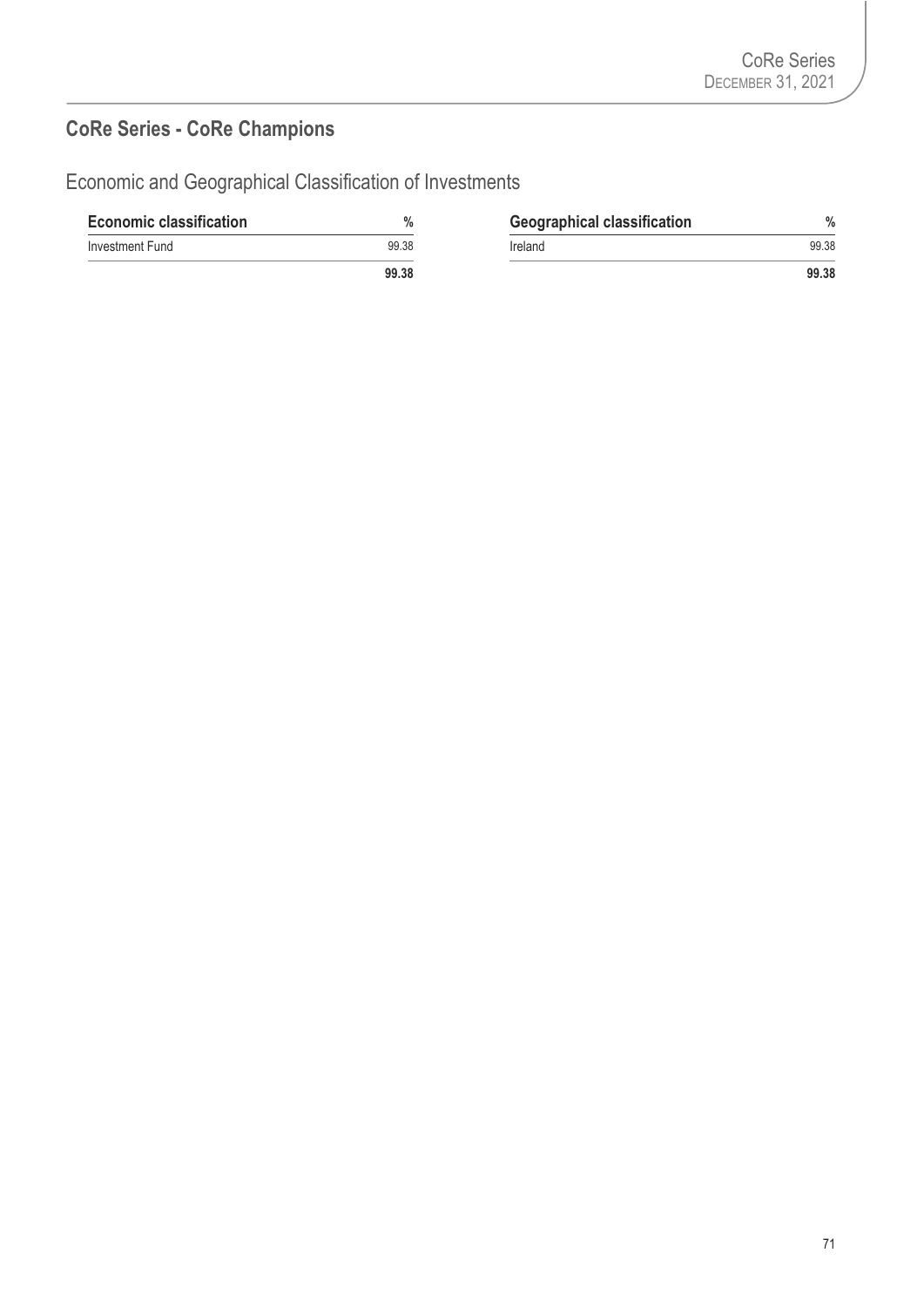# **CoRe Series - CoRe Balanced Opportunity**

| Nominal<br>value/<br>Quantity<br><b>Description</b> | Quotation<br>Cost<br><b>EUR</b><br>Currency | <b>Market value</b><br><b>EUR</b> | $%$ of<br>net assets |
|-----------------------------------------------------|---------------------------------------------|-----------------------------------|----------------------|
| <b>Investment Funds</b>                             |                                             |                                   |                      |

| <b>Total Investments</b>      |                                                                                   |            | 339 536 674   | 380 555 626   | 99.63 |
|-------------------------------|-----------------------------------------------------------------------------------|------------|---------------|---------------|-------|
| <b>Total Investment Funds</b> |                                                                                   |            | 339 536 674   | 380 555 626   | 99.63 |
|                               | <b>Total Open-ended Investment Funds</b>                                          |            | 339 536 674   | 380 555 626   | 99.63 |
| 195 526.056                   | JUPITER FLEXIBLE INCOME FAM FUND - IC                                             | <b>EUR</b> | 19 835 098    | 21 895 594    | 5.73  |
| 74 492.993                    | JPMORGAN INVESTMENT FUNDS - INCOME OPPORTUNITY                                    | <b>EUR</b> | 5769713       | 5 7 1 9 5 7 2 | 1.50  |
| 2 527 690.905                 | JANUS HENDERSON UNITED KINGDOM ABSOLUTE RETURN FUND - I                           | <b>EUR</b> | 18 209 452    | 19 131 587    | 5.01  |
| 133 398.56                    | FAM SERIES UCITS ICAV-SMART FACTORS WORLD FAM FUND - A                            | <b>EUR</b> | 11 829 026    | 17 686 781    | 4.63  |
| 39 171.186                    | FAM SERIES UCITS ICAV-FIDELITY SUSTAINABLE WATER & WASTE FAM<br>FUND - I          | <b>EUR</b> | 3917119       | 5 084 577     | 1.33  |
| 84 275.792                    | FAM SERIES UCITS ICAV - VONTOBEL GLOBAL EQUITY FAM FUND                           | <b>EUR</b> | 8 5 5 2 7 4 1 | 14 135 326    | 3.70  |
| 171 730.03                    | FAM SERIES UCITS ICAV - SCHRODER EURO BOND FAM FUND                               | <b>EUR</b> | 17 183 369    | 18 662 246    | 4.89  |
| 19 876.793                    | FAM SERIES UCITS ICAV - ROBECO BP GLOBAL PREMIUM EQUITIES FAM<br><b>FUND</b>      | <b>EUR</b> | 1979789       | 2833258       | 0.74  |
| 355 650.454                   | FAM SERIES UCITS ICAV - NORDEA STABLE PERFORMANCE FAM FUND                        | <b>EUR</b> | 36 710 178    | 42 721 087    | 11.18 |
| 385 713.077                   | FAM SERIES UCITS ICAV - M&G OPTIMAL INCOME FAM FUND                               | <b>EUR</b> | 38 892 806    | 42 131 439    | 11.03 |
| 284 622                       | FAM SERIES UCITS ICAV - INVESCO GLOBAL TOTAL RETURN BOND FAM<br><b>FUND</b>       | <b>EUR</b> | 30 609 092    | 30 543 641    | 8.00  |
| 39 555.418                    | FAM SERIES UCITS ICAV - INFUSIVE CONSUMER ALPHA GLOBAL LEADERS<br><b>FAM FUND</b> | <b>EUR</b> | 3 955 542     | 4 209 132     | 1.10  |
| 113 566.736                   | FAM SERIES UCITS ICAV - FIDELITY WORLD FAM FUND                                   | <b>EUR</b> | 15 147 004    | 18 109 238    | 4.74  |
| 161 887.316                   | FAM SERIES UCITS ICAV - FIDELITY EURO BOND FAM FUND                               | <b>EUR</b> | 16 201 243    | 18 055 616    | 4.73  |
| 169 879.135                   | FAM SERIES UCITS ICAV - FAM INVESTMENT GRADE EURO AGGREGATE<br><b>BOND FUND</b>   | <b>EUR</b> | 17 650 180    | 19 449 632    | 5.09  |
| 102 944.542                   | FAM SERIES UCITS ICAV - FAM EURO CORPORATE BONDS FUND                             | <b>EUR</b> | 10 301 078    | 11 402 549    | 2.99  |
| 170 292.381                   | FAM SERIES UCITS ICAV - BLACKROCK EURO CORPORATE BOND FAM<br><b>FUND</b>          | <b>EUR</b> | 17 034 840    | 18 328 399    | 4.80  |
| 168 237.663                   | FAM SERIES UCITS ICAV - BLACKROCK EURO BOND FAM FUND                              | <b>EUR</b> | 16 856 212    | 18 042 985    | 4.72  |
| 122 126.422                   | EUROPEAN CORPORATE BOND FAM FU                                                    | <b>EUR</b> | 12 193 266    | 12 835 243    | 3.36  |
| 169 273.236                   | EURO CREDIT BOND FAM FUND                                                         | <b>EUR</b> | 16 933 585    | 18 460 262    | 4.83  |
| 134 129.396                   | EURO CORPORATE BOND FAM FUND                                                      | <b>EUR</b> | 13 419 084    | 14 617 556    | 3.83  |
| 52 836.17                     | BLACKROCK STRATEGIC FUNDS - FIXED INCOME STRATEGIES FUND - A2                     | <b>EUR</b> | 6 356 257     | 6499906       | 1.70  |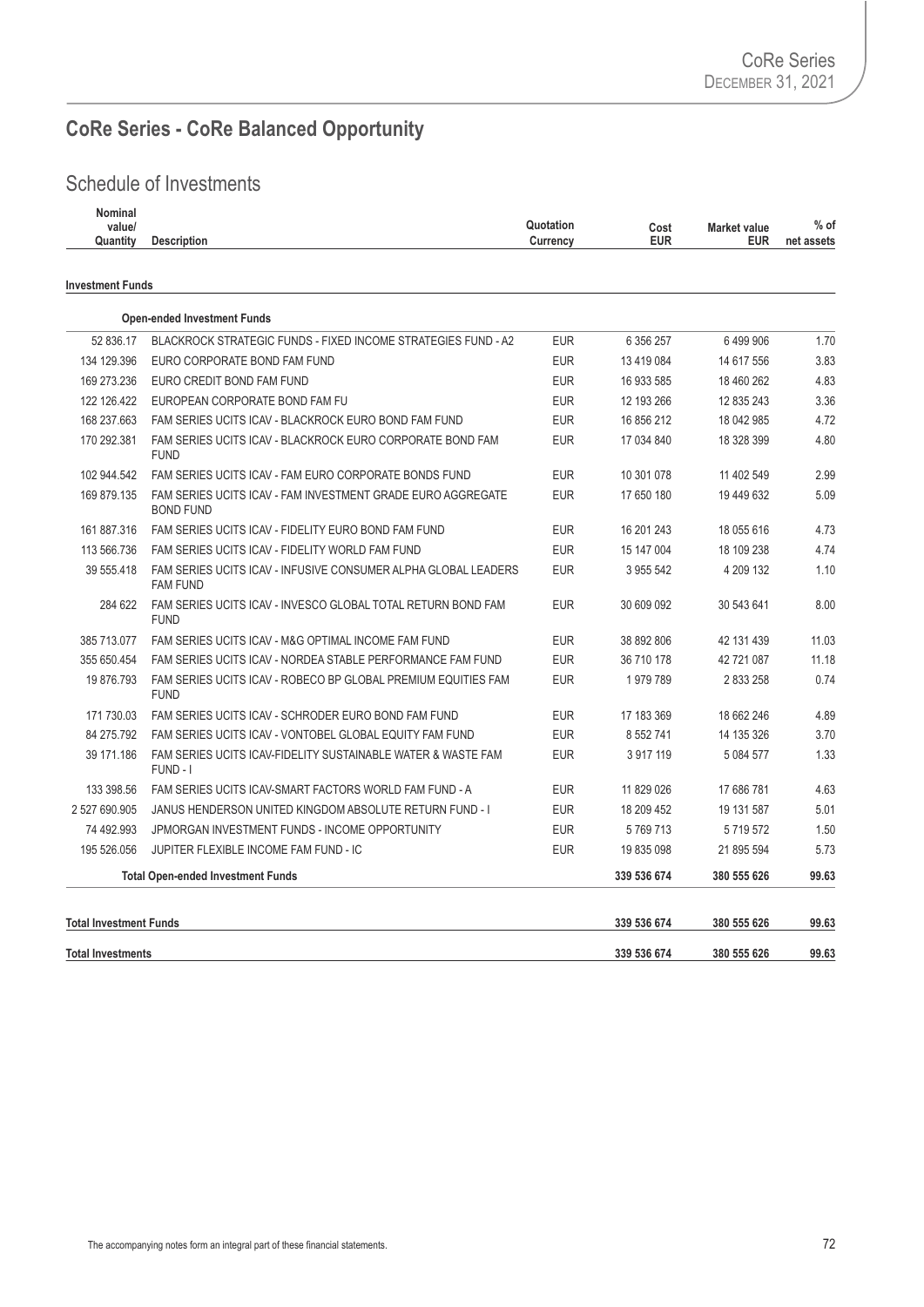# **CoRe Series - CoRe Balanced Opportunity**

| <b>Economic classification</b> | %     | <b>Geographical classification</b> | $\%$  |
|--------------------------------|-------|------------------------------------|-------|
| Investment Fund                | 99.63 | Ireland                            | 91.42 |
|                                | 99.63 | Luxembourg                         | 8.21  |
|                                |       |                                    | 99.63 |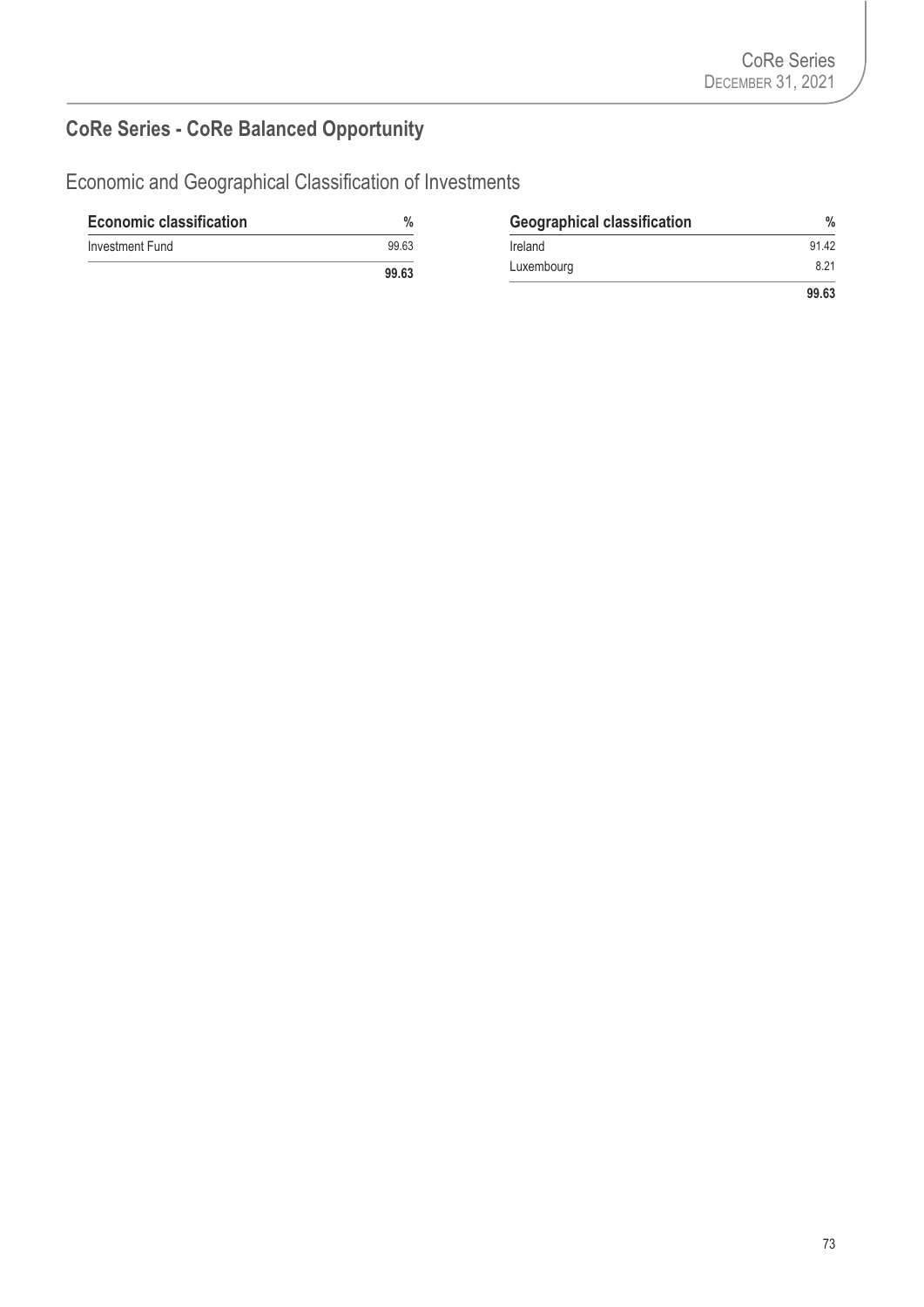# **CoRe Series - CoRe Champions Emerging Markets**

| <b>Nominal</b><br>value/<br>Quantity | <b>Description</b>                                                                  | Quotation<br>Currency | Cost<br><b>EUR</b> | <b>Market value</b><br><b>EUR</b> | $%$ of<br>net assets |
|--------------------------------------|-------------------------------------------------------------------------------------|-----------------------|--------------------|-----------------------------------|----------------------|
| <b>Investment Funds</b>              |                                                                                     |                       |                    |                                   |                      |
|                                      | <b>Open-ended Investment Funds</b>                                                  |                       |                    |                                   |                      |
| 465 568.99                           | CAPITAL INTERNATIONAL FUND - CAPITAL GROUP EMERGING MARKETS<br>TOTAL - Z            | <b>EUR</b>            | 4 636 806          | 6 5 69 178                        | 6.94                 |
| 42 059                               | DPAM L - BONDS EMERGING MARKETS SUSTAINABLE - F                                     | <b>EUR</b>            | 5 689 057          | 5 677 544                         | 6.00                 |
| 73 661.636                           | FAM SERIES UCITS ICAV - AMUNDI EMERGING MARKETS BOND FAM FUND                       | <b>EUR</b>            | 7 316 213          | 8 127 604                         | 8.59                 |
| 93 890.029                           | FAM SERIES UCITS ICAV - EMERGING MARKETS INDEX FAM FUND - IA                        | <b>EUR</b>            | 9 362 778          | 11 337 126                        | 11.97                |
| 47 543.267                           | FAM SERIES UCITS ICAV - GS EMERGING MARKETS DEBT PORTFOLIO<br><b>FAM FUND</b>       | <b>EUR</b>            | 4 769 994          | 5 472 278                         | 5.78                 |
| 59 383.088                           | FAM SERIES UCITS ICAV - VONTOBEL EMERGING MARKETS DEBT FAM<br><b>FUND</b>           | <b>EUR</b>            | 6 249 655          | 6 617 592                         | 6.99                 |
| 30 739.931                           | FAM SERIES UCITS ICAV-JPMORGAN CHINA A-SHARES OPPOTUNITIES<br>FAM FUND - I          | <b>EUR</b>            | 3 074 823          | 3 266 302                         | 3.45                 |
| 1670 094.6178                        | FEDERATED HERMES GLOBAL EMERGING MARKETS SMID EQUITY FUND                           | <b>EUR</b>            | 3 3 18 4 49        | 3 369 583                         | 3.56                 |
| 524 302.226                          | GOLDMAN SACHS EMERGING MARKETS CORE EQUITY PORTFOLIO - ACC<br><b>USD</b>            | <b>USD</b>            | 7 493 541          | 9 520 613                         | 10.06                |
| 19 876.585                           | JULIUS BAER MULTIBOND - LOCAL EMERGING BOND FUND - C                                | <b>USD</b>            | 5 336 424          | 5 693 282                         | 6.01                 |
| 30 668.34                            | JUPITER GLOBAL FUND - JUPITER GLOBAL EMERGING MARKETS SHORT<br><b>DURATION BOND</b> | <b>EUR</b>            | 3 294 700          | 3 318 621                         | 3.51                 |
| 527 007.888                          | PIMCO GIS EMERGING LOCAL BOND FUND - BD                                             | <b>USD</b>            | 6 248 779          | 6 265 518                         | 6.62                 |
| 392 914.38                           | SCHRODER ISF GLOBAL EMERGING MARKET OPPORTUNITIES - A                               | <b>EUR</b>            | 10 196 591         | 9 845 963                         | 10.40                |
| 90 981.985                           | VONTOBEL FUND - MTX SUSTAINABLE EMERGING MARKETS LEADERS - G                        | <b>USD</b>            | 7 731 665          | 8 979 791                         | 9.49                 |
|                                      | <b>Total Open-ended Investment Funds</b>                                            |                       | 84 719 475         | 94 060 995                        | 99.37                |
| <b>Total Investment Funds</b>        |                                                                                     |                       | 84 719 475         | 94 060 995                        | 99.37                |
| <b>Total Investments</b>             |                                                                                     |                       | 84 719 475         | 94 060 995                        | 99.37                |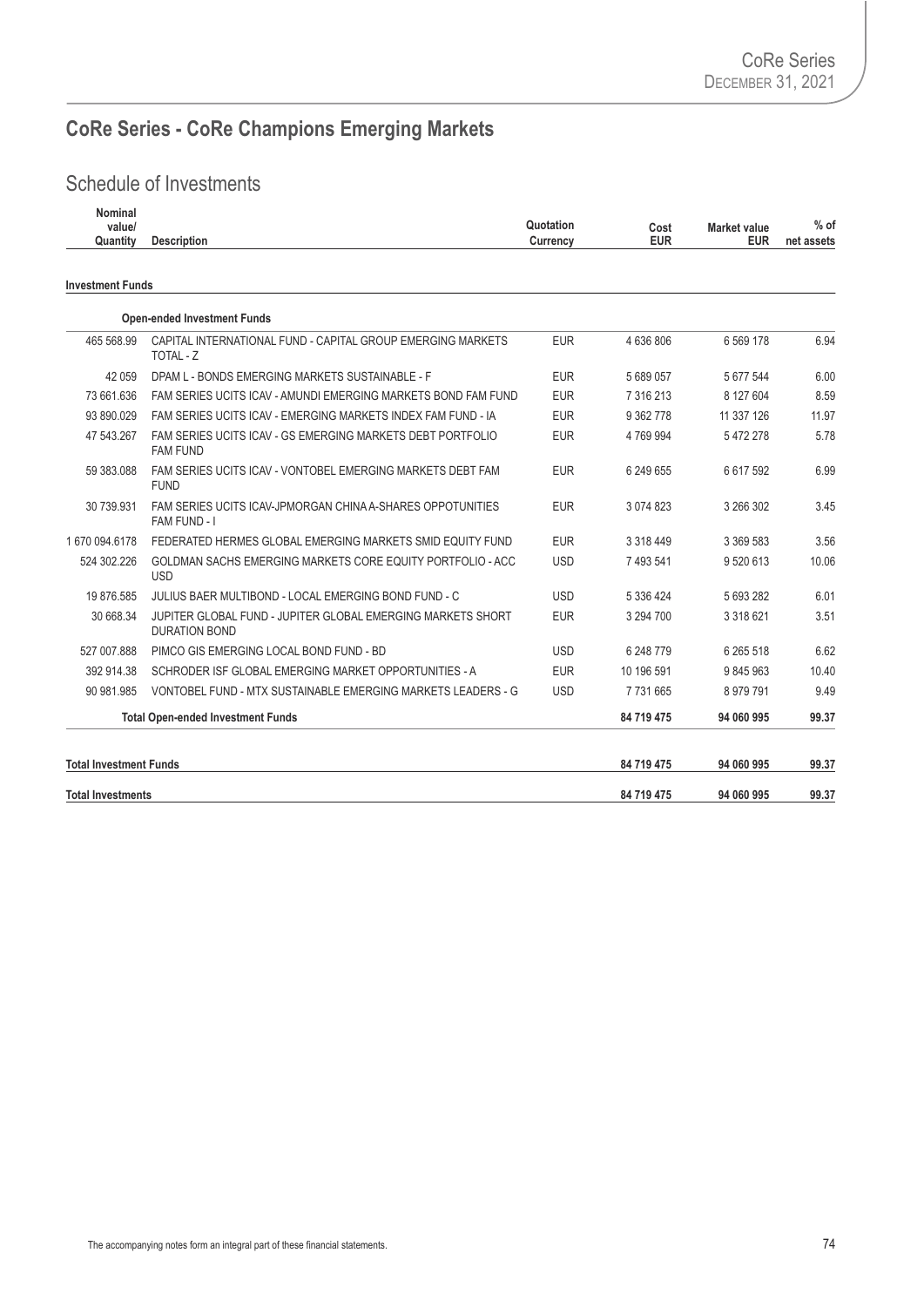# **CoRe Series - CoRe Champions Emerging Markets**

| <b>Economic classification</b> | $\%$  | <b>Geographical classification</b> | $\frac{0}{0}$ |
|--------------------------------|-------|------------------------------------|---------------|
| Investment Fund                | 99.37 | Luxembourg                         | 52.40         |
|                                | 99.37 | Ireland                            | 46.97         |
|                                |       |                                    | 99.37         |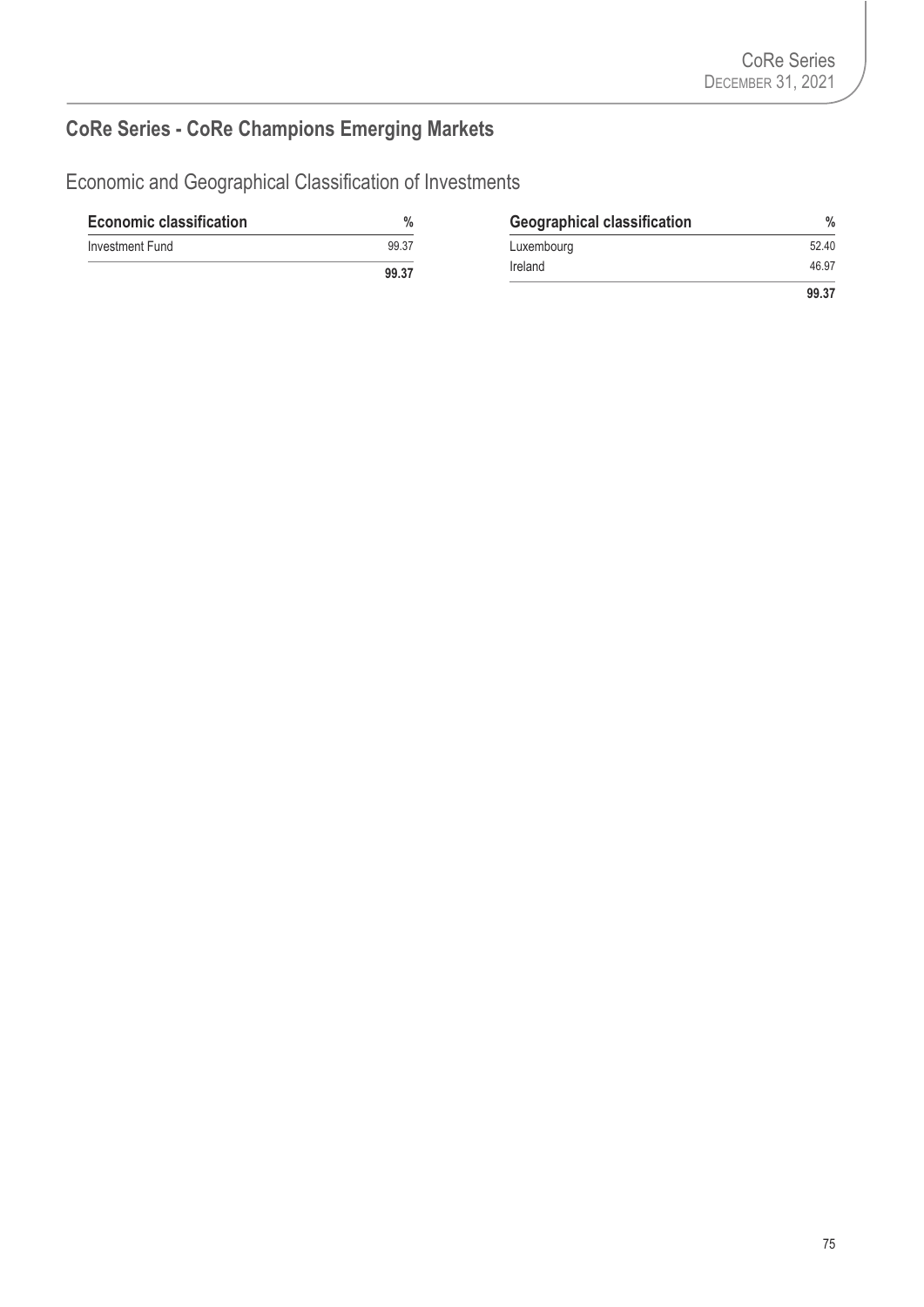#### **CoRe Series - CoRe Balanced Conservative**

| Nominal<br>value/ |                    | Quotation | Cost       | <b>Market value</b> | % of       |
|-------------------|--------------------|-----------|------------|---------------------|------------|
| Quantity          | <b>Description</b> | Currencv  | <b>EUR</b> | <b>EUR</b>          | net assets |
|                   |                    |           |            |                     |            |

| <b>Investment Funds</b>       |                                                                                 |            |             |               |       |
|-------------------------------|---------------------------------------------------------------------------------|------------|-------------|---------------|-------|
|                               | <b>Open-ended Investment Funds</b>                                              |            |             |               |       |
| 54 937.69                     | <b>BLACKROCK STRATEGIC FUNDS - FIXED INCOME STRATEGIES FUND - A2</b>            | <b>EUR</b> | 6 610 003   | 6758435       | 2.66  |
| 142 759.658                   | EURO CORPORATE BOND FAM FUND                                                    | <b>EUR</b> | 14 293 502  | 15 558 090    | 6.12  |
| 152 978.073                   | EURO CREDIT BOND FAM FUND                                                       | <b>EUR</b> | 15 316 593  | 16 683 177    | 6.57  |
| 118 815.048                   | EUROPEAN CORPORATE BOND FAM FU                                                  | <b>EUR</b> | 11 869 228  | 12 487 224    | 4.91  |
| 159 710.225                   | FAM SERIES UCITS ICAV - BLACKROCK EURO BOND FAM FUND                            | <b>EUR</b> | 16 138 437  | 17 128 443    | 6.74  |
| 186 336.215                   | FAM SERIES UCITS ICAV - BLACKROCK EURO CORPORATE BOND FAM<br><b>FUND</b>        | <b>EUR</b> | 18 639 412  | 20 055 180    | 7.89  |
| 114 513.863                   | FAM SERIES UCITS ICAV - FAM EURO CORPORATE BONDS FUND                           | <b>EUR</b> | 11 467 777  | 12 684 014    | 4.99  |
| 198 163.585                   | FAM SERIES UCITS ICAV - FAM INVESTMENT GRADE EURO AGGREGATE<br><b>BOND FUND</b> | <b>EUR</b> | 20 328 328  | 22 687 946    | 8.94  |
| 141 595.967                   | FAM SERIES UCITS ICAV - FIDELITY EURO BOND FAM FUND                             | <b>EUR</b> | 14 186 504  | 15 792 481    | 6.22  |
| 19 010.549                    | FAM SERIES UCITS ICAV - FIDELITY WORLD FAM FUND                                 | <b>EUR</b> | 1898252     | 3 0 3 1 4 0 3 | 1.19  |
| 193 500.93                    | FAM SERIES UCITS ICAV - INVESCO GLOBAL TOTAL RETURN BOND FAM<br><b>FUND</b>     | <b>EUR</b> | 20 809 662  | 20 765 164    | 8.18  |
| 171 762.188                   | FAM SERIES UCITS ICAV - M&G OPTIMAL INCOME FAM FUND                             | <b>EUR</b> | 17 176 219  | 18 761 584    | 7.38  |
| 120 672.716                   | FAM SERIES UCITS ICAV - NORDEA STABLE PERFORMANCE FAM FUND                      | <b>EUR</b> | 12 103 915  | 14 495 327    | 5.70  |
| 6 635.428                     | FAM SERIES UCITS ICAV - ROBECO BP GLOBAL PREMIUM EQUITIES FAM<br><b>FUND</b>    | <b>EUR</b> | 663 433     | 945 821       | 0.37  |
| 178 037.377                   | FAM SERIES UCITS ICAV - SCHRODER EURO BOND FAM FUND                             | <b>EUR</b> | 17 838 065  | 19 347 678    | 7.61  |
| 32 693.572                    | FAM SERIES UCITS ICAV - VONTOBEL GLOBAL EQUITY FAM FUND                         | <b>EUR</b> | 3 348 372   | 5483595       | 2.16  |
| 52 323.04                     | FAM SERIES UCITS ICAV-SMART FACTORS WORLD FAM FUND - A                          | <b>EUR</b> | 4 674 435   | 6937303       | 2.73  |
| 1579726.202                   | JANUS HENDERSON UNITED KINGDOM ABSOLUTE RETURN FUND - I                         | <b>EUR</b> | 11 376 260  | 11 956 632    | 4.71  |
| 70 901.929                    | JPMORGAN INVESTMENT FUNDS - INCOME OPPORTUNITY                                  | <b>EUR</b> | 5488280     | 5 443 850     | 2.14  |
| 60 064 026                    | JUPITER FLEXIBLE INCOME FAM FUND - IC                                           | <b>EUR</b> | 6 006 139   | 6 726 150     | 2.65  |
|                               | <b>Total Open-ended Investment Funds</b>                                        |            | 230 232 816 | 253 729 497   | 99.86 |
| <b>Total Investment Funds</b> |                                                                                 |            | 230 232 816 | 253 729 497   | 99.86 |
| <b>Total Investments</b>      |                                                                                 |            | 230 232 816 | 253 729 497   | 99.86 |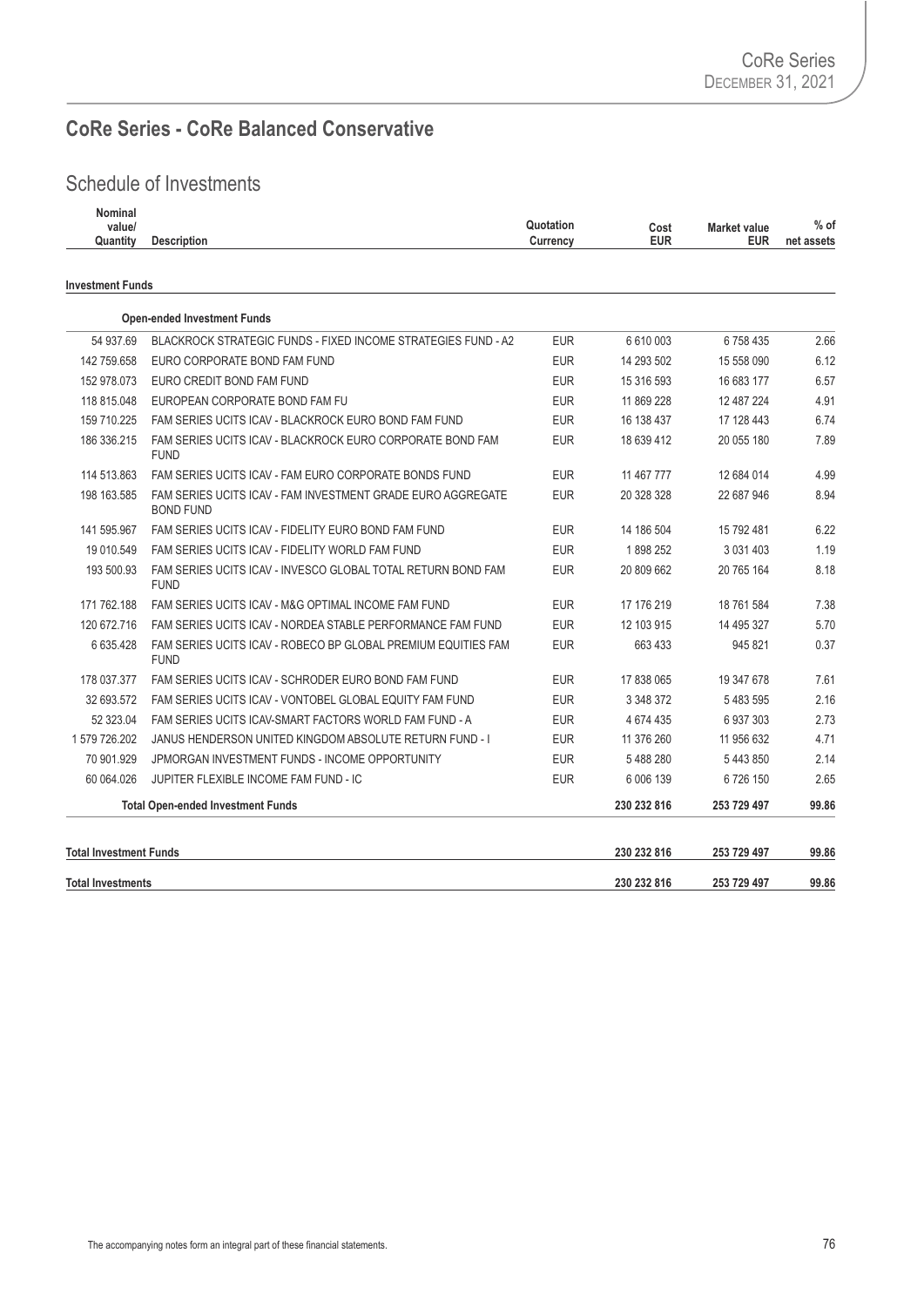#### **CoRe Series - CoRe Balanced Conservative**

| <b>Economic classification</b> | $\%$  | <b>Geographical classification</b> | $\%$  |
|--------------------------------|-------|------------------------------------|-------|
| Investment Fund                | 99.86 | Ireland                            | 90.35 |
|                                | 99.86 | Luxembourg                         | 9.51  |
|                                |       |                                    | 99.86 |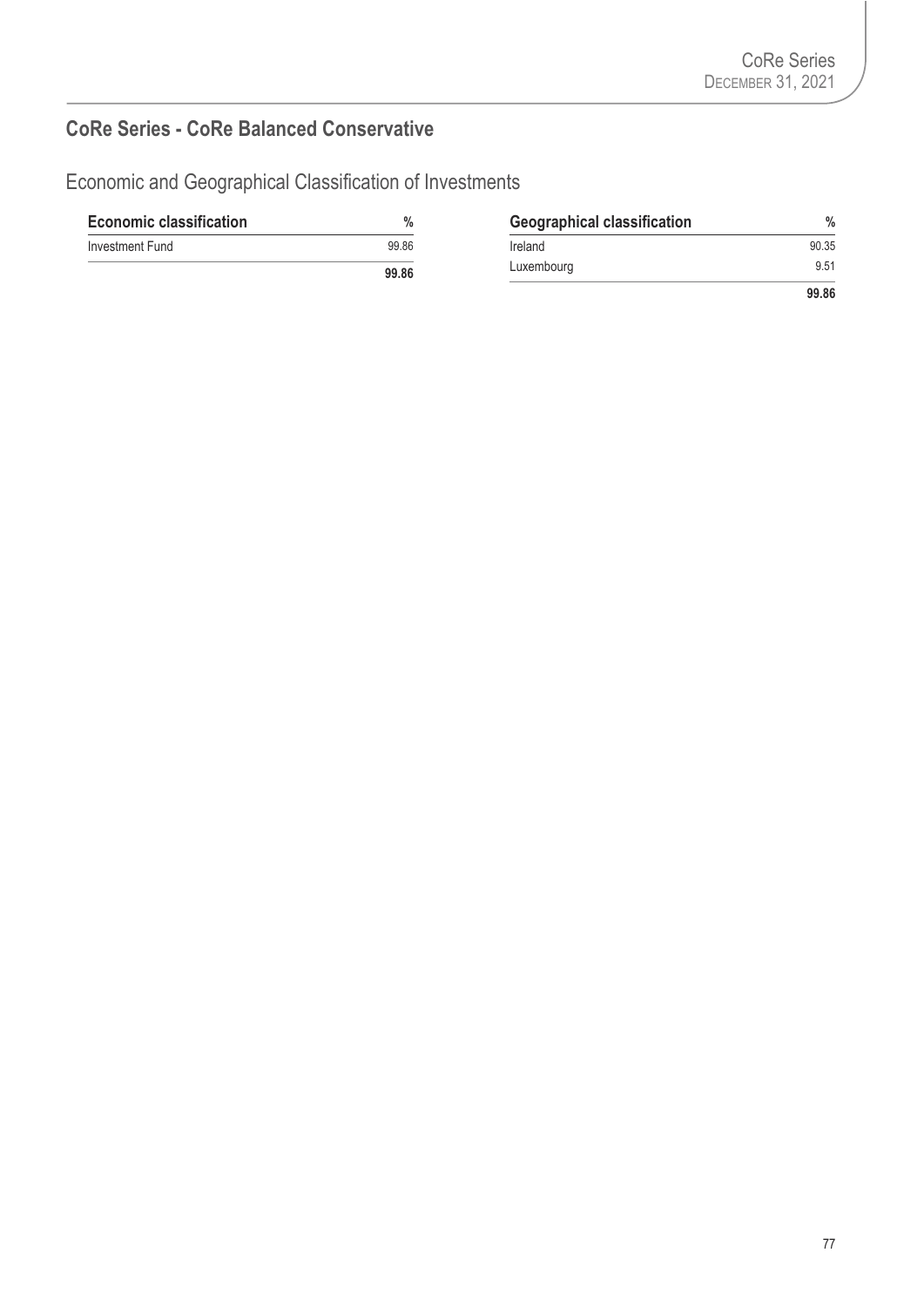#### **CoRe Series - CoRe Multi-Asset Income**

| Nominal<br>value/<br>Quantity | <b>Description</b>                                                                                                  | Quotation<br>Currency    | Cost<br><b>EUR</b>     | <b>Market value</b><br><b>EUR</b> | $%$ of<br>net assets |
|-------------------------------|---------------------------------------------------------------------------------------------------------------------|--------------------------|------------------------|-----------------------------------|----------------------|
| <b>Investment Funds</b>       |                                                                                                                     |                          |                        |                                   |                      |
|                               |                                                                                                                     |                          |                        |                                   |                      |
|                               | <b>Open-ended Investment Funds</b>                                                                                  |                          |                        |                                   |                      |
| 17 975,069                    | AXA WORLD FUNDS - US HIGH YIELD BONDS - I                                                                           | <b>EUR</b>               | 3 838 109              | 4 512 102                         | 1.41                 |
| 166 876.349                   | EURO CORPORATE BOND FAM FUND                                                                                        | <b>EUR</b>               | 16 687 635             | 18 186 351                        | 5.67                 |
| 14 688.232                    | EURO CREDIT BOND FAM FUND                                                                                           | <b>EUR</b><br><b>EUR</b> | 1 512 733              | 1 601 840                         | 0.50<br>2.46         |
| 79 276<br>74 671.232          | FAM EURO INFLATION-LINKED GOVERNMENT BOND FUND - J<br>FAM SERIES UCITS ICAV - AMUNDI EMERGING MARKETS BOND FAM FUND | <b>EUR</b>               | 7 927 600<br>7 467 123 | 7878132<br>8 239 000              | 2.57                 |
| 194 634                       | FAM SERIES UCITS ICAV - AMUNDI STRATEGIC BOND FAM FUND - F                                                          | <b>EUR</b>               | 19 042 836             | 18 620 635                        | 5.81                 |
| 75 265.328                    | FAM SERIES UCITS ICAV - BLACKROCK EMERGING MARKETS BOND HARD                                                        | <b>EUR</b>               | 7 531 698              | 8 192 405                         | 2.55                 |
|                               | <b>CURRENCY FAM FUND</b>                                                                                            |                          |                        |                                   |                      |
| 168 554.543                   | FAM SERIES UCITS ICAV - BLACKROCK EURO BOND FAM FUND                                                                | <b>EUR</b>               | 17 308 847             | 18 076 969                        | 5.64                 |
| 67 653.707                    | FAM SERIES UCITS ICAV - BLACKROCK EURO CORPORATE BOND FAM<br><b>FUND</b>                                            | <b>EUR</b>               | 7 186 958              | 7 281 501                         | 2.27                 |
| 113 478.454                   | FAM SERIES UCITS ICAV - FAM EURO CORPORATE BONDS FUND                                                               | <b>EUR</b>               | 11 347 845             | 12 569 327                        | 3.92                 |
| 123 410.821                   | FAM SERIES UCITS ICAV - FIDELITY GLOBAL DIVIDEND FAM FUND                                                           | <b>EUR</b>               | 12 248 442             | 18 185 572                        | 5.67                 |
| 164 967.956                   | FAM SERIES UCITS ICAV - HSBC EURO HIGH YIELD BOND FAM FUND                                                          | <b>EUR</b>               | 16 556 581             | 18 639 069                        | 5.81                 |
| 80 356.489                    | FAM SERIES UCITS ICAV - JPMORGAN EUROPEAN EQUITY FAM FUND                                                           | <b>EUR</b>               | 7 927 304              | 11 263 489                        | 3.51                 |
| 51 300.202                    | FAM SERIES UCITS ICAV - JPMORGAN US EQUITY VALUE FAM FUND                                                           | <b>EUR</b>               | 5 087 314              | 7876223                           | 2.46                 |
| 493 192.404                   | FAM SERIES UCITS ICAV - M&G OPTIMAL INCOME FAM FUND                                                                 | <b>EUR</b>               | 51 607 473             | 53 871 405                        | 16.79                |
| 63 103.552                    | FAM SERIES UCITS ICAV - SCHRODER EURO BOND FAM FUND                                                                 | <b>EUR</b>               | 6 304 713              | 6857589                           | 2.14                 |
| 152 462.126                   | FAM SERIES UCITS ICAV - THREADNEEDLE GLOBAL EQUITIES INCOME<br><b>FAM FUND</b>                                      | <b>EUR</b>               | 15 210 420             | 20 841 268                        | 6.50                 |
| 108 349.524                   | FAM SERIES UCITS ICAV - VONTOBEL EMERGING MARKETS DEBT FAM<br><b>FUND</b>                                           | <b>EUR</b>               | 11 025 993             | 12 074 363                        | 3.76                 |
| 132 665.97                    | FAM SERIES UCITS ICAV-SMART FACTORS WORLD FAM FUND - A                                                              | <b>EUR</b>               | 11 821 590             | 17 589 650                        | 5.48                 |
| 399 460.387                   | JUPITER FLEXIBLE INCOME FAM FUND - IC                                                                               | <b>EUR</b>               | 42 573 083             | 44 732 773                        | 13.95                |
|                               | <b>Total Open-ended Investment Funds</b>                                                                            |                          | 280 214 297            | 317 089 663                       | 98.87                |
| <b>Total Investment Funds</b> |                                                                                                                     |                          | 280 214 297            | 317 089 663                       | 98.87                |
| <b>Total Investments</b>      |                                                                                                                     |                          | 280 214 297            | 317 089 663                       | 98.87                |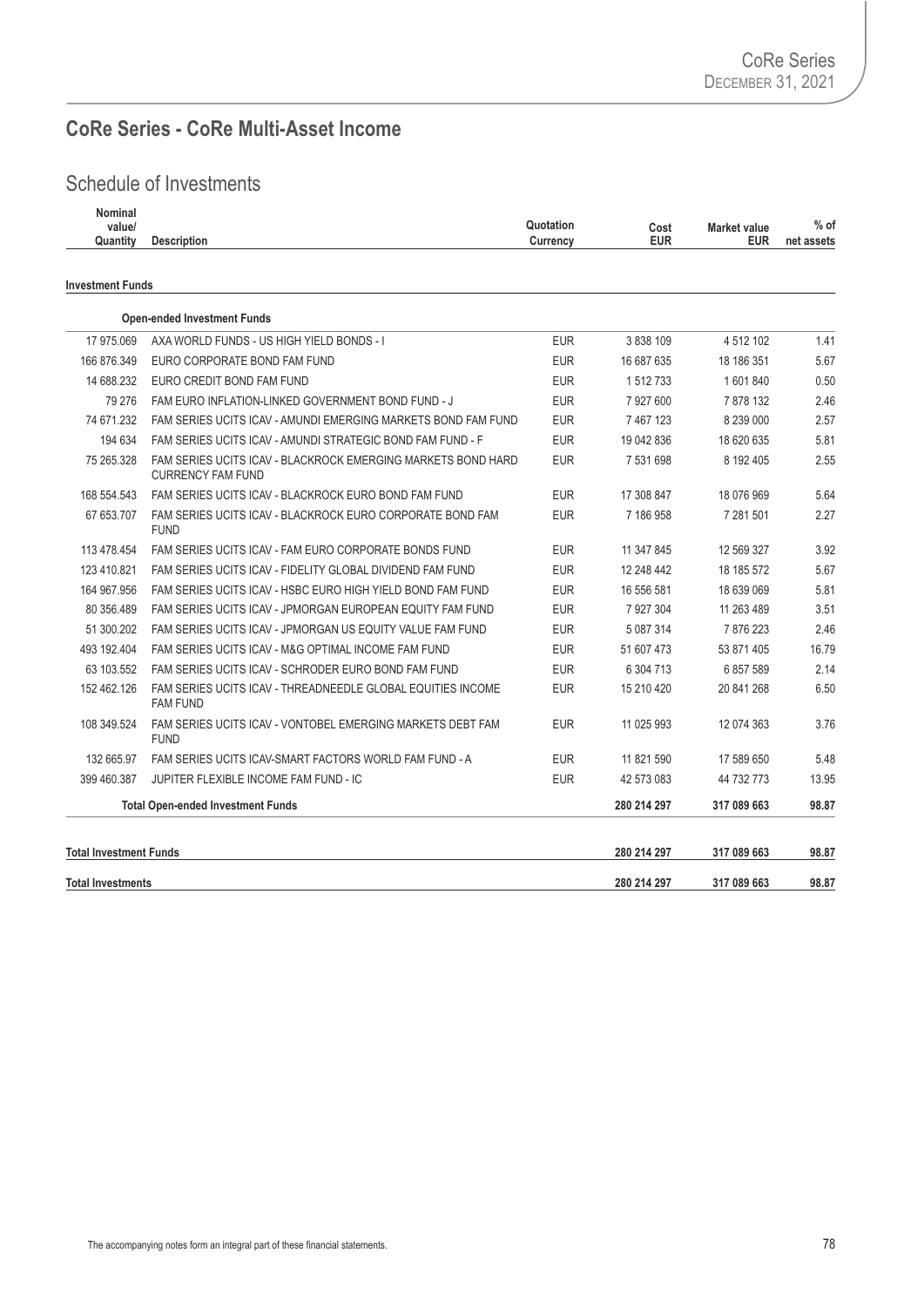#### **CoRe Series - CoRe Multi-Asset Income**

| <b>Economic classification</b> | $\%$  | <b>Geographical classification</b> | $\%$  |
|--------------------------------|-------|------------------------------------|-------|
| Investment Fund                | 98.87 | Ireland                            | 97.46 |
|                                | 98.87 | Luxembourg                         | 1.41  |
|                                |       |                                    | 98.87 |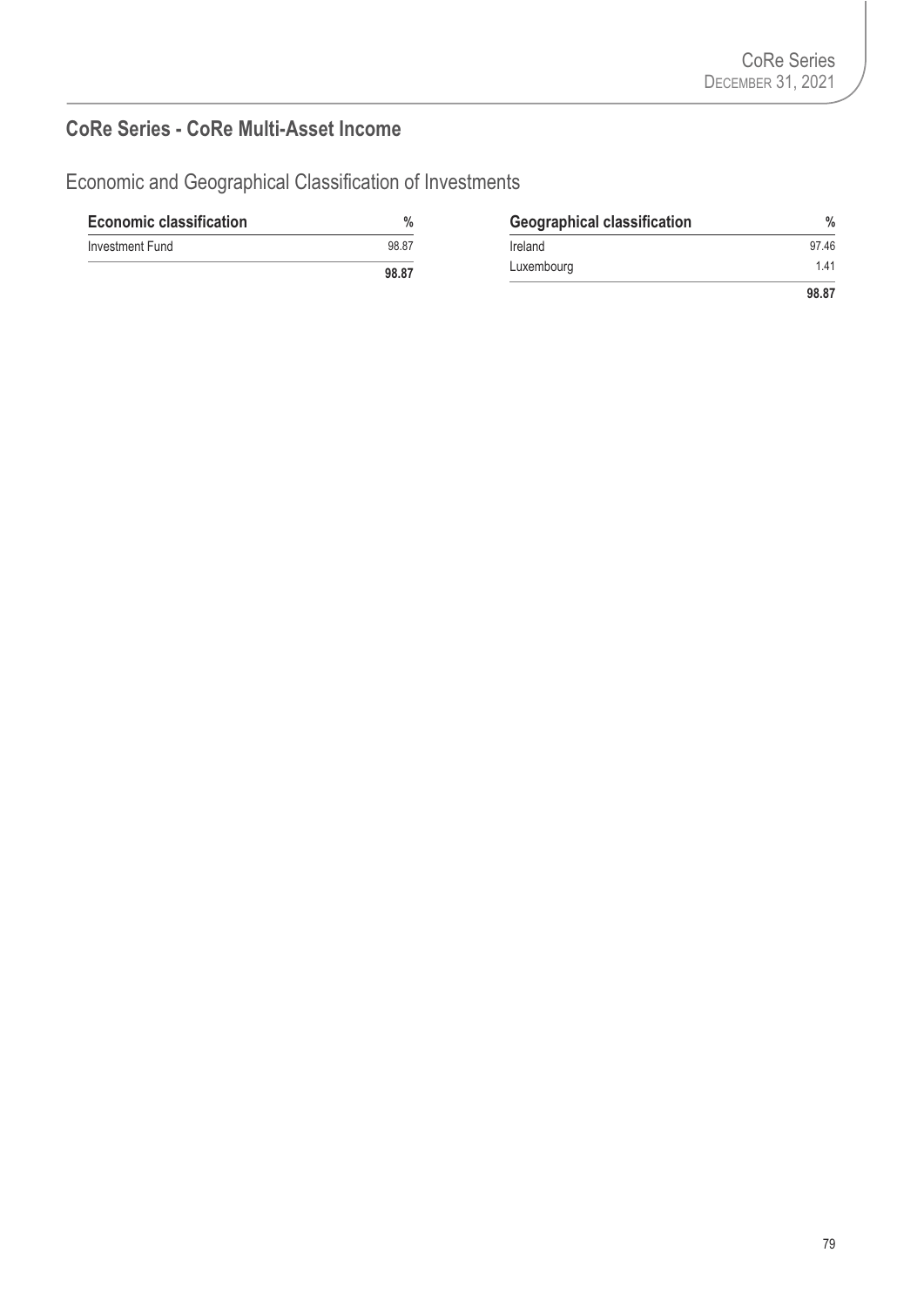#### **CoRe Series - CoRe Aggressive**

#### Schedule of Investments

| Nominal  |                    |                                          |                          |
|----------|--------------------|------------------------------------------|--------------------------|
| value/   |                    | Quotation<br>Cost<br><b>Market value</b> | $%$ of                   |
| Quantity | <b>Description</b> | <b>EUR</b><br>Currencv                   | <b>EUR</b><br>net assets |
|          |                    |                                          |                          |

#### **Investment Funds**

| <b>Total Investments</b>      |                                                                                 |            | 77 012 458    | 94 688 525   | 98.35 |
|-------------------------------|---------------------------------------------------------------------------------|------------|---------------|--------------|-------|
| <b>Total Investment Funds</b> |                                                                                 |            | 77 012 458    | 94 688 525   | 98.35 |
|                               | <b>Total Open-ended Investment Funds</b>                                        |            | 77 012 458    | 94 688 525   | 98.35 |
| 19 772.667                    | JUPITER FLEXIBLE INCOME FAM FUND - IC                                           | <b>EUR</b> | 2 0 2 2 4 1 8 | 2 2 14 2 0 3 | 2.30  |
| 50 634.972                    | JPMORGAN INVESTMENT FUNDS - US SELECT EQUITY FUND - 12                          | <b>USD</b> | 7618816       | 8 893 624    | 9.24  |
| 25 595.46                     | FAM SERIES UCITS ICAV-SMART FACTORS WORLD FAM FUND - A                          | <b>EUR</b> | 2 236 306     | 3 393 600    | 3.52  |
| 14 990.879                    | FAM SERIES UCITS ICAV-JPMORGAN CHINA A-SHARES OPPOTUNITIES<br>FAM FUND - I      | <b>EUR</b> | 1 499 492     | 1592871      | 1.65  |
| 56 405.212                    | FAM SERIES UCITS ICAV - VONTOBEL GLOBAL EQUITY FAM FUND                         | <b>EUR</b> | 6890362       | 9460677      | 9.83  |
| 35 279.45                     | FAM SERIES UCITS ICAV - STOXX EUROPE 600 INDEX FAM FUND                         | <b>EUR</b> | 4 043 496     | 4 912 275    | 5.10  |
| 63 673.311                    | FAM SERIES UCITS ICAV - S&P 500 INDEX FAM FUND                                  | <b>EUR</b> | 7 035 898     | 11 119 142   | 11.56 |
| 27 111.739                    | FAM SERIES UCITS ICAV - SCHRODER EURO BOND FAM FUND                             | <b>EUR</b> | 2883756       | 2 946 287    | 3.06  |
| 68 422.699                    | FAM SERIES UCITS ICAV - ROBECO BP GLOBAL PREMIUM EQUITIES FAM<br><b>FUND</b>    | <b>EUR</b> | 8 391 541     | 9753040      | 10.13 |
| 38 331.161                    | FAM SERIES UCITS ICAV - NORDEA STABLE PERFORMANCE FAM FUND                      | <b>EUR</b> | 4 144 821     | 4 604 377    | 4.78  |
| 35 909.775                    | FAM SERIES UCITS ICAV - M&G OPTIMAL INCOME FAM FUND                             | <b>EUR</b> | 3719010       | 3 922 425    | 4.07  |
| 58 586.398                    | FAM SERIES UCITS ICAV - FIDELITY WORLD FAM FUND                                 | <b>EUR</b> | 7 039 165     | 9 342 128    | 9.70  |
| 25 942.531                    | FAM SERIES UCITS ICAV - FIDELITY EURO BOND FAM FUND                             | <b>EUR</b> | 2 782 448     | 2893422      | 3.01  |
| 39 523.178                    | FAM SERIES UCITS ICAV - FAM INVESTMENT GRADE EURO AGGREGATE<br><b>BOND FUND</b> | <b>EUR</b> | 4 308 437     | 4 525 048    | 4.70  |
| 33 379.354                    | FAM SERIES UCIT ICAV - MSCI WORLD INDEX FAM FUND - IA                           | <b>EUR</b> | 3 405 109     | 5 355 384    | 5.56  |
| 13 679.296                    | FAM SERIES UCIT ICAV - MSCI AC ASIA PACIFIC EX JAPAN INDEX FUND                 | <b>EUR</b> | 1 401 213     | 1704 468     | 1.77  |
| 15 213                        | FAM EURO INFLATION-LINKED GOVERNMENT BOND FUND - J                              | <b>EUR</b> | 1 521 300     | 1511807      | 1.57  |
| 23 283.998                    | EURIZON FUND - BOND AGGREGATE RMB                                               | <b>EUR</b> | 2 373 970     | 2 770 330    | 2.88  |
| 36 949                        | DIVERSITY AND INCLUSION FAM FUND - I                                            | <b>EUR</b> | 3 694 900     | 3773417      | 3.92  |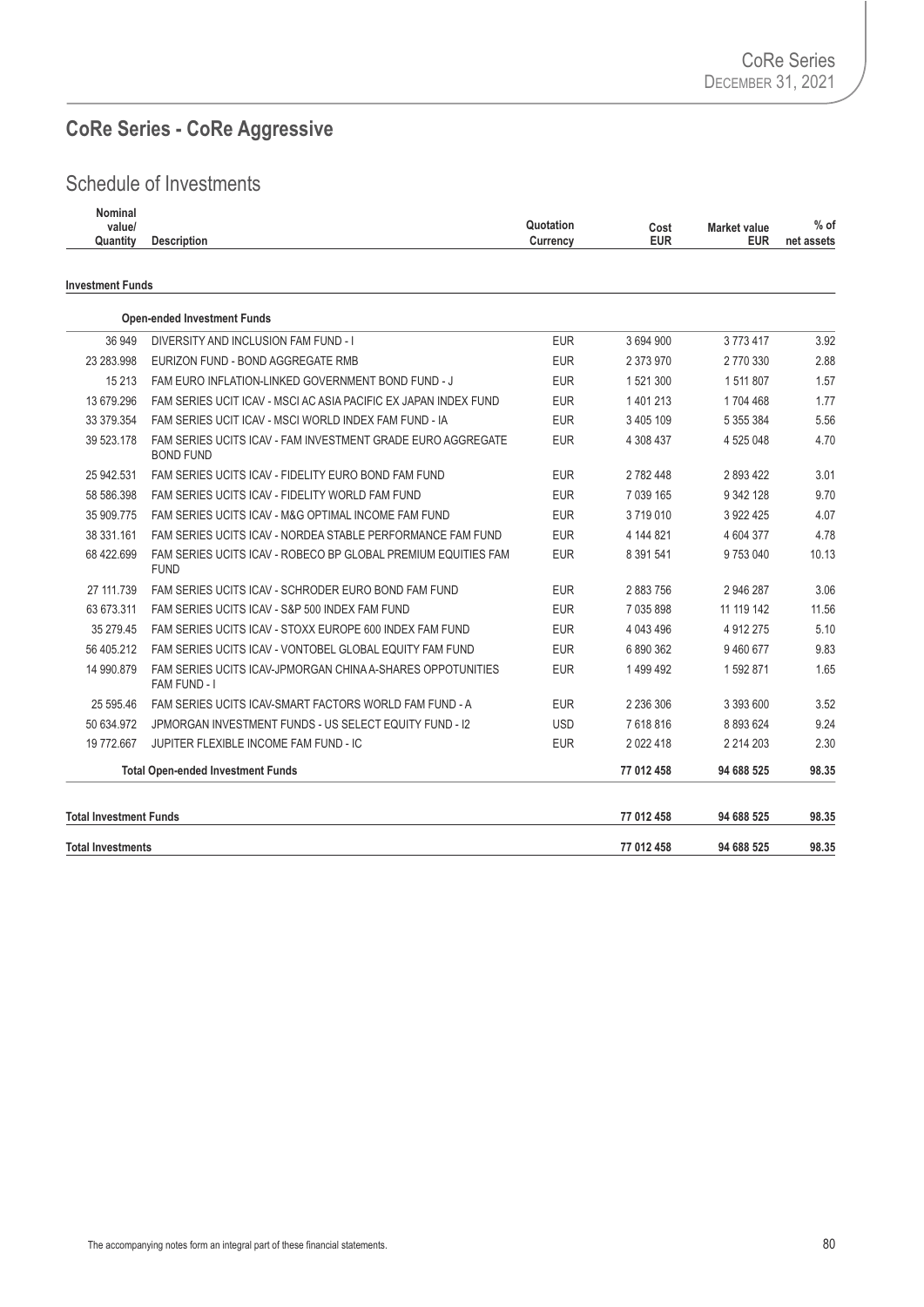# **CoRe Series - CoRe Aggressive**

| <b>Economic classification</b> | $\frac{0}{0}$ | <b>Geographical classification</b> | $\frac{0}{0}$ |
|--------------------------------|---------------|------------------------------------|---------------|
| Investment Fund                | 98.35         | Ireland                            | 86.24         |
|                                | 98.35         | Luxembourg                         | 12.11         |
|                                |               |                                    | 98.35         |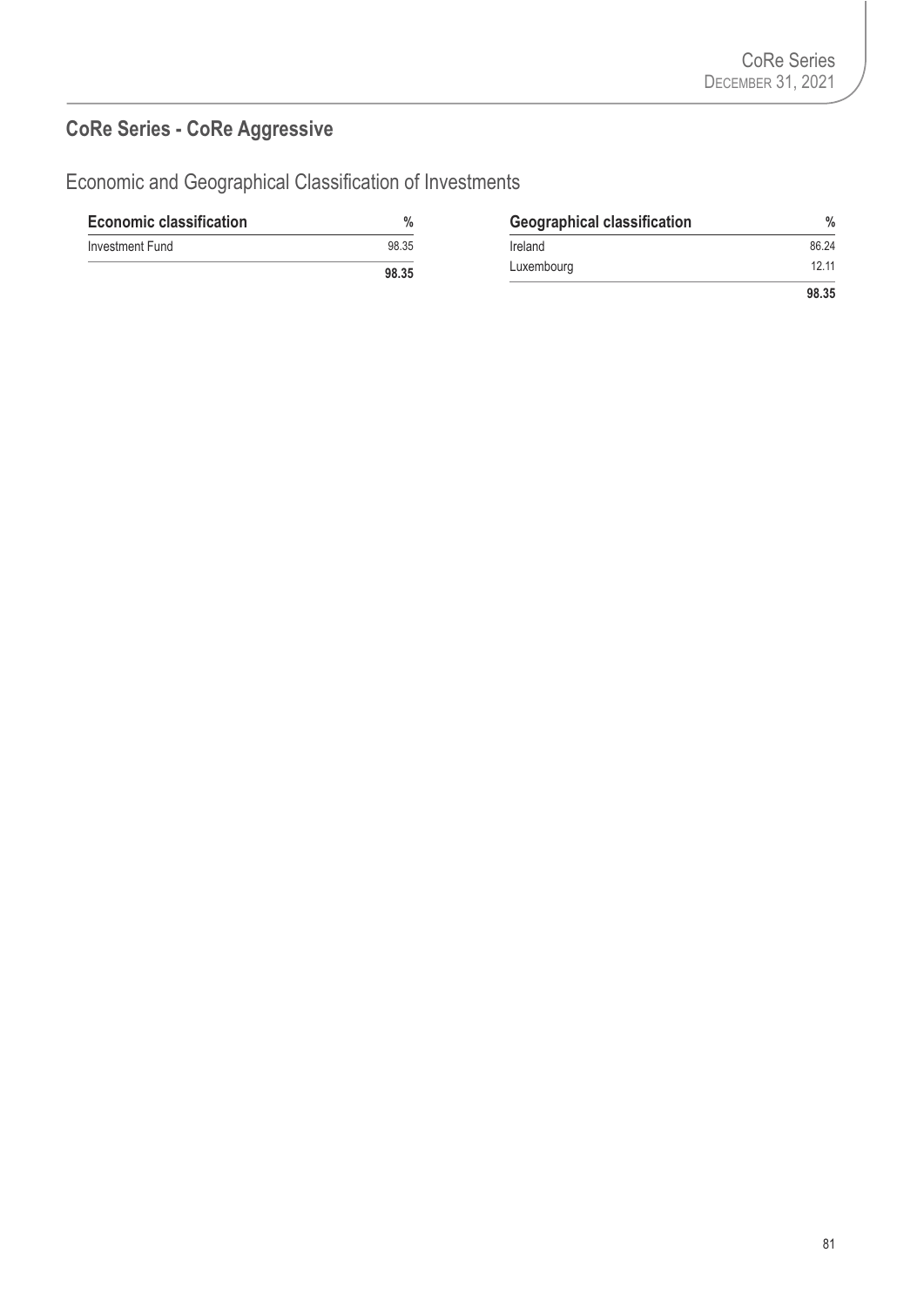# **CoRe Series - CoRe Target Allocation 25**

| Nominal<br>value/<br>Quantity | <b>Description</b>                                                              | Quotation<br>Currency | Cost<br><b>EUR</b> | <b>Market value</b><br><b>EUR</b> | $%$ of<br>net assets |
|-------------------------------|---------------------------------------------------------------------------------|-----------------------|--------------------|-----------------------------------|----------------------|
| <b>Investment Funds</b>       |                                                                                 |                       |                    |                                   |                      |
|                               | <b>Open-ended Investment Funds</b>                                              |                       |                    |                                   |                      |
| 490 487.729                   | ABERDEEN STANDARD SICAV II-ABSOLUTE RETURN GLOBAL BOND STR -<br>HD              | <b>EUR</b>            | 5 208 877          | 5 103 427                         | 5.78                 |
| 42 290.14                     | <b>BLACKROCK STRATEGIC FUNDS - FIXED INCOME STRATEGIES FUND - A2</b>            | <b>EUR</b>            | 5 095 010          | 5 202 533                         | 5.90                 |
| 39 585.893                    | EURO CORPORATE BOND FAM FUND                                                    | <b>EUR</b>            | 3 963 717          | 4 3 1 4 1 1 0                     | 4.89                 |
| 39 561.686                    | EURO CREDIT BOND FAM FUND                                                       | <b>EUR</b>            | 3 956 169          | 4 314 439                         | 4.89                 |
| 57 080,063                    | FAM SERIES UCIT ICAV - MSCI WORLD INDEX FAM FUND - IA                           | <b>EUR</b>            | 5742739            | 9 157 9 24                        | 10.38                |
| 79 671.612                    | FAM SERIES UCITS ICAV - BLACKROCK EURO BOND FAM FUND                            | <b>EUR</b>            | 7971631            | 8 544 541                         | 9.68                 |
| 40 097.846                    | FAM SERIES UCITS ICAV - BLACKROCK EURO CORPORATE BOND FAM<br><b>FUND</b>        | <b>EUR</b>            | 4 0 14 7 0 3       | 4 3 1 5 6 9 1                     | 4.89                 |
| 39 005.246                    | FAM SERIES UCITS ICAV - FAM FURO CORPORATE BONDS FUND                           | <b>EUR</b>            | 3 900 525          | 4 320 377                         | 4.90                 |
| 37 594.839                    | FAM SERIES UCITS ICAV - FAM INVESTMENT GRADE EURO AGGREGATE<br><b>BOND FUND</b> | <b>EUR</b>            | 3767760            | 4 304 271                         | 4.88                 |
| 76 780.499                    | FAM SERIES UCITS ICAV - FIDELITY EURO BOND FAM FUND                             | <b>EUR</b>            | 7682997            | 8 5 6 3 4 8 3                     | 9.70                 |
| 51 147.741                    | FAM SERIES UCITS ICAV - FIDELITY WORLD FAM FUND                                 | <b>EUR</b>            | 5 183 975          | 8 155 968                         | 9.24                 |
| 39 177.673                    | FAM SERIES UCITS ICAV - ROBECO BP GLOBAL PREMIUM EQUITIES FAM<br><b>FUND</b>    | <b>EUR</b>            | 3 929 308          | 5 5 8 4 4 2 5                     | 6.33                 |
| 78 698.964                    | FAM SERIES UCITS ICAV - SCHRODER EURO BOND FAM FUND                             | <b>EUR</b>            | 7874976            | 8 552 374                         | 9.69                 |
| 926 449 046                   | JANUS HENDERSON UNITED KINGDOM ABSOLUTE RETURN FUND - I                         | <b>EUR</b>            | 6701092            | 7 012 108                         | 7.95                 |
|                               | <b>Total Open-ended Investment Funds</b>                                        |                       | 74 993 479         | 87 445 671                        | 99.10                |

| <b>Total Investment Funds</b> | 74 993 479 | 87 445 671 | 99.10 |
|-------------------------------|------------|------------|-------|
| <b>Total Investments</b>      | 74 993 479 | 87 445 671 | 99.10 |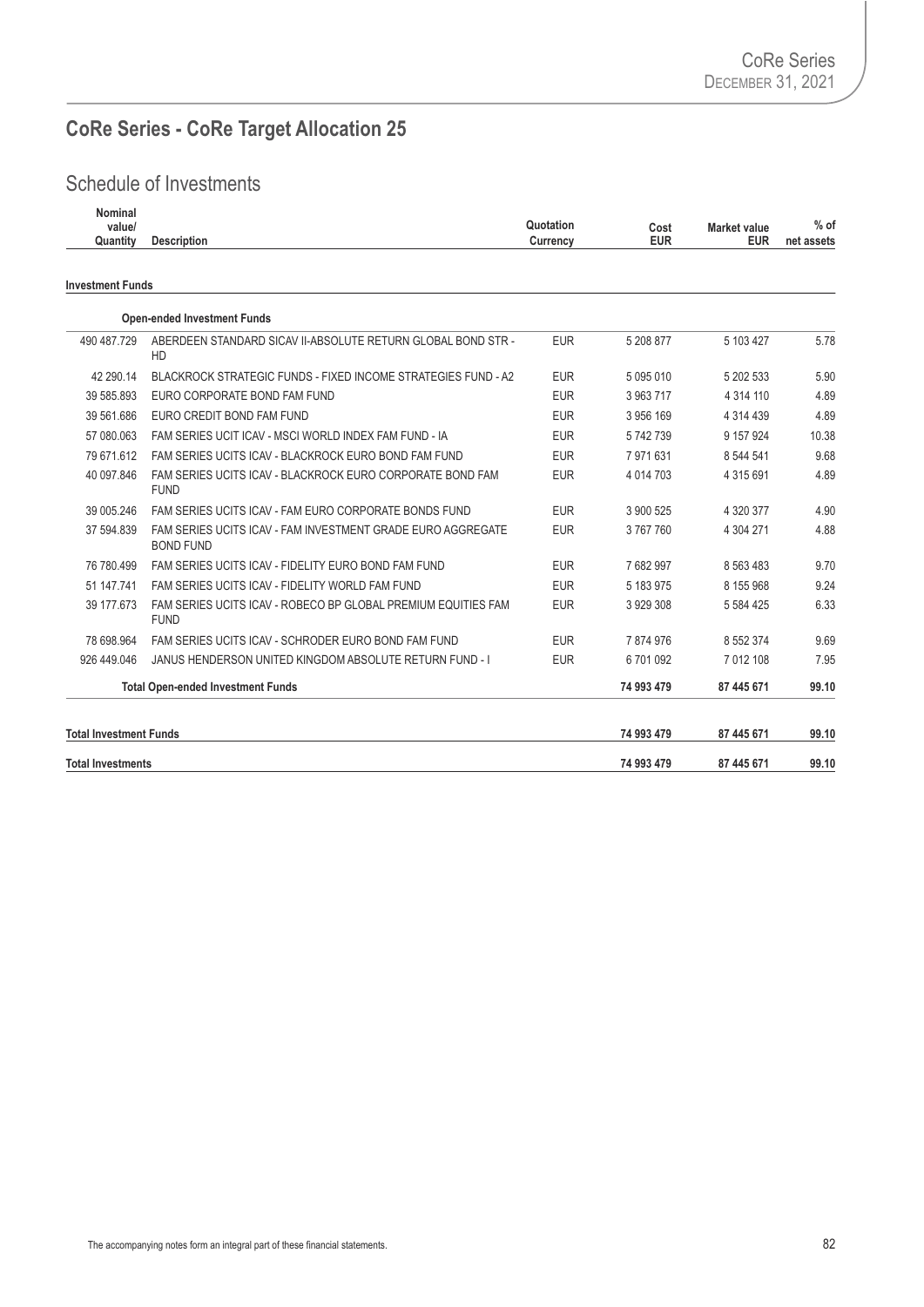# **CoRe Series - CoRe Target Allocation 25**

| <b>Economic classification</b> | $\%$  | <b>Geographical classification</b> | $\frac{0}{0}$ |
|--------------------------------|-------|------------------------------------|---------------|
| Investment Fund                | 99.10 | Ireland                            | 79.47         |
|                                | 99.10 | Luxembourg                         | 19.63         |
|                                |       |                                    | 99.10         |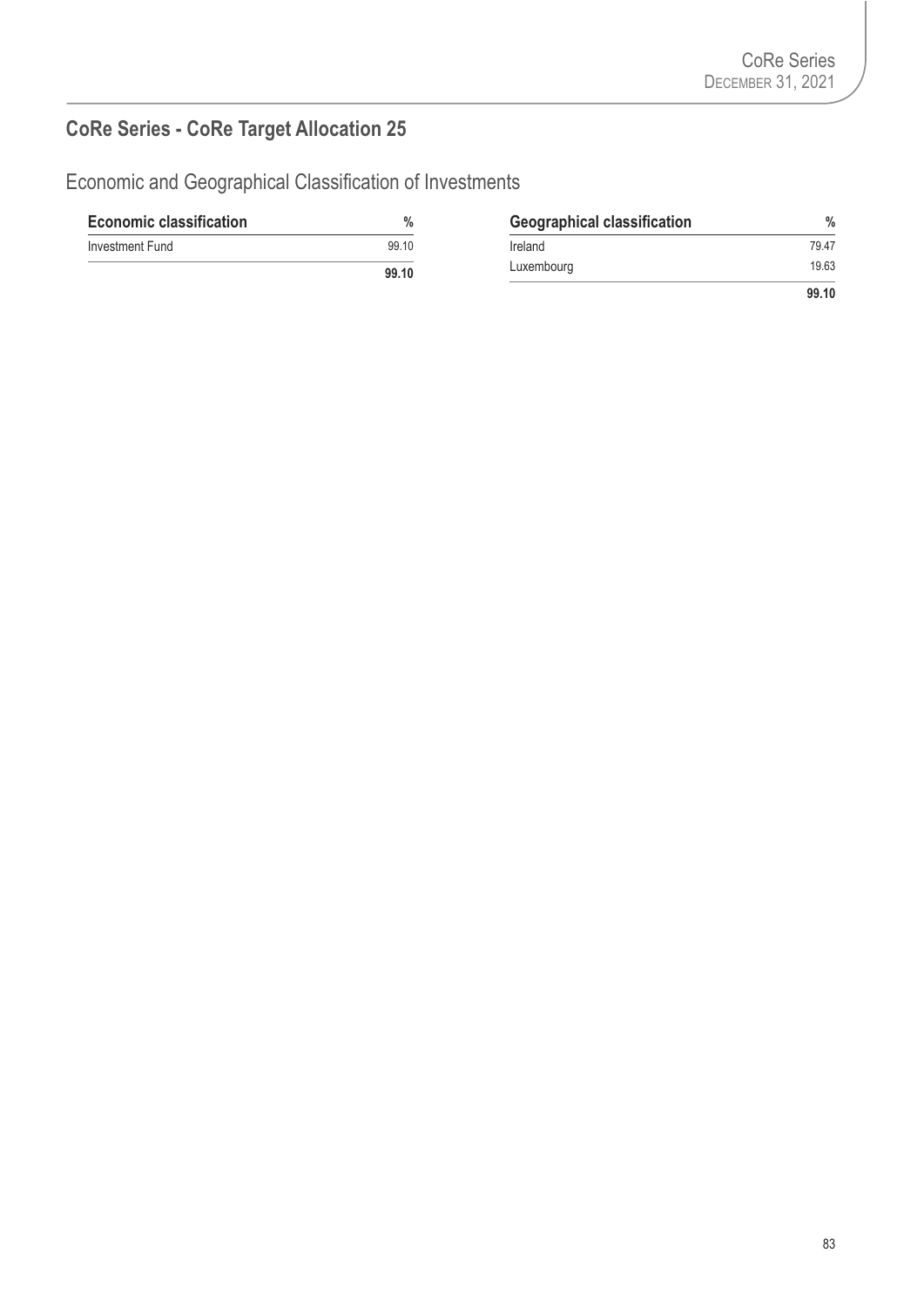# **CoRe Series - CoRe Target Allocation 25 (II)**

| <b>Nominal</b><br>value/<br>Quantity | <b>Description</b>                                                              | Quotation<br>Currency | Cost<br><b>EUR</b> | <b>Market value</b><br><b>EUR</b> | $%$ of<br>net assets |
|--------------------------------------|---------------------------------------------------------------------------------|-----------------------|--------------------|-----------------------------------|----------------------|
| <b>Investment Funds</b>              |                                                                                 |                       |                    |                                   |                      |
|                                      | <b>Open-ended Investment Funds</b>                                              |                       |                    |                                   |                      |
| 172 676.438                          | ABERDEEN STANDARD SICAV II-ABSOLUTE RETURN GLOBAL BOND STR -<br>HD              | <b>EUR</b>            | 1822 524           | 1796 664                          | 5.81                 |
| 14 872.14                            | <b>BLACKROCK STRATEGIC FUNDS - FIXED INCOME STRATEGIES FUND - A2</b>            | <b>EUR</b>            | 1788 163           | 1829 571                          | 5.92                 |
| 13 768.94                            | EURO CORPORATE BOND FAM FUND                                                    | <b>EUR</b>            | 1 376 894          | 1 500 553                         | 4.85                 |
| 13 770.567                           | EURO CREDIT BOND FAM FUND                                                       | <b>EUR</b>            | 1 377 057          | 1 501 763                         | 4.86                 |
| 19 945.86                            | FAM SERIES UCIT ICAV - MSCI WORLD INDEX FAM FUND - IA                           | <b>EUR</b>            | 2 007 081          | 3 200 115                         | 10.34                |
| 27 837,398                           | FAM SERIES UCITS ICAV - BLACKROCK EURO BOND FAM FUND                            | <b>EUR</b>            | 2 787 931          | 2 985 477                         | 9.65                 |
| 13 955.749                           | FAM SERIES UCITS ICAV - BLACKROCK EURO CORPORATE BOND FAM<br><b>FUND</b>        | <b>EUR</b>            | 1 395 575          | 1 502 043                         | 4.86                 |
| 13 565.413                           | FAM SERIES UCITS ICAV - FAM EURO CORPORATE BONDS FUND                           | <b>EUR</b>            | 1 356 541          | 1 502 559                         | 4.86                 |
| 13 083.508                           | FAM SERIES UCITS ICAV - FAM INVESTMENT GRADE EURO AGGREGATE<br><b>BOND FUND</b> | <b>EUR</b>            | 1 320 394          | 1 497 944                         | 4.84                 |
| 26 898.193                           | FAM SERIES UCITS ICAV - FIDELITY EURO BOND FAM FUND                             | <b>EUR</b>            | 2 706 754          | 3 000 009                         | 9.70                 |
| 17 884.774                           | FAM SERIES UCITS ICAV - FIDELITY WORLD FAM FUND                                 | <b>EUR</b>            | 1798033            | 2851888                           | 9.22                 |
| 13 690.4                             | FAM SERIES UCITS ICAV - ROBECO BP GLOBAL PREMIUM EQUITIES FAM<br><b>FUND</b>    | <b>EUR</b>            | 1 375 559          | 1951443                           | 6.31                 |
| 27 498.149                           | FAM SERIES UCITS ICAV - SCHRODER EURO BOND FAM FUND                             | <b>EUR</b>            | 2751617            | 2988279                           | 9.66                 |
| 324 698.632                          | JANUS HENDERSON UNITED KINGDOM ABSOLUTE RETURN FUND - I                         | <b>EUR</b>            | 2 337 877          | 2 457 579                         | 7.95                 |
|                                      | <b>Total Open-ended Investment Funds</b>                                        |                       | 26 202 000         | 30 565 887                        | 98.83                |
| <b>Total Investment Funds</b>        |                                                                                 |                       | 26 202 000         | 30 565 887                        | 98.83                |
| <b>Total Investments</b>             |                                                                                 |                       | 26 202 000         | 30 565 887                        | 98.83                |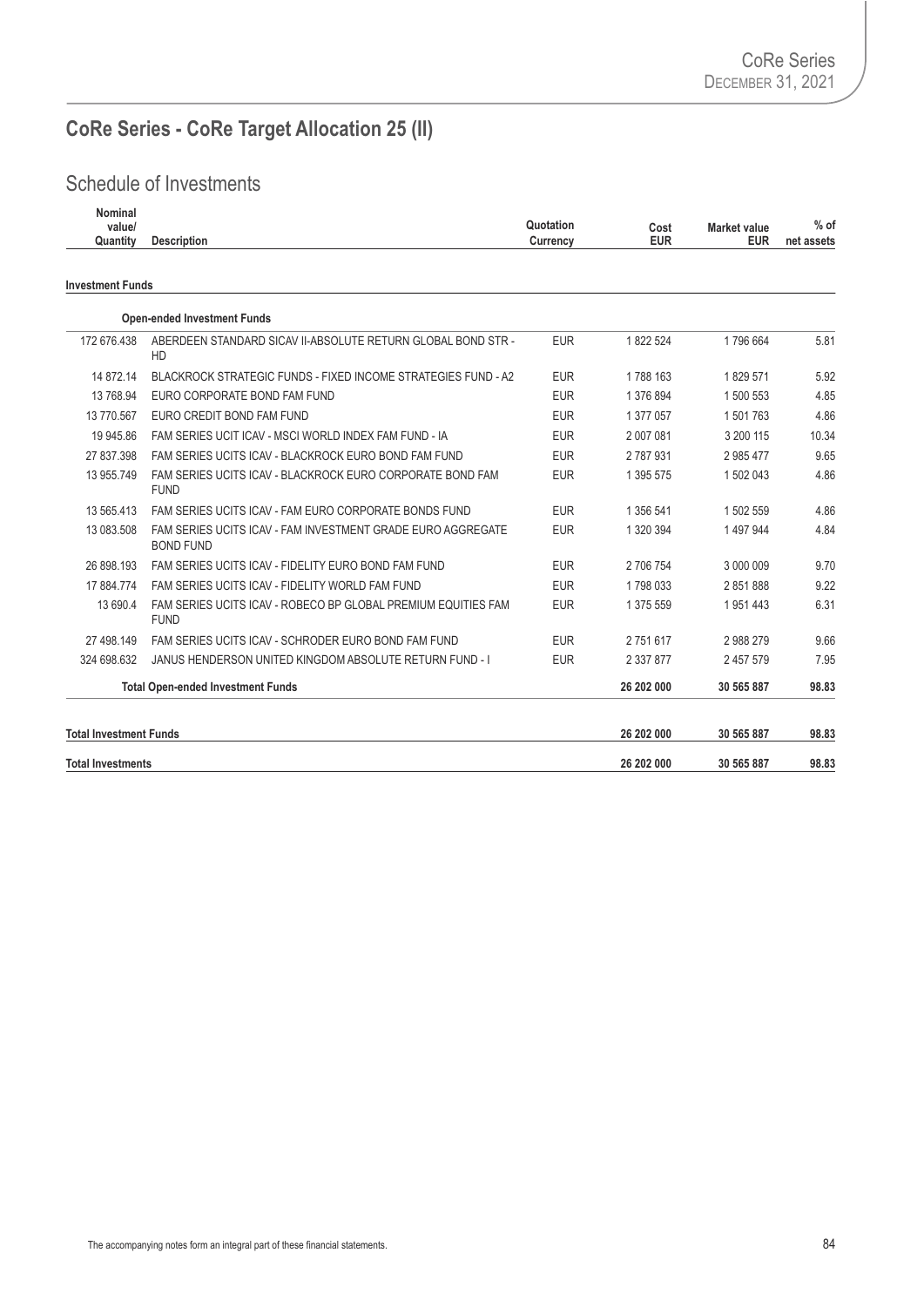# **CoRe Series - CoRe Target Allocation 25 (II)**

| <b>Economic classification</b> | $\%$  | <b>Geographical classification</b> | $\%$  |
|--------------------------------|-------|------------------------------------|-------|
| Investment Fund                | 98.83 | Ireland                            | 79.16 |
|                                | 98.83 | Luxembourg                         | 19.67 |
|                                |       |                                    | 98.83 |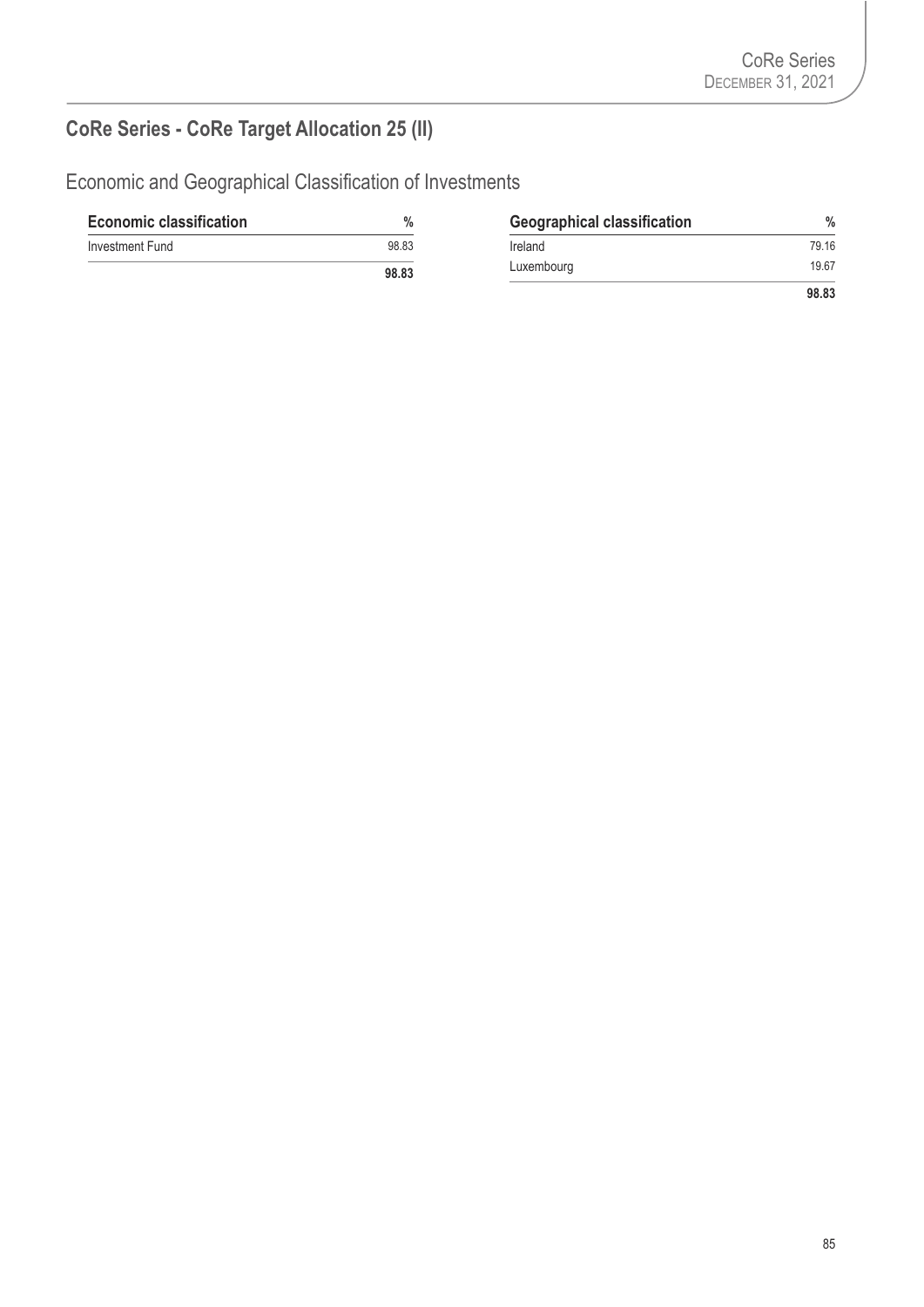# **CoRe Series - CoRe Target Allocation 25 (III)**

| <b>Nominal</b><br>value/<br>Quantity | <b>Description</b>                                                              | Quotation<br>Currency | Cost<br><b>EUR</b> | Market value<br><b>EUR</b> | $%$ of<br>net assets |
|--------------------------------------|---------------------------------------------------------------------------------|-----------------------|--------------------|----------------------------|----------------------|
| <b>Investment Funds</b>              |                                                                                 |                       |                    |                            |                      |
|                                      | <b>Open-ended Investment Funds</b>                                              |                       |                    |                            |                      |
| 36 656.158                           | ABERDEEN STANDARD SICAV II-ABSOLUTE RETURN GLOBAL BOND STR -<br>HD              | <b>EUR</b>            | 384 454            | 381 400                    | 5.80                 |
| 3 155.15                             | BLACKROCK STRATEGIC FUNDS - FIXED INCOME STRATEGIES FUND - A2                   | <b>EUR</b>            | 377 409            | 388 147                    | 5.91                 |
| 2 946 737                            | FURO CORPORATE BOND FAM FUND                                                    | <b>EUR</b>            | 294 674            | 321 138                    | 4.89                 |
| 2 944.935                            | EURO CREDIT BOND FAM FUND                                                       | <b>EUR</b>            | 294 494            | 321 163                    | 4.89                 |
| 4 246.483                            | FAM SERIES UCIT ICAV - MSCI WORLD INDEX FAM FUND - IA                           | <b>EUR</b>            | 426 979            | 681 305                    | 10.37                |
| 5956.229                             | FAM SERIES UCITS ICAV - BLACKROCK EURO BOND FAM FUND                            | <b>EUR</b>            | 600 298            | 638 788                    | 9.72                 |
| 2 984.846                            | FAM SERIES UCITS ICAV - BLACKROCK EURO CORPORATE BOND FAM<br><b>FUND</b>        | <b>EUR</b>            | 298 485            | 321 256                    | 4.89                 |
| 2 903.514                            | FAM SERIES UCITS ICAV - FAM EURO CORPORATE BONDS FUND                           | <b>EUR</b>            | 290 351            | 321 605                    | 4.89                 |
| 2798.525                             | FAM SERIES UCITS ICAV - FAM INVESTMENT GRADE EURO AGGREGATE<br><b>BOND FUND</b> | <b>EUR</b>            | 281 887            | 320 406                    | 4.88                 |
| 5723.068                             | FAM SERIES UCITS ICAV - FIDELITY EURO BOND FAM FUND                             | <b>EUR</b>            | 576 579            | 638 305                    | 9.71                 |
| 3812.179                             | FAM SERIES UCITS ICAV - FIDELITY WORLD FAM FUND                                 | <b>EUR</b>            | 376 833            | 607886                     | 9.25                 |
| 2 927,065                            | FAM SERIES UCITS ICAV - ROBECO BP GLOBAL PREMIUM EQUITIES FAM<br><b>FUND</b>    | <b>EUR</b>            | 293 562            | 417 227                    | 6.35                 |
| 5 845.211                            | FAM SERIES UCITS ICAV - SCHRODER EURO BOND FAM FUND                             | <b>EUR</b>            | 588 975            | 635 211                    | 9.67                 |
| 69 031.375                           | JANUS HENDERSON UNITED KINGDOM ABSOLUTE RETURN FUND - I                         | <b>EUR</b>            | 496 516            | 522 485                    | 7.95                 |
|                                      | <b>Total Open-ended Investment Funds</b>                                        |                       | 5 581 496          | 6 516 322                  | 99.17                |
| <b>Total Investment Funds</b>        |                                                                                 |                       | 5 581 496          | 6 516 322                  | 99.17                |
| <b>Total Investments</b>             |                                                                                 |                       | 5 581 496          | 6 516 322                  | 99.17                |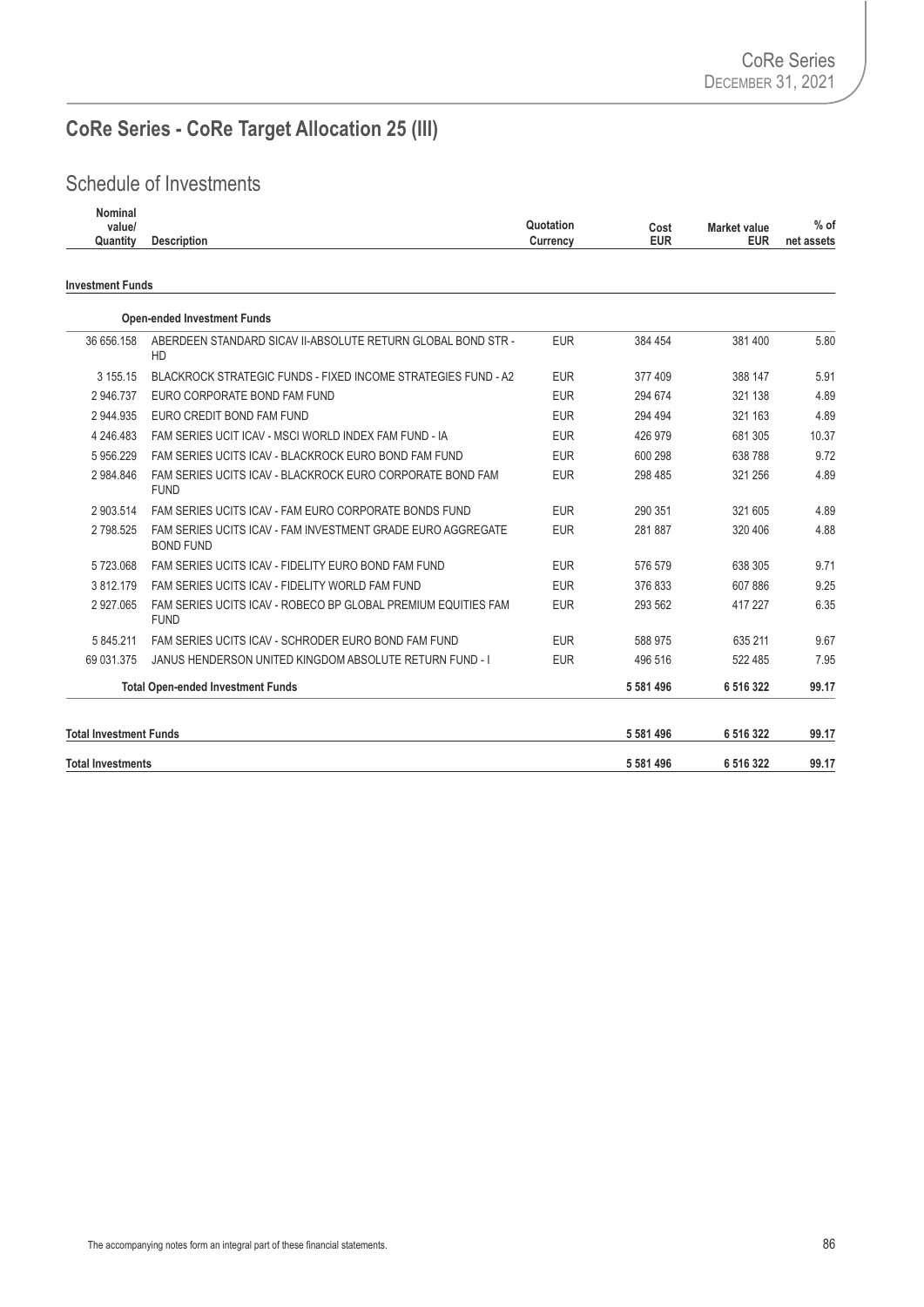# **CoRe Series - CoRe Target Allocation 25 (III)**

| <b>Economic classification</b> | %     | <b>Geographical classification</b> | $\%$  |
|--------------------------------|-------|------------------------------------|-------|
| Investment Fund                | 99.17 | Ireland                            | 79.51 |
|                                | 99.17 | Luxembourg                         | 19.66 |
|                                |       |                                    | 99.17 |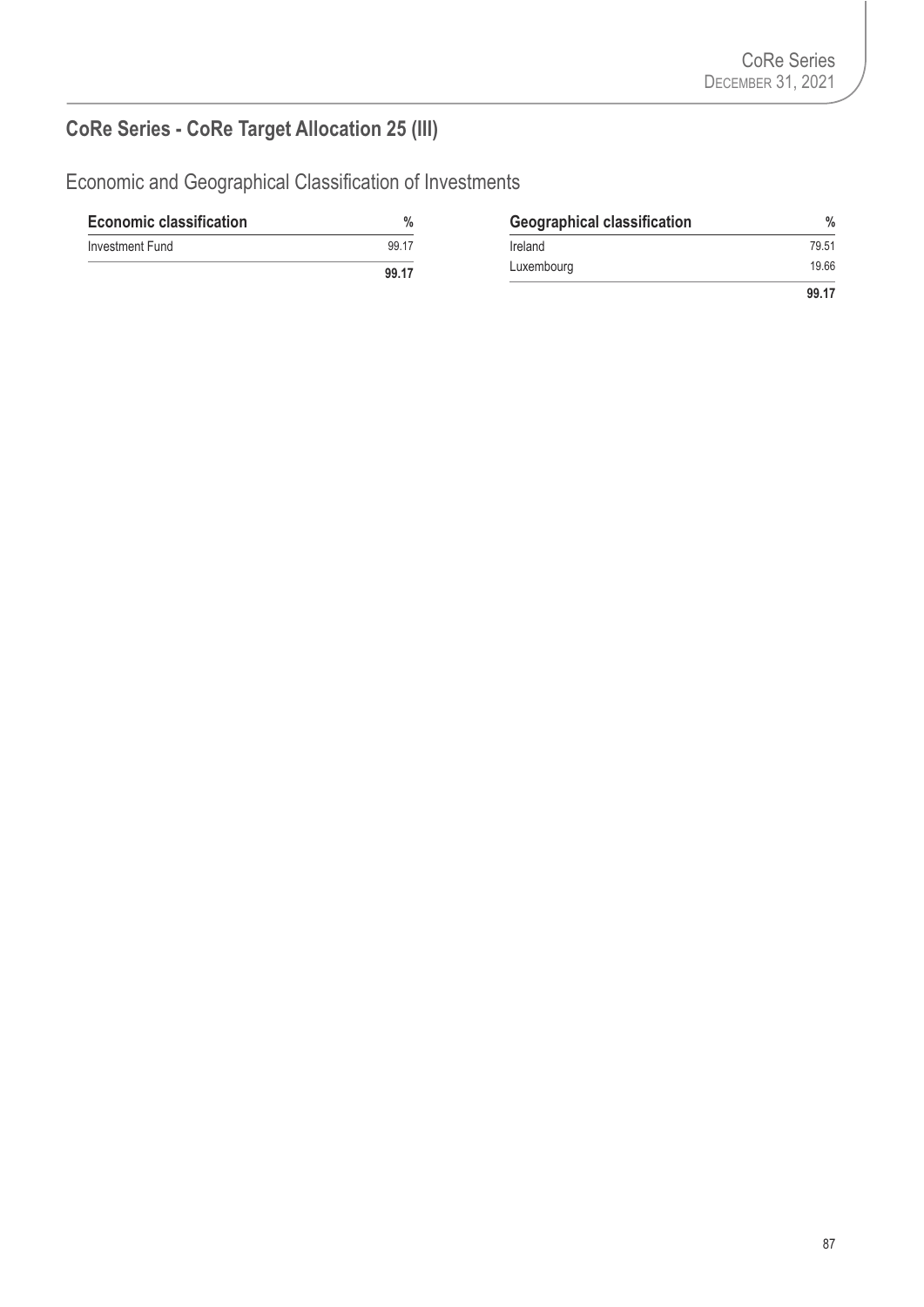# **CoRe Series - CoRe Target Allocation 25 (IV)**

| Nominal<br>value/<br>Quantity | <b>Description</b>                                                 | Quotation<br>Currency | Cost<br><b>EUR</b> | <b>Market value</b><br><b>EUR</b> | $%$ of<br>net assets |
|-------------------------------|--------------------------------------------------------------------|-----------------------|--------------------|-----------------------------------|----------------------|
| <b>Investment Funds</b>       |                                                                    |                       |                    |                                   |                      |
|                               | <b>Open-ended Investment Funds</b>                                 |                       |                    |                                   |                      |
| 28 092 494                    | ABERDEEN STANDARD SICAV II-ABSOLUTE RETURN GLOBAL BOND STR -<br>HD | <b>EUR</b>            | 294 088            | 292 297                           | 5.73                 |
| 2415.2                        | BLACKROCK STRATEGIC FUNDS - FIXED INCOME STRATEGIES FUND - A2      | <b>EUR</b>            | 288 145            | 297 118                           | 5.82                 |
| 2 2 5 9 9 2 9                 | EURO CORPORATE BOND FAM FUND                                       | <b>EUR</b>            | 226 130            | 246 289                           | 4.83                 |
| 2.250E17                      | ELIDO COEDIT DOND EAM ELIND                                        | <b>CHID</b>           | 2250E              | <b>COC SIG</b>                    | 102                  |

| <b>Total Investments</b>      |                                                                                 |            | 4 3 1 6 8 0 8 | 5 0 26 9 55 | 98.48 |
|-------------------------------|---------------------------------------------------------------------------------|------------|---------------|-------------|-------|
| <b>Total Investment Funds</b> |                                                                                 |            | 4 3 1 6 8 0 8 | 5 0 26 9 55 | 98.48 |
|                               | <b>Total Open-ended Investment Funds</b>                                        |            | 4 3 1 6 8 0 8 | 5 0 26 9 55 | 98.48 |
| 53 277.902                    | JANUS HENDERSON UNITED KINGDOM ABSOLUTE RETURN FUND - I                         | <b>EUR</b> | 379 637       | 403 250     | 7.90  |
| 4 525.271                     | FAM SERIES UCITS ICAV - SCHRODER FURO BOND FAM FUND                             | <b>EUR</b> | 459 967       | 491 770     | 9.63  |
| 2 251.609                     | FAM SERIES UCITS ICAV - ROBECO BP GLOBAL PREMIUM EQUITIES FAM<br><b>FUND</b>    | <b>EUR</b> | 226 175       | 320 947     | 6.29  |
| 3 010,003                     | FAM SERIES UCITS ICAV - FIDELITY WORLD FAM FUND                                 | <b>EUR</b> | 295 881       | 479 972     | 9.40  |
| 4 4 0 5 0 7 8                 | FAM SERIES UCITS ICAV - FIDELITY EURO BOND FAM FUND                             | <b>EUR</b> | 447 923       | 491 307     | 9.63  |
| 2 146.261                     | FAM SERIES UCITS ICAV - FAM INVESTMENT GRADE EURO AGGREGATE<br><b>BOND FUND</b> | <b>EUR</b> | 217859        | 245 728     | 4.81  |
| 2 2 2 6 . 7 8                 | FAM SERIES UCITS ICAV - FAM FURO CORPORATE BONDS FUND                           | <b>EUR</b> | 222 678       | 246 647     | 4.83  |
| 2 289.156                     | FAM SERIES UCITS ICAV - BLACKROCK EURO CORPORATE BOND FAM<br><b>FUND</b>        | <b>EUR</b> | 228 916       | 246 380     | 4.83  |
| 4 579.54                      | FAM SERIES UCITS ICAV - BLACKROCK EURO BOND FAM FUND                            | <b>EUR</b> | 465 398       | 491 142     | 9.62  |
| 3 289.71                      | FAM SERIES UCIT ICAV - MSCI WORLD INDEX FAM FUND - IA                           | <b>EUR</b> | 338 156       | 527 800     | 10.33 |
| 2 2 58.547                    | EURO CREDIT BOND FAM FUND                                                       | <b>EUR</b> | 225 855       | 246 308     | 4.83  |
|                               |                                                                                 |            |               |             |       |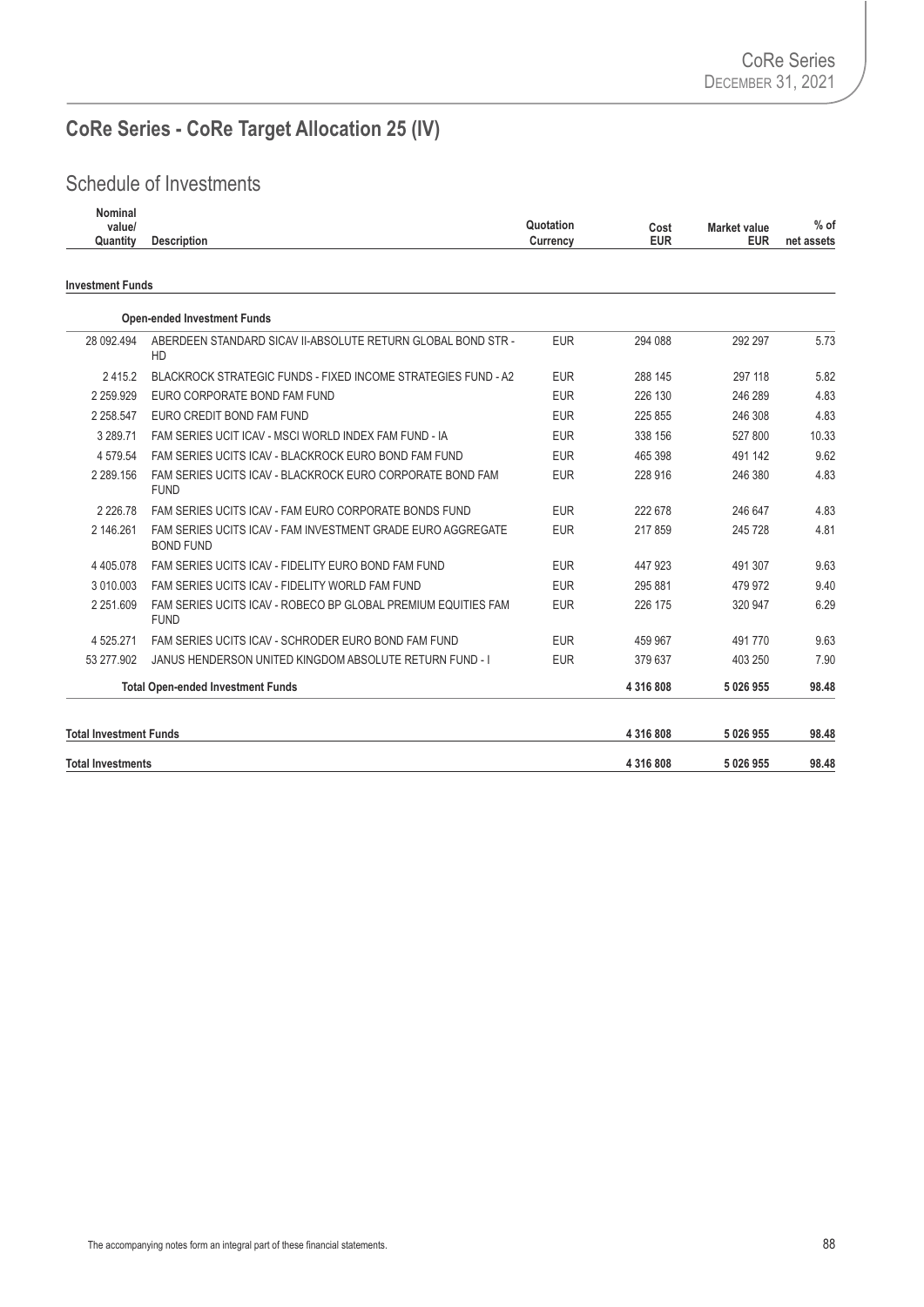# **CoRe Series - CoRe Target Allocation 25 (IV)**

| <b>Economic classification</b> | $\%$  | <b>Geographical classification</b> | $\frac{0}{0}$ |
|--------------------------------|-------|------------------------------------|---------------|
| Investment Fund                | 98.48 | Ireland                            | 79.03         |
|                                | 98.48 | Luxembourg                         | 19.45         |
|                                |       |                                    | 98.48         |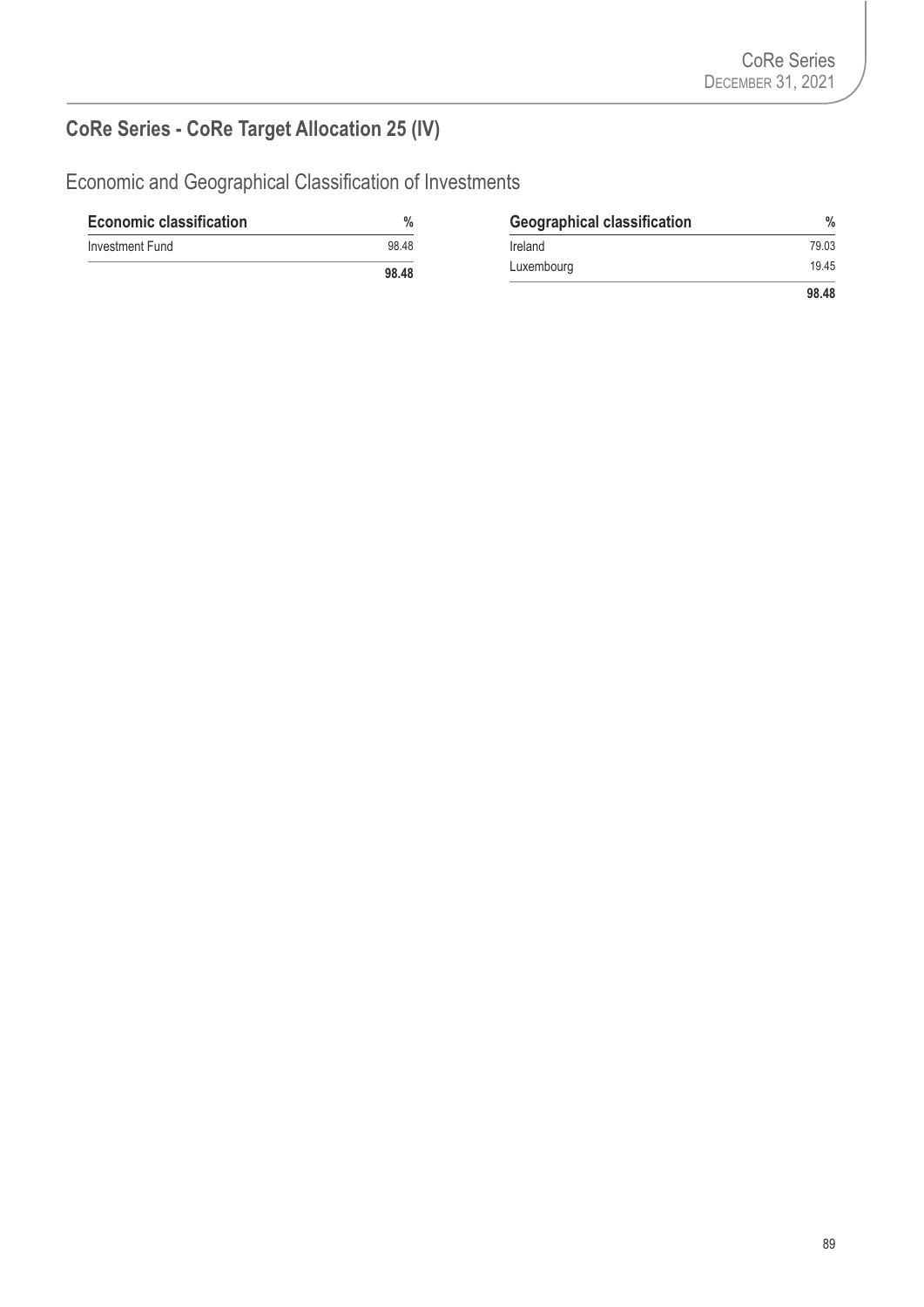# **CoRe Series - CoRe Target Allocation 50**

| Nominal<br>value/<br>Quantity | <b>Description</b>                                                                | Quotation<br>Currency | Cost<br><b>EUR</b> | <b>Market value</b><br><b>EUR</b> | $%$ of<br>net assets |
|-------------------------------|-----------------------------------------------------------------------------------|-----------------------|--------------------|-----------------------------------|----------------------|
| <b>Investment Funds</b>       |                                                                                   |                       |                    |                                   |                      |
|                               | <b>Open-ended Investment Funds</b>                                                |                       |                    |                                   |                      |
| 20 410.604                    | EURO CORPORATE BOND FAM FUND                                                      | <b>EUR</b>            | 2 041 060          | 2 2 2 4 3 6 8                     | 1.80                 |
| 20 123.919                    | EURO CREDIT BOND FAM FUND                                                         | <b>EUR</b>            | 2012392            | 2 194 634                         | 1.78                 |
| 129 883.422                   | FAM SERIES UCIT ICAV - MSCI WORLD INDEX FAM FUND - IA                             | <b>EUR</b>            | 13 039 452         | 20 838 496                        | 16.87                |
| 122 077 071                   | FAM SERIES UCITS ICAV - BLACKROCK EURO BOND FAM FUND                              | <b>EUR</b>            | 12 225 577         | 13 092 400                        | 10.60                |
| 20 674.468                    | FAM SERIES UCITS ICAV - BLACKROCK EURO CORPORATE BOND FAM<br><b>FUND</b>          | <b>EUR</b>            | 2 075 286          | 2 2 2 5 1 7 2                     | 1.80                 |
| 19 838.641                    | FAM SERIES UCITS ICAV - FAM EURO CORPORATE BONDS FUND                             | <b>EUR</b>            | 1983864            | 2 197 407                         | 1.78                 |
| 72 841.321                    | FAM SERIES UCITS ICAV - FAM INVESTMENT GRADE EURO AGGREGATE<br><b>BOND FUND</b>   | <b>EUR</b>            | 7 522 889          | 8 339 676                         | 6.75                 |
| 117 156,098                   | FAM SERIES UCITS ICAV - FIDELITY EURO BOND FAM FUND                               | <b>EUR</b>            | 11 754 182         | 13 066 654                        | 10.58                |
| 118 541.662                   | FAM SERIES UCITS ICAV - FIDELITY WORLD FAM FUND                                   | <b>EUR</b>            | 11 707 965         | 18 902 535                        | 15.30                |
| 18 865.032                    | FAM SERIES UCITS ICAV - INFUSIVE CONSUMER ALPHA GLOBAL LEADERS<br><b>FAM FUND</b> | <b>EUR</b>            | 1886 503           | 2 007 447                         | 1.62                 |
| 153 046.739                   | FAM SERIES UCITS ICAV - ROBECO BP GLOBAL PREMIUM EQUITIES FAM<br><b>FUND</b>      | <b>EUR</b>            | 15 287 322         | 21 815 435                        | 17.65                |
| 119 289.53                    | FAM SERIES UCITS ICAV - SCHRODER EURO BOND FAM FUND                               | <b>EUR</b>            | 11 961 125         | 12 963 432                        | 10.49                |
| 19 322.457                    | FAM SERIES UCITS ICAV-FIDELITY SUSTAINABLE WATER & WASTE FAM<br>FUND - I          | <b>EUR</b>            | 1932246            | 2 508 132                         | 2.03                 |
|                               | <b>Total Open-ended Investment Funds</b>                                          |                       | 95 429 863         | 122 375 788                       | 99.05                |
| <b>Total Investment Funds</b> |                                                                                   |                       | 95 429 863         | 122 375 788                       | 99.05                |
| <b>Total Investments</b>      |                                                                                   |                       | 95 429 863         | 122 375 788                       | 99.05                |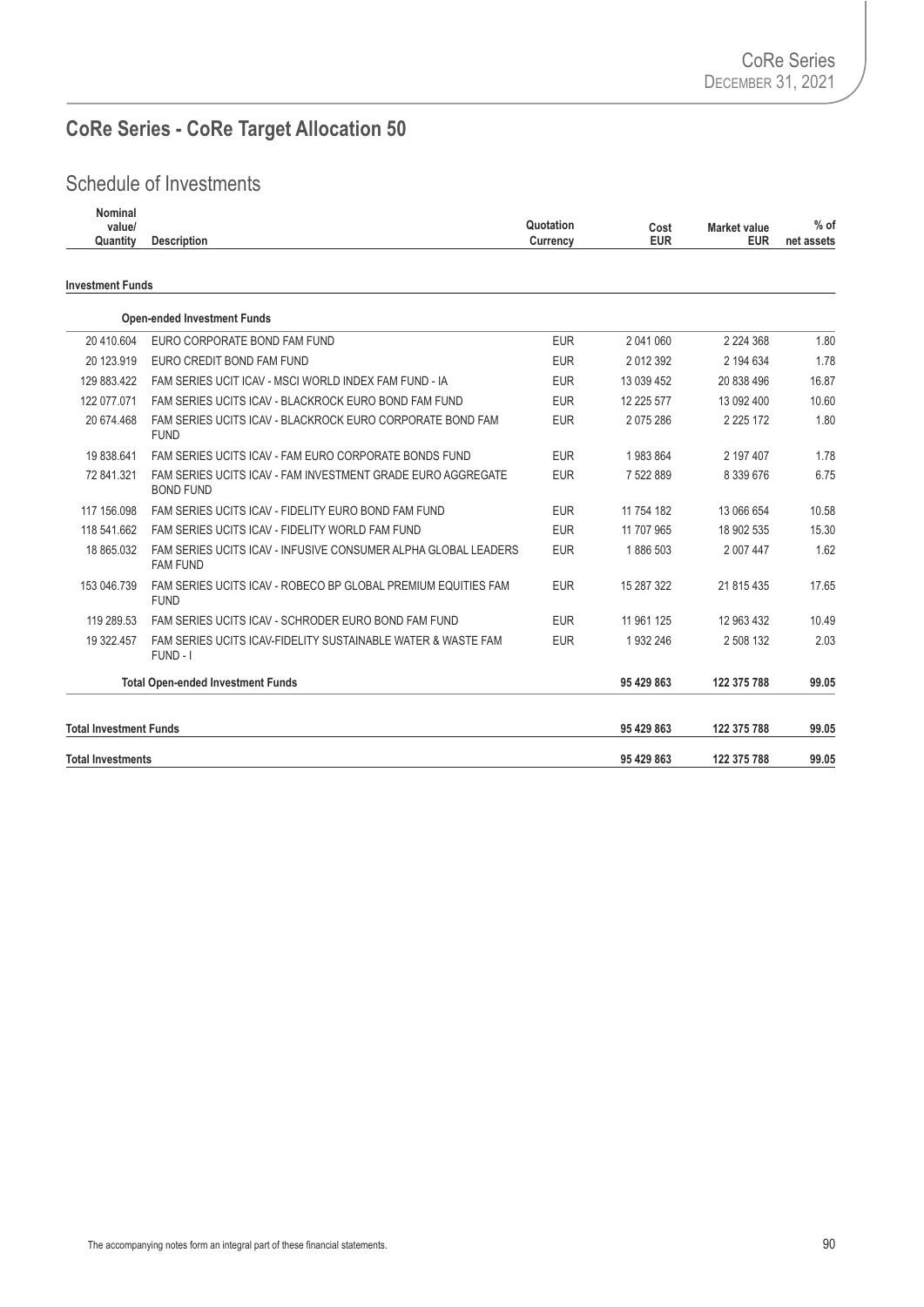# **CoRe Series - CoRe Target Allocation 50**

| <b>Economic classification</b> | $\%$  | <b>Geographical classification</b> | $\%$  |
|--------------------------------|-------|------------------------------------|-------|
| Investment Fund                | 99.05 | Ireland                            | 99.05 |
|                                | 99.05 |                                    | 99.05 |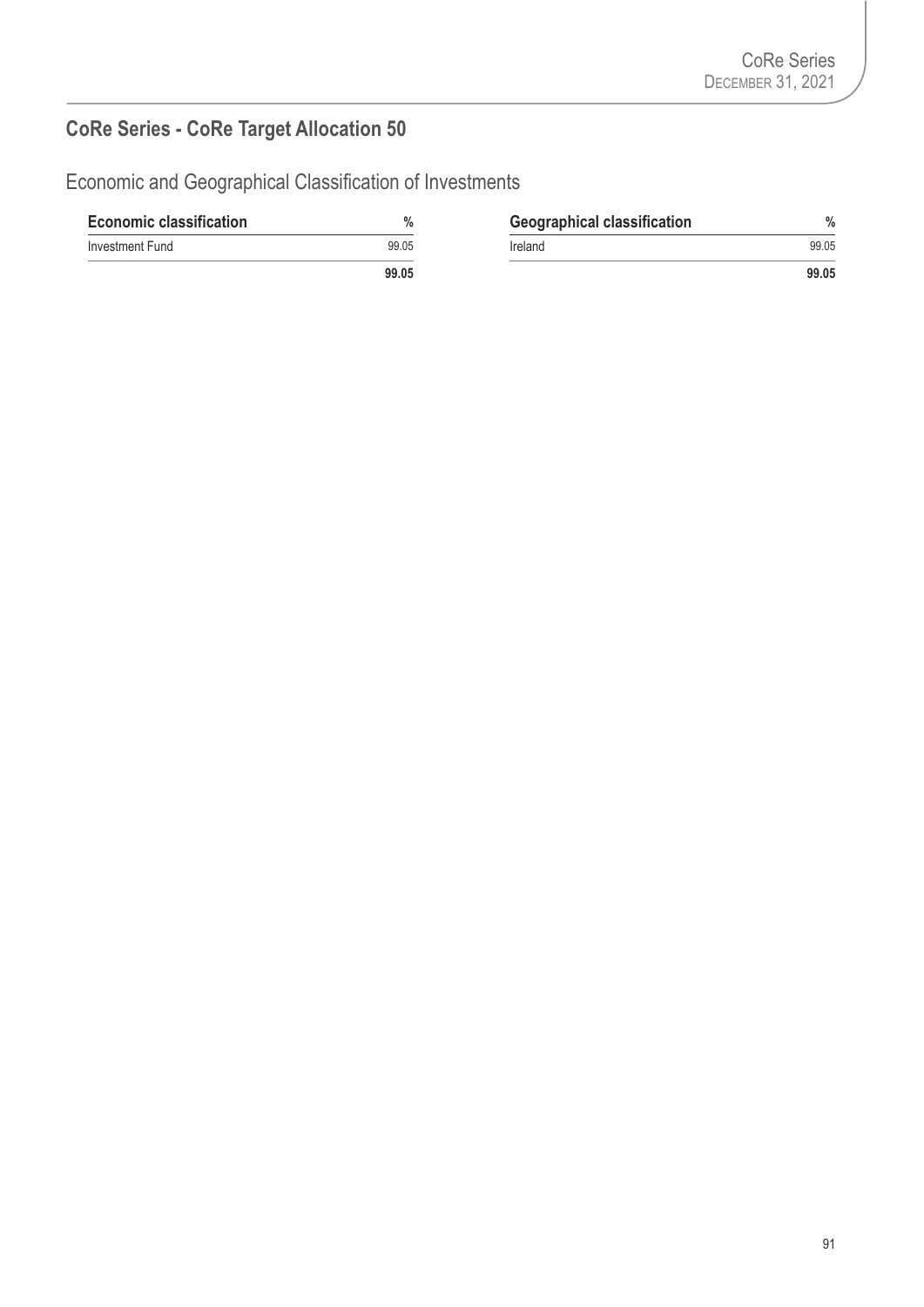# **CoRe Series - CoRe Target Allocation 50 (II)**

| Nominal<br>value/<br>Quantity | <b>Description</b>                                                                | Quotation<br>Currency | Cost<br><b>EUR</b> | <b>Market value</b><br><b>EUR</b> | $%$ of<br>net assets |
|-------------------------------|-----------------------------------------------------------------------------------|-----------------------|--------------------|-----------------------------------|----------------------|
| <b>Investment Funds</b>       |                                                                                   |                       |                    |                                   |                      |
|                               | <b>Open-ended Investment Funds</b>                                                |                       |                    |                                   |                      |
| 6456.929                      | EURO CORPORATE BOND FAM FUND                                                      | <b>EUR</b>            | 646 593            | 703 683                           | 1.81                 |
| 6450.818                      | EURO CREDIT BOND FAM FUND                                                         | <b>EUR</b>            | 645 082            | 703 500                           | 1.81                 |
| 40 904.887                    | FAM SERIES UCIT ICAV - MSCI WORLD INDEX FAM FUND - IA                             | <b>EUR</b>            | 4 127 673          | 6 562 780                         | 16.86                |
| 38 359.186                    | FAM SERIES UCITS ICAV - BLACKROCK EURO BOND FAM FUND                              | <b>EUR</b>            | 3 837 609          | 4 113 908                         | 10.57                |
| 6 540.403                     | FAM SERIES UCITS ICAV - BLACKROCK EURO CORPORATE BOND FAM<br><b>FUND</b>          | <b>EUR</b>            | 654 040            | 703 937                           | 1.81                 |
| 6 359 371                     | FAM SERIES UCITS ICAV - FAM EURO CORPORATE BONDS FUND                             | <b>EUR</b>            | 637 030            | 704 389                           | 1.81                 |
| 22 899.42                     | FAM SERIES UCITS ICAV - FAM INVESTMENT GRADE EURO AGGREGATE<br><b>BOND FUND</b>   | <b>EUR</b>            | 2 365 583          | 2621778                           | 6.74                 |
| 36 985.263                    | FAM SERIES UCITS ICAV - FIDELITY EURO BOND FAM FUND                               | <b>EUR</b>            | 3701285            | 4 125 040                         | 10.60                |
| 37 424.318                    | FAM SERIES UCITS ICAV - FIDELITY WORLD FAM FUND                                   | <b>EUR</b>            | 3 667 346          | 5 967 644                         | 15.33                |
| 5 961.468                     | FAM SERIES UCITS ICAV - INFUSIVE CONSUMER ALPHA GLOBAL LEADERS<br><b>FAM FUND</b> | <b>EUR</b>            | 596 147            | 634 366                           | 1.63                 |
| 48 200.268                    | FAM SERIES UCITS ICAV - ROBECO BP GLOBAL PREMIUM EQUITIES FAM<br><b>FUND</b>      | <b>EUR</b>            | 4 863 577          | 6 870 514                         | 17.66                |
| 37 608.178                    | FAM SERIES UCITS ICAV - SCHRODER EURO BOND FAM FUND                               | <b>EUR</b>            | 3761917            | 4 086 956                         | 10.50                |
| 6 085.807                     | FAM SERIES UCITS ICAV-FIDELITY SUSTAINABLE WATER & WASTE FAM<br>FUND - I          | <b>EUR</b>            | 608 581            | 789 962                           | 2.03                 |
|                               | <b>Total Open-ended Investment Funds</b>                                          |                       | 30 112 463         | 38 588 457                        | 99.16                |
| <b>Total Investment Funds</b> |                                                                                   |                       | 30 112 463         | 38 588 457                        | 99.16                |
| <b>Total Investments</b>      |                                                                                   |                       | 30 112 463         | 38 588 457                        | 99.16                |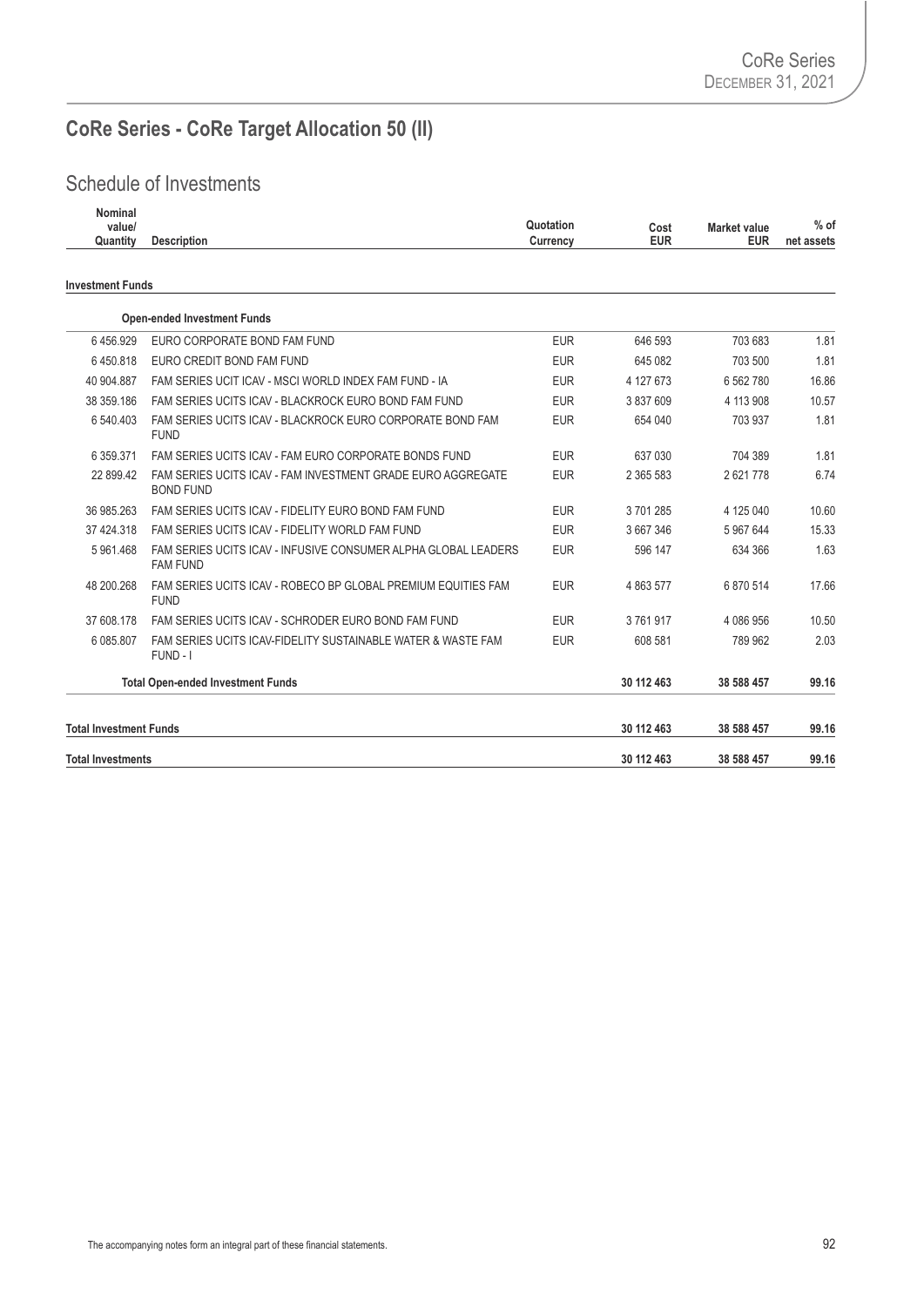# **CoRe Series - CoRe Target Allocation 50 (II)**

| <b>Economic classification</b> | $\%$  | <b>Geographical classification</b> | %     |
|--------------------------------|-------|------------------------------------|-------|
| Investment Fund                | 99.16 | Ireland                            | 99.16 |
|                                | 99.16 |                                    | 99.16 |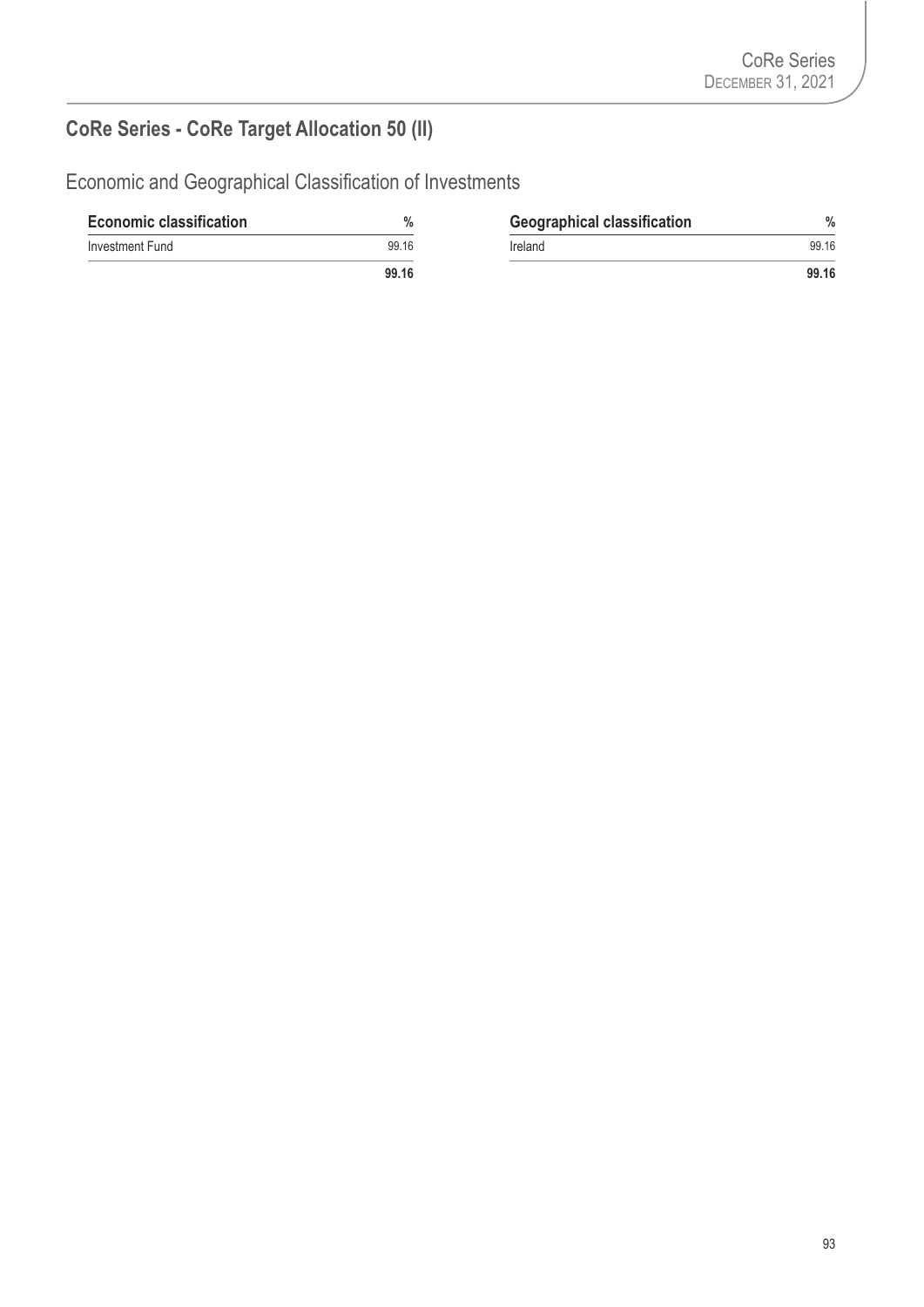# **CoRe Series - CoRe Target Allocation 50 (III)**

| Nominal<br>value/<br>Quantity | <b>Description</b>                                                                | Quotation<br>Currency | Cost<br><b>EUR</b> | <b>Market value</b><br><b>EUR</b> | $%$ of<br>net assets |
|-------------------------------|-----------------------------------------------------------------------------------|-----------------------|--------------------|-----------------------------------|----------------------|
| <b>Investment Funds</b>       |                                                                                   |                       |                    |                                   |                      |
|                               | <b>Open-ended Investment Funds</b>                                                |                       |                    |                                   |                      |
| 2 625.688                     | EURO CORPORATE BOND FAM FUND                                                      | <b>EUR</b>            | 262 569            | 286 150                           | 1.81                 |
| 2 592 148                     | EURO CREDIT BOND FAM FUND                                                         | <b>EUR</b>            | 259 215            | 282 689                           | 1.79                 |
| 16 650.557                    | FAM SERIES UCIT ICAV - MSCI WORLD INDEX FAM FUND - IA                             | <b>EUR</b>            | 1680239            | 2671415                           | 16.91                |
| 15 614.387                    | FAM SERIES UCITS ICAV - BLACKROCK EURO BOND FAM FUND                              | <b>EUR</b>            | 1562442            | 1674596                           | 10.60                |
| 2 659.487                     | FAM SERIES UCITS ICAV - BLACKROCK EURO CORPORATE BOND FAM<br><b>FUND</b>          | <b>EUR</b>            | 265 949            | 286 238                           | 1.81                 |
| 2 587.47                      | FAM SERIES UCITS ICAV - FAM EURO CORPORATE BONDS FUND                             | <b>EUR</b>            | 258 747            | 286 599                           | 1.81                 |
| 9 321.376                     | FAM SERIES UCITS ICAV - FAM INVESTMENT GRADE EURO AGGREGATE<br><b>BOND FUND</b>   | <b>EUR</b>            | 965 374            | 1 067 214                         | 6.75                 |
| 15 086 468                    | FAM SERIES UCITS ICAV - FIDELITY EURO BOND FAM FUND                               | <b>EUR</b>            | 1510076            | 1682624                           | 10.65                |
| 15 265.56                     | FAM SERIES UCITS ICAV - FIDELITY WORLD FAM FUND                                   | <b>EUR</b>            | 1524686            | 2 434 231                         | 15.40                |
| 2 431.409                     | FAM SERIES UCITS ICAV - INFUSIVE CONSUMER ALPHA GLOBAL LEADERS<br><b>FAM FUND</b> | <b>EUR</b>            | 243 141            | 258 729                           | 1.64                 |
| 19 620.271                    | FAM SERIES UCITS ICAV - ROBECO BP GLOBAL PREMIUM EQUITIES FAM<br><b>FUND</b>      | <b>EUR</b>            | 1979965            | 2796693                           | 17.70                |
| 15 340.558                    | FAM SERIES UCITS ICAV - SCHRODER EURO BOND FAM FUND                               | <b>EUR</b>            | 1 534 820          | 1667089                           | 10.55                |
| 2477.272                      | FAM SERIES UCITS ICAV-FIDELITY SUSTAINABLE WATER & WASTE FAM<br>FUND - I          | <b>EUR</b>            | 247 727            | 321 560                           | 2.03                 |
|                               | <b>Total Open-ended Investment Funds</b>                                          |                       | 12 294 950         | 15 715 827                        | 99.45                |
| <b>Total Investment Funds</b> |                                                                                   |                       | 12 294 950         | 15 715 827                        | 99.45                |
| <b>Total Investments</b>      |                                                                                   |                       | 12 294 950         | 15 715 827                        | 99.45                |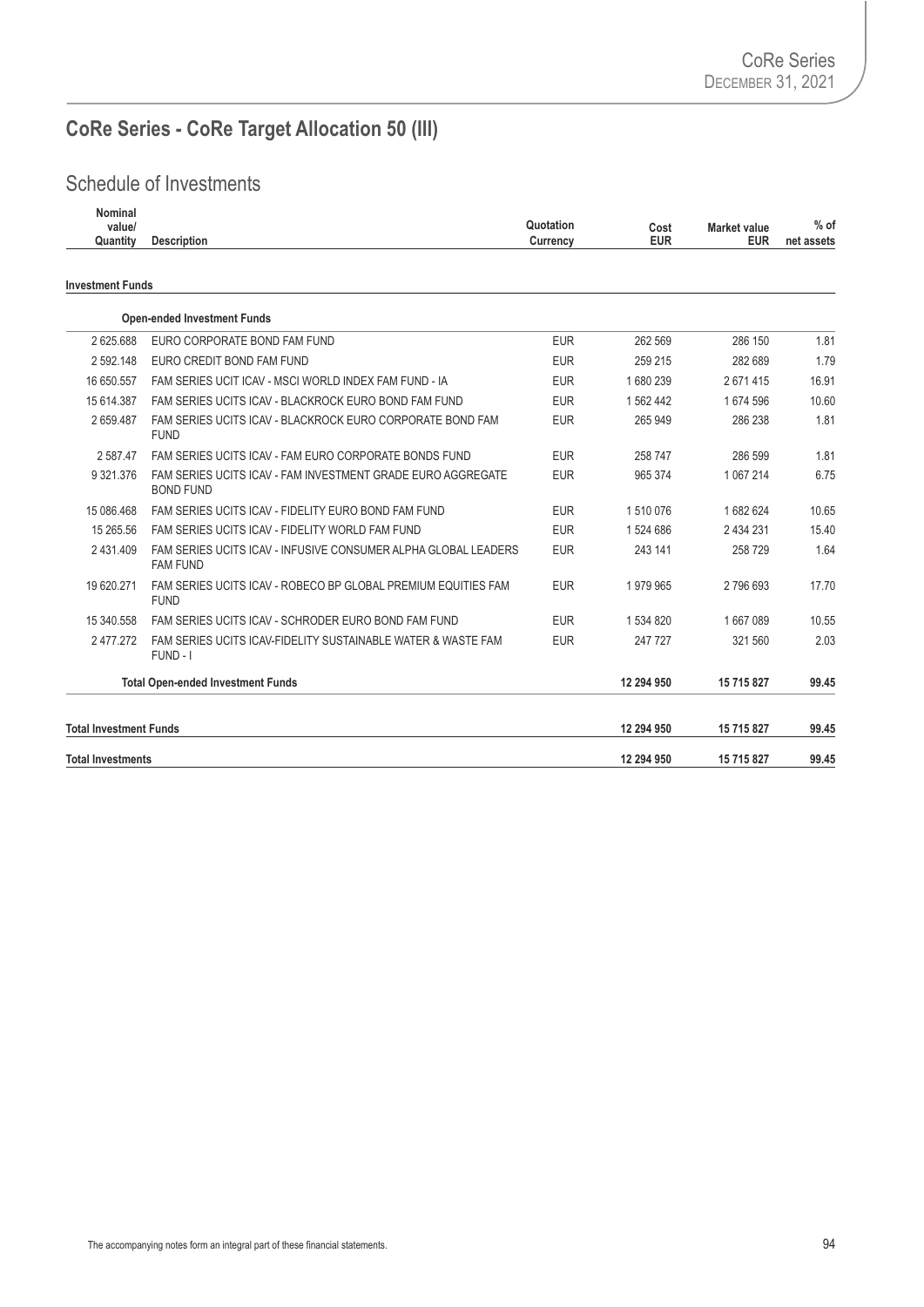# **CoRe Series - CoRe Target Allocation 50 (III)**

| <b>Economic classification</b> | $\%$  | <b>Geographical classification</b> | %     |
|--------------------------------|-------|------------------------------------|-------|
| Investment Fund                | 99.45 | Ireland                            | 99.45 |
|                                | 99.45 |                                    | 99.45 |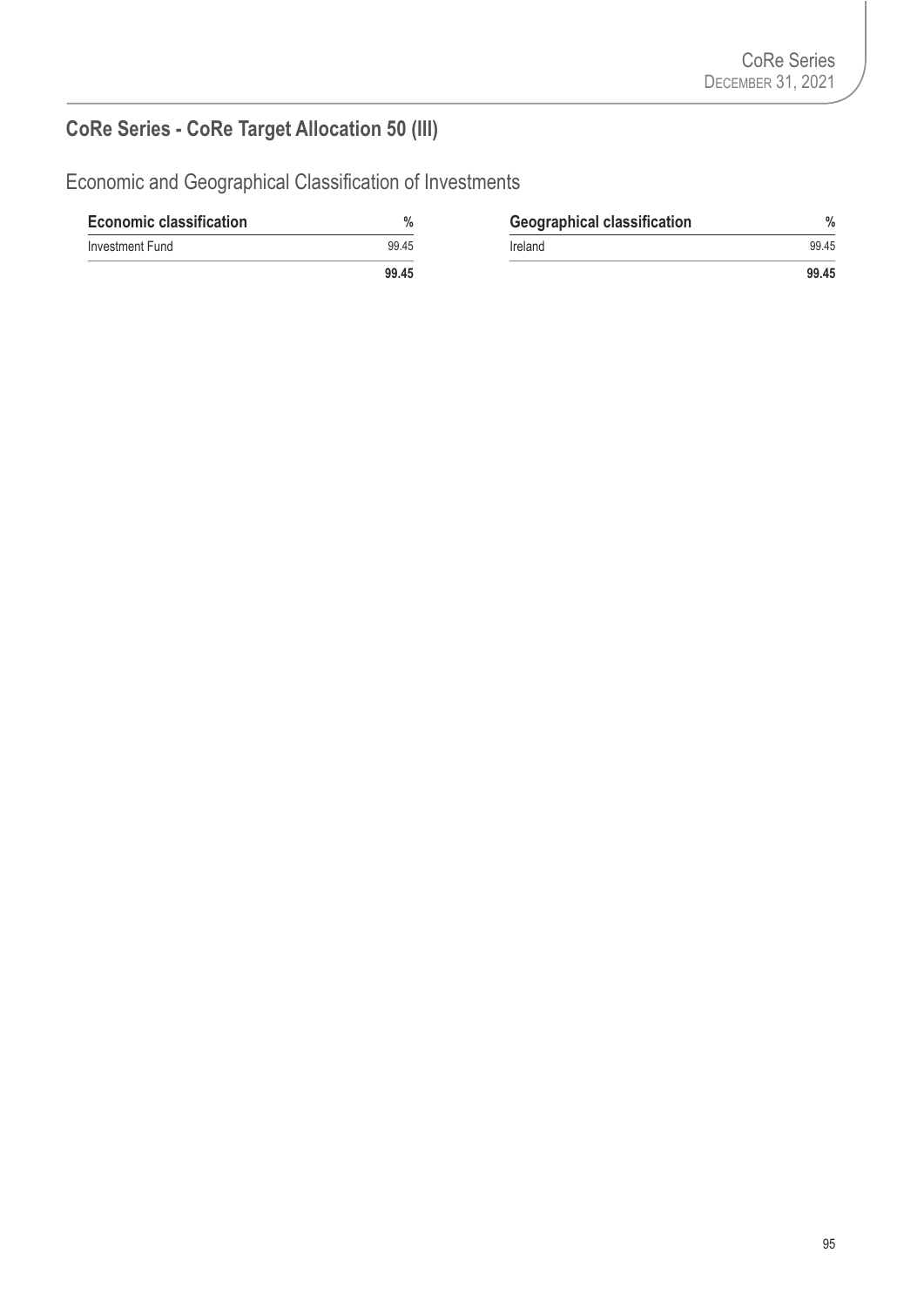# **CoRe Series - CoRe Target Allocation 50 (IV)**

| Nominal<br>value/<br>Quantity | <b>Description</b>                                                                | Quotation<br>Currency | Cost<br><b>EUR</b> | <b>Market value</b><br><b>EUR</b> | $%$ of<br>net assets |
|-------------------------------|-----------------------------------------------------------------------------------|-----------------------|--------------------|-----------------------------------|----------------------|
| <b>Investment Funds</b>       |                                                                                   |                       |                    |                                   |                      |
|                               | <b>Open-ended Investment Funds</b>                                                |                       |                    |                                   |                      |
| 1684.385                      | EURO CORPORATE BOND FAM FUND                                                      | <b>EUR</b>            | 168723             | 183 566                           | 1.79                 |
| 1681409                       | EURO CREDIT BOND FAM FUND                                                         | <b>EUR</b>            | 168 498            | 183 368                           | 1.79                 |
| 10 838.855                    | FAM SERIES UCIT ICAV - MSCI WORLD INDEX FAM FUND - IA                             | <b>EUR</b>            | 1 090 571          | 1738986                           | 16.92                |
| 10 057.892                    | FAM SERIES UCITS ICAV - BLACKROCK EURO BOND FAM FUND                              | <b>EUR</b>            | 1 008 792          | 1 078 679                         | 10.50                |
| 1703.705                      | FAM SERIES UCITS ICAV - BLACKROCK EURO CORPORATE BOND FAM<br><b>FUND</b>          | <b>EUR</b>            | 170 371            | 183 368                           | 1.79                 |
| 1678.513                      | FAM SERIES UCITS ICAV - FAM EURO CORPORATE BONDS FUND                             | <b>EUR</b>            | 167 851            | 185 919                           | 1.81                 |
| 5 994.867                     | FAM SERIES UCITS ICAV - FAM INVESTMENT GRADE EURO AGGREGATE<br><b>BOND FUND</b>   | <b>EUR</b>            | 621 331            | 686 358                           | 6.68                 |
| 9729.676                      | FAM SERIES UCITS ICAV - FIDELITY EURO BOND FAM FUND                               | <b>EUR</b>            | 976 676            | 1 085 170                         | 10.57                |
| 9858.966                      | FAM SERIES UCITS ICAV - FIDELITY WORLD FAM FUND                                   | <b>EUR</b>            | 951 825            | 1572101                           | 15.31                |
| 1561.408                      | FAM SERIES UCITS ICAV - INFUSIVE CONSUMER ALPHA GLOBAL LEADERS<br><b>FAM FUND</b> | <b>EUR</b>            | 156 141            | 166 151                           | 1.62                 |
| 12 688.3                      | FAM SERIES UCITS ICAV - ROBECO BP GLOBAL PREMIUM EQUITIES FAM<br><b>FUND</b>      | <b>EUR</b>            | 1 252 073          | 1808603                           | 17.60                |
| 9882.913                      | FAM SERIES UCITS ICAV - SCHRODER EURO BOND FAM FUND                               | <b>EUR</b>            | 990 250            | 1 073 996                         | 10.46                |
| 1635.7                        | FAM SERIES UCITS ICAV-FIDELITY SUSTAINABLE WATER & WASTE FAM<br>FUND - I          | <b>EUR</b>            | 162 379            | 212 320                           | 2.07                 |
|                               | <b>Total Open-ended Investment Funds</b>                                          |                       | 7885481            | 10 158 585                        | 98.91                |
| <b>Total Investment Funds</b> |                                                                                   |                       | 7885481            | 10 158 585                        | 98.91                |
| <b>Total Investments</b>      |                                                                                   |                       | 7885481            | 10 158 585                        | 98.91                |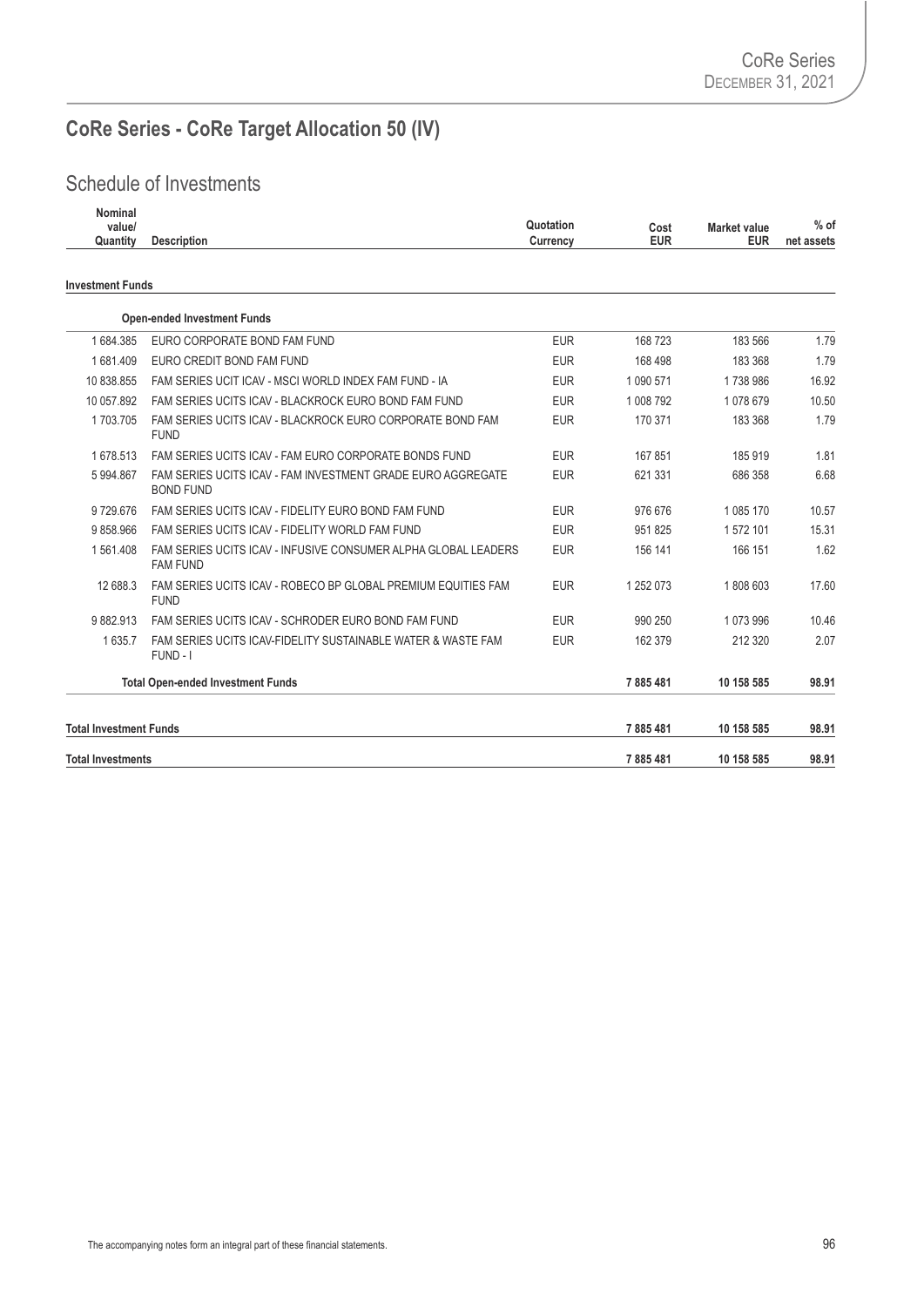# **CoRe Series - CoRe Target Allocation 50 (IV)**

| <b>Economic classification</b> | $\%$  | <b>Geographical classification</b> | $\%$  |
|--------------------------------|-------|------------------------------------|-------|
| Investment Fund                | 98.91 | Ireland                            | 98.91 |
|                                | 98.91 |                                    | 98.91 |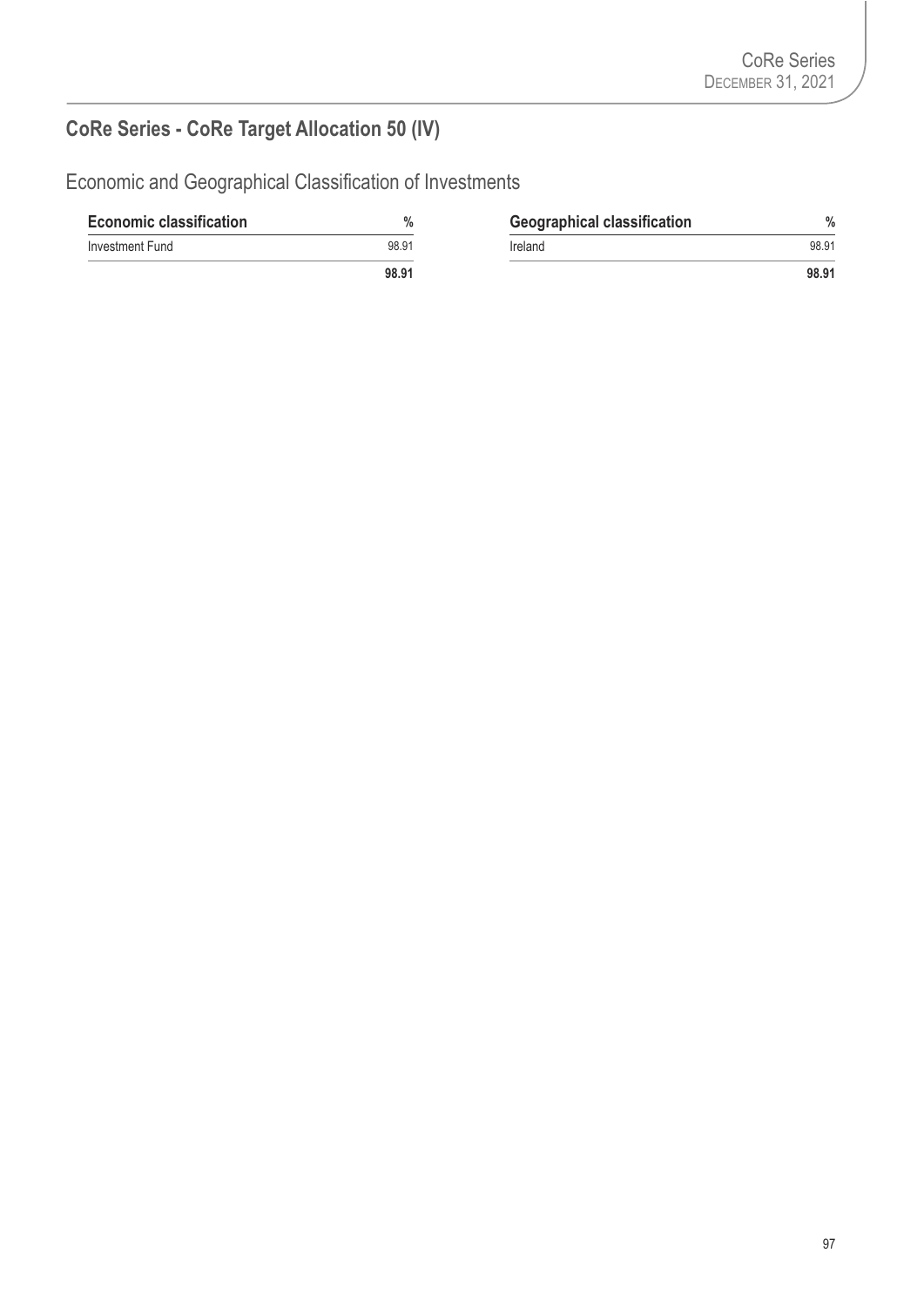# **CoRe Series - CoRe Target Allocation 100**

| Nominal<br>value/<br>Quantity | <b>Description</b>                                                             | Quotation<br>Currency | Cost<br><b>EUR</b> | Market value<br><b>EUR</b> | $%$ of<br>net assets |
|-------------------------------|--------------------------------------------------------------------------------|-----------------------|--------------------|----------------------------|----------------------|
| <b>Investment Funds</b>       |                                                                                |                       |                    |                            |                      |
|                               | <b>Open-ended Investment Funds</b>                                             |                       |                    |                            |                      |
| 43 4 62                       | DIVERSITY AND INCLUSION FAM FUND - I                                           | <b>EUR</b>            | 4 346 200          | 4 4 38 5 57                | 4.53                 |
| 103 808.674                   | FAM SERIES UCIT ICAV - MSCI WORLD INDEX FAM FUND - IA                          | <b>EUR</b>            | 10 427 116         | 16 655 064                 | 17.00                |
| 97 241.739                    | FAM SERIES UCITS ICAV - FIDELITY GLOBAL DIVIDEND FAM FUND                      | <b>EUR</b>            | 9838625            | 14 329 348                 | 14.63                |
| 100 851.021                   | FAM SERIES UCITS ICAV - FIDELITY WORLD FAM FUND                                | <b>EUR</b>            | 10 274 252         | 16 081 603                 | 16.42                |
| 106 096.54                    | FAM SERIES UCITS ICAV - ROBECO BP GLOBAL PREMIUM EQUITIES FAM<br><b>FUND</b>   | <b>EUR</b>            | 10 509 787         | 15 123 107                 | 15.44                |
| 114 430.256                   | FAM SERIES UCITS ICAV - THREADNEEDLE GLOBAL EQUITIES INCOME<br><b>FAM FUND</b> | <b>EUR</b>            | 11 638 160         | 15 642 387                 | 15.97                |
| 90 141.679                    | FAM SERIES UCITS ICAV - VONTOBEL GLOBAL EQUITY FAM FUND                        | <b>EUR</b>            | 10 581 192         | 15 119 193                 | 15.43                |
|                               | <b>Total Open-ended Investment Funds</b>                                       |                       | 67 615 332         | 97 389 259                 | 99.42                |
| <b>Total Investment Funds</b> |                                                                                |                       | 67 615 332         | 97 389 259                 | 99.42                |
| <b>Total Investments</b>      |                                                                                |                       | 67 615 332         | 97 389 259                 | 99.42                |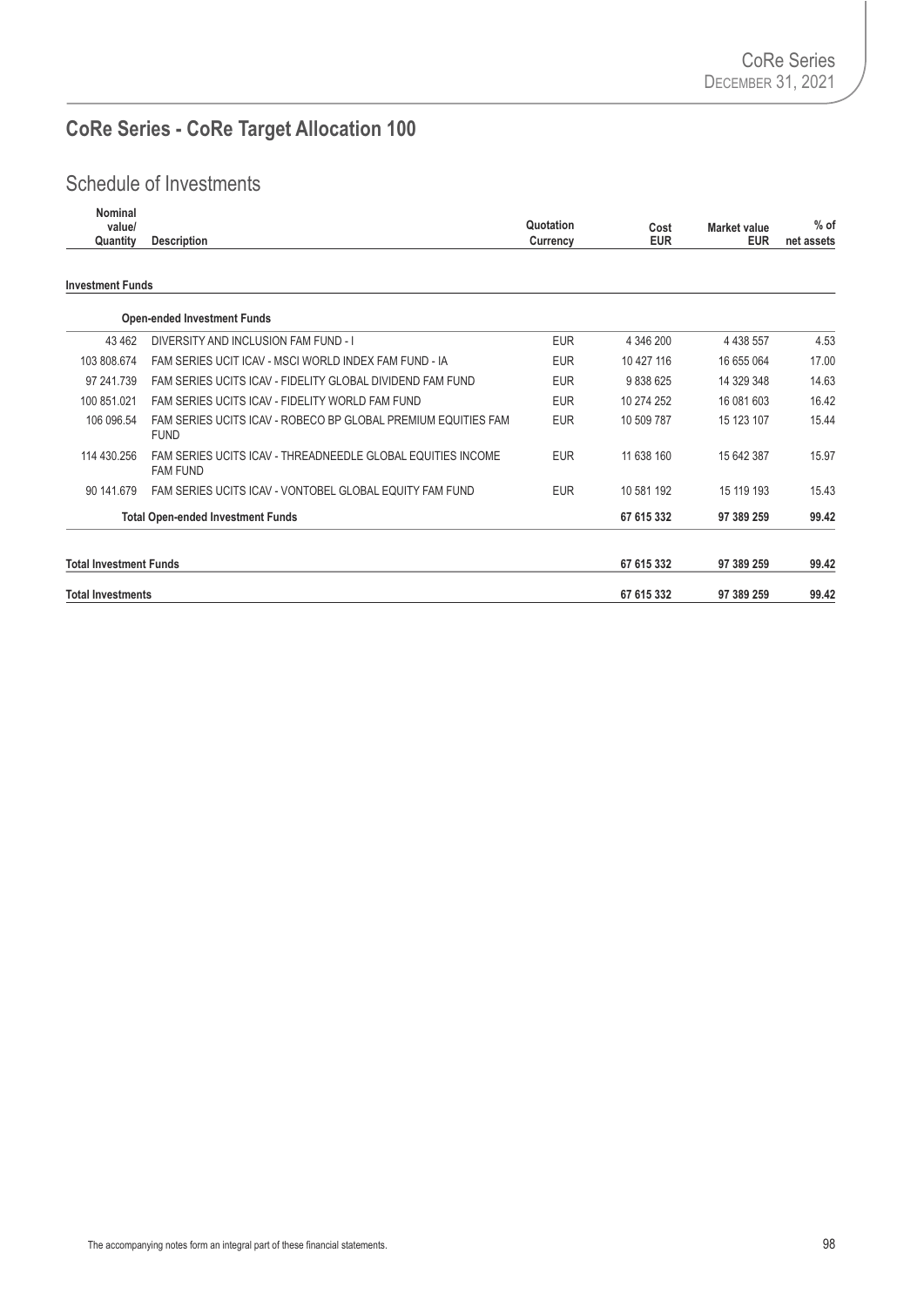# **CoRe Series - CoRe Target Allocation 100**

| <b>Economic classification</b> | $\%$  | <b>Geographical classification</b> | $\%$  |
|--------------------------------|-------|------------------------------------|-------|
| Investment Fund                | 99.42 | Ireland                            | 99.42 |
|                                | 99.42 |                                    | 99.42 |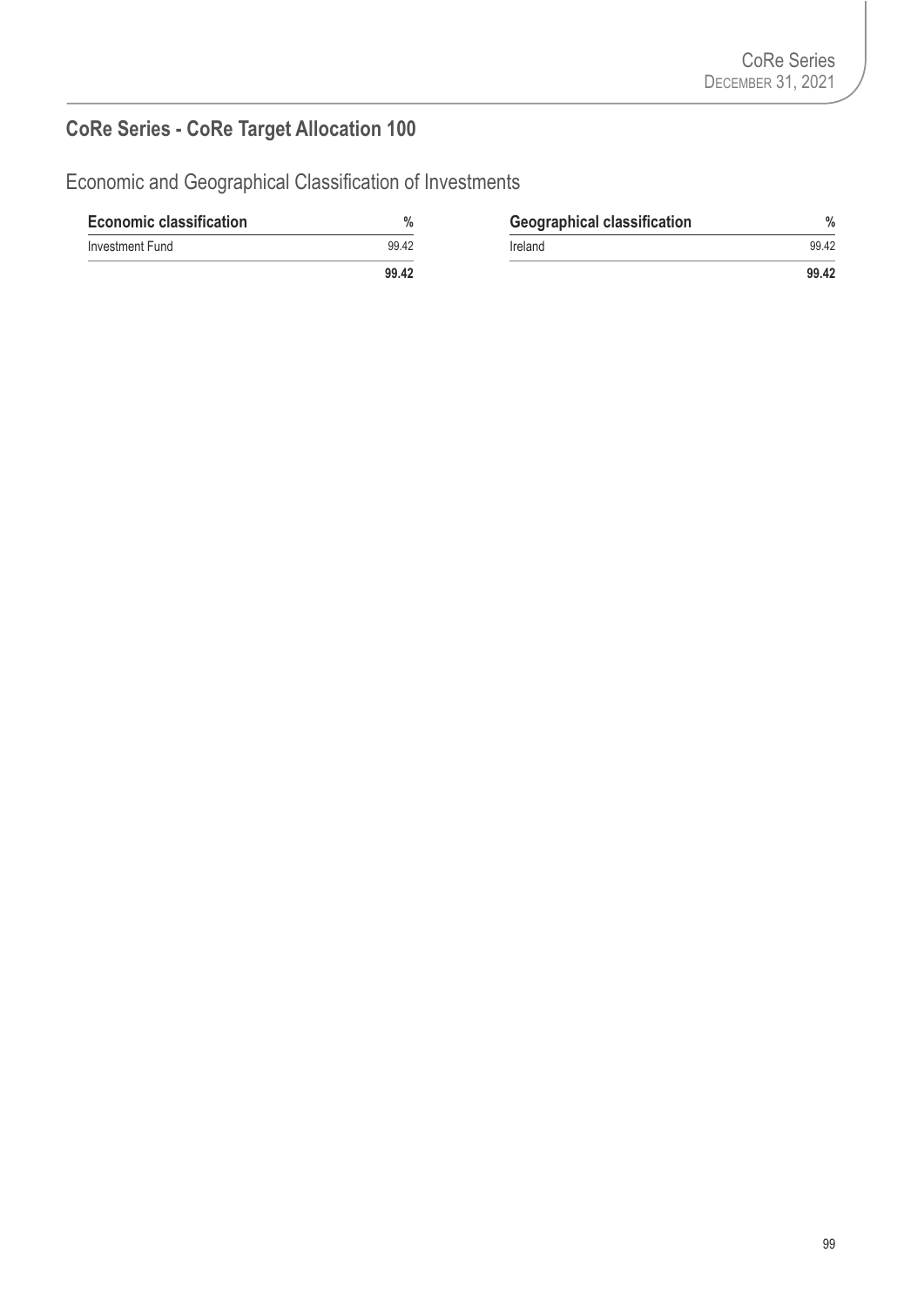# **CoRe Series - CoRe Target Allocation 100 (II)**

| Nominal<br>value/<br>Quantity | <b>Description</b>                                                             | Quotation<br>Currency | Cost<br><b>EUR</b> | Market value<br><b>EUR</b> | $%$ of<br>net assets |
|-------------------------------|--------------------------------------------------------------------------------|-----------------------|--------------------|----------------------------|----------------------|
| <b>Investment Funds</b>       |                                                                                |                       |                    |                            |                      |
|                               | <b>Open-ended Investment Funds</b>                                             |                       |                    |                            |                      |
| 13 387                        | DIVERSITY AND INCLUSION FAM FUND - I                                           | <b>EUR</b>            | 1 338 700          | 1 367 147                  | 4.55                 |
| 31 968.775                    | FAM SERIES UCIT ICAV - MSCI WORLD INDEX FAM FUND - IA                          | <b>EUR</b>            | 3 214 421          | 5 129 071                  | 17.09                |
| 29 245.743                    | FAM SERIES UCITS ICAV - FIDELITY GLOBAL DIVIDEND FAM FUND                      | <b>EUR</b>            | 3 219 600          | 4 309 594                  | 14.35                |
| 31 060.215                    | FAM SERIES UCITS ICAV - FIDELITY WORLD FAM FUND                                | <b>EUR</b>            | 3 161 954          | 4 952 831                  | 16.49                |
| 32 717.541                    | FAM SERIES UCITS ICAV - ROBECO BP GLOBAL PREMIUM EQUITIES FAM<br><b>FUND</b>   | <b>EUR</b>            | 3 236 024          | 4 663 591                  | 15.53                |
| 35 222.63                     | FAM SERIES UCITS ICAV - THREADNEEDLE GLOBAL EQUITIES INCOME<br><b>FAM FUND</b> | <b>EUR</b>            | 3 5 5 1 1 3 3      | 4 8 14 8 6 3               | 16.03                |
| 27 808.588                    | FAM SERIES UCITS ICAV - VONTOBEL GLOBAL EQUITY FAM FUND                        | <b>EUR</b>            | 3 252 401          | 4 6 64 251                 | 15.53                |
|                               | <b>Total Open-ended Investment Funds</b>                                       |                       | 20 974 233         | 29 901 348                 | 99.57                |
| <b>Total Investment Funds</b> |                                                                                |                       | 20 974 233         | 29 901 348                 | 99.57                |
| <b>Total Investments</b>      |                                                                                |                       | 20 974 233         | 29 901 348                 | 99.57                |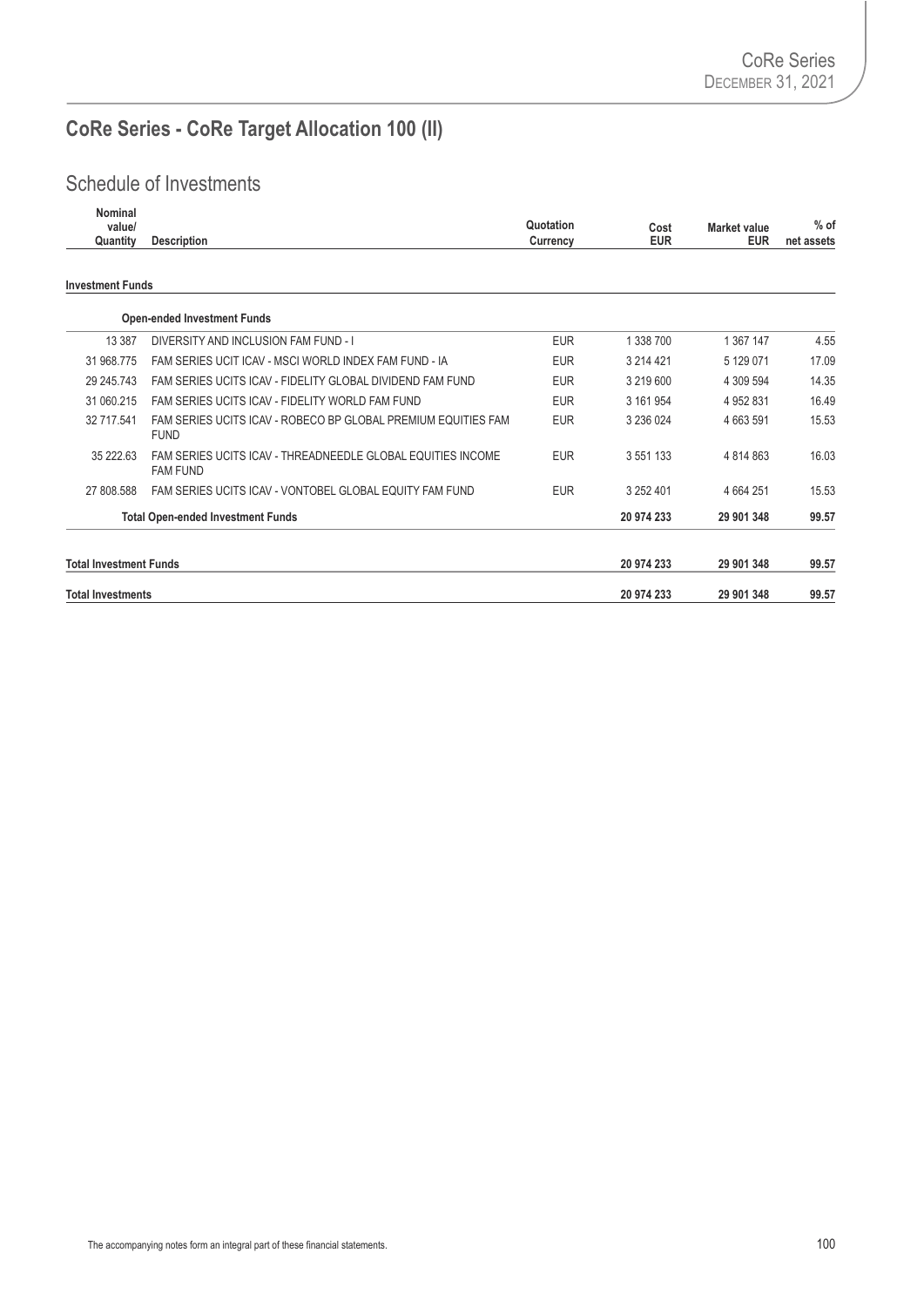# **CoRe Series - CoRe Target Allocation 100 (II)**

| <b>Economic classification</b> | $\%$  | <b>Geographical classification</b> | $\%$  |
|--------------------------------|-------|------------------------------------|-------|
| Investment Fund                | 99.57 | Ireland                            | 99.57 |
|                                | 99.57 |                                    | 99.57 |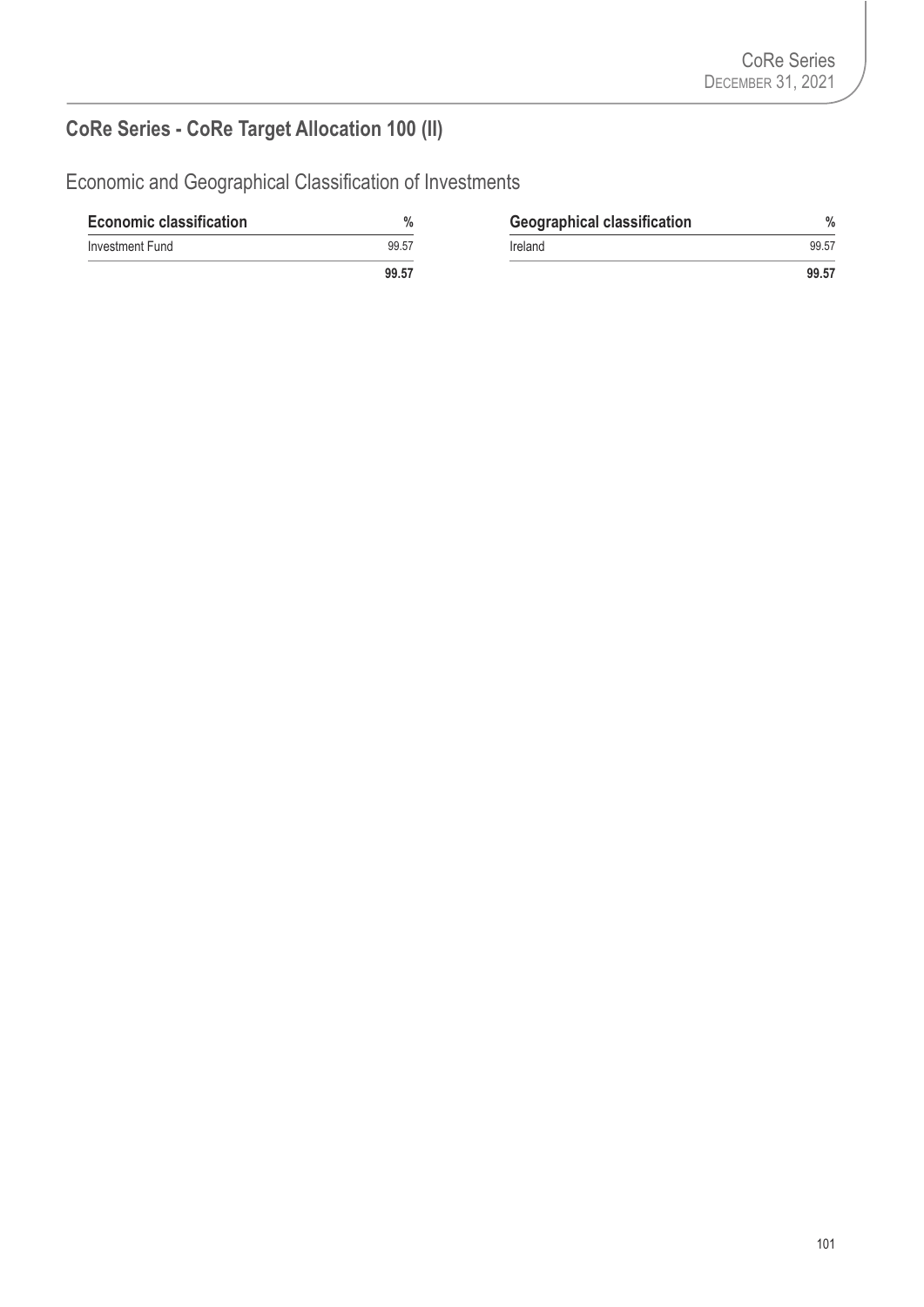# **CoRe Series - CoRe Target Allocation 100 (III)**

| Nominal<br>value/<br>Quantity | <b>Description</b>                                                             | Quotation<br>Currency | Cost<br><b>EUR</b> | Market value<br><b>EUR</b> | $%$ of<br>net assets |
|-------------------------------|--------------------------------------------------------------------------------|-----------------------|--------------------|----------------------------|----------------------|
| <b>Investment Funds</b>       |                                                                                |                       |                    |                            |                      |
|                               | <b>Open-ended Investment Funds</b>                                             |                       |                    |                            |                      |
| 8818                          | DIVERSITY AND INCLUSION FAM FUND - I                                           | <b>EUR</b>            | 881 800            | 900 538                    | 4.53                 |
| 21 107.895                    | FAM SERIES UCIT ICAV - MSCI WORLD INDEX FAM FUND - IA                          | <b>EUR</b>            | 2 119 688          | 3 386 550                  | 17.06                |
| 20 087.163                    | FAM SERIES UCITS ICAV - FIDELITY GLOBAL DIVIDEND FAM FUND                      | <b>EUR</b>            | 2 2 68 8 16        | 2 960 004                  | 14.90                |
| 20 461.828                    | FAM SERIES UCITS ICAV - FIDELITY WORLD FAM FUND                                | <b>EUR</b>            | 2 060 059          | 3 262 823                  | 16.42                |
| 21 551.91                     | FAM SERIES UCITS ICAV - ROBECO BP GLOBAL PREMIUM EQUITIES FAM<br><b>FUND</b>   | <b>EUR</b>            | 2 142 237          | 3 072 031                  | 15.46                |
| 23 157.826                    | FAM SERIES UCITS ICAV - THREADNEEDLE GLOBAL EQUITIES INCOME<br><b>FAM FUND</b> | <b>EUR</b>            | 2 2 9 4 2 3 1      | 3 165 629                  | 15.93                |
| 18 305,906                    | FAM SERIES UCITS ICAV - VONTOBEL GLOBAL EQUITY FAM FUND                        | <b>EUR</b>            | 2 197 787          | 3 070 395                  | 15.45                |
|                               | <b>Total Open-ended Investment Funds</b>                                       |                       | 13 964 618         | 19 817 970                 | 99.75                |
| <b>Total Investment Funds</b> |                                                                                |                       | 13 964 618         | 19 817 970                 | 99.75                |
| <b>Total Investments</b>      |                                                                                |                       | 13 964 618         | 19 817 970                 | 99.75                |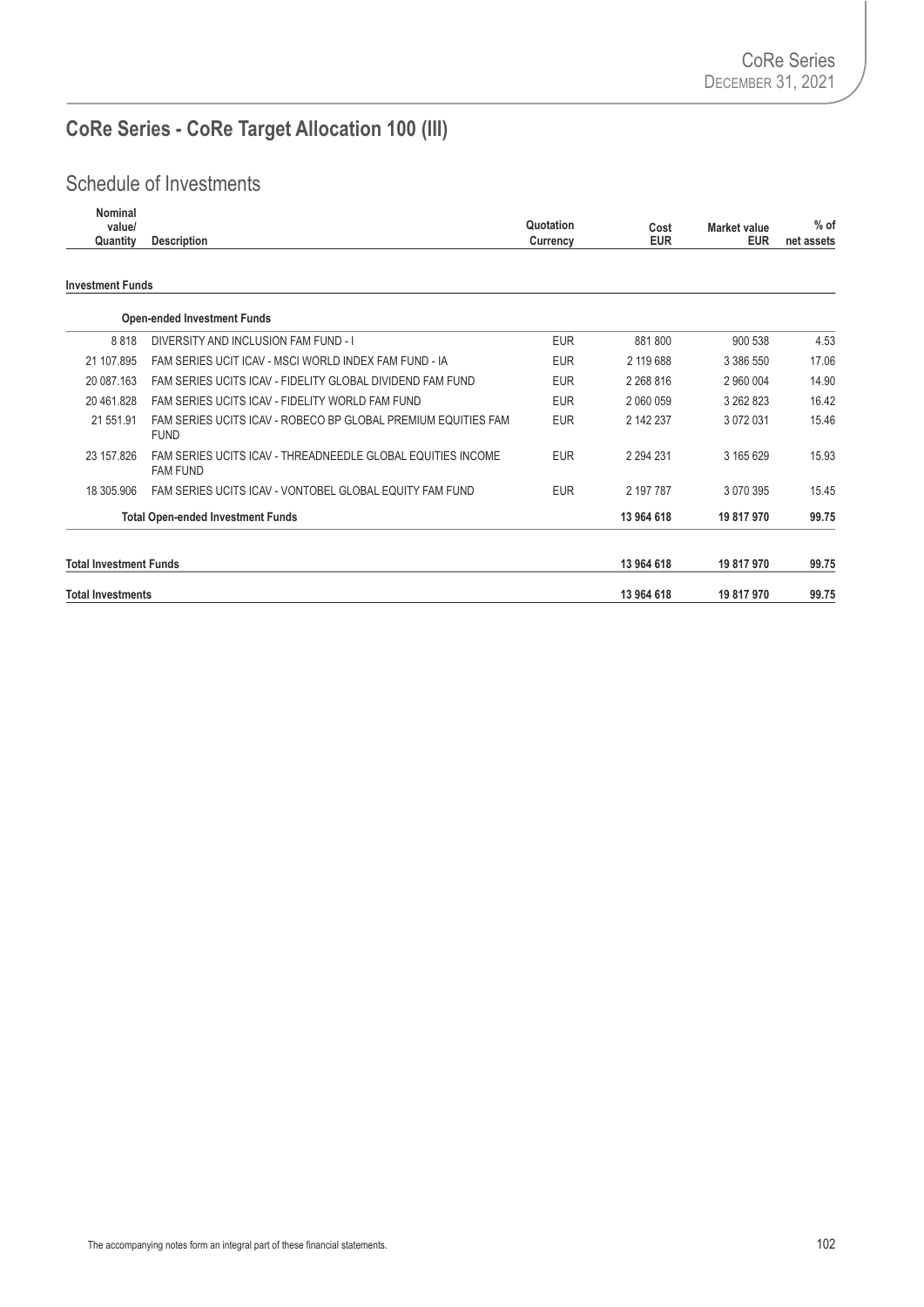# **CoRe Series - CoRe Target Allocation 100 (III)**

| <b>Economic classification</b> | %     | <b>Geographical classification</b> | $\%$  |
|--------------------------------|-------|------------------------------------|-------|
| Investment Fund                | 99.75 | <b>Ireland</b>                     | 99.75 |
|                                | 99.75 |                                    | 99.75 |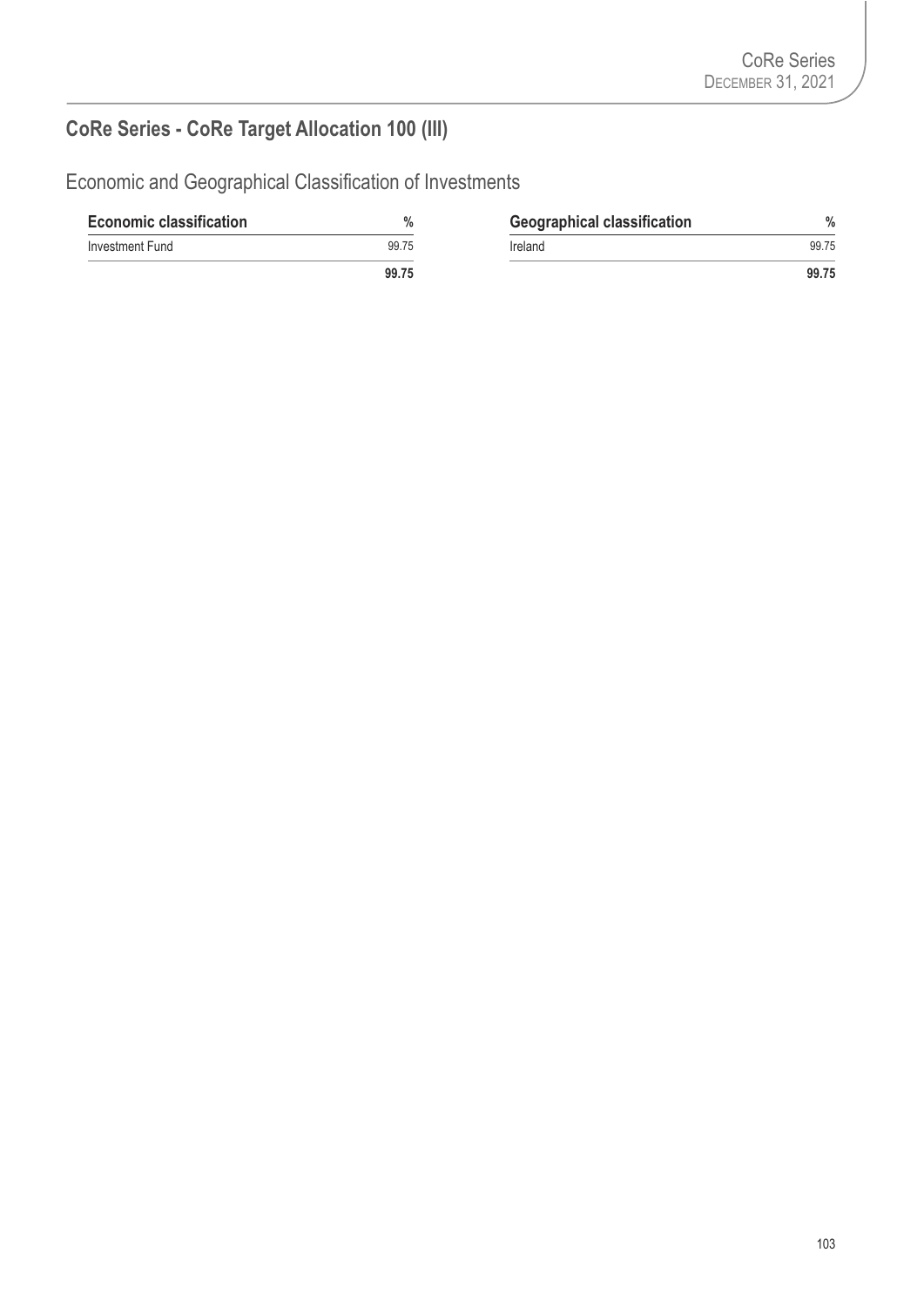# **CoRe Series - CoRe Target Allocation 100 (IV)**

| Nominal<br>value/<br>Quantity | <b>Description</b>                                                             | Quotation<br>Currency | Cost<br><b>EUR</b> | Market value<br><b>EUR</b> | $%$ of<br>net assets |
|-------------------------------|--------------------------------------------------------------------------------|-----------------------|--------------------|----------------------------|----------------------|
| <b>Investment Funds</b>       |                                                                                |                       |                    |                            |                      |
|                               | <b>Open-ended Investment Funds</b>                                             |                       |                    |                            |                      |
| 7 5 5 6                       | DIVERSITY AND INCLUSION FAM FUND - I                                           | <b>EUR</b>            | 755 600            | 771 657                    | 4.54                 |
| 18 080.343                    | FAM SERIES UCIT ICAV - MSCI WORLD INDEX FAM FUND - IA                          | <b>EUR</b>            | 1817970            | 2 900 809                  | 17.08                |
| 17 101.494                    | FAM SERIES UCITS ICAV - FIDELITY GLOBAL DIVIDEND FAM FUND                      | <b>EUR</b>            | 2 010 634          | 2 520 042                  | 14.84                |
| 17 373.836                    | FAM SERIES UCITS ICAV - FIDELITY WORLD FAM FUND                                | <b>EUR</b>            | 1 7 1 7 5 9 1      | 2 770 415                  | 16.32                |
| 18 312.314                    | FAM SERIES UCITS ICAV - ROBECO BP GLOBAL PREMIUM EQUITIES FAM<br><b>FUND</b>   | <b>EUR</b>            | 1852230            | 2610256                    | 15.37                |
| 19 720.088                    | FAM SERIES UCITS ICAV - THREADNEEDLE GLOBAL EQUITIES INCOME<br><b>FAM FUND</b> | <b>EUR</b>            | 2011925            | 2695697                    | 15.88                |
| 15 586.371                    | FAM SERIES UCITS ICAV - VONTOBEL GLOBAL EQUITY FAM FUND                        | <b>EUR</b>            | 1 903 108          | 2614255                    | 15.40                |
|                               | <b>Total Open-ended Investment Funds</b>                                       |                       | 12 069 058         | 16 883 131                 | 99.43                |
| <b>Total Investment Funds</b> |                                                                                |                       | 12 069 058         | 16 883 131                 | 99.43                |
| <b>Total Investments</b>      |                                                                                |                       | 12 069 058         | 16 883 131                 | 99.43                |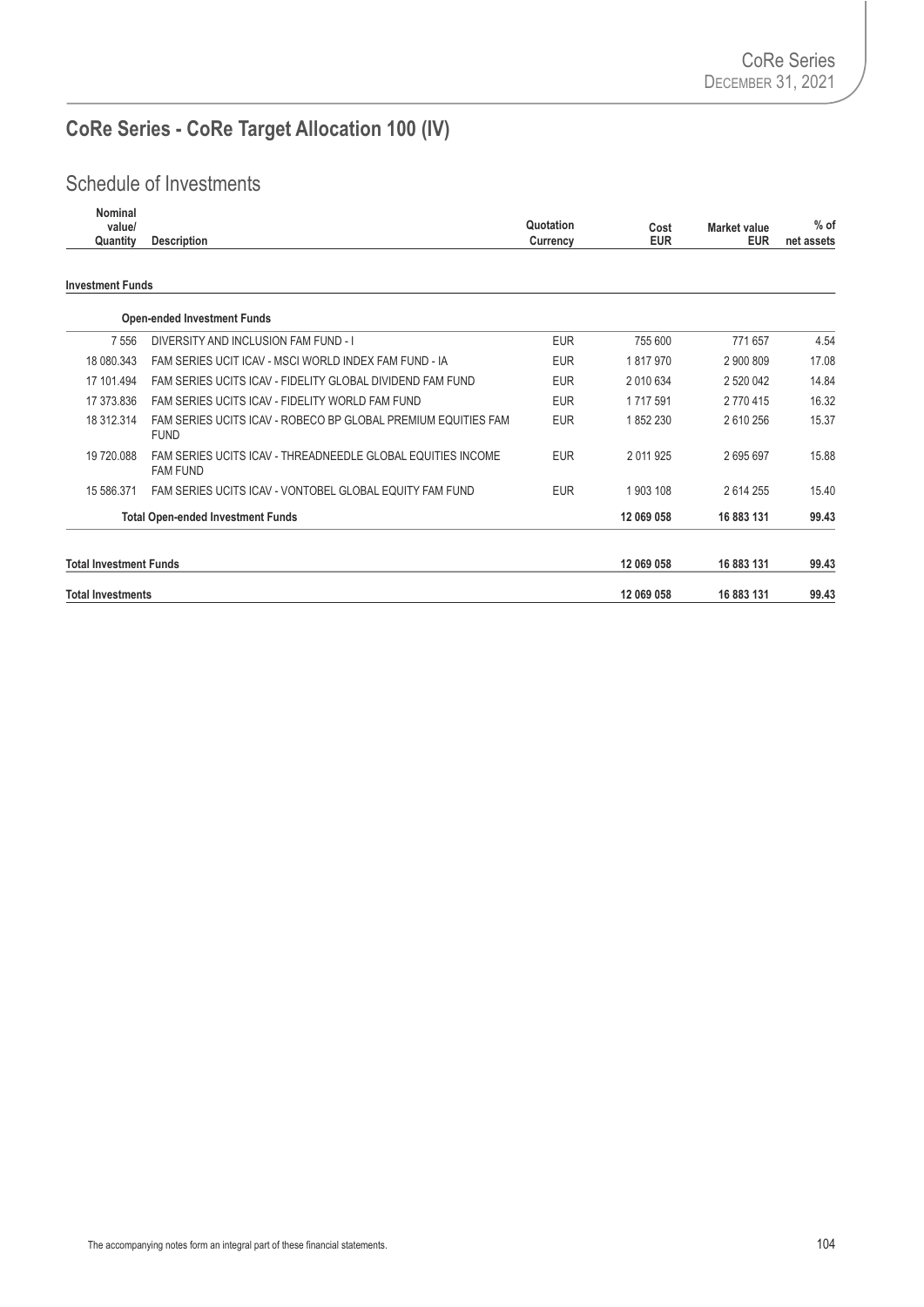# **CoRe Series - CoRe Target Allocation 100 (IV)**

| <b>Economic classification</b> | $\%$  | <b>Geographical classification</b> | $\%$  |
|--------------------------------|-------|------------------------------------|-------|
| Investment Fund                | 99.43 | Ireland                            | 99.43 |
|                                | 99.43 |                                    | 99.43 |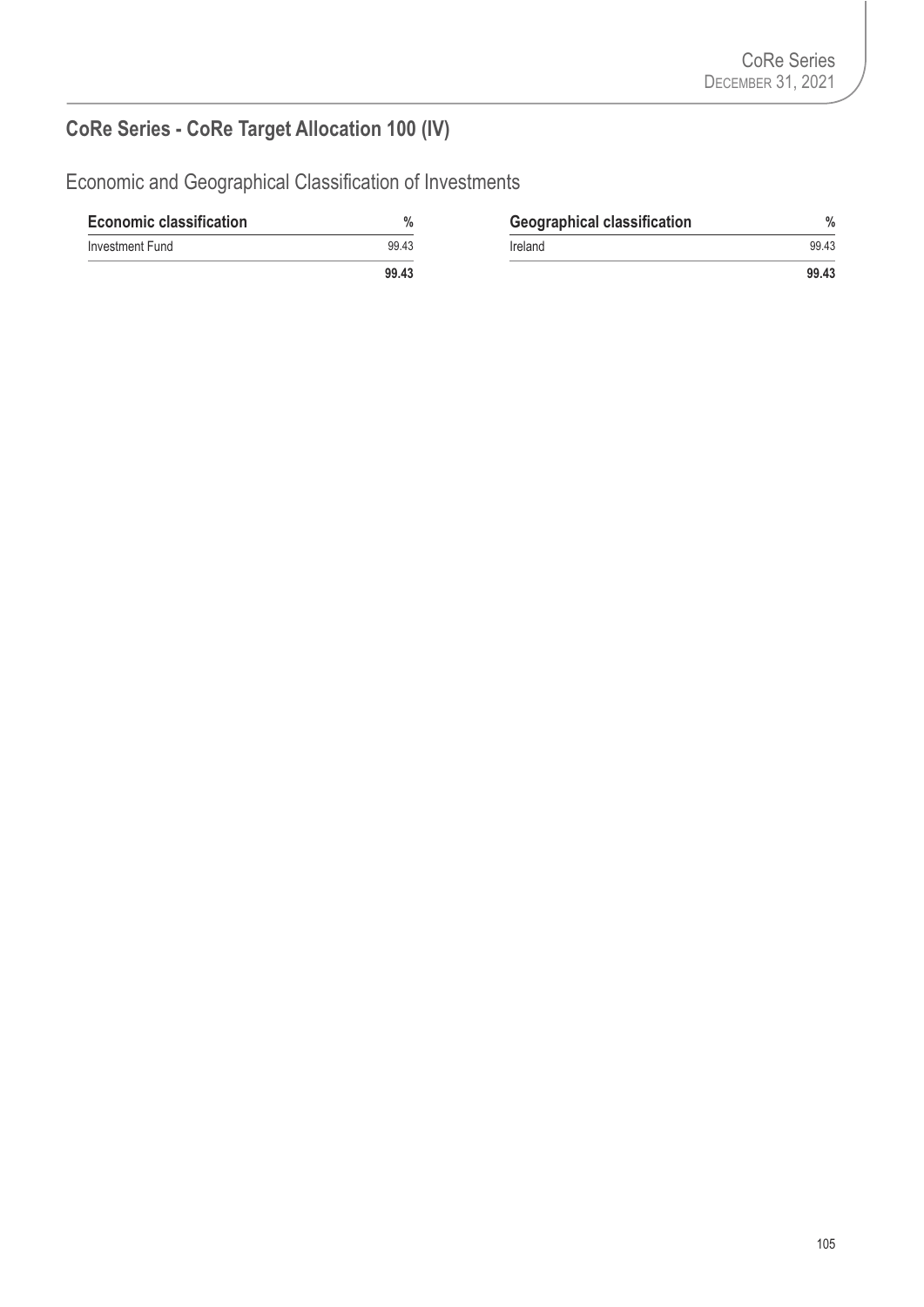#### Schedule of Investments

| Nominal  |                    |                        |                     |            |
|----------|--------------------|------------------------|---------------------|------------|
| value/   |                    | Quotation<br>Cost      | <b>Market value</b> | $%$ of     |
| Quantity | <b>Description</b> | EUR<br><b>Currency</b> | <b>EUR</b>          | net assets |
|          |                    |                        |                     |            |

| <b>Bonds</b> |                                                                                                            |            |           |           |      |
|--------------|------------------------------------------------------------------------------------------------------------|------------|-----------|-----------|------|
| 427 000      | AA BOND CO LTD 2.75% 31/07/2023                                                                            | GBP        | 503 394   | 513 210   | 0.12 |
| 1 350 000    | ABBVIE INC 3.8% 15/03/2025                                                                                 | <b>USD</b> | 1 268 963 | 1 271 922 | 0.30 |
| 700 000      | ABERTIS INFRAESTRUCTURAS FINANCE BV FRN PERPETUAL                                                          | <b>EUR</b> | 723 387   | 715 071   | 0.17 |
| 1 000 000    | ACCOR SA FRN PERPETUAL                                                                                     | <b>EUR</b> | 1 044 375 | 1 019 480 | 0.24 |
| 1 239 000    | ADIENT GLOBAL HOLDINGS LTD - REGS - 3.5% 15/08/2024                                                        | EUR        | 1 272 295 | 1 257 201 | 0.30 |
| 431 000      | AEGON NV FRN 29/12/2049                                                                                    | <b>EUR</b> | 519 140   | 511 481   | 0.12 |
| 163 000      | AEGON NV 4% 25/04/2044                                                                                     | <b>EUR</b> | 179 819   | 175 424   | 0.04 |
| 434 000      | AFFLELOU SAS - REGS - 4.25% 19/05/2026                                                                     | <b>EUR</b> | 447 938   | 442 736   | 0.10 |
| 842 000      | AFFLELOU SAS FRN 19/05/2027                                                                                | <b>EUR</b> | 859 235   | 869 256   | 0.20 |
| 400 000      | AGEAS SA/NV FRN PERPETUAL                                                                                  | <b>EUR</b> | 426 000   | 413 156   | 0.10 |
| 200 000      | AGEAS SA/NV FRN 24/11/2051                                                                                 | EUR        | 200 850   | 199 542   | 0.05 |
| 1 000 000    | AIB GROUP PLC FRN 30/05/2031                                                                               | <b>EUR</b> | 1 067 279 | 1 056 110 | 0.25 |
| 400 000      | AIR FRANCE-KLM 3.75% 12/10/2022                                                                            | <b>EUR</b> | 413 476   | 405 700   | 0.10 |
| 500 000      | AIR FRANCE-KLM 3.875% 01/07/2026                                                                           | <b>EUR</b> | 495 063   | 483 890   | 0.11 |
| 228 000      | AIRBUS SE 1.625% 07/04/2025                                                                                | <b>EUR</b> | 241 933   | 238 748   | 0.06 |
| 331 000      | ALBION FINANCING 1 SARL / AGGREKO HOLDINGS INC - REGS - 5.25%<br>15/10/2026                                | <b>EUR</b> | 331 000   | 334 691   | 0.08 |
| 200 000      | ALLIANZ SE FRN PERPETUAL                                                                                   | <b>EUR</b> | 218 745   | 215 162   | 0.05 |
| 900 000      | ALLIANZ SE FRN 07/07/2045                                                                                  | <b>EUR</b> | 963 983   | 946 611   | 0.22 |
| 1 400 000    | ALLIANZ SE 3.875% PERPETUAL                                                                                | <b>USD</b> | 1 189 579 | 1 232 841 | 0.29 |
| 336 000      | ALLIED UNIVERSAL HOLDCO LLC/ALLIED UNIVERSAL FINANCE<br>CORP/ATLAS LUXCO 4 SARL - REGS - 3.625% 01/06/2028 | <b>EUR</b> | 337 032   | 329 609   | 0.08 |
| 1 237 000    | ALTICE FRANCE SA/FRANCE - REGS - 5.875% 01/02/2027                                                         | <b>EUR</b> | 1 297 008 | 1 294 991 | 0.31 |
| 854 000      | AMERICAN TOWER CORP 1.375% 04/04/2025                                                                      | <b>EUR</b> | 892 071   | 883 352   | 0.21 |
| 427 000      | AMS AG - REGS - 6% 31/07/2025                                                                              | <b>EUR</b> | 460 315   | 452 505   | 0.11 |
| 984 000      | ANGLO AMERICAN CAPITAL PLC - 144A - 3.625% 11/09/2024                                                      | <b>USD</b> | 894 276   | 913 138   | 0.22 |
| 899 000      | ANGLO AMERICAN CAPITAL PLC - 144A - 4% 11/09/2027                                                          | <b>USD</b> | 838 136   | 855 527   | 0.20 |
| 854 000      | APPLE INC 2.4% 03/05/2023                                                                                  | <b>USD</b> | 744 536   | 772 153   | 0.18 |
| 171 000      | AQUARIUS & INVESTMENTS PLC FOR ZURICH INSURANCE CO LTD FRN<br>02/10/2043                                   | <b>EUR</b> | 187 287   | 183 052   | 0.04 |
| 651 000      | ARAMARK SERVICES INC - 144A - 5% 01/02/2028                                                                | <b>USD</b> | 570 254   | 595 274   | 0.14 |
| 705 000      | ARAMARK SERVICES INC - 144A - 5% 01/04/2025                                                                | <b>USD</b> | 608 941   | 636 013   | 0.15 |
| 129 000      | AROUNDTOWN SA FRN PERPETUAL (ISIN XS2027946610)                                                            | <b>EUR</b> | 134 192   | 131 058   | 0.03 |
| 300 000      | AROUNDTOWN SA FRN PERPETUAL (ISIN XS2287744721)                                                            | <b>EUR</b> | 294 150   | 287 379   | 0.07 |
| 200 000      | ASR NEDERLAND NV FRN PERPETUAL                                                                             | <b>EUR</b> | 220 700   | 218 214   | 0.05 |
| 137 000      | ASR NEDERLAND NV FRN 02/05/2049                                                                            | <b>EUR</b> | 153 357   | 151 186   | 0.04 |
| 205 000      | ASSICURAZIONI GENERALI SPA 2.429% 14/07/2031                                                               | <b>EUR</b> | 220 242   | 217 743   | 0.05 |
| 1 052 000    | ATHORA NETHERLANDS NV FRN PERPETUAL                                                                        | USD        | 933 683   | 961 892   | 0.23 |
| 1 854 000    | AT&T INC 1.8% 05/09/2026                                                                                   | EUR        | 1993 231  | 1970 560  | 0.46 |
| 739 000      | AT&T INC 3.8% 01/12/2057                                                                                   | <b>USD</b> | 647 501   | 680 977   | 0.16 |
| 524 000      | AT&T INC 4.75% 15/05/2046                                                                                  | <b>USD</b> | 533 210   | 559 418   | 0.13 |
| 427 000      | AUTOSTRADE PER L'ITALIA SPA 2% 04/12/2028                                                                  | <b>EUR</b> | 448 290   | 443 102   | 0.10 |
| 160 000      | AVANTOR FUNDING INC - REGS - 3.875% 15/07/2028                                                             | <b>EUR</b> | 169 670   | 167 150   | 0.04 |
| 571 000      | AVANTOR FUNDING INC 3.875% 01/11/2029                                                                      | <b>USD</b> | 489 708   | 510 092   | 0.12 |
| 109 000      | AVANTOR FUNDING INC 4.625% 15/07/2028                                                                      | <b>USD</b> | 95 941    | 101 380   | 0.02 |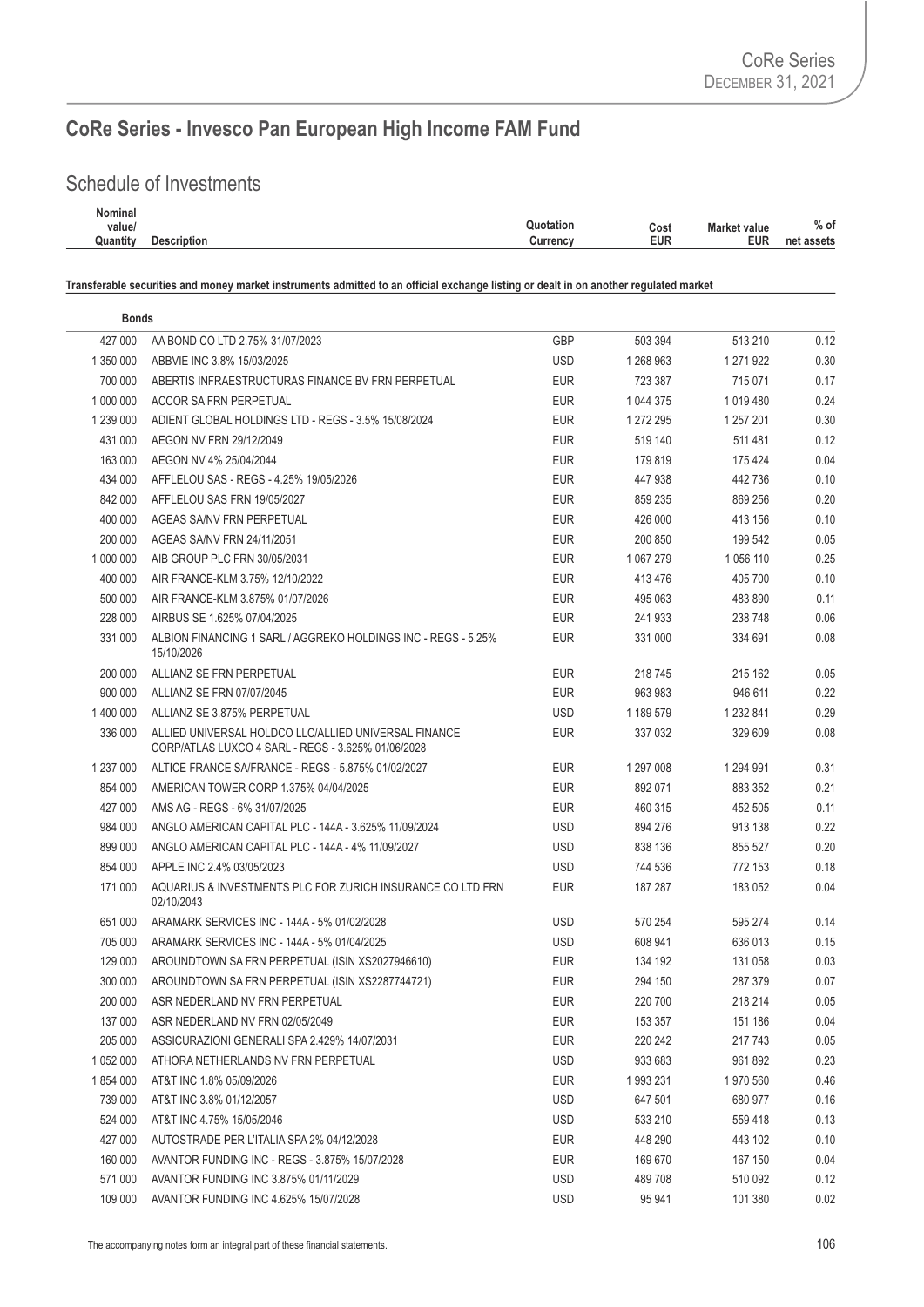## Schedule of Investments (continued)

| Nominal  |                    |                                          |            |
|----------|--------------------|------------------------------------------|------------|
| value/   |                    | Quotation<br><b>Market value</b><br>Cost | $%$ of     |
| Quantity | <b>Description</b> | EUR<br><b>EUR</b><br>Currency            | net assets |
|          |                    |                                          |            |

|           | <b>Bonds (continued)</b>                                                                                       |            |               |               |      |
|-----------|----------------------------------------------------------------------------------------------------------------|------------|---------------|---------------|------|
| 252 000   | AVIVA PLC FRN 04/12/2045                                                                                       | <b>EUR</b> | 282 016       | 276 298       | 0.07 |
| 683 000   | AXA SA FRN PERPETUAL                                                                                           | <b>EUR</b> | 772 587       | 761 333       | 0.18 |
| 100 000   | AXA SA FRN 06/07/2047                                                                                          | <b>EUR</b> | 114 819       | 112 094       | 0.03 |
| 929 000   | AXALTA COATING SYSTEMS DUTCH HOLDING B BV - REGS - 3.75%<br>15/01/2025                                         | <b>EUR</b> | 952 796       | 937 686       | 0.22 |
| 128 000   | BALL CORP 4% 15/11/2023                                                                                        | <b>USD</b> | 114 275       | 118 544       | 0.03 |
| 467 000   | BALL CORP 4.875% 15/03/2026                                                                                    | <b>USD</b> | 438 127       | 454 764       | 0.11 |
| 920 000   | BALL CORP 5.25% 01/07/2025                                                                                     | <b>USD</b> | 874 821       | 897 041       | 0.21 |
| 400 000   | BANCO BILBAO VIZCAYA ARGENTARIA SA FRN PERPETUAL (ISIN<br>ES0813211002)                                        | <b>EUR</b> | 433 244       | 425 516       | 0.10 |
| 400 000   | BANCO BILBAO VIZCAYA ARGENTARIA SA FRN PERPETUAL (ISIN<br>ES0813211028)                                        | <b>EUR</b> | 458 520       | 445 584       | 0.10 |
| 1 000 000 | BANCO BILBAO VIZCAYA ARGENTARIA SA FRN PERPETUAL (ISIN<br>XS1619422865)                                        | <b>EUR</b> | 1 042 410     | 1 018 300     | 0.24 |
| 854 000   | BANCO BPM SPA FRN PERPETUAL (ISIN XS1984319316)                                                                | <b>EUR</b> | 976 763       | 958 863       | 0.23 |
| 404 000   | BANCO BPM SPA FRN PERPETUAL (ISIN XS2284323347)                                                                | <b>EUR</b> | 442 606       | 434 736       | 0.10 |
| 641 000   | BANCO BPM SPA FRN 14/09/2030                                                                                   | <b>EUR</b> | 703 498       | 685 723       | 0.16 |
| 508 000   | BANCO BPM SPA 1.75% 28/01/2025                                                                                 | <b>EUR</b> | 529 697       | 518 698       | 0.12 |
| 400 000   | BANCO DE SABADELL SA FRN PERPETUAL                                                                             | <b>EUR</b> | 400 000       | 403 336       | 0.10 |
| 500 000   | BANCO DE SABADELL SA FRN 12/12/2028                                                                            | <b>EUR</b> | 549 875       | 540 655       | 0.13 |
| 200 000   | BANCO DE SABADELL SA 1.125% 27/03/2025                                                                         | <b>EUR</b> | 204 877       | 201 402       | 0.05 |
| 300 000   | BANCO DE SABADELL SA 1.75% 10/05/2024                                                                          | <b>EUR</b> | 311 910       | 307 284       | 0.07 |
| 200 000   | BANCO DE SABADELL SA 2.5% 15/04/2031                                                                           | <b>EUR</b> | 202 150       | 198 642       | 0.05 |
| 200 000   | BANCO DE SABADELL SA 5.625% 06/05/2026                                                                         | <b>EUR</b> | 234 712       | 229 366       | 0.05 |
| 189 000   | BANCO SANTANDER MEXICO SA INSTITUCION DE BANCA MULTIPLE<br>GRUPO FINANCIERO SANTAND - REGS - 5.375% 17/04/2025 | <b>USD</b> | 180 870       | 182 479       | 0.04 |
| 1 400 000 | <b>BANCO SANTANDER SA FRN PERPETUAL</b>                                                                        | <b>USD</b> | 1 298 527     | 1 333 005     | 0.31 |
| 1 100 000 | BANCO SANTANDER SA FRN PERPETUAL (ISIN XS1602466424)                                                           | <b>EUR</b> | 1 145 749     | 1 125 487     | 0.27 |
| 3 400 000 | BANCO SANTANDER SA FRN PERPETUAL (ISIN XS1793250041)                                                           | <b>EUR</b> | 3 526 028     | 3 524 406     | 0.83 |
| 324 000   | BANK OF IRELAND GROUP PLC FRN PERPETUAL                                                                        | <b>EUR</b> | 382 037       | 374 123       | 0.09 |
| 1 400 000 | <b>BANKINTER SA FRN PERPETUAL</b>                                                                              | <b>EUR</b> | 1 574 800     | 1 572 004     | 0.37 |
| 200 000   | BANKINTER SA FRN 06/04/2027                                                                                    | <b>EUR</b> | 203 950       | 201 244       | 0.05 |
| 200 000   | BANKINTER SA 0.625% 06/10/2027                                                                                 | EUR        | 201789        | 199 612       | 0.05 |
| 1 140 000 | <b>BARCLAYS PLC FRN PERPETUAL</b>                                                                              | <b>GBP</b> | 1 433 492     | 1 4 1 5 5 7 3 | 0.33 |
| 728 000   | BARCLAYS PLC FRN PERPETUAL (ISIN US06738EBA29)                                                                 | <b>USD</b> | 673 618       | 690 713       | 0.16 |
| 274 000   | BARCLAYS PLC FRN PERPETUAL (ISIN US06738EBG98)                                                                 | <b>USD</b> | 262 012       | 267 966       | 0.06 |
| 2 000 000 | BARCLAYS PLC FRN PERPETUAL (ISIN US06738EBT10)                                                                 | <b>USD</b> | 1719 280      | 1732933       | 0.41 |
| 1 000 000 | BAYER AG FRN 12/05/2079                                                                                        | <b>EUR</b> | 1 0 1 1 2 0 0 | 1 001 610     | 0.24 |
| 200 000   | BAYER AG FRN 12/11/2079                                                                                        | <b>EUR</b> | 208 285       | 203 614       | 0.05 |
| 372 000   | BAYER TF/TV FRN 01/07/2074                                                                                     | <b>EUR</b> | 392 057       | 386 541       | 0.09 |
| 498 000   | BAYER US FINANCE II LLC - 144A - 4.875% 25/06/2048                                                             | <b>USD</b> | 519831        | 546 339       | 0.13 |
| 543 000   | BCP V MODULAR SERVICES FINANCE II PLC - REGS - 6.125% 30/11/2028                                               | GBP        | 638 435       | 646 043       | 0.15 |
| 306 000   | BEAZLEY INSURANCE DAC 5.875% 04/11/2026                                                                        | <b>USD</b> | 288 278       | 304 108       | 0.07 |
| 1 375 000 | BELDEN INC - REGS - 3.375% 15/07/2027                                                                          | <b>EUR</b> | 1421929       | 1 396 505     | 0.33 |
| 647 000   | BELDEN INC - REGS - 3.375% 15/07/2031                                                                          | <b>EUR</b> | 647 000       | 665 964       | 0.16 |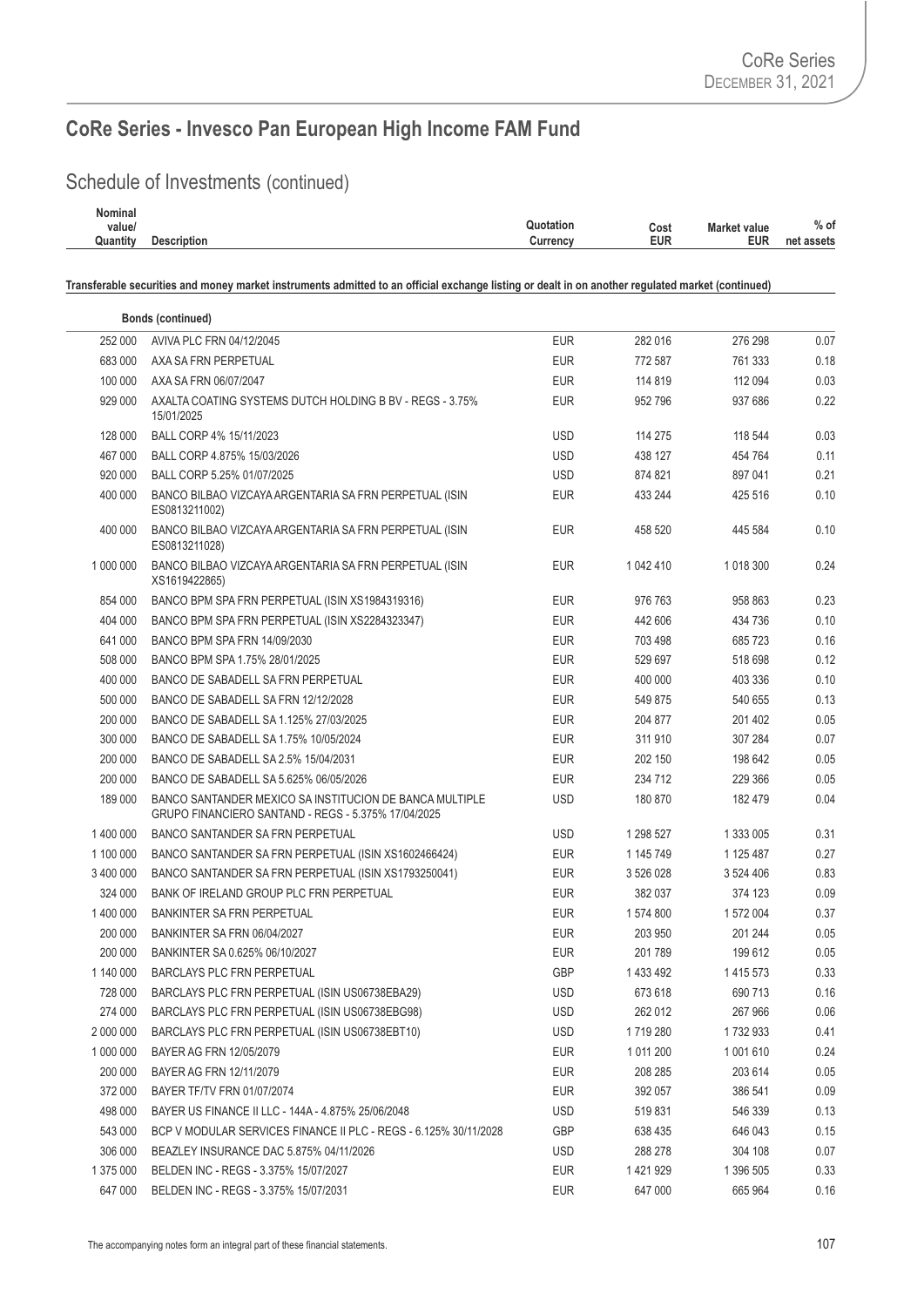## Schedule of Investments (continued)

| Nominal  |                    |                   |              |            |
|----------|--------------------|-------------------|--------------|------------|
| value/   |                    | Quotation<br>Cost | Market value | $%$ of     |
| Quantity | <b>Description</b> | EUR<br>Currency   | <b>EUR</b>   | net assets |
|          |                    |                   |              |            |

|               | <b>Bonds (continued)</b>                                                        |            |           |           |      |
|---------------|---------------------------------------------------------------------------------|------------|-----------|-----------|------|
| 1 345 000     | BELDEN INC - REGS - 3.875% 15/03/2028                                           | <b>EUR</b> | 1 408 282 | 1 389 331 | 0.33 |
| 197 000       | BELDEN INC - REGS - 4.125% 15/10/2026                                           | <b>EUR</b> | 202 949   | 201 133   | 0.05 |
| 100 000       | BELLIS FINCO PLC - REGS - 4% 16/02/2027                                         | <b>GBP</b> | 117 493   | 112 904   | 0.03 |
| 1 068 000     | BMW US CAPITAL LLC 3.95% 14/08/2028                                             | <b>USD</b> | 1 021 546 | 1 057 914 | 0.25 |
| 951 000       | BNP PARIBAS SA - REGS - FRN PERPETUAL (ISIN USF1R15XK367)                       | <b>USD</b> | 929 401   | 953 966   | 0.22 |
| 638 000       | BNP PARIBAS SA - REGS - FRN PERPETUAL (ISIN USF1R15XK771)                       | <b>USD</b> | 570 698   | 585 692   | 0.14 |
| 265 000       | <b>BNP PARIBAS SA - 144A - FRN PERPETUAL</b>                                    | <b>USD</b> | 265 638   | 272 526   | 0.06 |
| 388 000       | BOEING CO 4.508% 01/05/2023                                                     | <b>USD</b> | 347 577   | 357 933   | 0.08 |
| 427 000       | BOEING CO 4.875% 01/05/2025                                                     | <b>USD</b> | 401815    | 413 032   | 0.10 |
| 427 000       | BOOKING HOLDINGS INC 1.8% 03/03/2027                                            | <b>EUR</b> | 463 548   | 457 697   | 0.11 |
| 107 000       | BOOKING HOLDINGS INC 3.55% 15/03/2028                                           | <b>USD</b> | 99 403    | 103 202   | 0.02 |
| 220 000       | BOOKING HOLDINGS INC 4.625% 13/04/2030                                          | <b>USD</b> | 218 984   | 227 117   | 0.05 |
| 641 000       | BOPARAN FINANCE PLC - REGS - 7.625% 30/11/2025                                  | <b>GBP</b> | 698 945   | 638 184   | 0.15 |
| 214 000       | BP CAPITAL MARKETS PLC FRN PERPETUAL (ISIN XS2193661324)                        | <b>EUR</b> | 228 619   | 227 152   | 0.05 |
| 142 000       | BP CAPITAL MARKETS PLC FRN PERPETUAL (ISIN XS2193662728)                        | <b>EUR</b> | 154 316   | 153 005   | 0.04 |
| 293 000       | BPER BANCA FRN 30/11/2030                                                       | <b>EUR</b> | 307 126   | 304 395   | 0.07 |
| 1 0 1 1 0 0 0 | BRINK'S CO - 144A - 4.625% 15/10/2027                                           | <b>USD</b> | 882 361   | 929 950   | 0.22 |
| 88 000        | BRINK'S CO - 144A - 5.5% 15/07/2025                                             | <b>USD</b> | 78 369    | 81723     | 0.02 |
| 1 100 000     | BRITISH AIRWAYS 2020-1 CLASS B PASS THROUGH TRUST - 144A - 8.375%<br>15/11/2028 | <b>USD</b> | 598 466   | 605 861   | 0.14 |
| 100 000       | BRITISH TELECOMMUNICATIONS PLC FRN 18/08/2080                                   | <b>EUR</b> | 97 962    | 98 145    | 0.02 |
| 1 068 000     | BRITISH TELECOMMUNICATIONS PLC 0.5% 23/06/2022                                  | <b>EUR</b> | 1 074 648 | 1 070 093 | 0.25 |
| 51 000        | BROADCOM INC - 144A - 1.95% 15/02/2028                                          | <b>USD</b> | 42 962    | 44 322    | 0.01 |
| 70 000        | BROADCOM INC - 144A - 3.75% 15/02/2051                                          | <b>USD</b> | 60 710    | 64 540    | 0.02 |
| 171 000       | BRUNELLO BIDCO SPA FRN 15/02/2028                                               | <b>EUR</b> | 171 944   | 171 335   | 0.04 |
| 300 000       | BURGER KING FRANCE SAS - REGS - FRN 01/11/2026                                  | <b>EUR</b> | 300 000   | 304 878   | 0.07 |
| 600 000       | CAIXABANK SA FRN PERPETUAL (ISIN ES0840609004)                                  | <b>EUR</b> | 675 600   | 667 704   | 0.16 |
| 1 200 000     | CAIXABANK SA FRN PERPETUAL (ISIN ES0840609012)                                  | <b>EUR</b> | 1 282 500 | 1 273 620 | 0.30 |
| 500 000       | CAIXABANK SA FRN 15/02/2029                                                     | <b>EUR</b> | 539 884   | 530 540   | 0.12 |
| 500 000       | CAIXABANK SA FRN 18/06/2031                                                     | <b>EUR</b> | 502 875   | 500 935   | 0.12 |
| 200 000       | CAPGEMINI SE 0.625% 23/06/2025                                                  | <b>EUR</b> | 205 708   | 203 632   | 0.05 |
| 300 000       | CAPGEMINI SE 1.125% 23/06/2030                                                  | <b>EUR</b> | 317 069   | 311 775   | 0.07 |
| 1 000 000     | CARNIVAL CORP - 144A - 7.625% 01/03/2026                                        | <b>USD</b> | 911 576   | 922 951   | 0.22 |
| 141 000       | CCO HOLDINGS LLC / CCO HOLDINGS CAPITAL CORP - 144A - 4.25%<br>01/02/2031       | <b>USD</b> | 118 977   | 125 507   | 0.03 |
| 470 000       | CCO HOLDINGS LLC / CCO HOLDINGS CAPITAL CORP - 144A - 5%<br>01/02/2028          | <b>USD</b> | 413 688   | 432 072   | 0.10 |
| 621 000       | CCO HOLDINGS LLC / CCO HOLDINGS CAPITAL CORP - 144A - 5.125%<br>01/05/2027      | <b>USD</b> | 545 884   | 568 572   | 0.13 |
| 155 000       | CEDACRI MERGECO SPA - REGS - FRN 15/05/2028                                     | <b>EUR</b> | 157 820   | 155 839   | 0.04 |
| 1 500 000     | CELLNEX FINANCE CO SA 1% 15/09/2027                                             | <b>EUR</b> | 1 483 425 | 1 453 755 | 0.34 |
| 500 000       | CEMEX SAB DE CV - REGS - 7.375% 05/06/2027                                      | <b>USD</b> | 473 662   | 487 496   | 0.11 |
| 178 000       | CGG SA - REGS - 7.75% 01/04/2027                                                | <b>EUR</b> | 184 693   | 177 165   | 0.04 |
| 427 000       | CHEMOURS CO 4% 15/05/2026                                                       | <b>EUR</b> | 441 971   | 434 144   | 0.10 |
|               |                                                                                 |            |           |           |      |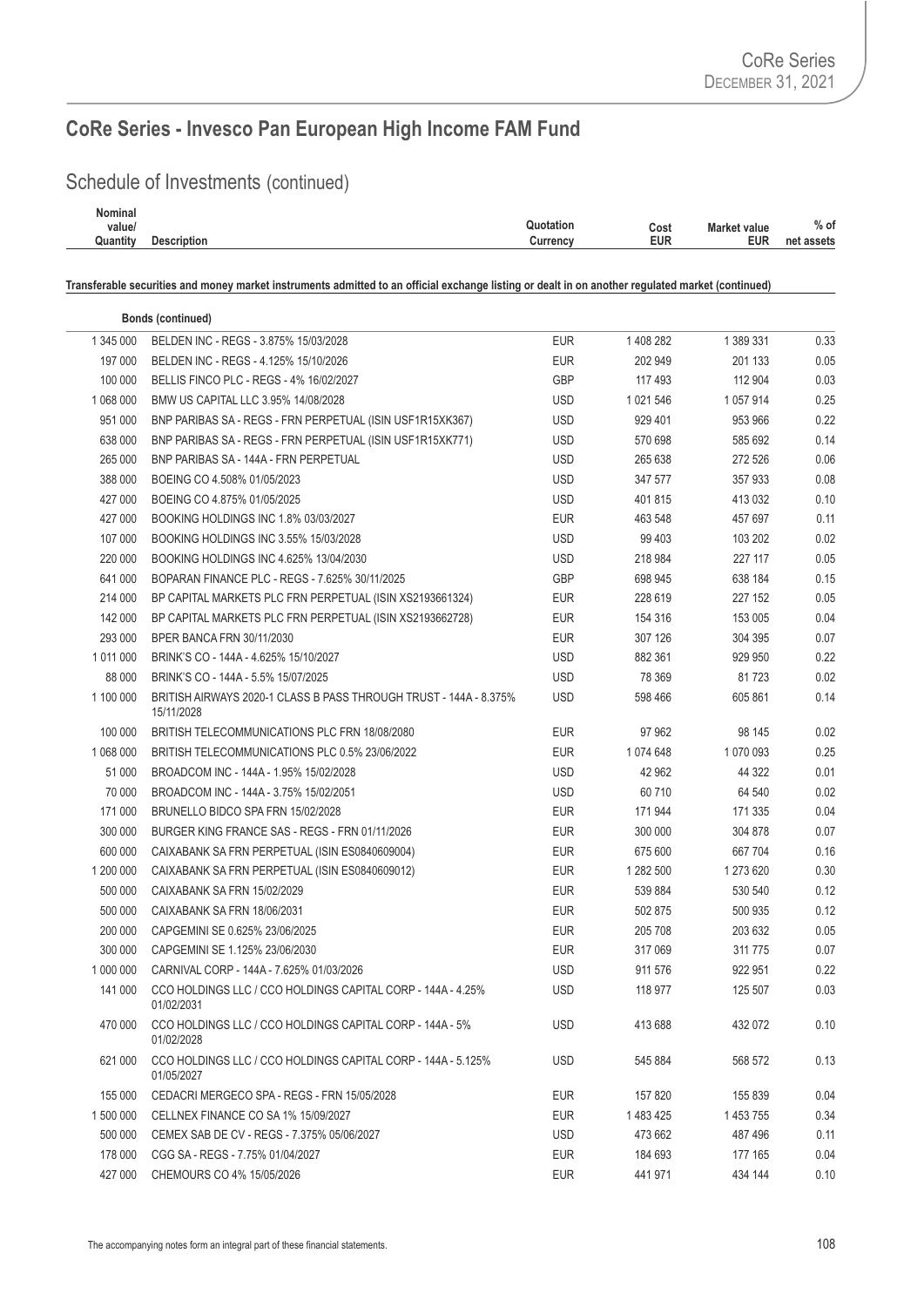## Schedule of Investments (continued)

| Nominal  |                    |                        |              |            |
|----------|--------------------|------------------------|--------------|------------|
| value/   |                    | Quotation<br>Cost      | Market value | $%$ of     |
| Quantity | <b>Description</b> | <b>EUR</b><br>Currency | EUR          | net assets |
|          |                    |                        |              |            |

|           | <b>Bonds (continued)</b>                                                                 |            |           |           |      |
|-----------|------------------------------------------------------------------------------------------|------------|-----------|-----------|------|
| 305 000   | CIDRON AIDA FINCO SARL - REGS - 5% 01/04/2028                                            | <b>EUR</b> | 308 001   | 307 437   | 0.07 |
| 2 000 000 | CITIGROUP INC FRN PERPETUAL                                                              | <b>USD</b> | 1871700   | 1892 297  | 0.45 |
| 561 000   | CLARIOS GLOBAL LP / CLARIOS US FINANCE CO 8.5% 15/05/2027                                | <b>USD</b> | 513 443   | 526 557   | 0.12 |
| 74 000    | CLARIOS GLOBAL LP - 144A - 6.75% 15/05/2025                                              | <b>USD</b> | 66 512    | 68721     | 0.02 |
| 695 000   | CLOVERIE PLC FOR ZURICH INSURANCE CO LTD FRN 24/06/2046                                  | <b>USD</b> | 680 919   | 686 681   | 0.16 |
| 104 000   | CNP ASSURANCES FRN PERPETUAL (ISIN FR0010093328)                                         | <b>EUR</b> | 91 676    | 94 292    | 0.02 |
| 500 000   | CNP ASSURANCES FRN PERPETUAL (ISIN FR0013336534)                                         | EUR        | 576 250   | 565 650   | 0.13 |
| 400 000   | CNP ASSURANCES FRN 05/06/2045                                                            | <b>EUR</b> | 456 435   | 449 820   | 0.11 |
| 400 000   | CNP ASSURANCES FRN 27/07/2050                                                            | <b>EUR</b> | 415 360   | 414 200   | 0.10 |
| 600 000   | CNP ASSURANCES FRN 30/06/2051                                                            | <b>EUR</b> | 643 536   | 635 670   | 0.15 |
| 600 000   | CNP ASSURANCES 1.875% 20/10/2022                                                         | <b>EUR</b> | 614 949   | 609 408   | 0.14 |
| 300 000   | CNP ASSURANCES 2.75% 05/02/2029                                                          | <b>EUR</b> | 341 076   | 336 570   | 0.08 |
| 442 000   | CODERE FINANCE 2 LUXEMBOURG SA - REGS - 12.75% 30/11/2027                                | <b>EUR</b> | 75 045    | 112 104   | 0.03 |
| 544 248   | CODERE FINANCE 2 LUXEMBOURG SA - 144A - 13.625% 01/11/2023                               | <b>USD</b> | 78 321    | 123 657   | 0.03 |
| 900 000   | CODERE FINANCE 2 LUXEMBOURG SA FRN 30/09/2023                                            | <b>EUR</b> | 957 604   | 952 452   | 0.22 |
| 66 000    | CODERE FINANCE 2 LUXEMBOURG SA 10.75% 30/09/2023                                         | <b>EUR</b> | 69 884    | 69 846    | 0.02 |
| 200 000   | COMMERZBANK AG FRN PERPETUAL                                                             | <b>USD</b> | 182752    | 189 949   | 0.04 |
| 200 000   | COMMERZBANK AG FRN PERPETUAL (ISIN DE000CB94MF6)                                         | <b>EUR</b> | 234 614   | 231 248   | 0.05 |
| 600 000   | COMMERZBANK AG FRN PERPETUAL (ISIN XS2189784288)                                         | <b>EUR</b> | 661 752   | 654 612   | 0.15 |
| 300 000   | COMMERZBANK AG FRN 05/12/2030                                                            | <b>EUR</b> | 332 577   | 327 069   | 0.08 |
| 500 000   | COMMERZBANK AG 0.875% 22/01/2027                                                         | <b>EUR</b> | 509 473   | 503 545   | 0.12 |
| 550 000   | CONSOLIDATED ENERGY FINANCE SA 5% 15/10/2028                                             | <b>EUR</b> | 519 750   | 526 917   | 0.12 |
| 400 000   | CONSTELLIUM SE - REGS - 3.125% 15/07/2029                                                | <b>EUR</b> | 400 952   | 398 240   | 0.09 |
| 145 000   | CONSTELLIUM SE - 144A - 5.875% 15/02/2026                                                | <b>USD</b> | 126 483   | 129 944   | 0.03 |
| 128 000   | CONTI-GUMMI FINANCE BV 2.125% 27/11/2023                                                 | <b>EUR</b> | 134 644   | 133 057   | 0.03 |
| 1 000 000 | CONTINENTAL AG 2.5% 27/08/2026                                                           | <b>EUR</b> | 1 114 665 | 1 096 400 | 0.26 |
| 200 000   | COOPERATIEVE RABOBANK UA - EMTN - FRN 10/04/2029                                         | <b>USD</b> | 179 898   | 185 332   | 0.04 |
| 400 000   | COOPERATIEVE RABOBANK UA FRN PERPETUAL (ISIN XS2050933972)                               | <b>EUR</b> | 413 100   | 410 956   | 0.10 |
| 1 000 000 | COOPERATIEVE RABOBANK UA FRN PERPETUAL (ISIN XS2202900424)                               | <b>EUR</b> | 1 105 750 | 1 102 720 | 0.26 |
| 600 000   | COOPERATIEVE RABOBANK UA 0.25% 30/10/2026                                                | <b>EUR</b> | 607 713   | 602 982   | 0.14 |
| 500 000   | CORNWALL JERSEY LTD 0.75% CV 16/04/2026                                                  | GBP        | 517 384   | 521 220   | 0.12 |
| 568 000   | COTY INC - 144A - 6.5% 15/04/2026                                                        | <b>USD</b> | 483 839   | 518706    | 0.12 |
| 608 000   | COTY INC 3.875% 15/04/2026                                                               | <b>EUR</b> | 611 289   | 622 118   | 0.15 |
| 1 000 000 | COTY INC/HFC PRESTIGE PRODUCTS INC/HFC PRESTIGE<br>INTERNATIONAL US LLC 4.75% 15/01/2029 | <b>USD</b> | 883 275   | 898 852   | 0.21 |
| 1 000 000 | CREDIT AGRICOLE SA - REGS - FRN PERPETUAL                                                | <b>USD</b> | 944 043   | 965 053   | 0.23 |
| 1 000 000 | CREDIT SUISSE AG - REGS - 6.5% 08/08/2023                                                | <b>USD</b> | 958 304   | 952 588   | 0.22 |
| 864 000   | CREDIT SUISSE GROUP AG - REGS - FRN PERPETUAL                                            | <b>USD</b> | 794 546   | 815 167   | 0.19 |
| 200 000   | CREDIT SUISSE GROUP AG - 144A - FRN PERPETUAL (ISIN US225401AR98)                        | <b>USD</b> | 177 297   | 181 820   | 0.04 |
| 1 000 000 | CREDIT SUISSE GROUP AG - 144A - FRN PERPETUAL (ISIN US225401AS71)                        | <b>USD</b> | 839 808   | 858 975   | 0.20 |
| 1 250 000 | CREDITO EMILIANO SPA FRN 25/10/2025                                                      | <b>EUR</b> | 1 282 045 | 1 276 888 | 0.30 |
| 623 000   | CROWN AMERICAS LLC / CROWN AMERICAS CAPITAL CORP VI 4.75%<br>01/02/2026                  | <b>USD</b> | 544 389   | 565 488   | 0.13 |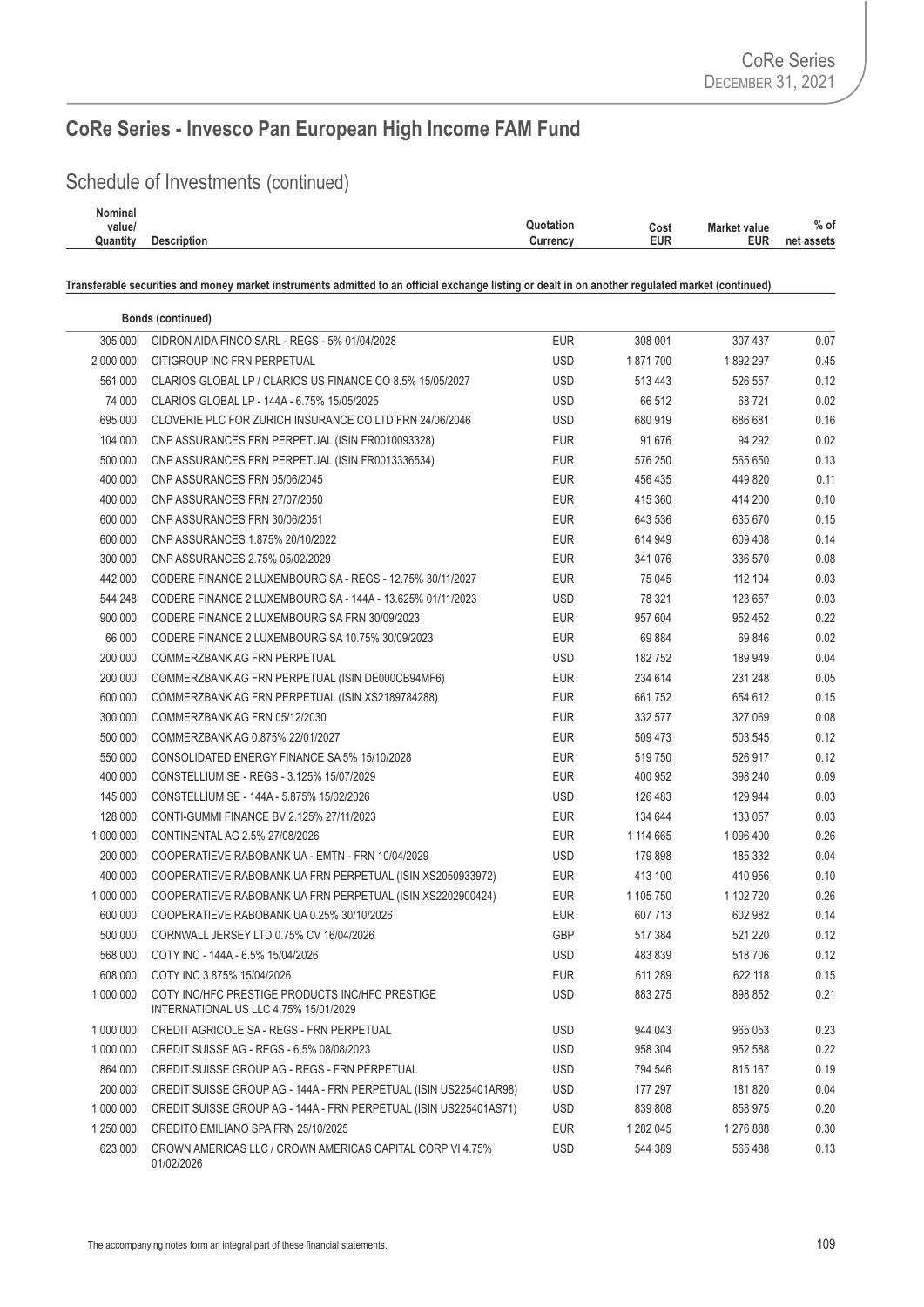## Schedule of Investments (continued)

| Nominal  |                    |           |      |                     |            |
|----------|--------------------|-----------|------|---------------------|------------|
| value/   |                    | Quotation | Cost | <b>Market value</b> | $%$ of     |
| Quantity | <b>Description</b> | Currency  | EUR  | EUR                 | net assets |
|          |                    |           |      |                     |            |

|           | <b>Bonds (continued)</b>                                 |            |           |               |      |
|-----------|----------------------------------------------------------|------------|-----------|---------------|------|
| 367 000   | CROWN EUROPEAN HOLDINGS SA - REGS - 2.25% 01/02/2023     | <b>EUR</b> | 377 107   | 373 555       | 0.09 |
| 641 000   | CROWN EUROPEAN HOLDINGS SA - REGS - 2.625% 30/09/2024    | <b>EUR</b> | 673 778   | 666 012       | 0.16 |
| 613 000   | CROWN EUROPEAN HOLDINGS SA - REGS - 2.875% 01/02/2026    | <b>EUR</b> | 655 744   | 648 560       | 0.15 |
| 549 000   | CROWN EUROPEAN HOLDINGS SA - REGS - 3.375% 15/05/2025    | <b>EUR</b> | 591 819   | 585 437       | 0.14 |
| 427 000   | CSX CORP 4.1% 15/03/2044                                 | USD        | 419 658   | 439 648       | 0.10 |
| 288 000   | DANA FINANCING LUXEMBOURG SARL - REGS - 3% 15/07/2029    | <b>EUR</b> | 298 466   | 291 756       | 0.07 |
| 1 068 000 | DANONE SA - 144A - 2.947% 02/11/2026                     | <b>USD</b> | 961 496   | 993 052       | 0.23 |
| 501 000   | DANSKE BANK A/S FRN PERPETUAL (ISIN XS1586367945)        | <b>USD</b> | 450 199   | 467 988       | 0.11 |
| 1 022 000 | DANSKE BANK A/S FRN PERPETUAL (ISIN XS1825417535)        | <b>USD</b> | 961 198   | 994 572       | 0.23 |
| 171 000   | DANSKE BANK A/S 1.625% 15/03/2024                        | <b>EUR</b> | 178 940   | 176 990       | 0.04 |
| 342 000   | DARLING GLOBAL FINANCE BV - REGS - 3.625% 15/05/2026     | <b>EUR</b> | 348 915   | 348 385       | 0.08 |
| 700 000   | DEUTSCHE BANK AG FRN 16/05/2022                          | <b>EUR</b> | 703 115   | 701 582       | 0.17 |
| 700 000   | DEUTSCHE BANK AG FRN 19/05/2031                          | <b>EUR</b> | 833 004   | 821 569       | 0.19 |
| 200 000   | DEUTSCHE BANK AG FRN 19/11/2025                          | EUR        | 204 267   | 203 568       | 0.05 |
| 400 000   | DEUTSCHE BANK AG 4.5% 19/05/2026                         | EUR        | 461 972   | 457 872       | 0.11 |
| 928 000   | DKT FINANCE APS - REGS - 7% 17/06/2023                   | EUR        | 948 490   | 942 783       | 0.22 |
| 548 000   | DKT FINANCE APS 9.375% 17/06/2023                        | <b>USD</b> | 472 570   | 491 593       | 0.12 |
| 200 000   | DNO ASA 7.875% 09/09/2026                                | <b>USD</b> | 168 712   | 181 933       | 0.04 |
| 278 000   | DNO ASA 8.375% 29/05/2024                                | <b>USD</b> | 243 817   | 254 770       | 0.06 |
| 500 000   | DRAX FINCO PLC 6.625% 01/11/2025                         | <b>USD</b> | 439 843   | 455 994       | 0.11 |
| 854 000   | DUFRY ONE BV 2% 15/02/2027                               | EUR        | 814 844   | 794 510       | 0.19 |
| 427 000   | DUFRY ONE BV 2.5% 15/10/2024                             | <b>EUR</b> | 421 663   | 421 880       | 0.10 |
| 286 000   | DUFRY ONE BV 3.375% 15/04/2028                           | EUR        | 281 710   | 277 363       | 0.07 |
| 500 000   | EDF SA FRN PERPETUAL                                     | EUR        | 562 375   | 554 180       | 0.13 |
| 200 000   | EDP - ENERGIAS DE PORTUGAL SA FRN 20/07/2080             | EUR        | 202 378   | 198 838       | 0.05 |
| 251 000   | EG GLOBAL FINANCE PLC - REGS - 4.375% 07/02/2025         | <b>EUR</b> | 251 394   | 252 677       | 0.06 |
| 528 000   | EG GLOBAL FINANCE PLC - REGS - 6.25% 30/10/2025          | EUR        | 542 256   | 543 433       | 0.13 |
| 200 000   | EG GLOBAL FINANCE PLC - 144A - 6.75% 07/02/2025          | <b>USD</b> | 172 320   | 178 624       | 0.04 |
| 224 000   | EG GLOBAL FINANCE PLC - 144A - 8.5% 30/10/2025           | <b>USD</b> | 199 284   | 206 042       | 0.05 |
| 470 000   | ELECTRICITE DE FRANCE SA - AR15 A1 144A - FRN PERPETUAL  | <b>USD</b> | 425 029   | 437 258       | 0.10 |
| 400 000   | ELECTRICITE DE FRANCE SA FRN PERPETUAL                   | GBP        | 528 327   | 525 603       | 0.12 |
| 854 000   | ELECTRICITE DE FRANCE SA 4.5% 21/09/2028                 | <b>USD</b> | 834 207   | 854 468       | 0.20 |
| 340 000   | ELIOR GROUP SA 3.75% 15/07/2026                          | <b>EUR</b> | 340 000   | 349 353       | 0.08 |
| 300 000   | ELIS SA 1.875% 15/02/2023                                | <b>EUR</b> | 308 795   | 304 035       | 0.07 |
| 400 000   | ENBW ENERGIE BADEN-WUERTTEMBERG FRN 05/11/2079           | <b>EUR</b> | 406 200   | 402 528       | 0.09 |
| 2 135 000 | ENEL FINANCE INTERNATIONAL NV - 144A - 3.5% 06/04/2028   | <b>USD</b> | 1 960 110 | 2 0 2 1 6 2 9 | 0.48 |
| 1 514 000 | ENEL FINANCE INTERNATIONAL NV - 144A - 3.625% 25/05/2027 | <b>USD</b> | 1 395 841 | 1446993       | 0.34 |
| 702 000   | ENEL FINANCE INTERNATIONAL NV - 144A - 4.75% 25/05/2047  | <b>USD</b> | 720 610   | 762 594       | 0.18 |
| 733 000   | ENEL SPA FRN 24/05/2080                                  | EUR        | 802 635   | 788 979       | 0.19 |
| 2 854 000 | ENEL SPA FRN 24/09/2073                                  | <b>USD</b> | 2 811 196 | 2 817 316     | 0.66 |
| 406 000   | ENEL SPA FRN 24/11/2078                                  | <b>EUR</b> | 425 721   | 419 979       | 0.10 |
| 1 540 000 | ENERGIZER GAMMA ACQUISITION BV - REGS - 3.5% 30/06/2029  | <b>EUR</b> | 1 541 245 | 1 495 509     | 0.35 |
| 171 000   | ENERGIZER HOLDINGS INC - 144A - 4.375% 31/03/2029        | <b>USD</b> | 141 936   | 147 761       | 0.03 |
| 67 000    | ENERGIZER HOLDINGS INC - 144A - 4.75% 15/06/2028         | <b>USD</b> | 57 567    | 60 468        | 0.01 |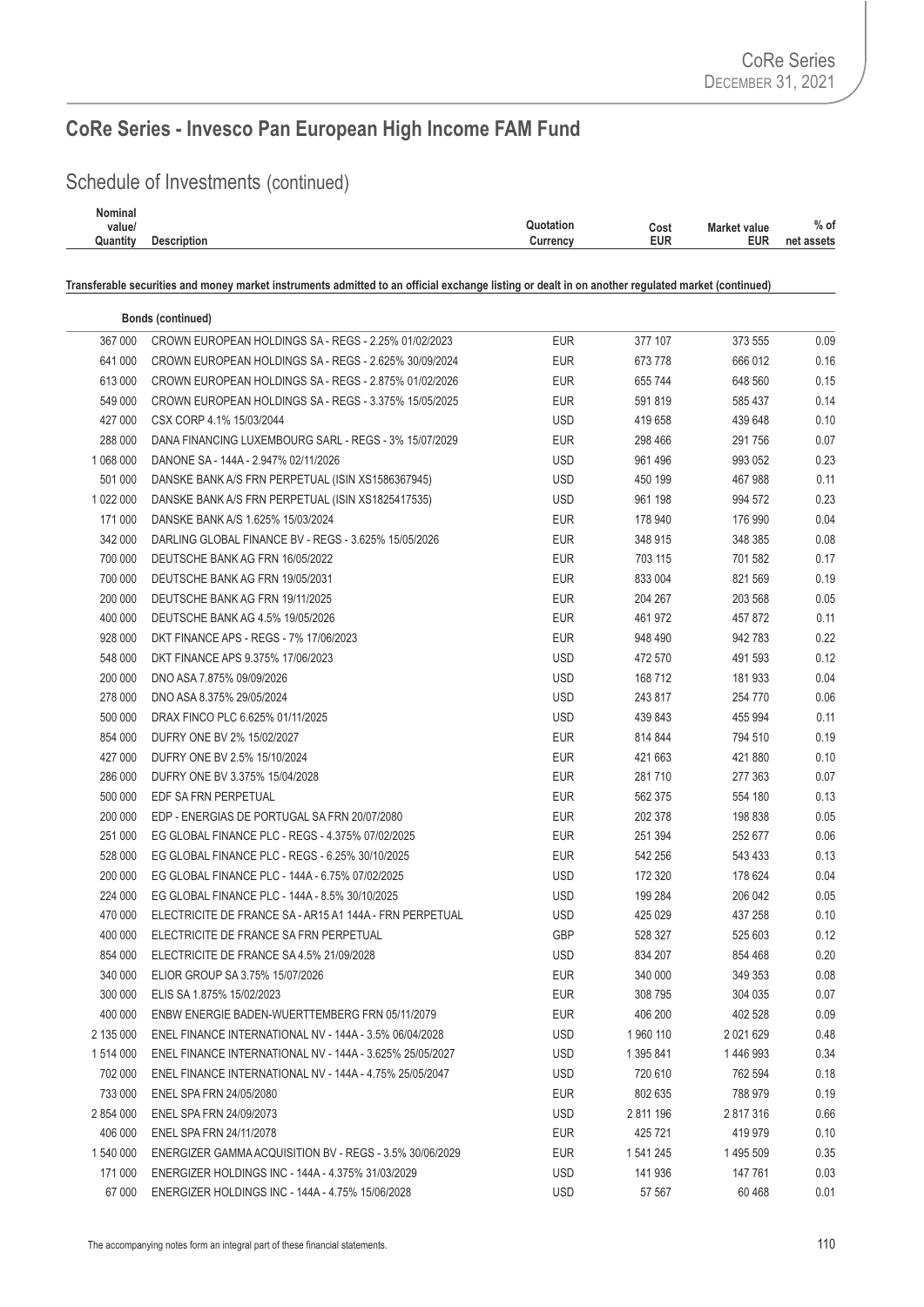## Schedule of Investments (continued)

| <b>Nominal</b> |                    |                                          |            |
|----------------|--------------------|------------------------------------------|------------|
| value/         |                    | Quotation<br>Cost<br><b>Market value</b> | $%$ of     |
| Quantity       | <b>Description</b> | <b>EUR</b><br><b>EUR</b><br>Currency     | net assets |
|                |                    |                                          |            |

|           | <b>Bonds (continued)</b>                            |            |           |           |      |
|-----------|-----------------------------------------------------|------------|-----------|-----------|------|
| 300 000   | ENGIE SA FRN PERPETUAL                              | <b>EUR</b> | 325 500   | 322 953   | 0.08 |
| 1 000 000 | ENI SPA FRN PERPETUAL                               | <b>EUR</b> | 1 040 000 | 1 037 820 | 0.24 |
| 1 281 000 | ENI SPA 4% 12/09/2023                               | <b>USD</b> | 1 151 702 | 1 185 061 | 0.28 |
| 1 281 000 | ENI SPA 4.75% 12/09/2028                            | <b>USD</b> | 1 261 379 | 1 307 061 | 0.31 |
| 1 620 690 | ENQUEST PLC 7% 15/04/2022                           | <b>USD</b> | 1 321 636 | 1 335 709 | 0.31 |
| 29 000    | EXPEDIA GROUP INC - 144A - 6.25% 01/05/2025         | <b>USD</b> | 28 312    | 28 955    | 0.01 |
| 149 000   | FAURECIA SA 3.125% 15/06/2026                       | <b>EUR</b> | 154 719   | 153 027   | 0.04 |
| 781 000   | FAURECIA SE 2.75% 15/02/2027                        | <b>EUR</b> | 781 000   | 797 315   | 0.19 |
| 204 000   | FAURECIA SE 3.75% 15/06/2028                        | <b>EUR</b> | 216 793   | 213 533   | 0.05 |
| 100 000   | FCA BANK SPA/IRELAND 0.125% 16/11/2023              | <b>EUR</b> | 100 432   | 100 177   | 0.02 |
| 214 000   | FIRST QUANTUM MINERALS LTD 6.5% 01/03/2024          | <b>USD</b> | 183 646   | 191 440   | 0.05 |
| 258 000   | FNAC DARTY SA 1.875% 30/05/2024                     | <b>EUR</b> | 262 389   | 260 317   | 0.06 |
| 610 000   | FORD MOTOR CREDIT CO LLC 2.33% 25/11/2025           | <b>EUR</b> | 634 504   | 636 712   | 0.15 |
| 253 000   | FRESENIUS SE & CO KGAA 1.625% 08/10/2027            | <b>EUR</b> | 272 988   | 268 909   | 0.06 |
| 141 000   | GAMMA BIDCO SPA - REGS - 5.125% 15/07/2025          | <b>EUR</b> | 146 436   | 142 372   | 0.03 |
| 200 000   | GECINA SA FRN 30/06/2022                            | <b>EUR</b> | 200 637   | 200 464   | 0.05 |
| 427 000   | GENERAL MOTORS CO 4.875% 02/10/2023                 | <b>USD</b> | 390 605   | 400 705   | 0.09 |
| 318 000   | GENERAL MOTORS CO 6.125% 01/10/2025                 | USD        | 316 134   | 322 981   | 0.08 |
| 214 000   | GENERAL MOTORS FINANCIAL CO INC 0.955% 07/09/2023   | <b>EUR</b> | 218 263   | 217 441   | 0.05 |
| 534 000   | GESTAMP AUTOMOCION SA - REGS - 3.25% 30/04/2026     | <b>EUR</b> | 543 356   | 539 036   | 0.13 |
| 183 000   | GETLINK SE 3.5% 30/10/2025                          | <b>EUR</b> | 190 469   | 188 898   | 0.04 |
| 555 000   | GLAXOSMITHKLINE CAPITAL PLC 2.85% 08/05/2022        | <b>USD</b> | 476 726   | 494 561   | 0.12 |
| 928 000   | GRIFOLS ESCROW ISSUER SA - REGS - 3.875% 15/10/2028 | <b>EUR</b> | 928 000   | 933 921   | 0.22 |
| 970 000   | GRIFOLS SA - REGS - 3.2% 01/05/2025                 | <b>EUR</b> | 979 685   | 971 610   | 0.23 |
| 104 000   | GRUENENTHAL GMBH - REGS - 3.625% 15/11/2026         | <b>EUR</b> | 107 589   | 107 084   | 0.03 |
| 128 000   | HALLIBURTON CO 5% 15/11/2045                        | <b>USD</b> | 132 159   | 136 288   | 0.03 |
| 517 000   | HANESBRANDS INC - 144A - 4.625% 15/05/2024          | <b>USD</b> | 461 653   | 478 896   | 0.11 |
| 300 000   | HANNOVER RUECK SE FRN 08/10/2040                    | <b>EUR</b> | 315 111   | 306 996   | 0.07 |
| 300 000   | HEIMSTADEN AB FRN PERPETUAL                         | <b>EUR</b> | 298 515   | 306 609   | 0.07 |
| 200 000   | HERENS HOLDCO SARL - 144A - 4.75% 15/05/2028        | <b>USD</b> | 168 643   | 174 382   | 0.04 |
| 240 000   | <b>HISCOX LTD FRN 24/11/2045</b>                    | <b>GBP</b> | 324 835   | 321 242   | 0.08 |
| 551 000   | HSBC HOLDINGS PLC - EMTN - FRN PERPETUAL            | <b>EUR</b> | 621 613   | 605 141   | 0.14 |
| 448 000   | HSBC HOLDINGS PLC FRN PERPETUAL (ISIN US404280AS86) | <b>USD</b> | 413 594   | 425 351   | 0.10 |
| 350 000   | HSBC HOLDINGS PLC FRN PERPETUAL (ISIN US404280AT69) | <b>USD</b> | 326 550   | 335 017   | 0.08 |
| 879 000   | HSBC HOLDINGS PLC FRN PERPETUAL (ISIN US404280BN80) | <b>USD</b> | 781 063   | 808 121   | 0.19 |
| 1 246 000 | HSBC HOLDINGS PLC FRN PERPETUAL (ISIN US404280BP39) | <b>USD</b> | 1 194 747 | 1 217 250 | 0.29 |
| 200 000   | HSBC HOLDINGS PLC FRN PERPETUAL (ISIN US404280CN71) | <b>USD</b> | 171 215   | 177 161   | 0.04 |
| 200 000   | HSBC HOLDINGS PLC FRN PERPETUAL (ISIN US404280CP20) | <b>USD</b> | 170 582   | 176 737   | 0.04 |
| 322 000   | HSBC HOLDINGS PLC FRN PERPETUAL (ISIN XS1111123987) | <b>EUR</b> | 337 295   | 332 056   | 0.08 |
| 1 082 000 | HSBC HOLDINGS PLC FRN PERPETUAL (ISIN XS1298431104) | <b>EUR</b> | 1 185 423 | 1 171 806 | 0.28 |
| 899 000   | HSBC HOLDINGS PLC 4.25% 14/03/2024                  | <b>USD</b> | 819 149   | 839 183   | 0.20 |
| 480 000   | HSBC HOLDINGS PLC 5.25% 14/03/2044                  | <b>USD</b> | 519 079   | 551716    | 0.13 |
| 100 000   | HSE FINANCE SARL 5.625% 15/10/2026                  | <b>EUR</b> | 103 350   | 102 580   | 0.02 |
|           |                                                     |            |           |           |      |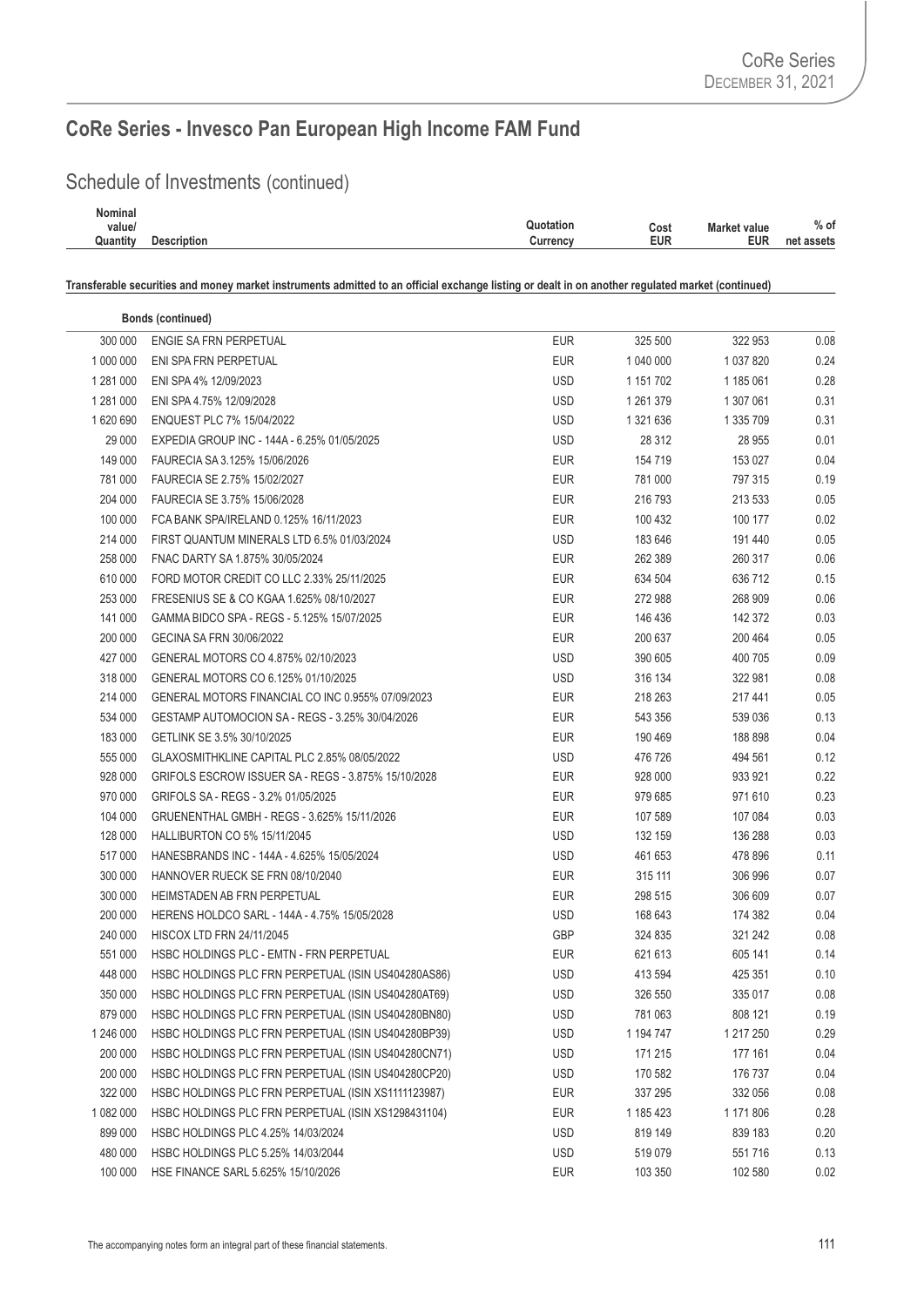## Schedule of Investments (continued)

| Nominal  |                    |                |      |               |            |
|----------|--------------------|----------------|------|---------------|------------|
| value/   |                    | วแotation      | Cost | Vlarket value | $%$ of     |
| Quantity | <b>Description</b> | $J$ urrenc $V$ | EUR  | <b>EUR</b>    | net assets |
|          |                    |                |      |               |            |

|           | <b>Bonds (continued)</b>                                                                    |            |           |           |      |
|-----------|---------------------------------------------------------------------------------------------|------------|-----------|-----------|------|
| 1 500 000 | HURRICANE FINANCE PLC 8% 15/10/2025                                                         | <b>GBP</b> | 1849660   | 1876972   | 0.44 |
| 300 000   | IBERDROLA INTERNATIONAL BV FRN PERPETUAL (ISIN XS2244941063)                                | <b>EUR</b> | 310 575   | 306 138   | 0.07 |
| 200 000   | IBERDROLA INTERNATIONAL BV FRN PERPETUAL (ISIN XS2295335413)                                | <b>EUR</b> | 202 700   | 200 488   | 0.05 |
| 526 614   | IHO VERWALTUNGS GMBH - REGS - 3.625% 15/05/2025                                             | <b>EUR</b> | 541 449   | 534 171   | 0.13 |
| 463 831   | IHO VERWALTUNGS GMBH - REGS - 3.875% 15/05/2027                                             | <b>EUR</b> | 484 374   | 473 915   | 0.11 |
| 390 000   | ILIAD HOLDING SASU - REGS - 5.125% 15/10/2026                                               | <b>EUR</b> | 390 000   | 408 108   | 0.10 |
| 433 000   | ILIAD HOLDING SASU 5.625% 15/10/2028                                                        | <b>EUR</b> | 433 000   | 457 118   | 0.11 |
| 744 000   | INEOS FINANCE PLC - REGS - 2.125% 15/11/2025                                                | <b>EUR</b> | 746 652   | 745 272   | 0.18 |
| 1 550 000 | INEOS FINANCE PLC - REGS - 2.875% 01/05/2026                                                | <b>EUR</b> | 1 573 727 | 1 567 252 | 0.37 |
| 245 000   | INEOS QUATTRO FINANCE 2 PLC - REGS - 2.5% 15/01/2026                                        | <b>EUR</b> | 248 132   | 244 084   | 0.06 |
| 389 000   | ING GROEP NV FRN PERPETUAL (ISIN US456837AF06)                                              | <b>USD</b> | 363 206   | 374 815   | 0.09 |
| 200 000   | ING GROEP NV FRN PERPETUAL (ISIN US456837AR44)                                              | <b>USD</b> | 188 347   | 190 138   | 0.04 |
| 200 000   | ING GROEP NV FRN PERPETUAL (ISIN XS1956051145)                                              | <b>USD</b> | 185 121   | 190 871   | 0.04 |
| 400 000   | INTERNATIONAL CONSOLIDATED AIRLINES GROUP SA 0.5% 04/07/2023                                | <b>EUR</b> | 388 996   | 387 160   | 0.09 |
| 1 000 000 | INTERNATIONAL CONSOLIDATED AIRLINES GROUP SA 1.125% CV<br>18/05/2028                        | <b>EUR</b> | 1 010 450 | 919 230   | 0.22 |
| 300 000   | INTERNATIONAL CONSOLIDATED AIRLINES GROUP SA 3.75% 25/03/2029                               | <b>EUR</b> | 304 295   | 294 303   | 0.07 |
| 1 550 000 | INTESA SANPAOLO SPA FRN PERPETUAL                                                           | <b>USD</b> | 1488850   | 1 532 624 | 0.36 |
| 527 000   | INTESA SANPAOLO SPA FRN PERPETUAL (ISIN XS1548475968)                                       | <b>EUR</b> | 641 623   | 641 417   | 0.15 |
| 348 000   | INTESA SANPAOLO SPA FRN PERPETUAL (ISIN XS1614415542)                                       | EUR        | 381 495   | 379 365   | 0.09 |
| 1 000 000 | INTESA SANPAOLO SPA FRN PERPETUAL (ISIN XS2124980256)                                       | <b>EUR</b> | 985 313   | 977 580   | 0.23 |
| 1 175 000 | INTESA SANPAOLO SPA FRN 19/04/2022                                                          | <b>EUR</b> | 1 183 008 | 1 177 808 | 0.28 |
| 2 135 000 | INTESA SANPAOLO SPA 3.125% 14/07/2022                                                       | <b>USD</b> | 1841171   | 1908617   | 0.45 |
| 734 000   | INTESA SANPAOLO SPA 3.928% 15/09/2026                                                       | <b>EUR</b> | 827 035   | 809 712   | 0.19 |
| 1 068 000 | INTESA SANPAOLO SPA 4.375% 12/01/2048                                                       | <b>USD</b> | 988 240   | 1 048 445 | 0.25 |
| 700 000   | INTESA SANPAOLO VITA SPA FRN PERPETUAL                                                      | <b>EUR</b> | 772 625   | 759 143   | 0.18 |
| 589 000   | IRON MOUNTAIN INC - 144A - 4.5% 15/02/2031                                                  | <b>USD</b> | 499 220   | 523 893   | 0.12 |
| 790 000   | IRON MOUNTAIN INC - 144A - 4.875% 15/09/2027                                                | <b>USD</b> | 688718    | 724 741   | 0.17 |
| 67 000    | IRON MOUNTAIN INC - 144A - 5% 15/07/2028                                                    | <b>USD</b> | 58 661    | 61 246    | 0.01 |
| 1 130 000 | IRON MOUNTAIN INC - 144A - 5.25% 15/03/2028                                                 | <b>USD</b> | 993 427   | 1 044 601 | 0.25 |
| 133 000   | IRON MOUNTAIN INC - 144A - 5.25% 15/07/2030                                                 | <b>USD</b> | 118 042   | 123 513   | 0.03 |
| 3 000 000 | IRON MOUNTAIN INFORMATION MANAGEMENT SERVICES INC - 144A - 5%<br>15/07/2032                 | <b>USD</b> | 2 660 871 | 2 732 411 | 0.64 |
| 171 000   | JAGUAR LAND ROVER AUTOMOTIVE PLC - REGS - 3.875% 01/03/2023                                 | <b>GBP</b> | 203 696   | 205 608   | 0.05 |
| 214 000   | JAMES HARDIE INTERNATIONAL FINANCE DAC - REGS - 3.625% 01/10/2026                           | <b>EUR</b> | 221 646   | 218 096   | 0.05 |
| 1 000 000 | JERROLD FINCO PLC - REGS - 4.875% 15/01/2026                                                | <b>GBP</b> | 1 196 638 | 1 210 337 | 0.29 |
| 2 000 000 | JERROLD FINCO PLC - REGS - 5.25% 15/01/2027                                                 | GBP        | 2 437 279 | 2 427 079 | 0.57 |
| 170 000   | KFC HOLDING CO/PIZZA HUT HOLDINGS LLC/TACO BELL OF AMERICA LLC<br>- 144A - 4.75% 01/06/2027 | <b>USD</b> | 149 817   | 156 447   | 0.04 |
| 200 000   | KION GROUP AG 1.625% 24/09/2025                                                             | <b>EUR</b> | 208 850   | 210 588   | 0.05 |
| 1 029 000 | KONINKLIJKE KPN NV - REGS - FRN 28/03/2073                                                  | <b>USD</b> | 933 781   | 956 643   | 0.23 |
| 114 000   | KRAFT HEINZ FOODS CO 3.75% 01/04/2030                                                       | <b>USD</b> | 104 390   | 109 441   | 0.03 |
| 268 000   | KRAFT HEINZ FOODS CO 3.875% 15/05/2027                                                      | <b>USD</b> | 247 488   | 256 548   | 0.06 |
| 214 000   | KRAFT HEINZ FOODS CO 4.875% 01/10/2049                                                      | <b>USD</b> | 212 139   | 237 457   | 0.06 |
| 2 235 000 | KREDITANSTALT FUER WIEDERAUFBAU 0% 30/06/2022                                               | <b>EUR</b> | 2 249 293 | 2 242 486 | 0.53 |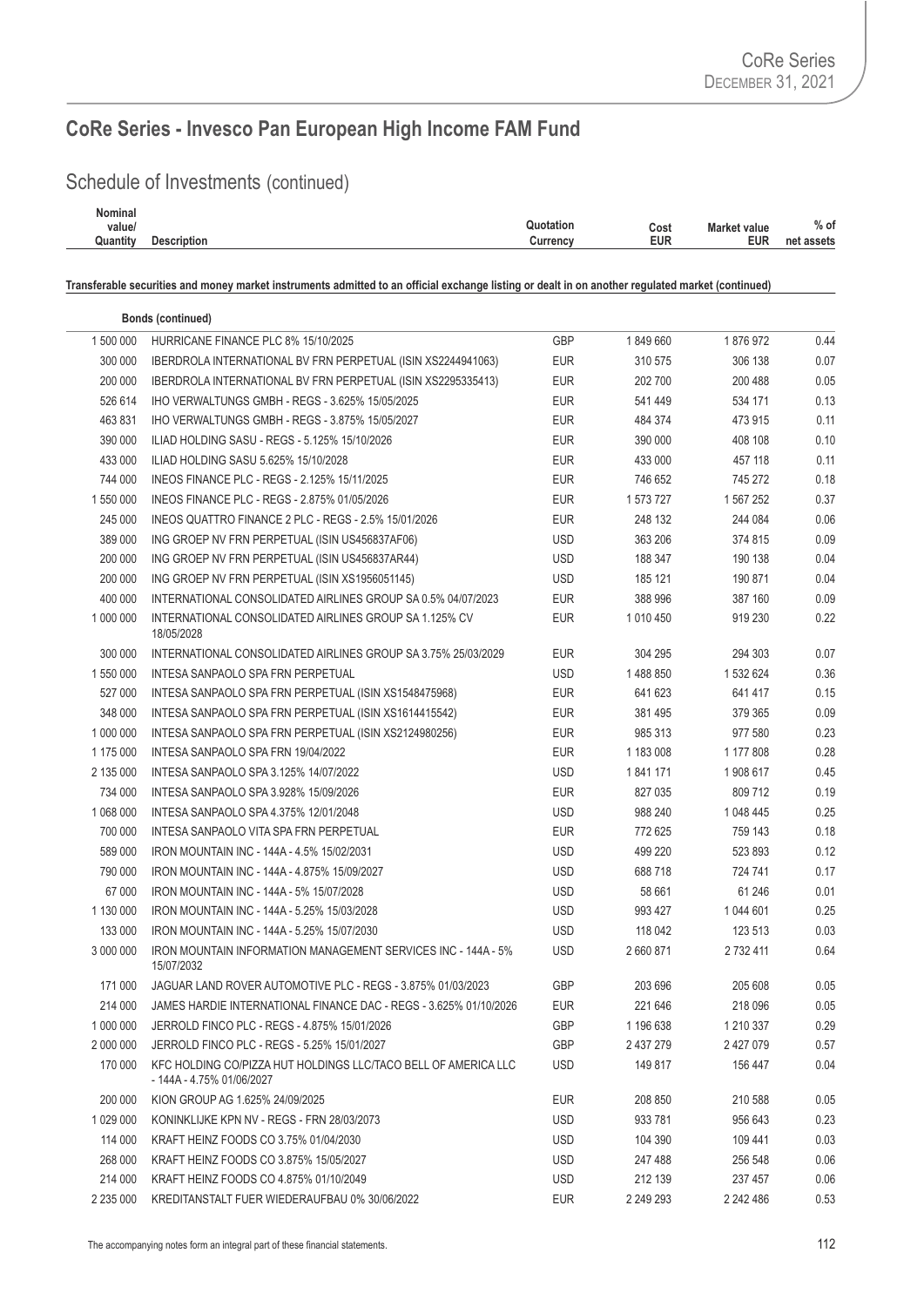## Schedule of Investments (continued)

| <b>Nominal</b> |                    |                                   |                   |
|----------------|--------------------|-----------------------------------|-------------------|
| value/         |                    | Quotation<br>Cost<br>Market value | $%$ of            |
| Quantity       | <b>Description</b> | EUR<br>Currency                   | EUR<br>net assets |
|                |                    |                                   |                   |

|           | <b>Bonds (continued)</b>                                      |            |           |             |      |
|-----------|---------------------------------------------------------------|------------|-----------|-------------|------|
| 2 500 000 | KREDITANSTALT FUER WIEDERAUFBAU 0.375% 15/03/2023             | EUR        | 2 541 725 | 2 530 200   | 0.60 |
| 1 070 000 | LA FINANCIERE ATALIAN SASU - REGS - 4% 15/05/2024             | EUR        | 1 077 854 | 1 0 54 3 35 | 0.25 |
| 303 000   | LA FINANCIERE ATALIAN SASU - REGS - 5.125% 15/05/2025         | EUR        | 309 311   | 301849      | 0.07 |
| 1 304 000 | LAMB WESTON HOLDINGS INC - 144A - 4.125% 31/01/2030           | <b>USD</b> | 1 118 353 | 1 179 164   | 0.28 |
| 545 000   | LEONARDO US HOLDINGS INC 7.375% 15/07/2039                    | <b>USD</b> | 634 989   | 631 902     | 0.15 |
| 424 000   | LION/POLARIS LUX 4 SA - REGS - FRN 01/07/2026                 | EUR        | 425 000   | 428 121     | 0.10 |
| 1 538 000 | LLOYDS BANKING GROUP PLC FRN PERPETUAL                        | EUR        | 1 701 474 | 1 679 173   | 0.40 |
| 1 097 000 | LLOYDS BANKING GROUP PLC FRN PERPETUAL (ISIN US539439AU36)    | <b>USD</b> | 1 073 167 | 1 098 570   | 0.26 |
| 200 000   | LLOYDS BANKING GROUP PLC FRN PERPETUAL (ISIN US53944YAJ29)    | <b>USD</b> | 196 210   | 199 438     | 0.05 |
| 897 000   | LLOYDS BANKING GROUP PLC FRN 31/12/2049                       | <b>GBP</b> | 1 149 303 | 1 143 851   | 0.27 |
| 1 089 000 | LLOYDS BANKING GROUP PLC 4.375% 22/03/2028                    | USD        | 1 050 290 | 1 080 544   | 0.25 |
| 107 000   | LORCA TELECOM BONDCO SA - REGS - 4% 18/09/2027                | EUR        | 109 610   | 109 015     | 0.03 |
| 192 000   | LOXAM SAS - REGS - 2.875% 15/04/2026                          | <b>EUR</b> | 192 879   | 191 159     | 0.05 |
| 510 000   | LOXAM SAS - REGS - 3.5% 15/04/2022                            | EUR        | 515 299   | 510 668     | 0.12 |
| 231 000   | LOXAM SAS - REGS - 4.25% 15/04/2024                           | EUR        | 235 789   | 233 261     | 0.05 |
| 100 000   | LOXAM SAS - REGS - 4.5% 15/04/2027                            | <b>EUR</b> | 101 000   | 100 345     | 0.02 |
| 137 000   | LOXAM SAS - REGS - 6% 15/04/2025                              | EUR        | 68 960    | 69 470      | 0.02 |
| 320 000   | LOXAM SAS 3.25% 14/01/2025                                    | EUR        | 326 480   | 321 859     | 0.08 |
| 239 000   | LOXAM SAS 3.75% 15/07/2026                                    | EUR        | 247 179   | 243 357     | 0.06 |
| 100 000   | LOXAM SAS 5.75% 15/07/2027                                    | EUR        | 104 109   | 103 518     | 0.02 |
| 200 000   | MAPFRE SA FRN 31/03/2047                                      | EUR        | 231 801   | 227 522     | 0.05 |
| 1 186 000 | MARB BONDCO PLC - REGS - 3.95% 29/01/2031                     | <b>USD</b> | 955 762   | 1 005 156   | 0.24 |
| 372 000   | MATALAN FINANCE PLC - REGS - 6.75% 31/01/2023                 | <b>GBP</b> | 403 935   | 416 552     | 0.10 |
| 175 000   | MATCH GROUP HOLDINGS II LLC 3.625% 01/10/2031                 | <b>USD</b> | 149 139   | 150 669     | 0.04 |
| 418 000   | MEDIOBANCA BANCA DI CREDITO FINANZIARIO SPA 0.875% 15/01/2026 | EUR        | 428 730   | 422 928     | 0.10 |
| 100 000   | MEDIOBANCA BANCA DI CREDITO FINANZIARIO SPA 1% 08/09/2027     | EUR        | 103 344   | 101 795     | 0.02 |
| 387 000   | MIDCO GB SASU 7.75% 01/11/2027                                | EUR        | 387 000   | 400 131     | 0.09 |
| 382 000   | MILLER HOMES GROUP HOLDINGS PLC - REGS - 5.5% 15/10/2024      | <b>GBP</b> | 456 990   | 461 098     | 0.11 |
| 769 000   | MOBILUX FINANCE SAS - REGS - 4.25% 15/07/2028                 | <b>EUR</b> | 772 060   | 767 854     | 0.18 |
| 283 000   | MOLNLYCKE HOLDING AB 0.625% 15/01/2031                        | EUR        | 274 929   | 272 891     | 0.06 |
| 1 200 000 | NATWEST GROUP PLC FRN PERPETUAL                               | <b>USD</b> | 1 048 816 | 1 055 597   | 0.25 |
| 656 000   | NATWEST GROUP PLC FRN PERPETUAL (ISIN US780097BQ34)           | <b>USD</b> | 614 264   | 632 715     | 0.15 |
| 500 000   | NATWEST MARKETS PLC FRN 14/06/2022                            | <b>EUR</b> | 499 505   | 498 955     | 0.12 |
| 156 000   | NETFLIX INC - REGS - 3% 15/06/2025                            | <b>EUR</b> | 170 310   | 169 265     | 0.04 |
| 771 000   | NETFLIX INC 3.625% 15/05/2027                                 | <b>EUR</b> | 891 272   | 886 681     | 0.21 |
| 200 000   | NEXANS SA 2.75% 05/04/2024                                    | <b>EUR</b> | 210 691   | 208 314     | 0.05 |
| 100 000   | NISSAN MOTOR CO LTD - REGS - 1.94% 15/09/2023                 | <b>EUR</b> | 104 298   | 103 092     | 0.02 |
| 240 000   | NISSAN MOTOR CO LTD - REGS - 3.201% 17/09/2028                | <b>EUR</b> | 272 867   | 267 574     | 0.06 |
| 832 000   | NN GROUP NV FRN PERPETUAL                                     | <b>EUR</b> | 953 495   | 940 443     | 0.22 |
| 366 000   | NN GROUP NV FRN 08/04/2044                                    | <b>EUR</b> | 408 777   | 399 511     | 0.09 |
| 306 000   | NN GROUP NV FRN 13/01/2048                                    | <b>EUR</b> | 365 211   | 358 259     | 0.08 |
| 641 000   | NOMAD FOODS BONDCO PLC - REGS - 2.5% 24/06/2028               | <b>EUR</b> | 646 788   | 643 128     | 0.15 |
| 1 000 000 | NOVARTIS CAPITAL CORP 4.4% 06/05/2044                         | <b>USD</b> | 1 109 570 | 1 131 519   | 0.27 |
| 1 520 000 | OCADO GROUP PLC - REGS - 3.875% 08/10/2026                    | GBP        | 1746920   | 1766 045    | 0.42 |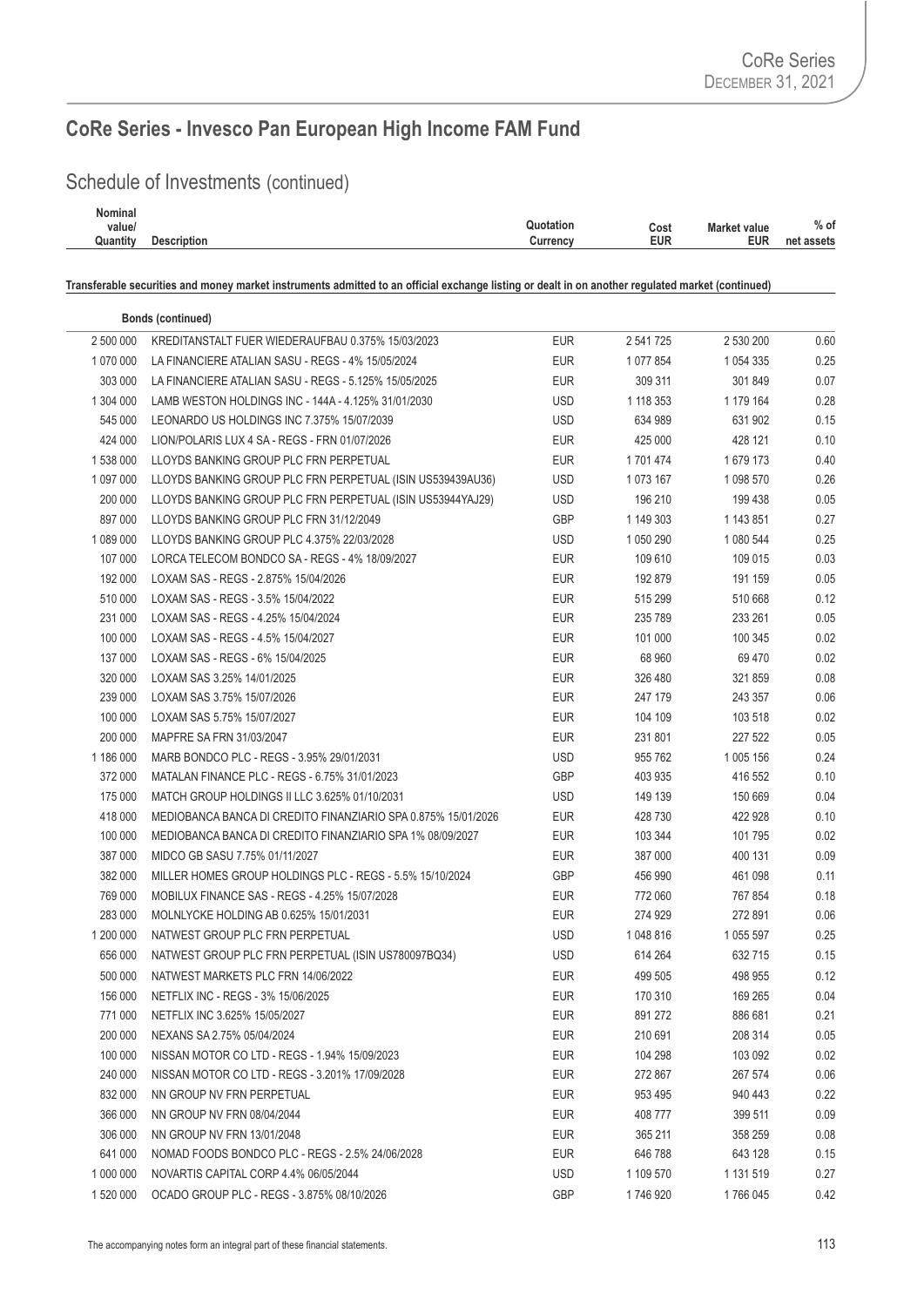## Schedule of Investments (continued)

| <b>Nominal</b> |                    |           |      |                     |            |
|----------------|--------------------|-----------|------|---------------------|------------|
| value/         |                    | Quotation | Cost | <b>Market value</b> | $%$ of     |
| Quantity       | <b>Description</b> | Currencv  | EUR  | <b>EUR</b>          | net assets |
|                |                    |           |      |                     |            |

|           | <b>Bonds (continued)</b>                                                                |            |           |             |      |
|-----------|-----------------------------------------------------------------------------------------|------------|-----------|-------------|------|
| 602 000   | OI EUROPEAN GROUP BV - REGS - 2.875% 15/02/2025                                         | <b>EUR</b> | 614 257   | 608 827     | 0.14 |
| 1 113 000 | OI EUROPEAN GROUP BV - REGS - 3.125% 15/11/2024                                         | <b>EUR</b> | 1 168 294 | 1 145 789   | 0.27 |
| 2 000 000 | ONTEX GROUP NV 3.5% 15/07/2026                                                          | <b>EUR</b> | 1931768   | 1910260     | 0.45 |
| 100 000   | ORANGE SA FRN PERPETUAL (ISIN FR0013413887)                                             | <b>EUR</b> | 105 090   | 104 350     | 0.02 |
| 258 000   | ORANGE SA FRN PERPETUAL (ISIN XS1028599287)                                             | <b>EUR</b> | 290 329   | 283 715     | 0.07 |
| 940 000   | ORANGE SA FRN PERPETUAL (ISIN XS1115498260)                                             | <b>EUR</b> | 1 125 990 | 1 105 045   | 0.26 |
| 113 000   | ORGANON & CO / ORGANON FOREIGN DEBT CO-ISSUER BV - REGS -<br>2.875% 30/04/2028          | <b>EUR</b> | 115 436   | 114 179     | 0.03 |
| 500 000   | ORIFLAME INVESTMENT HOLDING PLC - REGS - 5.125% 04/05/2026                              | <b>USD</b> | 436 585   | 409 912     | 0.10 |
| 1 000 000 | ORSTED AS FRN 31/12/3017                                                                | <b>EUR</b> | 1 042 102 | 1 040 000   | 0.24 |
| 570 000   | OWENS-BROCKWAY GLASS CONTAINER INC - 144A - 5.875% 15/08/2023                           | <b>USD</b> | 517700    | 529 969     | 0.12 |
| 25 000    | PANTHER BF AGGREGATOR 2 LP / PANTHER FINANCE CO INC - 144A -<br>6.25% 15/05/2026        | <b>USD</b> | 22 3 7 6  | 23 4 65     | 0.01 |
| 247 000   | PAPREC HOLDING SA - REGS - 3.5% 01/07/2028                                              | <b>EUR</b> | 247 000   | 250 942     | 0.06 |
| 198 000   | PARTS EUROPE SA - REGS - FRN 20/07/2027                                                 | <b>EUR</b> | 198 000   | 199 180     | 0.05 |
| 1 310 000 | PARTS EUROPE SA - REGS - 6.5% 16/07/2025                                                | <b>EUR</b> | 1 367 537 | 1 359 832   | 0.32 |
| 4 2 7 1   | PEEL LAND & PROPERTY INVESTMENTS PLC 8.375% 30/04/2040                                  | <b>GBP</b> | 5 0 8 3   | 5 3 1 8     | 0.00 |
| 1 200 000 | PHOENIX GROUP HOLDINGS PLC 5.375% 06/07/2027                                            | <b>USD</b> | 1 171 543 | 1 179 064   | 0.28 |
| 578 000   | PICARD GROUPE SAS - REGS - 3.875% 01/07/2026                                            | <b>EUR</b> | 579 150   | 586 219     | 0.14 |
| 500 000   | PINEWOOD FINANCE CO LTD - REGS - 3.25% 30/09/2025                                       | <b>GBP</b> | 592 437   | 596 401     | 0.14 |
| 225 000   | PIRAEUS FINANCIAL HOLDINGS SA FRN PERPETUAL                                             | <b>EUR</b> | 223 380   | 224 649     | 0.05 |
| 500 000   | PREMIER ENTERTAINMENT SUB LLC / PREMIER ENTERTAINMENT<br>FINANCE CORP 5.625% 01/09/2029 | <b>USD</b> | 420 187   | 440 592     | 0.10 |
| 582 000   | PREMIER FOODS FINANCE PLC 3.5% 15/10/2026                                               | <b>GBP</b> | 682 813   | 688 494     | 0.16 |
| 129 000   | PRESTIGEBIDCO GMBH - REGS - 6.25% 15/12/2023                                            | <b>EUR</b> | 131 044   | 129 648     | 0.03 |
| 560 000   | PRIMO WATER HOLDINGS INC - REGS - 3.875% 31/10/2028                                     | <b>EUR</b> | 575 711   | 574 045     | 0.14 |
| 801 000   | PRIMO WATER HOLDINGS INC - 144A - 4.375% 30/04/2029                                     | <b>USD</b> | 672 258   | 698 738     | 0.16 |
| 1 238 000 | PRO-GEST SPA - REGS - 3.25% 15/12/2024                                                  | <b>EUR</b> | 1 192 450 | 1 187 663   | 0.28 |
| 615 000   | PROGROUP AG - REGS - 3% 31/03/2026                                                      | <b>EUR</b> | 628 481   | 623 044     | 0.15 |
| 892 000   | PUMA INTERNATIONAL FINANCING SA - REGS - 5% 24/01/2026                                  | <b>USD</b> | 757 331   | 791 721     | 0.19 |
| 1 600 000 | RCS & RDS SA - REGS - 2.5% 05/02/2025                                                   | <b>EUR</b> | 1 589 930 | 1 575 920   | 0.37 |
| 1 200 000 | RCS & RDS SA 3.25% 05/02/2028                                                           | <b>EUR</b> | 1 183 731 | 1 178 868   | 0.28 |
| 1 068 000 | RECKITT BENCKISER TREASURY SERVICES PLC - 144A - 2.375%<br>24/06/2022                   | <b>USD</b> | 914 259   | 950 775     | 0.22 |
| 641 000   | RECKITT BENCKISER TREASURY SERVICES PLC FRN 24/06/2022                                  | <b>USD</b> | 540 747   | 567 070     | 0.13 |
| 500 000   | RED ELECTRICA FINANCIACIONES SAU 1.25% 13/03/2027                                       | <b>EUR</b> | 533 425   | 528 325     | 0.12 |
| 342 000   | REPSOL INTERNATIONAL FINANCE BV FRN PERPETUAL                                           | <b>EUR</b> | 366 932   | 361 990     | 0.09 |
| 1 000 000 | REPSOL INTERNATIONAL FINANCE BV FRN 25/03/2075                                          | <b>EUR</b> | 1 076 920 | 1 075 240   | 0.25 |
| 142 000   | REXEL SA 2.125% 15/06/2028                                                              | <b>EUR</b> | 142 048   | 143 542     | 0.03 |
| 103 000   | ROADSTER FINANCE DAC 1.625% 09/12/2024                                                  | EUR        | 106 741   | 105 826     | 0.02 |
| 273 000   | ROADSTER FINANCE DESIGNATED ACTIVITY CO 2.375% 08/12/2027                               | EUR        | 292 207   | 288 072     | 0.07 |
| 161 000   | ROLLS-ROYCE PLC - REGS - 4.625% 16/02/2026                                              | <b>EUR</b> | 176 363   | 178 700     | 0.04 |
| 641 000   | ROLLS-ROYCE PLC - 144A - 3.625% 14/10/2025                                              | <b>USD</b> | 544 992   | 578 253     | 0.14 |
| 761 000   | ROYAL BANK OF SCOTLAND GROUP PLC FRN 18/05/2029                                         | <b>USD</b> | 746 816   | 769 188     | 0.18 |
| 1 008 000 | ROYAL BANK OF SCOTLAND GROUP PLC PERPETUA (ISIN US780099CK11)                           | <b>USD</b> | 999 733   | 1 0 34 1 35 | 0.24 |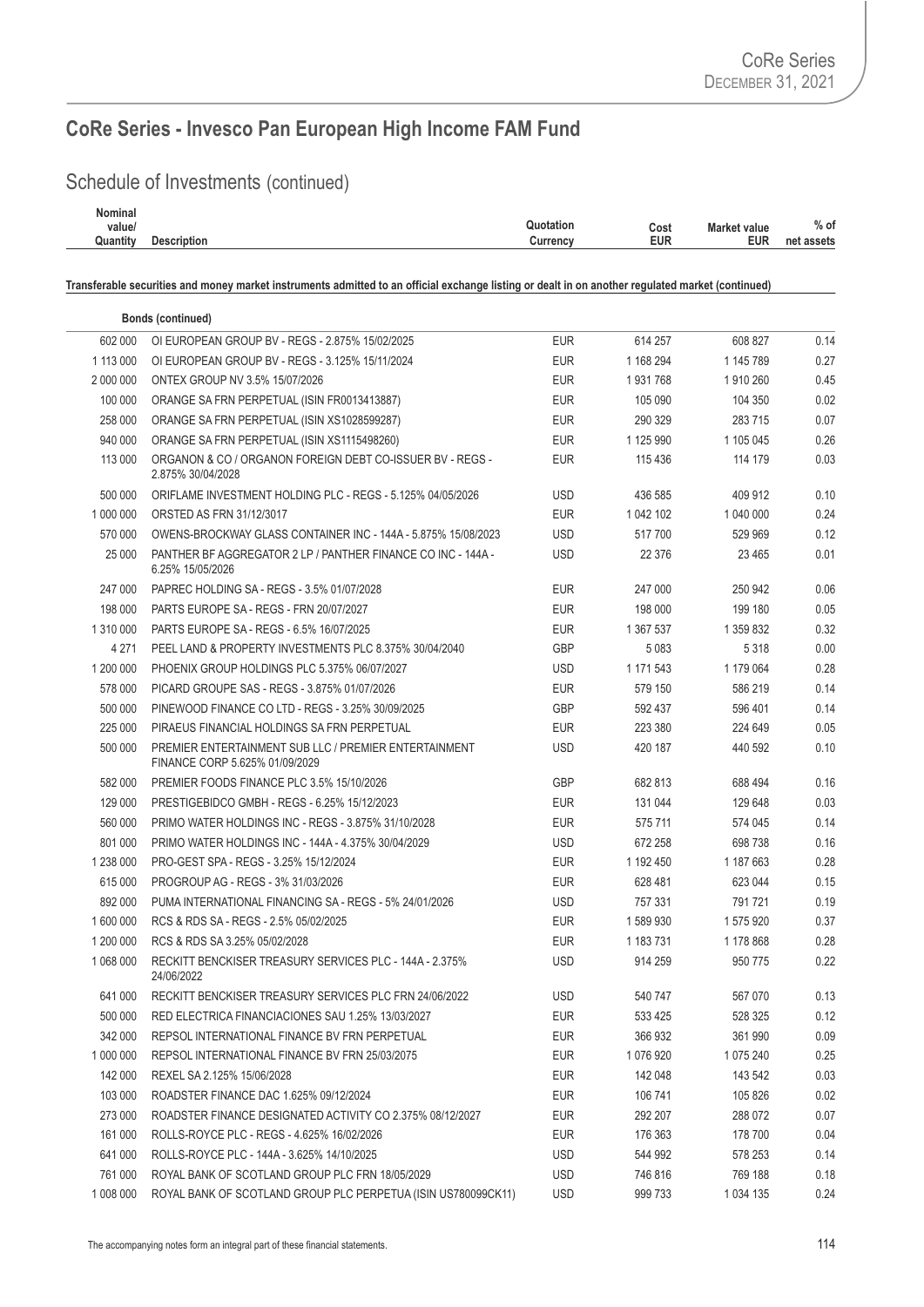## Schedule of Investments (continued)

| Nominal  |                    |                                                 |            |            |
|----------|--------------------|-------------------------------------------------|------------|------------|
| value/   |                    | <b>Quotation</b><br>Cost<br><b>Market value</b> |            | $%$ of     |
| Quantity | <b>Description</b> | EUR<br>$C$ urrenc $V$                           | <b>EUR</b> | net assets |
|          |                    |                                                 |            |            |

| RTE RESEAU DE TRANSPORT D'ELECTRICITE SADIR 1.875% 23/10/2037<br><b>EUR</b><br>229 608<br>225 952<br>0.05<br>200 000<br>0.05<br>200 000<br>SCHAEFFLER AG 3.375% 12/10/2028<br><b>EUR</b><br>222 163<br>223 202<br>212 000<br>SCHLUMBERGER FINANCE BV 1.375% 28/10/2026<br><b>EUR</b><br>222 721<br>0.05<br>225 964<br>0.03<br>125 000<br>SCHLUMBERGER FINANCE BV 2% 06/05/2032<br><b>EUR</b><br>141 821<br>138 600<br>1 000 000<br><b>SCOR SE FRN PERPETUAL</b><br><b>USD</b><br>886 222<br>0.22<br>922 058<br>0.02<br>100 000<br><b>EUR</b><br>108 118<br>SEALED AIR CORP - REGS - 4.5% 15/09/2023<br>105 841<br>2 105 000<br><b>USD</b><br>0.56<br>SEALED AIR CORP - 144A - 6.875% 15/07/2033<br>2 298 923<br>2 363 680<br>0.13<br>587 000<br><b>USD</b><br>523 705<br>SHELL INTERNATIONAL FINANCE BV 2.75% 06/04/2030<br>543 343<br>649 000<br><b>EUR</b><br>0.16<br>SIG COMBIBLOC PURCHASECO SARL - REGS - 2.125% 18/06/2025<br>686 561<br>682 307<br>0.22<br>1 004 000<br><b>EUR</b><br>980 597<br>929 242<br>SIGMA HOLDCO BV - REGS - 5.75% 15/05/2026<br>427 000<br>USD<br>0.09<br>SIGMA HOLDCO BV - 144A - 7.875% 15/05/2026<br>362 403<br>364 459<br>513 000<br><b>EUR</b><br>519879<br>0.12<br>SILGAN HOLDINGS INC 3.25% 15/03/2025<br>516 458<br>298 000<br>SOCIETE GENERALE SA - ISS.12/2013 REGS - FRN PERPETUAL<br><b>USD</b><br>0.07<br>280 296<br>287 817<br>0.43<br>1939000<br>USD<br>SOCIETE GENERALE SA - REGS - FRN PERPETUAL (ISIN USF84914CU62)<br>1 774 944<br>1 835 027<br>854 000<br><b>USD</b><br>0.20<br>SOCIETE GENERALE SA - REGS - FRN PERPETUAL (ISIN USF8586CBQ45)<br>806 784<br>830 907<br>0.24<br>1 068 000<br><b>USD</b><br>SOCIETE GENERALE SA - 144A - 4.25% 14/04/2025<br>974 621<br>1 002 618<br>0.24<br>1 100 000<br>SOFTBANK GROUP CORP 3.375% 06/07/2029<br><b>EUR</b><br>1 083 344<br>1 0 27 114<br>0.13<br>513 000<br>SOLVAY FINANCE SACA FRN PERPETUAL<br><b>EUR</b><br>579 305<br>566 193<br>0.09<br>379 000<br>SPCM SA - REGS - 2% 01/02/2026<br><b>EUR</b><br>387 228<br>381933<br>214 000<br>SPCM SA - REGS - 2.625% 01/02/2029<br><b>EUR</b><br>220 857<br>216 970<br>0.05<br>641 000<br>SPECTRUM BRANDS INC - REGS - 4% 01/10/2026<br><b>EUR</b><br>655 044<br>0.15<br>656 512<br>0.08<br>297 000<br>SSE PLC FRN PERPETUAL<br><b>EUR</b><br>321 280<br>318 779<br>0.23<br>1 000 000<br><b>USD</b><br>936 236<br>STANDARD CHARTERED PLC FRN 15/03/2033<br>962 633<br><b>USD</b><br>428 000<br>0.10<br>STANDARD LIFE ABERDEEN PLC FRN 30/06/2048<br>384 294<br>409 670<br>641 000<br><b>USD</b><br>0.14<br>STENA AB - 144A - 7% 01/02/2024<br>565 489<br>585 281<br>614 000<br><b>EUR</b><br>0.15<br>STENA INTERNATIONAL SA - REGS - 3.75% 01/02/2025<br>615 863<br>615 830<br>2 500 000<br>STENA INTERNATIONAL SA - 144A - 6.125% 01/02/2025<br>USD<br>0.54<br>2 231 401<br>2 272 879<br>568 450<br>STICHTING AK RABOBANK CERTIFICATEN FRN PERPETUAL<br><b>EUR</b><br>0.18<br>764 992<br>784 217<br>1 940 000<br>STONEGATE PUB CO FINANCING 2019 PLC - REGS - 8.25% 31/07/2025<br>GBP<br>0.56<br>2 363 128<br>2 357 961<br>0.45<br>1865000<br>SUNSHINE MID BV - REGS - 6.5% 15/05/2026<br>EUR<br>1932966<br>1 919 737<br>200 000<br><b>USD</b><br>0.04<br>SVENSKA HANDELSBANKEN AB FRN PERPETUAL<br>176 823<br>183 859<br>0.12<br>556 000<br><b>USD</b><br>526 776<br>TECHNIPFMC PLC - 144A - 6.5% 01/02/2026<br>502 850<br>445 000<br>TELECOM ITALIA CAPITAL SA 7.2% 18/07/2036<br><b>USD</b><br>477 117<br>0.11<br>449 619<br><b>USD</b><br>289 490<br>265 911<br>0.06<br>257 000<br>TELECOM ITALIA CAPITAL SA 7.721% 04/06/2038<br><b>EUR</b><br>0.59<br>2 500 000<br>TELECOM ITALIA SPA/MILANO 1.125% CV 26/03/2022<br>2 509 050<br>2 503 075<br><b>EUR</b><br>982 000<br>1 023 062<br>971 051<br>0.23<br>TELECOM ITALIA SPA/MILANO 2.375% 12/10/2027<br><b>USD</b><br>0.10<br>461 000<br>TELECOM ITALIA SPA/MILANO 5.303% 30/05/2024<br>423 096<br>426 079<br>854 000<br>0.21<br>TELEFONICA EMISIONES SA 4.895% 06/03/2048<br>USD<br>865 559<br>908 537<br>1 800 000<br>0.43<br>TELEFONICA EUROPE BV FRN PERPETUAL (ISIN XS1731823255)<br><b>EUR</b><br>1842750<br>1838988<br>300 000<br><b>EUR</b><br>305 610<br>0.07<br>TELEFONICA EUROPE BV FRN PERPETUAL (ISIN XS2109819859)<br>302 697<br>800 000<br>TELENET FINANCE LUXEMBOURG NOTES SARL - 144A - 5.5% 01/03/2028<br><b>USD</b><br>0.17<br>713 200<br>731 435<br>147 000<br>TELIA CO AB FRN 04/04/2078<br><b>EUR</b><br>153 983<br>151 773<br>0.04<br>400 000<br>TENNET HOLDING BV FRN PERPETUAL<br><b>EUR</b><br>421 100<br>419 136<br>0.10<br>400 000<br>TEREOS FINANCE GROUPE I SA 4.125% 16/06/2023<br><b>EUR</b><br>405 494<br>406 836<br>0.10 | <b>Bonds (continued)</b> |  |  |
|-------------------------------------------------------------------------------------------------------------------------------------------------------------------------------------------------------------------------------------------------------------------------------------------------------------------------------------------------------------------------------------------------------------------------------------------------------------------------------------------------------------------------------------------------------------------------------------------------------------------------------------------------------------------------------------------------------------------------------------------------------------------------------------------------------------------------------------------------------------------------------------------------------------------------------------------------------------------------------------------------------------------------------------------------------------------------------------------------------------------------------------------------------------------------------------------------------------------------------------------------------------------------------------------------------------------------------------------------------------------------------------------------------------------------------------------------------------------------------------------------------------------------------------------------------------------------------------------------------------------------------------------------------------------------------------------------------------------------------------------------------------------------------------------------------------------------------------------------------------------------------------------------------------------------------------------------------------------------------------------------------------------------------------------------------------------------------------------------------------------------------------------------------------------------------------------------------------------------------------------------------------------------------------------------------------------------------------------------------------------------------------------------------------------------------------------------------------------------------------------------------------------------------------------------------------------------------------------------------------------------------------------------------------------------------------------------------------------------------------------------------------------------------------------------------------------------------------------------------------------------------------------------------------------------------------------------------------------------------------------------------------------------------------------------------------------------------------------------------------------------------------------------------------------------------------------------------------------------------------------------------------------------------------------------------------------------------------------------------------------------------------------------------------------------------------------------------------------------------------------------------------------------------------------------------------------------------------------------------------------------------------------------------------------------------------------------------------------------------------------------------------------------------------------------------------------------------------------------------------------------------------------------------------------------------------------------------------------------------------------------------------------------------------------------------------------------------------------------------------------------------------------------------------------------------------------------------------------------------------------------------------------------------------------------------------------------------------------------------------------------------------------------------------------------------------------------------------------------------------------------------------------------------------------------------------------------------------------------------------------------------------------------------------------|--------------------------|--|--|
|                                                                                                                                                                                                                                                                                                                                                                                                                                                                                                                                                                                                                                                                                                                                                                                                                                                                                                                                                                                                                                                                                                                                                                                                                                                                                                                                                                                                                                                                                                                                                                                                                                                                                                                                                                                                                                                                                                                                                                                                                                                                                                                                                                                                                                                                                                                                                                                                                                                                                                                                                                                                                                                                                                                                                                                                                                                                                                                                                                                                                                                                                                                                                                                                                                                                                                                                                                                                                                                                                                                                                                                                                                                                                                                                                                                                                                                                                                                                                                                                                                                                                                                                                                                                                                                                                                                                                                                                                                                                                                                                                                                                                                                                   |                          |  |  |
|                                                                                                                                                                                                                                                                                                                                                                                                                                                                                                                                                                                                                                                                                                                                                                                                                                                                                                                                                                                                                                                                                                                                                                                                                                                                                                                                                                                                                                                                                                                                                                                                                                                                                                                                                                                                                                                                                                                                                                                                                                                                                                                                                                                                                                                                                                                                                                                                                                                                                                                                                                                                                                                                                                                                                                                                                                                                                                                                                                                                                                                                                                                                                                                                                                                                                                                                                                                                                                                                                                                                                                                                                                                                                                                                                                                                                                                                                                                                                                                                                                                                                                                                                                                                                                                                                                                                                                                                                                                                                                                                                                                                                                                                   |                          |  |  |
|                                                                                                                                                                                                                                                                                                                                                                                                                                                                                                                                                                                                                                                                                                                                                                                                                                                                                                                                                                                                                                                                                                                                                                                                                                                                                                                                                                                                                                                                                                                                                                                                                                                                                                                                                                                                                                                                                                                                                                                                                                                                                                                                                                                                                                                                                                                                                                                                                                                                                                                                                                                                                                                                                                                                                                                                                                                                                                                                                                                                                                                                                                                                                                                                                                                                                                                                                                                                                                                                                                                                                                                                                                                                                                                                                                                                                                                                                                                                                                                                                                                                                                                                                                                                                                                                                                                                                                                                                                                                                                                                                                                                                                                                   |                          |  |  |
|                                                                                                                                                                                                                                                                                                                                                                                                                                                                                                                                                                                                                                                                                                                                                                                                                                                                                                                                                                                                                                                                                                                                                                                                                                                                                                                                                                                                                                                                                                                                                                                                                                                                                                                                                                                                                                                                                                                                                                                                                                                                                                                                                                                                                                                                                                                                                                                                                                                                                                                                                                                                                                                                                                                                                                                                                                                                                                                                                                                                                                                                                                                                                                                                                                                                                                                                                                                                                                                                                                                                                                                                                                                                                                                                                                                                                                                                                                                                                                                                                                                                                                                                                                                                                                                                                                                                                                                                                                                                                                                                                                                                                                                                   |                          |  |  |
|                                                                                                                                                                                                                                                                                                                                                                                                                                                                                                                                                                                                                                                                                                                                                                                                                                                                                                                                                                                                                                                                                                                                                                                                                                                                                                                                                                                                                                                                                                                                                                                                                                                                                                                                                                                                                                                                                                                                                                                                                                                                                                                                                                                                                                                                                                                                                                                                                                                                                                                                                                                                                                                                                                                                                                                                                                                                                                                                                                                                                                                                                                                                                                                                                                                                                                                                                                                                                                                                                                                                                                                                                                                                                                                                                                                                                                                                                                                                                                                                                                                                                                                                                                                                                                                                                                                                                                                                                                                                                                                                                                                                                                                                   |                          |  |  |
|                                                                                                                                                                                                                                                                                                                                                                                                                                                                                                                                                                                                                                                                                                                                                                                                                                                                                                                                                                                                                                                                                                                                                                                                                                                                                                                                                                                                                                                                                                                                                                                                                                                                                                                                                                                                                                                                                                                                                                                                                                                                                                                                                                                                                                                                                                                                                                                                                                                                                                                                                                                                                                                                                                                                                                                                                                                                                                                                                                                                                                                                                                                                                                                                                                                                                                                                                                                                                                                                                                                                                                                                                                                                                                                                                                                                                                                                                                                                                                                                                                                                                                                                                                                                                                                                                                                                                                                                                                                                                                                                                                                                                                                                   |                          |  |  |
|                                                                                                                                                                                                                                                                                                                                                                                                                                                                                                                                                                                                                                                                                                                                                                                                                                                                                                                                                                                                                                                                                                                                                                                                                                                                                                                                                                                                                                                                                                                                                                                                                                                                                                                                                                                                                                                                                                                                                                                                                                                                                                                                                                                                                                                                                                                                                                                                                                                                                                                                                                                                                                                                                                                                                                                                                                                                                                                                                                                                                                                                                                                                                                                                                                                                                                                                                                                                                                                                                                                                                                                                                                                                                                                                                                                                                                                                                                                                                                                                                                                                                                                                                                                                                                                                                                                                                                                                                                                                                                                                                                                                                                                                   |                          |  |  |
|                                                                                                                                                                                                                                                                                                                                                                                                                                                                                                                                                                                                                                                                                                                                                                                                                                                                                                                                                                                                                                                                                                                                                                                                                                                                                                                                                                                                                                                                                                                                                                                                                                                                                                                                                                                                                                                                                                                                                                                                                                                                                                                                                                                                                                                                                                                                                                                                                                                                                                                                                                                                                                                                                                                                                                                                                                                                                                                                                                                                                                                                                                                                                                                                                                                                                                                                                                                                                                                                                                                                                                                                                                                                                                                                                                                                                                                                                                                                                                                                                                                                                                                                                                                                                                                                                                                                                                                                                                                                                                                                                                                                                                                                   |                          |  |  |
|                                                                                                                                                                                                                                                                                                                                                                                                                                                                                                                                                                                                                                                                                                                                                                                                                                                                                                                                                                                                                                                                                                                                                                                                                                                                                                                                                                                                                                                                                                                                                                                                                                                                                                                                                                                                                                                                                                                                                                                                                                                                                                                                                                                                                                                                                                                                                                                                                                                                                                                                                                                                                                                                                                                                                                                                                                                                                                                                                                                                                                                                                                                                                                                                                                                                                                                                                                                                                                                                                                                                                                                                                                                                                                                                                                                                                                                                                                                                                                                                                                                                                                                                                                                                                                                                                                                                                                                                                                                                                                                                                                                                                                                                   |                          |  |  |
|                                                                                                                                                                                                                                                                                                                                                                                                                                                                                                                                                                                                                                                                                                                                                                                                                                                                                                                                                                                                                                                                                                                                                                                                                                                                                                                                                                                                                                                                                                                                                                                                                                                                                                                                                                                                                                                                                                                                                                                                                                                                                                                                                                                                                                                                                                                                                                                                                                                                                                                                                                                                                                                                                                                                                                                                                                                                                                                                                                                                                                                                                                                                                                                                                                                                                                                                                                                                                                                                                                                                                                                                                                                                                                                                                                                                                                                                                                                                                                                                                                                                                                                                                                                                                                                                                                                                                                                                                                                                                                                                                                                                                                                                   |                          |  |  |
|                                                                                                                                                                                                                                                                                                                                                                                                                                                                                                                                                                                                                                                                                                                                                                                                                                                                                                                                                                                                                                                                                                                                                                                                                                                                                                                                                                                                                                                                                                                                                                                                                                                                                                                                                                                                                                                                                                                                                                                                                                                                                                                                                                                                                                                                                                                                                                                                                                                                                                                                                                                                                                                                                                                                                                                                                                                                                                                                                                                                                                                                                                                                                                                                                                                                                                                                                                                                                                                                                                                                                                                                                                                                                                                                                                                                                                                                                                                                                                                                                                                                                                                                                                                                                                                                                                                                                                                                                                                                                                                                                                                                                                                                   |                          |  |  |
|                                                                                                                                                                                                                                                                                                                                                                                                                                                                                                                                                                                                                                                                                                                                                                                                                                                                                                                                                                                                                                                                                                                                                                                                                                                                                                                                                                                                                                                                                                                                                                                                                                                                                                                                                                                                                                                                                                                                                                                                                                                                                                                                                                                                                                                                                                                                                                                                                                                                                                                                                                                                                                                                                                                                                                                                                                                                                                                                                                                                                                                                                                                                                                                                                                                                                                                                                                                                                                                                                                                                                                                                                                                                                                                                                                                                                                                                                                                                                                                                                                                                                                                                                                                                                                                                                                                                                                                                                                                                                                                                                                                                                                                                   |                          |  |  |
|                                                                                                                                                                                                                                                                                                                                                                                                                                                                                                                                                                                                                                                                                                                                                                                                                                                                                                                                                                                                                                                                                                                                                                                                                                                                                                                                                                                                                                                                                                                                                                                                                                                                                                                                                                                                                                                                                                                                                                                                                                                                                                                                                                                                                                                                                                                                                                                                                                                                                                                                                                                                                                                                                                                                                                                                                                                                                                                                                                                                                                                                                                                                                                                                                                                                                                                                                                                                                                                                                                                                                                                                                                                                                                                                                                                                                                                                                                                                                                                                                                                                                                                                                                                                                                                                                                                                                                                                                                                                                                                                                                                                                                                                   |                          |  |  |
|                                                                                                                                                                                                                                                                                                                                                                                                                                                                                                                                                                                                                                                                                                                                                                                                                                                                                                                                                                                                                                                                                                                                                                                                                                                                                                                                                                                                                                                                                                                                                                                                                                                                                                                                                                                                                                                                                                                                                                                                                                                                                                                                                                                                                                                                                                                                                                                                                                                                                                                                                                                                                                                                                                                                                                                                                                                                                                                                                                                                                                                                                                                                                                                                                                                                                                                                                                                                                                                                                                                                                                                                                                                                                                                                                                                                                                                                                                                                                                                                                                                                                                                                                                                                                                                                                                                                                                                                                                                                                                                                                                                                                                                                   |                          |  |  |
|                                                                                                                                                                                                                                                                                                                                                                                                                                                                                                                                                                                                                                                                                                                                                                                                                                                                                                                                                                                                                                                                                                                                                                                                                                                                                                                                                                                                                                                                                                                                                                                                                                                                                                                                                                                                                                                                                                                                                                                                                                                                                                                                                                                                                                                                                                                                                                                                                                                                                                                                                                                                                                                                                                                                                                                                                                                                                                                                                                                                                                                                                                                                                                                                                                                                                                                                                                                                                                                                                                                                                                                                                                                                                                                                                                                                                                                                                                                                                                                                                                                                                                                                                                                                                                                                                                                                                                                                                                                                                                                                                                                                                                                                   |                          |  |  |
|                                                                                                                                                                                                                                                                                                                                                                                                                                                                                                                                                                                                                                                                                                                                                                                                                                                                                                                                                                                                                                                                                                                                                                                                                                                                                                                                                                                                                                                                                                                                                                                                                                                                                                                                                                                                                                                                                                                                                                                                                                                                                                                                                                                                                                                                                                                                                                                                                                                                                                                                                                                                                                                                                                                                                                                                                                                                                                                                                                                                                                                                                                                                                                                                                                                                                                                                                                                                                                                                                                                                                                                                                                                                                                                                                                                                                                                                                                                                                                                                                                                                                                                                                                                                                                                                                                                                                                                                                                                                                                                                                                                                                                                                   |                          |  |  |
|                                                                                                                                                                                                                                                                                                                                                                                                                                                                                                                                                                                                                                                                                                                                                                                                                                                                                                                                                                                                                                                                                                                                                                                                                                                                                                                                                                                                                                                                                                                                                                                                                                                                                                                                                                                                                                                                                                                                                                                                                                                                                                                                                                                                                                                                                                                                                                                                                                                                                                                                                                                                                                                                                                                                                                                                                                                                                                                                                                                                                                                                                                                                                                                                                                                                                                                                                                                                                                                                                                                                                                                                                                                                                                                                                                                                                                                                                                                                                                                                                                                                                                                                                                                                                                                                                                                                                                                                                                                                                                                                                                                                                                                                   |                          |  |  |
|                                                                                                                                                                                                                                                                                                                                                                                                                                                                                                                                                                                                                                                                                                                                                                                                                                                                                                                                                                                                                                                                                                                                                                                                                                                                                                                                                                                                                                                                                                                                                                                                                                                                                                                                                                                                                                                                                                                                                                                                                                                                                                                                                                                                                                                                                                                                                                                                                                                                                                                                                                                                                                                                                                                                                                                                                                                                                                                                                                                                                                                                                                                                                                                                                                                                                                                                                                                                                                                                                                                                                                                                                                                                                                                                                                                                                                                                                                                                                                                                                                                                                                                                                                                                                                                                                                                                                                                                                                                                                                                                                                                                                                                                   |                          |  |  |
|                                                                                                                                                                                                                                                                                                                                                                                                                                                                                                                                                                                                                                                                                                                                                                                                                                                                                                                                                                                                                                                                                                                                                                                                                                                                                                                                                                                                                                                                                                                                                                                                                                                                                                                                                                                                                                                                                                                                                                                                                                                                                                                                                                                                                                                                                                                                                                                                                                                                                                                                                                                                                                                                                                                                                                                                                                                                                                                                                                                                                                                                                                                                                                                                                                                                                                                                                                                                                                                                                                                                                                                                                                                                                                                                                                                                                                                                                                                                                                                                                                                                                                                                                                                                                                                                                                                                                                                                                                                                                                                                                                                                                                                                   |                          |  |  |
|                                                                                                                                                                                                                                                                                                                                                                                                                                                                                                                                                                                                                                                                                                                                                                                                                                                                                                                                                                                                                                                                                                                                                                                                                                                                                                                                                                                                                                                                                                                                                                                                                                                                                                                                                                                                                                                                                                                                                                                                                                                                                                                                                                                                                                                                                                                                                                                                                                                                                                                                                                                                                                                                                                                                                                                                                                                                                                                                                                                                                                                                                                                                                                                                                                                                                                                                                                                                                                                                                                                                                                                                                                                                                                                                                                                                                                                                                                                                                                                                                                                                                                                                                                                                                                                                                                                                                                                                                                                                                                                                                                                                                                                                   |                          |  |  |
|                                                                                                                                                                                                                                                                                                                                                                                                                                                                                                                                                                                                                                                                                                                                                                                                                                                                                                                                                                                                                                                                                                                                                                                                                                                                                                                                                                                                                                                                                                                                                                                                                                                                                                                                                                                                                                                                                                                                                                                                                                                                                                                                                                                                                                                                                                                                                                                                                                                                                                                                                                                                                                                                                                                                                                                                                                                                                                                                                                                                                                                                                                                                                                                                                                                                                                                                                                                                                                                                                                                                                                                                                                                                                                                                                                                                                                                                                                                                                                                                                                                                                                                                                                                                                                                                                                                                                                                                                                                                                                                                                                                                                                                                   |                          |  |  |
|                                                                                                                                                                                                                                                                                                                                                                                                                                                                                                                                                                                                                                                                                                                                                                                                                                                                                                                                                                                                                                                                                                                                                                                                                                                                                                                                                                                                                                                                                                                                                                                                                                                                                                                                                                                                                                                                                                                                                                                                                                                                                                                                                                                                                                                                                                                                                                                                                                                                                                                                                                                                                                                                                                                                                                                                                                                                                                                                                                                                                                                                                                                                                                                                                                                                                                                                                                                                                                                                                                                                                                                                                                                                                                                                                                                                                                                                                                                                                                                                                                                                                                                                                                                                                                                                                                                                                                                                                                                                                                                                                                                                                                                                   |                          |  |  |
|                                                                                                                                                                                                                                                                                                                                                                                                                                                                                                                                                                                                                                                                                                                                                                                                                                                                                                                                                                                                                                                                                                                                                                                                                                                                                                                                                                                                                                                                                                                                                                                                                                                                                                                                                                                                                                                                                                                                                                                                                                                                                                                                                                                                                                                                                                                                                                                                                                                                                                                                                                                                                                                                                                                                                                                                                                                                                                                                                                                                                                                                                                                                                                                                                                                                                                                                                                                                                                                                                                                                                                                                                                                                                                                                                                                                                                                                                                                                                                                                                                                                                                                                                                                                                                                                                                                                                                                                                                                                                                                                                                                                                                                                   |                          |  |  |
|                                                                                                                                                                                                                                                                                                                                                                                                                                                                                                                                                                                                                                                                                                                                                                                                                                                                                                                                                                                                                                                                                                                                                                                                                                                                                                                                                                                                                                                                                                                                                                                                                                                                                                                                                                                                                                                                                                                                                                                                                                                                                                                                                                                                                                                                                                                                                                                                                                                                                                                                                                                                                                                                                                                                                                                                                                                                                                                                                                                                                                                                                                                                                                                                                                                                                                                                                                                                                                                                                                                                                                                                                                                                                                                                                                                                                                                                                                                                                                                                                                                                                                                                                                                                                                                                                                                                                                                                                                                                                                                                                                                                                                                                   |                          |  |  |
|                                                                                                                                                                                                                                                                                                                                                                                                                                                                                                                                                                                                                                                                                                                                                                                                                                                                                                                                                                                                                                                                                                                                                                                                                                                                                                                                                                                                                                                                                                                                                                                                                                                                                                                                                                                                                                                                                                                                                                                                                                                                                                                                                                                                                                                                                                                                                                                                                                                                                                                                                                                                                                                                                                                                                                                                                                                                                                                                                                                                                                                                                                                                                                                                                                                                                                                                                                                                                                                                                                                                                                                                                                                                                                                                                                                                                                                                                                                                                                                                                                                                                                                                                                                                                                                                                                                                                                                                                                                                                                                                                                                                                                                                   |                          |  |  |
|                                                                                                                                                                                                                                                                                                                                                                                                                                                                                                                                                                                                                                                                                                                                                                                                                                                                                                                                                                                                                                                                                                                                                                                                                                                                                                                                                                                                                                                                                                                                                                                                                                                                                                                                                                                                                                                                                                                                                                                                                                                                                                                                                                                                                                                                                                                                                                                                                                                                                                                                                                                                                                                                                                                                                                                                                                                                                                                                                                                                                                                                                                                                                                                                                                                                                                                                                                                                                                                                                                                                                                                                                                                                                                                                                                                                                                                                                                                                                                                                                                                                                                                                                                                                                                                                                                                                                                                                                                                                                                                                                                                                                                                                   |                          |  |  |
|                                                                                                                                                                                                                                                                                                                                                                                                                                                                                                                                                                                                                                                                                                                                                                                                                                                                                                                                                                                                                                                                                                                                                                                                                                                                                                                                                                                                                                                                                                                                                                                                                                                                                                                                                                                                                                                                                                                                                                                                                                                                                                                                                                                                                                                                                                                                                                                                                                                                                                                                                                                                                                                                                                                                                                                                                                                                                                                                                                                                                                                                                                                                                                                                                                                                                                                                                                                                                                                                                                                                                                                                                                                                                                                                                                                                                                                                                                                                                                                                                                                                                                                                                                                                                                                                                                                                                                                                                                                                                                                                                                                                                                                                   |                          |  |  |
|                                                                                                                                                                                                                                                                                                                                                                                                                                                                                                                                                                                                                                                                                                                                                                                                                                                                                                                                                                                                                                                                                                                                                                                                                                                                                                                                                                                                                                                                                                                                                                                                                                                                                                                                                                                                                                                                                                                                                                                                                                                                                                                                                                                                                                                                                                                                                                                                                                                                                                                                                                                                                                                                                                                                                                                                                                                                                                                                                                                                                                                                                                                                                                                                                                                                                                                                                                                                                                                                                                                                                                                                                                                                                                                                                                                                                                                                                                                                                                                                                                                                                                                                                                                                                                                                                                                                                                                                                                                                                                                                                                                                                                                                   |                          |  |  |
|                                                                                                                                                                                                                                                                                                                                                                                                                                                                                                                                                                                                                                                                                                                                                                                                                                                                                                                                                                                                                                                                                                                                                                                                                                                                                                                                                                                                                                                                                                                                                                                                                                                                                                                                                                                                                                                                                                                                                                                                                                                                                                                                                                                                                                                                                                                                                                                                                                                                                                                                                                                                                                                                                                                                                                                                                                                                                                                                                                                                                                                                                                                                                                                                                                                                                                                                                                                                                                                                                                                                                                                                                                                                                                                                                                                                                                                                                                                                                                                                                                                                                                                                                                                                                                                                                                                                                                                                                                                                                                                                                                                                                                                                   |                          |  |  |
|                                                                                                                                                                                                                                                                                                                                                                                                                                                                                                                                                                                                                                                                                                                                                                                                                                                                                                                                                                                                                                                                                                                                                                                                                                                                                                                                                                                                                                                                                                                                                                                                                                                                                                                                                                                                                                                                                                                                                                                                                                                                                                                                                                                                                                                                                                                                                                                                                                                                                                                                                                                                                                                                                                                                                                                                                                                                                                                                                                                                                                                                                                                                                                                                                                                                                                                                                                                                                                                                                                                                                                                                                                                                                                                                                                                                                                                                                                                                                                                                                                                                                                                                                                                                                                                                                                                                                                                                                                                                                                                                                                                                                                                                   |                          |  |  |
|                                                                                                                                                                                                                                                                                                                                                                                                                                                                                                                                                                                                                                                                                                                                                                                                                                                                                                                                                                                                                                                                                                                                                                                                                                                                                                                                                                                                                                                                                                                                                                                                                                                                                                                                                                                                                                                                                                                                                                                                                                                                                                                                                                                                                                                                                                                                                                                                                                                                                                                                                                                                                                                                                                                                                                                                                                                                                                                                                                                                                                                                                                                                                                                                                                                                                                                                                                                                                                                                                                                                                                                                                                                                                                                                                                                                                                                                                                                                                                                                                                                                                                                                                                                                                                                                                                                                                                                                                                                                                                                                                                                                                                                                   |                          |  |  |
|                                                                                                                                                                                                                                                                                                                                                                                                                                                                                                                                                                                                                                                                                                                                                                                                                                                                                                                                                                                                                                                                                                                                                                                                                                                                                                                                                                                                                                                                                                                                                                                                                                                                                                                                                                                                                                                                                                                                                                                                                                                                                                                                                                                                                                                                                                                                                                                                                                                                                                                                                                                                                                                                                                                                                                                                                                                                                                                                                                                                                                                                                                                                                                                                                                                                                                                                                                                                                                                                                                                                                                                                                                                                                                                                                                                                                                                                                                                                                                                                                                                                                                                                                                                                                                                                                                                                                                                                                                                                                                                                                                                                                                                                   |                          |  |  |
|                                                                                                                                                                                                                                                                                                                                                                                                                                                                                                                                                                                                                                                                                                                                                                                                                                                                                                                                                                                                                                                                                                                                                                                                                                                                                                                                                                                                                                                                                                                                                                                                                                                                                                                                                                                                                                                                                                                                                                                                                                                                                                                                                                                                                                                                                                                                                                                                                                                                                                                                                                                                                                                                                                                                                                                                                                                                                                                                                                                                                                                                                                                                                                                                                                                                                                                                                                                                                                                                                                                                                                                                                                                                                                                                                                                                                                                                                                                                                                                                                                                                                                                                                                                                                                                                                                                                                                                                                                                                                                                                                                                                                                                                   |                          |  |  |
|                                                                                                                                                                                                                                                                                                                                                                                                                                                                                                                                                                                                                                                                                                                                                                                                                                                                                                                                                                                                                                                                                                                                                                                                                                                                                                                                                                                                                                                                                                                                                                                                                                                                                                                                                                                                                                                                                                                                                                                                                                                                                                                                                                                                                                                                                                                                                                                                                                                                                                                                                                                                                                                                                                                                                                                                                                                                                                                                                                                                                                                                                                                                                                                                                                                                                                                                                                                                                                                                                                                                                                                                                                                                                                                                                                                                                                                                                                                                                                                                                                                                                                                                                                                                                                                                                                                                                                                                                                                                                                                                                                                                                                                                   |                          |  |  |
|                                                                                                                                                                                                                                                                                                                                                                                                                                                                                                                                                                                                                                                                                                                                                                                                                                                                                                                                                                                                                                                                                                                                                                                                                                                                                                                                                                                                                                                                                                                                                                                                                                                                                                                                                                                                                                                                                                                                                                                                                                                                                                                                                                                                                                                                                                                                                                                                                                                                                                                                                                                                                                                                                                                                                                                                                                                                                                                                                                                                                                                                                                                                                                                                                                                                                                                                                                                                                                                                                                                                                                                                                                                                                                                                                                                                                                                                                                                                                                                                                                                                                                                                                                                                                                                                                                                                                                                                                                                                                                                                                                                                                                                                   |                          |  |  |
|                                                                                                                                                                                                                                                                                                                                                                                                                                                                                                                                                                                                                                                                                                                                                                                                                                                                                                                                                                                                                                                                                                                                                                                                                                                                                                                                                                                                                                                                                                                                                                                                                                                                                                                                                                                                                                                                                                                                                                                                                                                                                                                                                                                                                                                                                                                                                                                                                                                                                                                                                                                                                                                                                                                                                                                                                                                                                                                                                                                                                                                                                                                                                                                                                                                                                                                                                                                                                                                                                                                                                                                                                                                                                                                                                                                                                                                                                                                                                                                                                                                                                                                                                                                                                                                                                                                                                                                                                                                                                                                                                                                                                                                                   |                          |  |  |
|                                                                                                                                                                                                                                                                                                                                                                                                                                                                                                                                                                                                                                                                                                                                                                                                                                                                                                                                                                                                                                                                                                                                                                                                                                                                                                                                                                                                                                                                                                                                                                                                                                                                                                                                                                                                                                                                                                                                                                                                                                                                                                                                                                                                                                                                                                                                                                                                                                                                                                                                                                                                                                                                                                                                                                                                                                                                                                                                                                                                                                                                                                                                                                                                                                                                                                                                                                                                                                                                                                                                                                                                                                                                                                                                                                                                                                                                                                                                                                                                                                                                                                                                                                                                                                                                                                                                                                                                                                                                                                                                                                                                                                                                   |                          |  |  |
|                                                                                                                                                                                                                                                                                                                                                                                                                                                                                                                                                                                                                                                                                                                                                                                                                                                                                                                                                                                                                                                                                                                                                                                                                                                                                                                                                                                                                                                                                                                                                                                                                                                                                                                                                                                                                                                                                                                                                                                                                                                                                                                                                                                                                                                                                                                                                                                                                                                                                                                                                                                                                                                                                                                                                                                                                                                                                                                                                                                                                                                                                                                                                                                                                                                                                                                                                                                                                                                                                                                                                                                                                                                                                                                                                                                                                                                                                                                                                                                                                                                                                                                                                                                                                                                                                                                                                                                                                                                                                                                                                                                                                                                                   |                          |  |  |
|                                                                                                                                                                                                                                                                                                                                                                                                                                                                                                                                                                                                                                                                                                                                                                                                                                                                                                                                                                                                                                                                                                                                                                                                                                                                                                                                                                                                                                                                                                                                                                                                                                                                                                                                                                                                                                                                                                                                                                                                                                                                                                                                                                                                                                                                                                                                                                                                                                                                                                                                                                                                                                                                                                                                                                                                                                                                                                                                                                                                                                                                                                                                                                                                                                                                                                                                                                                                                                                                                                                                                                                                                                                                                                                                                                                                                                                                                                                                                                                                                                                                                                                                                                                                                                                                                                                                                                                                                                                                                                                                                                                                                                                                   |                          |  |  |
|                                                                                                                                                                                                                                                                                                                                                                                                                                                                                                                                                                                                                                                                                                                                                                                                                                                                                                                                                                                                                                                                                                                                                                                                                                                                                                                                                                                                                                                                                                                                                                                                                                                                                                                                                                                                                                                                                                                                                                                                                                                                                                                                                                                                                                                                                                                                                                                                                                                                                                                                                                                                                                                                                                                                                                                                                                                                                                                                                                                                                                                                                                                                                                                                                                                                                                                                                                                                                                                                                                                                                                                                                                                                                                                                                                                                                                                                                                                                                                                                                                                                                                                                                                                                                                                                                                                                                                                                                                                                                                                                                                                                                                                                   |                          |  |  |
|                                                                                                                                                                                                                                                                                                                                                                                                                                                                                                                                                                                                                                                                                                                                                                                                                                                                                                                                                                                                                                                                                                                                                                                                                                                                                                                                                                                                                                                                                                                                                                                                                                                                                                                                                                                                                                                                                                                                                                                                                                                                                                                                                                                                                                                                                                                                                                                                                                                                                                                                                                                                                                                                                                                                                                                                                                                                                                                                                                                                                                                                                                                                                                                                                                                                                                                                                                                                                                                                                                                                                                                                                                                                                                                                                                                                                                                                                                                                                                                                                                                                                                                                                                                                                                                                                                                                                                                                                                                                                                                                                                                                                                                                   |                          |  |  |
|                                                                                                                                                                                                                                                                                                                                                                                                                                                                                                                                                                                                                                                                                                                                                                                                                                                                                                                                                                                                                                                                                                                                                                                                                                                                                                                                                                                                                                                                                                                                                                                                                                                                                                                                                                                                                                                                                                                                                                                                                                                                                                                                                                                                                                                                                                                                                                                                                                                                                                                                                                                                                                                                                                                                                                                                                                                                                                                                                                                                                                                                                                                                                                                                                                                                                                                                                                                                                                                                                                                                                                                                                                                                                                                                                                                                                                                                                                                                                                                                                                                                                                                                                                                                                                                                                                                                                                                                                                                                                                                                                                                                                                                                   |                          |  |  |
|                                                                                                                                                                                                                                                                                                                                                                                                                                                                                                                                                                                                                                                                                                                                                                                                                                                                                                                                                                                                                                                                                                                                                                                                                                                                                                                                                                                                                                                                                                                                                                                                                                                                                                                                                                                                                                                                                                                                                                                                                                                                                                                                                                                                                                                                                                                                                                                                                                                                                                                                                                                                                                                                                                                                                                                                                                                                                                                                                                                                                                                                                                                                                                                                                                                                                                                                                                                                                                                                                                                                                                                                                                                                                                                                                                                                                                                                                                                                                                                                                                                                                                                                                                                                                                                                                                                                                                                                                                                                                                                                                                                                                                                                   |                          |  |  |
|                                                                                                                                                                                                                                                                                                                                                                                                                                                                                                                                                                                                                                                                                                                                                                                                                                                                                                                                                                                                                                                                                                                                                                                                                                                                                                                                                                                                                                                                                                                                                                                                                                                                                                                                                                                                                                                                                                                                                                                                                                                                                                                                                                                                                                                                                                                                                                                                                                                                                                                                                                                                                                                                                                                                                                                                                                                                                                                                                                                                                                                                                                                                                                                                                                                                                                                                                                                                                                                                                                                                                                                                                                                                                                                                                                                                                                                                                                                                                                                                                                                                                                                                                                                                                                                                                                                                                                                                                                                                                                                                                                                                                                                                   |                          |  |  |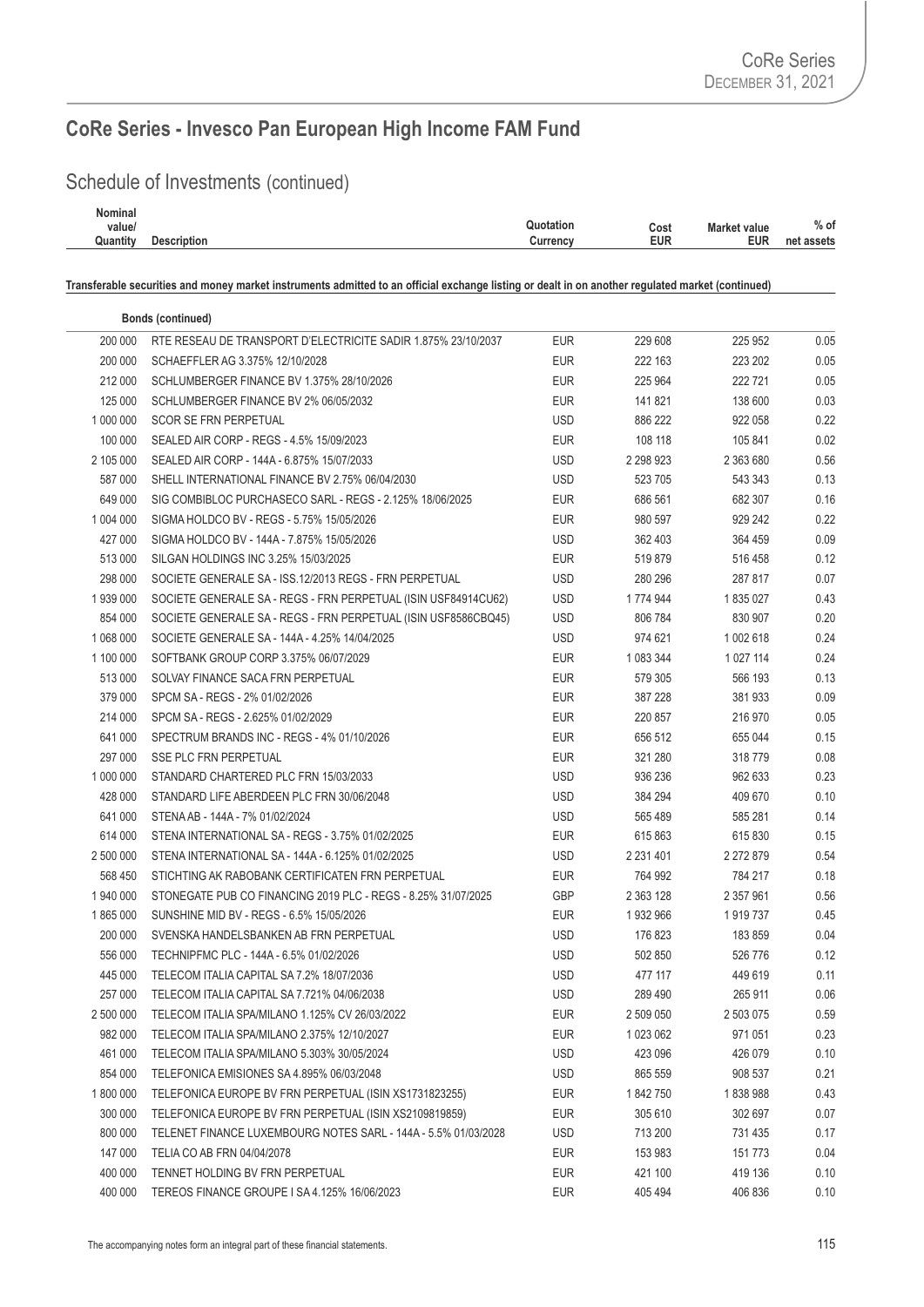## Schedule of Investments (continued)

| Nominal  |                    |                                          |            |
|----------|--------------------|------------------------------------------|------------|
| value/   |                    | Quotation<br><b>Market value</b><br>Cost | $%$ of     |
| Quantity | <b>Description</b> | EUR<br>EUR<br>Currency                   | net assets |
|          |                    |                                          |            |

|           | <b>Bonds (continued)</b>                                                                      |            |           |           |      |
|-----------|-----------------------------------------------------------------------------------------------|------------|-----------|-----------|------|
| 368 000   | TEREOS FINANCE GROUPE I SA 7.5% 30/10/2025                                                    | <b>EUR</b> | 396 167   | 395 869   | 0.09 |
| 100 000   | TEVA PHARMACEUTICAL FINANCE NETHERLANDS II BV 1.875% 31/03/2027                               | <b>EUR</b> | 92 580    | 92 282    | 0.02 |
| 258 000   | TEVA PHARMACEUTICAL FINANCE NETHERLANDS II BV 6% 31/01/2025                                   | EUR        | 280 182   | 278 320   | 0.07 |
| 337 000   | TEVA PHARMACEUTICAL FINANCE NETHERLANDS III BV 6.75% 01/03/2028                               | <b>USD</b> | 308 910   | 322 886   | 0.08 |
| 211 000   | TEVA PHARMACEUTICAL FINANCE NETHERLANDS III BV 7.125% 31/01/2025                              | <b>USD</b> | 195 902   | 201 598   | 0.05 |
| 500 000   | TI AUTOMOTIVE FINANCE PLC - REGS - 3.75% 15/04/2029                                           | <b>EUR</b> | 504 887   | 506 305   | 0.12 |
| 114 000   | TIFFANY & CO 3.8% 01/10/2024                                                                  | <b>USD</b> | 103 356   | 106 896   | 0.03 |
| 265 000   | TIME WARNER CABLE LLC 4.5% 15/09/2042                                                         | <b>USD</b> | 246 956   | 253 808   | 0.06 |
| 615 000   | TIME WARNER CABLE LLC 5.5% 01/09/2041                                                         | <b>USD</b> | 635 794   | 657 317   | 0.15 |
| 193 000   | T-MOBILE USA INC 2.875% 15/02/2031                                                            | <b>USD</b> | 157 886   | 168 628   | 0.04 |
| 1 190 000 | T-MOBILE USA INC 4.75% 01/02/2028                                                             | <b>USD</b> | 1 067 179 | 1 109 149 | 0.26 |
| 269 000   | TOTAL S.A FRN PERPETUAL                                                                       | <b>EUR</b> | 284 463   | 281 896   | 0.07 |
| 135 000   | TOTAL SA FRN PERPETUAL (ISIN XS1413581205)                                                    | <b>EUR</b> | 139 570   | 136 941   | 0.03 |
| 427 000   | TOTAL SA FRN PERPETUAL (ISIN XS1501167164)                                                    | <b>EUR</b> | 444 101   | 439 327   | 0.10 |
| 427 000   | TOTALENERGIES SE FRN PERPETUAL (ISIN XS1974787480)                                            | EUR        | 437 739   | 435 681   | 0.10 |
| 202 000   | TOTALENERGIES SE FRN PERPETUAL (ISIN XS2290960520)                                            | EUR        | 202 313   | 200 786   | 0.05 |
| 155 000   | TRAVIS PERKINS PLC 3.75% 17/02/2026                                                           | <b>GBP</b> | 192 035   | 191 206   | 0.05 |
| 414 000   | TRAVIS PERKINS PLC 4.5% 07/09/2023                                                            | GBP        | 519 335   | 510 888   | 0.12 |
| 500 000   | TRINSEO MATERIALS OPERATING SCA / TRINSEO MATERIALS FINANCE<br>INC - 144A - 5.375% 01/09/2025 | <b>USD</b> | 430 711   | 450 530   | 0.11 |
| 100 000   | TRIVIUM PACKAGING FINANCE BV - REGS - 3.75% 15/08/2026                                        | <b>EUR</b> | 102 738   | 101 642   | 0.02 |
| 1 538 000 | UBS AG 5.125% 15/05/2024                                                                      | <b>USD</b> | 1428370   | 1 456 277 | 0.34 |
| 200 000   | UBS GROUP AG - REGS - FRN PERPETUAL                                                           | <b>USD</b> | 175 700   | 174 429   | 0.04 |
| 200 000   | UBS GROUP AG FRN PERPETUAL                                                                    | <b>EUR</b> | 206 500   | 201 682   | 0.05 |
| 244 000   | UBS GROUP AG FRN PERPETUAL (ISIN CH0271428333)                                                | <b>USD</b> | 236 397   | 240 396   | 0.06 |
| 277 000   | UBS GROUP AG FRN PERPETUAL (ISIN CH0286864027)                                                | <b>USD</b> | 264 543   | 272 564   | 0.06 |
| 1671000   | UBS GROUP AG FRN PERPETUAL (ISIN CH0400441280)                                                | <b>USD</b> | 1 426 825 | 1479883   | 0.35 |
| 200 000   | UBS GROUP AG FRN PERPETUAL (ISIN CH0558521263)                                                | <b>USD</b> | 184 938   | 188 212   | 0.04 |
| 1828000   | UNICREDIT SPA FRN PERPETUAL                                                                   | <b>USD</b> | 1703663   | 1770835   | 0.42 |
| 1 382 000 | UNICREDIT SPA FRN PERPETUAL (ISIN XS1619015719)                                               | <b>EUR</b> | 1 487 378 | 1466 178  | 0.35 |
| 4 582 000 | UNICREDIT SPA FRN PERPETUAL (ISIN XS1739839998)                                               | <b>EUR</b> | 4 825 183 | 4 864 892 | 1.15 |
| 422 000   | UNICREDIT SPA FRN PERPETUAL (ISIN XS1963834251)                                               | <b>EUR</b> | 499 015   | 496 719   | 0.12 |
| 200 000   | UNICREDIT SPA FRN PERPETUAL (ISIN XS2121441856)                                               | <b>EUR</b> | 191 000   | 191 882   | 0.05 |
| 342 000   | UNICREDIT SPA FRN 03/01/2027                                                                  | <b>EUR</b> | 350 978   | 342 192   | 0.08 |
| 642 000   | UNICREDIT SPA FRN 15/01/2032                                                                  | <b>EUR</b> | 659 655   | 656 233   | 0.15 |
| 2 300 000 | UPCB FINANCE VII LTD - REGS - 3.625% 15/06/2029                                               | <b>EUR</b> | 2 368 700 | 2 355 384 | 0.55 |
| 200 000   | VALEO 0.375% 12/09/2022                                                                       | <b>EUR</b> | 200 760   | 200 604   | 0.05 |
| 115 000   | VERISURE HOLDING AB - REGS - 3.25% 15/02/2027                                                 | <b>EUR</b> | 116 286   | 115 041   | 0.03 |
| 663 000   | VERY GROUP FUNDING PLC 6.5% 01/08/2026                                                        | <b>GBP</b> | 782 070   | 789 912   | 0.19 |
| 100 000   | VIA CELERE DESARROLLOS INMOBILIARIOS SA - REGS - 5.25% 01/04/2026                             | EUR        | 104 575   | 103 042   | 0.02 |
| 540 000   | VIRGIN MEDIA FINANCE PLC - REGS - 3.75% 15/07/2030                                            | <b>EUR</b> | 546 868   | 541 188   | 0.13 |
| 858 000   | VIRGIN MEDIA SECURED FINANCE PLC - 144A - 4.5% 15/08/2030                                     | <b>USD</b> | 727 514   | 761 862   | 0.18 |
| 320 000   | VIRGIN MONEY UK PLC FRN 24/06/2025                                                            | <b>EUR</b> | 344 211   | 339 034   | 0.08 |
| 575 000   | VMED O2 UK FINANCING I PLC - REGS - 3.25% 31/01/2031                                          | <b>EUR</b> | 584 062   | 572 280   | 0.13 |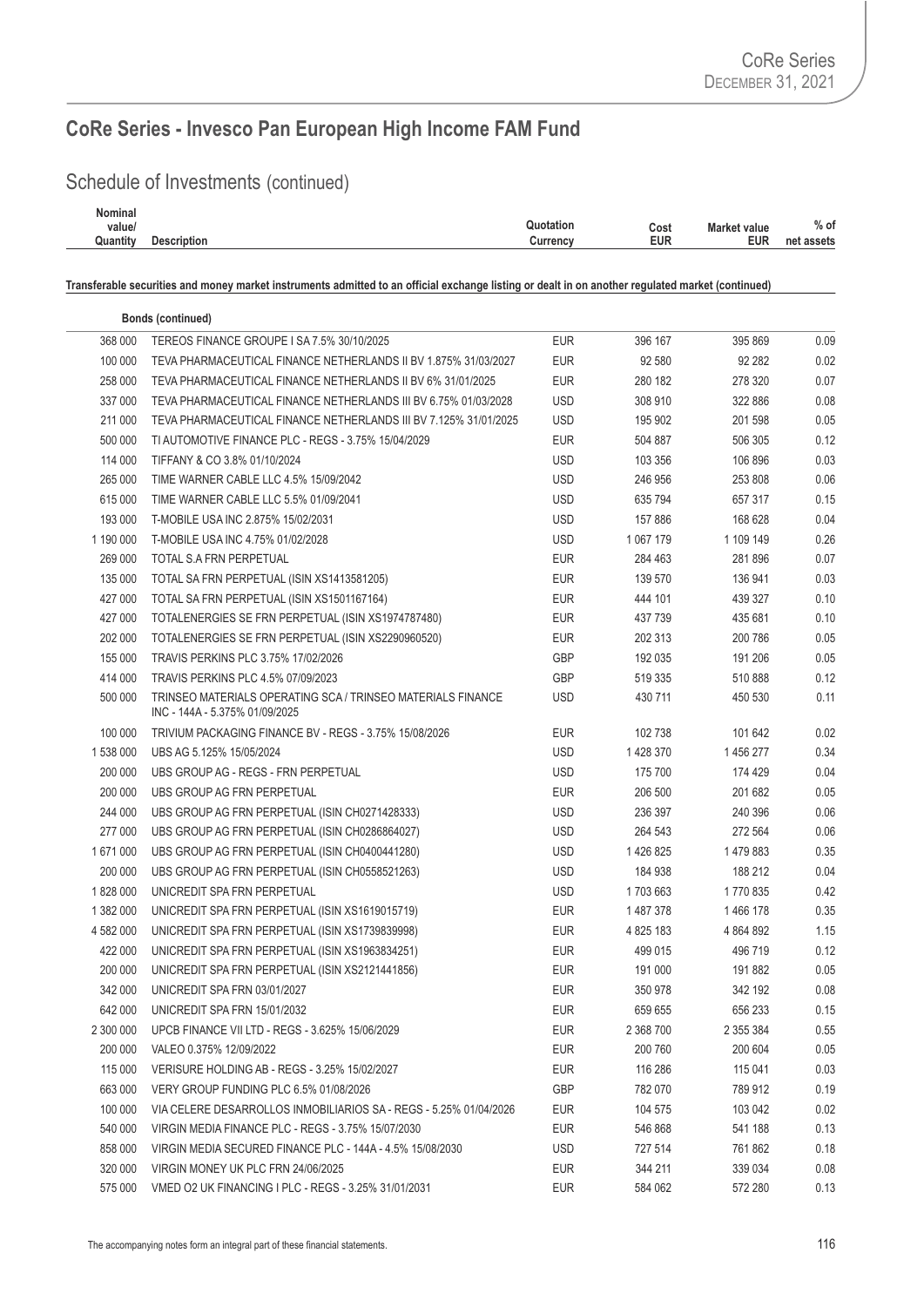## Schedule of Investments (continued)

| Nominal  |                    |           |      |                     |            |
|----------|--------------------|-----------|------|---------------------|------------|
| value/   |                    | Quotation | Cost | <b>Market value</b> | $%$ of     |
| Quantity | <b>Description</b> | Currency  | EUR  | EUR                 | net assets |
|          |                    |           |      |                     |            |

**Transferable securities and money market instruments admitted to an official exchange listing or dealt in on another regulated market (continued)**

|       |               |             |            | <b>Bonds (continued)</b>                                                 |           |
|-------|---------------|-------------|------------|--------------------------------------------------------------------------|-----------|
| 0.04  | 186 210       | 176 850     | <b>USD</b> | VMED O2 UK FINANCING I PLC - 144A - 4.25% 31/01/2031                     | 214 000   |
| 0.10  | 410 794       | 381 737     | <b>USD</b> | VMED O2 UK FINANCING I PLC 4.75% 15/07/2031                              | 454 000   |
| 0.33  | 1 407 777     | 1 417 733   | <b>EUR</b> | VODAFONE GROUP PLC FRN 03/01/2079                                        | 1 362 000 |
| 0.26  | 1 099 294     | 1 047 983   | <b>USD</b> | VODAFONE GROUP PLC FRN 04/04/2079                                        | 1 035 000 |
| 0.29  | 1 242 266     | 1 243 596   | <b>USD</b> | VODAFONE GROUP PLC 4.125% 30/05/2025                                     | 1 299 000 |
| 0.28  | 1 196 822     | 1 214 586   | <b>EUR</b> | VOLKSWAGEN INTERNATIONAL FINANCE NV FRN PERPETUAL (ISIN<br>XS1048428442) | 1 068 000 |
| 0.24  | 1 0 2 1 4 3 0 | 1 030 162   | <b>EUR</b> | VOLKSWAGEN INTERNATIONAL FINANCE NV FRN PERPETUAL (ISIN<br>XS1629658755) | 1 000 000 |
| 0.10  | 427 076       | 431 402     | <b>EUR</b> | VOLKSWAGEN INTERNATIONAL FINANCE NV FRN PERPETUAL (ISIN<br>XS2187689034) | 400 000   |
| 0.08  | 326 571       | 332 450     | <b>EUR</b> | VOLKSWAGEN INTERNATIONAL FINANCE NV FRN PERPETUAL (ISIN<br>XS2187689380) | 300 000   |
| 0.27  | 1 139 160     | 1 142 889   | <b>EUR</b> | VOLKSWAGEN INTERNATIONAL FINANCE NV FRN 16/11/2024                       | 1 100 000 |
| 0.14  | 594 910       | 606 533     | <b>EUR</b> | WALGREENS BOOTS ALLIANCE INC 2.125% 20/11/2026                           | 555 000   |
| 0.08  | 351 858       | 345 783     | GBP        | WHEEL BIDCO LTD - REGS - 6.75% 15/07/2026                                | 300 000   |
| 0.08  | 326 946       | 327 972     | GBP        | WILLIAM HILL LTD 4.875% 07/09/2023                                       | 267 000   |
| 0.16  | 669 781       | 672 157     | <b>EUR</b> | WMG ACQUISITION CORP - REGS - 2.75% 15/07/2028                           | 651 000   |
| 0.13  | 541 133       | 496 110     | <b>USD</b> | XPO CNW INC 6.7% 01/05/2034                                              | 495 000   |
| 0.10  | 406 715       | 392 987     | <b>USD</b> | XPO LOGISTICS INC - 144A - 6.25% 01/05/2025                              | 439 000   |
| 0.00  | 14 877        | 14 637      | <b>USD</b> | YUM! BRANDS INC - 144A - 7.75% 01/04/2025                                | 16 000    |
| 0.16  | 684 249       | 636 195     | <b>USD</b> | YUM! BRANDS INC 4.625% 31/01/2032                                        | 728 000   |
| 0.03  | 127 896       | 128 778     | <b>EUR</b> | ZIGGO BV - REGS - 2.875% 15/01/2030                                      | 128 000   |
| 0.11  | 457 505       | 434 038     | <b>USD</b> | ZIGGO BV 4.875% 15/01/2030 (ISIN USN98371AC66)                           | 504 000   |
| 0.06  | 256 943       | 243 716     | <b>USD</b> | ZIGGO BV 4.875% 15/01/2030 (ISIN US98955DAA81)                           | 283 000   |
| 70.82 | 300 648 259   | 298 732 932 |            | <b>Total Bonds</b>                                                       |           |

| 35 4 36  | ADECCO GROUP AG - REG          | <b>CHF</b> | 1856068   | 1 598 292     | 0.38 |
|----------|--------------------------------|------------|-----------|---------------|------|
| 28 910   | ARCELORMITTAL SA               | <b>EUR</b> | 719 890   | 814 828       | 0.19 |
| 22 3 5 6 | ASTRAZENECA PLC                | <b>GBP</b> | 2 207 717 | 2 2 9 3 5 9 8 | 0.54 |
| 96 453   | AXA SA                         | <b>EUR</b> | 2 210 363 | 2 515 977     | 0.59 |
| 9828     | BE SEMICONDUCTOR INDUSTRIES NV | <b>EUR</b> | 730 796   | 730 220       | 0.17 |
| 23 508   | <b>BNP PARIBAS SA</b>          | <b>EUR</b> | 1 287 644 | 1 422 234     | 0.34 |
| 741 399  | <b>CAIXABANK SA</b>            | <b>EUR</b> | 1883434   | 1789737       | 0.42 |
| 11 615   | <b>CAPGEMINI SE</b>            | <b>EUR</b> | 1 940 765 | 2 508 840     | 0.59 |
| 12768    | CARLSBERG AS - B               | <b>DKK</b> | 1937761   | 1939 102      | 0.46 |
| 113 828  | <b>CARREFOUR SA</b>            | <b>EUR</b> | 1879674   | 1825801       | 0.43 |
| 27 561   | CIE DE SAINT-GOBAIN            | <b>EUR</b> | 1 562 433 | 1700 514      | 0.40 |
| 22 307   | COVESTRO AG                    | <b>EUR</b> | 1 184 694 | 1 209 039     | 0.28 |
| 41 207   | CRH PLC                        | <b>EUR</b> | 1745 095  | 1920 658      | 0.45 |
| 24 283   | <b>DAIMLER AG</b>              | <b>EUR</b> | 1 571 853 | 1641288       | 0.39 |
| 12 0 59  | DAIMLER TRUCK HOLDING AG       | <b>EUR</b> | 302 470   | 389 385       | 0.09 |
| 41 528   | DEUTSCHE POST AG - REG         | <b>EUR</b> | 2 342 509 | 2 347 993     | 0.55 |
|          |                                |            |           |               |      |

**Shares**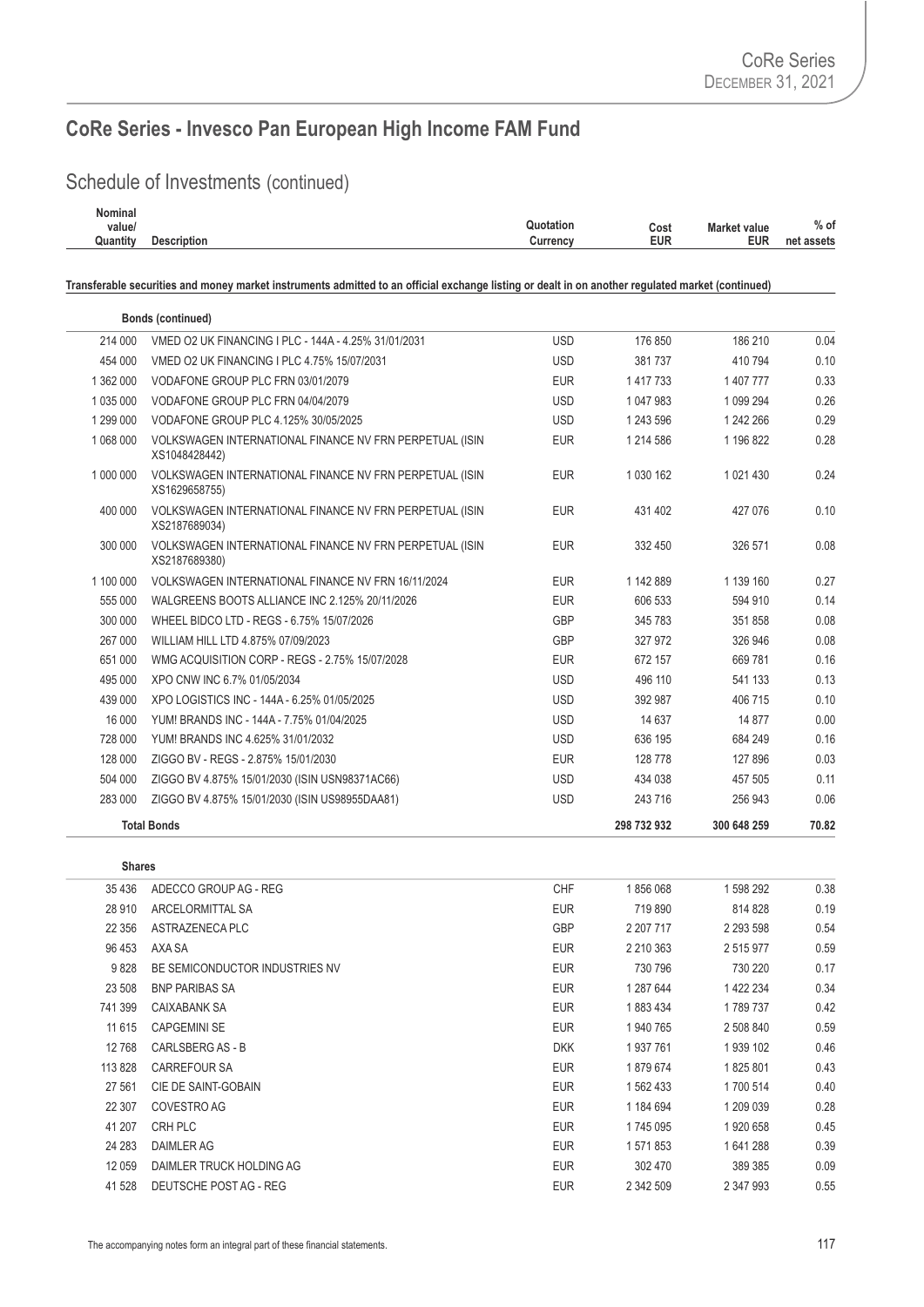## Schedule of Investments (continued)

| Nominal  |                    |                                          |            |
|----------|--------------------|------------------------------------------|------------|
| value/   |                    | Quotation<br><b>Market value</b><br>Cost | $%$ of     |
| Quantity | <b>Description</b> | EUR<br>EUR<br>Currency                   | net assets |
|          |                    |                                          |            |

|         | Shares (continued)                                                        |            |               |               |       |
|---------|---------------------------------------------------------------------------|------------|---------------|---------------|-------|
| 156 886 | DEUTSCHE TELEKOM AG - REG                                                 | <b>EUR</b> | 2722475       | 2 557 242     | 0.60  |
| 40 574  | ECCLESIASTICAL INSURANCE GROUP PLC                                        | GBP        | 78 351        | 72 938        | 0.02  |
| 390 149 | EDP - ENERGIAS DE PORTUGAL SA                                             | <b>EUR</b> | 1806680       | 1884 030      | 0.44  |
| 274 716 | <b>ENEL SPA</b>                                                           | <b>EUR</b> | 2 112 835     | 1935649       | 0.46  |
| 108 053 | <b>ENGIE SA</b>                                                           | <b>EUR</b> | 1 310 994     | 1 399 502     | 0.33  |
| 17 052  | <b>FAURECIA SE</b>                                                        | <b>EUR</b> | 717 986       | 704 077       | 0.17  |
| 20747   | <b>GEA GROUP AG</b>                                                       | <b>EUR</b> | 750 718       | 997 723       | 0.24  |
| 128 130 | <b>GENERAL ACCIDENT PLC</b>                                               | GBP        | 214 535       | 203 487       | 0.05  |
| 47718   | INDUSTRIA DE DISENO TEXTIL SA                                             | <b>EUR</b> | 1 447 295     | 1 361 395     | 0.32  |
| 43722   | INFINEON TECHNOLOGIES AG - REG                                            | <b>EUR</b> | 1 518 007     | 1782 109      | 0.42  |
| 99 492  | ING GROEP NV                                                              | <b>EUR</b> | 1 114 341     | 1 218 180     | 0.29  |
| 591 103 | <b>INTESA SANPAOLO SPA</b>                                                | <b>EUR</b> | 1 385 858     | 1 344 168     | 0.32  |
| 53 380  | KONINKLIJKE AHOLD DELHAIZE NV                                             | <b>EUR</b> | 1 359 329     | 1 615 546     | 0.38  |
| 97 389  | METSO OUTOTEC OYJ                                                         | <b>EUR</b> | 906 598       | 910 392       | 0.21  |
| 8 0 5 8 | MUENCHENER RUECKVERSICHERUNGS-GESELLSCHAFT AG IN<br><b>MUENCHEN - REG</b> | <b>EUR</b> | 1927294       | 2 099 109     | 0.49  |
| 18 497  | <b>NESTLE SA</b>                                                          | <b>CHF</b> | 1994 086      | 2 2 8 1 5 6 4 | 0.54  |
| 173 773 | NORDEA BANK ABP                                                           | <b>SEK</b> | 1656648       | 1872400       | 0.44  |
| 24 198  | NOVARTIS AG - REG                                                         | <b>CHF</b> | 1891542       | 1880236       | 0.44  |
| 80 817  | ORANGE SA                                                                 | <b>EUR</b> | 795 929       | 756 932       | 0.18  |
| 16 529  | <b>PROSUS NV</b>                                                          | <b>EUR</b> | 1 249 787     | 1 210 419     | 0.29  |
| 25 4 78 | PUBLICIS GROUPE SA                                                        | <b>EUR</b> | 1406482       | 1 506 769     | 0.35  |
| 100 431 | <b>REPSOL SA</b>                                                          | <b>EUR</b> | 1 066 111     | 1 048 098     | 0.25  |
| 8 5 6 5 | ROCHE HOLDING AG                                                          | <b>CHF</b> | 2 775 042     | 3 142 728     | 0.74  |
| 73 966  | <b>SANDVIK AB</b>                                                         | <b>SEK</b> | 1 592 431     | 1821879       | 0.43  |
| 37 232  | SANOFI                                                                    | <b>EUR</b> | 3 277 725     | 3 295 032     | 0.77  |
| 18 513  | SAP SE                                                                    | <b>EUR</b> | 2 2 3 1 0 0 8 | 2 312 274     | 0.54  |
| 8 3 5 2 | SIEMENS AG - REG                                                          | <b>EUR</b> | 1 272 271     | 1 275 183     | 0.30  |
| 89 826  | <b>STELLANTIS NV</b>                                                      | <b>EUR</b> | 1 495 370     | 1 490 932     | 0.35  |
| 69 744  | <b>TOTALENERGIES SE</b>                                                   | <b>EUR</b> | 2 803 166     | 3 117 906     | 0.73  |
| 93 882  | <b>UBS GROUP AG</b>                                                       | <b>CHF</b> | 1 288 261     | 1492042       | 0.35  |
| 31 328  | UNILEVER PLC                                                              | <b>EUR</b> | 1 539 221     | 1466934       | 0.35  |
| 79 977  | UPM-KYMMENE OYJ                                                           | <b>EUR</b> | 2 556 510     | 2676030       | 0.63  |
| 66 164  | <b>VEOLIA ENVIRONNEMENT SA</b>                                            | <b>EUR</b> | 1723818       | 2 123 864     | 0.50  |
| 50 367  | VESTAS WIND SYSTEMS A/S                                                   | <b>DKK</b> | 1558882       | 1 354 464     | 0.32  |
| 101 791 | <b>VIVENDI SE</b>                                                         | <b>EUR</b> | 1 010 591     | 1 211 822     | 0.29  |
| 66 171  | VOLVO AB - B                                                              | <b>SEK</b> | 1 372 629     | 1 352 747     | 0.32  |
| 31 251  | YARA INTERNATIONAL ASA                                                    | <b>NOK</b> | 1 395 526     | 1 392 060     | 0.33  |
|         | <b>Total Shares</b>                                                       |            | 82 689 498    | 86 815 368    | 20.45 |

| 3 516 799.82 | BUNDESSCHATZANWEISUNGEN 0% 11/03/2022             | EUR | 3 533 709 | 520 897 ہ | 0.83 |
|--------------|---------------------------------------------------|-----|-----------|-----------|------|
| 068 000      | ITALY BUONI POLIENNALI DEL TESORO 0.9% 01/08/2022 | EUR | 084 114   | 076 417   | 0.25 |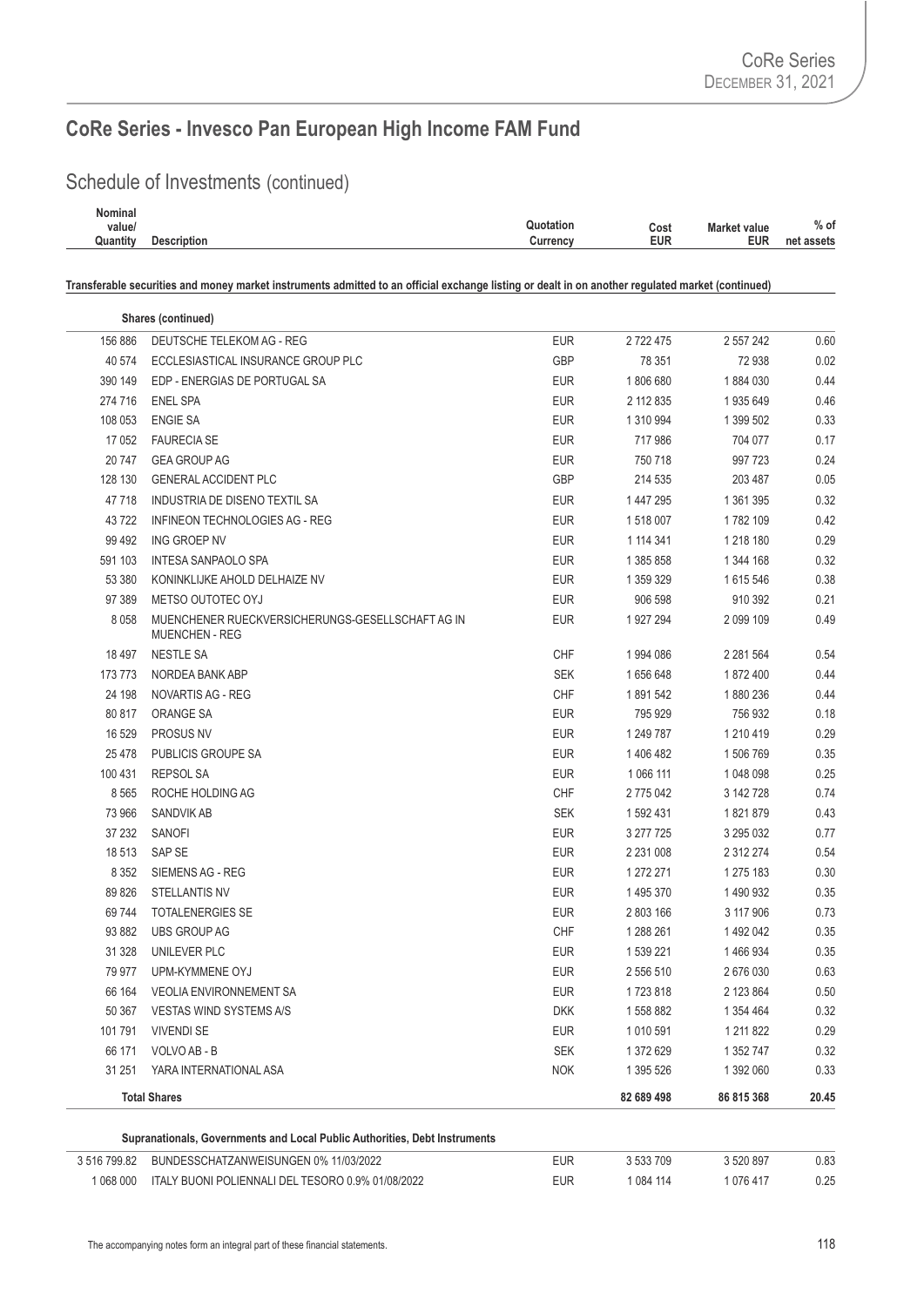## Schedule of Investments (continued)

| <b>Nominal</b><br>value/      |                                                                                                                                                   | Quotation       | Cost        | <b>Market value</b> | $%$ of     |
|-------------------------------|---------------------------------------------------------------------------------------------------------------------------------------------------|-----------------|-------------|---------------------|------------|
| Quantity                      | <b>Description</b>                                                                                                                                | <b>Currency</b> | <b>EUR</b>  | <b>EUR</b>          | net assets |
|                               | Transferable securities and money market instruments admitted to an official exchange listing or dealt in on another regulated market (continued) |                 |             |                     |            |
|                               |                                                                                                                                                   |                 |             |                     |            |
|                               | Supranationals, Governments and Local Public Authorities, Debt Instruments (continued)                                                            |                 |             |                     |            |
| 2 235 000                     | ITALY BUONI POLIENNALI DEL TESORO 0.95% 15/03/2023                                                                                                | <b>EUR</b>      | 2 286 658   | 2 271 445           | 0.54       |
| 854 200                       | UNITED STATES TREASURY NOTE/BOND 2% 15/02/2050                                                                                                    | <b>USD</b>      | 703 017     | 766 089             | 0.18       |
| 2 662 600                     | UNITED STATES TREASURY NOTE/BOND 2.5% 15/02/2046                                                                                                  | <b>USD</b>      | 2 423 205   | 2 595 969           | 0.61       |
| 2 135 500                     | UNITED STATES TREASURY NOTE/BOND 2.5% 15/05/2046                                                                                                  | <b>USD</b>      | 1941251     | 2 083 091           | 0.49       |
|                               | Total Supranationals, Governments and Local Public Authorities, Debt Instruments                                                                  |                 | 11 971 954  | 12 313 908          | 2.90       |
|                               | Total Transferable securities and money market instruments admitted to an official exchange listing or                                            |                 |             |                     |            |
|                               | dealt in on another regulated market                                                                                                              |                 | 393 378 491 | 399 772 058         | 94.17      |
| Other transferable securities |                                                                                                                                                   |                 |             |                     |            |
| <b>Bonds</b>                  |                                                                                                                                                   |                 |             |                     |            |
| 391 000                       | BELLIS ACQUISITION CO PLC - REGS - 3.25% 16/02/2026                                                                                               | <b>GBP</b>      | 459 136     | 449 334             | 0.11       |
| 163 362                       | <b>HELIX HOLDCO SA 10% 19/04/2026</b>                                                                                                             | <b>EUR</b>      | 15 893      | 5477                | 0.00       |
|                               | <b>Total Bonds</b>                                                                                                                                |                 | 475 029     | 5477                | 0.11       |
| <b>Shares</b>                 |                                                                                                                                                   |                 |             |                     |            |
| 5015                          | <b>HELIX HOLDCO SA</b>                                                                                                                            | <b>EUR</b>      | ÷.          | $\overline{a}$      | 0.00       |
|                               | <b>Total Shares</b>                                                                                                                               |                 |             |                     | 0.00       |
|                               |                                                                                                                                                   |                 |             |                     |            |
|                               | <b>Total Other transferable securities</b>                                                                                                        |                 | 475 029     | 454 811             | 0.11       |
| <b>Investment Funds</b>       |                                                                                                                                                   |                 |             |                     |            |
|                               | <b>Open-ended Investment Funds</b>                                                                                                                |                 |             |                     |            |
| 171 796                       | <b>INVESCO BOND INCOME PLUS LTD</b>                                                                                                               | <b>GBP</b>      | 372 840     | 384 505             | 0.09       |
| 19 990 308.375                | INVESCO EURO LIQUIDITY PORTFOLIO - AG                                                                                                             | <b>EUR</b>      | 19 545 104  | 19 530 331          | 4.60       |
|                               | <b>Total Open-ended Investment Funds</b>                                                                                                          |                 | 19 917 944  | 19 914 836          | 4.69       |
| <b>Total Investment Funds</b> |                                                                                                                                                   |                 | 19 917 944  | 19 914 836          | 4.69       |
| <b>Total Investments</b>      |                                                                                                                                                   |                 | 413 771 464 | 420 141 705         | 98.97      |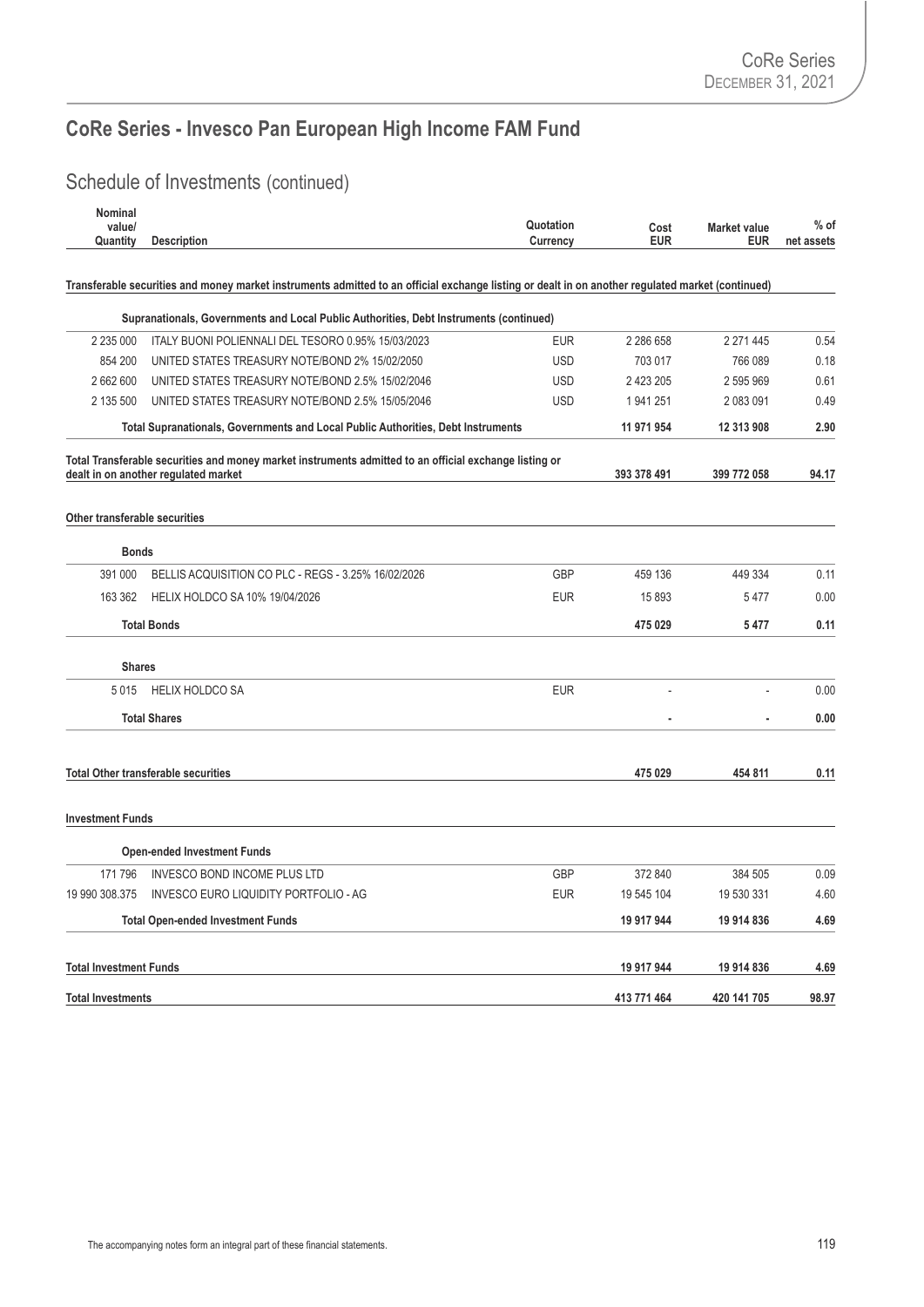| <b>Economic classification</b>              | $\%$  | <b>Geographical classification</b> | $\frac{0}{4}$ |
|---------------------------------------------|-------|------------------------------------|---------------|
| <b>Banks</b>                                | 22.48 | France                             | 14.92         |
| Investment Banking and Brokerage Services   | 16.20 | United Kingdom                     | 14.87         |
| <b>Telecommunications Service Providers</b> | 6.08  | United States of America           | 12.63         |
| General Industrials                         | 5.57  | Italy                              | 10.40         |
| <b>Investment Fund</b>                      | 4.69  | Netherlands                        | 9.74          |
| Pharmaceuticals and Biotechnology           | 3.75  | Germany                            | 8.80          |
| Governments                                 | 2.90  | Spain                              | 6.19          |
| Oil, Gas and Coal                           | 2.87  | Ireland                            | 5.83          |
| Electricity                                 | 2.78  | Switzerland                        | 4.06          |
| Non-life Insurance                          | 2.57  | Luxembourg                         | 2.57          |
| Personal Care, Drug and Grocery Stores      | 2.53  | Denmark                            | 1.74          |
| Travel and Leisure                          | 2.50  | Finland                            | 1.29          |
| Industrial Transportation                   | 2.37  | Sweden                             | 1.13          |
| <b>Food Producers</b>                       | 2.00  | Jersey                             | 0.81          |
| Automobiles and Parts                       | 1.97  | Romania                            | 0.65          |
| Technology Hardware and Equipment           | 1.92  | Belgium                            | 0.59          |
| Software and Computer Services              | 1.82  | Cayman Islands                     | 0.55          |
| Life Insurance                              | 1.78  | Portugal                           | 0.49          |
| <b>Construction and Materials</b>           | 1.31  | Norway                             | 0.43          |
| Gas, Water and Multi-utilities              | 1.15  | Canada                             | 0.33          |
| <b>Industrial Support Services</b>          | 1.05  | Japan                              | 0.33          |
| <b>Finance and Credit Services</b>          | 0.95  | Panama                             | 0.22          |
| Chemicals                                   | 0.88  | Mexico                             | 0.16          |
| <b>Real Estate Investment Trusts</b>        | 0.84  | Austria                            | 0.11          |
| Industrial Engineering                      | 0.82  | Bermuda                            | 0.08          |
| Media                                       | 0.82  | Greece                             | 0.05          |
| <b>Industrial Materials</b>                 | 0.63  |                                    | 98.97         |
| <b>Beverages</b>                            | 0.59  |                                    |               |
| Industrial Metals and Mining                | 0.58  |                                    |               |
| Aerospace and Defense                       | 0.57  |                                    |               |
| Leisure Goods                               | 0.42  |                                    |               |
| <b>Retailers</b>                            | 0.41  |                                    |               |
| <b>Consumer Services</b>                    | 0.34  |                                    |               |
| <b>Alternative Energy</b>                   | 0.32  |                                    |               |
| Real Estate Investment and Services         | 0.17  |                                    |               |
| <b>Personal Goods</b>                       | 0.11  |                                    |               |
| <b>Health Care Providers</b>                | 0.06  |                                    |               |
| Medical Equipment and Services              | 0.06  |                                    |               |
| Waste and Disposal Services                 | 0.06  |                                    |               |
| <b>Electronic and Electrical Equipment</b>  | 0.05  |                                    |               |
|                                             | 98.97 |                                    |               |

| <b>Geographical classification</b> | $\frac{0}{0}$ |
|------------------------------------|---------------|
| France                             | 14.92         |
| United Kingdom                     | 14.87         |
| <b>United States of America</b>    | 12.63         |
| Italy                              | 10.40         |
| <b>Netherlands</b>                 | 9.74          |
| Germany                            | 8.80          |
| Spain                              | 6.19          |
| Ireland                            | 5.83          |
| Switzerland                        | 4.06          |
| Luxembourg                         | 2.57          |
| Denmark                            | 1.74          |
| Finland                            | 1.29          |
| Sweden                             | 1.13          |
| Jersey                             | 0.81          |
| Romania                            | 0.65          |
| Belgium                            | 0.59          |
| Cayman Islands                     | 0.55          |
| Portugal                           | 0.49          |
| Norway                             | 0.43          |
| Canada                             | 0.33          |
| Japan                              | 0.33          |
| Panama                             | 0.22          |
| Mexico                             | 0.16          |
| Austria                            | 0.11          |
| Bermuda                            | 0.08          |
| Greece                             | 0.05          |
|                                    | 98.97         |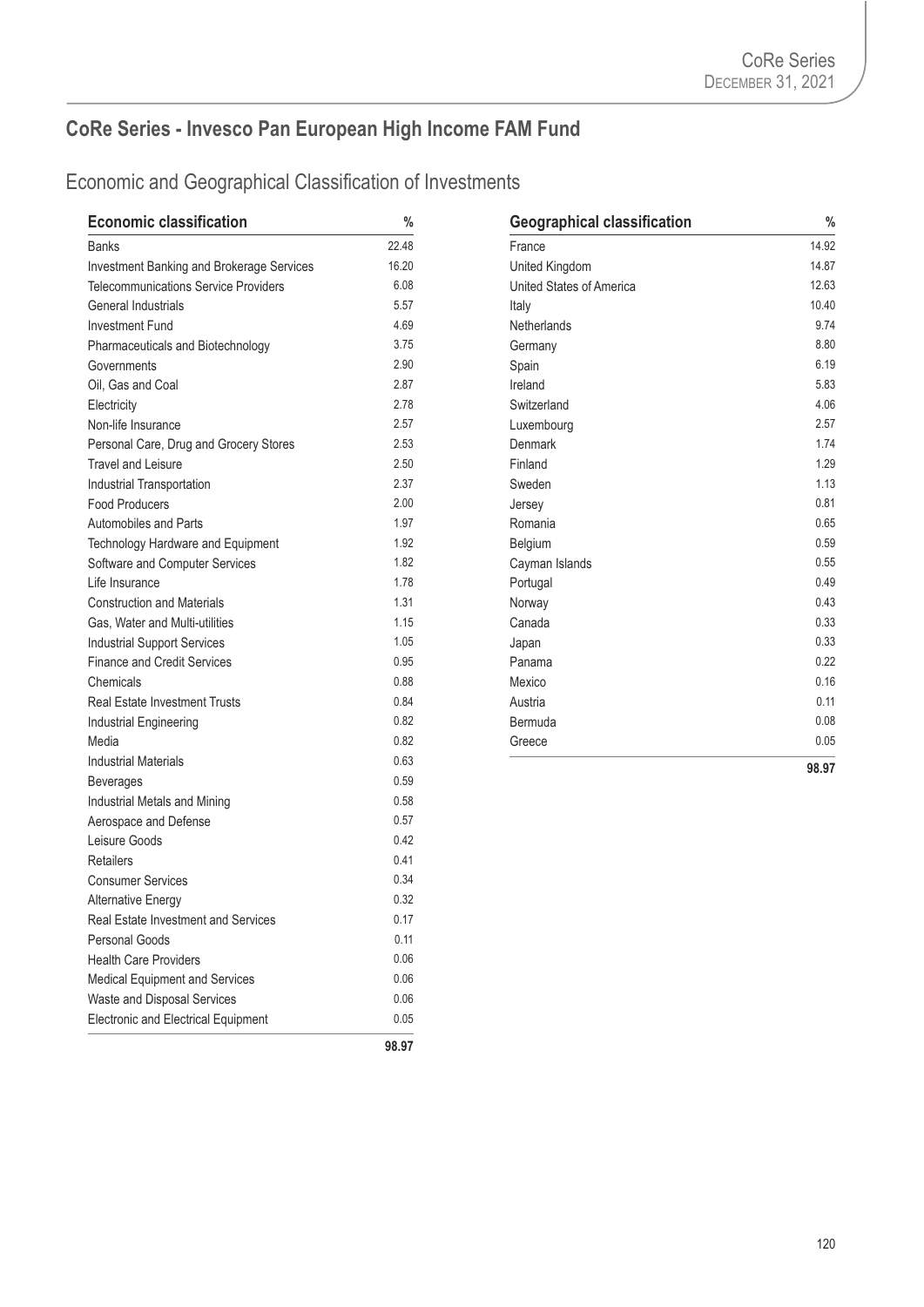#### Schedule of Investments

| Quotation<br>Cost | Market value | $%$ of     |
|-------------------|--------------|------------|
| <b>Currency</b>   | <b>USD</b>   | net assets |
|                   | usd          |            |

**Transferable securities and money market instruments admitted to an official exchange listing or dealt in on another regulated market**

| <b>Bonds</b> |                                                            |            |           |               |      |
|--------------|------------------------------------------------------------|------------|-----------|---------------|------|
| 385 000      | ARCHES BUYER INC 6.125% 01/12/2028                         | <b>USD</b> | 392 263   | 383 060       | 0.42 |
| 385 000      | CHARLES RIVER LABORATORIES INTERNATIONAL INC 4% 15/03/2031 | <b>USD</b> | 393 321   | 394 475       | 0.43 |
| 210 000      | CLARIVATE SCIENCE HOLDINGS CORP 4.875% 01/07/2029          | USD.       | 210 686   | 213 254       | 0.23 |
| 265 000      | CLEARWAY ENERGY OPERATING LLC - 144A - 3.75% 15/02/2031    | <b>USD</b> | 264 940   | 264 581       | 0.29 |
| 155 000      | CLEARWAY ENERGY OPERATING LLC - 144A - 4.75% 15/03/2028    | <b>USD</b> | 164 308   | 163 055       | 0.18 |
| 280 000      | COTY INC - 144A - 6.5% 15/04/2026                          | <b>USD</b> | 288 950   | 288 666       | 0.31 |
| 440 000      | FAIR ISAAC CORP 4% 15/06/2028                              | <b>USD</b> | 445 764   | 452 104       | 0.49 |
| 380 000      | GLOBAL AIRCRAFT LEASING CO LTD - 144A - 6.5% 15/09/2024    | <b>USD</b> | 370 854   | 367 046       | 0.40 |
| 440 000      | HUB INTERNATIONAL LTD 7% 01/05/2026                        | <b>USD</b> | 454 094   | 452 100       | 0.49 |
| 430 000      | IAA INC 5.5% 15/06/2027                                    | <b>USD</b> | 448 179   | 446 069       | 0.48 |
| 85 000       | MATCH GROUP HOLDINGS II LLC 3.625% 01/10/2031              | <b>USD</b> | 82 093    | 82 4 65       | 0.09 |
| 425 000      | MATCH GROUP HOLDINGS II LLC 4.625% 01/06/2028              | <b>USD</b> | 442 338   | 439 935       | 0.48 |
| 65 000       | MATCH GROUP INC - 144A - 5% 15/12/2027                     | <b>USD</b> | 67 756    | 67679         | 0.07 |
| 210 000      | NEW ENTERPRISE STONE & LIME CO INC 5.25% 15/07/2028        | <b>USD</b> | 213 300   | 212 940       | 0.23 |
| 200 000      | PERU LNG SRL - REGS - 5.375% 22/03/2030                    | <b>USD</b> | 170 500   | 172 276       | 0.19 |
| 300 000      | Q-PARK HOLDING I BV - REGS - 2% 01/03/2027                 | <b>EUR</b> | 328 208   | 321 710       | 0.35 |
| 460 000      | SBA COMMUNICATIONS CORP - 144A - 3.125% 01/02/2029         | <b>USD</b> | 444 756   | 442 230       | 0.48 |
| 195 000      | SBA COMMUNICATIONS CORP 3.875% 15/02/2027                  | <b>USD</b> | 200 583   | 200 901       | 0.22 |
| 260 000      | SENSATA TECHNOLOGIES BV - 144A - 5% 01/10/2025             | <b>USD</b> | 284 148   | 281 931       | 0.31 |
| 200 000      | SENSATA TECHNOLOGIES INC - 144A - 3.75% 15/02/2031         | <b>USD</b> | 200 573   | 198 844       | 0.22 |
| 385 000      | STANDARD INDUSTRIES INC/NJ 3.375% 15/01/2031               | <b>USD</b> | 362 248   | 370 228       | 0.40 |
| 140 000      | SWITCH LTD - 144A - 4.125% 15/06/2029                      | <b>USD</b> | 140 700   | 143 406       | 0.16 |
| 365 000      | SWITCH LTD 3.75% 15/09/2028                                | <b>USD</b> | 364 650   | 367 602       | 0.40 |
| 360 000      | TELEFLEX INC 4.625% 15/11/2027                             | USD.       | 376 440   | 373 914       | 0.41 |
| 375 000      | UNIVAR SOLUTIONS USA INC/WASHINGTON 5.125% 01/12/2027      | <b>USD</b> | 393 593   | 391 301       | 0.42 |
| 560 000      | WMG ACQUISITION CORP - 144A - 3.875% 15/07/2030            | USD.       | 574 947   | 566 631       | 0.60 |
|              | <b>Total Bonds</b>                                         |            | 8 080 192 | 8 0 5 8 4 0 3 | 8.75 |

| <b>Shares</b> |                                             |            |             |           |      |
|---------------|---------------------------------------------|------------|-------------|-----------|------|
| 3 3 9 8       | <b>ACCENTURE PLC - A</b>                    | <b>USD</b> | 1 258 834   | 1408 641  | 1.53 |
| 3 0 4 9       | ADIDAS AG - REG - REG                       | <b>EUR</b> | 942 324     | 877926    | 0.95 |
| 1 1 2 1       | ALPHABET CLASS - A                          | <b>USD</b> | 3 255 917   | 3 247 581 | 3.53 |
| 14 4 28       | AMADEUS IT GROUP SA - A                     | <b>EUR</b> | 967 495     | 978 545   | 1.06 |
| 466           | BOOKING HOLDINGS INC                        | <b>USD</b> | 1 092 813   | 1 118 041 | 1.21 |
| 2 3 0 0       | CHARTER COMMUNICATIONS INC                  | <b>USD</b> | 1 564 921   | 1 499 531 | 1.63 |
| 14 371        | CHECK POINT SOFTWARE TECHNOLOGIES LTD       | <b>USD</b> | 1671112     | 1 675 084 | 1.82 |
| 11 4 35       | CITRIX SYSTEMS INC                          | <b>USD</b> | 1 022 294   | 1 081 637 | 1.17 |
| 615           | CONSTELLATION SOFTWARE INC/CANADA           | CAD        | 1 080 464   | 1 142 637 | 1.24 |
| 2 3 2 2       | COSTCO WHOLESALE CORP                       | <b>USD</b> | 1 214 459   | 1 318 199 | 1.43 |
| 11 661        | DANONE SA                                   | <b>EUR</b> | 741 056     | 723 912   | 0.79 |
| 13 4 34       | <b>HEINEKEN HOLDING NV</b>                  | <b>EUR</b> | 1 2 1 2 3 7 | 1 239 740 | 1.35 |
| 25 642        | HELLENIC TELECOMMUNICATIONS ORGANIZATION SA | <b>EUR</b> | 452 745     | 473 997   | 0.51 |
| 134 168       | <b>IBERDROLA SA</b>                         | <b>EUR</b> | 1 531 481   | 1 588 315 | 1.72 |
| 53 212        | INFRASTRUTTURE WIRELESS ITALIANE SPA        | <b>EUR</b> | 610 512     | 646 275   | 0.70 |
|               |                                             |            |             |           |      |

The accompanying notes form an integral part of these financial statements. 121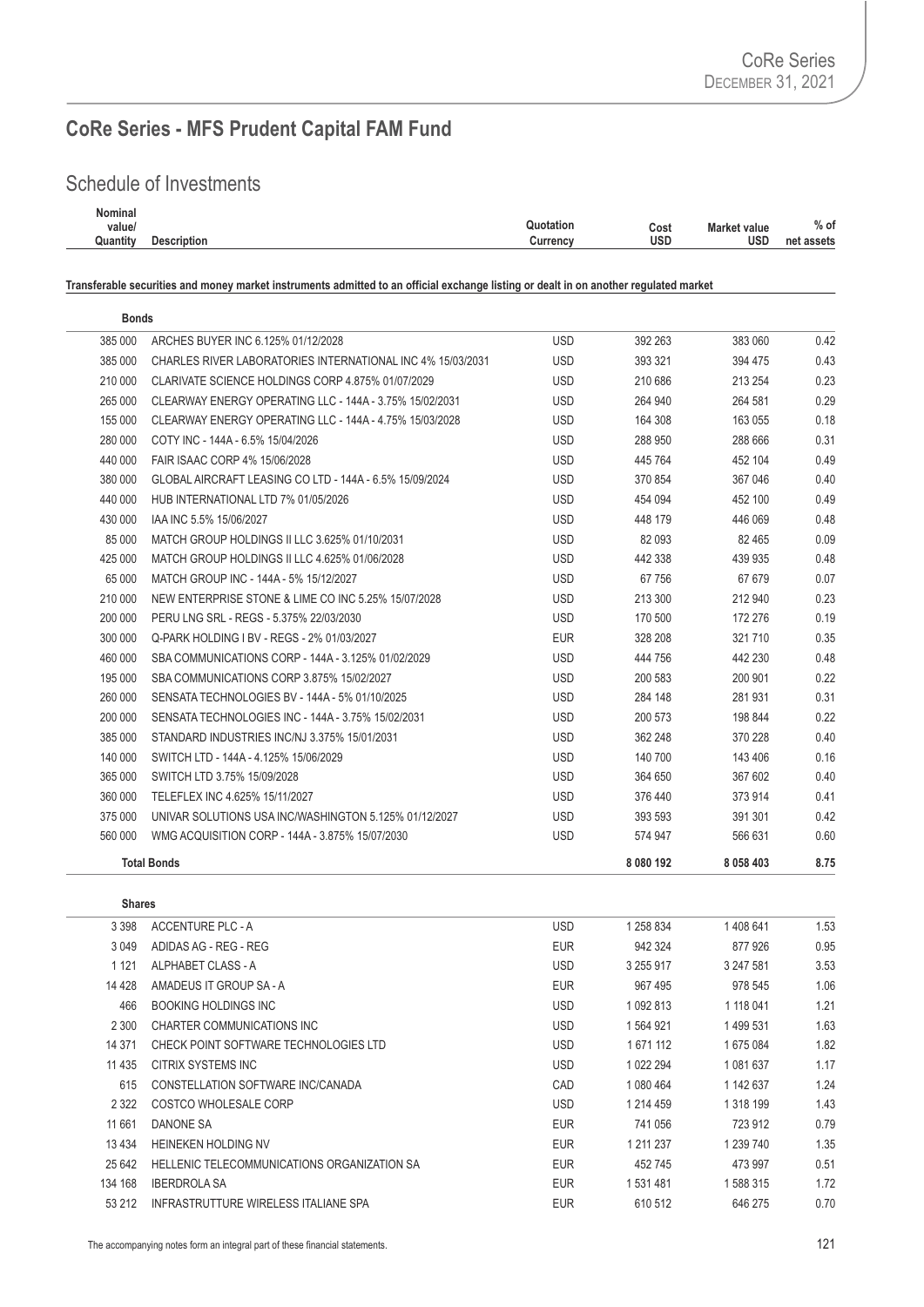Schedule of Investments (continued)

| Nominal  |                    |                                          |            |
|----------|--------------------|------------------------------------------|------------|
| value/   |                    | Quotation<br><b>Market value</b><br>Cost | $%$ of     |
| Quantity | <b>Description</b> | usd<br>usd<br>Currencv                   | net assets |
|          |                    |                                          |            |

|                         | Shares (continued)                                                                                     |            |             |             |       |
|-------------------------|--------------------------------------------------------------------------------------------------------|------------|-------------|-------------|-------|
| 19800                   | KAO CORP                                                                                               | JPY        | 1 077 152   | 1 0 34 9 20 | 1.12  |
| 52 900                  | <b>KDDI CORP</b>                                                                                       | JPY        | 1 596 217   | 1 544 439   | 1.68  |
| 8728                    | KNORR-BREMSE AG                                                                                        | <b>EUR</b> | 909 840     | 862 524     | 0.94  |
| 5 200                   | <b>KOSE CORP</b>                                                                                       | JPY        | 629 188     | 589 293     | 0.64  |
| 16 100                  | <b>KYOCERA CORP</b>                                                                                    | JPY        | 987 352     | 1 004 826   | 1.09  |
| 24 955                  | <b>LEG IMMOBILIEN SE</b>                                                                               | <b>EUR</b> | 3614886     | 3 482 081   | 3.79  |
| 10 505                  | <b>LEGRAND SA</b>                                                                                      | <b>EUR</b> | 1 158 458   | 1 229 273   | 1.33  |
| 8 5 9 0                 | <b>NESTLE SA</b>                                                                                       | CHF        | 1 140 912   | 1 201 471   | 1.30  |
| 2 3 0 0                 | NINTENDO CO LTD                                                                                        | JPY        | 1 0 24 7 22 | 1 071 556   | 1.16  |
| 14 700                  | NITTO DENKO CORP                                                                                       | JPY        | 1 099 688   | 1 134 844   | 1.23  |
| 12 936                  | ORACLE CORP                                                                                            | <b>USD</b> | 1 225 030   | 1 128 149   | 1.22  |
| 11 400                  | ORACLE CORP JAPAN                                                                                      | JPY        | 1 039 588   | 865 234     | 0.94  |
| 25 913                  | <b>RAYONIER INC</b>                                                                                    | <b>USD</b> | 1 009 028   | 1 045 849   | 1.13  |
| 9 0 5 3                 | <b>SAFRAN SA</b>                                                                                       | <b>EUR</b> | 1 151 328   | 1 108 367   | 1.20  |
| 133 474                 | SAGE GROUP PLC                                                                                         | GBP        | 1 381 170   | 1 541 368   | 1.67  |
| 9917                    | SCOUT24 SE                                                                                             | <b>EUR</b> | 687 164     | 692 671     | 0.75  |
| 2617                    | <b>S&amp;P GLOBAL INC</b>                                                                              | <b>USD</b> | 1 209 225   | 1 235 041   | 1.34  |
| 6 5 4 0                 | SWISS RE AG                                                                                            | CHF        | 624 040     | 647 869     | 0.70  |
| 33 500                  | <b>VONOVIA SE</b>                                                                                      | <b>EUR</b> | 1 903 219   | 1847666     | 2.01  |
| 4                       | VONOVIA SE - RIGHTS - 07/12/2021                                                                       | <b>EUR</b> |             | 15          | 0.00  |
| 17 603                  | <b>WEYERHAEUSER CO</b>                                                                                 | <b>USD</b> | 672 906     | 724 892     | 0.79  |
| 17 551                  | WOLTERS KLUWER NV                                                                                      | <b>EUR</b> | 1957807     | 2 067 752   | 2.25  |
| 45 000                  | YAMATO HOLDINGS CO LTD                                                                                 | JPY        | 1 072 928   | 1 056 272   | 1.15  |
|                         | <b>Total Shares</b>                                                                                    |            | 45 789 512  | 46 136 433  | 50.07 |
|                         | Supranationals, Governments and Local Public Authorities, Debt Instruments                             |            |             |             |       |
| 2 445 000               | UNITED STATES TREASURY NOTE/BOND 0.5% 15/03/2023                                                       | <b>USD</b> | 2 450 723   | 2 445 382   | 2.65  |
| 2 400 000               | UNITED STATES TREASURY NOTE/BOND 1.375% 30/06/2023                                                     | <b>USD</b> | 2 436 006   | 2 428 219   | 2.64  |
| 2 180 000               | UNITED STATES TREASURY NOTE/BOND 1.375% 31/01/2022                                                     | <b>USD</b> | 2 185 511   | 2 181 873   | 2.37  |
| 2 415 000               | UNITED STATES TREASURY NOTE/BOND 1.625% 15/12/2022                                                     | <b>USD</b> | 2 451 092   | 2 443 678   | 2.65  |
| 3 455 000               | UNITED STATES TREASURY NOTE/BOND 1.75% 30/06/2022                                                      | <b>USD</b> | 3 489 458   | 3 481 048   | 3.77  |
| 3 425 000               | UNITED STATES TREASURY NOTE/BOND 1.75% 30/09/2022                                                      | <b>USD</b> | 3 471 554   | 3 461 658   | 3.76  |
| 3 460 000               | UNITED STATES TREASURY NOTE/BOND 1.75% 31/03/2022                                                      | <b>USD</b> | 3 480 217   | 3 473 516   | 3.77  |
|                         | Total Supranationals, Governments and Local Public Authorities, Debt Instruments                       |            | 19 964 561  | 19 915 374  | 21.61 |
|                         | Total Transferable securities and money market instruments admitted to an official exchange listing or |            |             |             |       |
|                         | dealt in on another regulated market                                                                   |            | 73 834 265  | 74 110 210  | 80.43 |
| <b>Investment Funds</b> |                                                                                                        |            |             |             |       |
|                         | <b>Open-ended Investment Funds</b>                                                                     |            |             |             |       |
| 11 431                  | VANECK VECTORS GOLD MINERS UCITS ETF                                                                   | <b>USD</b> | 398 306     | 391 855     | 0.43  |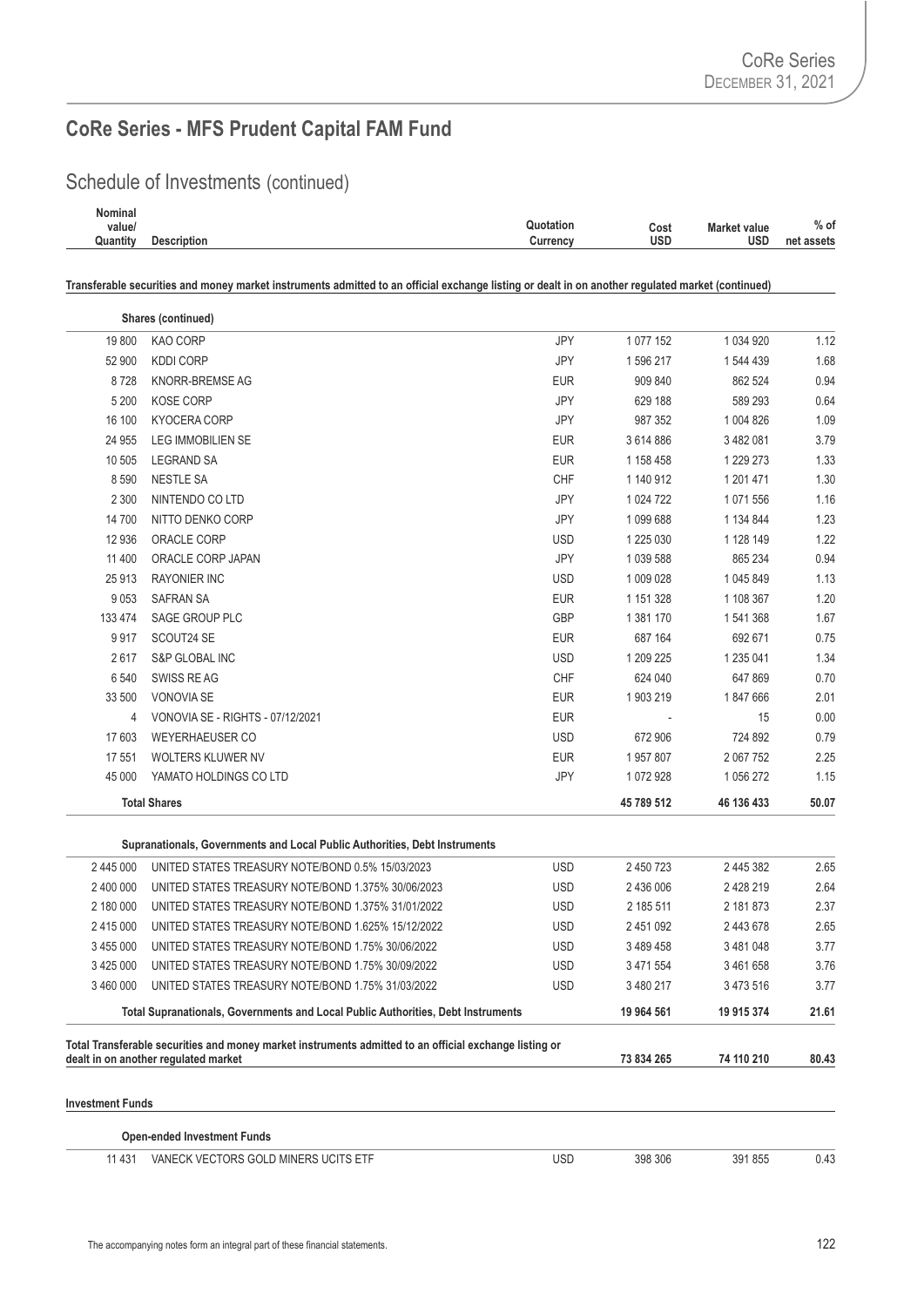## Schedule of Investments (continued)

| Nominal<br>value/<br>Quantity       | <b>Description</b>                             | Quotation<br>Currency | Cost<br><b>USD</b> | Market value<br><b>USD</b> | $%$ of<br>net assets |
|-------------------------------------|------------------------------------------------|-----------------------|--------------------|----------------------------|----------------------|
| <b>Investment Funds (continued)</b> |                                                |                       |                    |                            |                      |
|                                     | <b>Open-ended Investment Funds (continued)</b> |                       |                    |                            |                      |
| 22 952                              | VANECK VECTORS JUNIOR GOLD MINERS UCITS ETF    | <b>USD</b>            | 869 636            | 826 272                    | 0.89                 |
|                                     | <b>Total Open-ended Investment Funds</b>       |                       | 1 267 942          | 1 218 127                  | 1.32                 |
| <b>Total Investment Funds</b>       |                                                |                       | 1 267 942          | 1 218 127                  | 1.32                 |
| <b>Total Investments</b>            |                                                |                       | 75 102 207         | 75 328 337                 | 81.75                |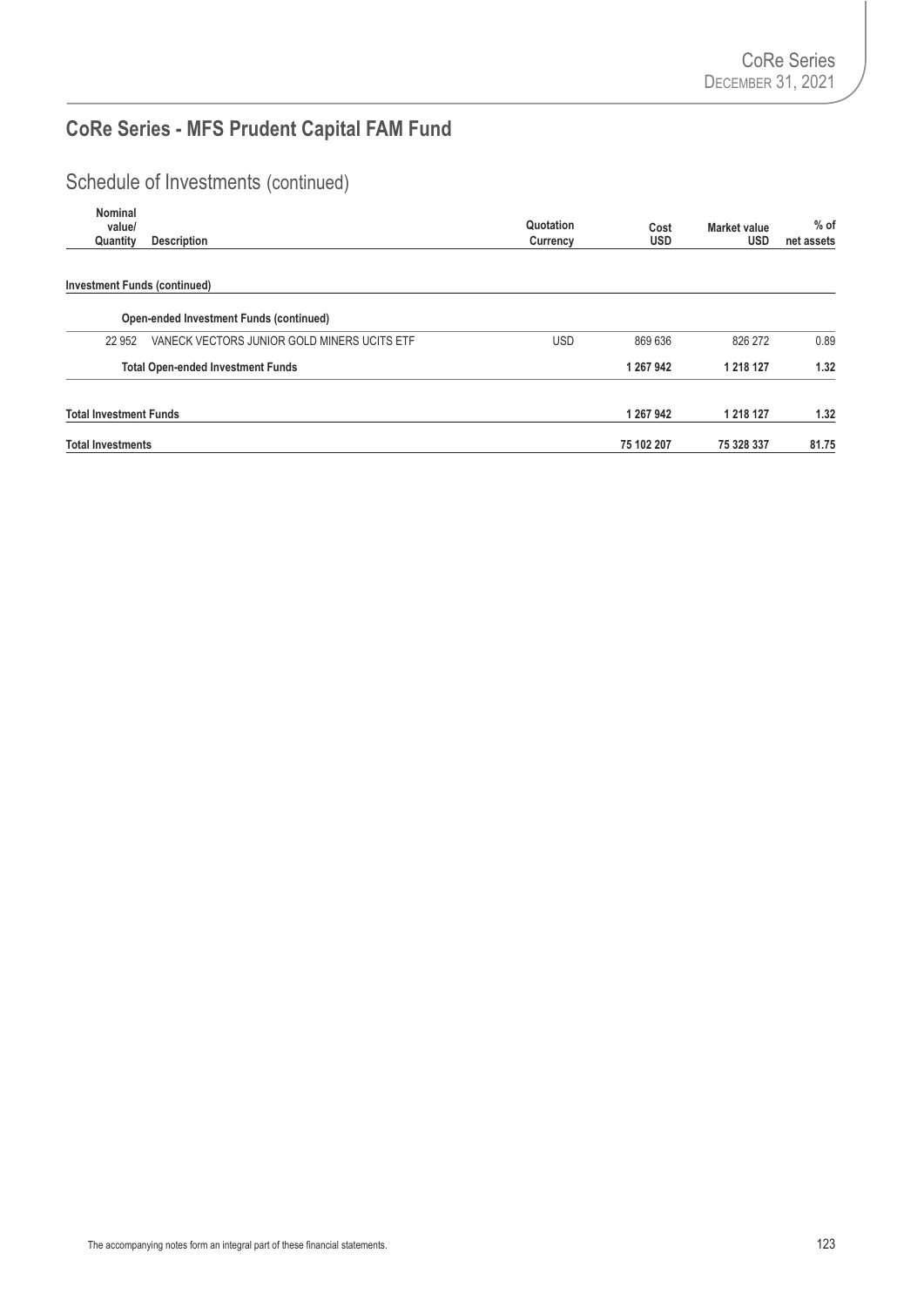| <b>Economic classification</b>                   | $\%$  | <b>Geographical classification</b> | $\frac{0}{2}$ |
|--------------------------------------------------|-------|------------------------------------|---------------|
| Governments                                      | 21.61 | United States of America           | 42.58         |
| Software and Computer Services                   | 14.29 | Japan                              | 9.01          |
| <b>Real Estate Investment Trusts</b>             | 6.40  | Germany                            | 8.42          |
| <b>Telecommunications Service Providers</b>      | 5.13  | Netherlands                        | 4.24          |
| Technology Hardware and Equipment                | 2.42  | France                             | 3.32          |
| <b>Investment Banking and Brokerage Services</b> | 2.34  | Ireland                            | 2.85          |
| Media                                            | 2.24  | Spain                              | 2.79          |
| Electricity                                      | 2.19  | Switzerland                        | 2.01          |
| <b>Food Producers</b>                            | 2.09  | Israel                             | 1.82          |
| <b>Real Estate Investment and Services</b>       | 2.01  | United Kingdom                     | 1.67          |
| Chemicals                                        | 1.66  | Canada                             | 1.24          |
| Industrial Transportation                        | 1.63  | Italy                              | 0.70          |
| Aerospace and Defense                            | 1.60  | Greece                             | 0.51          |
| <b>Industrial Support Services</b>               | 1.53  | Cayman Islands                     | 0.40          |
| Personal Care, Drug and Grocery Stores           | 1.44  | Peru                               | 0.19          |
| <b>Retailers</b>                                 | 1.43  |                                    | 81.75         |
| <b>Beverages</b>                                 | 1.35  |                                    |               |
| <b>Investment Fund</b>                           | 1.32  |                                    |               |
| <b>Travel and Leisure</b>                        | 1.21  |                                    |               |
| Non-life Insurance                               | 1.19  |                                    |               |
| Leisure Goods                                    | 1.16  |                                    |               |
| Pharmaceuticals and Biotechnology                | 1.07  |                                    |               |
| Personal Goods                                   | 0.95  |                                    |               |
| Industrial Engineering                           | 0.94  |                                    |               |
| <b>Consumer Services</b>                         | 0.64  |                                    |               |
| <b>Construction and Materials</b>                | 0.63  |                                    |               |
| Electronic and Electrical Equipment              | 0.52  |                                    |               |
| Medical Equipment and Services                   | 0.41  |                                    |               |
| Oil, Gas and Coal                                | 0.19  |                                    |               |
| Telecommunications Equipment                     | 0.16  |                                    |               |
|                                                  | 81.75 |                                    |               |

| <b>Geographical classification</b> | %     |
|------------------------------------|-------|
| United States of America           | 42.58 |
| Japan                              | 9.01  |
| Germany                            | 8.42  |
| Netherlands                        | 4.24  |
| France                             | 3.32  |
| Ireland                            | 2.85  |
| Spain                              | 2.79  |
| Switzerland                        | 2.01  |
| Israel                             | 1.82  |
| United Kingdom                     | 1.67  |
| Canada                             | 1.24  |
| Italy                              | 0.70  |
| Greece                             | 0.51  |
| Cayman Islands                     | 0.40  |
| Peru                               | 0.19  |
|                                    | 81.75 |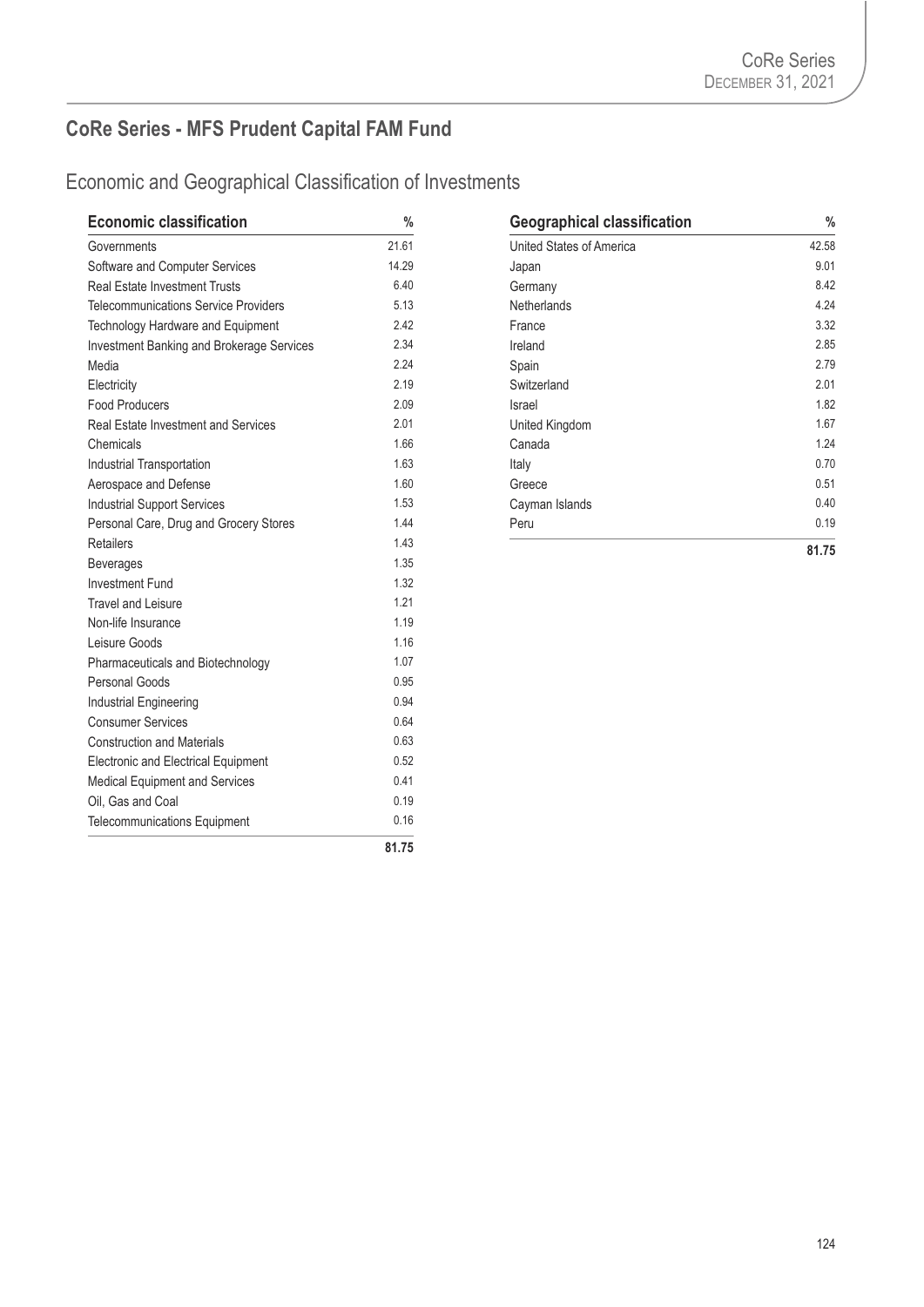#### **CoRe Series - CoRe Dividend**

| <b>Nominal</b><br>value/      |                                                                                | Quotation  | Cost        | <b>Market value</b> | $%$ of     |
|-------------------------------|--------------------------------------------------------------------------------|------------|-------------|---------------------|------------|
| Quantity                      | <b>Description</b>                                                             | Currency   | <b>EUR</b>  | <b>EUR</b>          | net assets |
| <b>Investment Funds</b>       |                                                                                |            |             |                     |            |
|                               | <b>Open-ended Investment Funds</b>                                             |            |             |                     |            |
| 339 976.642                   | FAM SERIES UCITS ICAV - AMUNDI EUROPEAN EQUITY VALUE FAM FUND                  | <b>EUR</b> | 34 199 834  | 41 367 678          | 8.12       |
| 521 363.394                   | FAM SERIES UCITS ICAV - FIDELITY GLOBAL DIVIDEND FAM FUND                      | <b>EUR</b> | 54 694 708  | 76 827 067          | 15.07      |
| 250 335.021                   | FAM SERIES UCITS ICAV - FIDELITY WORLD FAM FUND                                | <b>EUR</b> | 29 782 717  | 39 918 172          | 7.83       |
| 271 448.681                   | FAM SERIES UCITS ICAV - JPMORGAN EUROPEAN EQUITY FAM FUND                      | <b>EUR</b> | 27 665 989  | 38 048 690          | 7.47       |
| 388 303.242                   | FAM SERIES UCITS ICAV - JPMORGAN US EQUITY VALUE FAM FUND                      | <b>EUR</b> | 43 713 549  | 59 616 973          | 11.70      |
| 577 197.457                   | FAM SERIES UCITS ICAV - M&G NORTH AMERICAN VALUE FAM FUND                      | <b>EUR</b> | 64 873 362  | 74 269 728          | 14.57      |
| 291 402.386                   | FAM SERIES UCITS ICAV - ROBECO BP GLOBAL PREMIUM EQUITIES FAM<br><b>FUND</b>   | <b>EUR</b> | 33 906 113  | 41 536 788          | 8.15       |
| 636 483.795                   | FAM SERIES UCITS ICAV - THREADNEEDLE GLOBAL EQUITIES INCOME<br><b>FAM FUND</b> | <b>EUR</b> | 66 669 982  | 87 006 063          | 17.07      |
| 150 864.425                   | FAM SERIES UCITS ICAV - VONTOBEL GLOBAL EQUITY FAM FUND                        | <b>EUR</b> | 18 915 916  | 25 304 037          | 4.96       |
| 171 866.85                    | FAM SERIES UCITS ICAV-SMART FACTORS WORLD FAM FUND - A                         | <b>EUR</b> | 15 432 073  | 22 787 138          | 4.47       |
|                               | <b>Total Open-ended Investment Funds</b>                                       |            | 389 854 243 | 506 682 334         | 99.41      |
| <b>Total Investment Funds</b> |                                                                                |            | 389 854 243 | 506 682 334         | 99.41      |
| <b>Total Investments</b>      |                                                                                |            | 389 854 243 | 506 682 334         | 99.41      |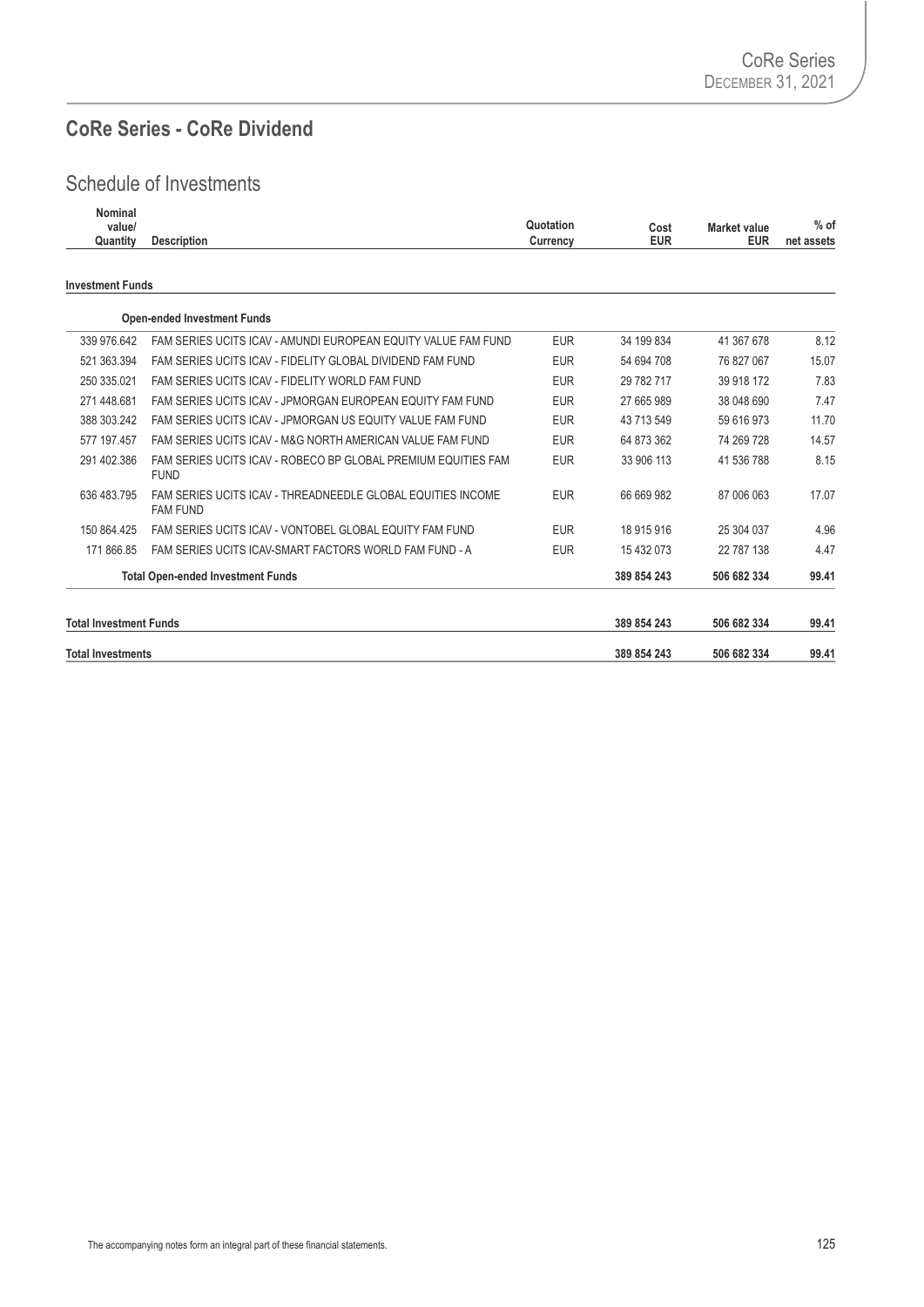#### **CoRe Series - CoRe Dividend**

| <b>Economic classification</b> | $\%$  | <b>Geographical classification</b> | $\frac{0}{0}$ |
|--------------------------------|-------|------------------------------------|---------------|
| Investment Fund                | 99.41 | Ireland                            | 99.41         |
|                                | 99.41 |                                    | 99.41         |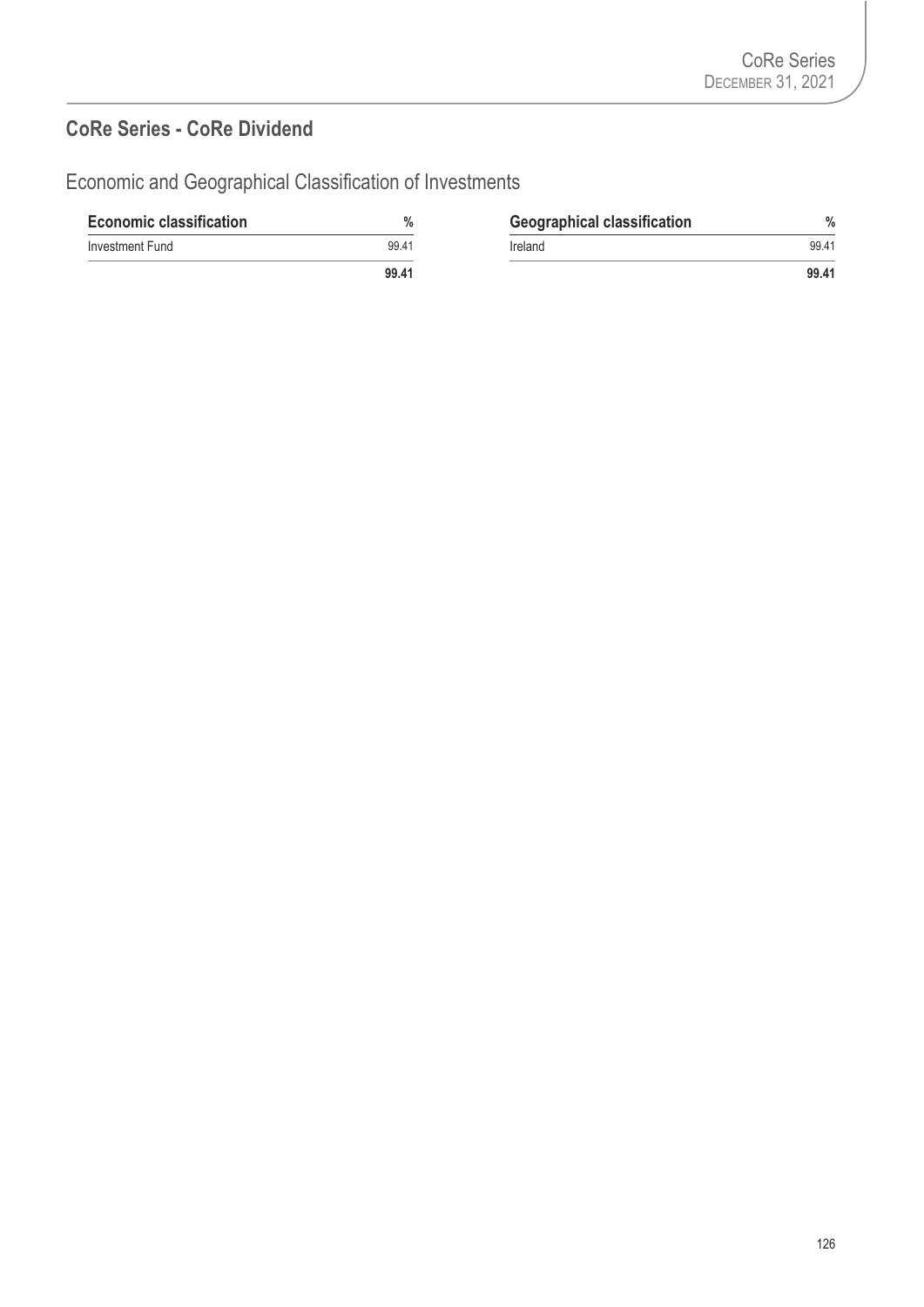# **CoRe Series - CoRe Emerging Markets Equity**

| Nominal<br>value/<br>Quantity | <b>Description</b>                                                                            | Quotation<br><b>Currency</b> | Cost<br><b>EUR</b> | <b>Market value</b><br><b>EUR</b> | $%$ of<br>net assets |
|-------------------------------|-----------------------------------------------------------------------------------------------|------------------------------|--------------------|-----------------------------------|----------------------|
| <b>Investment Funds</b>       |                                                                                               |                              |                    |                                   |                      |
|                               | <b>Open-ended Investment Funds</b>                                                            |                              |                    |                                   |                      |
| 518 192.089                   | ABERDEEN GLOBAL - LATIN AMERICAN EQUITY FUND - Y2AC                                           | <b>EUR</b>                   | 4 862 924          | 4 338 460                         | 3.53                 |
| 89 603.374                    | FAM SERIES UCIT ICAV - MSCI AC ASIA PACIFIC EX JAPAN INDEX FUND                               | <b>EUR</b>                   | 9 0 7 5 2 6 0      | 11 164 760                        | 9.08                 |
| 147 061.167                   | FAM SERIES UCITS ICAV - EMERGING MARKETS INDEX FAM FUND - IA                                  | <b>EUR</b>                   | 14 722 412         | 17 757 489                        | 14.43                |
| 79 028.466                    | FAM SERIES UCITS ICAV-JPMORGAN CHINA A-SHARES OPPOTUNITIES<br>FAM FUND - I                    | <b>EUR</b>                   | 7 904 980          | 8 397 249                         | 6.83                 |
| 3 131 208 0926                | FEDERATED HERMES GLOBAL EMERGING MARKETS SMID EQUITY FUND                                     | <b>EUR</b>                   | 6 236 728          | 6 317 525                         | 5.14                 |
| 783 226.265                   | GOLDMAN SACHS EMERGING MARKETS CORE EQUITY PORTFOLIO - ACC<br><b>USD</b>                      | <b>USD</b>                   | 11 643 069         | 14 222 320                        | 11.55                |
| 93 505.505                    | JPMORGAN FUNDS - EMERGING MARKETS EQUITY FUND - 12                                            | <b>USD</b>                   | 12 432 592         | 11 462 893                        | 9.32                 |
| 155 398.5764                  | MIRAE ASSET GLOBAL DISCOVERY FUND - MIRAE ASSET ASIA GREAT<br><b>CONSUMER EQUITY FUND - I</b> | <b>USD</b>                   | 2 2 5 0 3 3        | 3 0 1 9 9 6 9                     | 2.45                 |
| 125 294                       | RBC FUNDS LUX - EMERGING MARKETS VALUE EQUITY FUND - 02                                       | <b>EUR</b>                   | 13 029 935         | 12 340 281                        | 10.03                |
| 617 010.95                    | SCHRODER ISF ASIAN OPPORTUNITIES - A ACC USD                                                  | <b>USD</b>                   | 11 019 294         | 13 862 346                        | 11.27                |
| 137 940.71                    | SCHRODER ISF EMERGING EUROPE                                                                  | <b>EUR</b>                   | 4 912 660          | 5 901 200                         | 4.80                 |
| 137 812.535                   | VONTOBEL FUND - MTX SUSTAINABLE EMERGING MARKETS LEADERS - G                                  | <b>USD</b>                   | 11 665 125         | 13 601 898                        | 11.06                |
|                               | <b>Total Open-ended Investment Funds</b>                                                      |                              | 109 760 012        | 122 386 390                       | 99.49                |
| <b>Total Investment Funds</b> |                                                                                               |                              | 109 760 012        | 122 386 390                       | 99.49                |
| <b>Total Investments</b>      |                                                                                               |                              | 109 760 012        | 122 386 390                       | 99.49                |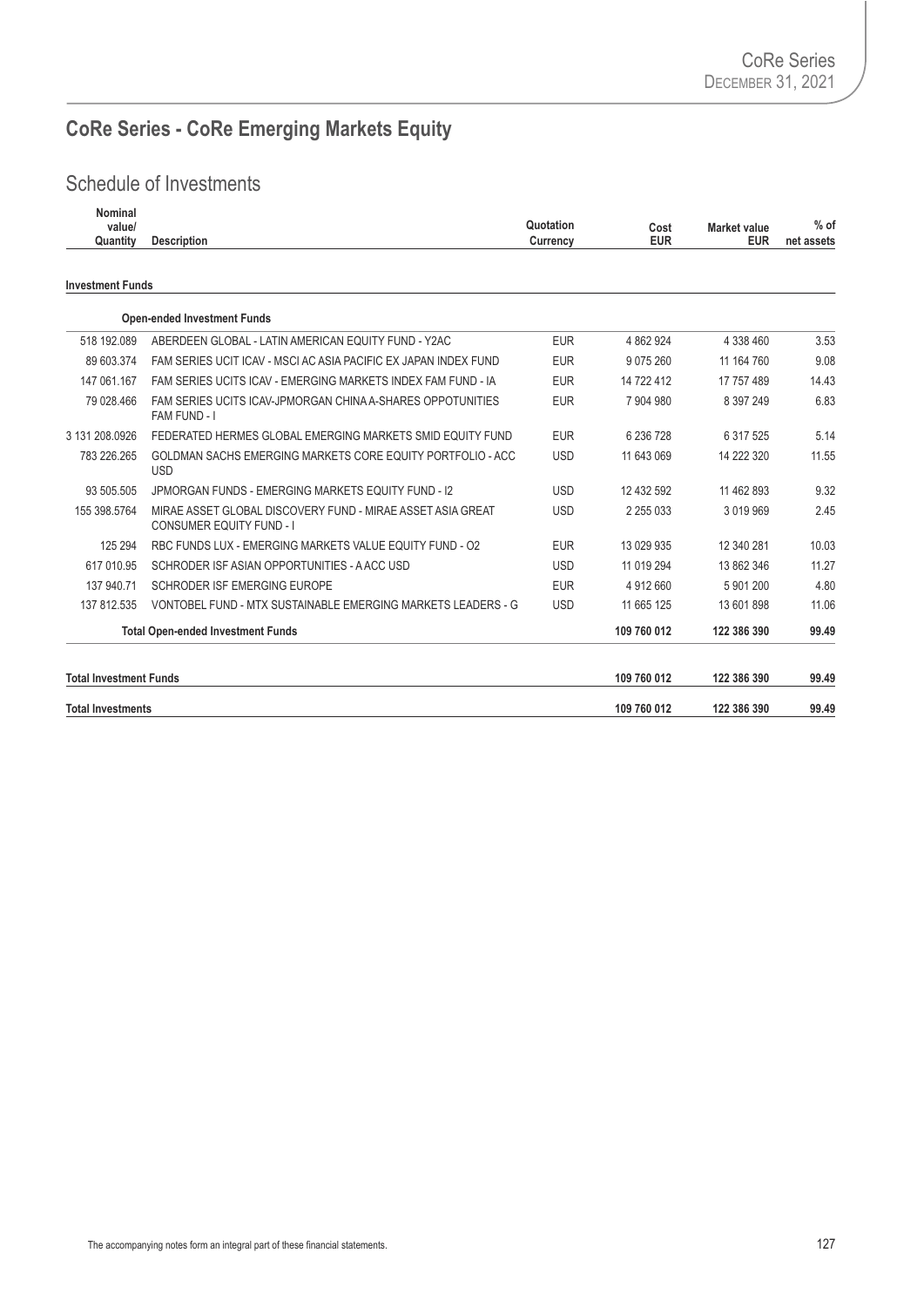# **CoRe Series - CoRe Emerging Markets Equity**

| <b>Economic classification</b> | %     | <b>Geographical classification</b> | $\%$  |
|--------------------------------|-------|------------------------------------|-------|
| Investment Fund                | 99.49 | Luxembourg                         | 64.02 |
|                                | 99.49 | Ireland                            | 35.47 |
|                                |       |                                    | 99.49 |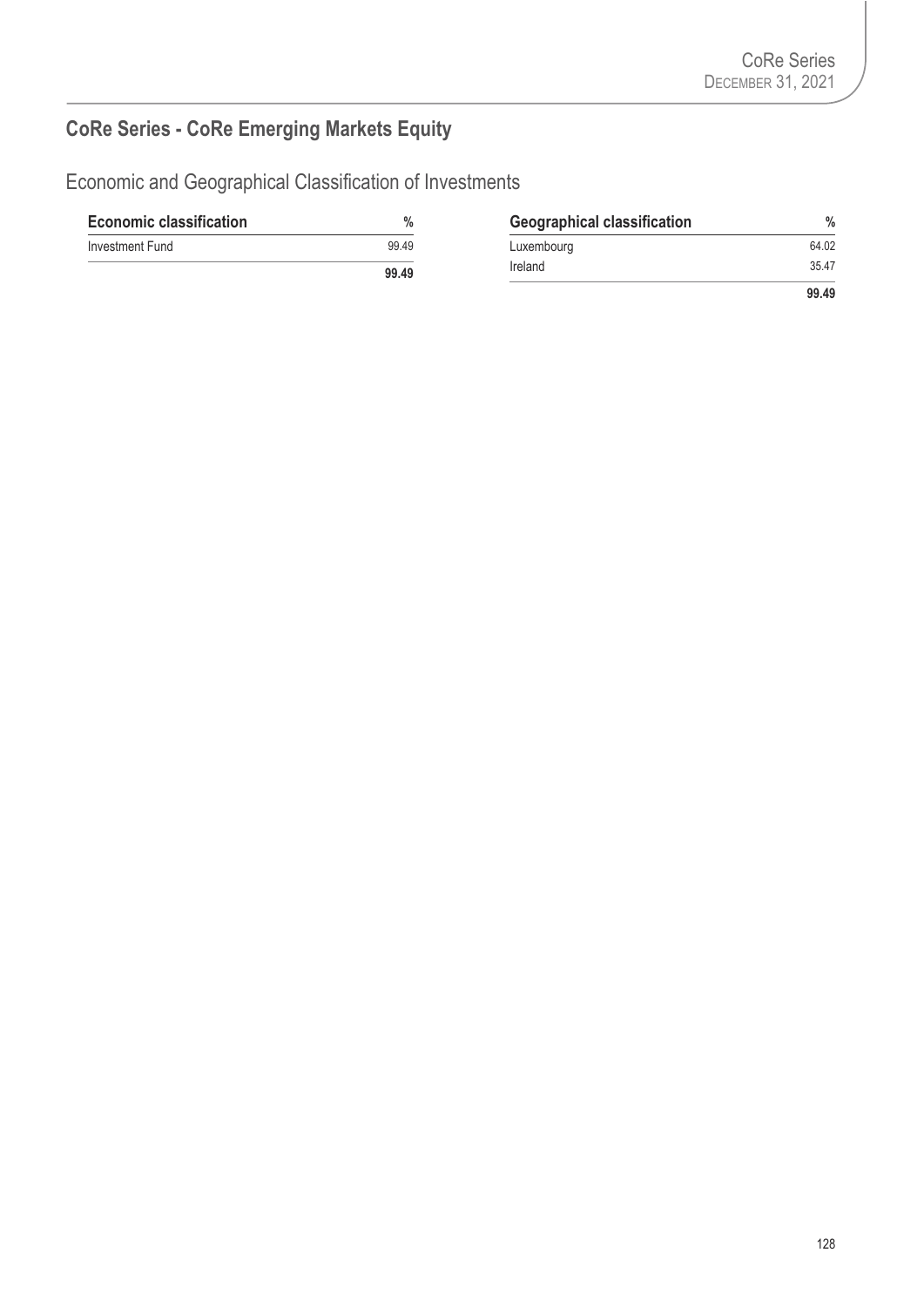## **CoRe Series - CoRe US Strategy**

| Nominal<br>value/<br>Quantity | <b>Description</b>                                        | Quotation<br>Currency | Cost<br><b>EUR</b> | Market value<br><b>EUR</b> | $%$ of<br>net assets |
|-------------------------------|-----------------------------------------------------------|-----------------------|--------------------|----------------------------|----------------------|
| <b>Investment Funds</b>       |                                                           |                       |                    |                            |                      |
|                               | <b>Open-ended Investment Funds</b>                        |                       |                    |                            |                      |
| 190 048 274                   | FAM SERIES UCITS ICAV - JPMORGAN US EQUITY VALUE FAM FUND | <b>EUR</b>            | 22 704 441         | 29 178 492                 | 14.83                |
| 235 216.862                   | FAM SERIES UCITS ICAV - M&G NORTH AMERICAN VALUE FAM FUND | <b>EUR</b>            | 25 510 850         | 30 266 059                 | 15.38                |
| 196 831.574                   | FAM SERIES UCITS ICAV - S&P 500 INDEX FAM FUND            | <b>EUR</b>            | 19 873 608         | 34 372 305                 | 17.48                |
| 112 357.42                    | FAM SERIES UCITS ICAV-SMART FACTORS US FAM FUND           | <b>EUR</b>            | 12 580 946         | 15 711 387                 | 7.98                 |
| 250 039.385                   | FTIF - FRANKLIN U.S. OPPORTUNITIES FUND - I               | <b>USD</b>            | 10 396 751         | 18 977 224                 | 9.64                 |
| 123 417.749                   | JPMORGAN INVESTMENT FUNDS - US SELECT EQUITY FUND - I2    | <b>USD</b>            | 18 488 644         | 21 677 331                 | 11.02                |
| 86 384.876                    | MORGAN STANI FY INVESTMENT FUNDS - US ADVANTAGE FUND - 7  | <b>USD</b>            | 5 704 317          | 13 683 176                 | 6.95                 |
| 2 9 3 4                       | NORDEA NORTH AMERICAN STARS EQUITY FAM FUND - J           | <b>EUR</b>            | 29 340 000         | 29 643 464                 | 15.06                |
|                               | <b>Total Open-ended Investment Funds</b>                  |                       | 144 599 557        | 193 509 438                | 98.34                |
| <b>Total Investment Funds</b> |                                                           |                       | 144 599 557        | 193 509 438                | 98.34                |
| <b>Total Investments</b>      |                                                           |                       | 144 599 557        | 193 509 438                | 98.34                |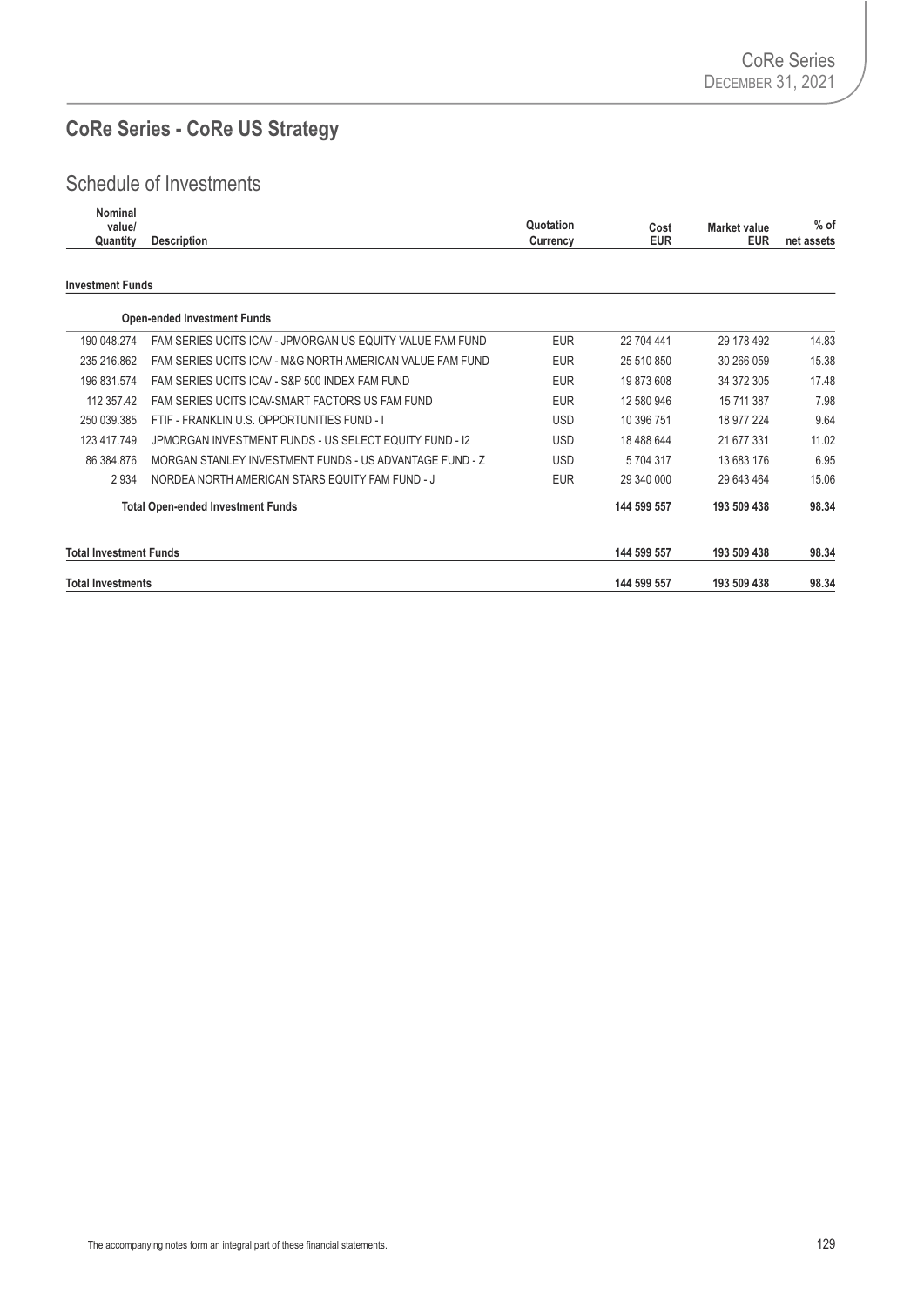## **CoRe Series - CoRe US Strategy**

| <b>Economic classification</b> | $\frac{0}{0}$ | <b>Geographical classification</b> | $\frac{0}{0}$ |
|--------------------------------|---------------|------------------------------------|---------------|
| Investment Fund                | 98.34         | Ireland                            | 70.73         |
|                                | 98.34         | Luxembourg                         | 27.61         |
|                                |               |                                    | 98.34         |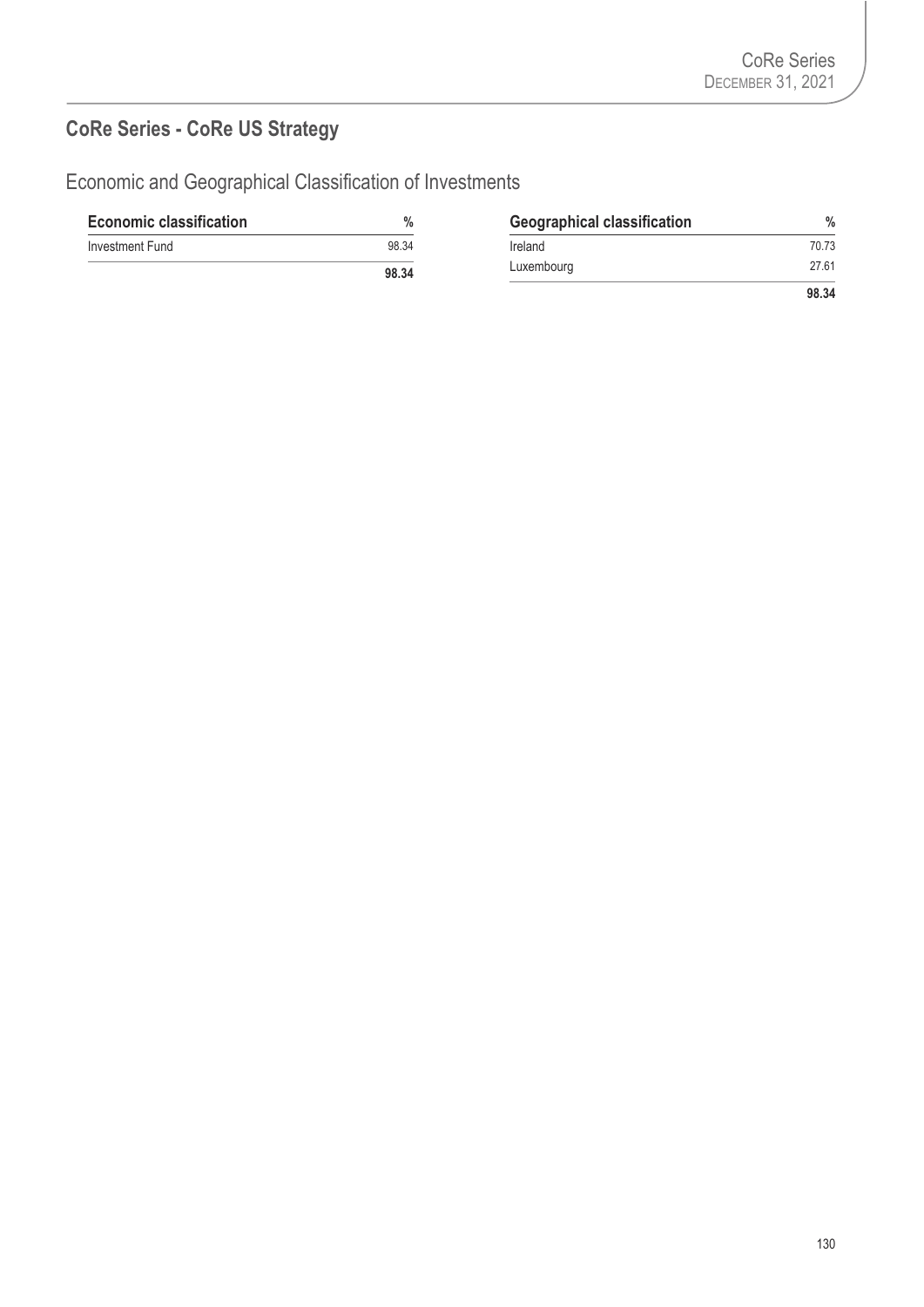## **CoRe Series - CoRe All Europe**

| Nominal<br>value/<br>Quantity | <b>Description</b>                                                        | Quotation<br>Currency | Cost<br><b>EUR</b> | <b>Market value</b><br><b>EUR</b> | $%$ of<br>net assets |
|-------------------------------|---------------------------------------------------------------------------|-----------------------|--------------------|-----------------------------------|----------------------|
| <b>Investment Funds</b>       |                                                                           |                       |                    |                                   |                      |
|                               | <b>Open-ended Investment Funds</b>                                        |                       |                    |                                   |                      |
| 143 786 854                   | FAM SERIES UCITS ICAV - AMUNDI EUROPEAN EQUITY VALUE FAM FUND             | <b>EUR</b>            | 13 418 762         | 17 495 697                        | 7.13                 |
| 241 582.063                   | FAM SERIES UCITS ICAV - JPMORGAN EUROPEAN EQUITY FAM FUND                 | <b>EUR</b>            | 27 002 697         | 33 862 316                        | 13.80                |
| 288 265.732                   | FAM SERIES UCITS ICAV - STOXX EUROPE 600 INDEX FAM FUND                   | <b>EUR</b>            | 28 941 891         | 40 137 832                        | 16.36                |
| 170 633.08                    | FAM SERIES UCITS ICAV-SMART FACTORS EUROPE FAM FUND                       | <b>EUR</b>            | 16 327 167         | 20 643 702                        | 8.41                 |
| 561 778.48                    | HENDERSON HORIZON - PAN EUROPEAN EQUITY FUND - 12 EUR                     | <b>EUR</b>            | 19 301 739         | 24 600 280                        | 10.02                |
| 0.169                         | JPM FUNDS - EUROLAND EQUITY FUND - I2                                     | <b>EUR</b>            | 21                 | 22                                | 0.00                 |
| 33 641.98                     | MFS MERIDIAN FUNDS - EUROPEAN VALUE FUND - 11 EUR                         | <b>EUR</b>            | 9 200 689          | 15 581 956                        | 6.35                 |
| 3 5 9 4                       | NORDEA EUROPEAN STARS EQUITY FAM FUND - J                                 | <b>EUR</b>            | 35 940 000         | 36 931 333                        | 15.05                |
| 172 364.51                    | SCHRODER ISF EMERGING EUROPE                                              | <b>EUR</b>            | 6 523 765          | 7 373 874                         | 3.00                 |
| 607 631.6373                  | STATE STREET EUROPE ESG SCREENED MANAGED VOLATILITY EQUITY<br><b>FUND</b> | <b>EUR</b>            | 14 087 666         | 17 613 783                        | 7.18                 |
| 156 640.059                   | THREADNEEDLE LUX - PAN EUROPEAN SMALL CAP OPPORTUNITIES - AE              | <b>EUR</b>            | 8 8 6 2 5 2 2      | 9 9 1 2 1 2                       | 4.04                 |
| 565 668.274                   | WELLINGTON STRATEGIC EUROPEAN EQUITY FUND - SC                            | <b>EUR</b>            | 12 735 115         | 19 881 599                        | 8.10                 |
|                               | <b>Total Open-ended Investment Funds</b>                                  |                       | 192 342 034        | 244 033 606                       | 99.44                |
| <b>Total Investment Funds</b> |                                                                           |                       | 192 342 034        | 244 033 606                       | 99.44                |
| <b>Total Investments</b>      |                                                                           |                       | 192 342 034        | 244 033 606                       | 99.44                |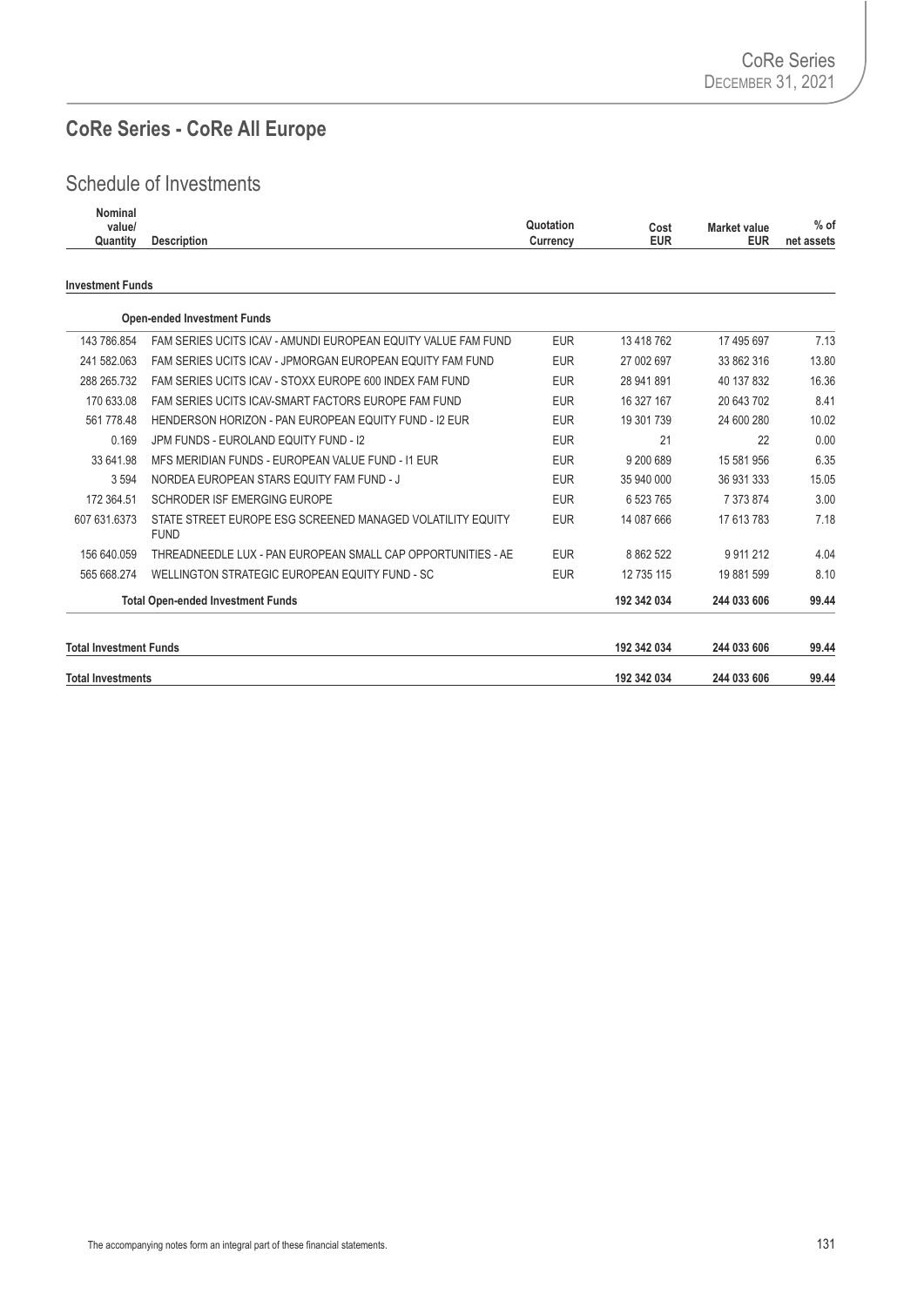## **CoRe Series - CoRe All Europe**

| <b>Economic classification</b> | %     | <b>Geographical classification</b> | $\frac{0}{0}$ |
|--------------------------------|-------|------------------------------------|---------------|
| Investment Fund                | 99.44 | Ireland                            | 68.85         |
|                                | 99.44 | Luxembourg                         | 30.59         |
|                                |       |                                    | 99.44         |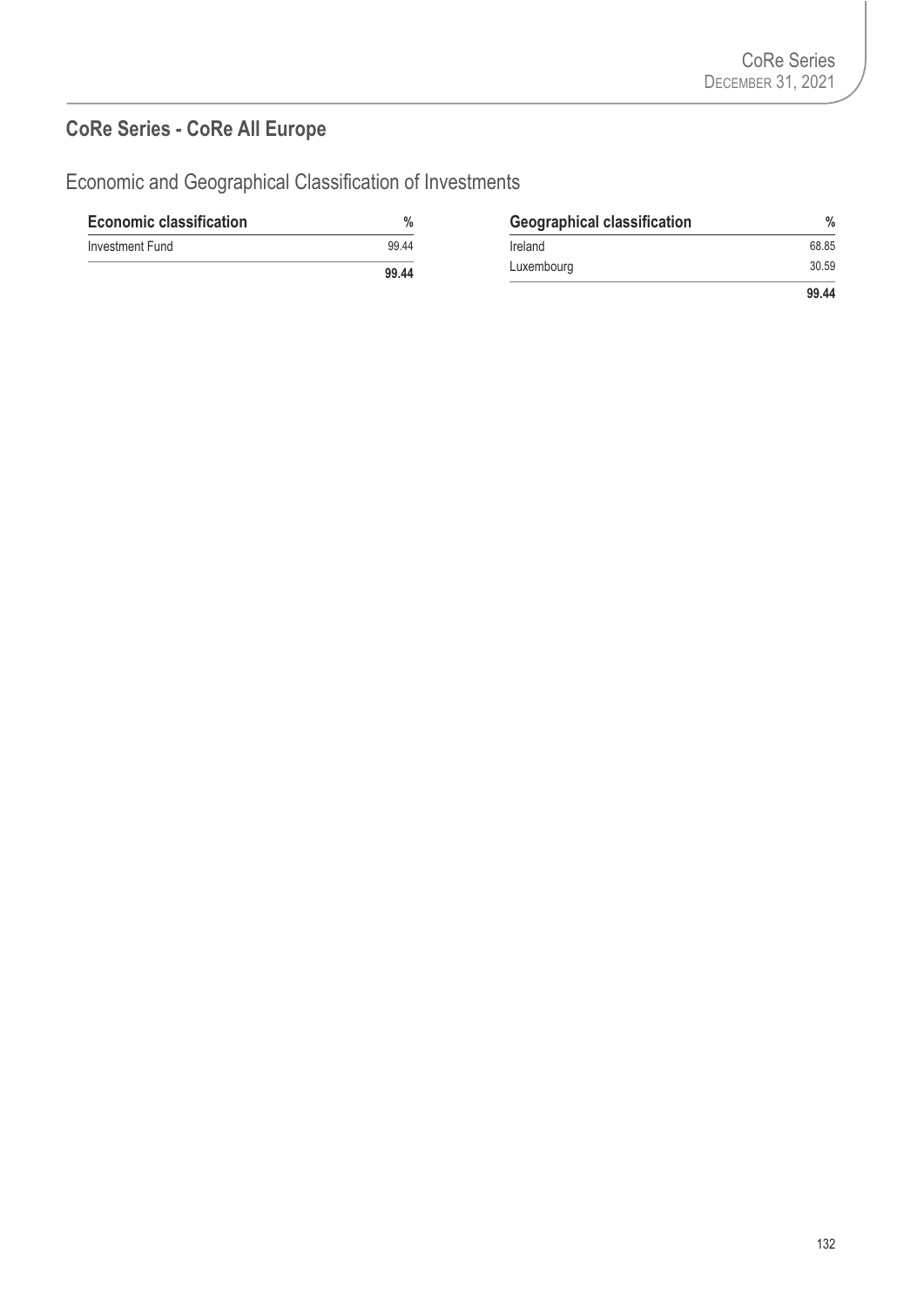#### **CoRe Series - FAM Sustainable**

| <b>Nominal</b><br>value/<br>Quantity | <b>Description</b>                                                                                     | Quotation<br>Currency | Cost<br><b>EUR</b> | <b>Market value</b><br><b>EUR</b> | $%$ of<br>net assets |
|--------------------------------------|--------------------------------------------------------------------------------------------------------|-----------------------|--------------------|-----------------------------------|----------------------|
| <b>Investment Funds</b>              |                                                                                                        |                       |                    |                                   |                      |
|                                      | <b>Open-ended Investment Funds</b>                                                                     |                       |                    |                                   |                      |
| 1 631 388 0507                       | BROWN ADVISORY US SUSTAINABLE GROWTH FUND                                                              | <b>EUR</b>            | 28 720 645         | 39 675 357                        | 12.11                |
| 1 5 9 0                              | DIVERSITY AND INCLUSION FAM FUND - C                                                                   | <b>EUR</b>            | 15 900 000         | 16 237 939                        | 4.96                 |
| 326 894 884                          | FAM SERIES UCITS ICAV - FIDELITY WORLD FAM FUND                                                        | <b>EUR</b>            | 50 493 685         | 52 126 331                        | 15.91                |
| 150 012.364                          | FAM SERIES UCITS ICAV-FIDELITY SUSTAINABLE WATER & WASTE FAM<br>FUND - I                               | <b>EUR</b>            | 15 852 406         | 19 472 205                        | 5.94                 |
| 2400                                 | <b>GLOBAL STARS EQUITY FAM FUND - J</b>                                                                | <b>EUR</b>            | 24 000 000         | 24 000 000                        | 7.33                 |
| 3 2 0 4                              | <b>GLOBAL SUSTAIN PARIS ALIGNED FAM FUND - J</b>                                                       | <b>EUR</b>            | 32 040 000         | 32 480 806                        | 9.92                 |
| 692 236.4929                         | LIONTRUST GLOBAL FUNDS PLC - LIONTRUST GF SUSTAINABLE FUTURE<br><b>GLOBAL GROWTH FUND - A8 ACC EUR</b> | <b>EUR</b>            | 8 3 1 5 9 4 6      | 11 527 468                        | 3.52                 |
| 1826                                 | NORDEA EUROPEAN STARS EQUITY FAM FUND - J                                                              | <b>EUR</b>            | 18 260 000         | 18 763 666                        | 5.73                 |
| 5 1 2 6                              | NORDEA NORTH AMERICAN STARS EQUITY FAM FUND - J                                                        | <b>EUR</b>            | 51 260 000         | 51 790 182                        | 15.81                |
| 216 748                              | UBS LUX FUND SOLUTIONS - MSCI USA SOCIALLY RESPONSIBLE UCITS<br>ETF                                    | <b>EUR</b>            | 29 838 719         | 39 500 156                        | 12.06                |
| 139 788                              | UBS LUX FUND SOLUTIONS - MSCI WORLD SOCIALLY RESPONSIBLE<br><b>UCITS ETF</b>                           | <b>EUR</b>            | 14 073 958         | 18 865 788                        | 5.76                 |
|                                      | <b>Total Open-ended Investment Funds</b>                                                               |                       | 288 755 359        | 324 439 898                       | 99.05                |
| <b>Total Investment Funds</b>        |                                                                                                        |                       | 288 755 359        | 324 439 898                       | 99.05                |
| <b>Total Investments</b>             |                                                                                                        |                       | 288 755 359        | 324 439 898                       | 99.05                |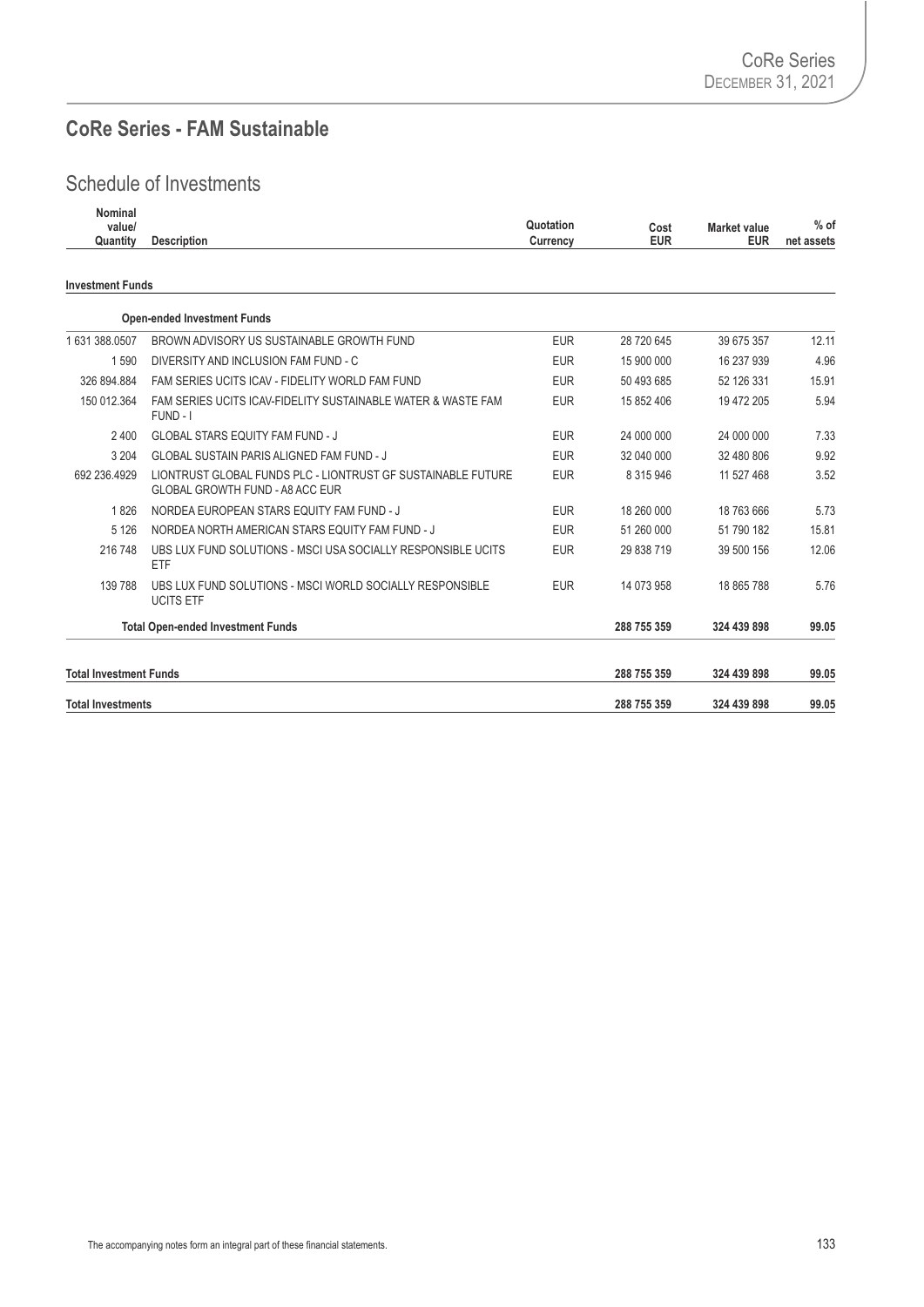#### **CoRe Series - FAM Sustainable**

| <b>Economic classification</b> | $\%$  | <b>Geographical classification</b> | $\frac{0}{0}$ |
|--------------------------------|-------|------------------------------------|---------------|
| Investment Fund                | 99.05 | Ireland                            | 81.23         |
|                                | 99.05 | Luxembourg                         | 17.82         |
|                                |       |                                    | 99.05         |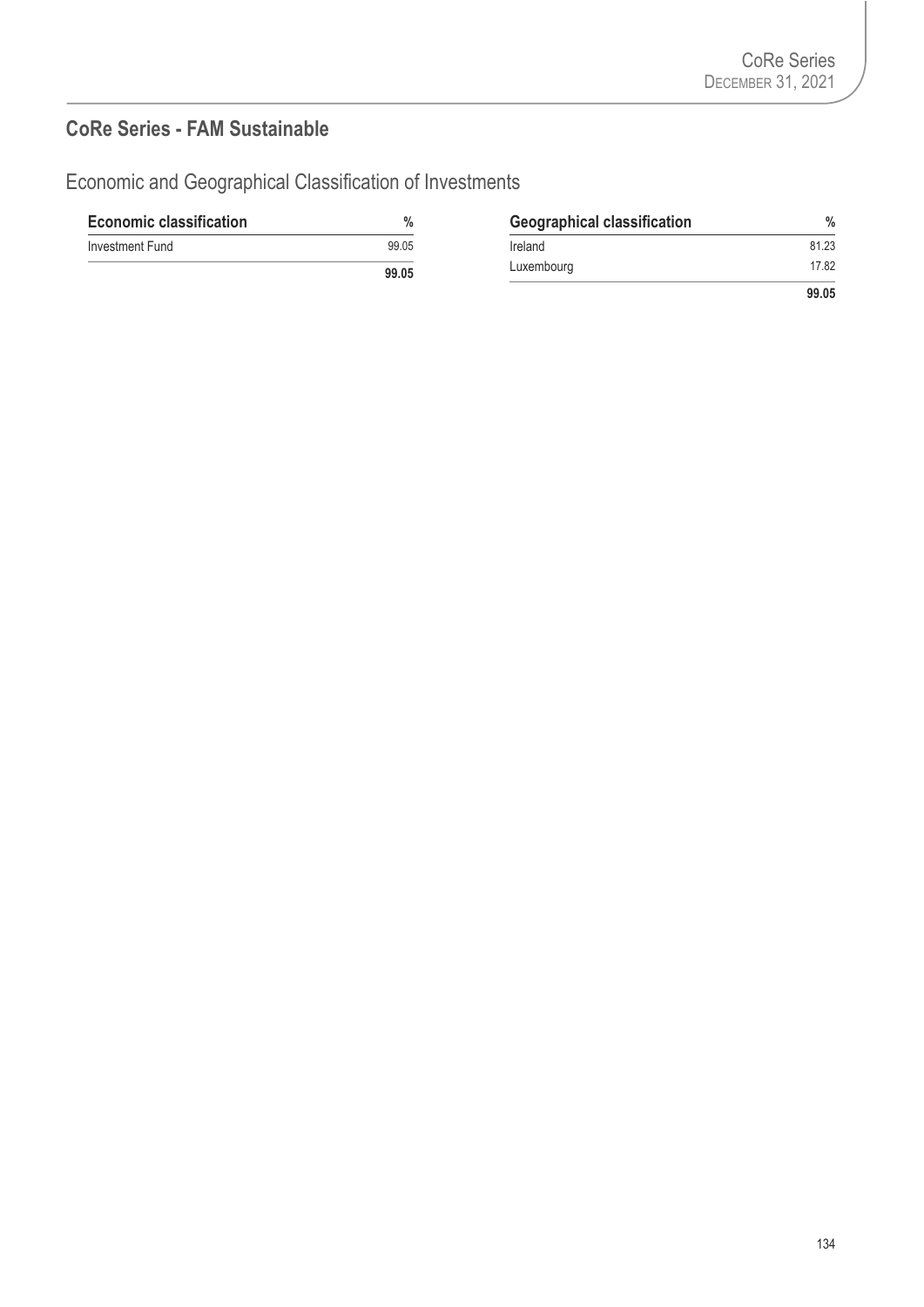## **CoRe Series - CoRe Global Opportunity**

| <b>Nominal</b><br>value/<br>Quantity | <b>Description</b>                                                          | Quotation<br>Currency | Cost<br><b>EUR</b> | <b>Market value</b><br><b>EUR</b> | $%$ of<br>net assets |
|--------------------------------------|-----------------------------------------------------------------------------|-----------------------|--------------------|-----------------------------------|----------------------|
| <b>Investment Funds</b>              |                                                                             |                       |                    |                                   |                      |
|                                      | <b>Open-ended Investment Funds</b>                                          |                       |                    |                                   |                      |
| 16 872.28                            | AXA WORLD FUNDS - GLOBAL STRATEGIC BONDS - IH A                             | <b>EUR</b>            | 1996 010           | 2 209 425                         | 8.68                 |
| 13 345.22                            | BLACKROCK STRATEGIC FUNDS - FIXED INCOME STRATEGIES FUND - A2               | <b>EUR</b>            | 1617983            | 1641729                           | 6.45                 |
| 804.926                              | CANDRIAM BONDS TOTAL RETURN - I                                             | <b>EUR</b>            | 1 145 282          | 1 150 070                         | 4.52                 |
| 5 247.649                            | EURIZON FUND ABSOLUTE ACTIVE - RACC EUR                                     | <b>EUR</b>            | 636 012            | 621 374                           | 2.44                 |
| 25 872.172                           | FAM SERIES UCITS ICAV - EURIZON FLEXIBLE EQUITY STRATEGY FAM<br><b>FUND</b> | <b>EUR</b>            | 2 613 467          | 3 130 610                         | 12.30                |
| 38 807.022                           | FAM SERIES UCITS ICAV - INVESCO GLOBAL TOTAL RETURN BOND FAM<br><b>FUND</b> | <b>EUR</b>            | 3 964 991          | 4 164 498                         | 16.37                |
| 2 427.884                            | FAM SERIES UCITS ICAV - NORDEA STABLE PERFORMANCE FAM FUND                  | <b>EUR</b>            | 284 424            | 291 640                           | 1.15                 |
| 12 425.805                           | FAM SERIES UCITS SICAV - AMUNDI EURO STRATEGIC BOND FAM FUND -<br>IA        | <b>EUR</b>            | 1419 112           | 1 354 624                         | 5.32                 |
| 161 920.341                          | JANUS HENDERSON UNITED KINGDOM ABSOLUTE RETURN FUND - I                     | <b>EUR</b>            | 1 164 820          | 1 225 543                         | 4.82                 |
| 16 786.447                           | JPMORGAN FUNDS - GLOBAL BOND OPPORTUNITIES FUND - 12                        | <b>EUR</b>            | 1847181            | 1842984                           | 7.24                 |
| 12 862.151                           | JPMORGAN INVESTMENT FUNDS - INCOME OPPORTUNITY                              | <b>EUR</b>            | 992 285            | 987 556                           | 3.88                 |
| 150 149.18                           | JUPITER JGF - DYNAMIC BOND - I                                              | <b>EUR</b>            | 1865 570           | 2 180 166                         | 8.57                 |
| 2 940.2753                           | LYXOR INVESTMENT STRATEGIES PLC - LYXOR EPSILON GLOBAL TREND<br><b>FUND</b> | <b>EUR</b>            | 419 247            | 410 575                           | 1.61                 |
| 66 832.582                           | MORGAN STANLEY INVESTMENT FUNDS - GLOBAL FIXED INCOME<br>OPPORTUNITIES - ZH | <b>EUR</b>            | 1879050            | 2 047 750                         | 8.05                 |
| 131 102.367                          | PIMCO FUNDS: GLOBAL INVESTORS SERIES PLC -INCOME FUND                       | <b>EUR</b>            | 1704 285           | 1 974 402                         | 7.76                 |
|                                      | <b>Total Open-ended Investment Funds</b>                                    |                       | 23 549 719         | 25 232 946                        | 99.16                |
| <b>Total Investment Funds</b>        |                                                                             |                       | 23 549 719         | 25 232 946                        | 99.16                |
| <b>Total Investments</b>             |                                                                             |                       | 23 549 719         | 25 232 946                        | 99.16                |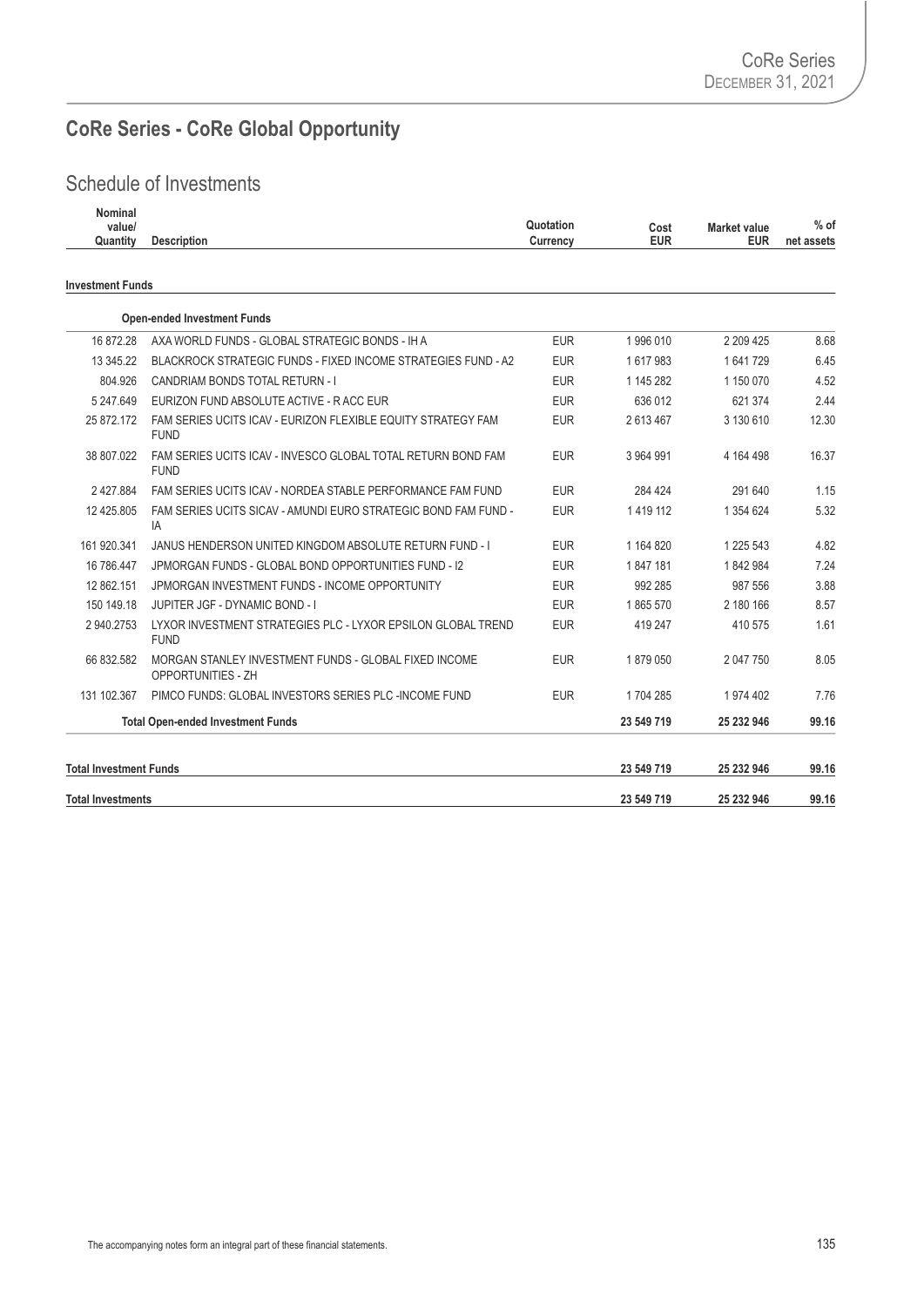# **CoRe Series - CoRe Global Opportunity**

| <b>Economic classification</b> | %     | <b>Geographical classification</b> | $\frac{0}{0}$ |
|--------------------------------|-------|------------------------------------|---------------|
| Investment Fund                | 99.16 | Luxembourg                         | 54.65         |
|                                | 99.16 | Ireland                            | 44.51         |
|                                |       |                                    | 99.16         |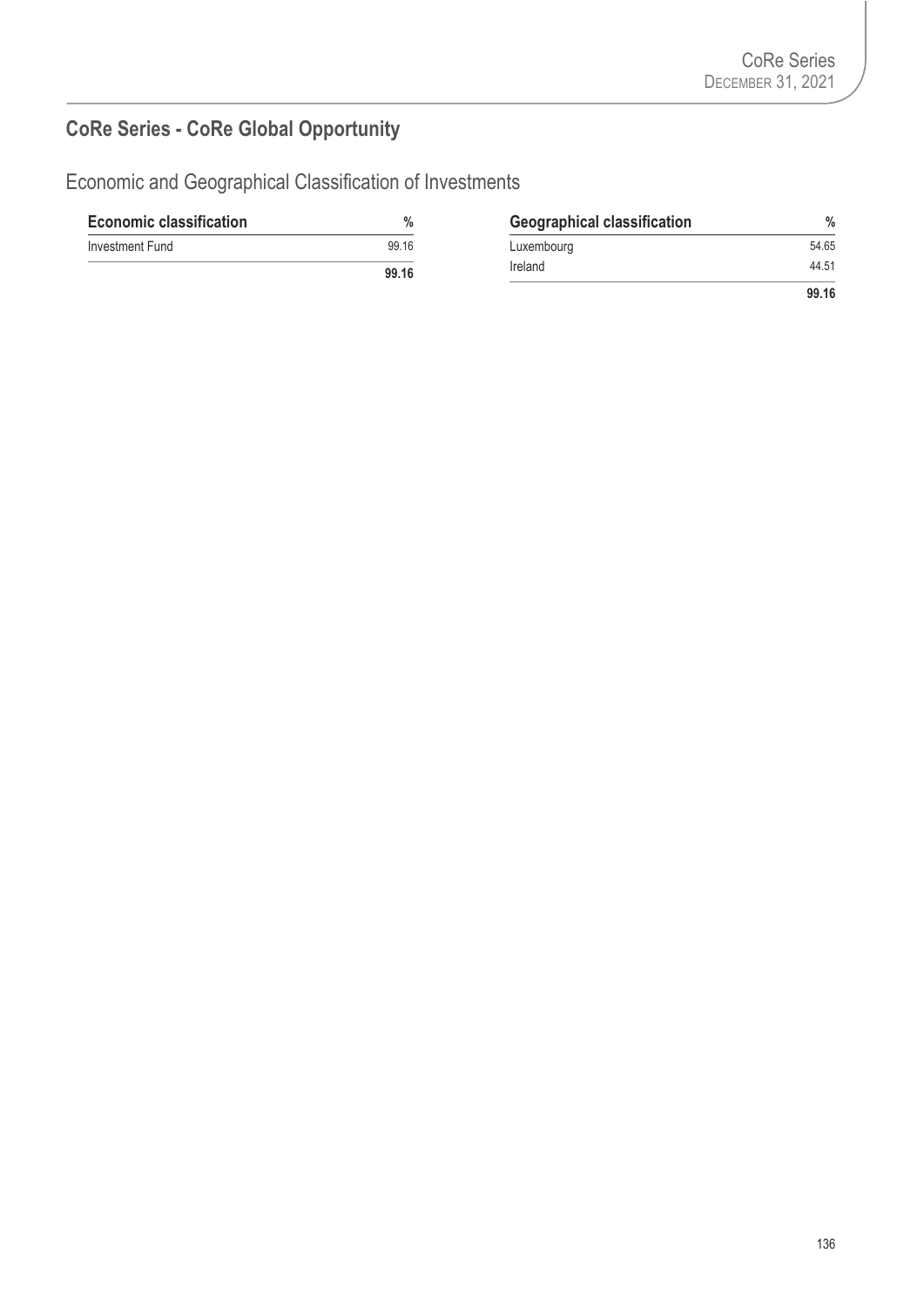#### **CoRe Series - CoRe Alternative**

| Nominal<br>value/<br>Quantity | <b>Description</b>                                                                  | Quotation<br>Currency | Cost<br><b>EUR</b> | <b>Market value</b><br><b>EUR</b> | $%$ of<br>net assets |
|-------------------------------|-------------------------------------------------------------------------------------|-----------------------|--------------------|-----------------------------------|----------------------|
| <b>Investment Funds</b>       |                                                                                     |                       |                    |                                   |                      |
|                               | <b>Open-ended Investment Funds</b>                                                  |                       |                    |                                   |                      |
| 552 975.203                   | ANIMA FUNDS PLC - STAR HIGH POTENTIAL EUROPE - I                                    | <b>EUR</b>            | 4 997 908          | 5 106 174                         | 16.47                |
| 2 567.725                     | CANDRIAM ABSOLUTE RETURN EQUITY MARKET NEUTRAL - I                                  | <b>EUR</b>            | 4 120 361          | 4 391 914                         | 14.16                |
| 261.668                       | <b>CANDRIAM DIVERSIFIED FUTURES - I</b>                                             | <b>EUR</b>            | 3 066 417          | 3 208 455                         | 10.35                |
| 33 369.795                    | EURIZON FUND ABSOLUTE ACTIVE - RACC EUR                                             | <b>EUR</b>            | 4 0 58 7 73        | 3 9 5 1 3 1 7                     | 12.74                |
| 27 425.419                    | LUMYNA-MARSHALL WACE UCITS SICAV - LUMYNA-MW TOPS MARKET<br>NEUTRAL UCITS FUND - BC | <b>EUR</b>            | 4 120 192          | 4 4 18 5 09                       | 14.25                |
| 17 7 24                       | MAN FUNDS VI PIC - MAN AHI TARGETRISK - IC                                          | <b>USD</b>            | 3 067 696          | 3 183 057                         | 10.26                |
| 28 101.1207                   | MONTLAKE UCITS PLATFORM ICAV - CRABEL GEMINI UCITS FUND - I                         | <b>EUR</b>            | 3 073 312          | 3 148 708                         | 10.15                |
| 27 816.949                    | NORDEA BANK AB                                                                      | <b>EUR</b>            | 2675387            | 2981142                           | 9.61                 |
|                               | <b>Total Open-ended Investment Funds</b>                                            |                       | 29 180 046         | 30 389 276                        | 97.99                |
| <b>Total Investment Funds</b> |                                                                                     |                       | 29 180 046         | 30 389 276                        | 97.99                |
| <b>Total Investments</b>      |                                                                                     |                       | 29 180 046         | 30 389 276                        | 97.99                |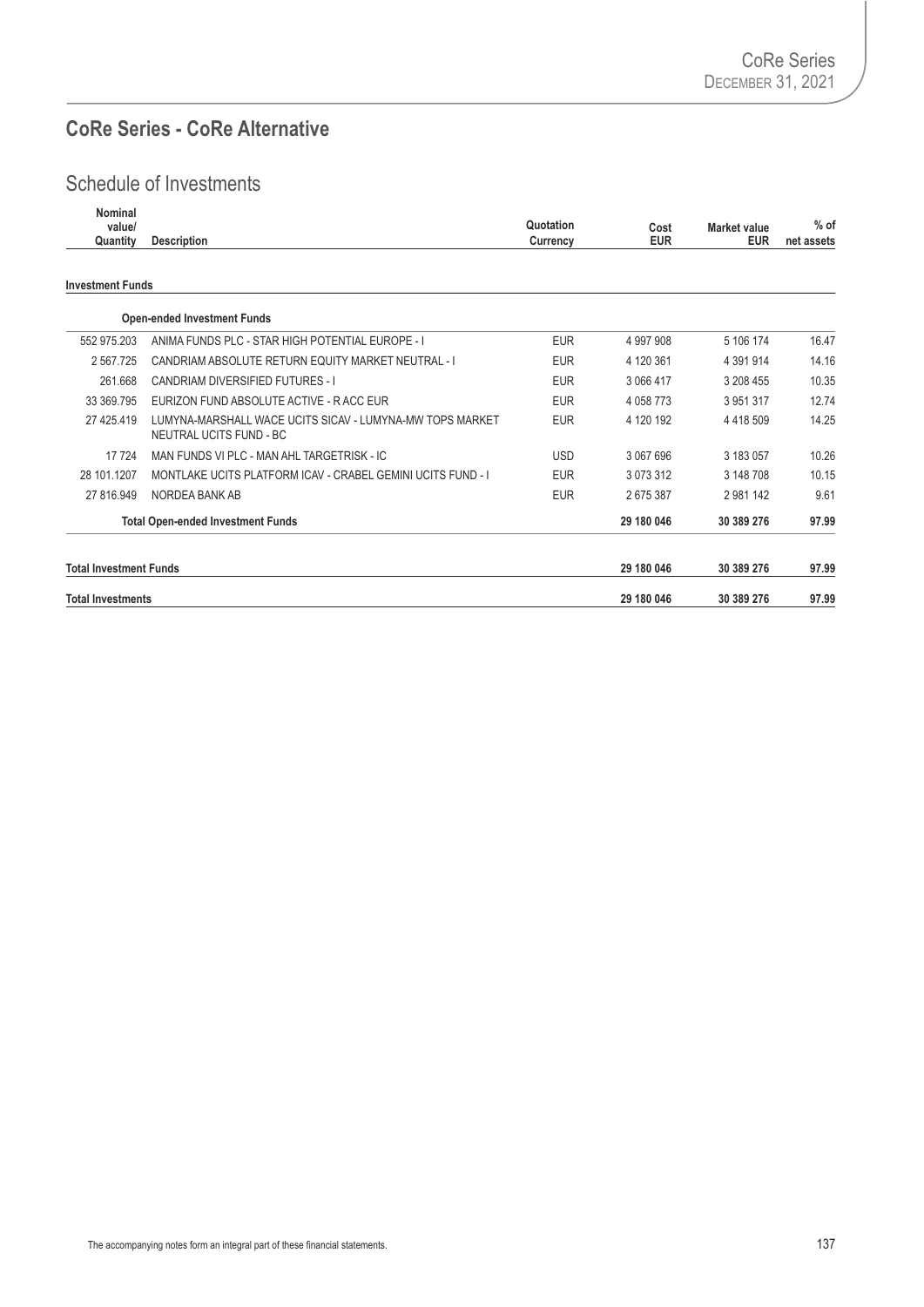#### **CoRe Series - CoRe Alternative**

| <b>Economic classification</b> | $\%$         | <b>Geographical classification</b> | 0/<br>50.76 |  |
|--------------------------------|--------------|------------------------------------|-------------|--|
| Investment Fund                | 97.99        | Luxembourg                         |             |  |
|                                | <b>07 00</b> | Ireland                            | 36.88       |  |

| $\%$  | <b>Geographical classification</b> | %     |
|-------|------------------------------------|-------|
| 97.99 | Luxembourg                         | 50.76 |
| 97.99 | Ireland                            | 36.88 |
|       | France                             | 10.35 |
|       |                                    | 97.99 |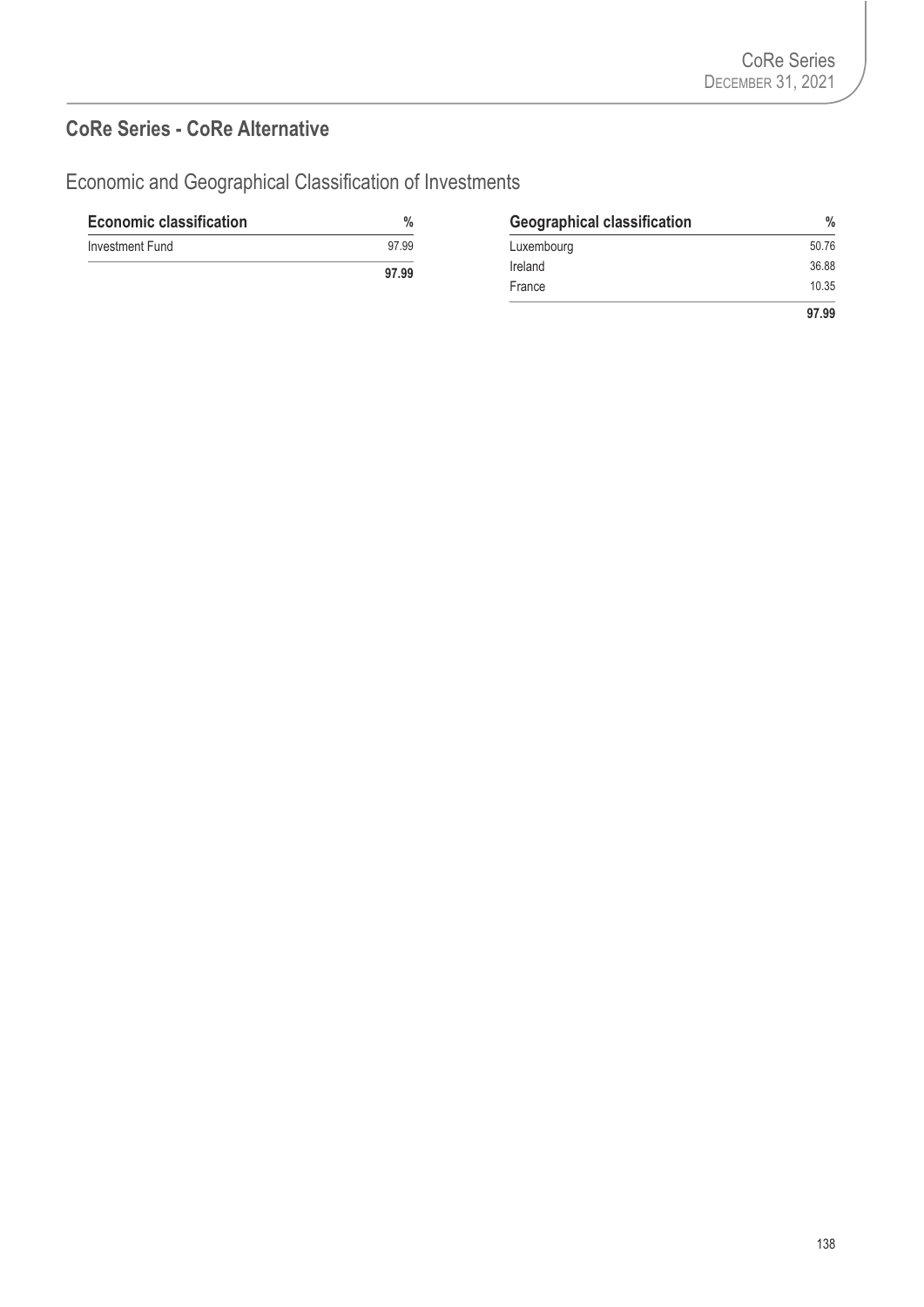#### **Notes to the financial statements Notes**

#### **1 General**

CoRe Series (the "Fund") is organised as a Fonds Commun de Placement (FCP) with several Sub-Funds (individually the "Sub-Fund" and collectively the "Sub-Funds"). The Fund is established under Part I of the Luxembourg Law of December 17, 2010 and is governed by the Management Regulations effective as of December 19, 2019.

The Fund is managed by Fineco Asset Management DAC (the "Management Company"). Invesco Asset Management Limited has been appointed as Investment Manager of the Sub-Fund CoRe Series - Invesco Pan European High Income FAM Fund, Algebris (UK) Limited of the Sub-Fund CoRe Series - Global Macro Credit FAM Fund and MFS Investment Management Company (Lux) S.à.r.l of the Sub-Fund CoRe Series - MFS Prudent Capital FAM Fund.

The Management Company was incorporated and domiciled in Ireland under Irish Company Law. The Management Company is a UCITS Management Company and was incorporated on October 26, 2017. The Management Company received its UCITS management company authorisation on May 17, 2018. The Management Company is regulated by the Central Bank of Ireland. The principal activity is providing collective portfolio management services to UCITS schemes.

The assets of the different Sub-Funds are separately invested in accordance with their respective investment policies and objectives. All Sub-Funds are denominated in Euro (the "Base Currency").

As at December 31, 2021, 33 Sub-Funds were active as detailed below:

- CoRe Series FAM Park
- CoRe Series CoRe Coupon
- CoRe Series CoRe Income Opportunity
- CoRe Series CoRe Emerging Markets Bond
- CoRe Series CoRe Global Currencies
- CoRe Series Global Macro Credit FAM Fund
- CoRe Series CoRe Champions
- CoRe Series CoRe Balanced Opportunity
- CoRe Series CoRe Champions Emerging Markets
- CoRe Series CoRe Balanced Conservative
- CoRe Series CoRe Multi-Asset Income
- CoRe Series CoRe Aggressive
- CoRe Series CoRe Target Allocation 25
- CoRe Series CoRe Target Allocation 25 (II)
- CoRe Series CoRe Target Allocation 25 (III)
- CoRe Series CoRe Target Allocation 25 (IV)
- CoRe Series CoRe Target Allocation 50
- CoRe Series CoRe Target Allocation 50 (II)
- CoRe Series CoRe Target Allocation 50 (III)
- CoRe Series CoRe Target Allocation 50 (IV)
- CoRe Series CoRe Target Allocation 100
- CoRe Series CoRe Target Allocation 100 (II)
- CoRe Series CoRe Target Allocation 100 (III)
- CoRe Series CoRe Target Allocation 100 (IV)
- CoRe Series Invesco Pan European High Income FAM Fund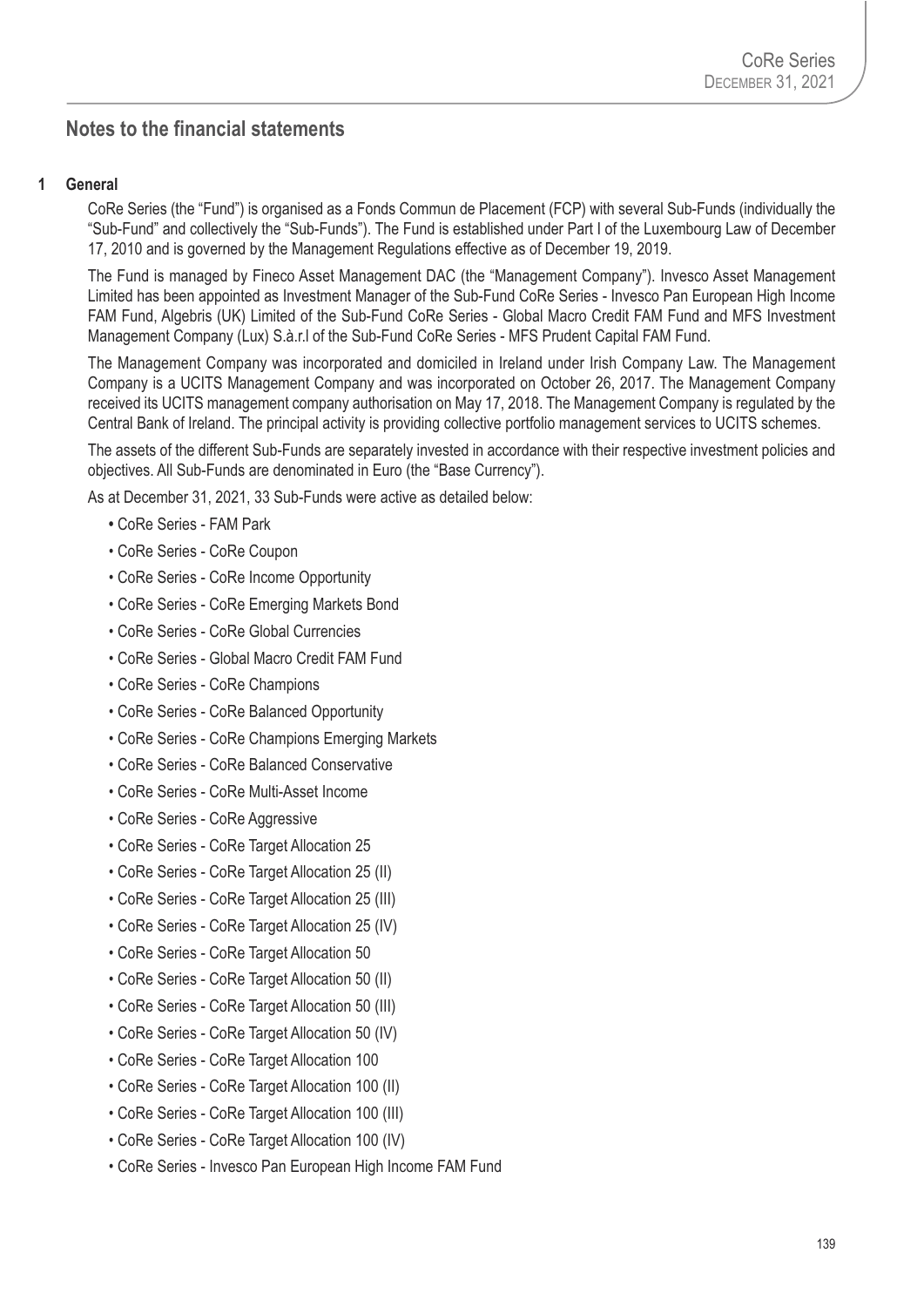- CoRe Series MFS Prudent Capital FAM Fund
- CoRe Series CoRe Dividend
- CoRe Series CoRe Emerging Markets Equity
- CoRe Series CoRe US Strategy
- CoRe Series CoRe All Europe
- CoRe Series FAM Sustainable
- CoRe Series CoRe Global Opportunity
- CoRe Series CoRe Alternative

The Sub-Fund CoRe Series - Invesco Pan European High Income FAM Fund has been launched on June 21, 2021.

The Sub-Fund CoRe Series - MFS Prudent Capital FAM Fund has been launched on October 22, 2021.

The Sub-Fund CoRe Series - Global Macro Credit FAM Fund has been launched on November 23, 2021.

As at December 31, 2021, the Sub-Fund may offer the following unit classes: A, B, E, I, L, LH, R and V.

### **2 Significant accounting policies**

### **2.1 Presentation of financial statements**

These financial statements are prepared in accordance with Luxembourg legal and regulatory requirements relating to undertakings for collective investment in transferable securities and generally accepted accounting principles in Luxembourg. The financial statements reflect the Net Asset Values ("NAV") as calculated on December 31, 2021 based on latest available market prices of the investments.

## **2.2 Valuation of assets**

The value of Transferable Securities, Money Market Instruments and any financial liquid assets and instruments which are quoted or dealt in on a stock exchange or on a Regulated Market or any Other Regulated Market is based on their last available price at the time of valuation of the assets on the relevant stock exchange or market which is normally the main market for such assets.

In the event that any assets held in a Sub-Fund's portfolio on the relevant day are not quoted or dealt in on any stock exchange or on any Regulated Market, or on any Other Regulated Market or if, with respect of assets quoted or dealt in on any stock exchange or dealt in on any such markets, the last available price (as determined pursuant to the previous paragraph) is not representative of the fair market value of the relevant assets, the value of such assets is based on a reasonably foreseeable sales price determined prudently and in good faith by the Board of Directors of the Management Company.

Units or shares of open-ended UCIs are valued at their last determined and available Net Asset Value or, if such price is not representative of the fair market value of such assets, then the price is determined prudently and in good faith by the Board of Directors of the Management Company. Units or shares of a closed-ended UCI are valued at their last available market value.

The value of any cash on hand or on deposit bills and demand notes and accounts receivable, prepaid expenses, cash dividends, interest declared or accrued and not yet received, are deemed to be the full amount thereof, unless in any case the same is unlikely to be paid or received in full, in which case the value thereof is arrived at after making such discount as may be considered appropriate in such case to reflect the true value thereof.

### **2.3 Net realised gains or losses resulting from investments**

The realised gains or losses resulting from the sales of investments are calculated on an average cost basis.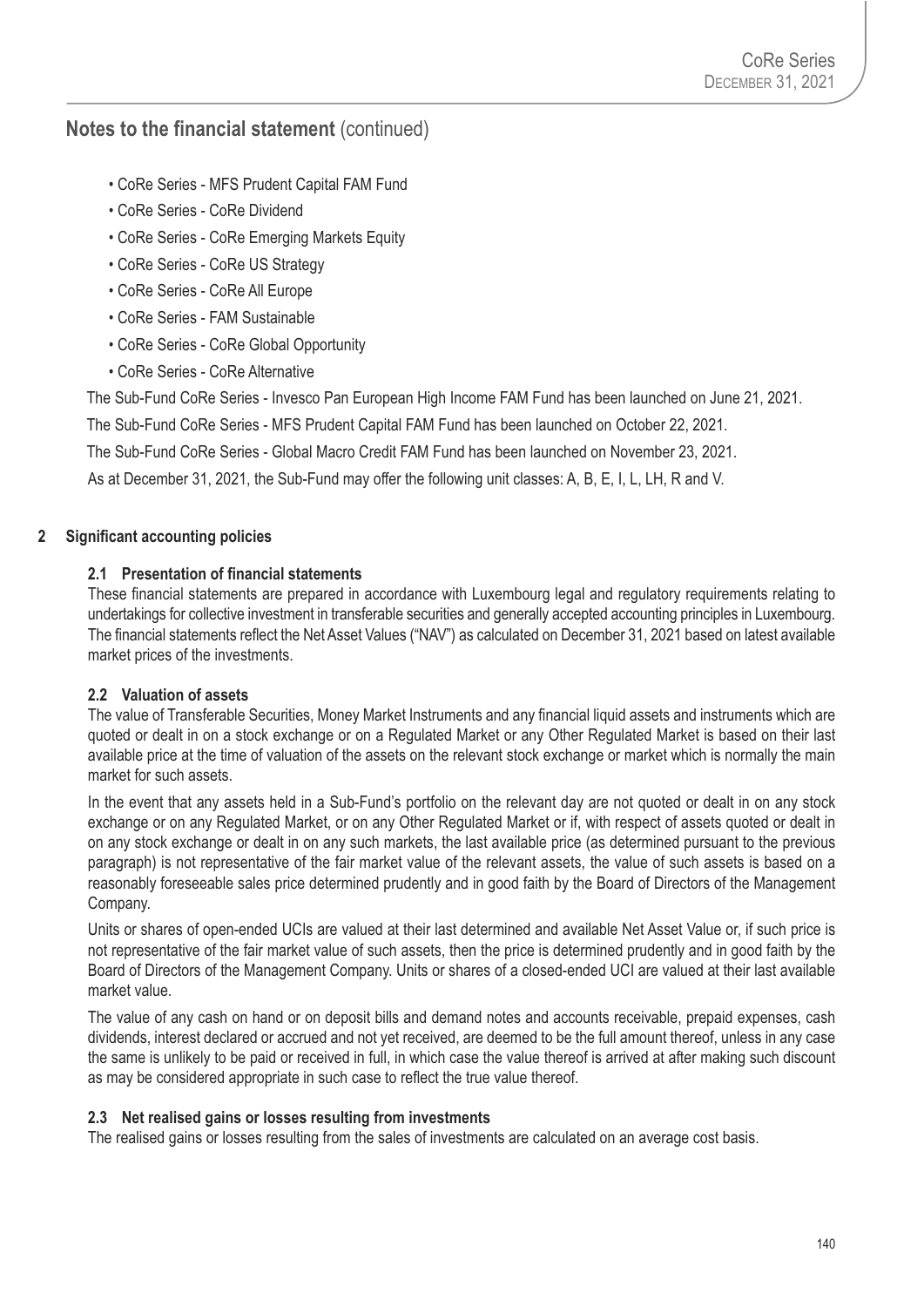### **2.4 Foreign currency conversion**

Assets and liabilities expressed in currencies other than the Base Currency of the relevant Sub-Fund are converted at exchange rates prevailing as at December 31, 2021. Transactions in foreign currencies are converted into the Base Currency of the relevant Sub-Fund at exchange rates prevailing on the transaction dates.

The exchange rates used as at December 31, 2021 are as follows:

| 1 EUR =   | 1.56415 AUD  | 1 EUR =   | 1.43650 CAD   |  |
|-----------|--------------|-----------|---------------|--|
| $1$ EUR = | 1.03615 CHF  | $1$ EUR = | 7.43760 DKK   |  |
| 1 EUR =   | 0.83960 GBP  | $1$ EUR = | 130.95425 JPY |  |
| 1 EUR =   | 10.02815 NOK | $1$ EUR = | 10.29600 SEK  |  |
| 1 EUR =   | 1.13720 USD  |           |               |  |

### **2.5 Forward foreign exchange contracts**

Forward foreign exchange contracts are valued at the forward rate applicable at the Statement of Net Assets date for the remaining period until maturity. Unrealised appreciation or depreciation resulting from outstanding forward foreign exchange contracts, if any, are recorded in the Statement of Net Assets.

Net change in unrealised profits and losses and net realised gains and losses are recorded in the Statement of Operations and Changes in Net Assets.

## **2.6 Options**

The liquidating value of option contracts traded on a stock exchange or on another Regulated Market is based upon the last available settlement prices of these contracts on stock exchange and/or Regulated Markets which the particular options contracts are traded by the Fund; provided that if an option contract could not be liquidated on the day with respect to which assets are being determined, the basis for determining the liquidating value of such contract is such value as the Board of Directors of the Management Company may deem fair and reasonable.The liquidating value of options contracts not traded on exchanges or on Other Regulated Markets and/or Regulated Markets shall mean their net liquidating value determined, pursuant to the policies established in good faith by the Board of Directors of the Management Company, on a basis consistently applied for each different variety of contracts.

## **2.7 Income**

Dividends are credited to income on the ("ex-dividend") date. Interest income is accrued on a daily basis.

### **2.8 Combined financial statements**

The figures of each Sub-Fund are presented in their respective Base Currency. The combined financial statements are expressed in Euros and the sum of the Sub-Funds' net assets which are in another currency are converted in Euros at the exchange rates prevailing at year end.

### **2.9 Valuation of units or shares of open-ended UCIs as at December 31, 2021**

In accordance with accounting policy described in note 2.2. to the current Annual Report, the units or shares of open-ended UCIs, in which the sub-funds are invested, have been valued as at December 31, 2021 at their last determined and available Net Asset Value.

Consequently, prices used for the valuation of units or shares of open-ended UCIs are the prices as of December 30, 2021 when no price was available as at December 31, 2021 yet and the net asset value of any sub-funds holding such securities would have been different if it had been valued using prices as of December 31, 2021.

This timing difference did not generate any material impact as at December 31, 2021, except for the sub-funds CoRe Series - CoRe Target Allocation 100, CoRe Series - CoRe Target Allocation 100 (II), CoRe Series - CoRe Target Allocation 100 (III) and CoRe Series - CoRe Target Allocation 100 (IV). The net asset value per share of these Sub-Funds would have been lower by 0.51%.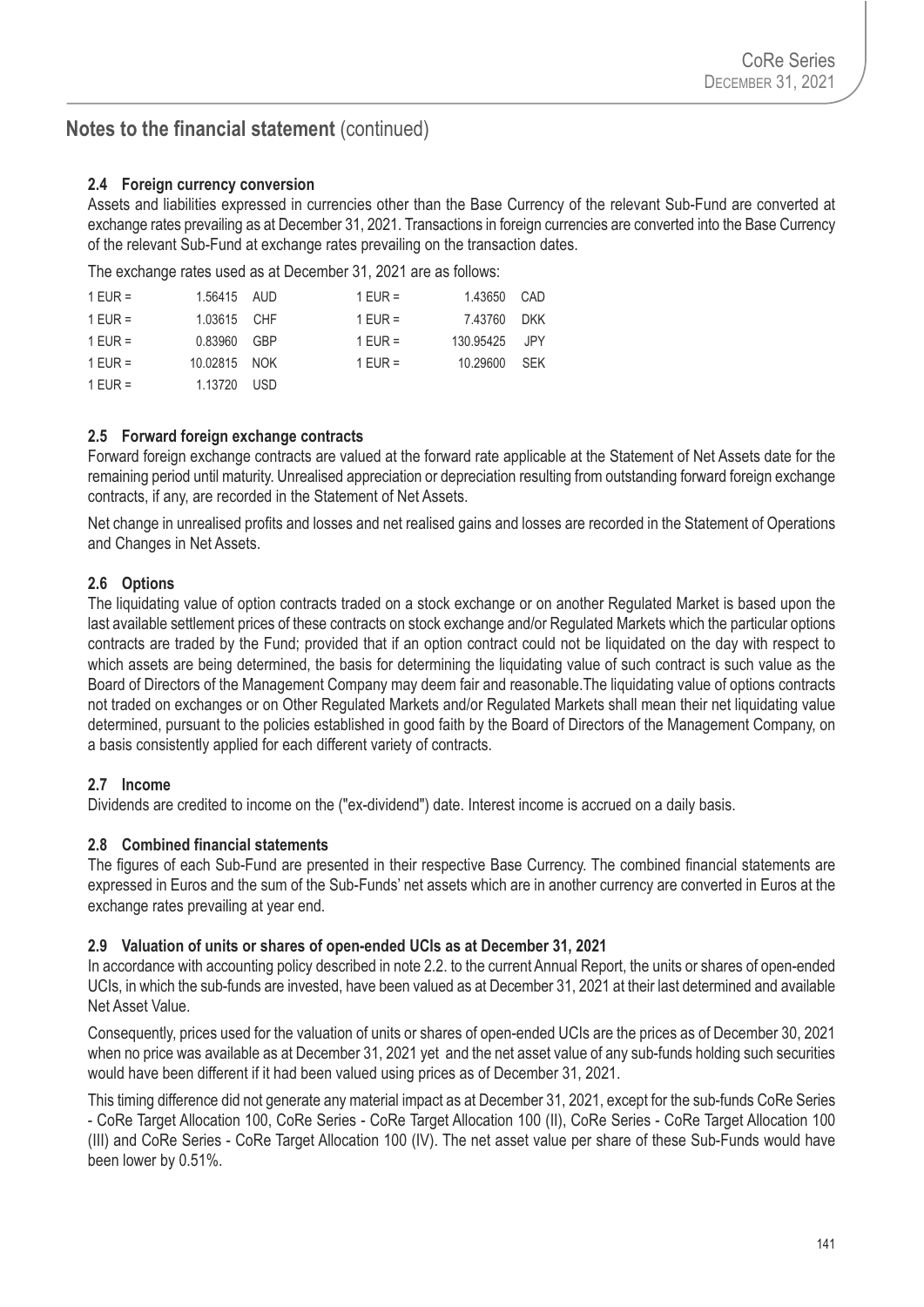#### **3 Management, Investment Management and Distribution Fees**

The management fee is a percentage of the Net Asset Value of each Sub-Fund, which ranges, according to the prospectus, from 0.15% to max 3.00% p.a, depending on the relevant unit class and is calculated and accrued on each Valuation Day on the basis of the Net Asset Value of the unit class and is payable monthly in arrears.

The Management fees rates applicable at December 31, 2021, are as follows :

| Sub-Funds                                      | <b>Class of shares</b>               | Management<br>fees p.a. |
|------------------------------------------------|--------------------------------------|-------------------------|
| CoRe Series - FAM Park                         | Class E Non - Distributing           | 0.15%                   |
|                                                | Class V Non - Distributing           | 0.04%                   |
| CoRe Series - CoRe Coupon                      | Class B Distributing Semi - Annually | 1.20%                   |
|                                                | Class B Non - Distributing           | 1.20%                   |
|                                                | Class E Distributing Semi - Annually | 1.50%                   |
|                                                | Class E Non - Distributing           | 1.50%                   |
| CoRe Series - CoRe Income Opportunity          | Class E Distributing Semi - Annually | 1.00%                   |
|                                                | Class E Non - Distributing           | 1.00%                   |
| CoRe Series - CoRe Emerging Markets Bond       | Class B Distributing Semi - Annually | 1.40%                   |
|                                                | Class B Non - Distributing           | 1.40%                   |
|                                                | Class E Distributing Semi - Annually | 1.75%                   |
|                                                | Class E Non - Distributing           | 1.75%                   |
| CoRe Series - CoRe Global Currencies           | Class B Non - Distributing           | 1.00%                   |
|                                                | Class E Non - Distributing           | 1.25%                   |
| CoRe Series - Global Macro Credit FAM Fund     | Class I Non - Distributing           | 0.60%                   |
|                                                | <b>Class L Distributing Annually</b> | 1.30%                   |
|                                                | Class L Non - Distributing           | 1.30%                   |
| CoRe Series - CoRe Champions                   | Class B Non - Distributing           | 1.50%                   |
|                                                | Class E Non - Distributing           | 2.00%                   |
| CoRe Series - CoRe Balanced Opportunity        | Class B Non - Distributing           | 1.30%                   |
|                                                | Class E Non - Distributing           | 1.75%                   |
| CoRe Series - CoRe Champions Emerging Markets  | Class B Non - Distributing           | 1.60%                   |
|                                                | Class E Non - Distributing           | 2.00%                   |
| CoRe Series - CoRe Balanced Conservative       | Class B Non - Distributing           | 1.20%                   |
|                                                | Class E Non - Distributing           | 1.50%                   |
| CoRe Series - CoRe Multi-Asset Income          | Class B Distributing Semi - Annually | 1.30%                   |
|                                                | Class B Non - Distributing           | 1.30%                   |
|                                                | Class E Distributing Semi - Annually | 1.50%                   |
|                                                | Class E Non - Distributing           | 1.50%                   |
| CoRe Series - CoRe Aggressive                  | Class B Non - Distributing           | 1.70%                   |
|                                                | Class E Non - Distributing           | 2.20%                   |
| CoRe Series - CoRe Target Allocation 25        | Class E Non - Distributing           | 1.75%                   |
| CoRe Series - CoRe Target Allocation 25 (II)   | Class E Non - Distributing           | 1.75%                   |
| CoRe Series - CoRe Target Allocation 25 (III)  | Class E Non - Distributing           | 1.75%                   |
| CoRe Series - CoRe Target Allocation 25 (IV)   | Class E Non - Distributing           | 1.75%                   |
| CoRe Series - CoRe Target Allocation 50        | Class E Non - Distributing           | 2.00%                   |
| CoRe Series - CoRe Target Allocation 50 (II)   | Class E Non - Distributing           | 2.00%                   |
| CoRe Series - CoRe Target Allocation 50 (III)  | Class E Non - Distributing           | 2.00%                   |
| CoRe Series - CoRe Target Allocation 50 (IV)   | Class E Non - Distributing           | 2.00%                   |
| CoRe Series - CoRe Target Allocation 100       | Class E Non - Distributing           | 2.40%                   |
| CoRe Series - CoRe Target Allocation 100 (II)  | Class E Non - Distributing           | 2.40%                   |
| CoRe Series - CoRe Target Allocation 100 (III) | Class E Non - Distributing           | 2.40%                   |
| CoRe Series - CoRe Target Allocation 100 (IV)  | Class E Non - Distributing           | 2.40%                   |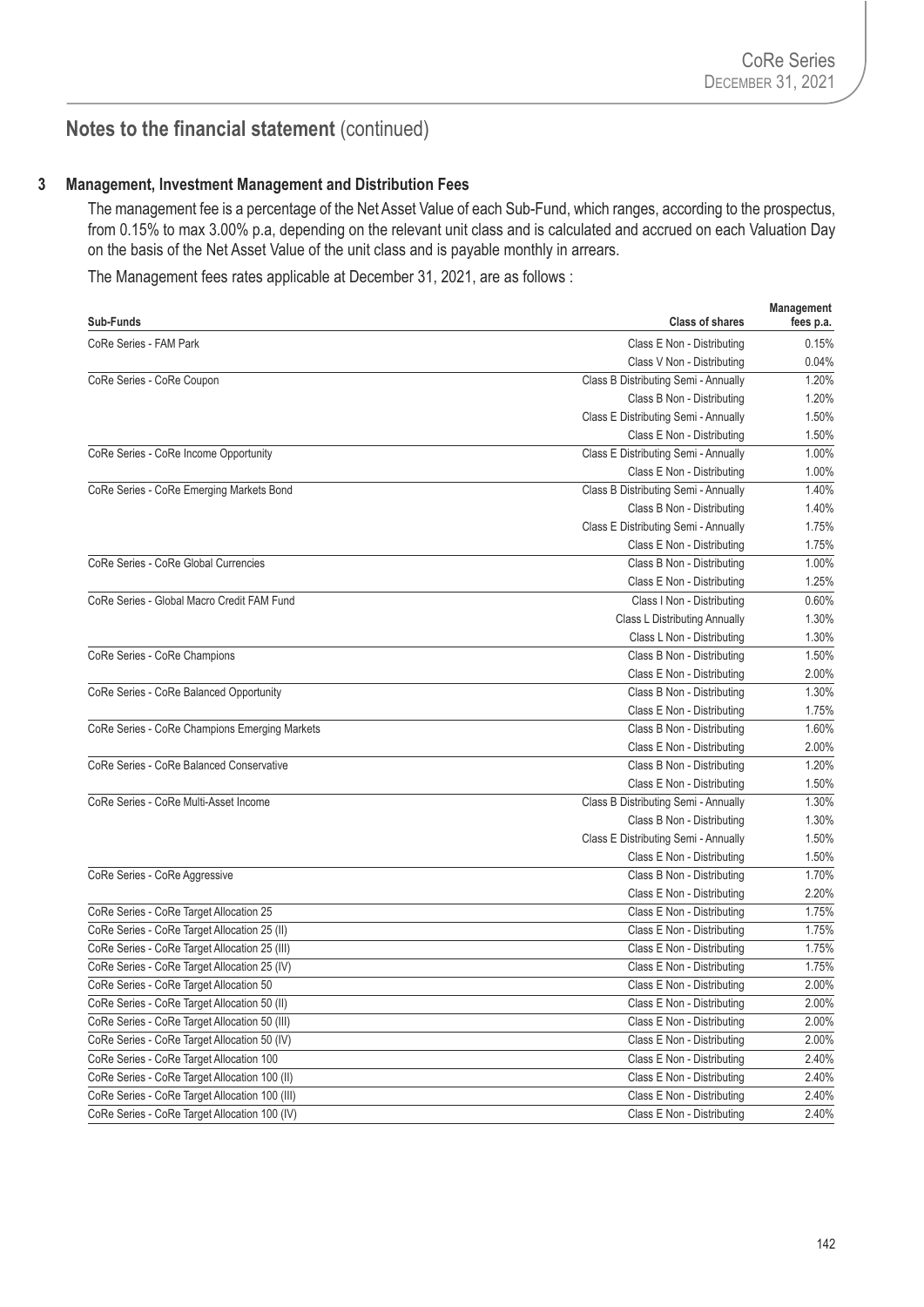| Sub-Funds                                               | <b>Class of shares</b>                | Management<br>fees p.a. |
|---------------------------------------------------------|---------------------------------------|-------------------------|
| CoRe Series - Invesco Pan European High Income FAM Fund | <b>Class A Distributing Monthly</b>   | 1.25%                   |
|                                                         | <b>Class A Distributing Quarterly</b> | 1.25%                   |
|                                                         | Class A Non - Distributing            | 1.25%                   |
|                                                         | Class E Non - Distributing            | 1.75%                   |
|                                                         | Class R Non - Distributing            | 1.95%                   |
| CoRe Series - MFS Prudent Capital FAM Fund              | Class I Non - Distributing            | 0.70%                   |
|                                                         | Class L Non - Distributing            | 1.75%                   |
| CoRe Series - CoRe Dividend                             | Class B Distributing Semi - Annually  | 1.80%                   |
|                                                         | Class B Non - Distributing            | 1.80%                   |
|                                                         | Class E Distributing Semi - Annually  | 2.40%                   |
|                                                         | Class E Non - Distributing            | 2.40%                   |
| CoRe Series - CoRe Emerging Markets Equity              | Class B Non - Distributing            | 1.90%                   |
|                                                         | Class E Non - Distributing            | 2.40%                   |
| CoRe Series - CoRe US Strategy                          | Class B Non - Distributing            | 1.80%                   |
|                                                         | Class E Non - Distributing            | 2.40%                   |
| CoRe Series - CoRe All Europe                           | Class B Non - Distributing            | 1.80%                   |
|                                                         | Class E Non - Distributing            | 2.40%                   |
| CoRe Series - FAM Sustainable                           | Class B Non - Distributing            | 1.80%                   |
|                                                         | Class E Non - Distributing            | 2.00%                   |
| CoRe Series - CoRe Global Opportunity                   | Class B Non - Distributing            | 1.20%                   |
|                                                         | Class E Non - Distributing            | 1.50%                   |
| CoRe Series - CoRe Alternative                          | Class B Non - Distributing            | 1.20%                   |
|                                                         | Class E Non - Distributing            | 1.50%                   |

No distribution fees were charged to the Sub-Funds.

In addition to the Management Fees disclosed above, as per Prospectus, for Sub-Funds investing a substantial portion of their assets in investment funds, the maximum management fee of other UCIs or UCITS in which the Sub-Fund invests shall not exceed 3% of such target Sub-Fund's assets.

In respect of Sub-Fund's investments in UCITS and other UCIs whether managed or not by the Management Company or any other company linked to the Management Company, the maximum level of on going charges of such target funds as at December 31, 2021 are disclosed below:

| Sub-Funds                                     | <b>Target Funds on Going</b><br><b>Charges Rate</b> |
|-----------------------------------------------|-----------------------------------------------------|
| CoRe Series - FAM Park                        | 0.20%                                               |
| CoRe Series - CoRe Coupon                     | 1.04%                                               |
| CoRe Series - CoRe Income Opportunity         | 0.85%                                               |
| CoRe Series - CoRe Emerging Markets Bond      | 1.30%                                               |
| CoRe Series - CoRe Global Currencies          | 0.89%                                               |
| CoRe Series - CoRe Champions                  | 1.08%                                               |
| CoRe Series - CoRe Balanced Opportunity       | 1.26%                                               |
| CoRe Series - CoRe Champions Emerging Markets | 1.86%                                               |
| CoRe Series - CoRe Balanced Conservative      | 1.26%                                               |
| CoRe Series - CoRe Multi-Asset Income         | 1.34%                                               |
| CoRe Series - CoRe Aggressive                 | 1.04%                                               |
| CoRe Series - CoRe Target Allocation 25       | 1.26%                                               |
| CoRe Series - CoRe Target Allocation 25 (II)  | 1.26%                                               |
| CoRe Series - CoRe Target Allocation 25 (III) | 1.26%                                               |
| CoRe Series - CoRe Target Allocation 25 (IV)  | 1.26%                                               |
| CoRe Series - CoRe Target Allocation 50       | 1.08%                                               |
| CoRe Series - CoRe Target Allocation 50 (II)  | 1.08%                                               |
| CoRe Series - CoRe Target Allocation 50 (III) | 1.08%                                               |
| CoRe Series - CoRe Target Allocation 50 (IV)  | 1.08%                                               |
| CoRe Series - CoRe Target Allocation 100      | 1.02%                                               |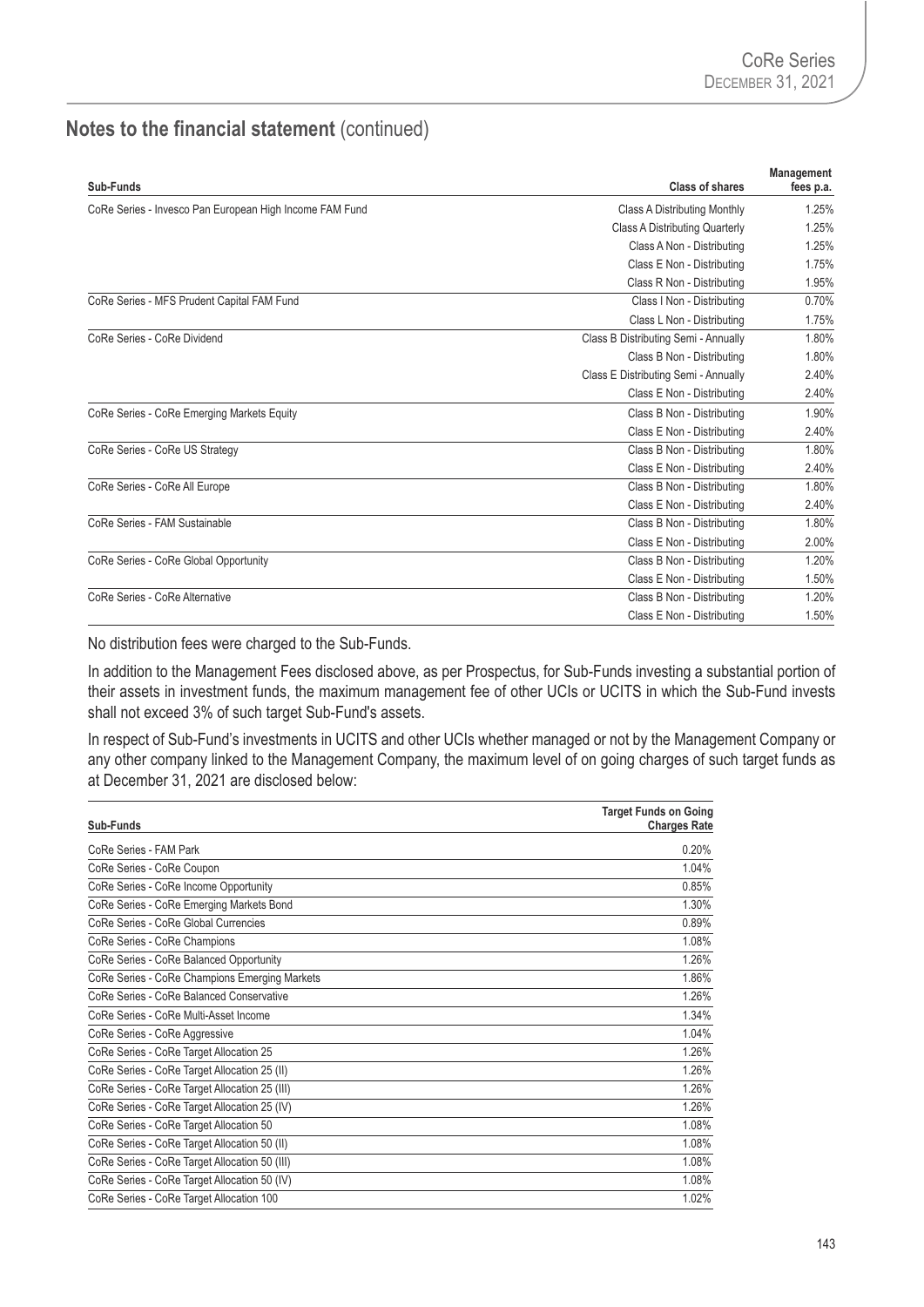| Sub-Funds                                               | <b>Target Funds on Going</b><br><b>Charges Rate</b> |
|---------------------------------------------------------|-----------------------------------------------------|
| CoRe Series - CoRe Target Allocation 100 (II)           | 1.02%                                               |
| CoRe Series - CoRe Target Allocation 100 (III)          | 1.02%                                               |
| CoRe Series - CoRe Target Allocation 100 (IV)           | 1.02%                                               |
| CoRe Series - Invesco Pan European High Income FAM Fund | 0.99%                                               |
| CoRe Series - MFS Prudent Capital FAM Fund              | 0.55%                                               |
| CoRe Series - CoRe Dividend                             | 0.95%                                               |
| CoRe Series - CoRe Emerging Markets Equity              | 1.86%                                               |
| CoRe Series - CoRe US Strategy                          | 0.96%                                               |
| CoRe Series - CoRe All Europe                           | 1.86%                                               |
| CoRe Series - FAM Sustainable                           | 1.08%                                               |
| CoRe Series - CoRe Global Opportunity                   | 1.64%                                               |
| CoRe Series - CoRe Alternative                          | 2.31%                                               |

### **4 Fixed Operating Expenses**

Each Sub-Fund (or, wherever relevant, the Fund as a whole) bears all ordinary costs and expenses incurred in its operation and administration at a fixed rate. The Fixed Operating Expenses ensure that the relevant Sub-Fund is protected from expenses fluctuations which would not be the case had the Sub-Fund chosen to pay directly such charges.

The Fixed Operating Expenses are calculated, in respect of each class and for each calendar year, as a percentage of the average of the net asset value of the Sub-Fund attributable to the relevant Sub-Fund calculated in prorata temporis for the relevant calendar year.

The effective level of Fixed Operating Expenses as at December 31, 2021 are disclosed below:

| Sub-Funds                                               | <b>Fixed Operating</b><br><b>Expenses</b> |
|---------------------------------------------------------|-------------------------------------------|
| CoRe Series - FAM Park                                  | 0.07%                                     |
| CoRe Series - CoRe Coupon                               | 0.09%                                     |
| CoRe Series - CoRe Income Opportunity                   | 0.10%                                     |
| CoRe Series - CoRe Emerging Markets Bond                | 0.22%                                     |
| CoRe Series - CoRe Global Currencies                    | 0.13%                                     |
| CoRe Series - Global Macro Credit FAM Fund              | 0.20%                                     |
| CoRe Series - CoRe Champions                            | 0.19%                                     |
| CoRe Series - CoRe Balanced Opportunity                 | 0.21%                                     |
| CoRe Series - CoRe Champions Emerging Markets           | 0.22%                                     |
| CoRe Series - CoRe Balanced Conservative                | 0.08%                                     |
| CoRe Series - CoRe Multi-Asset Income                   | 0.14%                                     |
| CoRe Series - CoRe Aggressive                           | 0.25%                                     |
| CoRe Series - CoRe Target Allocation 25                 | 0.13%                                     |
| CoRe Series - CoRe Target Allocation 25 (II)            | 0.08%                                     |
| CoRe Series - CoRe Target Allocation 25 (III)           | 0.25%                                     |
| CoRe Series - CoRe Target Allocation 25 (IV)            | 0.20%                                     |
| CoRe Series - CoRe Target Allocation 50                 | 0.12%                                     |
| CoRe Series - CoRe Target Allocation 50 (II)            | 0.25%                                     |
| CoRe Series - CoRe Target Allocation 50 (III)           | 0.25%                                     |
| CoRe Series - CoRe Target Allocation 50 (IV)            | 0.08%                                     |
| CoRe Series - CoRe Target Allocation 100                | 0.10%                                     |
| CoRe Series - CoRe Target Allocation 100 (II)           | 0.11%                                     |
| CoRe Series - CoRe Target Allocation 100 (III)          | 0.15%                                     |
| CoRe Series - CoRe Target Allocation 100 (IV)           | 0.08%                                     |
| CoRe Series - Invesco Pan European High Income FAM Fund | 0.25%                                     |
| CoRe Series - MFS Prudent Capital FAM Fund              | 0.15%                                     |
| CoRe Series - CoRe Dividend                             | 0.21%                                     |
| CoRe Series - CoRe Emerging Markets Equity              | 0.23%                                     |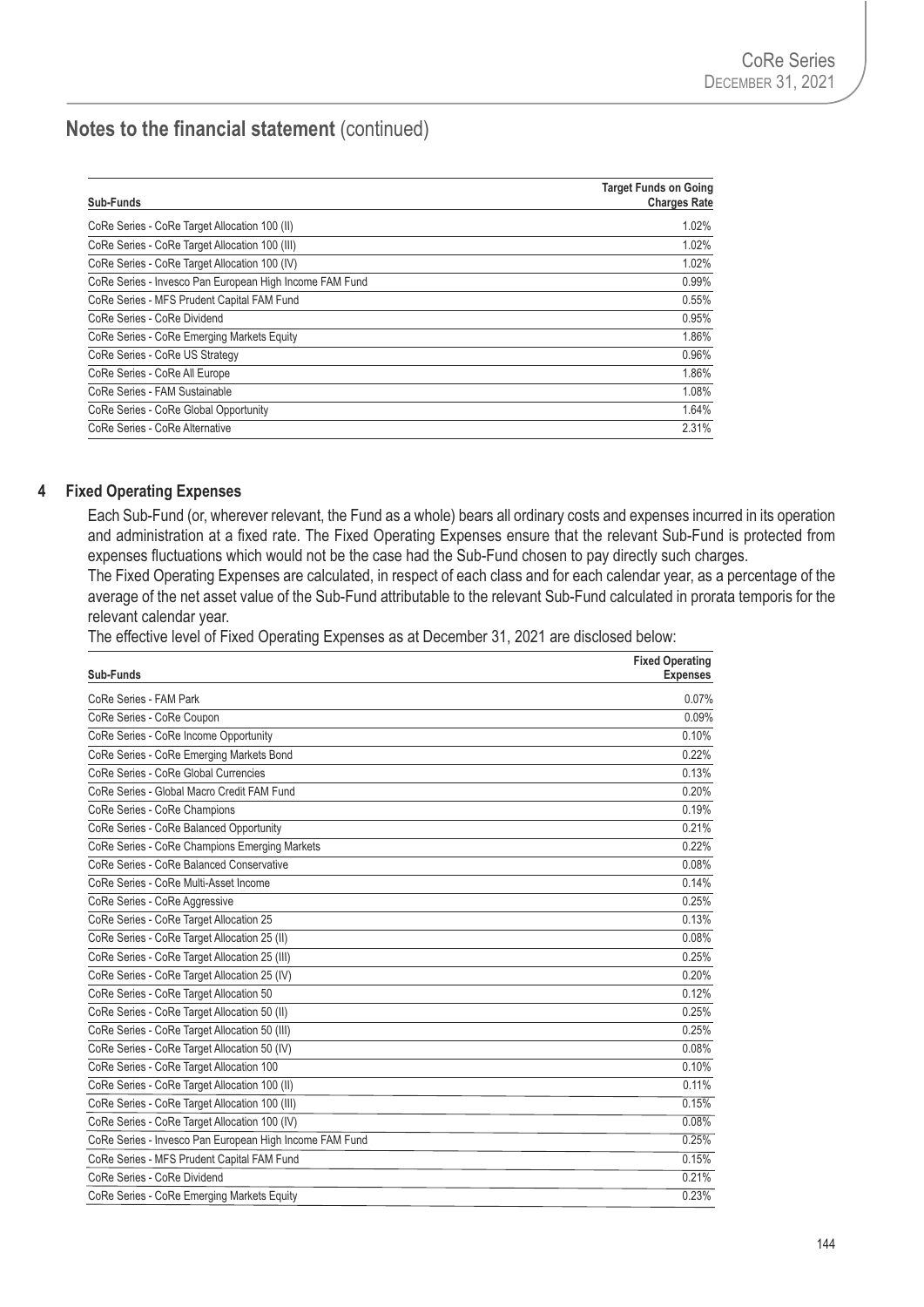| Sub-Funds                             | <b>Fixed Operating</b><br><b>Expenses</b> |
|---------------------------------------|-------------------------------------------|
| CoRe Series - CoRe US Strategy        | 0.19%                                     |
| CoRe Series - CoRe All Europe         | 0.23%                                     |
| CoRe Series - FAM Sustainable         | 0.25%                                     |
| CoRe Series - CoRe Global Opportunity | 0.23%                                     |
| CoRe Series - CoRe Alternative        | 0.12%                                     |

The Fixed Operating Expenses include, the following fees and expenses:

− Depositary and Paying Agent, Administrator, Registrar and Transfer Agent Fees;

- − Auditor's fees and expenses;
- − Directors' fees and expenses;
- − Marketing fees and expenses;

− Legal expenses that may be incurred by the Management Company, the Depositary, and the Administrator while acting in the interest of the Unitholders;

− Investment services taken and/or data obtained by any Sub-Fund;

− Taxes, charges and duties payable to the local government and local authorities (including the Luxembourg subscription tax (taxe d'abonnement) and any VAT or similar tax associated with any fees and expenses paid by the Fund (excluding any tax included in the "Transaction Costs").

### **5 Depositary and Paying Agent, Administrator, Registrar and Transfer Agent Fees**

The Depositary and Paying Agent and the Administrator are entitled to receive a fee out of the assets of the relevant Sub-Fund (or the relevant class of units, if applicable), which will range, depending on the country where the assets of the relevant Sub-Fund are held, from 0.003% to 0.5% of the asset values underlying the relevant Sub-Fund or class of units, payable quarterly in arrears.

For the Registrar and Transfer Agent, the main components of the compensation for the services provided are the number of the existing active unit classes, the number of clients' accounts and the number of transactions processed.

As disclosed in Note 4, the Depositary, Paying Agent, Administrator, Registrar and Transfer Agent as applicable, are included in the Fixed Operating Expenses.

### **6 Taxation**

In accordance with the legislation currently prevailing in Luxembourg, the Fund is not subject to any taxes on income or capital gains. The Fund is subject to a subscription tax "*Taxe d'abonnement"*, which amounts to an annual rate of 0.05% based on the Net Asset Value of each Sub-Fund at the end of each calendar quarter, calculated and paid quarterly. However, this tax is reduced to 0.01% for Net Asset Value related to units classes only aimed at eligible institutional investors and for Sub-Funds whose sole object is collective investment in money market instruments and in deposits with credit institutions. Pursuant to Article 175 (a) of the amended Law of December 17, 2010, the net asset invested in UCIs already subject to "*Taxe d'abonnement"* is exempted from this tax.

As disclosed in Note 4, "*Taxe d'abonnement*" is included in the Fixed Operating Expenses.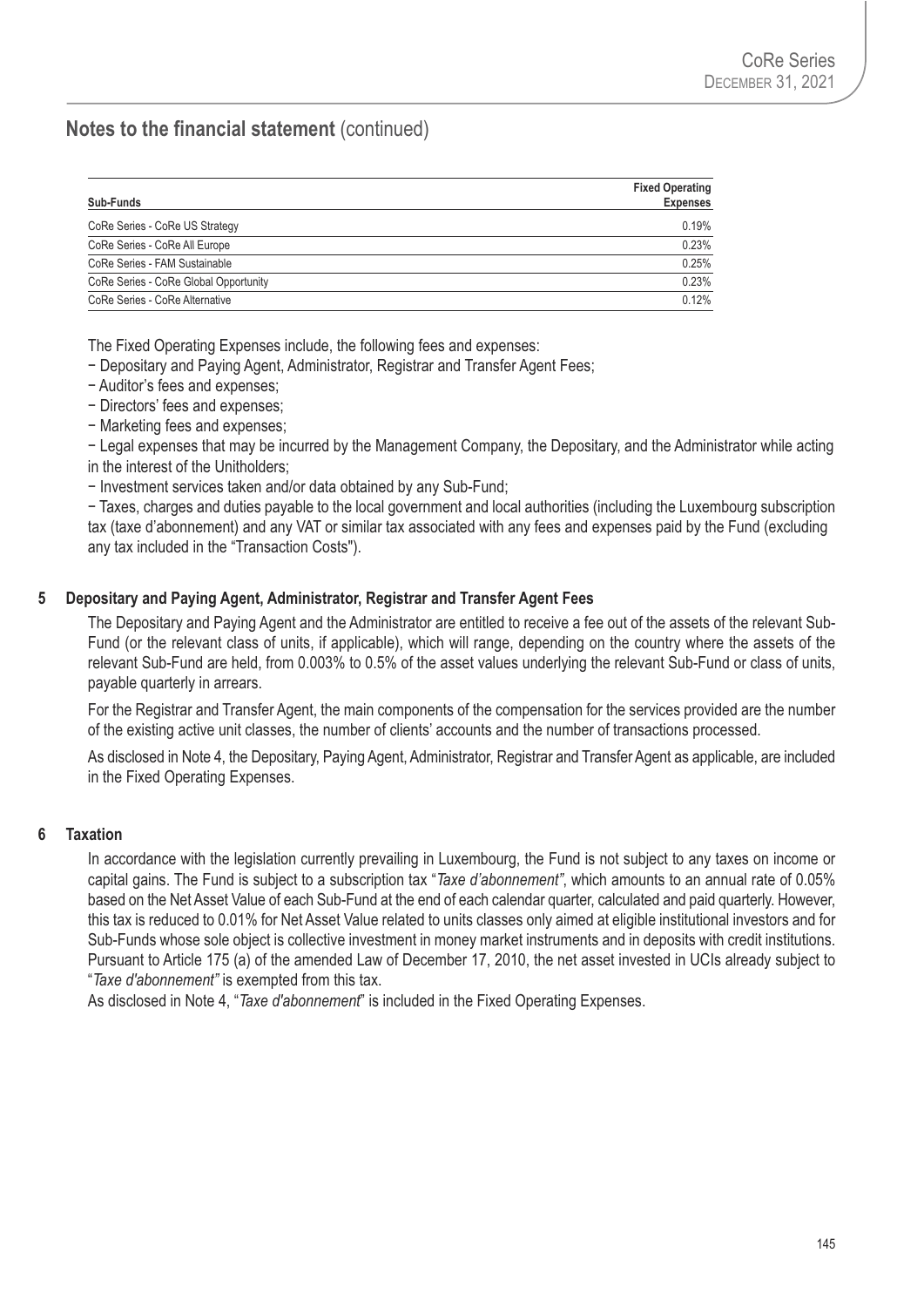#### **7 Forward foreign exchange contracts**

As at December 31, 2021, the Fund holds the following open forward foreign exchange contracts:

#### **CoRe Series - Invesco Pan European High Income FAM Fund**

|            |               |            |            |                      | <b>Unrealised</b><br>appreciation/<br>depreciation |
|------------|---------------|------------|------------|----------------------|----------------------------------------------------|
| Purchase   |               | Sale       |            | <b>Maturity date</b> | <b>EUR</b>                                         |
| <b>EUR</b> | 6 154 149     | <b>GBP</b> | 5 250 000  | 14-Jan-22            | (94099)                                            |
| <b>EUR</b> | 3 156 970     | <b>GBP</b> | 2 700 000  | 14-Jan-22            | (56 415)                                           |
| <b>EUR</b> | 1 537 568     | <b>GBP</b> | 1 300 000  | 14-Jan-22            | (9617)                                             |
| <b>EUR</b> | 34 838 476    | <b>USD</b> | 40 500 000 | 14-Jan-22            | (929 517)                                          |
| <b>EUR</b> | 30 819 039    | <b>USD</b> | 35 800 000 | 11-Feb-22            | (779843)                                           |
| <b>EUR</b> | 7782632       | <b>CHF</b> | 8 100 000  | 11-Mar-22            | (59940)                                            |
| <b>EUR</b> | 1 539 117     | CHF        | 1 600 000  | 11-Mar-22            | (10033)                                            |
| <b>EUR</b> | 2 339 709     | <b>DKK</b> | 17 400 000 | 11-Mar-22            | 455                                                |
| <b>EUR</b> | 5 316 106     | GBP        | 4 525 000  | 11-Mar-22            | (62 808)                                           |
| <b>EUR</b> | 5 3 1 5 9 3 1 | <b>GBP</b> | 4 525 000  | 11-Mar-22            | (62983)                                            |
| <b>EUR</b> | 1 284 163     | GBP        | 1 100 000  | 11-Mar-22            | (23 418)                                           |
| <b>EUR</b> | 390 325       | <b>NOK</b> | 4 000 000  | 11-Mar-22            | (9014)                                             |
| <b>EUR</b> | 3 382 983     | <b>SEK</b> | 34 700 000 | 11-Mar-22            | 828                                                |
| <b>EUR</b> | 15 857 618    | <b>USD</b> | 17 900 000 | 11-Mar-22            | 68 410                                             |
| <b>EUR</b> | 15 854 149    | <b>USD</b> | 17 900 000 | 11-Mar-22            | 64 941                                             |
| <b>EUR</b> | 4 336 218     | <b>USD</b> | 4 900 000  | 11-Mar-22            | 14 0 32                                            |

#### **(1 949 021)**

The counterparties of these foreign exchange contracts are BNP Paribas, Goldman Sachs International LTD London, JP Morgan Securities PLC, Morgan Stanley and Royal Bank of Scotland.

#### **CoRe Series - MFS Prudent Capital FAM Fund**

| <b>Unrealised</b><br>appreciation/<br>depreciation |                      |         |            |         |            |
|----------------------------------------------------|----------------------|---------|------------|---------|------------|
| <b>USD</b>                                         | <b>Maturity date</b> |         | Sale       |         | Purchase   |
| (13 886)                                           | 14-Jan-22            | 637419  | USD        | 548 200 | <b>EUR</b> |
| 18 536                                             | 14-Jan-22            | 548 200 | <b>EUR</b> | 642 069 | <b>USD</b> |
| (366)                                              | 14-Jan-22            | 96 568  | <b>EUR</b> | 109 472 | <b>USD</b> |
| 2507                                               | 14-Jan-22            | 95 953  | <b>EUR</b> | 111 646 | <b>USD</b> |
| (767)                                              | 14-Jan-22            | 95 650  | <b>EUR</b> | 108 027 | <b>USD</b> |
| 6024                                               |                      |         |            |         |            |

The counterparties of these foreign exchange contracts are Goldman Sachs International LTD London, Royal Bank of Scotland and UBS AG Stamford.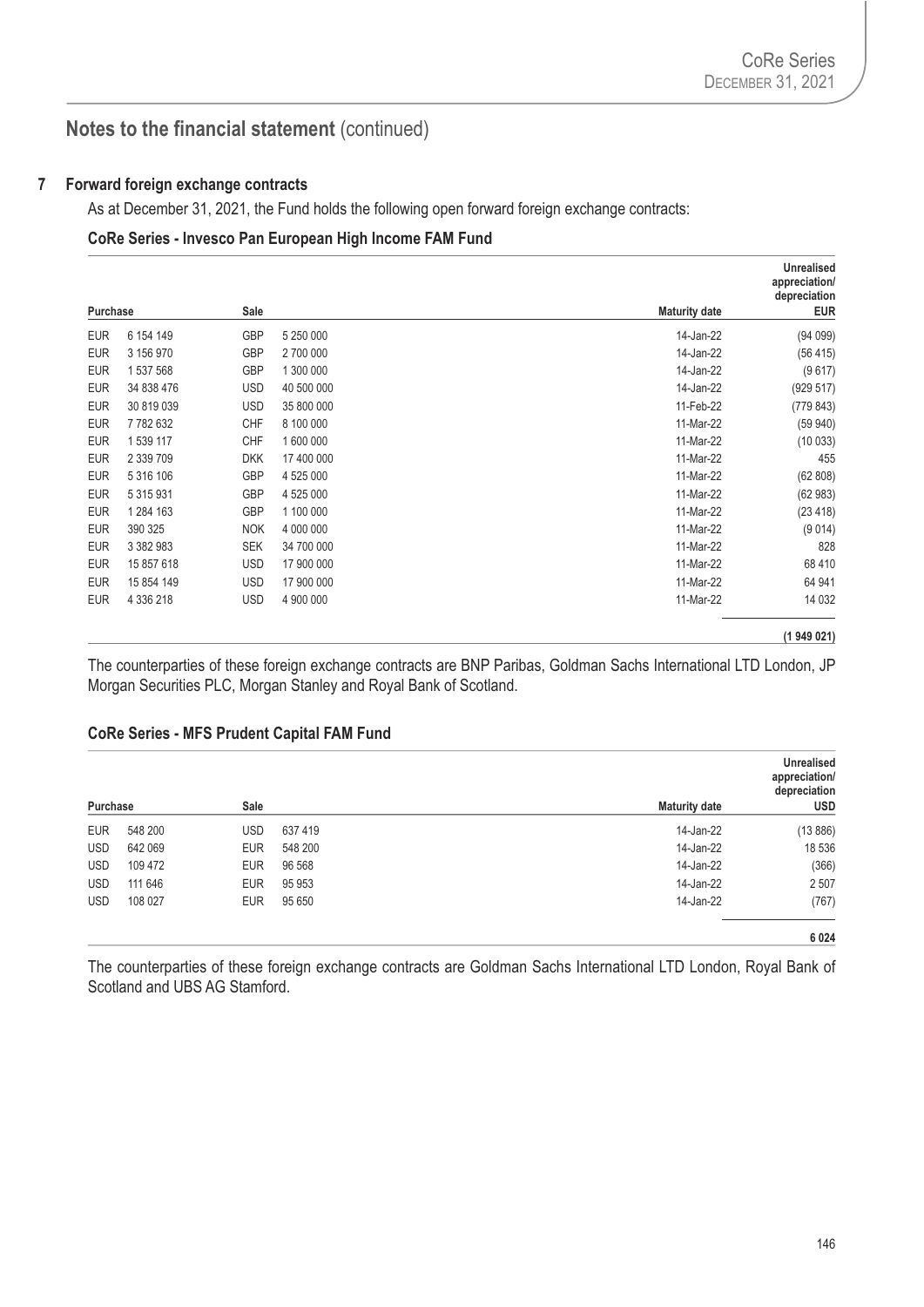#### **8 Options**

The Fund holds the following open options, as at December 31, 2021:

#### **CoRe Series - MFS Prudent Capital FAM Fund**

| Short/<br>Long | Currency   | <b>Description</b>       | Put/<br>Call | <b>Strike</b><br>Price | <b>Maturity</b> | Quantity  | <b>Market</b><br>value<br><b>USD</b> | <b>Commitment</b><br><b>USD</b> |
|----------------|------------|--------------------------|--------------|------------------------|-----------------|-----------|--------------------------------------|---------------------------------|
| <b>LONG</b>    | <b>EUR</b> | DJ EURO STOXX 50 EUR     | <b>PUT</b>   | 3 500                  | $Dec-22$        | 175 000   | 7 3 5 3                              | ٠                               |
| <b>LONG</b>    | <b>USD</b> | RUSSELL 2000 INDEX       | <b>PUT</b>   | 1850                   | $Jun-23$        | 370 000   | 23 7 8 7                             |                                 |
| <b>LONG</b>    | <b>USD</b> | RUSSELL 2000 INDEX       | <b>PUT</b>   | 1850                   | $Jun-23$        | 370 000   | 23 7 8 7                             | ٠                               |
| <b>LONG</b>    | <b>USD</b> | RUSSELL 2000 INDEX       | <b>PUT</b>   | 1950                   | $Jun-23$        | 390 000   | 28 9 32                              |                                 |
| <b>LONG</b>    | <b>USD</b> | RUSSELL 2000 INDEX       | <b>PUT</b>   | 1950                   | $Jun-23$        | 390 000   | 28 9 32                              | ٠                               |
| <b>LONG</b>    | <b>USD</b> | <b>S&amp;P 500 INDEX</b> | <b>PUT</b>   | 3800                   | Sep-22          | 3 040 000 | 80 156                               |                                 |
| <b>LONG</b>    | <b>USD</b> | <b>S&amp;P 500 INDEX</b> | <b>PUT</b>   | 3800                   | $Dec-22$        | 3 040 000 | 110 225                              |                                 |
| <b>LONG</b>    | <b>USD</b> | <b>S&amp;P 500 INDEX</b> | <b>PUT</b>   | 3700                   | Mar-23          | 2 960 000 | 121 749                              | ٠                               |
| <b>LONG</b>    | <b>USD</b> | <b>SYMPHONY</b>          | <b>PUT</b>   | 3800                   | Sep-22          | 380 000   | 10 0 20                              |                                 |
| <b>LONG</b>    | <b>USD</b> | <b>SYMPHONY</b>          | <b>PUT</b>   | 3700                   | $Dec-22$        | 370 000   | 12 3 73                              | ٠                               |
|                |            |                          |              |                        |                 |           | 447 314                              |                                 |

The counterparty of the options contracts is Société Générale.

#### **9 Dividend Distribution**

All distributions will, in principle, be paid out of the net income available for distribution. The Management Company may, in compliance with the principle of equal treatment of Unitholders, decide that for some classes of units, distributions will be paid out of the gross assets and not only of net realised income available for distribution or net realised capital gain.

During the year ended December 31, 2021, the following dividends have been distributed:

### **CoRe Series - CoRe Coupon**

| <b>Class name</b>                    | Dividend ex-date | <b>Currency</b> | <b>Dividend</b><br>per unit |
|--------------------------------------|------------------|-----------------|-----------------------------|
| Class B Distributing Semi - Annually | 21/01/2021       | <b>EUR</b>      | 0.02                        |
| Class B Distributing Semi - Annually | 21/07/2021       | <b>EUR</b>      | 0.01                        |
| Class E Distributing Semi - Annually | 21/01/2021       | <b>EUR</b>      | 0.02                        |
| Class E Distributing Semi - Annually | 21/07/2021       | <b>EUR</b>      | 0.01                        |

#### **CoRe Series - CoRe Income Opportunity**

| Class name                           | Dividend ex-date | <b>Currency</b> | <b>Dividend</b><br>per unit |
|--------------------------------------|------------------|-----------------|-----------------------------|
| Class E Distributing Semi - Annually | 21/04/2021       | EUR             | 0.02                        |
| Class E Distributing Semi - Annually | 21/10/2021       | <b>EUR</b>      | 0.02                        |

#### **CoRe Series - CoRe Emerging Markets Bond**

|                                      |                  |                 | <b>Dividend</b> |
|--------------------------------------|------------------|-----------------|-----------------|
| <b>Class name</b>                    | Dividend ex-date | <b>Currency</b> | per unit        |
| Class B Distributing Semi - Annually | 21/04/2021       | <b>EUR</b>      | 0.06            |
| Class B Distributing Semi - Annually | 21/10/2021       | <b>EUR</b>      | 0.06            |
| Class E Distributing Semi - Annually | 21/04/2021       | <b>EUR</b>      | 0.05            |
| Class E Distributing Semi - Annually | 21/10/2021       | <b>EUR</b>      | 0.05            |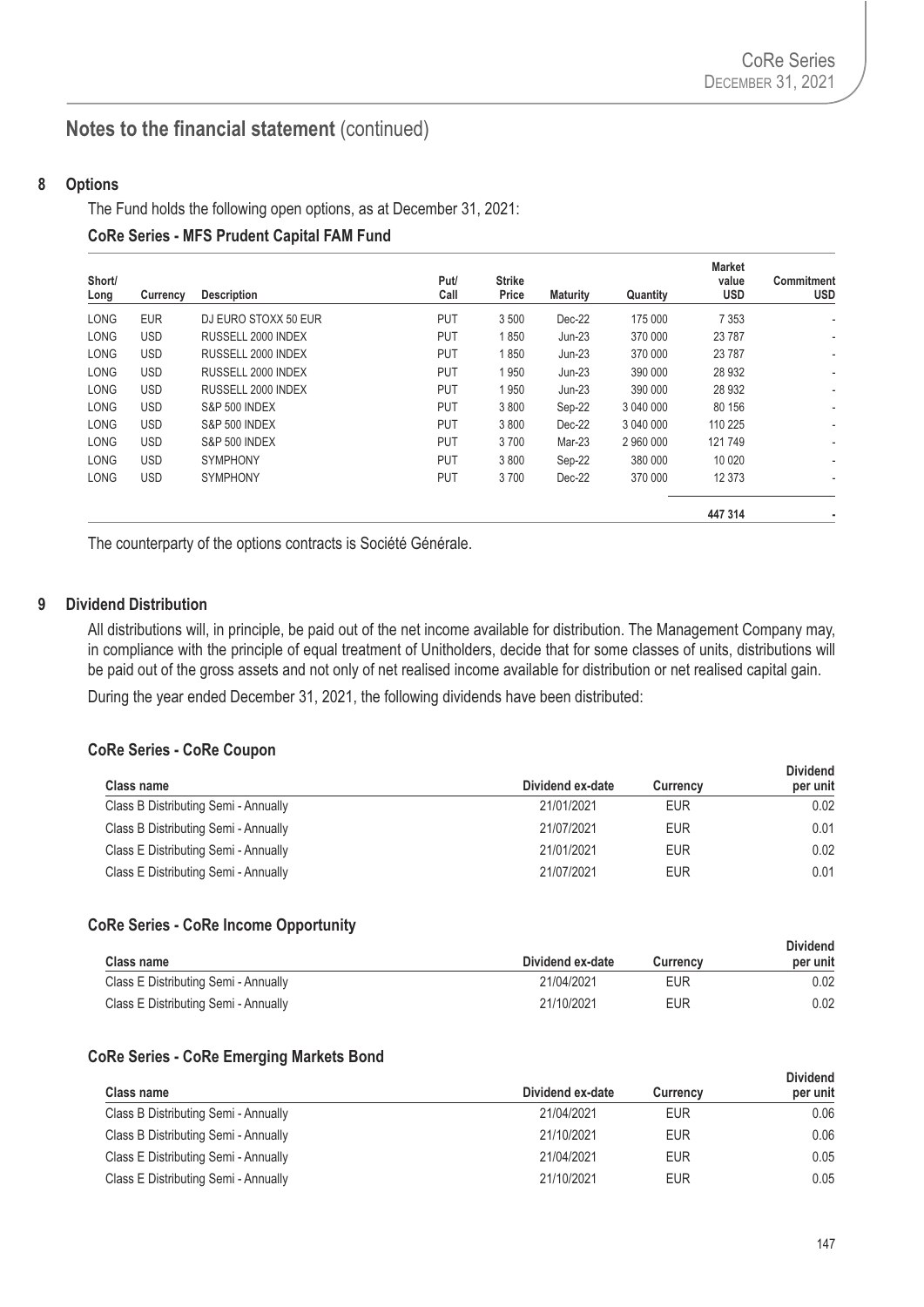**Dividend** 

## **Notes to the financial statement** (continued)

#### **CoRe Series - CoRe Multi-Asset Income**

| <b>Class name</b>                    | Dividend ex-date | <b>Currency</b> | <b>Dividend</b><br>per unit |
|--------------------------------------|------------------|-----------------|-----------------------------|
| Class B Distributing Semi - Annually | 21/04/2021       | EUR             | 0.10                        |
| Class B Distributing Semi - Annually | 21/10/2021       | EUR             | 0.06                        |
| Class E Distributing Semi - Annually | 21/04/2021       | EUR             | 0.09                        |
| Class E Distributing Semi - Annually | 21/10/2021       | EUR             | 0.06                        |

### **CoRe Series - Invesco Pan European High Income FAM Fund**

| Class name                     | Dividend ex-date | <b>Currency</b> | Dividend<br>per unit |
|--------------------------------|------------------|-----------------|----------------------|
| Class A Distributing Monthly   | 01/07/2021       | <b>EUR</b>      | 0.45                 |
| Class A Distributing Monthly   | 02/08/2021       | <b>EUR</b>      | 0.45                 |
| Class A Distributing Monthly   | 01/09/2021       | <b>EUR</b>      | 0.45                 |
| Class A Distributing Monthly   | 01/10/2021       | <b>EUR</b>      | 0.44                 |
| Class A Distributing Monthly   | 02/11/2021       | <b>EUR</b>      | 0.44                 |
| Class A Distributing Monthly   | 01/12/2021       | <b>EUR</b>      | 0.44                 |
| Class A Distributing Quarterly | 01/09/2021       | <b>EUR</b>      | 0.52                 |
| Class A Distributing Quarterly | 01/12/2021       | <b>EUR</b>      | 0.49                 |
|                                |                  |                 |                      |

#### **CoRe Series - CoRe Dividend**

| <b>Class name</b>                    | Dividend ex-date | <b>Currency</b> | <b>Dividend</b><br>per unit |
|--------------------------------------|------------------|-----------------|-----------------------------|
| Class B Distributing Semi - Annually | 21/01/2021       | <b>EUR</b>      | 0.05                        |
| Class B Distributing Semi - Annually | 21/07/2021       | <b>EUR</b>      | 0.07                        |
| Class E Distributing Semi - Annually | 21/01/2021       | <b>EUR</b>      | 0.07                        |
| Class E Distributing Semi - Annually | 21/07/2021       | <b>EUR</b>      | 0.09                        |

#### **10 Change in portfolios**

A list of changes in the portfolio for the year ended December 31, 2021 is available free of charge at the registered office of the Management Company of the Fund.

#### **11 Transaction costs**

The transaction costs include broker fees and fees charged by the depositary for securities and derivatives transactions.The broker fees are excluded from the cost of securities and derivatives purchased and sold. All these fees are recorded under caption "transaction costs" in Statement of Operations and Changes in Net Assets.

## **12 Other Income**

Amounts of other income in the Statement of Operations and Changes in Net Assets mainly include revenues from rebate fees.

#### **13 Other expenses**

Amounts of other expenses in the Statement of Operations and Changes in Net Assets mainly include rebate fees.

#### **14 Related Party**

All transactions were on normal market conditions and arm's length.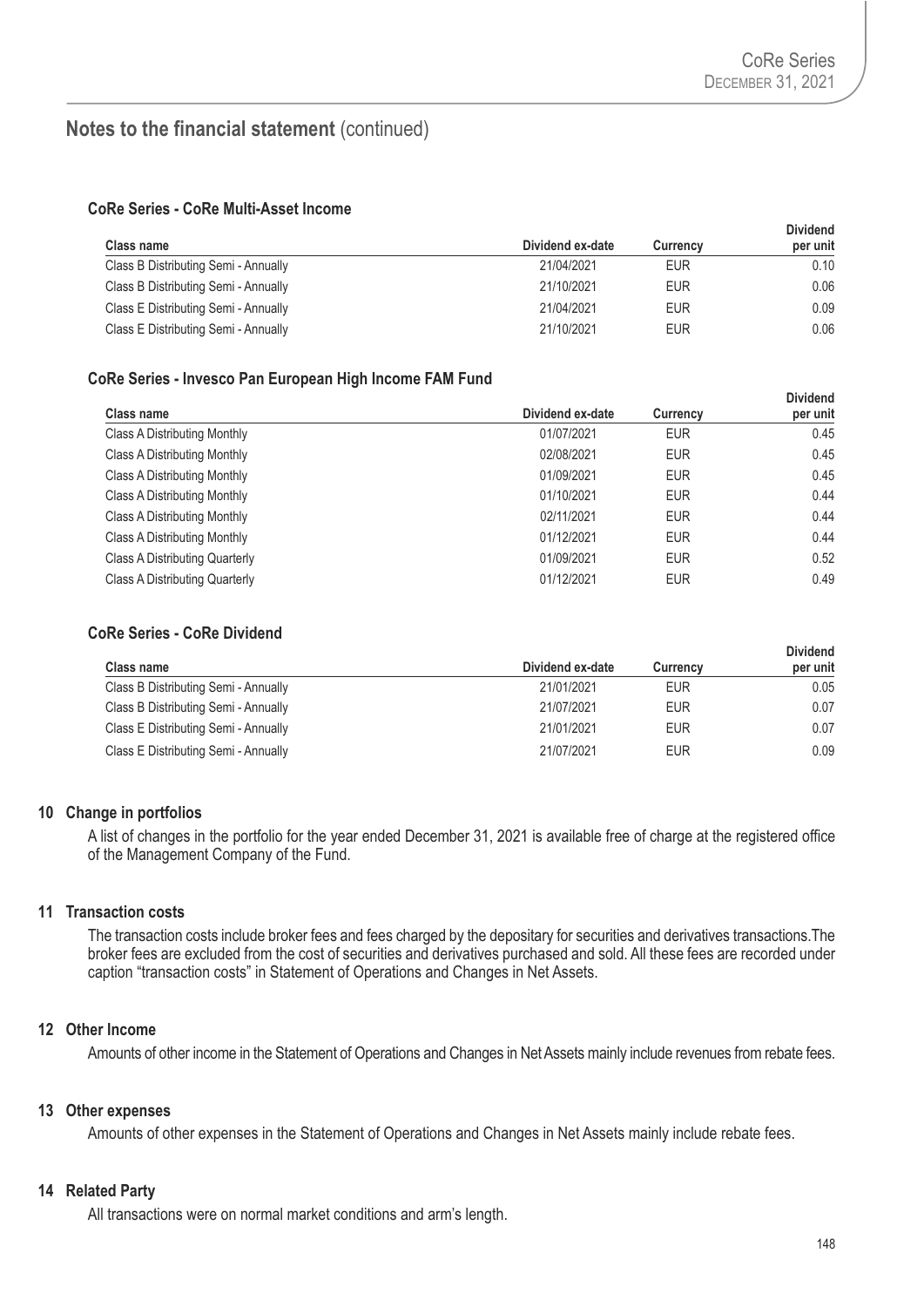# **Unaudited Information**

### **1 Remuneration**

UCITS V Remuneration Disclosure

Fineco Asset Management Designated Activity Company (the "Management Company"), the Management Company of CoRe Series acts as the Management Company for two other umbrella UCITS.

The Management Company follows a remuneration policy which complies with the requirements of the UCITS regulation in Ireland and in particular the S.I. 143/2016.

The remuneration policy and practices objectives are consistent with and promote sound and effective risk management, aligning remuneration with long-term performance and risks in order to avoid conflicts of interest. Fixed remuneration components are linked to the roles covered, the professional services rendered and the scope of responsibilities, reflecting the level of academic qualification, market pay levels, experience and skills required for each position, as well as the level of excellence demonstrated. Variable remuneration is designed to promote a sustainable long-term development of the Management Company and a solid and effective risk management system. Variable remuneration awards consider the performance of the employee, her/his business unit and the Management Company as a whole, and it is based on both financial and non-financial criteria.

The total remuneration paid by the Management Company to its staff for the financial year end 31 December 2021 is as follows:

### **Financial Year End 31 December 2021**

|                                | Fixed     | Variable                 | Total     |
|--------------------------------|-----------|--------------------------|-----------|
| <b>Employees</b>               | 4.730.734 | 1.776.152                | 6.506.886 |
| <b>Executive Directors</b>     | 988.050   | 627.748                  | 1.615.798 |
| <b>Non-Executive Directors</b> | 85,000    | $\overline{\phantom{a}}$ | 85,000    |

The Fund represents as at 31 December 2021 around 23% of the Total AUM of the Management Company. The remuneration policy is reviewed at least annually.

## **2 Securities Financing Transactions Regulation (EU Regulation no. 2015/2365)**

During the year, the Fund did not engage in transactions which are the subject of EU regulation No 2015/2365 on the transparency of securities financing transactions and of reuse. Accordingly, no global, concentration or transaction data, or information on the reuse or safekeeping of collateral is required to be reported.

### **3 Risk disclosures**

### **Global Exposure**

In accordance with current Fineco policy, global exposure is measured using the "Commitment Approach" or the Value at Risk ("VaR") approach which considers the full constituents of the portfolio.

The Commitment Approach is a methodology that aggregates the underlying market or notional values of financial derivative instruments to determine the degree of global exposure of a Fund to financial derivative instruments.

Pursuant to the 2010 Law, the global exposure for a Fund under the Commitment Approach must not exceed 100% of that Fund's Net Asset Value.

Below is the list of sub-funds that follow the Commitment Approach:

| Sub-Fund                                 | Risk approach |
|------------------------------------------|---------------|
| CoRe Series - FAM Park                   | Commitment    |
| CoRe Series - CoRe Coupon                | Commitment    |
| CoRe Series - CoRe Income Opportunity    | Commitment    |
| CoRe Series - CoRe Emerging Markets Bond | Commitment    |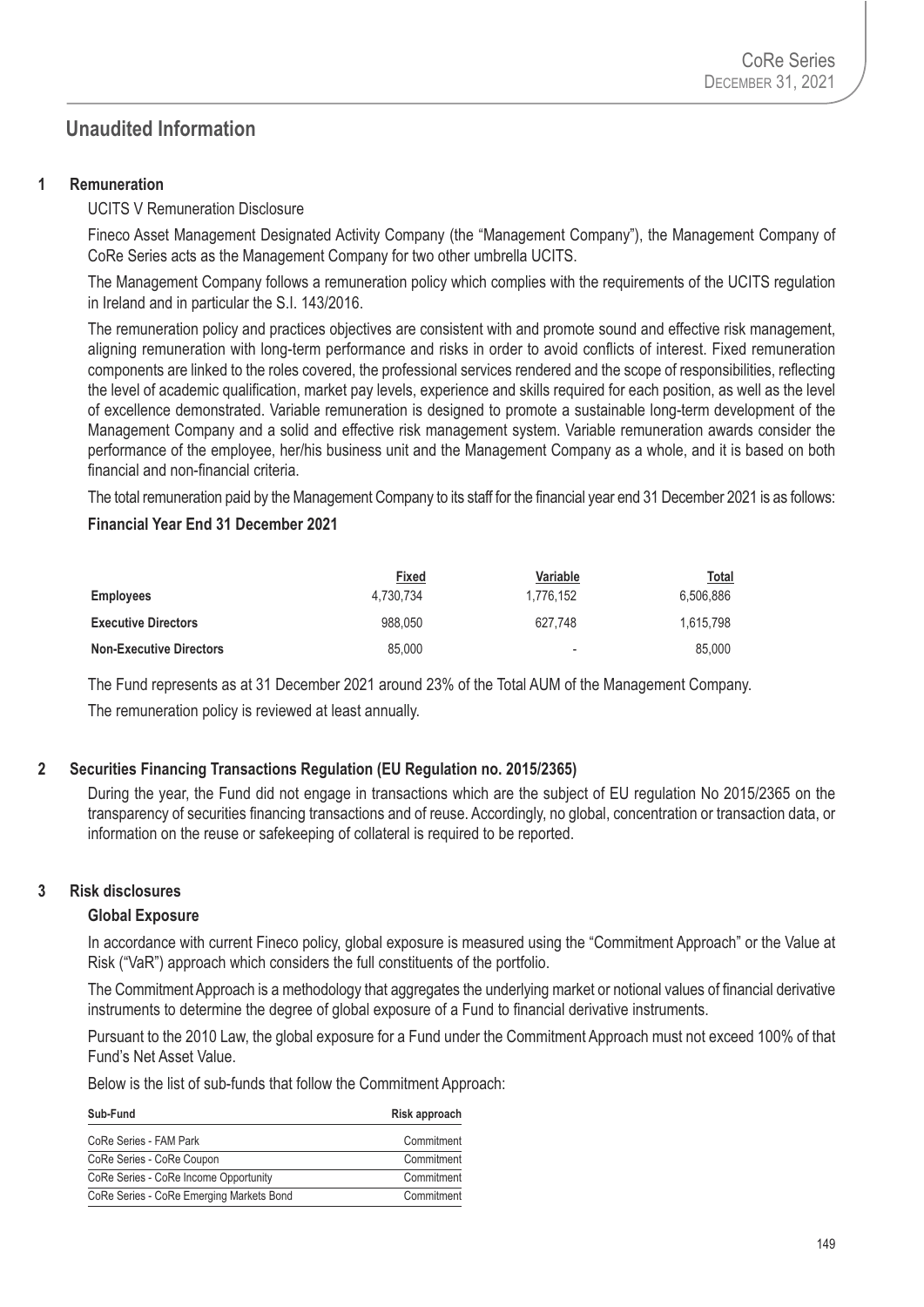# **Unaudited Information (continued)**

| Sub-Fund                                       | Risk approach |
|------------------------------------------------|---------------|
| CoRe Series - CoRe Global Currencies           | Commitment    |
| CoRe Series - CoRe Champions                   | Commitment    |
| CoRe Series - CoRe Balanced Opportunity        | Commitment    |
| CoRe Series - CoRe Champions Emerging Markets  | Commitment    |
| CoRe Series - CoRe Balanced Conservative       | Commitment    |
| CoRe Series - CoRe Multi-Asset Income          | Commitment    |
| CoRe Series - CoRe Aggressive                  | Commitment    |
| CoRe Series - CoRe Target Allocation 25        | Commitment    |
| CoRe Series - CoRe Target Allocation 25 (II)   | Commitment    |
| CoRe Series - CoRe Target Allocation 25 (III)  | Commitment    |
| CoRe Series - CoRe Target Allocation 25 (IV)   | Commitment    |
| CoRe Series - CoRe Target Allocation 50        | Commitment    |
| CoRe Series - CoRe Target Allocation 50 (II)   | Commitment    |
| CoRe Series - CoRe Target Allocation 50 (III)  | Commitment    |
| CoRe Series - CoRe Target Allocation 50 (IV)   | Commitment    |
| CoRe Series - CoRe Target Allocation 100       | Commitment    |
| CoRe Series - CoRe Target Allocation 100 (II)  | Commitment    |
| CoRe Series - CoRe Target Allocation 100 (III) | Commitment    |
| CoRe Series - CoRe Target Allocation 100 (IV)  | Commitment    |
| CoRe Series - MFS Prudent Capital FAM Fund     | Commitment    |
| CoRe Series - CoRe Dividend                    | Commitment    |
| CoRe Series - CoRe Emerging Markets Equity     | Commitment    |
| CoRe Series - CoRe US Strategy                 | Commitment    |
| CoRe Series - CoRe All Europe                  | Commitment    |
| CoRe Series - FAM Sustainable                  | Commitment    |
| CoRe Series - CoRe Global Opportunity          | Commitment    |
| CoRe Series - CoRe Alternative                 | Commitment    |

VaR is a statistical risk measure that estimates the potential loss from adverse market movements in an ordinary market environment.

The VaR calculations are based on an adjusted historical simulation model with a confidence level of 99%, a holding period of one day and a historical observation period of not less than one year (250 days). A VaR number is defined at a specified probability and a specified time horizon. A 99% one day VaR means that the expectation is that 99% of the time over a one day period the Fund will lose no more than this number in percentage terms. Therefore, higher VaR numbers indicate higher risk.

The table below details the highest, lowest and average utilisation of the VaR limit, expressed as a percentage of the respective absolute VaR regulatory limit.

| Sub-Fund                                                   | Risk approach |          | <b>Highest utilisation</b><br>Risk Basis of the VaR limit % of the VaR limit % of the VaR limit % |       | Lowest utilisation Average utilisation |
|------------------------------------------------------------|---------------|----------|---------------------------------------------------------------------------------------------------|-------|----------------------------------------|
| CoRe Series - Invesco Pan<br>European High Income FAM Fund | <b>VAR</b>    | Absolute | 13%                                                                                               | 10%   | 12%                                    |
| CoRe Series - Global Macro<br>Credit FAM Fund              | <b>VAR</b>    | Absolute | 1%                                                                                                | $1\%$ | $1\%$                                  |

### **Leverage**

The use of derivatives may expose sub-funds to a higher degree of risk. In particular, derivative contracts can be highly volatile, and the amount of initial margin is generally small relative to the size of the contract so that transactions may be leveraged in terms of market exposure. A relatively small market movement may have a potentially larger impact on derivatives than on standard bonds or equities. Leveraged derivative positions can therefore increase Funds volatility.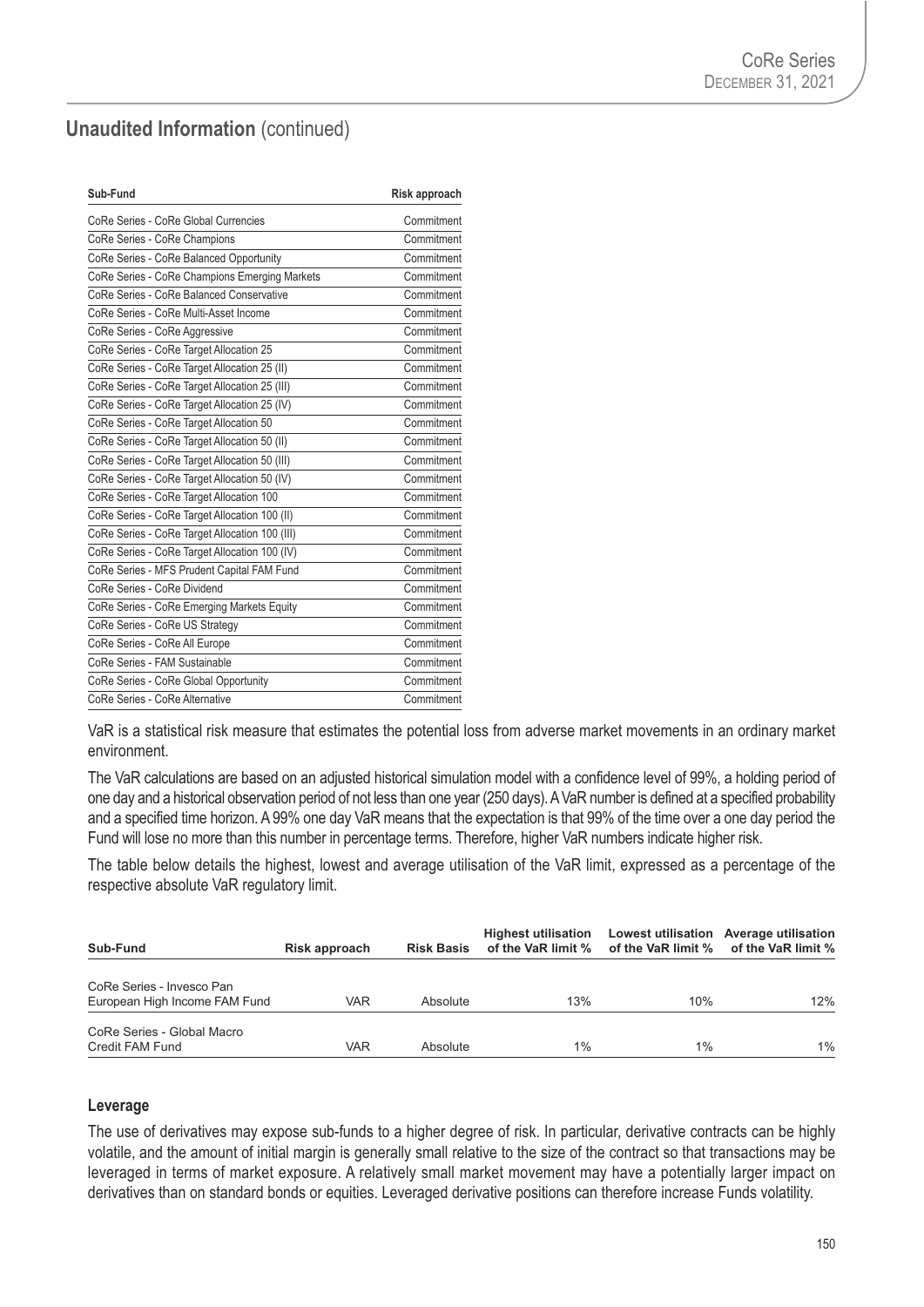# **Unaudited Information (continued)**

The leverage is calculated on a gross exposure basis, by taking the sum of the notional values of the derivatives used by the sub-funds, without netting, and is expressed as a percentage of the net asset value.

Disclosed in the table below is the level of leverage employed during the year (All funds not listed have 0%):

| Sub-Fund                                   | <b>Average Leverage</b> |
|--------------------------------------------|-------------------------|
| CoRe Series - Invesco Pan European High    |                         |
| Income FAM Fund                            | 34.93%                  |
| CoRe Series - MFS Prudent Capital FAM Fund | $0.20\%$                |

### **4 Sustainable Finance Disclosure Regulation**

Environmental, social and governance ("ESG") Integration describes the mechanism by which the Manager, acting through the Investment Manager as its delegate, may integrate sustainability risks into investment decision-making, which may, where relevant, require the Investment Manager to assess the potential sustainability risks associated with the purchase of investments.

Sustainability Risk means an ESG event or condition that, if it occurs, could potentially or actually cause a material negative impact on the value of a Sub-Fund's investment. Sustainability risks can either represent a risk of their own or have an impact on other risks and may contribute significantly to risks, such as market risks, operational risks, liquidity risks or counterparty risks.

If the Fund determines at any future point that the sub-funds does not meet the criteria to qualify as a Sustainable Investment Fund, this disclosure shall be updated or withdrawn as appropriate, in accordance with the revised classification of the sub-fund.

The Sustainable Finance Disclosure Regulation ("SFDR") classification as an Article 8 or Article 9 SFDR type of Sub-Fund is identified within each Sub-Fund's investment objective. When no classification as Article 8 or Article 9 Sub-Fund is given in the investment objective, then the relevant Sub-Fund must be deemed as an Article 6 Sub-Fund. The following Sub-Funds are classified as Article 6 funds under SFDR:

- CoRe Series FAM Park
- CoRe Series CoRe Coupon
- CoRe Series CoRe Income Opportunity
- CoRe Series CoRe Emerging Markets Bond
- CoRe Series CoRe Global Currencies
- CoRe Series CoRe Champions
- CoRe Series CoRe Balanced Opportunity
- CoRe Series CoRe Champions Emerging Markets
- CoRe Series CoRe Balanced Conservative
- CoRe Series CoRe Multi-Asset Income
- CoRe Series CoRe Aggressive
- CoRe Series CoRe Target Allocation 25
- CoRe Series CoRe Target Allocation 25 (II)
- CoRe Series CoRe Target Allocation 25 (III)
- CoRe Series CoRe Target Allocation 25 (IV)
- CoRe Series CoRe Target Allocation 50
- CoRe Series CoRe Target Allocation 50 (II)
- CoRe Series CoRe Target Allocation 50 (III)
- CoRe Series CoRe Target Allocation 50 (IV)
- CoRe Series CoRe Target Allocation 100
- CoRe Series CoRe Target Allocation 100 (II)
- CoRe Series CoRe Target Allocation 100 (III)
- CoRe Series CoRe Target Allocation 100 (IV)
- CoRe Series Invesco Pan European High Income FAM Fund
- CoRe Series MFS Prudent Capital FAM Fund
- CoRe Series CoRe Dividend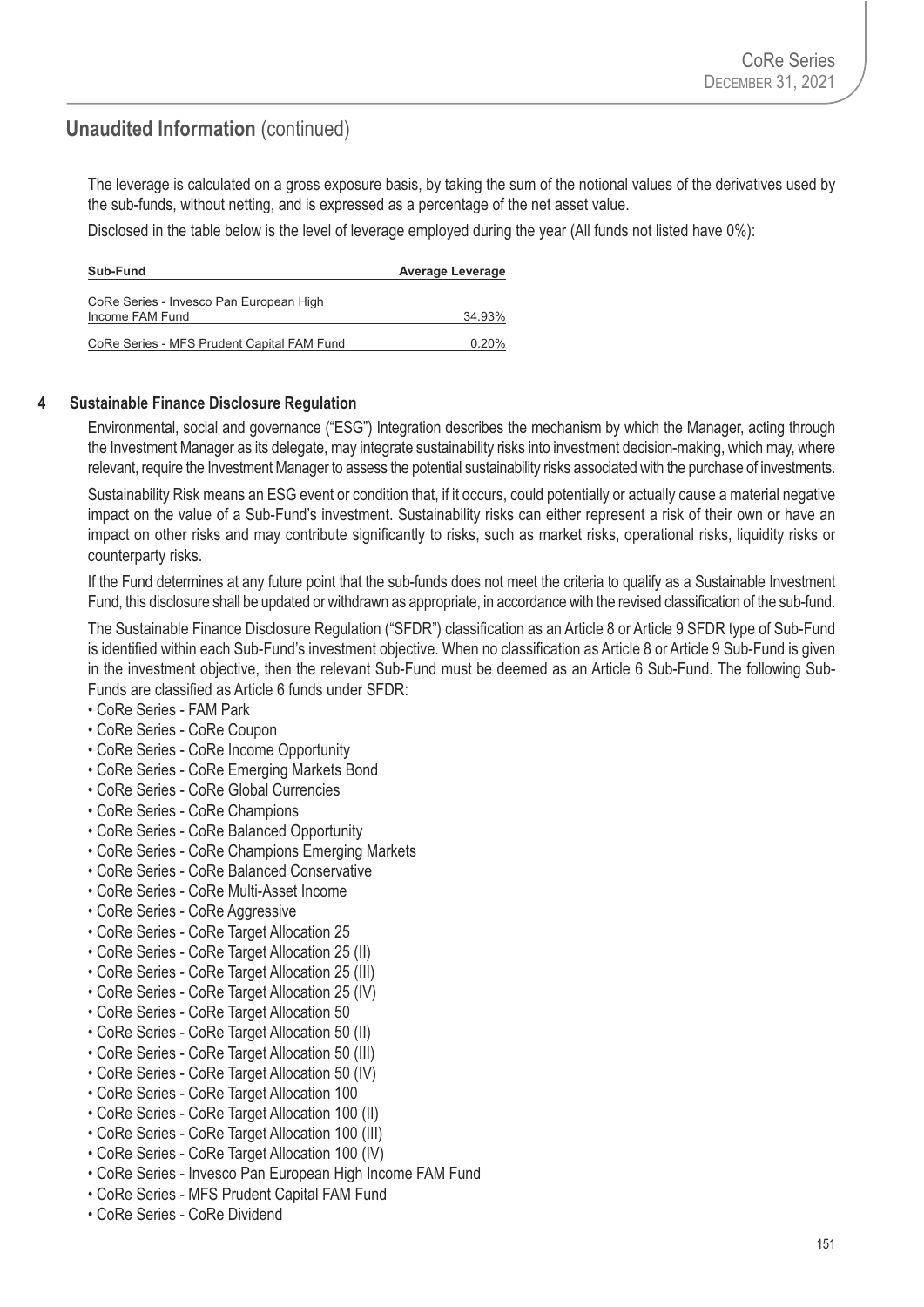- CoRe Series CoRe Emerging Markets Equity
- CoRe Series CoRe US Strategy
- CoRe Series CoRe All Europe
- CoRe Series CoRe Global Opportunity
- CoRe Series CoRe Alternative

The investments underlying the above named Sub-Funds do not take into account the EU criteria for environmentally sustainable economic activities. The classification of the above named Sub-Funds as Article 6 Funds means that the Sub-Funds do not promote environmental or social characteristics in a way that meets the specific criteria contained in Article 8 of SFDR or have Sustainable Investment as its objective in a way that meets the specific criteria contained in Article 9 of SFDR. Accordingly, the Sub-Funds do not deem sustainability risks to be relevant and does not integrate sustainability risks into its investment decisions due to the investment strategy of the Sub-Funds. Accordingly, it is not anticipated that sustainability risks will materially impact the expected risk or return characteristics of the Sub-Fund. Please refer to the section of the Prospectus entitled "Sustainable Finance Disclosure" for further information.

The following Sub-Funds are classified as Article 8 funds under SFDR:

CoRe Series – Global Macro Credit FAM Fund CoRe Series – FAM Sustainable

#### **CoRe Series – Global Macro Credit FAM Fund**

Algebris (UK) Limited has been appointed as Investment Manager of the Sub-Fund. The Investment Manager's process combines detailed macro, fundamental analysis and technical analysis by the investment team combined with an analysis of technical flows (e.g. money flows and liquidity) across all eligible investments and is based on a combination of topdown asset allocation and bottom-up credit selection as explained above. Technical analysis focuses on the price movement of a security or securities and uses this data to predict future movements and fundamental analysis focuses on economic factors (e.g. labour costs, interest rates, government policy and taxation).

The Management Company, in consultation with the Investment Manager, has categorised the Sub-Fund as meeting the provisions set out in Article 8 of SFDR for products which promote environmental and/or social characteristics and invest in companies that follow good governance practices, as further described below. The SubFund does not have sustainable investment as its investment objective. The investments underlying this Sub-Fund do not take into account the EU criteria for environmentally sustainable economic activities.

The Investment Manager incorporates ESG factors through research, analysis, and decision-making following its internal ESG Policy, as summed up below, by relying on its own internal research capabilities and proprietary tools as well as ESG data and research from third party providers (such as Sustainalytics and S&P).

The Investment Manager mainly relies on a combination of the following approaches to Responsible Investment:

- 1. Screening and Exclusion a negative screening process which excludes certain securities from the investment universe by virtue of ethical, 28 environmental, and other non-economic factors, or a positive screening which includes certain securities and norm-based screening aligned with the 10 Principles of the UN Global Compact (UNGC).
- 2. Integration of ESG factors identifying certain characteristics of an investment (that may not be reflected in its price) which may impact its appeal from a financial and non-financial perspective, as well as assessing overall alignment of portfolios with ESG factors. This includes a best-in-class ESG screening which restricts investment in companies that are identified to be in the bottom 15% of the distribution of the sector's global ESG score, with a formal outright exclusion for the bottom 10% and a watch list system for the companies falling in the 10-15% bracket. Engagement – seeking to direct the behaviour of an investee company to enhance the company's long-term sustainability, through a focus on promoting good ESG practices or remedying negative ESG practices.

More information on the Investment Manager's Responsible Investment, including the full ESG Policy described above, can be found on the website of the Investment Manager (http://www.algebris.com/esg/responsible-investment/).

For the Management Company's ESG policy and approach, please refer to the Management Company's website (http://www.Finecoassetmanagement.com/sustainability).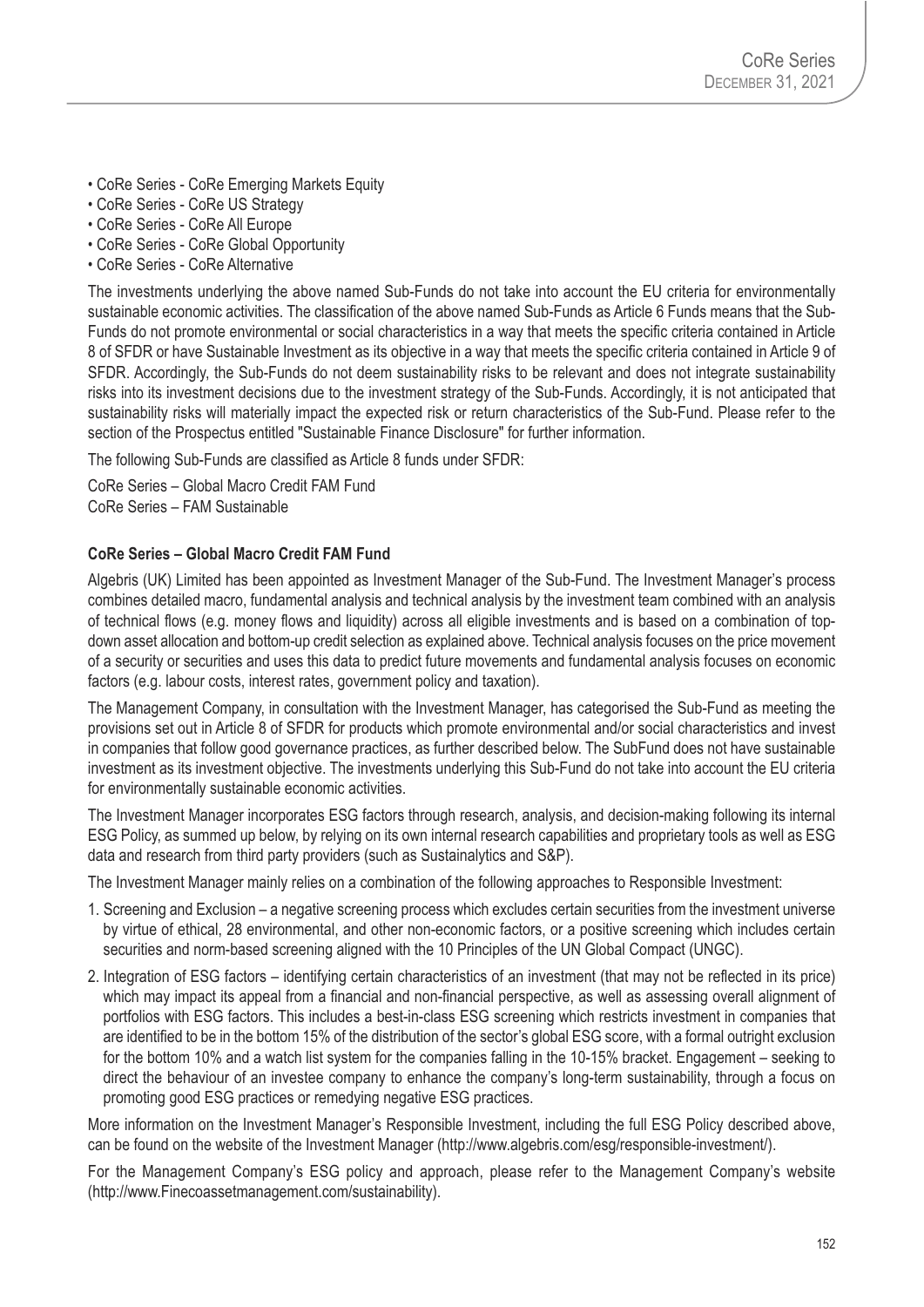#### **CoRe Series – FAM Sustainable**

The Management Company has categorised the Sub-Fund as meeting the provisions set out in Article 8 of SFDR for products which promote environmental and/or social characteristics and invest in companies that follow good governance practices, as further described below. The Sub-Fund does not have sustainable investment as its investment objective. The investments underlying this Sub-Fund do not take into account the EU criteria for environmentally sustainable economic activities.

The Management Company applies established ESG standards and frameworks in its investment approach and may also use the ESG ratings of industry-leading data providers to assess the ESG performance of the assets or target funds.

The ESG rating of each instrument and its position in respect of similar instruments should be reflected in its assessment, and ultimately in the decision on whether to invest in such instrument. The Sub-Fund will invest, directly or indirectly through open-ended UCIs and UCITS, in instruments that have better social or environmental ratings and/or are issued by issuers with better social or environmental practices. Further details on the ratings and ESG assessment framework can be found on the Management Company's website.

The Management Company also maintains investment and operational due diligence procedures to assess the ESG commitments of underlying investments and fund managers. To this end, the Management Company, reviews and assesses on a periodic basis the public information related to each issuer and/or relevant manager, as applicable, and its ESG rating or characteristics. In addition to such assessment, the Management Company will obtain from each issuer (and/or the relevant manager, as the case may be), which has been selected for investment by the Sub-Fund, any information necessary to assess the ESG rating or characteristics of the relevant underlying investment.

Details on the methodology and on the Management Company's Responsible Investing Policy are published on the website of the Management Company at the following URL: http://www.Finecoassetmanagement.com/sustainability).

More granular detail on how ESG characteristics are embedded into the investment decision making process and also how the portfolio managers take account of sustainability risks in the investment decision making process can be accessed via the following link :

http://finecoassetmanagement.com/wp-content/uploads/Summary-relating-to-the-Fund-of-Funds-family-and-the-integrationof-sustainability-into-the-investment-1-1.pdf

Companies that are also in breach of UN sanctions are excluded from the investment universe of the Sub-Fund as defined by the Management Company. Where an investment is deemed inappropriate, no further investment may be made in the instrument, however existing holdings may be retained for a period of time to facilitate orderly divestment.

The Management Company finally recognises and adheres to the principle of active ownership and exercising the right to vote on issues submitted to shareholder vote as a way of promoting good ESG policies.